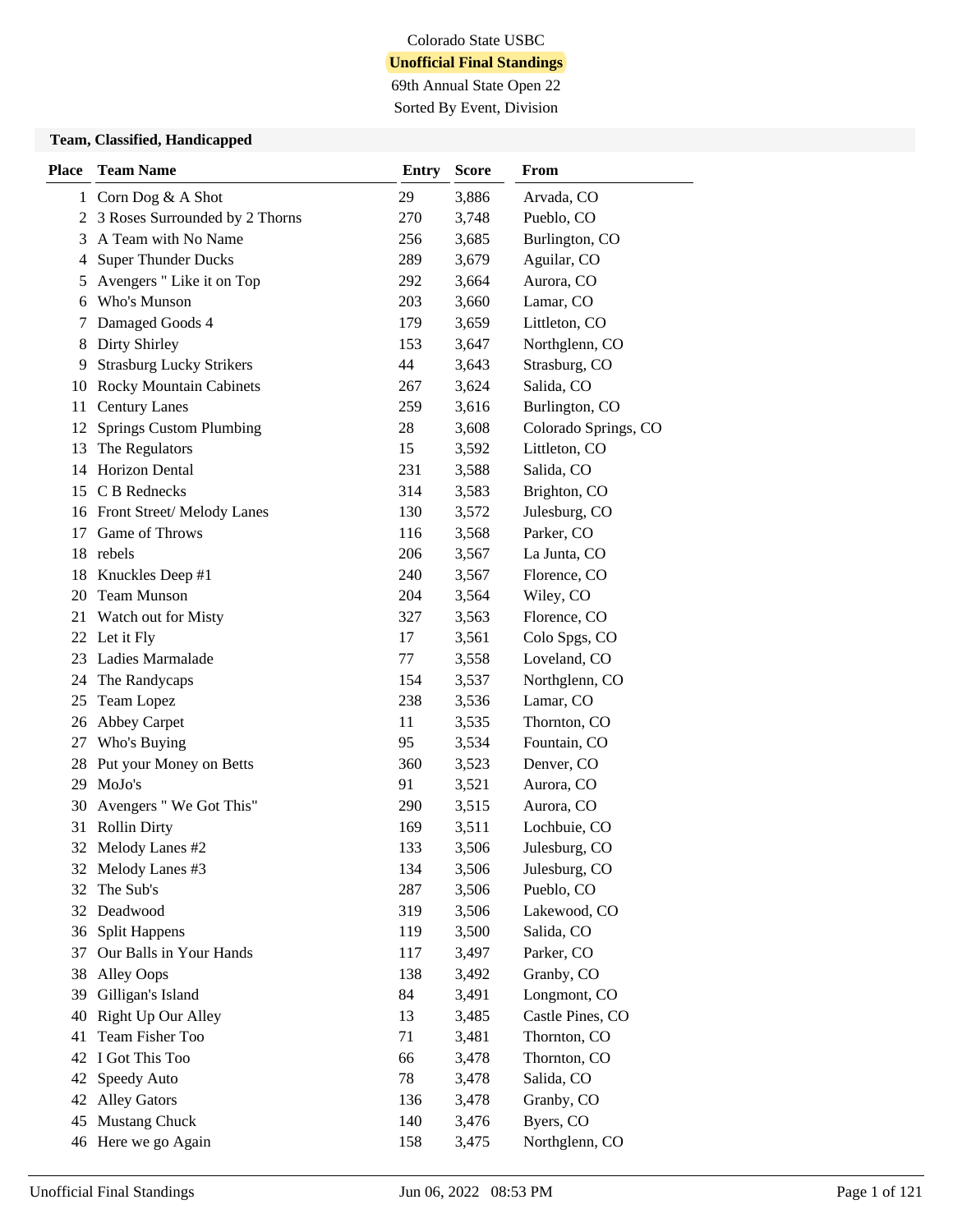69th Annual State Open 22 Sorted By Event, Division

### **Team, Classified, Handicapped**

| <b>Place</b> | <b>Team Name</b>               | <b>Entry</b> | <b>Score</b> | From                 |
|--------------|--------------------------------|--------------|--------------|----------------------|
| 47           | Uno Mas                        | 69           | 3,474        | Greeley, CO          |
| 48           | Hot Tamales #6                 | 166          | 3,473        | Littleton, CO        |
| 49           | Outlaws #2                     | 275          | 3,472        | Denver, CO           |
| 49           | <b>Family Matterz</b>          | 298          | 3,472        | Windsor, CO          |
| 51           | "That's How We Roll"           | 68           | 3,465        | Thornton, CO         |
| 51           | Leah's Crushers                | 313          | 3,465        | Colo Spgs, CO        |
| 53           | Melody LAnes #1                | 132          | 3,463        | Julesburg, CO        |
| 53           | Here 4 Da Beer                 | 261          | 3,463        | Burlington, CO       |
| 55           | M & M's                        | 18           | 3,462        | Colo Spgs, CO        |
| 56           | 44 Goon Squad                  | 14           | 3,461        | Littleton, CO        |
| 57           | Young Gunz                     | 235          | 3,456        | Northglenn, CO       |
| 58           | We Take Ugly                   | 48           | 3,452        | Colo Spgs, CO        |
| 59           | Uncle Abe's Misfits #1         | 277          | 3,451        | Denver, CO           |
| 60           | <b>Family Ties</b>             | 76           | 3,449        | La Animas, CO        |
| 61           | Team Duff #4                   | 150          | 3,443        | Arvada, CO           |
| 61           | Leave it in Shambles           | 207          | 3,443        | Ft. Morgan, CO       |
| 61           | Avengers " 1 Ball"             | 291          | 3,443        | Aurora, CO           |
| 61           | Money Bags #2                  | 326          | 3,443        | BRUSH, CO            |
| 65           | Summit#1                       | 184          | 3,442        | Thornton, CO         |
| 66           | Mayhem                         | 272          | 3,439        | Pueblo, CO           |
| 67           | Ebowla                         | 62           | 3,438        | Loveland, CO         |
| 68           | Missy's Worms                  | 131          | 3,431        | Julesburg, CO        |
| 69           | <b>Alley AssAssins</b>         | 139          | 3,429        | Granby, CO           |
| 70           | <b>High Rollers One</b>        | 284          | 3,428        | Colo Spgs, CO        |
| 71           | Nation Septic Tank & Drain     | 45           | 3,421        | Sterling, CO         |
| 71           | Holiday Hounds #3              | 227          | 3,421        | Lakewood, CO         |
| 73           | Back Bowl #4                   | 38           | 3,418        | Edwards, CO          |
| 74           | One and Done                   | 98           | 3,417        | Colo Spgs, CO        |
| 75           | Bring out the Bird             | 115          | 3,415        | Colorado Springs, CO |
| 75           | Don't Give A Split !!!         | 318          | 3,415        | Pueblo, CO           |
| 77           | Randy Where is Randy           | 142          | 3,412        | Longmont, CO         |
| 78           | <b>Bowling Mates 1</b>         | 53           | 3,411        | Aurora, CO           |
| 78           | Pin Action                     | 83           | 3,411        | Loveland, CO         |
| 80           | <b>Split Personalities</b>     | 260          | 3,410        | Burlington, CO       |
| 81           | Team Aaron                     | 127          | 3,406        | Denver, CO           |
|              | 82 Rocky Mtn. Amusement        | 59           | 3,404        | Salida, CO           |
| 83           | Crystal Clear #1               | 241          | 3,402        | Canon City, CO       |
| 84           | Crystal Clear #2               | 243          | 3,397        | Canon City, CO       |
| 84           | Lawdogs                        | 258          | 3,397        | Seibert, CO          |
| 86           | Granby 1                       | 96           | 3,395        | Granby, CO           |
| 87           | Team 5280 Tsunami              | 248          | 3,394        | Aurora, CO           |
| 88           | Damaged Goods #5               | 311          | 3,391        | Littleton, CO        |
| 89           | The Good, the Bad and the Luck | 51           | 3,390        | Lakewood, CO         |
| 89           | The Leftovers                  | 156          | 3,390        | Northglenn, CO       |
| 91           | B.V.Auto                       | 60           | 3,388        | Buena Vista, CO      |
|              | 92 Back Bowl #2                | 36           | 3,386        | Eagle, CO            |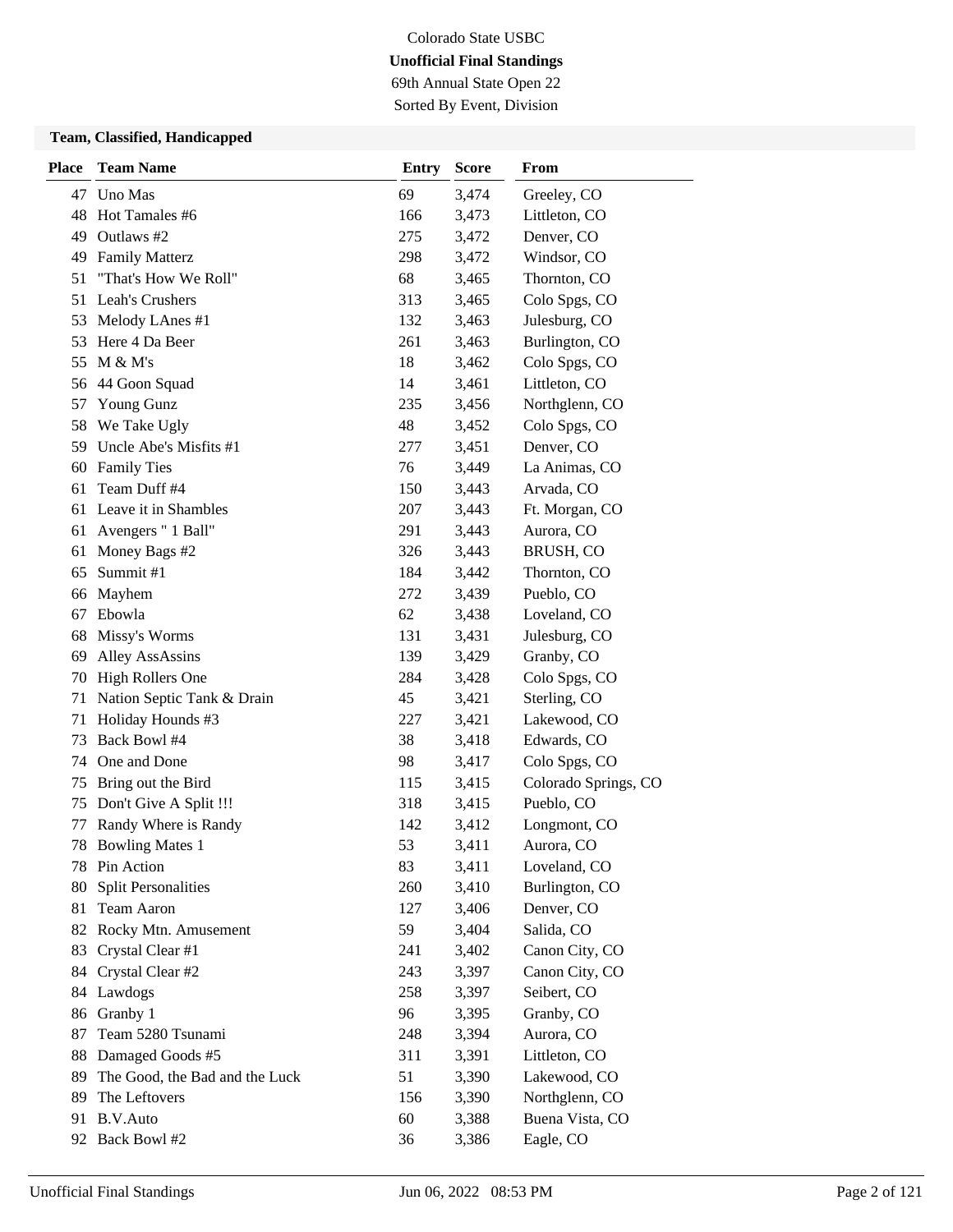69th Annual State Open 22 Sorted By Event, Division

### **Team, Classified, Handicapped**

| <b>Place</b> | <b>Team Name</b>                          | <b>Entry</b> | <b>Score</b>   | From                          |
|--------------|-------------------------------------------|--------------|----------------|-------------------------------|
| 93           | Tr Consultants #2                         | 266          | 3,384          | Thornton, CO                  |
|              | 94 Chaos                                  | 271          | 3,383          | Pueblo, CO                    |
|              | 94 Nada Suave                             | 350          | 3,383          | Lochbuie, CO                  |
|              | 96 Crown Lanes                            | 228          | 3,382          | Lakewood, CO                  |
| 97           | Son Burns Team                            | 19           | 3,380          | Colo Spgs, CO                 |
| 97           | <b>Cliff Dwellers</b>                     | 294          | 3,380          | Westcliffe, CO                |
| 99           | Shot Masters #2                           | 171          | 3,379          | Aurora, CO                    |
| 100          | <b>Relief Pitchers</b>                    | 257          | 3,378          | Burlington, CO                |
| 101          | Hot Tamales #4                            | 164          | 3,371          | Littleton, CO                 |
| 101          | Summit #2                                 | 185          | 3,371          | Firestone, CO                 |
| 103          | <b>Bookcliff Auto Parts</b>               | 23           | 3,370          | Grand Junction, CO            |
| 103          | Ball to the Wall                          | 93           | 3,370          | Woodland Park, CO             |
| 105          | Pre-Emptive Strike                        | 195          | 3,368          | Denver, CO                    |
| 106          | Damaged Goods 3                           | 178          | 3,367          | Littleton, CO                 |
| 106          | Team Mata Ray's                           | 310          | 3,367          | Florence, CO                  |
| 108          | Logjammin'                                | 221          | 3,356          | Ft Collins, CO                |
| 109          | <b>Dirty Birdies</b>                      | 338          | 3,355          | Pueblo, CO                    |
| 110          | Sanch Construction #1                     | 268          | 3,353          | Salida, CO                    |
|              | 111 B &R Tools                            | 89           | 3,343          | Brighton, CO                  |
|              | 112 It's A Disaster!                      | 85           | 3,341          | Loveland, CO                  |
| 113          | <b>Hay Makers</b>                         | 295          | 3,337          | Westcliffe, CO                |
| 113          | Jive Turkies                              | 337          | 3,337          | Pueblo, CO                    |
| 115          | Da'Blairs                                 | 157          | 3,335          | Northglenn, CO                |
|              | 116 Summit #3                             | 186          | 3,333          | Golden, CO                    |
|              | 117 No Clue Where's Bill?                 | 333          | 3,327          | La Junta, CO                  |
| 118          | TR Consultants #1                         | 265          | 3,321          | Thornton, CO                  |
| 119          | Summit #4                                 | 187          | 3,313          | Arvada, CO                    |
| 119          | Knuckles Deep #2                          | 242          | 3,313          | Florence, CO                  |
| 121          | <b>Wrecking Crew</b>                      | 234          | 3,310          | Northglenn, CO                |
| 122          | Shot Masters #1                           | 170          | 3,283          | Aurora, CO                    |
| 123          | Dan's Crew                                | 155          | 3,280          | Northglenn, CO                |
|              | 124 JR Johnson & Sons Concrete I          | 330          | 3,279          | Wheat Ridge, CO               |
|              | 125 Double D Woodcrafters                 | 79           | 3,276          | Howard, CO                    |
|              | 126 Nielsen Ratings                       | 279          | 3,274          | Littleton, CO                 |
| 127          | <b>Bamber's Bombers</b>                   | 110          | 3,272          | Aurora, CO                    |
|              | 128 Rollin Cic's                          | 152          | 3,271          | Northglenn, CO                |
|              | 129 Nadeau Pro Shop #2                    | 216          | 3,269          | Loma, CO                      |
| 130          | <b>Full House</b>                         | 8            | 3,260          | Thornton, CO                  |
|              | 131 WYCO                                  | 361          | 3,255          | Jefferson, CO<br>Arvada, CO   |
| 132          | Blame it on Bisby<br>Outlaws #1           | 281          | 3,254          |                               |
| 133          |                                           | 274          | 3,250          | Denver, CO                    |
| 134<br>134   | What's Wrong with 9<br>Saturday Mixers #1 | 9<br>143     | 3,246<br>3,246 | Frederick, CO<br>Thornton, CO |
|              | 136 Raised on The Street                  | 24           | 3,242          | Lakewood, CO                  |
|              |                                           | 103          | 3,236          | Greeley, CO                   |
| 137          | Another Cornerpin<br>138 Ebowla           |              |                | Arvada, CO                    |
|              |                                           | 255          | 3,231          |                               |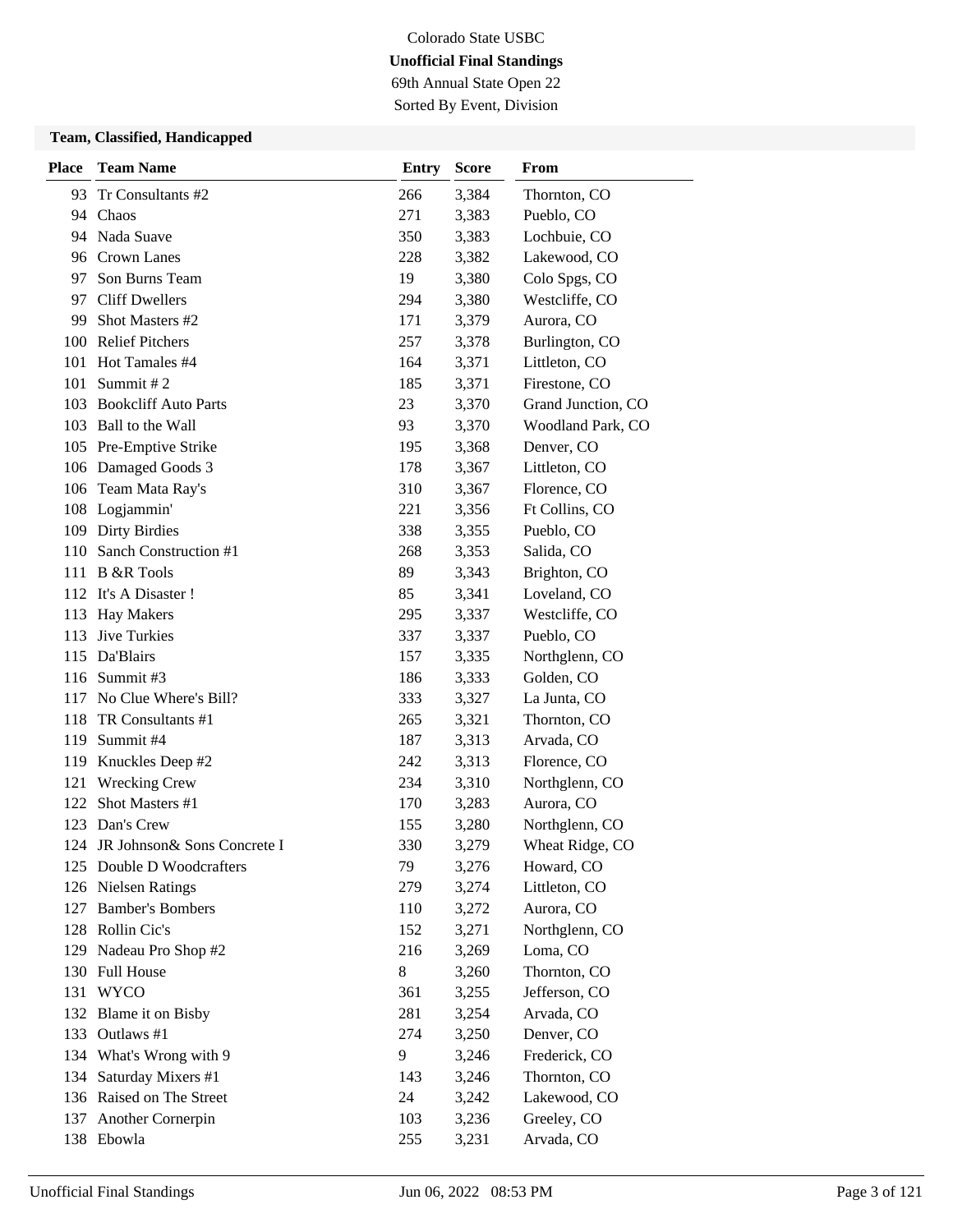## Colorado State USBC **Unofficial Final Standings** 69th Annual State Open 22

Sorted By Event, Division

### **Team, Classified, Handicapped**

|     | <b>Place</b> Team Name             | Entry | <b>Score</b> | From               |
|-----|------------------------------------|-------|--------------|--------------------|
|     | 139 I R Johnson & Sons Concrete II | 331   | 3,224        | Wheat Ridge, CO    |
|     | 140 Hot Tamales #8                 | 168   | 3,220        | Littleton, CO      |
|     | 141 Rinse the Gray Away            | 229   | 3,203        | Denver, CO         |
|     | 142 Granby 2                       | 97    | 3,200        | Granby, CO         |
|     | 143 357 Bar & Grill                | 39    | 3,180        | Grand Junction, CO |
|     | 144 Team McCain                    | 354   | 3,177        | Arvada, CO         |
|     | 145 Leftovers                      | 107   | 3,173        | Fort Lupton, CO    |
|     | 146 Kutchar and Associates         | 22    | 3,164        | Sterling, CO       |
| 147 | Holiday Lanes #2                   | 305   | 3,097        | Arvada, CO         |
|     | 148 King Pins                      | 12    | 3,038        | Castle Pines, CO   |

The lowest score to cash is 3563.

| Place | <b>Team Name</b>                  | Entry | <b>Score</b> | From                  |
|-------|-----------------------------------|-------|--------------|-----------------------|
|       | 1 Sexy Boyz                       | 348   | 3,977        | Trinidad, CO          |
| 2     | Team 5280 Hurricane               | 246   | 3,710        | Aurora, CO            |
| 3     | Team Munson Too                   | 205   | 3,694        | Wiley, CO             |
| 4     | R.E.D.                            | 16    | 3,681        | Colorado Springs, CO  |
| 5     | TenBack Do W*rk                   | 135   | 3,669        | Aurora, CO            |
| 6     | <b>Mighty Gunderson</b>           | 345   | 3,668        | Deer Trail, CO        |
| 7     | Framed and Focused                | 201   | 3,642        | Highlands Ranch, CO   |
| 8     | <b>Moss Attack</b>                | 125   | 3,637        | Boulder, CO           |
| 9     | URO's                             | 159   | 3,627        | Northglenn, CO        |
| 10    | Team 5280 Fire                    | 247   | 3,621        | Aurora, CO            |
| 11    | <b>Top Notch Personnel</b>        | 100   | 3,615        | Pueblo West, CO       |
|       | 12 Robert be Quick                | 55    | 3,595        | Brighton, CO          |
| 13    | Salida Alley Strikers             | 324   | 3,575        | Salida, CO            |
| 14    | <b>SST Processing</b>             | 61    | 3,560        | Denver, CO            |
| 15    | No Miss                           | 335   | 3,559        | Denver, CO            |
| 16    | Team Duff                         | 147   | 3,551        | Arvada, CO            |
| 17    | Keep It Moving                    | 82    | 3,545        | Sterling, CO          |
| 18    | HAve You Met Us Yet               | 316   | 3,544        | Bennett, CO           |
| 19    | Next Week                         | 63    | 3,541        | Loveland, CO          |
| 20    | Jaws Sushi                        | 224   | 3,540        | Ft Collins, CO        |
| 21    | Coach's Corner                    | 362   | 3,530        | Englewood, CO         |
| 22    | Thanks for the Donation           | 336   | 3,522        | Pueblo, CO            |
|       | 23 Pin Bangers                    | 74    | 3,518        | Colo Spgs, CO         |
|       | 24 Lane Violaters                 | 358   | 3,501        | Denver, CO            |
|       | 25 The Good, the Bad, and the Luc | 52    | 3,497        | Greenwood Village, CO |
|       | 25 I Hate My Team 1               | 112   | 3,497        | Arvada, CO            |
| 27    | Pindecisive                       | 202   | 3,492        | Evans, CO             |
| 28    | Corba                             | 233   | 3,491        | Northglenn, CO        |
|       | 29 Ballz Deep                     | 288   | 3,488        | Erie, CO              |
|       | 30 Sweetheart Bowling Center      | 40    | 3,485        | Loveland, CO          |
| 31    | There's A Chip For That           | 302   | 3,479        | Colorado Springs, CO  |
|       | 32 Livin' on a Spare              | 244   | 3,475        | Westminster, CO       |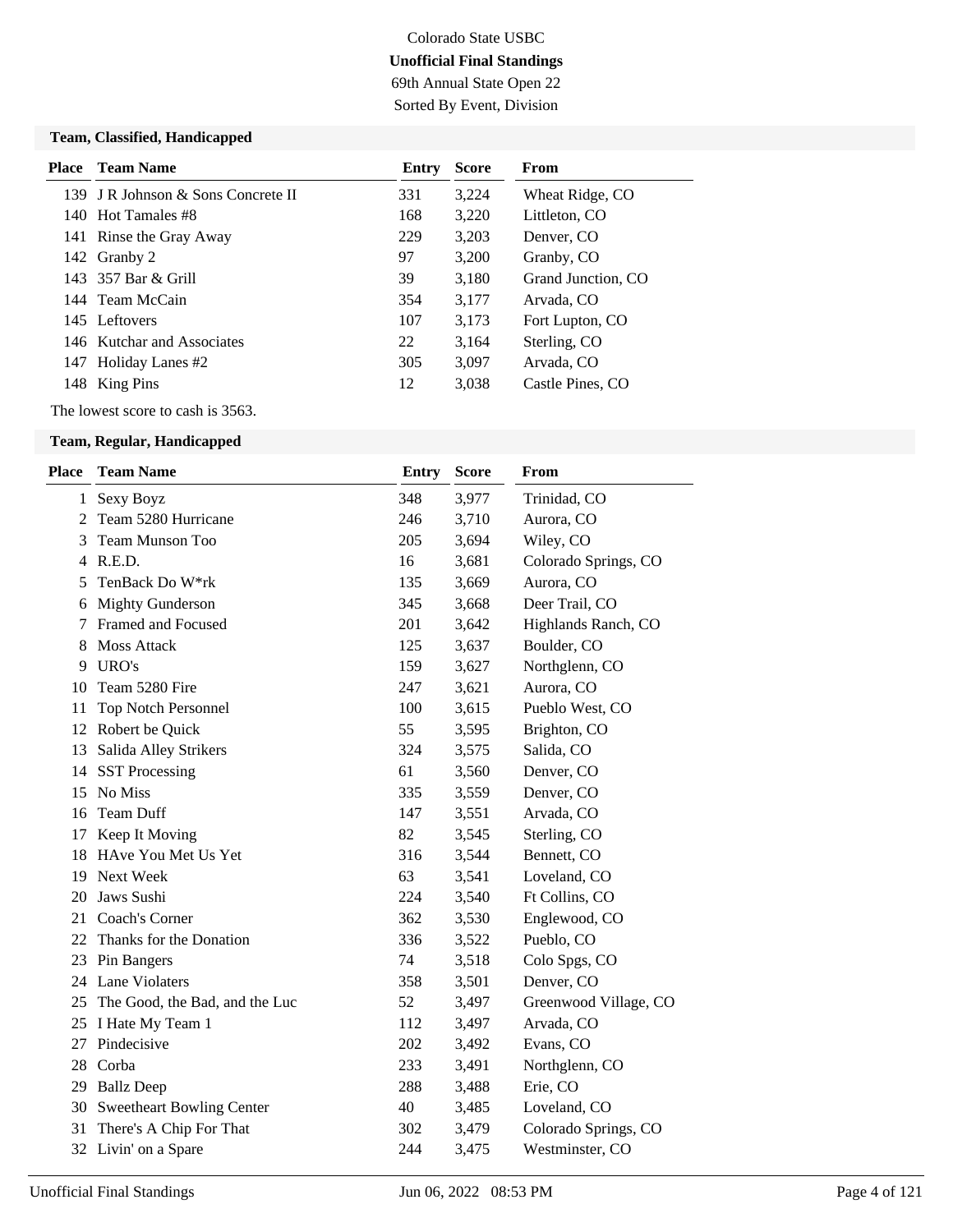69th Annual State Open 22 Sorted By Event, Division

| <b>Place</b> | <b>Team Name</b>                | <b>Entry</b>   | <b>Score</b> | From                 |
|--------------|---------------------------------|----------------|--------------|----------------------|
| 33           | You don't even know!            | 1              | 3,469        | Westminster, CO      |
| 33           | Cochino All Stars Motiv         | 102            | 3,469        | Denver, CO           |
| 33           | Hot Tamales #7                  | 167            | 3,469        | Littleton, CO        |
|              | 36 Good Wood                    | 252            | 3,466        | Arvada, CO           |
| 37           | Nadeau Pro Shop #1              | 217            | 3,458        | Loma, CO             |
| 38           | Team Duff #3                    | 149            | 3,456        | Arvada, CO           |
| 38           | The Gayboys                     | 220            | 3,456        | Ft Collins, CO       |
| 40           | <b>Bladd</b>                    | 303            | 3,452        | Colorado Springs, CO |
| 41           | Schmidt's Creek                 | 30             | 3,451        | Arvada, CO           |
| 42           | <b>High Rollers Two</b>         | 285            | 3,449        | Colo Spgs, CO        |
| 43           | Taco's Team                     | 214            | 3,444        | Loma, CO             |
| 44           | Cargill                         | 5              | 3,442        | Ft. Morgan, CO       |
| 45           | Damaged Goods #6                | 312            | 3,441        | Littleton, CO        |
| 46           | <b>Fried Biickles</b>           | 223            | 3,440        | Ft Collins, CO       |
| 47           | Hot Tamales #2                  | 162            | 3,438        | Littleton, CO        |
| 48           | <b>Strasberg Strikers</b>       | 21             | 3,435        | Strasburg, CO        |
| 49           | Back Bowl #1                    | 35             | 3,433        | Edwards, CO          |
| 50           | Pinheadz                        | 94             | 3,432        | Fountain, CO         |
| 51           | Pin-A-Trators                   | 200            | 3,426        | Pueblo, CO           |
| 52           | In It To Win It                 | 232            | 3,425        | Pueblo, CO           |
| 53           | <b>Team Fisher</b>              | 70             | 3,421        | Thornton, CO         |
| 54           | Ten Back #2                     | 194            | 3,418        | Denver, CO           |
| 55           | Aww Shute                       | 99             | 3,417        | Colo Spgs, CO        |
|              | 56 Cochino All Stars Apex Glass | 101            | 3,414        | Thornton, CO         |
| 57           | The Long Lost Friends           | 322            | 3,413        | Parker, CO           |
| 58           | Holiday Lanes #1                | 304            | 3,411        | Arvada, CO           |
| 59           | Arden Automotive                | 4              | 3,410        | Littleton, CO        |
| 59           | Better with Beer                | 105            | 3,410        | Thornton, CO         |
|              | 61 Leave Your Mark Pro Shop #4  | 197            | 3,409        | Arvada, CO           |
| 62           | AAU                             | 251            | 3,408        | Arvada, CO           |
| 63           | Team 5280 Ice                   | 245            | 3,405        | Aurora, CO           |
| 64           | Blame it on Robert              | 199            | 3,404        | Colo Spgs, CO        |
| 65           | See You Next Week               | 104            | 3,401        | Pueblo West, CO      |
| 66           | The Boogers                     | $\overline{c}$ | 3,398        | Loveland, CO         |
| 67           | Hey Andy                        | 219            | 3,397        | Ft Collins, CO       |
| 68           | Crankers Arn't Us               | 92             | 3,392        | Aurora, CO           |
| 68           | <b>Split Personalities</b>      | 356            | 3,392        | Denver, CO           |
| 70           | There's A Chance                | 222            | 3,390        | Ft Collins, CO       |
| 71           | Dawg Wood                       | 174            | 3,389        | Longmont, CO         |
| 71           | <b>Gutter Gators</b>            | 273            | 3,389        | Colorado Springs, CO |
| 71           | <b>Guys Without Pops</b>        | 301            | 3,389        | Littleton, CO        |
| 74           | <b>Last Minute</b>              | 211            | 3,388        | Loma, CO             |
| 75           | Professors of Logic             | 121            | 3,387        | Highlands Ranch, CO  |
|              | 76 Leave Your Mark Pro Shop #2  | 191            | 3,386        | Arvada, CO           |
| 76           | Ten Pin Commandments            | 355            | 3,386        | Denver, CO           |
| 78           | Back Bowl #3                    | 37             | 3,385        | Eagle, CO            |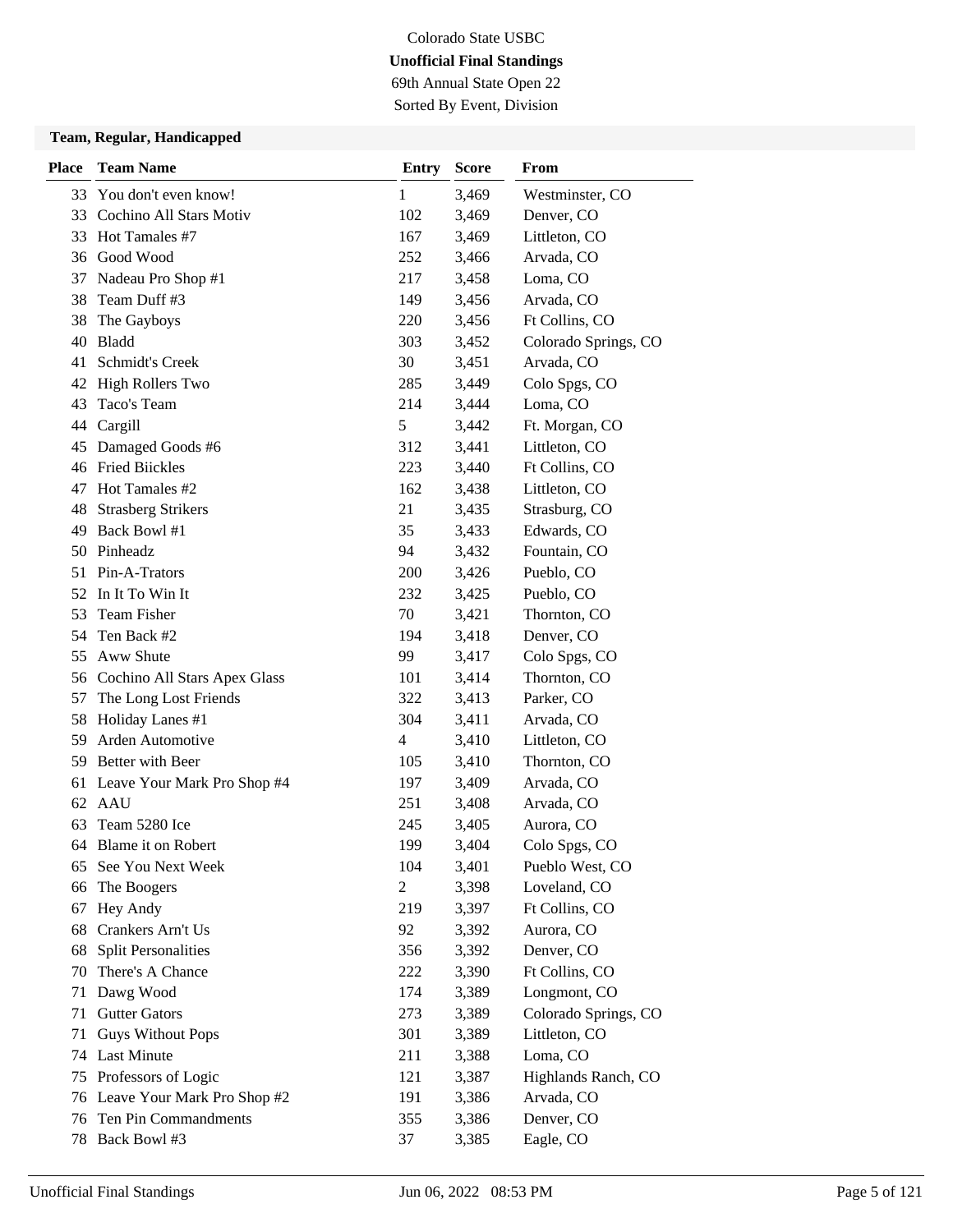69th Annual State Open 22 Sorted By Event, Division

| <b>Place</b> | <b>Team Name</b>           | <b>Entry</b> | <b>Score</b> | From                 |
|--------------|----------------------------|--------------|--------------|----------------------|
| 79.          | It's Geno's Fault          | 27           | 3,383        | Thornton, CO         |
| 79           | The A Team                 | 365          | 3,383        | Arvada, CO           |
| 81           | <b>Cursed Anchor</b>       | 218          | 3,379        | Ft Collins, CO       |
| 82           | Glampers                   | 269          | 3,373        | Aurora, CO           |
| 83           | <b>Bro Dux</b>             | 364          | 3,360        | CRAIG, CO            |
| 84           | NoCo Storm                 | 75           | 3,359        | Fort Collins, CO     |
| 85           | Damaged Goods 2            | 177          | 3,356        | Littleton, CO        |
| 86           | Better with Shots!         | 106          | 3,354        | Thornton, CO         |
| 86           | Uncle Abe's Misfits #2     | 278          | 3,354        | Denver, CO           |
| 86           | Us Girls Got Game          | 315          | 3,354        | Bennett, CO          |
| 86           | Pin Busters                | 328          | 3,354        | Pueblo, CO           |
| 90           | Hot Tamales #3             | 163          | 3,352        | Littleton, CO        |
|              | 90 Budder Boys             | 323          | 3,352        | Thornton, CO         |
| 92           | The Travel Squad           | 109          | 3,350        | Montrose, CO         |
| 92           | Clark Carry                | 160          | 3,350        | Northglenn, CO       |
| 94           | Glatte Kugeln              | 254          | 3,349        | Arvada, CO           |
| 95           | <b>Alley Splits</b>        | 137          | 3,348        | Granby, CO           |
| 96           | <b>Bowling Mates 2</b>     | 54           | 3,347        | Aurora, CO           |
| 97           | Arapahoe Bowlers #1        | 236          | 3,346        | Aurora, CO           |
| 98           | Dave's Degenerates         | 64           | 3,345        | Arvada, CO           |
| 99           | Big Tom                    | 80           | 3,344        | Grand Junction, CO   |
| 99           | Wild Wild West             | 126          | 3,344        | Boulder, CO          |
| 101          | Dirty Dawgs & Pups         | 141          | 3,343        | Colorado Springs, CO |
|              | 102 Trenchless             | 181          | 3,338        | Longmont, CO         |
|              | 102 Rolling With My Homies | 280          | 3,338        | Aurora, CO           |
|              | 104 Hot-N-Bothered         | 32           | 3,337        | Mead, CO             |
|              | 105 Pin Seekers            | 296          | 3,336        | Westcliffe, CO       |
|              | 106 Beauty & the Beast     | 297          | 3,331        | Windsor, CO          |
| 107          | Ten Back #3                | 264          | 3,330        | Aurora, CO           |
| 108          | <b>Shady Pounders</b>      | 25           | 3,327        | Lakewood, CO         |
| 109          | Tamica Who?                | 332          | 3,325        | Thornton, CO         |
|              | 110 Kermit's Finger        | 122          | 3,323        | Highlands Ranch, CO  |
|              | 111 MArtinez's Marauders   | 212          | 3,322        | Loma, CO             |
| 112          | Team 5280 Wind             | 250          | 3,321        | Aurora, CO           |
| 113          | Weekend at Carrie's        | 320          | 3,320        | Colo Spgs, CO        |
| 114          | Should've been my 1st Ball | 349          | 3,318        | Lochbuie, CO         |
|              | 115 Unbowlievable          | 253          | 3,313        | Arvada, CO           |
|              | 116 High Rollers           | 329          | 3,312        | Pueblo, CO           |
| 117          | Holiday Hounds #2          | 226          | 3,311        | Lakewood, CO         |
| 118          | <b>Gutter Butter</b>       | 334          | 3,307        | Aurora, CO           |
|              | 119 Liebers Repair         | 81           | 3,305        | Sterling, CO         |
| 119          | <b>Makin Marks</b>         | 118          | 3,305        | Parker, CO           |
| 121          | Arapahoe Team 1            | 123          | 3,304        | Parker, CO           |
| 121          | Chicken Hawks              | 321          | 3,304        | Golden, CO           |
| 123          | My Couch Pulls Out         | 20           | 3,301        | Littleton, CO        |
|              | 124 Huh's that Weird #1    | 87           | 3,300        | Centennial, CO       |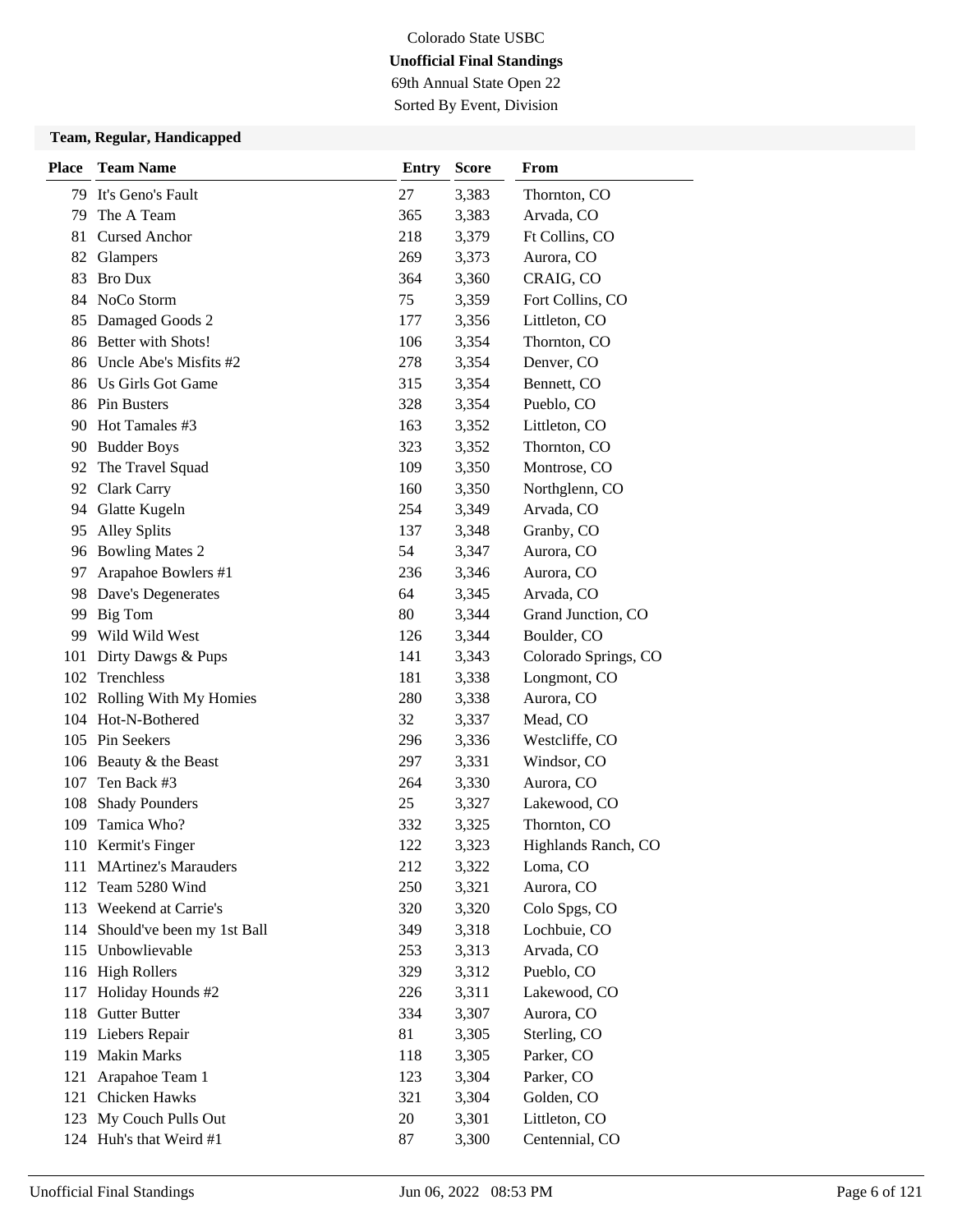69th Annual State Open 22 Sorted By Event, Division

| <b>Place</b> | <b>Team Name</b>                | <b>Entry</b> | <b>Score</b> | From                 |
|--------------|---------------------------------|--------------|--------------|----------------------|
|              | 125 Luxury Cleaning             | 196          | 3,299        | Denver, CO           |
|              | 126 Ten Back #1                 | 262          | 3,292        | Aurora, CO           |
|              | 127 Up Your Alley Pro Shop #6   | 344          | 3,289        | Fruita, CO           |
|              | 128 Lucky Strike                | 49           | 3,287        | Longmont, CO         |
|              | 129 Hot Tamales #5              | 165          | 3,285        | Littleton, CO        |
| 130          | Ten Back #2                     | 263          | 3,284        | Aurora, CO           |
|              | 130 BEST                        | 300          | 3,284        | Littleton, CO        |
|              | 132 I-25 South                  | 175          | 3,282        | Aurora, CO           |
|              | 133 Peak Bowl                   | 90           | 3,281        | Fountain, CO         |
|              | 134 God Help Us                 | 50           | 3,280        | Littleton, CO        |
|              | 134 Champions Choice Pro Shop   | 183          | 3,280        | Colorado Springs, CO |
|              | 134 Mr. Paint                   | 299          | 3,280        | Littleton, CO        |
| 137          | Shot Masters #3                 | 172          | 3,277        | Aurora, CO           |
| 138          | Hot Tamales #1                  | 161          | 3,268        | Littleton, CO        |
|              | 139 Gooch's Nads                | 46           | 3,266        | Lakewood, CO         |
|              | 140 Pin Pushers                 | 359          | 3,264        | Denver, CO           |
|              | 141 Clawcrank #2                | 189          | 3,262        | Aurora, CO           |
|              | 142 Cutting Edge                | 42           | 3,261        | Loveland, CO         |
| 143          | Ten Back #1                     | 193          | 3,258        | Denver, CO           |
| 144          | Shockers                        | 120          | 3,256        | Brighton, CO         |
| 145          | Ted's Team                      | 215          | 3,255        | Loma, CO             |
|              | 146 Pin Sweepers                | 57           | 3,254        | Frederick, CO        |
|              | 146 Listen To The Zupan         | 114          | 3,254        | Colo Spgs, CO        |
|              | 146 Light Em Up                 | 293          | 3,254        | Denver, CO           |
|              | 149 Damaged Goods 1             | 176          | 3,250        | Littleton, CO        |
|              | 150 King James                  | 128          | 3,245        | Denver, CO           |
|              | 151 Leave Your Mark Pro Shop #3 | 192          | 3,244        | Arvada, CO           |
|              | 152 Saturday Mixers #3          | 145          | 3,243        | Thornton, CO         |
|              | 153 Fisher's Liquor Barn        | 72           | 3,239        | Grand Junction, CO   |
|              | 153 Leave Your Mark Pro Shop #5 | 198          | 3,239        | Arvada, CO           |
| 155          | Trenchless 2                    | 180          | 3,238        | Longmont, CO         |
|              | 156 Up YOur Alley Pro Shop #4   | 342          | 3,231        | Fruita, CO           |
| 157          | The B Team                      | 366          | 3,230        | Arvada, CO           |
| 158          | Team Duff #2                    | 148          | 3,228        | Arvada, CO           |
| 159          | <b>APB Plumbing</b>             | 10           | 3,227        | Denver, CO           |
| 160          | Just Add Alcohol                | 151          | 3,222        | Westminster, CO      |
| 160          | Crawford's Crew                 | 213          | 3,222        | Loma, CO             |
| 160          | Crownin Around                  | 276          | 3,222        | Denver, CO           |
| 163          | Saturday Mixers #2              | 144          | 3,216        | Thornton, CO         |
| 164          | Double Down                     | 182          | 3,208        | Centennial, CO       |
| 165          | Arapahoe Bowlers #2             | 237          | 3,203        | Aurora, CO           |
| 166          | Team 5280 Lightning             | 249          | 3,198        | Aurora, CO           |
| 167          | Shot Masters #4                 | 173          | 3,189        | Aurora, CO           |
| 168          | Kristy's Killers                | 208          | 3,187        | Loma, CO             |
| 169          | Nadeau Pro Shop #3              | 210          | 3,181        | Loma, CO             |
| 169          | Rollin' with Reeves             | 230          | 3,181        | Lakewood, CO         |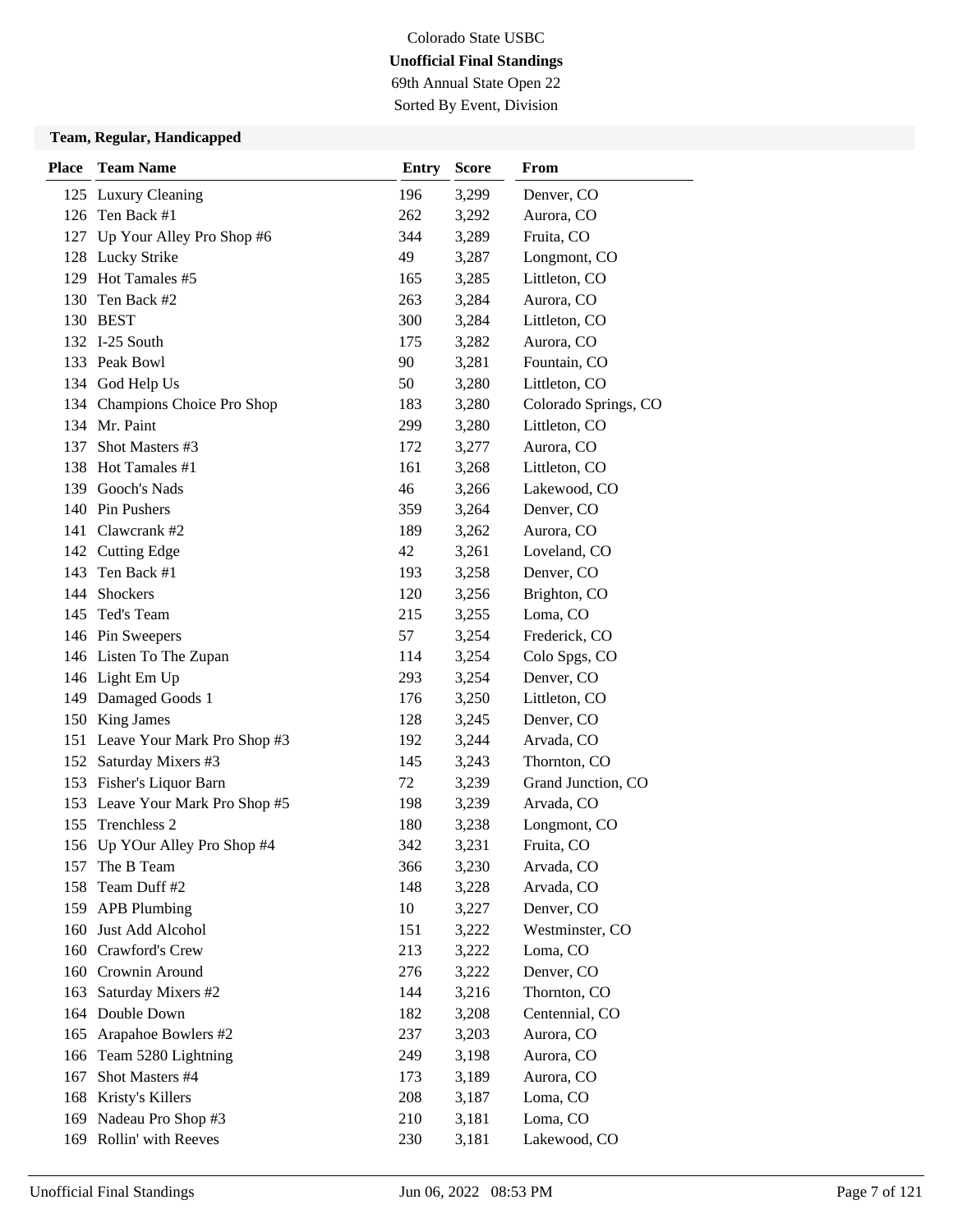69th Annual State Open 22 Sorted By Event, Division

### **Team, Regular, Handicapped**

| <b>Place</b> | <b>Team Name</b>                | <b>Entry</b> | <b>Score</b> | From                 |
|--------------|---------------------------------|--------------|--------------|----------------------|
| 171          | Have you seen our Balls?        | 65           | 3,179        | Arvada, CO           |
| 172          | Team Ohana                      | 286          | 3,178        | Colorado Springs, CO |
| 173          | Lawson Five                     | 43           | 3,175        | Loveland, CO         |
| 174          | <b>Team Romero</b>              | 47           | 3,173        | Commerce City, CO    |
| 175          | Holiday Hounds #1               | 225          | 3,168        | Lakewood, CO         |
| 176          | James to the Third              | 317          | 3,166        | Thornton, CO         |
| 177          | Nault my Fault                  | 73           | 3,159        | Denver, CO           |
| 178          | I Got This                      | 67           | 3,156        | Thornton, CO         |
|              | 179 Up Your Alley Pro Shop #2   | 340          | 3,154        | Fruita, CO           |
| 180          | Code of the West                | 282          | 3,150        | Colo Spgs, CO        |
| 181          | I Hate My Team 2                | 113          | 3,147        | Arvada, CO           |
| 182          | Graham's Clean up Crew          | 56           | 3,146        | Brush, CO            |
| 183          | Up Your Alley Pro Shop #1       | 339          | 3,142        | Fruita, CO           |
| 184          | Arapahoe Team 2                 | 124          | 3,138        | Parker, CO           |
| 185          | Rehab is for Quitters           | 86           | 3,137        | Parker, CO           |
|              | 186 Elbow Deep III              | 283          | 3,130        | Colo Spgs, CO        |
| 187          | The Bowling Stones              | 357          | 3,128        | Denver, CO           |
| 188          | Nadeau Pro Shop #4              | 209          | 3,117        | Loma, CO             |
| 188          | Money Bags #1                   | 325          | 3,117        | Brush, CO            |
| 190          | Bank Roll \$\$                  | 31           | 3,113        | Mead, CO             |
|              | 191 Geo's Pro Shop              | 239          | 3,098        | Rocky Ford, CO       |
|              | 192 Leave Your Mark Pro Shop #1 | 190          | 3,097        | Arvada, CO           |
|              | 193 Lane 25 Tavern              | 41           | 3,086        | Loveland, CO         |
| 194          | Imagine That                    | 3            | 3,082        | Colo Spgs, CO        |
|              | 194 Huh's that Weird #2         | 88           | 3,082        | Centennial, CO       |
| 194          | <b>ONG Flowline</b>             | 108          | 3,082        | Fort Lupton, CO      |
| 197          | Three Fingers Deep              | 26           | 3,071        | Lakewood, CO         |
| 198          | Clawcrank #1                    | 188          | 3,064        | Aurora, CO           |
|              | 199 Western State University    | 58           | 3,055        | Morrison, CO         |
|              | 200 Holiday Lanes #3            | 306          | 3,032        | Arvada, CO           |
|              |                                 |              |              |                      |

The lowest score to cash is 3488.

#### **Team, Scratch , Scratch**

| <b>Team Name</b>        | Entry                                                                                                                                                                                                                    | <b>Score</b> | From                 |
|-------------------------|--------------------------------------------------------------------------------------------------------------------------------------------------------------------------------------------------------------------------|--------------|----------------------|
|                         | 247                                                                                                                                                                                                                      | 3,443        | Aurora, CO           |
|                         | 246                                                                                                                                                                                                                      | 3,399        | Aurora, CO           |
|                         | 217                                                                                                                                                                                                                      | 3,339        | Loma, CO             |
|                         | 362                                                                                                                                                                                                                      | 3,265        | Englewood, CO        |
|                         | 245                                                                                                                                                                                                                      | 3,251        | Aurora, CO           |
| NoCo Storm              | 75                                                                                                                                                                                                                       | 3,201        | Fort Collins, CO     |
|                         | 302                                                                                                                                                                                                                      | 3,196        | Colorado Springs, CO |
| TenBack Do W*rk         | 135                                                                                                                                                                                                                      | 3,174        | Aurora, CO           |
| Cochino All Stars Motiv | 102                                                                                                                                                                                                                      | 3,168        | Denver, CO           |
|                         | 92                                                                                                                                                                                                                       | 3,138        | Aurora, CO           |
|                         | 322                                                                                                                                                                                                                      | 3,132        | Parker, CO           |
|                         | 197                                                                                                                                                                                                                      | 3,107        | Arvada, CO           |
|                         | 1 Team 5280 Fire<br>2 Team 5280 Hurricane<br>3 Nadeau Pro Shop #1<br>4 Coach's Corner<br>Team 5280 Ice<br>5<br>7 There's A Chip For That<br>Crankers Arn't Us<br>The Long Lost Friends<br>12 Leave Your Mark Pro Shop #4 |              |                      |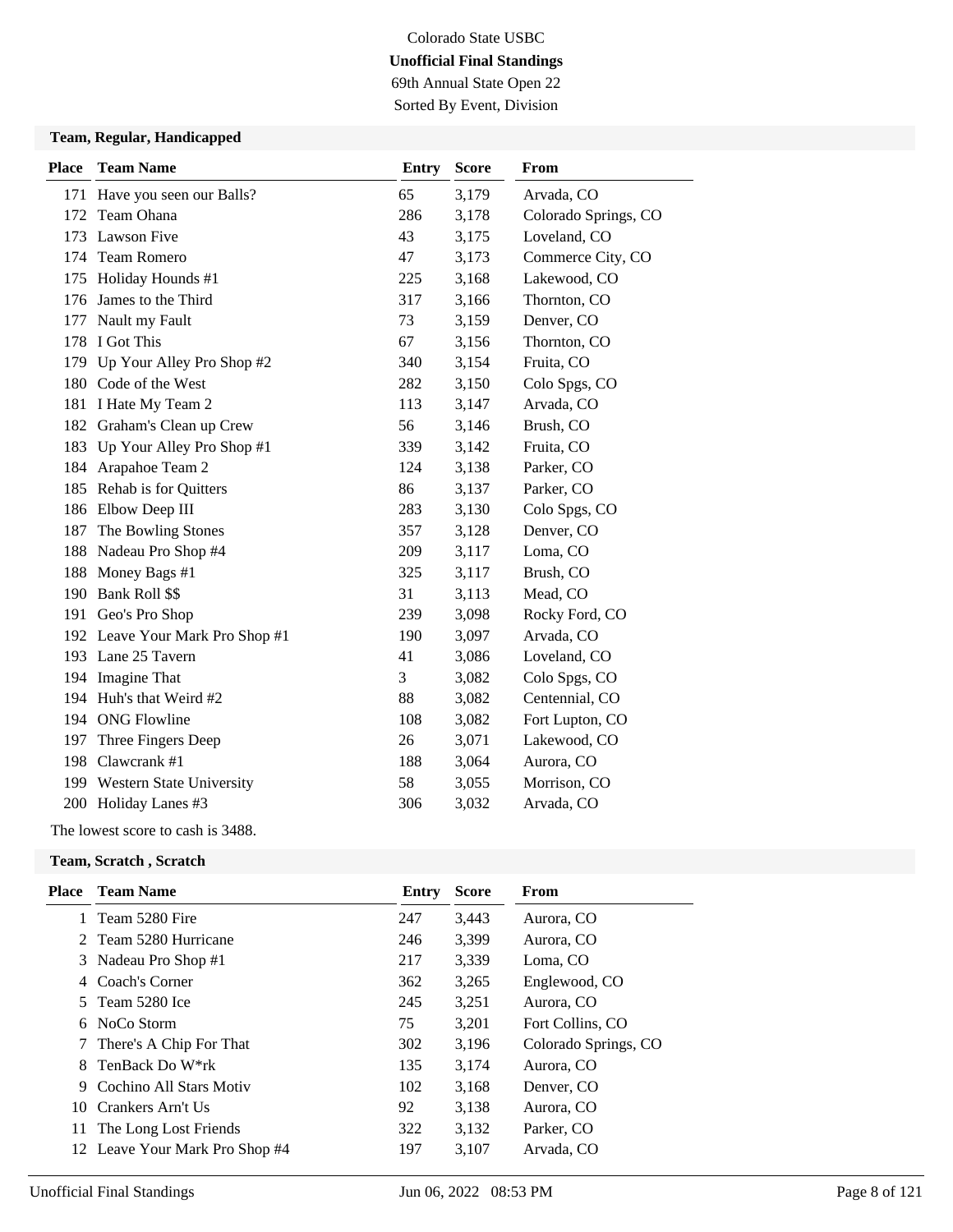69th Annual State Open 22 Sorted By Event, Division

### **Team, Scratch , Scratch**

| <b>Place</b> | <b>Team Name</b>                | <b>Entry</b> | <b>Score</b> | From                 |
|--------------|---------------------------------|--------------|--------------|----------------------|
|              | 13 Team 5280 Tsunami            | 248          | 3,097        | Aurora, CO           |
|              | 14 I Hate My Team 1             | 112          | 3,086        | Arvada, CO           |
|              | 15 Professors of Logic          | 121          | 3,081        | Highlands Ranch, CO  |
|              | 15 Team 5280 Wind               | 250          | 3,081        | Aurora, CO           |
|              | 17 Cochino All Stars Apex Glass | 101          | 3,073        | Thornton, CO         |
| 18           | Nadeau Pro Shop #3              | 210          | 3,067        | Loma, CO             |
| 19           | Ten Back #2                     | 194          | 3,053        | Denver, CO           |
| 20           | The A Team                      | 365          | 3,042        | Arvada, CO           |
|              | 21 Better with Shots!           | 106          | 3,038        | Thornton, CO         |
|              | 22 Pin Bangers                  | 74           | 3,034        | Colo Spgs, CO        |
|              | 23 Leave Your Mark Pro Shop #5  | 198          | 3,027        | Arvada, CO           |
|              | 24 HAve You Met Us Yet          | 316          | 3,013        | Bennett, CO          |
|              | 25 I Hate My Team 2             | 113          | 3,012        | Arvada, CO           |
| 25           | Luxury Cleaning                 | 196          | 3,012        | Denver, CO           |
| 27           | Robert be Quick                 | 55           | 3,003        | Brighton, CO         |
| 28           | Nadeau Pro Shop #2              | 216          | 3,001        | Loma, CO             |
| 29           | Kermit's Finger                 | 122          | 2,977        | Highlands Ranch, CO  |
| 30           | Thanks for the Donation         | 336          | 2,976        | Pueblo, CO           |
|              | 31 Bladd                        | 303          | 2,969        | Colorado Springs, CO |
|              | 32 Clark Carry                  | 160          | 2,967        | Northglenn, CO       |
| 33           | You don't even know!            | 1            | 2,962        | Westminster, CO      |
|              | 34 Better with Beer             | 105          | 2,956        | Thornton, CO         |
|              | 35 Up YOur Alley Pro Shop #4    | 342          | 2,953        | Fruita, CO           |
|              | 36 Leave Your Mark Pro Shop #3  | 192          | 2,949        | Arvada, CO           |
| 37           | <b>Guys Without Pops</b>        | 301          | 2,941        | Littleton, CO        |
| 38           | <b>Team Fisher</b>              | 70           | 2,919        | Thornton, CO         |
| 39           | Team Munson Too                 | 205          | 2,913        | Wiley, CO            |
| 40           | Back Bowl #1                    | 35           | 2,909        | Edwards, CO          |
| 41           | The Travel Squad                | 109          | 2,907        | Montrose, CO         |
| 42           | Arapahoe Bowlers #1             | 236          | 2,905        | Aurora, CO           |
| 43           | Light Em Up                     | 293          | 2,904        | Denver, CO           |
|              | 44 Cutting Edge                 | 42           | 2,864        | Loveland, CO         |
| 45           | Pin-A-Trators                   | 200          | 2,858        | Pueblo, CO           |
| 46           | <b>Strasberg Strikers</b>       | 21           | 2,842        | Strasburg, CO        |
| 47           | Up Your Alley Pro Shop #2       | 340          | 2,831        | Fruita, CO           |
| 48           | Holiday Lanes #3                | 306          | 2,802        | Arvada, CO           |
| 49           | Nault my Fault                  | 73           | 2,799        | Denver, CO           |
| 50           | Champions Choice Pro Shop       | 183          | 2,784        | Colorado Springs, CO |
| 51           | Arapahoe Team 1                 | 123          | 2,777        | Parker, CO           |
| 52           | Up Your Alley Pro Shop #1       | 339          | 2,774        | Fruita, CO           |
| 53           | Nadeau Pro Shop #4              | 209          | 2,767        | Loma, CO             |
| 54           | Weekend at Carrie's             | 320          | 2,757        | Colo Spgs, CO        |
| 55           | Team 5280 Lightning             | 249          | 2,744        | Aurora, CO           |
| 56           | Back Bowl #3                    | 37           | 2,739        | Eagle, CO            |
| 57           | Us Girls Got Game               | 315          | 2,736        | Bennett, CO          |
|              | 58 Bro Dux                      | 364          | 2,723        | CRAIG, CO            |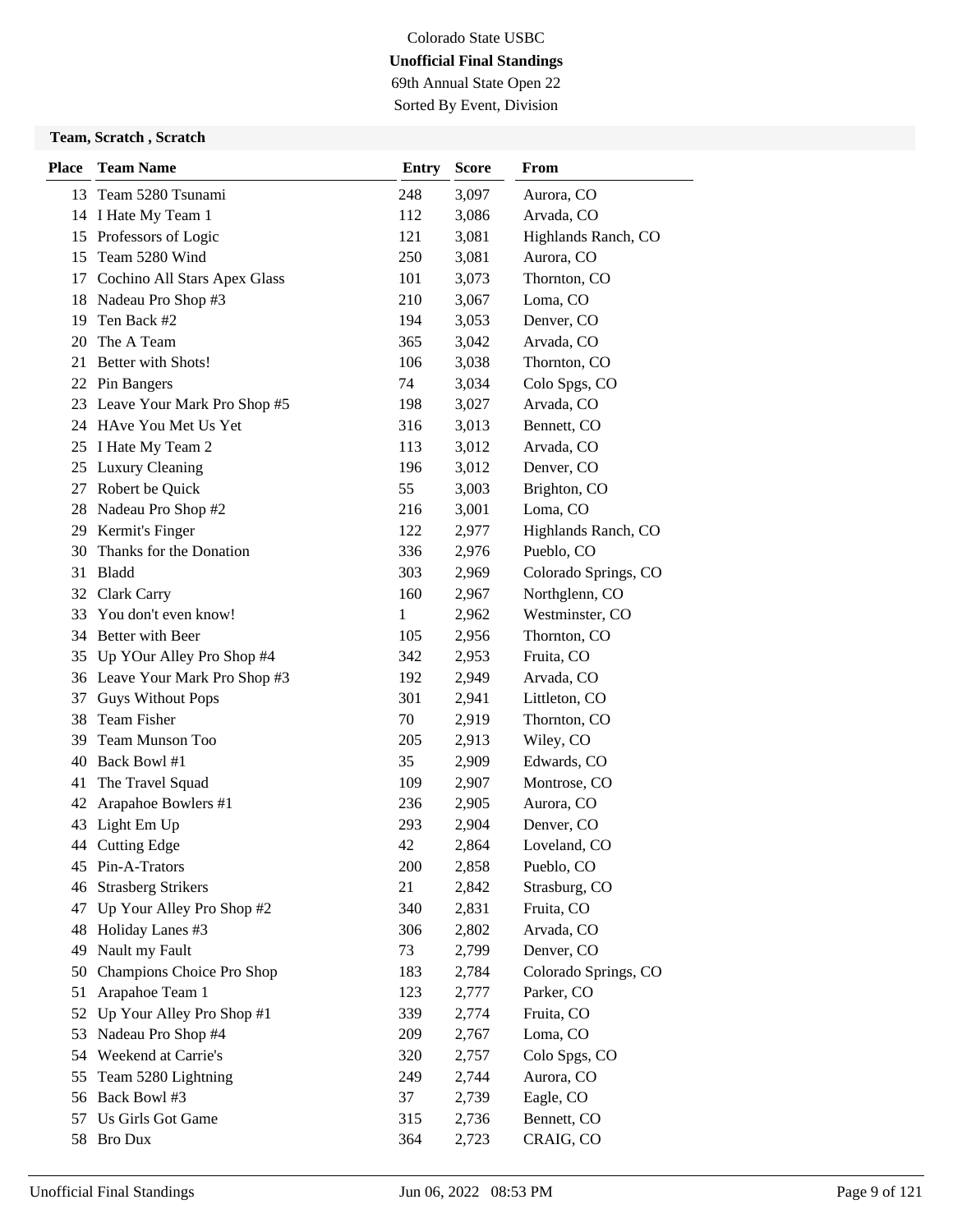## Colorado State USBC **Unofficial Final Standings** 69th Annual State Open 22

Sorted By Event, Division

### **Team, Scratch , Scratch**

| Place | Team Name                      | Entry | <b>Score</b> | <b>From</b>        |
|-------|--------------------------------|-------|--------------|--------------------|
|       | 59 Leave Your Mark Pro Shop #1 | 190   | 2,711        | Arvada, CO         |
| 60    | Ten Back #1                    | 193   | 2,680        | Denver, CO         |
| 61    | Bank Roll \$\$                 | 31    | 2,670        | Mead, CO           |
|       | 62 Big Tom                     | 80    | 2,660        | Grand Junction, CO |
| 63    | Clawcrank #2                   | 189   | 2,658        | Aurora, CO         |
| 64    | <b>Gutter Butter</b>           | 334   | 2,654        | Aurora, CO         |
|       | 65 In It To Win It             | 232   | 2,634        | Pueblo, CO         |
|       | 66 Back Bowl #4                | 38    | 2,596        | Edwards, CO        |
| 67    | Pin Sweepers                   | 57    | 2,557        | Frederick, CO      |
| 68    | Back Bowl #2                   | 36    | 2,502        | Eagle, CO          |
| 69    | Clawcrank #1                   | 188   | 2,470        | Aurora, CO         |
|       |                                |       |              |                    |

The lowest score to cash is 3196.

| Place | <b>Team Name</b>                             | <b>Entry</b> | <b>Score</b> | From                 |
|-------|----------------------------------------------|--------------|--------------|----------------------|
|       | 1 Madera Joseph A. \ Kauffman William D.     | 349          | 1,643        | Lochbuie, CO         |
| 2     | Passarelli Ryan \ Mays Penny A.              | 360          | 1,626        | Denver, CO           |
| 3     | Schmidt Jason E. \ Harsh Ron L. Jr           | 30           | 1,615        | Arvada, CO           |
| 4     | Steinman Joe \ Martin Levi R.                | 309          | 1,612        | Fruita, CO           |
| 5     | Price Caroline D. \ Brown David J.           | 290          | 1,603        | Aurora, CO           |
| 6     | LaBorde Brett A. \ Benson Joe M.             | 183          | 1,583        | Colorado Springs, CO |
| 7     | Deines Kade W. \ Decker Phil E.              | 259          | 1,576        | Burlington, CO       |
| 8     | Martinez Brian $\setminus$ Westphal Starr E. | 267          | 1,565        | Salida, CO           |
| 9     | Fischer Gary \ Seiling Clint A.              | 295          | 1,564        | Westcliffe, CO       |
| 10    | Bryant Roy D. \ Stolba Kenneth S.            | 59           | 1,562        | Salida, CO           |
| 11    | McKinzie Kathy P. \ McKinzie Jimme L.        | 361          | 1,559        | Jefferson, CO        |
| 12    | Kelly Jim T. \ Crawford Mark A.              | 277          | 1,556        | Denver, CO           |
| 13    | Jackson Vonderlear D. \ Barlow Onzo O.       | 284          | 1,555        | Colo Spgs, CO        |
| 14    | Heller Kevin A. \ Drnovsek Mary Lou          | 156          | 1,551        | Northglenn, CO       |
| 15    | Quintana Adrian R. \ Lewis Charles R.        | 268          | 1,548        | Salida, CO           |
|       | 16 Gaalaas Roger A. \ Stolba Michael         | 59           | 1,543        | Salida, CO           |
| 17    | Donohoue Michael \ Romero Marty J.           | 69           | 1,538        | Greeley, CO          |
|       | 18 Moore Michael \ Hein Joshua P.            | 333          | 1,536        | La Junta, CO         |
|       | 19 Walker Tim R. Jr \ Sanchez Donald L. Jr   | 268          | 1,535        | Salida, CO           |
| 20    | Quintana Matthew C. \ Valenzuela Ric J.      | 275          | 1,533        | Denver, CO           |
| 21    | Holifield Robert L. Jr \ Blohm Todd A.       | 163          | 1,531        | Littleton, CO        |
| 22    | Carlson Heather A. \ Carlson Douglas M.      | 153          | 1,525        | Northglenn, CO       |
| 23    | Wyatt David L. \ Materasso Jerry             | 57           | 1,523        | Frederick, CO        |
| 24    | Shires Jim \ Story Mark A.                   | 46           | 1,522        | Lakewood, CO         |
|       | 24 Miller Kirby D. \ Veasman Norman V.       | 78           | 1,522        | Salida, CO           |
| 26    | Daru Jonathan \ Kolojay Jerry W.             | 178          | 1,521        | Littleton, CO        |
| 26    | Amato Colette D.   Keeney Doug W.            | 271          | 1,521        | Pueblo, CO           |
|       | 26 Weber Todd T. \ Weber Karoleen            | 318          | 1,521        | Pueblo, CO           |
| 29    | Troutman Colt \ Ching Kawika K.              | 231          | 1,519        | Salida, CO           |
| 30    | Jenkins Tawana L. \ Gray Timothy W.          | 171          | 1,516        | Aurora, CO           |
| 31    | Hill Celeste D. \ Hill John W. III           | 141          | 1,514        | Colorado Springs, CO |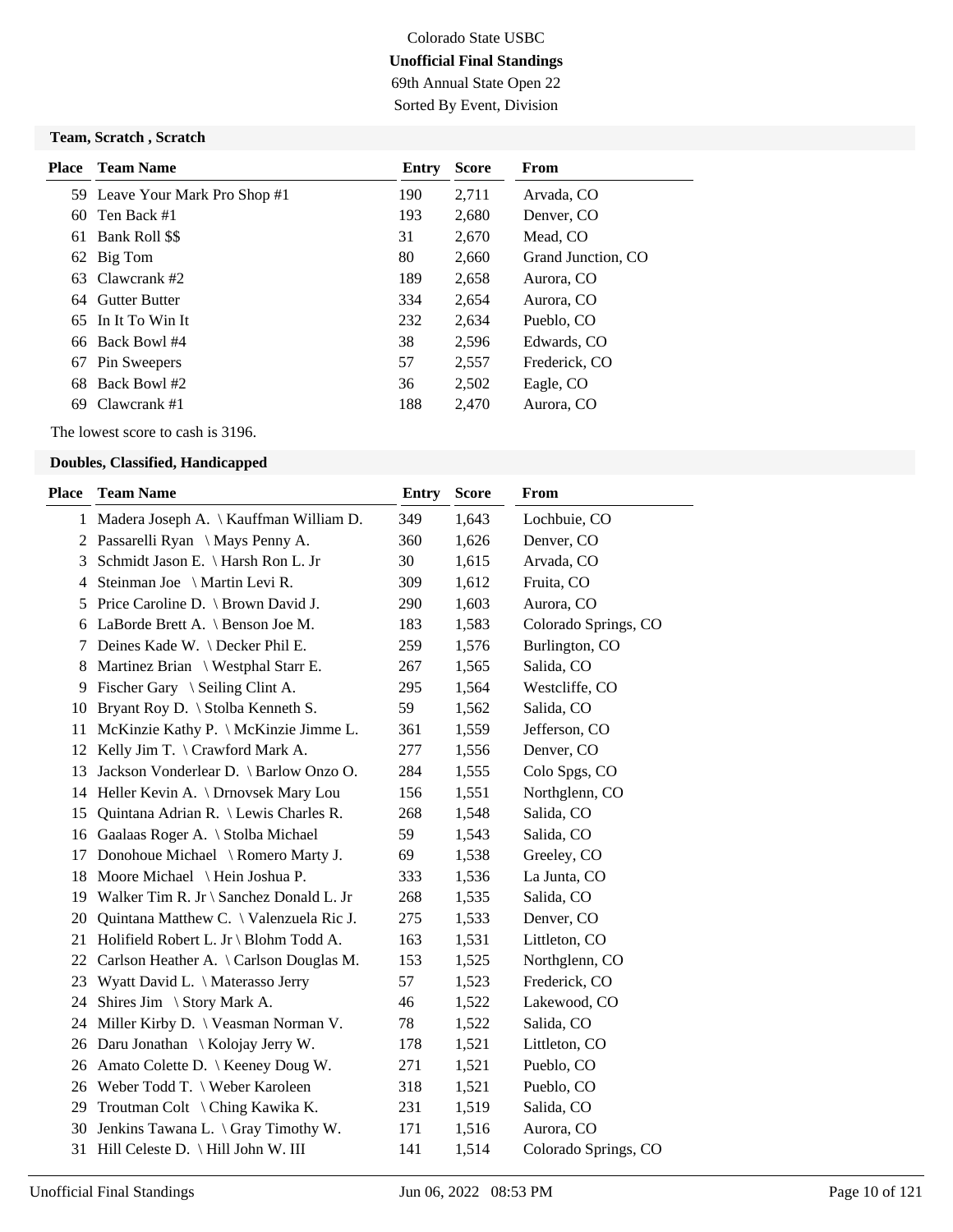69th Annual State Open 22 Sorted By Event, Division

| <b>Place</b> | <b>Team Name</b>                              | <b>Entry</b> | <b>Score</b> | From            |
|--------------|-----------------------------------------------|--------------|--------------|-----------------|
|              | 32 Zeffel Keith A. \Palser Michael D.         | 130          | 1,513        | Julesburg, CO   |
|              | 33 Lovato Aaron \ Lovato Timothy M.           | 66           | 1,510        | Thornton, CO    |
| 33           | Berry Roger D. \ Gage David J.                | 78           | 1,510        | Salida, CO      |
| 35           | Trennepohl Marvin L. \Trennepohl Wanda K. 132 |              | 1,507        | Julesburg, CO   |
| 35           | Sisneros Becky \ Sisneros Ronald L. Jr        | 76           | 1,507        | La Animas, CO   |
| 37           | Massongill Jon M. \ Elzinga Roger B.          | 184          | 1,506        | Thornton, CO    |
| 38           | Galicia Richard Jr \ Kirkmeyer Gregory D.     | 107          | 1,505        | Fort Lupton, CO |
| 39           | Nordbye Gary R. \ Franiok Georgina M.         | 179          | 1,504        | Littleton, CO   |
| 39           | Margos Nick S. \ Sanchez Juanita K.           | 267          | 1,504        | Salida, CO      |
| 41           | Black Ryan L. \ Gaudian Diane L.              | 298          | 1,502        | Windsor, CO     |
| 42           | Degnan Shaun \ Degnan Nicholas S.             | 204          | 1,500        | Wiley, CO       |
| 43           | Lucero Andreas \ Lucero William "wayne"       | 280          | 1,499        | Aurora, CO      |
| 43           | Canady Michael D. \ Bonitz Karl M.            | 313          | 1,499        | Colo Spgs, CO   |
| 45           | Humphryes Robert A. \ Reuber Chad T.          | 14           | 1,495        | Littleton, CO   |
| 46           | Laythorpe Michael \ Huther Karl A.            | 98           | 1,494        | Colo Spgs, CO   |
| 46           | Jacques Steve L. \ Young Ronald D.            | 181          | 1,494        | Longmont, CO    |
| 46           | Johnson Dorothy D. \ Johnson Nathan D.        | 260          | 1,494        | Burlington, CO  |
| 46           | Smith Ciara L. \ Smith Spencer                | 313          | 1,494        | Colo Spgs, CO   |
| 50           | Ore Danial P. \ Howard Alex S.                | 15           | 1,493        | Littleton, CO   |
|              | 50 Scanlon Jessica L. \ Blackmon Ronald L. jr | 118          | 1,493        | Parker, CO      |
|              | 52 Schmidt Kellie A. \ Schmidt Deborah L.     | 29           | 1,492        | Arvada, CO      |
| 53           | Tabino Nick \ Hunter Larry W.                 | 15           | 1,491        | Littleton, CO   |
| 54           | Kenner Shreevie D. \ Maldonado Adrianna L.    | 330          | 1,490        | Wheat Ridge, CO |
| 55           | Bayliss Joshua D. \ Miller Nicholas J.        | 17           | 1,488        | Colo Spgs, CO   |
| 55           | Goodale Bill B. \ Quintana Sammy              | 20           | 1,488        | Littleton, CO   |
| 55           | Jennings Branson C. \ Tice Jason              | 203          | 1,488        | Lamar, CO       |
| 58           | Dahl Shanna \ Leyba Michael C.                | 255          | 1,487        | Arvada, CO      |
| 59           | Hansen Lisa I. $\langle$ Engell Lindsey J.    | 77           | 1,485        | Loveland, CO    |
| 59           | Peterson Brian P. \ Romero Abram T. Jr        | 255          | 1,485        | Arvada, CO      |
| 59           | Laverenz DaMara M. \Laverenz Shane M.         | 258          | 1,485        | Seibert, CO     |
| 62           | Christiansan Jeff \ Christiansan Jennifer A.  | 171          | 1,484        | Aurora, CO      |
|              | 62 Eccher-Salazar Tammy \ Stovall Michele R.  | 175          | 1,484        | Aurora, CO      |
|              | 64 Ferguson Charles E. \ McConachie Paul D.   | 134          | 1,483        | Julesburg, CO   |
| 65           | Weiler Molly J. \ Betts Carolyn D.            | 77           | 1,481        | Loveland, CO    |
| 66           | Suchey Cathy L. \ Esselburn Scott E.          | 186          | 1,479        | Golden, CO      |
| 66           | Gower Robert L. \ Pugh Fred L.                | 324          | 1,479        | Salida, CO      |
| 68           | Shockley Raul D. \ Kennedy Jamie L.           | 294          | 1,477        | Westcliffe, CO  |
| 69           | Jones Jeffery L. Jr \ Dominguez Jim J.        | 66           | 1,476        | Thornton, CO    |
| 70           | Phillips Alyson M. \ Watson Fred D.           | 292          | 1,475        | Aurora, CO      |
| 71           | Wood Piper L. \ Stone Pamper                  | 298          | 1,474        | Windsor, CO     |
| 71           | Robnett Tamica R. \ Stroede Scott M.          | 332          | 1,474        | Thornton, CO    |
| 73           | Belden Travis \ Beldon Lisa                   | 258          | 1,472        | Seibert, CO     |
| 74           | Schneider Justin D. \ Gonzales Ralph M.       | 186          | 1,471        | Golden, CO      |
| 75           | Gray Crystal A. \ Gray Lewis P.               | 83           | 1,470        | Loveland, CO    |
| 76           | Herrera Ruben \ Vargas Ted                    | 233          | 1,469        | Northglenn, CO  |
|              | 76 Webb Scott R. \ Ziegler Eric S.            | 261          | 1,469        | Burlington, CO  |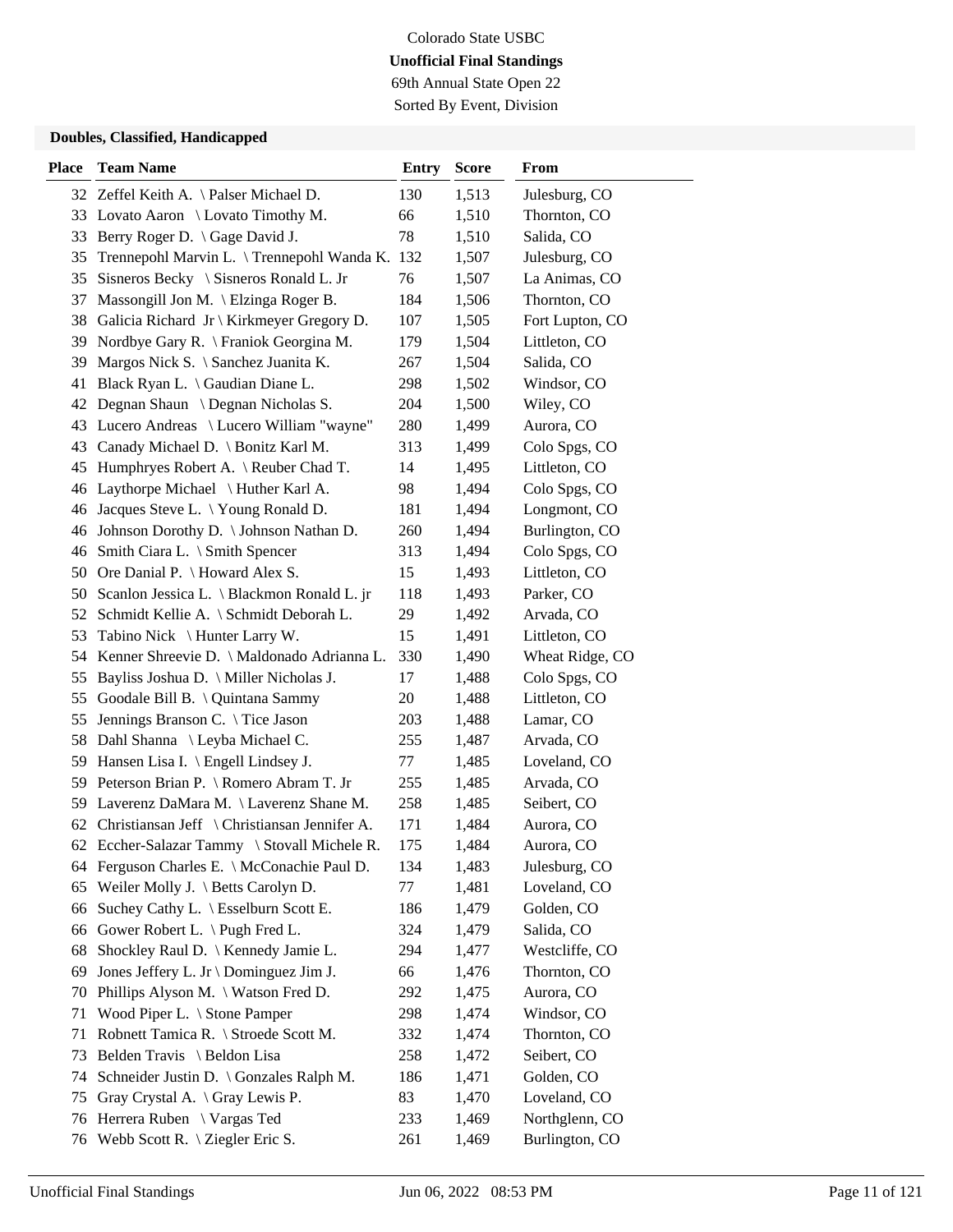69th Annual State Open 22 Sorted By Event, Division

| <b>Place</b> | <b>Team Name</b>                               | <b>Entry</b> | <b>Score</b> | From              |
|--------------|------------------------------------------------|--------------|--------------|-------------------|
|              | 78 Liddell Tiffanie L. \ Liddell Dontae M.     | 48           | 1,467        | Colo Spgs, CO     |
|              | 78 Bizub Michael A. \ Shute Mark H.            | 98           | 1,467        | Colo Spgs, CO     |
| 78           | Swanson Josh G. \ Degnan Michael S.            | 204          | 1,467        | Wiley, CO         |
| 78           | Berisford Danna D. \ Goodwin Jodie             | 337          | 1,467        | Pueblo, CO        |
| 82           | Blair Kirk E. \ Tessari Scott R.               | 157          | 1,466        | Northglenn, CO    |
| 82           | McDonald Matt R. \ Oehlkers Bryce C.           | 218          | 1,466        | Ft Collins, CO    |
| 82           | Railton Norm \ Abert Bryon                     | 333          | 1,466        | La Junta, CO      |
| 85           | Fisher Autumn K. \ Endischee Adrian D.         | 139          | 1,465        | Granby, CO        |
| 85           | Schaffer Mike D. \ Cutler Marla J.             | 257          | 1,465        | Burlington, CO    |
| 87           | Wlezien William R. \ Lear Jamie J.             | 50           | 1,464        | Littleton, CO     |
| 88           | Suisse Stephen \ Hudspeth Robert A.            | 240          | 1,463        | Florence, CO      |
| 89           | Balenseifen Bradley E. \ Haas Breanna D.       | 69           | 1,462        | Greeley, CO       |
| 90           | Bell James \ Bell Jodee R.                     | 13           | 1,461        | Castle Pines, CO  |
|              | 90 Reichelderfer Adrianne N. \ Dalpoas Oric H. | 62           | 1,461        | Loveland, CO      |
| 90           | Drew Virginia $\setminus$ Miller Trevor J.     | 215          | 1,461        | Loma, CO          |
|              | 93 Weins Jonathon E. \ Weins Sean T.           | 314          | 1,460        | Brighton, CO      |
| 94           | Peppito Alexander A. \ Boggs Justin W.         | 94           | 1,459        | Fountain, CO      |
| 95           | Scrivens Anthony J. \ Scrivens Andrew P.       | 19           | 1,458        | Colo Spgs, CO     |
| 95           | Driver Donald R. $\backslash$ Driver Joseph C. | 79           | 1,458        | Howard, CO        |
|              | 95 Bond Deanna L. \ Kraft James A.             | 338          | 1,458        | Pueblo, CO        |
| 98           | Smith Trevor J. $\setminus$ Wille Dustyn M.    | 348          | 1,457        | Trinidad, CO      |
| 99           | Ryszkowski William \ Romero Phil               | 47           | 1,456        | Commerce City, CO |
|              | 100 Fricke Adam L. \ Smidt Bredt J.            | 140          | 1,455        | Byers, CO         |
|              | 100 Belton Callie C. \ Porter Sherry L.        | 290          | 1,455        | Aurora, CO        |
|              | 102 Nunez Jean M. \ Nunez Larry R.             | 71           | 1,453        | Thornton, CO      |
| 102          | Wagner Ray L. $\Lambda$ Mecillas Ted A.        | 169          | 1,453        | Lochbuie, CO      |
| 104          | Goerres James $\setminus$ Fogle Jim S.         | 44           | 1,450        | Strasburg, CO     |
|              | 104 Lundgren Paul W. \ Flatt Chris             | 256          | 1,450        | Burlington, CO    |
|              | 104 Doddridge Scott T. \ Unrein Jacob A.       | 350          | 1,450        | Lochbuie, CO      |
| 107          | Baroni Joyce \ Wilkening Leonard R.            | 279          | 1,447        | Littleton, CO     |
| 108          | Mc Gary Joan D. \ McRae Sue E.                 | 13           | 1,446        | Castle Pines, CO  |
|              | 108 Thomsen Yvonne \ Sorrell Darrell R.        | 143          | 1,446        | Thornton, CO      |
|              | 110 Philben Monette R. \ Bender Stephen M.     | 91           | 1,444        | Aurora, CO        |
| 111          | Dufford Michael J. \ Fisher Teresa A.          | 70           | 1,443        | Thornton, CO      |
| 111          | Galicia Manuel Jr \ Galicia Manual             | 107          | 1,443        | Fort Lupton, CO   |
| 111          | Trowbridge Adam L. \ Arave Ridge T.            | 140          | 1,443        | Byers, CO         |
| 111          | Martinez Timothy O. \ Wagner Devin T.          | 304          | 1,443        | Arvada, CO        |
| 115          | Wiley John P. $\langle$ Gallegos Nick R. Sr    | 5            | 1,441        | Ft. Morgan, CO    |
| 115          | Cooper Chris D.   Katsaros James W. III        | 117          | 1,441        | Parker, CO        |
| 117          | Feldman Rosemary A. \ Burke Kathy M.           | 96           | 1,440        | Granby, CO        |
| 117          | Hundermark Bill F. \ Grote Wulf                | 367          | 1,440        | Morrison, CO      |
| 119          | Scott Marie E. \ Scott Kenneth A.              | 33           | 1,438        | Ft. Morgan, CO    |
| 119          | Gutierrez Alex J. \ Bustamante Joe R. Jr       | 185          | 1,438        | Firestone, CO     |
| 119          | Cordova Sammy E. \ Pattie Charles W.           | 206          | 1,438        | La Junta, CO      |
| 119          | Cain-MacBean Desiree \ Troutman Charles H. 231 |              | 1,438        | Salida, CO        |
| 123          | Mearsha Jim \ Mearsha Leslie A.                | 152          | 1,437        | Northglenn, CO    |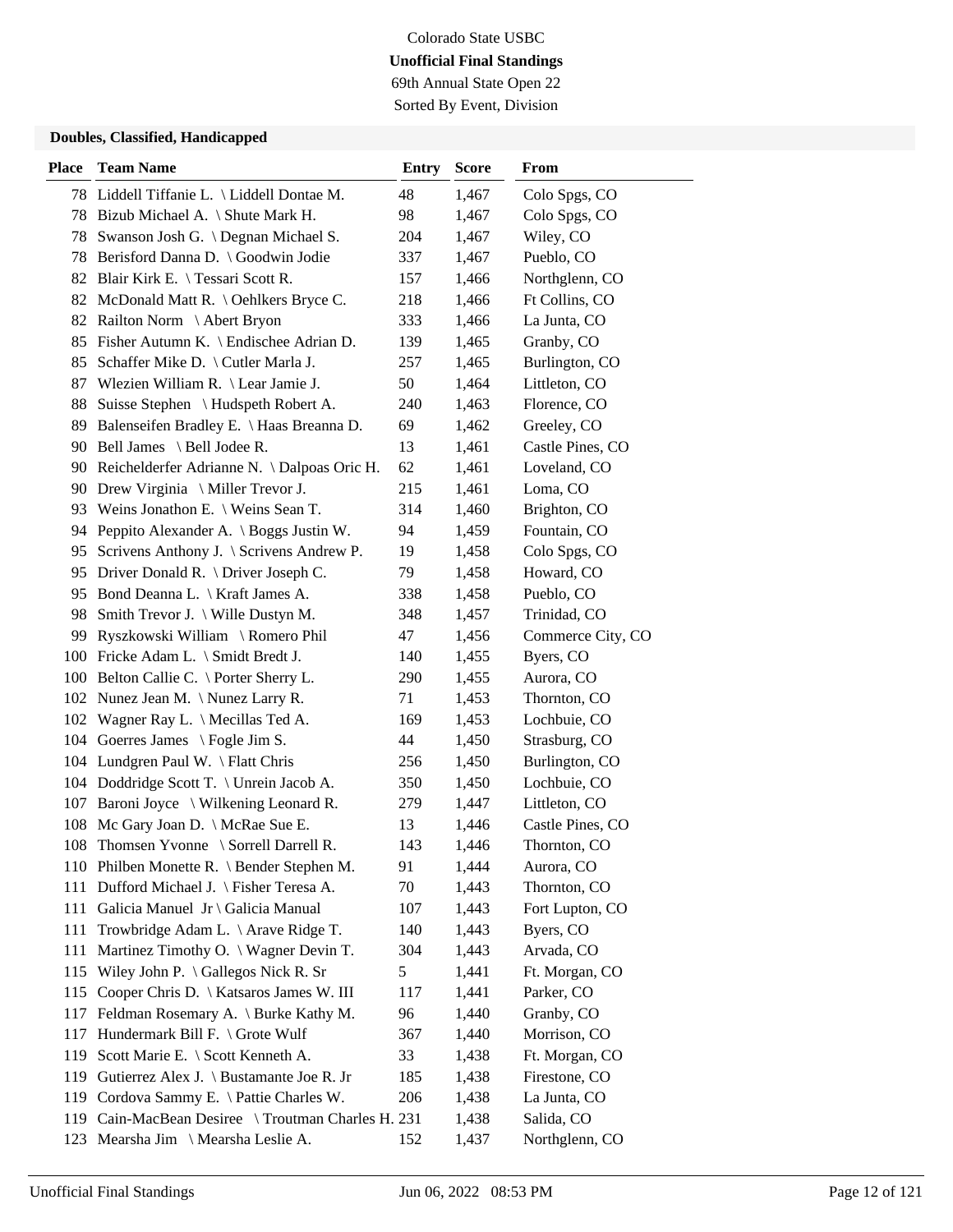69th Annual State Open 22 Sorted By Event, Division

| <b>Place</b> | <b>Team Name</b>                                | <b>Entry</b> | <b>Score</b> | From              |
|--------------|-------------------------------------------------|--------------|--------------|-------------------|
| 123          | Schamp Randall E. \ Schamp Barbara A.           | 251          | 1,437        | Arvada, CO        |
|              | 125 Diette Stephanie K. \ Clifton Gregory       | 153          | 1,435        | Northglenn, CO    |
|              | 125 Wilson Terri K. \Anderson Rebecca J.        | 184          | 1,435        | Thornton, CO      |
| 127          | Martinez Veronica M. \Haberkorn Avalon M. 227   |              | 1,434        | Lakewood, CO      |
| 127          | Banks D J \ Larsen Barbie J.                    | 325          | 1,434        | Brush, CO         |
|              | 129 Webb Linda I. \ Wakefield Kracinda L.       | 132          | 1,433        | Julesburg, CO     |
|              | 130 Pantoja Tony M. \Degal Frank V.             | 14           | 1,432        | Littleton, CO     |
|              | 130 Dufford DeAnna K. \ Romero Andrew C. Jr     | 71           | 1,432        | Thornton, CO      |
|              | 130 Levier Marc \ Knudsen Steve L.              | 116          | 1,432        | Parker, CO        |
|              | 130 Schafer Christie L. \ Houk Darlene          | 191          | 1,432        | Arvada, CO        |
|              | 134 Dettling Jacqueline \ Wood Joel E.          | 84           | 1,431        | Longmont, CO      |
| 135          | Schmidt Shelby J. \ Schmidt Lindsey M.          | 29           | 1,429        | Arvada, CO        |
| 135          | Shtulman David \ Dorcey Christopher P.          | 224          | 1,429        | Ft Collins, CO    |
|              | 137 Palser Bill J. \ Mort Steve D.              | 130          | 1,427        | Julesburg, CO     |
| 137          | Jensen Dave \ Golden Jason A.                   | 349          | 1,427        | Lochbuie, CO      |
|              | 139 Kattau Jenny N. \ Cramsie Travis            | 14           | 1,426        | Littleton, CO     |
|              | 139 Mason Quentin "Denny" R. \Young Dale S.     | 17           | 1,426        | Colo Spgs, CO     |
| 139          | Fooshee Gary L. \ Allen Michael Y.              | 93           | 1,426        | Woodland Park, CO |
| 139          | Sacry Jude M. \ Sacry Lee A.                    | 99           | 1,426        | Colo Spgs, CO     |
| 139          | Gosselin Adam \ Robles Rich C.                  | 158          | 1,426        | Northglenn, CO    |
| 139          | Arends LeRoy C. \Adolf Harold H.                | 256          | 1,426        | Burlington, CO    |
| 145          | Houk Bridgett R. $\setminus$ Contreras Amber D. | 132          | 1,425        | Julesburg, CO     |
|              | 146 Apodaca John E. \ Caggiano Mike J.          | 11           | 1,424        | Thornton, CO      |
|              | 146 Kottke Russ E. \ Andrew Karen J.            | 51           | 1,424        | Lakewood, CO      |
|              | 146 Ketchum Erika \ Hausser David E.            | 62           | 1,424        | Loveland, CO      |
|              | 146 Nira David \ Bitzenhofer Dustin L.          | 83           | 1,424        | Loveland, CO      |
|              | 146 Ketchmark Peggy J. \ Cobos Frank R.         | 185          | 1,424        | Firestone, CO     |
| 151          | Harsh Shelly L. \Yates Ben                      | 29           | 1,423        | Arvada, CO        |
| 151          | Stein Melissa E. \ Muetz Jeffrey C.             | 54           | 1,423        | Aurora, CO        |
| 151          | De Bruyne Stephanie A. \ Lilja Tina M.          | 155          | 1,423        | Northglenn, CO    |
| 151          | Hasley John D. \ Hasley Mick G.                 | 178          | 1,423        | Littleton, CO     |
| 151          | Bufmack Meghan A.   Keasling Jacob D.           | 272          | 1,423        | Pueblo, CO        |
|              | 156 Schamp Sandra R. \Tarbell Kailyn            | 252          | 1,422        | Arvada, CO        |
|              | 156 Berry Billy D. \ Flinn Russell D.           | 295          | 1,422        | Westcliffe, CO    |
|              | 158 Lieber Dave L. \ Leake Jr.                  | 81           | 1,421        | Sterling, CO      |
| 158          | Totten Nathaniel J. \ Rieb Robert C.            | 82           | 1,421        | Sterling, CO      |
|              | 158 Valdez Abe R. \ Erickson Nancy              | 277          | 1,421        | Denver, CO        |
| 158          | Mason Duane L. \ Mason Dennis C.                | 314          | 1,421        | Brighton, CO      |
| 158          | Rivera Stanley J. \ Ellison Jeremy D.           | 337          | 1,421        | Pueblo, CO        |
| 158          | Hixenbaugh John \Neely Gary                     | 363          | 1,421        | Salida, CO        |
| 164          | Sellar-Baker Jamie L. \ Woolums Tim C.          | 51           | 1,420        | Lakewood, CO      |
|              | 164 McCutchen Dennis R. \ McCutchen Jason T.    | 94           | 1,420        | Fountain, CO      |
| 164          | Gette Lawrence D. \ Law Harold K.               | 133          | 1,420        | Julesburg, CO     |
|              | 164 Hatch Ariel M. \ Vachon Daniel P.           | 187          | 1,420        | Arvada, CO        |
|              | 164 Howard Cindy V. \ Coleman Sharon D.         | 291          | 1,420        | Aurora, CO        |
|              | 169 Polich John A. \ Gallardo Michael A.        | 58           | 1,419        | Morrison, CO      |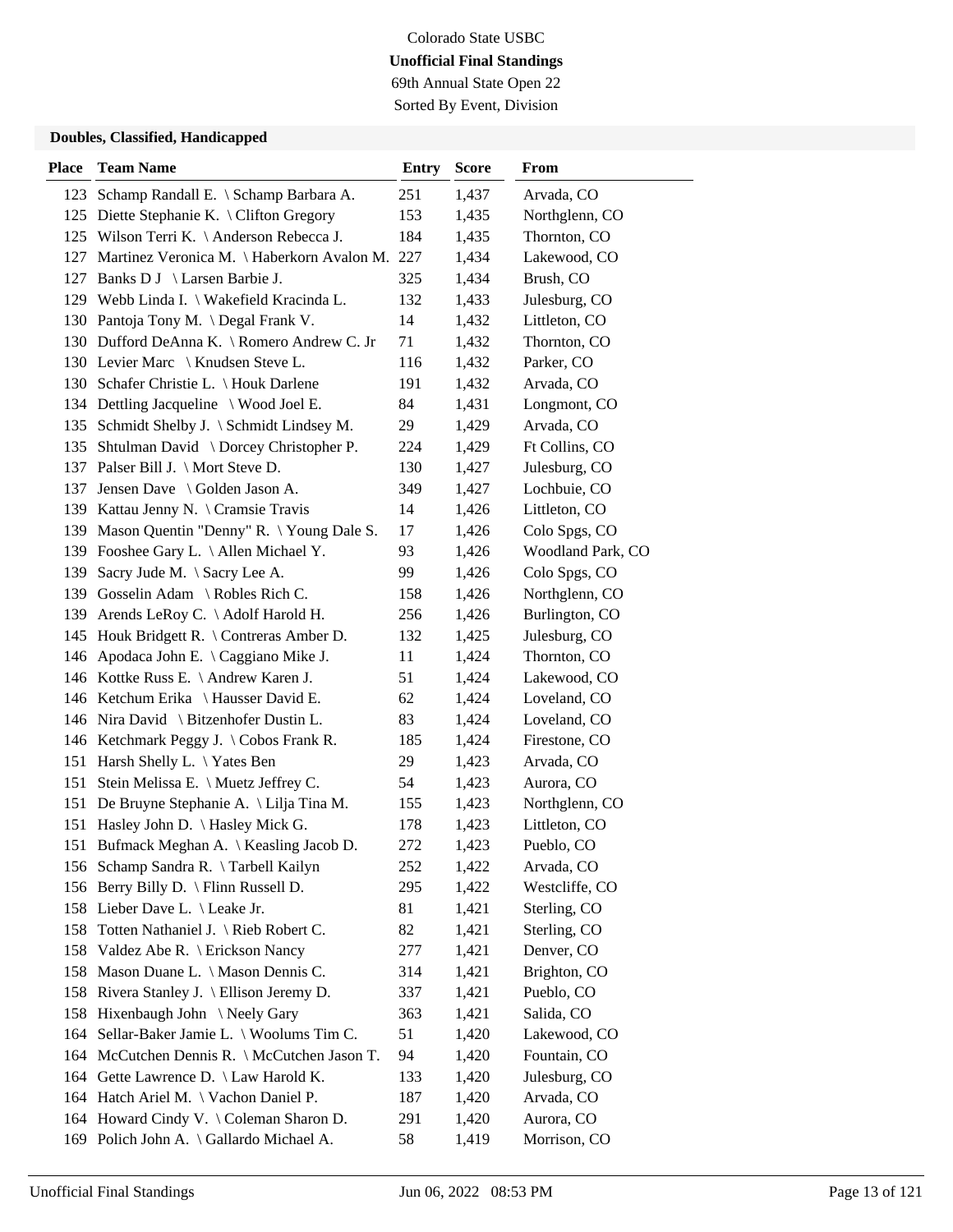## Colorado State USBC **Unofficial Final Standings** 69th Annual State Open 22

Sorted By Event, Division

| <b>Place</b> | <b>Team Name</b>                                       | <b>Entry</b> | <b>Score</b> | From               |
|--------------|--------------------------------------------------------|--------------|--------------|--------------------|
|              | 169 Bisby Alisha L. \ Bisby Robert E. III              | 281          | 1,419        | Arvada, CO         |
|              | 171 Klismith Mark A. \ Klismith Tina                   | 281          | 1,418        | Arvada, CO         |
| 172          | Crawford Parker C. \ Villano Benjamin L.               | 277          | 1,417        | Denver, CO         |
|              | 172 Bryan Desiree L. \ Bryan Jerry L.                  | 287          | 1,417        | Pueblo, CO         |
|              | 174 Alvarado Sara \ Alvarado Matthew N.                | 272          | 1,415        | Pueblo, CO         |
|              | 174 Oelrich Connie A. \ Oelrich Ed M.                  | 318          | 1,415        | Pueblo, CO         |
|              | 174 McNicholas Debra D. \ Mcnicholas James A.          | 327          | 1,415        | Florence, CO       |
| 177          | Shulman Jerry A. $\setminus$ With Eric A.              | 53           | 1,413        | Aurora, CO         |
| 177          | Brockert John V. Jr \ Hileman Aubrey L.                | 85           | 1,413        | Loveland, CO       |
|              | 179 Palmer Samuel D. \ Setterlind Andy J.              | 117          | 1,412        | Parker, CO         |
|              | 179 Fugita Trent L. \ Bashor Joseph S.                 | 155          | 1,412        | Northglenn, CO     |
|              | 179 Walker Marcey \ Sanchez Denise R.                  | 267          | 1,412        | Salida, CO         |
|              | 182 Embrey Ryan M. \ Embrey Mary T.                    | 127          | 1,411        | Denver, CO         |
| 183          | Kutchar Ryan D. \ McMullen Matthew J. 4                | 22           | 1,410        | Sterling, CO       |
|              | 183 Rothfuss Robert M. \ Rotvold Lawrance S.           | 89           | 1,410        | Brighton, CO       |
|              | 185 Embrey Aaron C. \ Ramirez Rebeca J.                | 127          | 1,409        | Denver, CO         |
|              | 185 Fox Kim \ Carlson Joshua                           | 134          | 1,409        | Julesburg, CO      |
|              | 187 Flack Mary E. \ Ruggles Michael J.                 | 179          | 1,408        | Littleton, CO      |
| 187          | Mullett Cindy \ Ables David W.                         | 262          | 1,408        | Aurora, CO         |
| 189          | Jorgenson Brad A. \ Jorgenson Jeff M.                  | 24           | 1,407        | Lakewood, CO       |
| 190          | Seghers Tina N. \ Feuerborn Robert A.                  | 39           | 1,406        | Grand Junction, CO |
|              | 190 Solano Dylan T. \ Sintas Justin B.                 | 289          | 1,406        | Aguilar, CO        |
|              | 192 Parker Terry A. \ Vangraefschepe Nancy             | 266          | 1,405        | Thornton, CO       |
|              | 193 Horn Kasandra \ Soukup Phillip R. Jr               | 136          | 1,404        | Granby, CO         |
|              | 193 Lara Augustine R. \ Hazelton Andrew D.             | 232          | 1,404        | Pueblo, CO         |
|              | 195 Harvill Kimberly R. \ Harvill Robert C.            | 9            | 1,402        | Frederick, CO      |
|              | 195 Parry Virginia M. \ Smith Rusty T.                 | 95           | 1,402        | Fountain, CO       |
|              | 195 Newborn Robert E. \ Newborn Nona J.                | 284          | 1,402        | Colo Spgs, CO      |
| 198          | Bizzoni Judi A. \ Lowery Frances M.                    | 123          | 1,399        | Parker, CO         |
| 198          | Nitsch Caleb B. \ Allacher Micheal                     | 261          | 1,399        | Burlington, CO     |
|              | 200 Gastineau Krystal M. \Hughes Terry L.              | 61           | 1,398        | Denver, CO         |
|              | 200 Peters Ryan A. \ Streno Anthony R.                 | 228          | 1,398        | Lakewood, CO       |
|              | 200 Canady Leah E. \ Bender Sean                       | 313          | 1,398        | Colo Spgs, CO      |
|              | 203 Meader Dean \ Jovanovich Michael P.                | 187          | 1,397        | Arvada, CO         |
|              | 203 Bettenhausen Kenneth L. \ Bettenhausen<br>Kevin C. | 255          | 1,397        | Arvada, CO         |
|              | 205 Hewitt Ronald \ Westcott Don A.                    | 45           | 1,396        | Sterling, CO       |
|              | 206 Arismendez Jacob \ Burns Terry "Steven" II         | 19           | 1,395        | Colo Spgs, CO      |
|              | 207 Ogrentz Donna \ Gray Edith                         | 229          | 1,394        | Denver, CO         |
|              | 208 Poplin Tom E. \ Poplin Denise R.                   | 119          | 1,393        | Salida, CO         |
| 208          | Seem Courtney J. \ Smilanic David C.                   | 173          | 1,393        | Aurora, CO         |
| 208          | Morgan Ben J. \ Morgan Julie M.                        | 304          | 1,393        | Arvada, CO         |
|              | 211 Mc Cullough Sandra A. \ Jones-Peterson<br>Ashley   | 86           | 1,391        | Parker, CO         |
| 211          | Alexenberg Diane M. \ Fugita Aaron J. Sr               | 155          | 1,391        | Northglenn, CO     |
| 211          | Hanish Levi A. \ Pieper Jennifer N.                    | 170          | 1,391        | Aurora, CO         |
|              | 211 Watson Marsha M. \ Wade George T.                  | 291          | 1,391        | Aurora, CO         |
|              |                                                        |              |              |                    |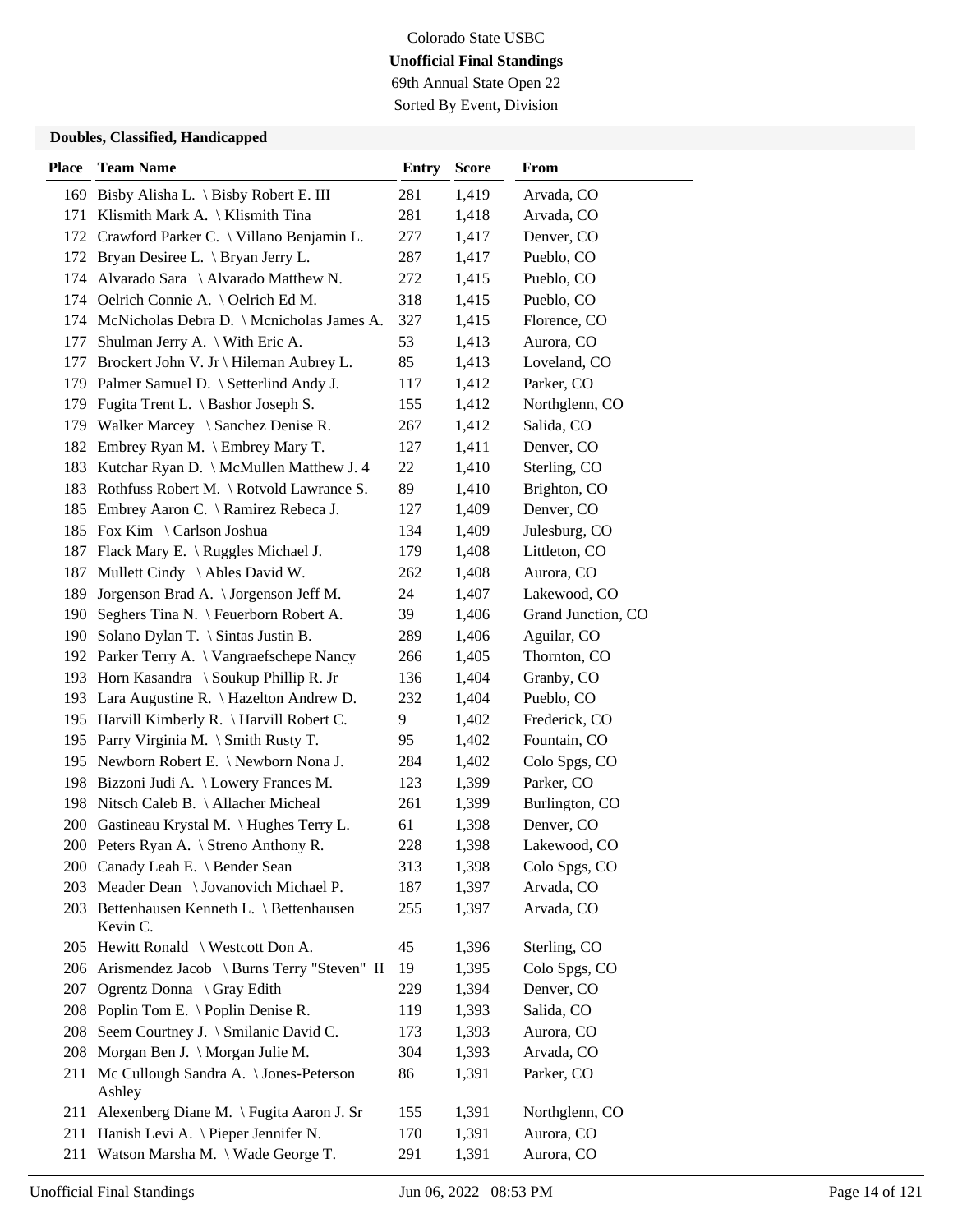69th Annual State Open 22 Sorted By Event, Division

| <b>Place</b> | <b>Team Name</b>                             | <b>Entry</b> | <b>Score</b> | From              |
|--------------|----------------------------------------------|--------------|--------------|-------------------|
|              | 215 Dayton Khrystalena C. \ Wood Arryk       | 298          | 1,390        | Windsor, CO       |
|              | 216 Parker Anne \ Harting Emily L.           | 116          | 1,389        | Parker, CO        |
|              | 217 Kesler Jake B. \ Fritz Alec              | 24           | 1,388        | Lakewood, CO      |
| 217          | Alexander Lerria E. \ Wallace Brandon        | 172          | 1,388        | Aurora, CO        |
|              | 217 Martinez Mark A. \ Ramirez Rudy R.       | 184          | 1,388        | Thornton, CO      |
|              | 217 Lindelien Tiny J. \ Logan Trudie L.      | 266          | 1,388        | Thornton, CO      |
|              | 217 Hall Sonny J. \ Lopez Devin E.           | 275          | 1,388        | Denver, CO        |
|              | 222 Fernandez Mark S. \ Montoya Justin A.    | 350          | 1,387        | Lochbuie, CO      |
|              | 223 Molet Richard E. \Posley Taron D.        | 3            | 1,386        | Colo Spgs, CO     |
|              | 223 Beltramo George W. \Tomlin Claud R.      | 239          | 1,386        | Rocky Ford, CO    |
|              | 225 Hazen Lorie R. \ Hazen Josiah J.         | 91           | 1,385        | Aurora, CO        |
|              | 226 Brimlow Kevin L. Jr \ Logsdon Katrina L. | 229          | 1,384        | Denver, CO        |
|              | 226 Heald John J. \ Glaze Erica L.           | 331          | 1,384        | Wheat Ridge, CO   |
|              | 228 McMullen Jim \ Kutchar Jimmy D.          | 22           | 1,383        | Sterling, CO      |
| 228          | Gallegos Marci L. \ Gallegos Gilbert (Rick)  | 96           | 1,383        | Granby, CO        |
| 228          | San Diego Rufina R. \ Wingo Larry F.         | 283          | 1,383        | Colo Spgs, CO     |
|              | 228 Gold Deborah A. \ Erickson Jeffrey J.    | 285          | 1,383        | Colo Spgs, CO     |
| 232          | Murtaugh Bobby \ Coulson Patty Sue (Motor)   | 97           | 1,382        | Granby, CO        |
| 233          | Lacy John H. \ Porco Becky                   | 59           | 1,381        | Salida, CO        |
| 233          | Woodruff Gerald A. \ Pniewski Reginald       | 266          | 1,381        | Thornton, CO      |
| 235          | Bittinger Michael S. \ Drews Thomas A. Jr    | 93           | 1,380        | Woodland Park, CO |
|              | 235 Lorenz Teena M. \ James Susan S.         | 136          | 1,380        | Granby, CO        |
|              | 237 Williams Corey M. \ Overby Karen         | 85           | 1,379        | Loveland, CO      |
|              | 237 Henshaw Jeffrey T. \ Stehman Tim B.      | 226          | 1,379        | Lakewood, CO      |
|              | 237 Brown Veronica P. \ Meaux Joyce A.       | 355          | 1,379        | Denver, CO        |
|              | 240 Richardson Tyler F. \ Walker Edgar L. II | 241          | 1,378        | Canon City, CO    |
| 241          | Peterson Kenny \ Contreras Matt              | 133          | 1,376        | Julesburg, CO     |
| 241          | De Vos Francie H. \ Strohecker Peter W.      | 138          | 1,376        | Granby, CO        |
|              | 241 Lewis Brandon \ Solano Josh D.           | 240          | 1,376        | Florence, CO      |
|              | 244 Davis Larry H. \ Lea Jack B.             | 10           | 1,374        | Denver, CO        |
|              | 244 Buckley Penny W. \ Benedict Donna M.     | 12           | 1,374        | Castle Pines, CO  |
|              | 244 Otsuka Jacy A. \ Anderson Andrew L.      | 134          | 1,374        | Julesburg, CO     |
|              | 244 Fossett Amber L. \ Sanchez Christal C.   | 305          | 1,374        | Arvada, CO        |
| 248          | Stewart Donald W. \ Hansen Darrel L.         | 104          | 1,373        | Pueblo West, CO   |
|              | 248 Avila Rubin \ Keckler Micheal A.         | 165          | 1,373        | Littleton, CO     |
|              | 248 Smith Shawn D. \ Evelyn Artemis B.       | 173          | 1,373        | Aurora, CO        |
|              | 248 Einsphar Angela P. \ Einspahr Lee A.     | 260          | 1,373        | Burlington, CO    |
|              | 248 Moench Gordon L. III \ Prahl Ralph S.    | 321          | 1,373        | Golden, CO        |
|              | 253 Lumbus Markeisha S. \ Lumbus Bruce       | 170          | 1,372        | Aurora, CO        |
|              | 254 Lorenzetti Michael J. \ Beigle Ruth G.   | 142          | 1,371        | Longmont, CO      |
| 254          | Flanagan Holly M. \ Coleman Samantha R.      | 305          | 1,371        | Arvada, CO        |
|              | 256 Horn Christy \ Sumerlin Billy W.         | 139          | 1,370        | Granby, CO        |
| 257          | Garcia C Paul \ Fergurson John C.            | 7            | 1,369        | Northglenn, CO    |
|              | 257 Brown Sandra F. \ Coleman Robert L. Jr   | 292          | 1,369        | Aurora, CO        |
|              | 259 Mason L. Jeanne \ Falsetto Shauna R.     | 18           | 1,368        | Colo Spgs, CO     |
|              | 260 Darnell Misty D. \ Kegley Steven T.      | 327          | 1,366        | Florence, CO      |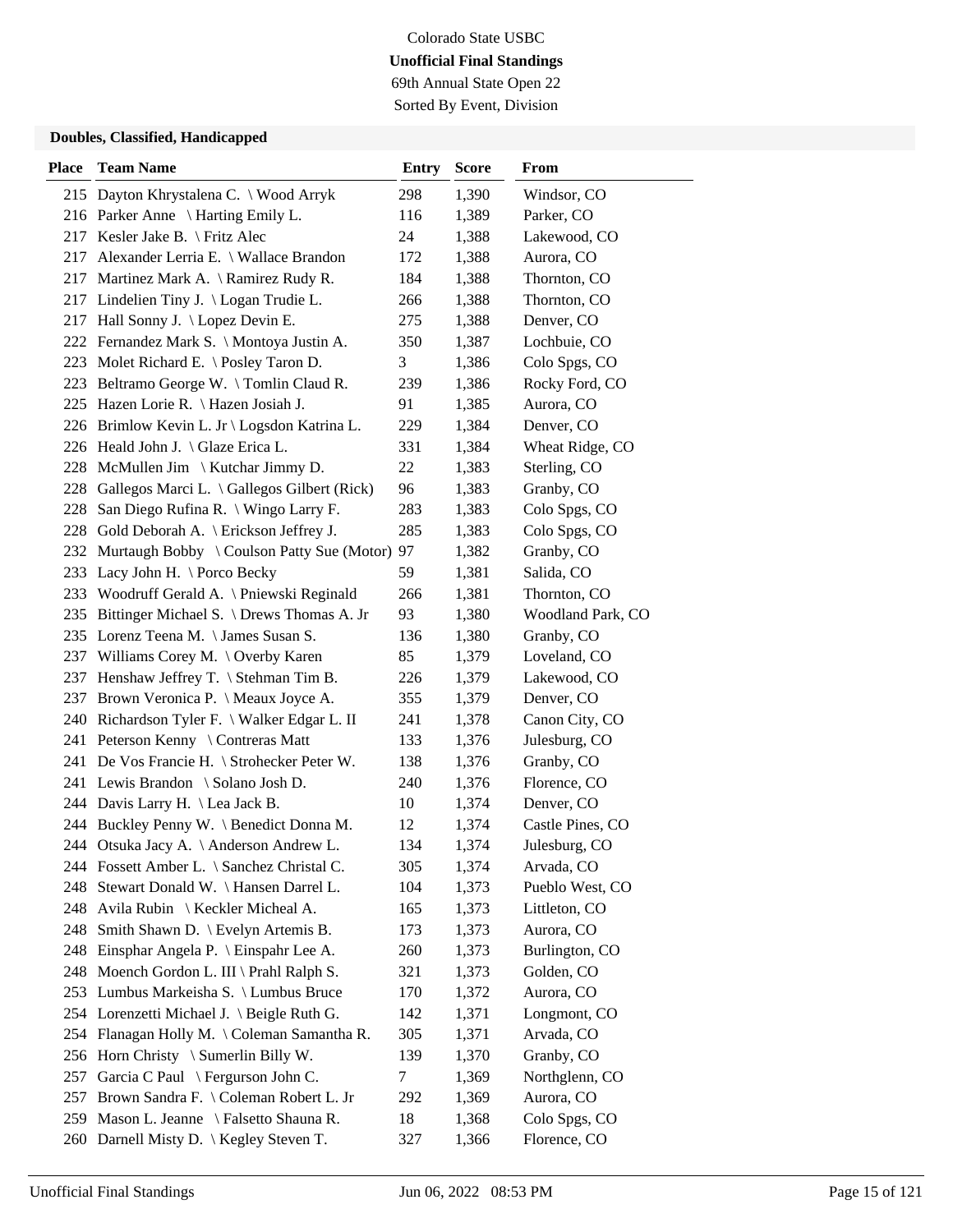69th Annual State Open 22 Sorted By Event, Division

| <b>Place</b> | <b>Team Name</b>                                | <b>Entry</b> | <b>Score</b> | From                 |
|--------------|-------------------------------------------------|--------------|--------------|----------------------|
|              | 261 Jones Guy S. \ Jones Carmen D.              | 115          | 1,363        | Colorado Springs, CO |
|              | 262 Wade Jason A. \ Lewerke Rich A.             | 44           | 1,362        | Strasburg, CO        |
| 263          | Banks Jordyn L. \ Larsen Patrick C.             | 326          | 1,360        | BRUSH, CO            |
|              | 264 Wakefield Anthony L. \Thompson Marshall     | 131          | 1,359        | Julesburg, CO        |
| 265          | Johnson James R. $\ \$ Pearson Alex M.          | 330          | 1,358        | Wheat Ridge, CO      |
|              | 266 Lee Scott H. \ Martin David E.              | 227          | 1,356        | Lakewood, CO         |
| 267          | Matzke Beverly J. \ Matzke Curtis V.            | 154          | 1,355        | Northglenn, CO       |
|              | 268 Orser Daniel P. \ Orser David E.            | 17           | 1,354        | Colo Spgs, CO        |
|              | 269 Trujillo Christopher L. \ Hinrikus Mason L. | 156          | 1,352        | Northglenn, CO       |
| 269          | Hammel Amber \ Plooster Chris N.                | 158          | 1,352        | Northglenn, CO       |
| 269          | VanCleave Douglas W. \ Landrum Lori             | 260          | 1,352        | Burlington, CO       |
| 272          | St Michel Kevin R. \ Mc Cain Tim L.             | 354          | 1,351        | Arvada, CO           |
| 272          | Cordova Ernie P. $\{$ Grannis Ryan L.           | 354          | 1,351        | Arvada, CO           |
| 274          | Cirka Linda J. \ Peterson David J.              | 95           | 1,349        | Fountain, CO         |
| 275          | Trujillo Rick D. \ Montelongo Fabian            | 100          | 1,348        | Pueblo West, CO      |
| 276          | Happel Tom \ Moore Jackie S.                    | 178          | 1,347        | Littleton, CO        |
|              | 276 Gippe Whitney L. \ Gippe Chris E.           | 351          | 1,347        | Firestone, CO        |
|              | 278 Seletstewa Henry F. \ Mirdik Andrew J.      | 189          | 1,346        | Aurora, CO           |
| 279          | Thacker Kya $\langle$ Thompson Tina R.          | 131          | 1,345        | Julesburg, CO        |
| 279          | McFarlane Renee P. \ Sisneros Ronald L. Sr      | 76           | 1,345        | La Animas, CO        |
| 279          | Shumake Donald E. \ Shumake Keith D.            | 308          | 1,345        | Pueblo, CO           |
| 282          | Graham Pamela J. \ Graham Dean A.               | 56           | 1,344        | Brush, CO            |
|              | 282 Canda Christin V. \ Canda Scott T.          | 289          | 1,344        | Aguilar, CO          |
|              | 284 Long Rusty L. \ Bader Arlis P.              | 10           | 1,342        | Denver, CO           |
| 285          | Nealon Krystina A. \ Ellis Clarence V.          | 164          | 1,341        | Littleton, CO        |
|              | 286 Miller Fritz W. \Thornton Eric A. Jr        | 3            | 1,340        | Colo Spgs, CO        |
| 287          | Buckner Ron \ Kantor Wendy J.                   | 166          | 1,339        | Littleton, CO        |
| 287          | Huber John M. $\setminus$ Kane Kristopher M.    | 334          | 1,339        | Aurora, CO           |
| 289          | Mecillas Fred V. Jr \ Trujillo Richard J. Jr    | 169          | 1,338        | Lochbuie, CO         |
| 290          | Thompson Staci L. \ Shaw Ryan A.                | 83           | 1,337        | Loveland, CO         |
| 290          | Vaikayee Parichart \ Steen Eric                 | 164          | 1,337        | Littleton, CO        |
| 290          | Satterly Melissa A. \ Satterly Ernest M.        | 259          | 1,337        | Burlington, CO       |
|              | 293 Schroeder Dale L. \ Claren John R.          | 28           | 1,336        | Colorado Springs, CO |
| 293          | Young Duff R. \ Bradford Clint T.               | 147          | 1,336        | Arvada, CO           |
| 295          | Hulse Jim \ Foss Gary                           | 23           | 1,335        | Grand Junction, CO   |
|              | 295 Vargas Samuel K. \ Vargas Samuel K. II      | 234          | 1,335        | Northglenn, CO       |
|              | 297 Reichen Norm \ Martinez Richard             | 23           | 1,331        | Grand Junction, CO   |
| 297          | Ellison Charles D. $\setminus$ Meyer Kyle W.    | 338          | 1,331        | Pueblo, CO           |
| 299          | Gros-Potter Robert J. \Trujillo Matt A.         | 221          | 1,329        | Ft Collins, CO       |
| 299          | Martinez Fidel \ Flores Fabian                  | 274          | 1,329        | Denver, CO           |
| 301          | Johnson Brandon M. \Johnson Elesha M.           | 68           | 1,327        | Thornton, CO         |
| 301          | Clough Tim M. \ Zagyi Joseph R.                 | 87           | 1,327        | Centennial, CO       |
| 303          | Thompson Georgia \Thompson Mark C.              | 206          | 1,325        | La Junta, CO         |
| 303          | Carpenter Jeremy D. \ Carpenter David T.        | 241          | 1,325        | Canon City, CO       |
| 305          | King Christine P. \ Rickle Robert J.            | 162          | 1,322        | Littleton, CO        |
| 306          | Jordan Rebecca \ Jordan Dephine M.              | 50           | 1,321        | Littleton, CO        |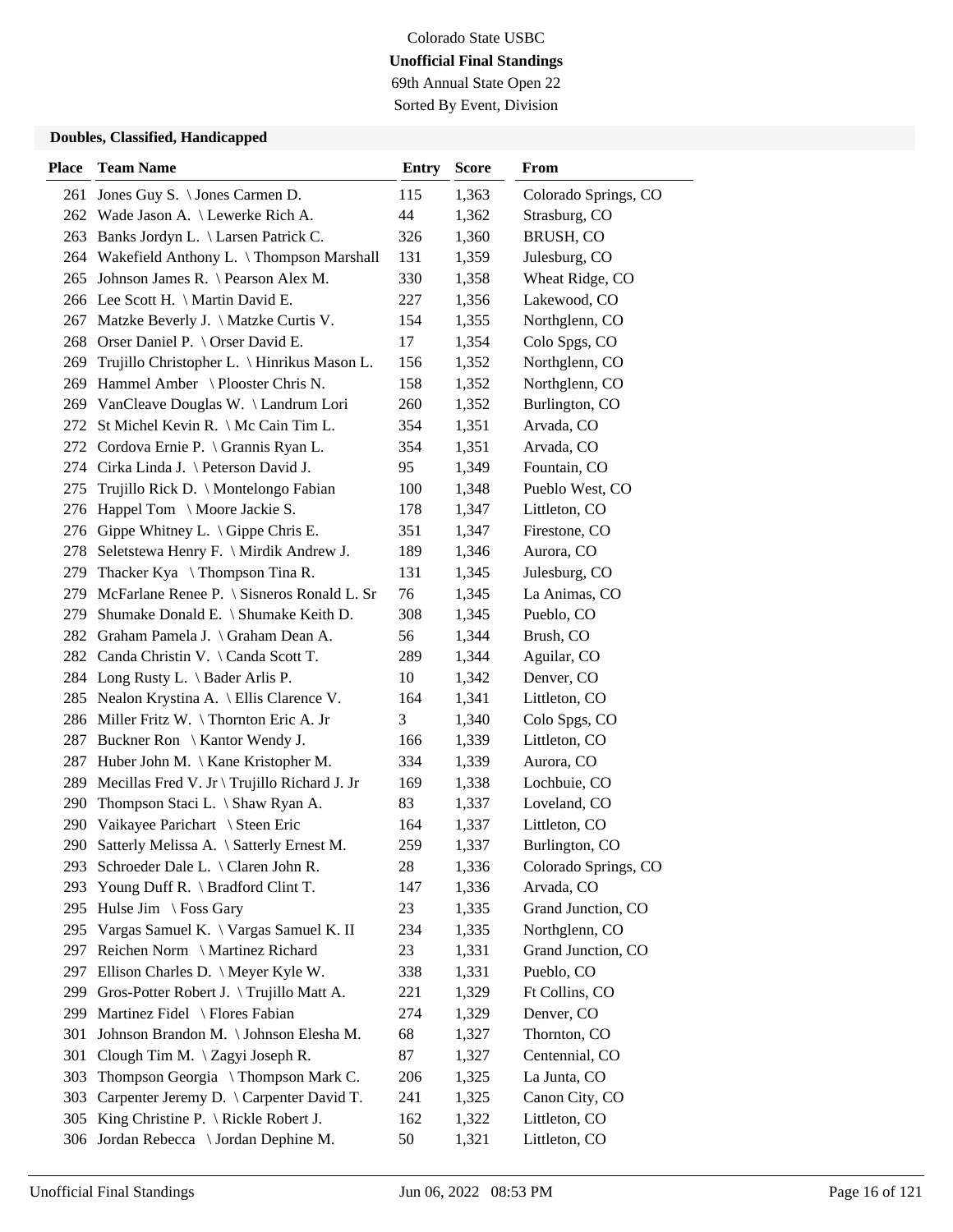69th Annual State Open 22 Sorted By Event, Division

| <b>Place</b> | <b>Team Name</b>                             | <b>Entry</b> | <b>Score</b> | From                 |
|--------------|----------------------------------------------|--------------|--------------|----------------------|
| 307          | Dowling Bill $\setminus$ Rich James O.       | 43           | 1,319        | Loveland, CO         |
| 307          | Vargas Sean A. \ Gonzales Matthew A.         | 235          | 1,319        | Northglenn, CO       |
| 309          | Rose Maddux \ Skiff Steven W.                | 38           | 1,318        | Edwards, CO          |
| 310          | Cowan William Greg \ Lafler Steve E.         | 232          | 1,317        | Pueblo, CO           |
| 311          | Giles Thomas A. \ Austin Gerald              | 60           | 1,316        | Buena Vista, CO      |
| 311          | Galicia Frank E. \ Galicia Jason J.          | 108          | 1,316        | Fort Lupton, CO      |
|              | 313 Wise Robert \ Hilton Regina              | 97           | 1,315        | Granby, CO           |
|              | 314 Reed Patrick M. \Huber Justin L.         | 119          | 1,314        | Salida, CO           |
|              | 315 Ertle Francis \ Unrein Deborah K.        | 45           | 1,313        | Sterling, CO         |
| 315          | Bryant Steven V. \ Feuerborn Thomas          | 72           | 1,313        | Grand Junction, CO   |
| 315          | Vargas Rodney R. \ Vargas Rodney R. II       | 234          | 1,313        | Northglenn, CO       |
| 318          | Worley Anamaria \ Villarreal Enrique A.      | 53           | 1,312        | Aurora, CO           |
| 318          | Vargas Joe $\setminus$ Vargas Tommie D.      | 233          | 1,312        | Northglenn, CO       |
| 320          | Turnbull Charles R. \ Boyd Casey             | 37           | 1,311        | Eagle, CO            |
| 320          | Trimbell Erika D. \ Valdez Matt I.           | 167          | 1,311        | Littleton, CO        |
|              | 322 Helgeson Paul \ Duryee Steve             | 103          | 1,307        | Greeley, CO          |
|              | 323 Rios Troy B. \ Mares Michael E.          | 276          | 1,306        | Denver, CO           |
|              | 324 Fullmer Kevin C. \ Stefanski Dan J.      | 11           | 1,304        | Thornton, CO         |
|              | 325 Doggett Joseph T. \ Bamber Laurie A.     | 110          | 1,302        | Aurora, CO           |
|              | 325 Efendic Alice E. \ Sorrell Tammy G.      | 144          | 1,302        | Thornton, CO         |
|              | 325 Bowen William H. III \ Burkhalter Dan L. | 265          | 1,302        | Thornton, CO         |
| 328          | Rairdon Stacey M. \ Bretz Sheila M.          | 77           | 1,301        | Loveland, CO         |
| 328          | Yancey Pamela S. \ Huffer Dianne L.          | 311          | 1,301        | Littleton, CO        |
|              | 330 Lewis Michael D. \ Lewis Vera            | 294          | 1,300        | Westcliffe, CO       |
| 331          | Romero Marie A. \ Ruiz Jose R.               | 274          | 1,299        | Denver, CO           |
|              | 332 McClyment Edward J. \ McKee William R.   | 18           | 1,298        | Colo Spgs, CO        |
| 332          | Galida Mike J. \ Bolls Brian L.              | 223          | 1,298        | Ft Collins, CO       |
| 334          | Quick Jimmy A. \ Quick David A.              | 55           | 1,297        | Brighton, CO         |
| 334          | Turney Dan \ Rieb David C.                   | 82           | 1,297        | Sterling, CO         |
|              | 334 Betts Newton Alicia R. \ Newton Ricky    | 360          | 1,297        | Denver, CO           |
|              | 337 Fritch Ben I. \ Archuleta Roman          | 228          | 1,296        | Lakewood, CO         |
| 338          | Tryon Meghan \ Tryon Jack III                | 117          | 1,294        | Parker, CO           |
|              | 339 Woronovitch Pete \ Simerson Glen         | 96           | 1,289        | Granby, CO           |
| 340          | Garcia Tammi Y. \ Cox Ronald C.              | 64           | 1,288        | Arvada, CO           |
|              | 341 Pulkkinen Robert W. \Townley Lionel R.   | 273          | 1,286        | Colorado Springs, CO |
|              | 342 White Cindy R. \ Enquist Nancy J.        | 253          | 1,285        | Arvada, CO           |
| 343          | Boccaccio Dean A. \Trujillo Michael R.       | 289          | 1,283        | Aguilar, CO          |
| 344          | Stout Missy K. \ Stout Andrew                | 103          | 1,281        | Greeley, CO          |
| 344          | Hall John D. \ Sandham Mike                  | 110          | 1,281        | Aurora, CO           |
|              | 344 Hurlburt Jean \ Ollenburger Ezra J. Jr   | 118          | 1,281        | Parker, CO           |
| 347          | Bernard Larry \ Ivey Vern A.                 | 328          | 1,277        | Pueblo, CO           |
| 348          | Palacios Shane M. \ Stwalley Noah X.         | 8            | 1,276        | Thornton, CO         |
| 348          | Mc Cain Thomas L. $\setminus$ Olson James W. | 354          | 1,276        | Arvada, CO           |
| 350          | Tryon Ingrid E. $\Gamma$ Tryon Jack A.       | 116          | 1,274        | Parker, CO           |
| 350          | Hall Lynda L. \ Utard Linda L.               | 311          | 1,274        | Littleton, CO        |
| 352          | Skolnekovich Michael A. \Thompson Sylvia     | 318          | 1,273        | Pueblo, CO           |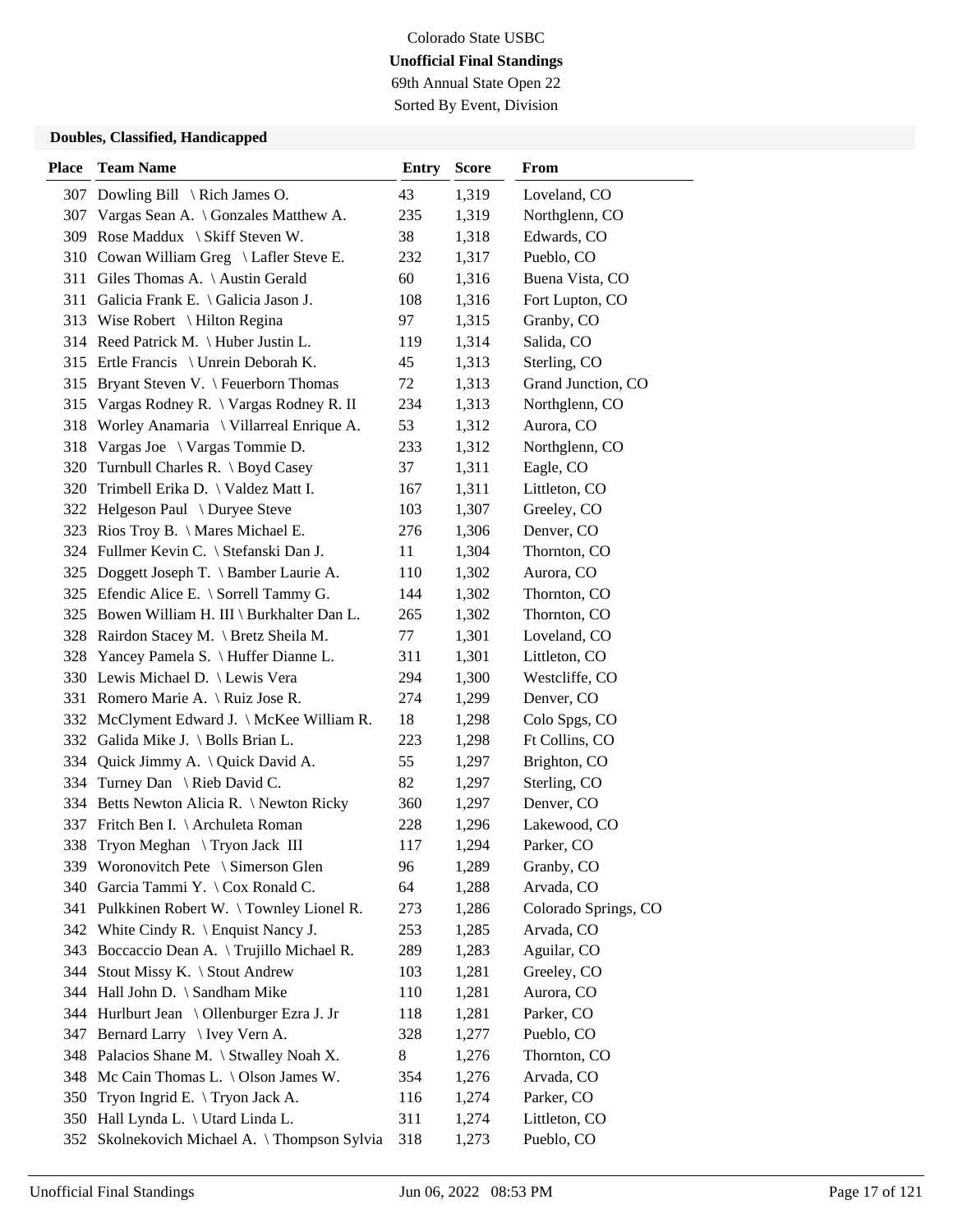69th Annual State Open 22 Sorted By Event, Division

### **Doubles, Classified, Handicapped**

|     | <b>Place</b> Team Name                       | Entry | <b>Score</b> | From             |
|-----|----------------------------------------------|-------|--------------|------------------|
| 353 | Phillips Jacob D. \Trimbell Thomas S.        | 167   | 1,271        | Littleton, CO    |
| 354 | Walters Cristy G. \ Ketchmark Frank E.       | 185   | 1,268        | Firestone, CO    |
|     | 355 Darnell Don D. \ Bailey Stephen R.       | 327   | 1,266        | Florence, CO     |
|     | 356 Ziegler Patricia L. \ Smith Loren J.     | 257   | 1,265        | Burlington, CO   |
| 357 | Som Lynnette $\setminus$ Som Bon C.          | 278   | 1,264        | Denver, CO       |
| 358 | Lopez Shawn A. \ Lopez Paul L.               | 238   | 1,262        | Lamar, CO        |
| 359 | Buck Richard J. \ Buck Kimberley S.          | 163   | 1,257        | Littleton, CO    |
| 360 | Hartleben Doug E. \ Farmer Kent A.           | 89    | 1,253        | Brighton, CO     |
| 361 | Blair Michael L. \ Blair Connie L.           | 157   | 1,251        | Northglenn, CO   |
|     | 362 Pimental Anthony D. Jr \ Barber Kimmy D. | 291   | 1,245        | Aurora, CO       |
|     | 363 Dennis Thomas O. \ Dennis Deborah L.     | 154   | 1,244        | Northglenn, CO   |
|     | 364 Lawrence Jessica \ Lawrence Bobby J.     | 340   | 1,242        | Fruita, CO       |
|     | 365 Larson Courtney B. \ Frye Trisha A.      | 145   | 1,241        | Thornton, CO     |
| 366 | Accetturo Julie A. \ Accetturo Wayne T.      | 150   | 1,237        | Arvada, CO       |
| 367 | Solano Robert \ Trujillo Larry A.            | 310   | 1,225        | Florence, CO     |
|     | 368 Logan Richard J. \ Sturgeon Earl K.      | 265   | 1,213        | Thornton, CO     |
| 369 | Sutton Derek P. \ Friedman Eric              | 38    | 1,204        | Edwards, CO      |
| 370 | Buckley Jim M. \ Wilson Steve                | 12    | 1,177        | Castle Pines, CO |
| 371 | Lopez Nick J. \ Lopez Jarrod J.              | 238   | 1,152        | Lamar, CO        |
|     | 372 Rothfuss Krissi M. \ Petrick Edward N.   | 235   | 1,068        | Northglenn, CO   |
|     | 373 Rodriquez Sammi \ Cabrera Helen E.       | 76    | 988          | La Animas, CO    |
|     | 374 Ralston Michael A. \Topoleski Ian        | 173   | 819          | Aurora, CO       |

The lowest score to cash is 1491.

#### **Doubles, Classified Scratch, Scratch**

| Place | <b>Team Name</b>                               | Entry | <b>Score</b> | From                 |
|-------|------------------------------------------------|-------|--------------|----------------------|
|       | 1 LaBorde Brett A. \ Benson Joe M.             | 183   | 1,203        | Colorado Springs, CO |
| 2     | Bryant Roy D. $\setminus$ Stolba Kenneth S.    | 59    | 1,182        | Salida, CO           |
| 3     | Swanson Josh G. \ Degnan Michael S.            | 204   | 1,114        | Wiley, CO            |
| 4     | Gaalaas Roger A. \ Stolba Michael              | 59    | 1,112        | Salida, CO           |
| 5     | Moench Gordon L. III \ Prahl Ralph S.          | 321   | 1,023        | Golden, CO           |
| 6     | Huber John M. $\setminus$ Kane Kristopher M.   | 334   | 1,013        | Aurora, CO           |
|       | Rose Maddux \ Skiff Steven W.                  | 38    | 992          | Edwards, CO          |
| 8     | Cowan William Greg $\setminus$ Lafler Steve E. | 232   | 981          | Pueblo, CO           |
| 9     | Turnbull Charles R. \ Boyd Casey               | 37    | 942          | Eagle, CO            |
| 10    | Seletstewa Henry F. \ Mirdik Andrew J.         | 189   | 915          | Aurora, CO           |
| 11    | Garcia C Paul \ Fergurson John C.              | 7     | 873          | Northglenn, CO       |
| 12    | Sutton Derek P. $\lvert$ Friedman Eric         | 38    | 872          | Edwards, CO          |
| 13    | Ellison Charles D. \ Meyer Kyle W.             | 338   | 865          | Pueblo, CO           |
| 14    | Giles Thomas A. $\setminus$ Austin Gerald      | 60    | 860          | Buena Vista, CO      |
|       | 15 Lacy John H. \ Porco Becky                  | 59    | 847          | Salida, CO           |
|       | The lowest score to cash is 1182.              |       |              |                      |
|       | Doubles, Regular, Handicapped                  |       |              |                      |
| Place | <b>Team Name</b>                               | Entry | <b>Score</b> | From                 |
|       | Schmedeke Jordan P. \ O'Mailia Tucker          | 364   | 1,645        | CRAIG, CO            |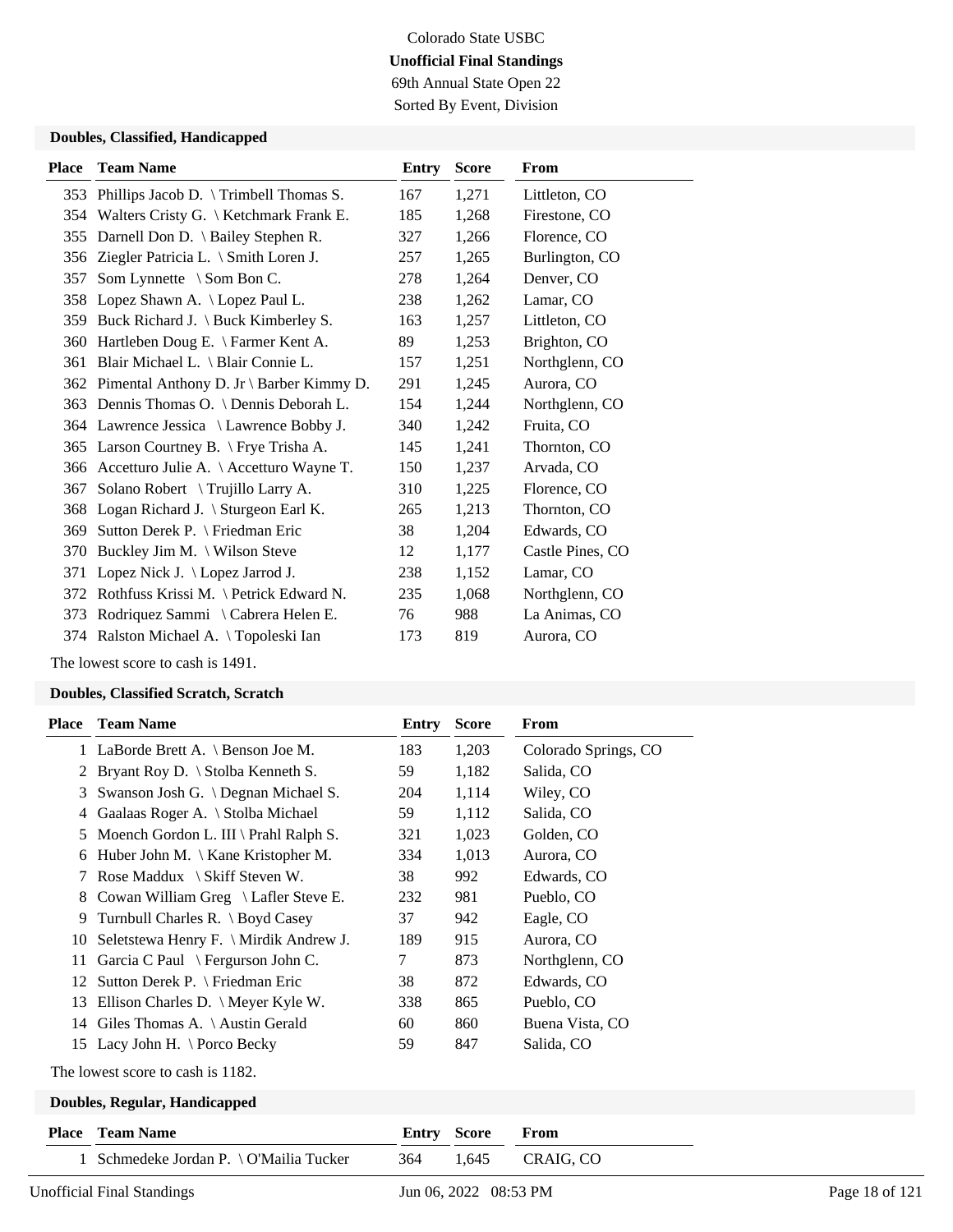69th Annual State Open 22 Sorted By Event, Division

| <b>Place</b> | <b>Team Name</b>                                  | <b>Entry</b> | <b>Score</b> | From                 |
|--------------|---------------------------------------------------|--------------|--------------|----------------------|
|              | 2 Maly Michelle M. \ Voshell Don J.               | 365          | 1,622        | Arvada, CO           |
| 3            | Griego Dion R. \ Arellano Richard R. II           | 194          | 1,615        | Denver, CO           |
| 4            | Clark Lance \ Castle Bryan S.                     | 204          | 1,596        | Wiley, CO            |
| 5            | Holt Kathy S. \ Holt Victor G.                    | 149          | 1,593        | Arvada, CO           |
| 6            | Morrissey Rose V. \ Burch Christopher M.          | 244          | 1,588        | Westminster, CO      |
| 7            | Bowen Timothy J. \ Mitchell Jeff M.               | 57           | 1,566        | Frederick, CO        |
| 7            | Martinez Chris \ Robinson Bobby J. Jr             | 247          | 1,566        | Aurora, CO           |
| 9            | Charfauros Greg C. $\setminus$ Kidwell Preston F. | 3            | 1,564        | Colo Spgs, CO        |
| 10           | Cuccia Peter A. \ Sawyer Brandon                  | 35           | 1,555        | Edwards, CO          |
| 11           | Elliott Mark T. \ Abel Brian C.                   | 99           | 1,551        | Colo Spgs, CO        |
| 12           | Moore Mason C. \ Moore Morgan J.                  | 135          | 1,550        | Aurora, CO           |
|              | 12 Lara Eddie L. Jr \ Carbone Garrett W.          | 194          | 1,550        | Denver, CO           |
|              | 14 Johnson Brett A. \ Weins Todd J.               | 314          | 1,549        | Brighton, CO         |
| 15           | George Devin W. \ Walp John L.                    | 319          | 1,546        | Lakewood, CO         |
| 16           | Webb Justin K. \ Morgan Troy A.                   | 60           | 1,545        | Buena Vista, CO      |
| 17           | Lawson Kelly R. $\setminus$ Claussen Shawn M.     | 196          | 1,538        | Denver, CO           |
| 18           | Cordova Arthur L. Jr \ Dale Mark W.               | 183          | 1,537        | Colorado Springs, CO |
| 19           | French Harmony $\setminus$ Pickering Donald R.    | 212          | 1,534        | Loma, CO             |
| 20           | Seifert Rick \ McDonald Jim                       | 269          | 1,532        | Aurora, CO           |
| 20           | Dixon Kevin E. \ Larsen Bryant L.                 | 325          | 1,532        | Brush, CO            |
| 22           | Sterns Samuel A. \ Bartow Christopher M.          | 297          | 1,531        | Windsor, CO          |
| 23           | Malo Shawn I. \ Davis John A.                     | 199          | 1,530        | Colo Spgs, CO        |
| 24           | Seres Kimberly \ Seres Larry C.                   | 180          | 1,529        | Longmont, CO         |
|              | 24 Creque David M. Jr \ Scoggins Shawn R.         | 301          | 1,529        | Littleton, CO        |
| 26           | Dickson William Jeff \ Schatz Frank E.            | 16           | 1,525        | Colorado Springs, CO |
| 26           | Schafer Michelle M. \ Schafer Russ L.             | 197          | 1,525        | Arvada, CO           |
| 28           | Campbell Cheryl L. \Yang Stephen                  | 1            | 1,522        | Westminster, CO      |
| 28           | Wilson William L. \ Wilson Berry H.               | 348          | 1,522        | Trinidad, CO         |
| 30           | Braun Bryan W. \Thorpe Jim                        | 224          | 1,521        | Ft Collins, CO       |
| 30           | Taylor Justin W. \ Crandall Marc                  | 345          | 1,521        | Deer Trail, CO       |
| 32           | Pauley Jason T. \ Hurlbut Devin                   | 226          | 1,519        | Lakewood, CO         |
| 33           | Bailey Jeff \ Anderson Gary                       | 301          | 1,518        | Littleton, CO        |
|              | 34 Maher Chip \ Tomaski Thomas D.                 | 31           | 1,517        | Mead, CO             |
| 34           | Steinmetz Duane E. \ Maxey Garret J.              | 75           | 1,517        | Fort Collins, CO     |
| 34           | White Robert C. II \ Smittie Ishmael Sr           | 335          | 1,517        | Denver, CO           |
| 37           | Savage Donald L. \ Eckhoff Emily A.               | 365          | 1,516        | Arvada, CO           |
| 38           | Gates Dawn M. \ Schroth Dan J.                    | 237          | 1,509        | Aurora, CO           |
| 39           | Greer Douglas T. $\langle$ Gard Gary F.           | 254          | 1,508        | Arvada, CO           |
| 40           | May Jai L. $\bigcup$ Dykes Doug                   | 56           | 1,504        | Brush, CO            |
| 40           | Wamboldt Daniel E. \ Cirka Stephen A.             | 94           | 1,504        | Fountain, CO         |
| 42           | Fossett Travis N. \ Laws John T.                  | 304          | 1,502        | Arvada, CO           |
| 43           | Canfield Shannon \ Freeman John C.                | 40           | 1,499        | Loveland, CO         |
| 44           | Quarles Phil \ Wales Kevin G.                     | 5            | 1,497        | Ft. Morgan, CO       |
| 45           | Braxel Jody A. \ Hayashi Spencer                  | 182          | 1,496        | Centennial, CO       |
| 45           | George Edward J. \ Boysen Jason L.                | 323          | 1,496        | Thornton, CO         |
| 47           | Williams Dwain R. Jr \ Galicia Thomas A.          | 108          | 1,495        | Fort Lupton, CO      |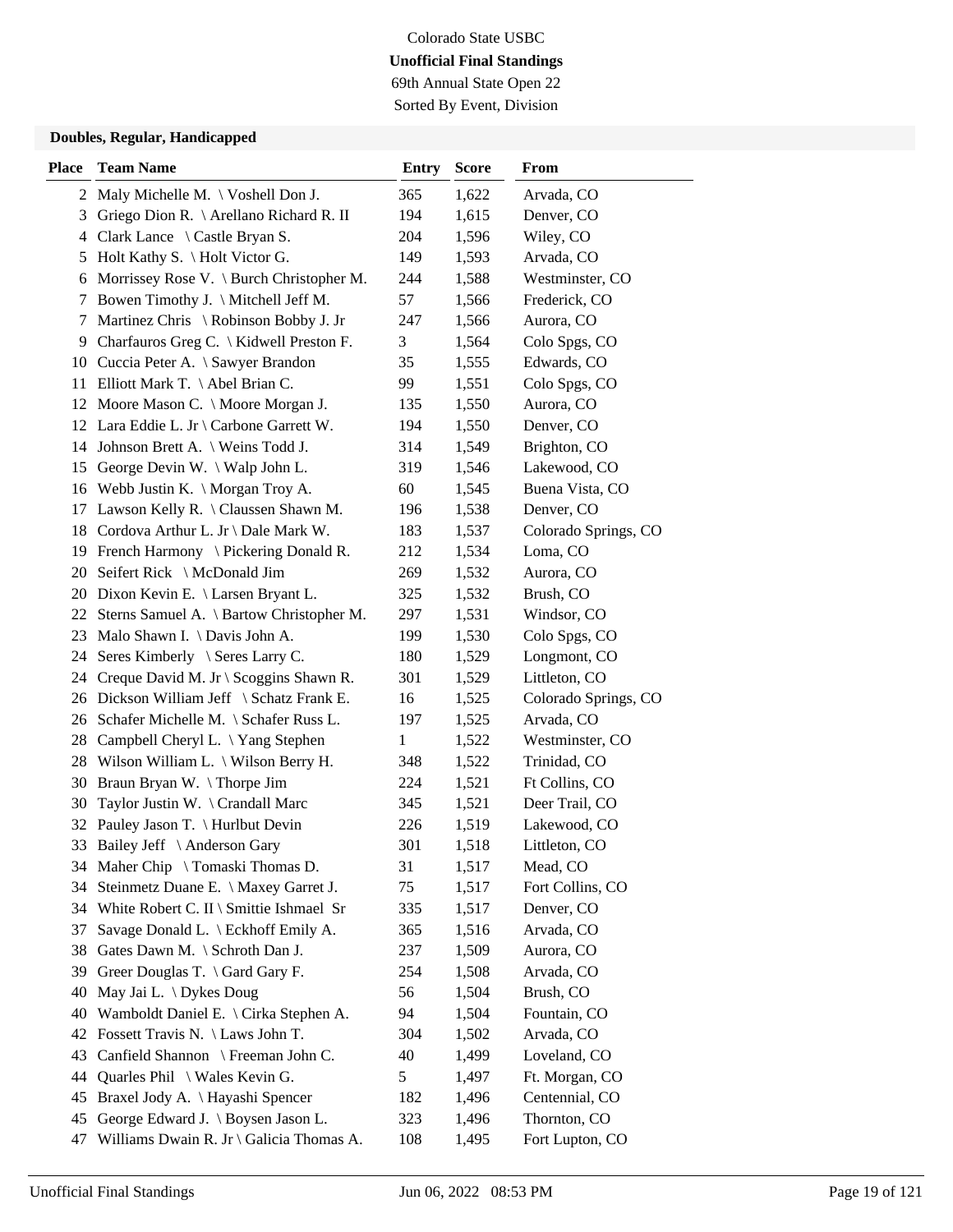## Colorado State USBC **Unofficial Final Standings** 69th Annual State Open 22

Sorted By Event, Division

| <b>Place</b> | <b>Team Name</b>                                         | <b>Entry</b> | <b>Score</b> | From                 |
|--------------|----------------------------------------------------------|--------------|--------------|----------------------|
|              | 47 Roybal Timothy J. \ MacFarlane John J.                | 300          | 1,495        | Littleton, CO        |
|              | 49 Hoffman Mark A. \ Gieck Brian J.                      | 312          | 1,493        | Littleton, CO        |
|              | 49 Edmondson Christopher A. Sr \ Edmondson<br>Christophe | 346          | 1,493        | Colorado Springs, CO |
|              | 51 Le Bois Alfred R. \ Garcia Miguel R.                  | 321          | 1,492        | Golden, CO           |
|              | 52 Wood Barbara J. \ Wood Ryan E.                        | 49           | 1,491        | Longmont, CO         |
| 53           | Grubich David \ Stoker Jeremiah R.                       | 333          | 1,489        | La Junta, CO         |
|              | 54 Romero George A. \ Hofmann Joey                       | 16           | 1,488        | Colorado Springs, CO |
|              | 54 Berisford Todd A. \ Emerson Aaron W.                  | 336          | 1,488        | Pueblo, CO           |
|              | 56 Dolce Michael S. \ Williams Frederick R. Jr           | 90           | 1,487        | Fountain, CO         |
|              | 56 Clark Brett \ Brodecky John                           | 203          | 1,487        | Lamar, CO            |
| 56           | Stephens Raymond \ Aragon Robert C.                      | 276          | 1,487        | Denver, CO           |
|              | 56 Perez William J. \ Scott Christy                      | 293          | 1,487        | Denver, CO           |
|              | 60 Essex Amanda B. \ Lancaster Julie A.                  | 177          | 1,486        | Littleton, CO        |
|              | 60 Shaver Paul D. \ Miller Peter M.                      | 183          | 1,486        | Colorado Springs, CO |
|              | 60 Cordova Justin A. Sr \ Lucio Carlos A. Jr             | 287          | 1,486        | Pueblo, CO           |
|              | 63 Mullen David J. III \ Powers Shawn M.                 | 64           | 1,484        | Arvada, CO           |
| 63           | Thompson Rob L. \Thompson Adam P.                        | 190          | 1,484        | Arvada, CO           |
| 65           | Koeltzow Kristopher \ Hernandez Isaac L.                 | 198          | 1,481        | Arvada, CO           |
| 66           | Ortiz Adrian \ Messer Nicholas R.                        | 148          | 1,480        | Arvada, CO           |
|              | 66 Zimmer Timothy \ Mikulski Michael J.                  | 312          | 1,480        | Littleton, CO        |
|              | 66 Bretton David E. \ Dilley Ed W. Jr                    | 347          | 1,480        | Colorado Springs, CO |
|              | 69 Gilsdorf Jennifer L. \ Gilsdorf Nicholas W.           | 111          | 1,478        | Loveland, CO         |
|              | 70 May David A. \ Shady Dalton T.                        | 26           | 1,477        | Lakewood, CO         |
|              | 70 Baessler Carl A. III \ Sutterlin Steve P.             | 264          | 1,477        | Aurora, CO           |
|              | 72 Nault Thomas L. Jr \ Lundy Dante L.                   | 73           | 1,476        | Denver, CO           |
| 72           | Fleming Tony A. \ Fleming Deon                           | 112          | 1,476        | Arvada, CO           |
| 72           | Springer Kathryn G. \ Karnes Matthew W.                  | 286          | 1,476        | Colorado Springs, CO |
| 75           | Christensen Scott M. \ Solano Anthony W.                 | 121          | 1,475        | Highlands Ranch, CO  |
| 76           | Finger David E. II \ Stevens Jeremy C.                   | 88           | 1,473        | Centennial, CO       |
|              | 76 Pugh Adrian L. \ McGowan Eric P.                      | 324          | 1,473        | Salida, CO           |
|              | 78 Kelley Mike S. \ Rimbert Kim A.                       | 237          | 1,472        | Aurora, CO           |
|              | 79 Bolton Nathaniel T. \ Capasso Giovanni G.             | 102          | 1,471        | Denver, CO           |
|              | 79 Fancher Brian D. \ Sivixai Tony                       | 106          | 1,471        | Thornton, CO         |
| 79           | Tschan Christopher R. \ Strickland Michael E. 273        |              | 1,471        | Colorado Springs, CO |
|              | 82 Eckhardt Corbin \ Hamburger Cory                      | 69           | 1,468        | Greeley, CO          |
|              | 82 Lorimor Rory S. \ Hedberg Joe                         | 114          | 1,468        | Colo Spgs, CO        |
|              | 82 Schwarz Xander H. \ Schwarz Heath                     | 218          | 1,468        | Ft Collins, CO       |
| 85           | Tanner Joshua R. \ Croner Jeffrey S.                     | 2            | 1,467        | Loveland, CO         |
| 85           | Prescott Arman F. Jr \ Mc Intyre Robert P.               | 51           | 1,467        | Lakewood, CO         |
| 85           | Miller Jayden T. \ Nadeau Chase                          | 217          | 1,467        | Loma, CO             |
| 85           | Muren Robert D. \ Murray Vicki                           | 263          | 1,467        | Aurora, CO           |
| 85           | Johnson Stephanie A. \ Davis Jennifer M.                 | 366          | 1,467        | Arvada, CO           |
| 90           | Hartpence Jeremy T. \ Finke Treyden T.                   | 221          | 1,466        | Ft Collins, CO       |
| 90           | Terry Ed G. \ Nielsen Dale A.                            | 279          | 1,466        | Littleton, CO        |
|              | 92 Patel Nikunj G. \ Wilkerson Stephen II                | 123          | 1,465        | Parker, CO           |
| 92           | Wasko Sean P. \ Thomsen Rahn A.                          | 143          | 1,465        | Thornton, CO         |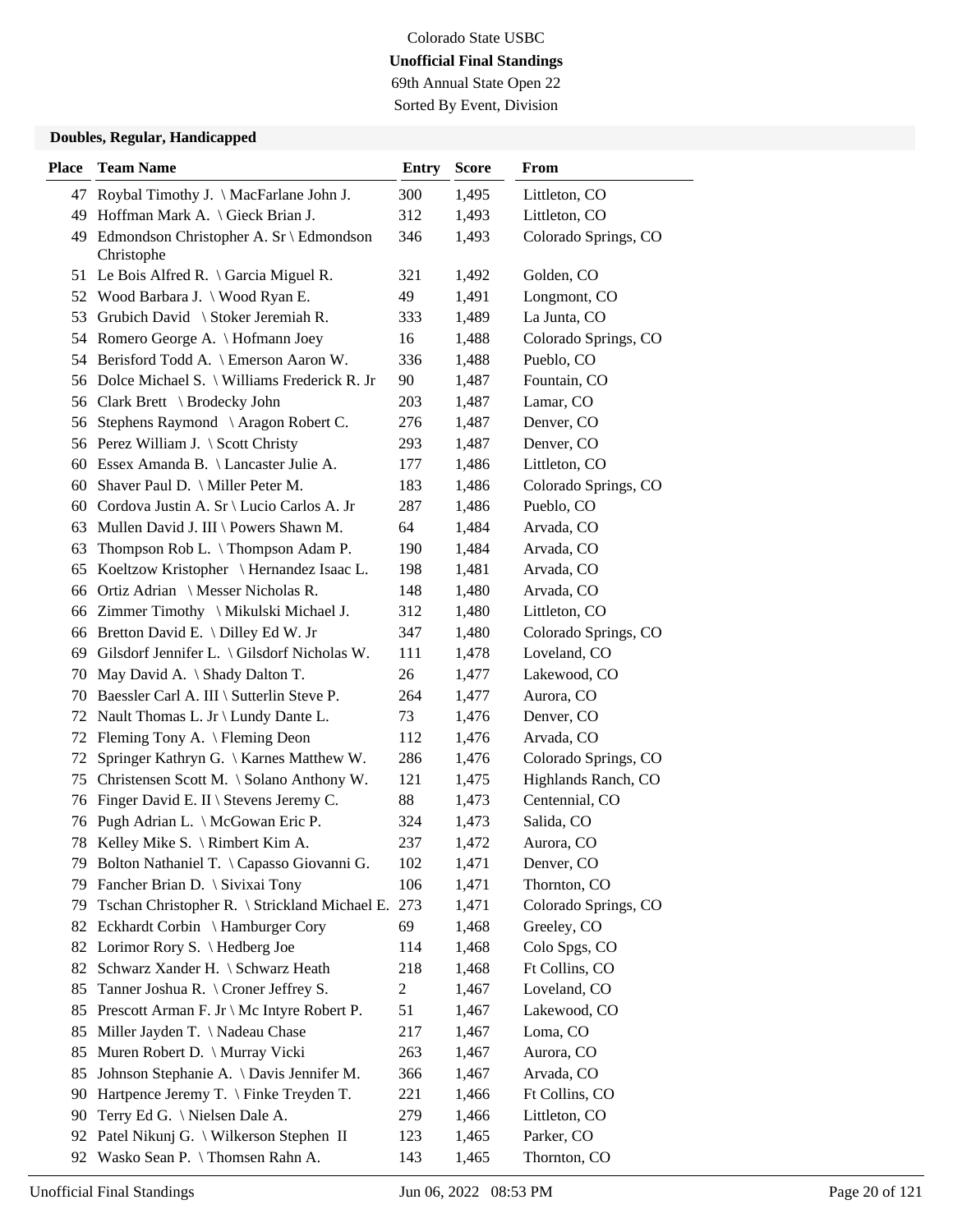69th Annual State Open 22 Sorted By Event, Division

| <b>Place</b> | <b>Team Name</b>                               | <b>Entry</b> | <b>Score</b> | From                 |
|--------------|------------------------------------------------|--------------|--------------|----------------------|
|              | 94 Vitko Richard W. \ Frison Clark E.          | 247          | 1,463        | Aurora, CO           |
|              | 94 Miller Adam G. \ Hamrock Sean W.            | 322          | 1,463        | Parker, CO           |
| 94           | Meyer Loree L. \ Emerson Megan                 | 336          | 1,463        | Pueblo, CO           |
| 97           | Moss Joshua D. \ Dobyns Jason S.               | 4            | 1,460        | Littleton, CO        |
| 97           | Menini Angela M. \ Menini Ashley R.            | 246          | 1,460        | Aurora, CO           |
| 97           | Martinez Javier R. \ Sandoval Jarrod L.        | 348          | 1,460        | Trinidad, CO         |
| 100          | Wempe Luke A. $\setminus$ Koch Ryan H.         | 74           | 1,459        | Colo Spgs, CO        |
|              | 100 Hazelton Michael A. \ Schaak Alfred T. Jr  | 232          | 1,459        | Pueblo, CO           |
|              | 102 Galgocy Jeffry L. \ Sharbonno Craig H.     | 46           | 1,458        | Lakewood, CO         |
|              | 102 Douglass Brian A. \ Busnardo Jason P.      | 125          | 1,458        | Boulder, CO          |
|              | 102 Lockman Nathan D. \ Shtulman Ari           | 224          | 1,458        | Ft Collins, CO       |
|              | 105 Arndt Michael L. \Tonsing Eric A.          | 41           | 1,457        | Loveland, CO         |
|              | 105 Larson Brandon L. \ Ottesen Dale           | 145          | 1,457        | Thornton, CO         |
|              | 107 Moore Eric G. \Yancey Jordan R.            | 176          | 1,456        | Littleton, CO        |
| 108          | Sadar Mike J. \ Moloney Kevin                  | 42           | 1,455        | Loveland, CO         |
|              | 108 Crispe Wyatt A. \ Hermanstorfer Michael J. | 296          | 1,455        | Westcliffe, CO       |
|              | 110 Gallegos Noah J. \Gallegos Jonah D.        | 102          | 1,454        | Denver, CO           |
|              | 111 Blakesley Gregg W. \ Rittierodt Jerry L.   | 25           | 1,453        | Lakewood, CO         |
|              | 112 Pinkonsly Paul E. \ Grant Paul E. II       | 53           | 1,452        | Aurora, CO           |
| 112          | Srichabok Ricky \ Sarangaya Franz V.           | 101          | 1,452        | Thornton, CO         |
| 112          | Swearingen Tiffany D. \ Gaglio Vito L. Jr      | 278          | 1,452        | Denver, CO           |
|              | 115 Prewitt Jared J. \ Martinac John           | 11           | 1,451        | Thornton, CO         |
| 115          | Hutchings Cody A.   Herbeck Austin J.          | 120          | 1,451        | Brighton, CO         |
| 115          | Eggleston Edward R. III \ Rivera Derek J.      | 336          | 1,451        | Pueblo, CO           |
|              | 118 Jones Jacob S. \ Foltz Matthew M.          | 159          | 1,449        | Northglenn, CO       |
|              | 119 Lindo Jamie A. \ Brophy-Lindo Erin         | 49           | 1,448        | Longmont, CO         |
| 119          | Mutschler William R. $\Lambda$ Arbogast Ben J. | 177          | 1,448        | Littleton, CO        |
| 119          | Ausec Dana S. \ Ausec Timothy J.               | 302          | 1,448        | Colorado Springs, CO |
| 119          | Gilmore Tyler L. \ Harrell Kenneth             | 334          | 1,448        | Aurora, CO           |
| 123          | Ornelas Robert R. \ Lucero Matthew J.          | 168          | 1,446        | Littleton, CO        |
| 123          | Watson Zachary S. \ Montoya Joe E.             | 148          | 1,446        | Arvada, CO           |
|              | 125 Clark Edward L. \ Winklepleck James W.     | 21           | 1,445        | Strasburg, CO        |
|              | 126 Cerutti Fabrizio \ Dato Angela N.          | 123          | 1,444        | Parker, CO           |
| 127          | Pangle Matt R. \ Kohama Richard D.             | 10           | 1,443        | Denver, CO           |
| 127          | Glende John R. \ Maestas Michael B.            | 32           | 1,443        | Mead, CO             |
| 127          | Morales Alvaro B. \ Dean Richard F.            | 107          | 1,443        | Fort Lupton, CO      |
| 127          | Daniel Rick R. \ Galles John                   | 120          | 1,443        | Brighton, CO         |
| 127          | Sabo James L. Jr \ Sabo Rina A.                | 315          | 1,443        | Bennett, CO          |
| 127          | Dodson Robert W. \ Johnson Duane D.            | 331          | 1,443        | Wheat Ridge, CO      |
|              | 133 Lichtl Otto Jr \ Lara Edward L. Sr         | 193          | 1,442        | Denver, CO           |
| 134          | Herbeck Irven D. \ Hutchings Stephen L.        | 120          | 1,441        | Brighton, CO         |
| 134          | Seagroves Tina K. \ Wildy Damion N.            | 284          | 1,441        | Colo Spgs, CO        |
| 136          | Osborne Adam J. \ Osborne James V.             | 129          | 1,440        | Ramah, CO            |
| 137          | Sandoval Nick A. \ Martinac Duane P.           | 194          | 1,437        | Denver, CO           |
| 137          | Heinly Daniel \ Montoya Randy M.               | 201          | 1,437        | Highlands Ranch, CO  |
| 139          | Dahlinger Pat \ Alvarado Joel J.               | 325          | 1,436        | Brush, CO            |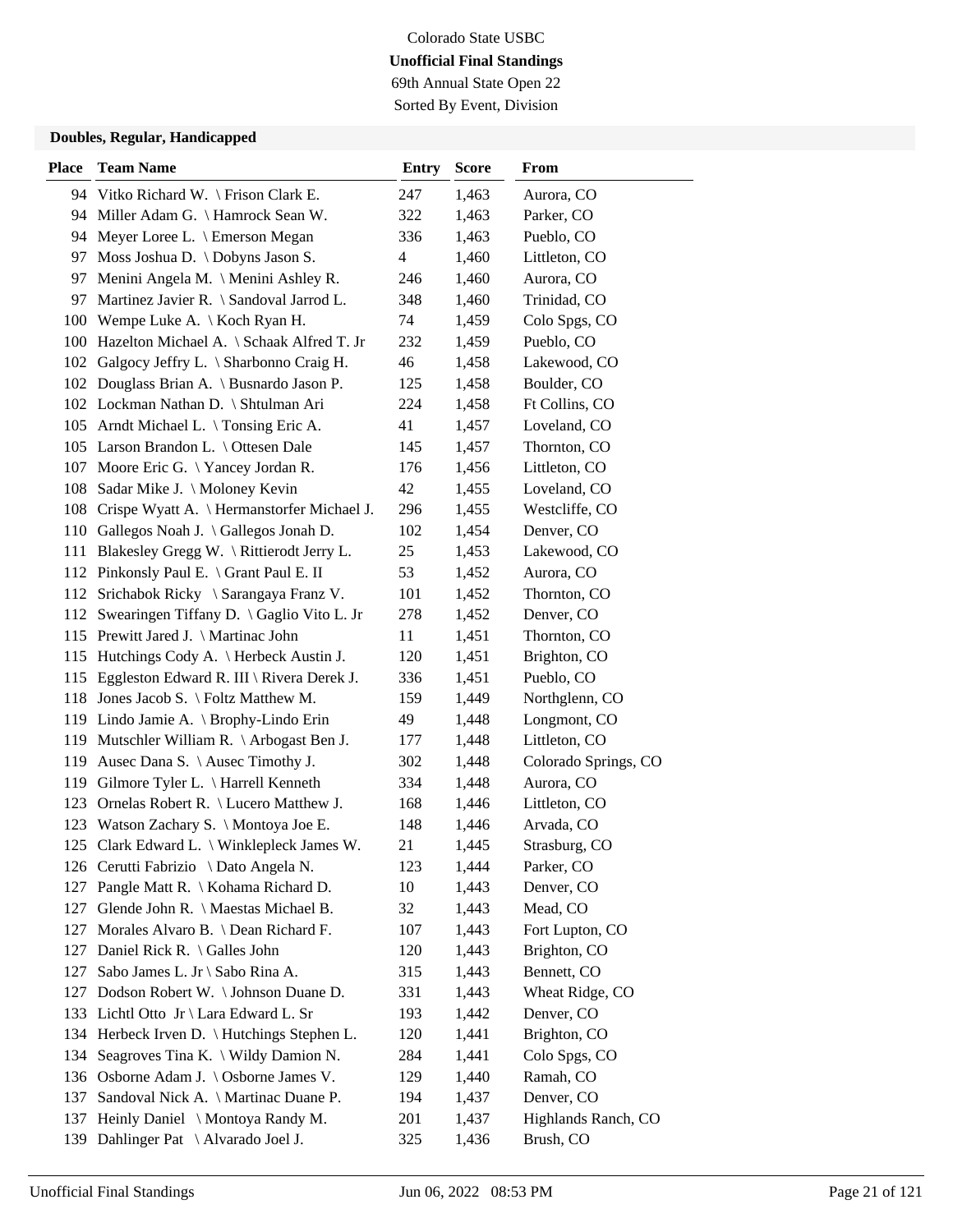69th Annual State Open 22 Sorted By Event, Division

| <b>Place</b> | <b>Team Name</b>                                  | <b>Entry</b> | <b>Score</b> | From                 |
|--------------|---------------------------------------------------|--------------|--------------|----------------------|
|              | 140 Efendic Vincent S. \ Rodgers Trevor           | 144          | 1,435        | Thornton, CO         |
|              | 140 Bradford Lane W. \Gibson Spencer M.           | 198          | 1,435        | Arvada, CO           |
|              | 142 Van Horn Ryan T. \ Ross Darrell D.            | 16           | 1,432        | Colorado Springs, CO |
|              | 143 Lohse Tom L. \ Brown Ken T.                   | 20           | 1,431        | Littleton, CO        |
|              | 144 Dominique Mickel \ Boddy Timothy A.           | 160          | 1,429        | Northglenn, CO       |
|              | 145 Arguello Bo J. \ Boughton Christopher D.      | 200          | 1,428        | Pueblo, CO           |
|              | 146 Pearson Rachel E. \ Flack Bruce A.            | 68           | 1,427        | Thornton, CO         |
|              | 146 Tooker Tom \ St. Pierre Ron A.                | 80           | 1,427        | Grand Junction, CO   |
|              | 146 Galvin Donald P. \Younie Shelby L.            | 316          | 1,427        | Bennett, CO          |
|              | 149 Schmidt Karl E. \ Mellinger Duane L.          | 92           | 1,425        | Aurora, CO           |
|              | 150 Dalton Douglas A. \ Ramey Robert J.           | $\mathbf{1}$ | 1,424        | Westminster, CO      |
|              | 150 Leonard James G. \ Mauck R. Gordon            | 32           | 1,424        | Mead, CO             |
|              | 150 Finley Denise \ Finley Trenton S.             | 181          | 1,424        | Longmont, CO         |
|              | 150 Wasserman William V. \ Garduno Timothy M. 319 |              | 1,424        | Lakewood, CO         |
| 150          | Villagomez Erick M. \Aguirre Leo V.               | 322          | 1,424        | Parker, CO           |
|              | 155 Vierow Spencer J. \ DeMers Cody R.            | 81           | 1,423        | Sterling, CO         |
| 155          | Heilig Peter R. Jr \ Kraft Bryce E.               | 84           | 1,423        | Longmont, CO         |
|              | 155 Herman Chloe L. \ Lee Shawn J.                | 135          | 1,423        | Aurora, CO           |
|              | 155 Dater Terry J. \Turner Mark V.                | 167          | 1,423        | Littleton, CO        |
| 155          | Trujillo David \ Gwynn John H.                    | 245          | 1,423        | Aurora, CO           |
| 160          | Cole Scott A. \ Shea Daniel J.                    | 25           | 1,422        | Lakewood, CO         |
|              | 160 Bracht Kayleigh \ Morrissey John M.           | 244          | 1,422        | Westminster, CO      |
|              | 162 Hilovsky Rick S. \ West Michael S.            | 126          | 1,421        | Boulder, CO          |
|              | 162 Hamblen Lee T. \ Bousselaire Jean D.          | 161          | 1,421        | Littleton, CO        |
|              | 162 Cohrs Lauri A. \ Cohrs Dean W.                | 303          | 1,421        | Colorado Springs, CO |
|              | 165 Fischel Lee J. \ Buckley Ian J.               | 301          | 1,420        | Littleton, CO        |
| 166          | Lujan Michael A. \ Trenn Harmonie R.              | 315          | 1,419        | Bennett, CO          |
| 167          | Hughes Bryan J. $\setminus$ Gibbs Thomas L.       | 61           | 1,417        | Denver, CO           |
| 167          | Economy Scott M. \ Hennings David D.              | 85           | 1,417        | Loveland, CO         |
|              | 167 Edmunds Douglas R. \ Rivas Dan L.             | 162          | 1,417        | Littleton, CO        |
| 170          | Dageenakis David A. \Dageenakis<br>Christopher A. | 31           | 1,414        | Mead, CO             |
|              | 171 Foster Chris \ Gordon Nicholas M.             | 211          | 1,412        | Loma, CO             |
| 171          | Ehlers Shannon \ Kellerby Mark P.                 | 216          | 1,412        | Loma, CO             |
|              | 173 Retta James \ Kimminau Keith A.               | 4            | 1,411        | Littleton, CO        |
|              | 174 Guzman Ruben A. \ Peake Paul R.               | 5            | 1,410        | Ft. Morgan, CO       |
|              | 174 Moss Brian K. \ Baldassar Greg J.             | 125          | 1,410        | Boulder, CO          |
| 174          | Mantych Brett $\ \$ Schaffner Jack R.             | 161          | 1,410        | Littleton, CO        |
|              | 174 Boss Lonnie B. \Polk James E. Jr              | 355          | 1,410        | Denver, CO           |
|              | 174 O'mailia Austin \ Lyons Terry M.              | 364          | 1,410        | CRAIG, CO            |
| 174          | Johnson John W. \ Schafer Rick A.                 | 365          | 1,410        | Arvada, CO           |
| 180          | Dietz Robert O. \ Kivett William O.               | 273          | 1,409        | Colorado Springs, CO |
| 181          | Versch David E. \ Rurup Kevin R.                  | 57           | 1,408        | Frederick, CO        |
| 181          | Starke Amanda \ Starke Don A.                     | 303          | 1,408        | Colorado Springs, CO |
|              | 183 Whitslar Rob \ Denton Mike J.                 | 109          | 1,407        | Montrose, CO         |
| 183          | Macaluso William (Sonny) L. \ Freeman<br>Chuck T. | 190          | 1,407        | Arvada, CO           |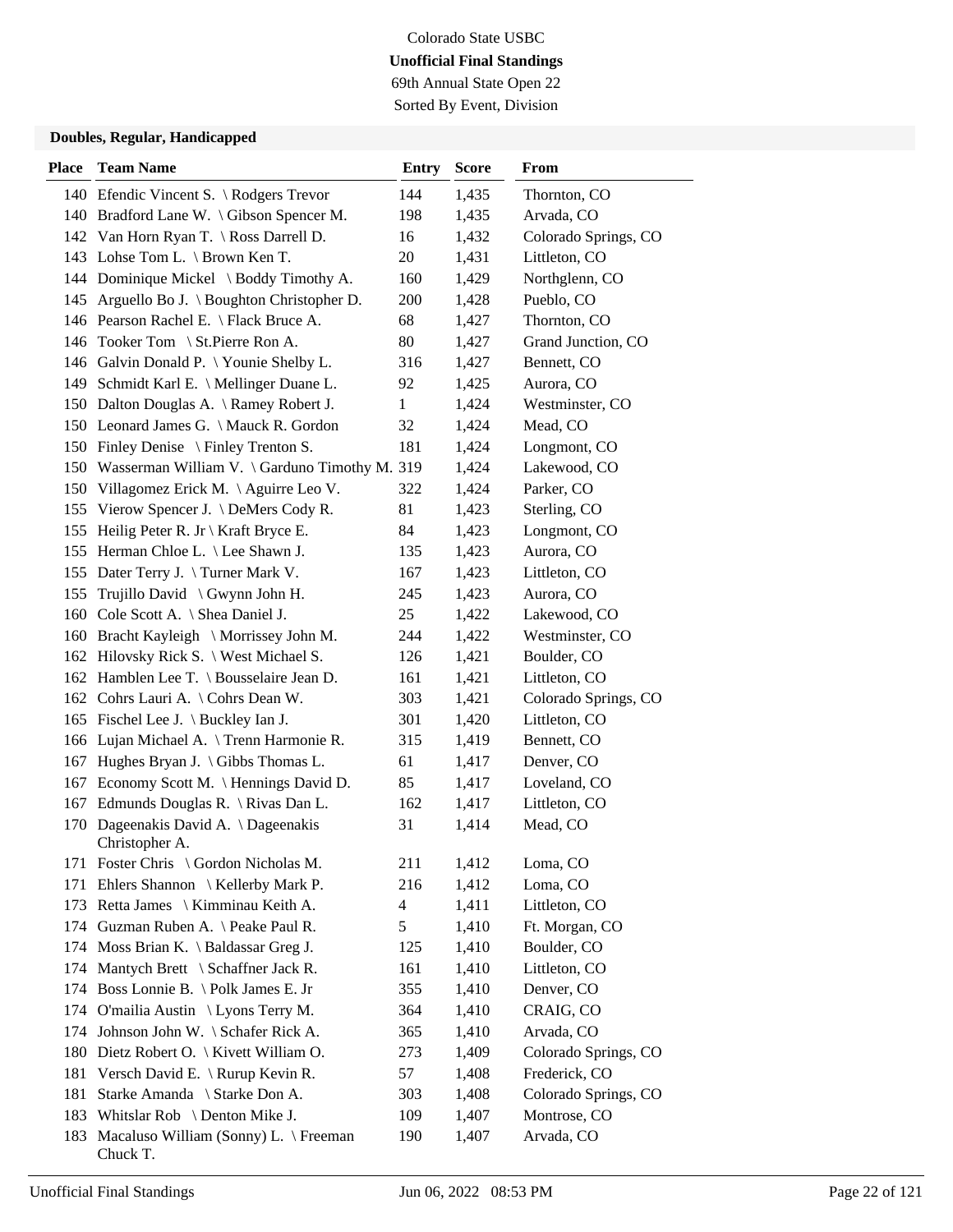69th Annual State Open 22 Sorted By Event, Division

| <b>Place</b> | <b>Team Name</b>                                   | <b>Entry</b> | <b>Score</b> | From                 |
|--------------|----------------------------------------------------|--------------|--------------|----------------------|
|              | 183 Tunink Robert D.   Krynovich Daniel G.         | 199          | 1,407        | Colo Spgs, CO        |
|              | 186 May-Bruce Jami \ Struble Jo L.                 | 56           | 1,406        | Brush, CO            |
|              | 186 Panetta Rocco P. \ Davies Hardy Greg Jr        | 112          | 1,406        | Arvada, CO           |
|              | 186 Tate Brian J. \ Hartzog Phillip J.             | 253          | 1,406        | Arvada, CO           |
|              | 189 Barrionuevo Todd I. \ Kuwamura George M. Jr 27 |              | 1,405        | Thornton, CO         |
|              | 190 Ducker Mike L. \ Ducker Craig M.               | 9.           | 1,404        | Frederick, CO        |
|              | 190 Lawson David N. \ Girard William K.            | 43           | 1,404        | Loveland, CO         |
|              | 190 Rieb Joel T. \ Swan Drew J.                    | 82           | 1,404        | Sterling, CO         |
|              | 193 Irvine Casey \ D'Arciprete Mark A. Jr          | 172          | 1,403        | Aurora, CO           |
|              | 194 Radebaugh Brett L. \ Smith Tommy J.            | 47           | 1,402        | Commerce City, CO    |
| 194          | Trenn Inez D. \Trenn Larry M. Jr                   | 315          | 1,402        | Bennett, CO          |
|              | 196 Saulnier Mackenzie L. \ McDonald Ashley E.     | 202          | 1,401        | Evans, CO            |
|              | 196 Gale Branden C. \ Groves Steven J.             | 220          | 1,401        | Ft Collins, CO       |
|              | 196 Martinez Kim R. \ Gardner Kyler T.             | 240          | 1,401        | Florence, CO         |
|              | 199 DeMers Aaron T. \ James Nigel                  | 45           | 1,400        | Sterling, CO         |
|              | 199 Yates Denice N. \Yates Jonathan A.             | 286          | 1,400        | Colorado Springs, CO |
|              | 201 Bertolucci John L. \ Wold Todd D.              | 26           | 1,399        | Lakewood, CO         |
| 201          | Nelson Jim S. $\text{Lowery Kirk D.}$              | 124          | 1,399        | Parker, CO           |
| 201          | Quintana John M. \ Mata David L.                   | 310          | 1,399        | Florence, CO         |
|              | 204 McIntyre Chelbye L. \ McIntyre Nicholas B.     | 28           | 1,398        | Colorado Springs, CO |
|              | 204 Henry Thomas P. Jr \ Allen Timothy J.          | 296          | 1,398        | Westcliffe, CO       |
|              | 206 Sell Patrick \ Pike Ian C.                     | 113          | 1,396        | Arvada, CO           |
|              | 207 Davis TJ \ Clarke Lonnie A.                    | 36           | 1,395        | Eagle, CO            |
|              | 207 Ping Isabel M. \ Ulvi Diangelo K.              | 172          | 1,395        | Aurora, CO           |
|              | 209 Brehm Dean C. \ Benedict Daniel (Rob)          | 90           | 1,394        | Fountain, CO         |
|              | 209 Dick Derek R. \ Scherlis Marc B.               | 121          | 1,394        | Highlands Ranch, CO  |
|              | 209 Lara Elaine \ Aragon Anthony L.                | 276          | 1,394        | Denver, CO           |
|              | 212 Matsutani Gene T. \ Sterns John A.             | 297          | 1,393        | Windsor, CO          |
|              | 213 Gwinn Jordan T. \ Blake Michael S.             | 202          | 1,392        | Evans, CO            |
|              | 214 Amaya Aaron A. \ Lovato Jason                  | 66           | 1,391        | Thornton, CO         |
|              | 214 Sainz Pat M. Jr \ Avila Jessy                  | 165          | 1,391        | Littleton, CO        |
|              | 216 Jackson Jean L. \ Hanten Daniel R.             | 61           | 1,390        | Denver, CO           |
|              | 216 Hetherington Joseph C. \ Jackson Jacob A.      | 121          | 1,390        | Highlands Ranch, CO  |
|              | 216 Larson Darell \ Herrera Larry C.               | 188          | 1,390        | Aurora, CO           |
|              | 219 Cranford Justine Y. \ Cranford Octavius S.     | 48           | 1,389        | Colo Spgs, CO        |
|              | 219 Bounmark Sila \Namvong Tham                    | 101          | 1,389        | Thornton, CO         |
|              | 219 Hampton Ginny E. \ Hanson Joe W.               | 271          | 1,389        | Pueblo, CO           |
| 222          | Jordan Neil E. \ Jordan Brian                      | 50           | 1,388        | Littleton, CO        |
| 222          | Shanks Rod \ Carvelli Bradley A.                   | 113          | 1,388        | Arvada, CO           |
| 222          | Robinson Arlyn B. \ Zupan Robert J.                | 114          | 1,388        | Colo Spgs, CO        |
| 222          | Schafer Chad \ Hale Mason                          | 192          | 1,388        | Arvada, CO           |
| 226          | Wenholz Lonnie A. \ Rodriguez Rey J.               | 196          | 1,387        | Denver, CO           |
| 226          | Glesmann Dennis J. \ Hittle Zach Z.                | 221          | 1,387        | Ft Collins, CO       |
|              | 226 Gieck William J. \ Becker Michael R.           | 312          | 1,387        | Littleton, CO        |
| 229          | Theilgaard Jann M. \ Gray Vance G.                 | 63           | 1,385        | Loveland, CO         |
| 229          | Crispe Eddie A. \ Ayotte Scott T.                  | 296          | 1,385        | Westcliffe, CO       |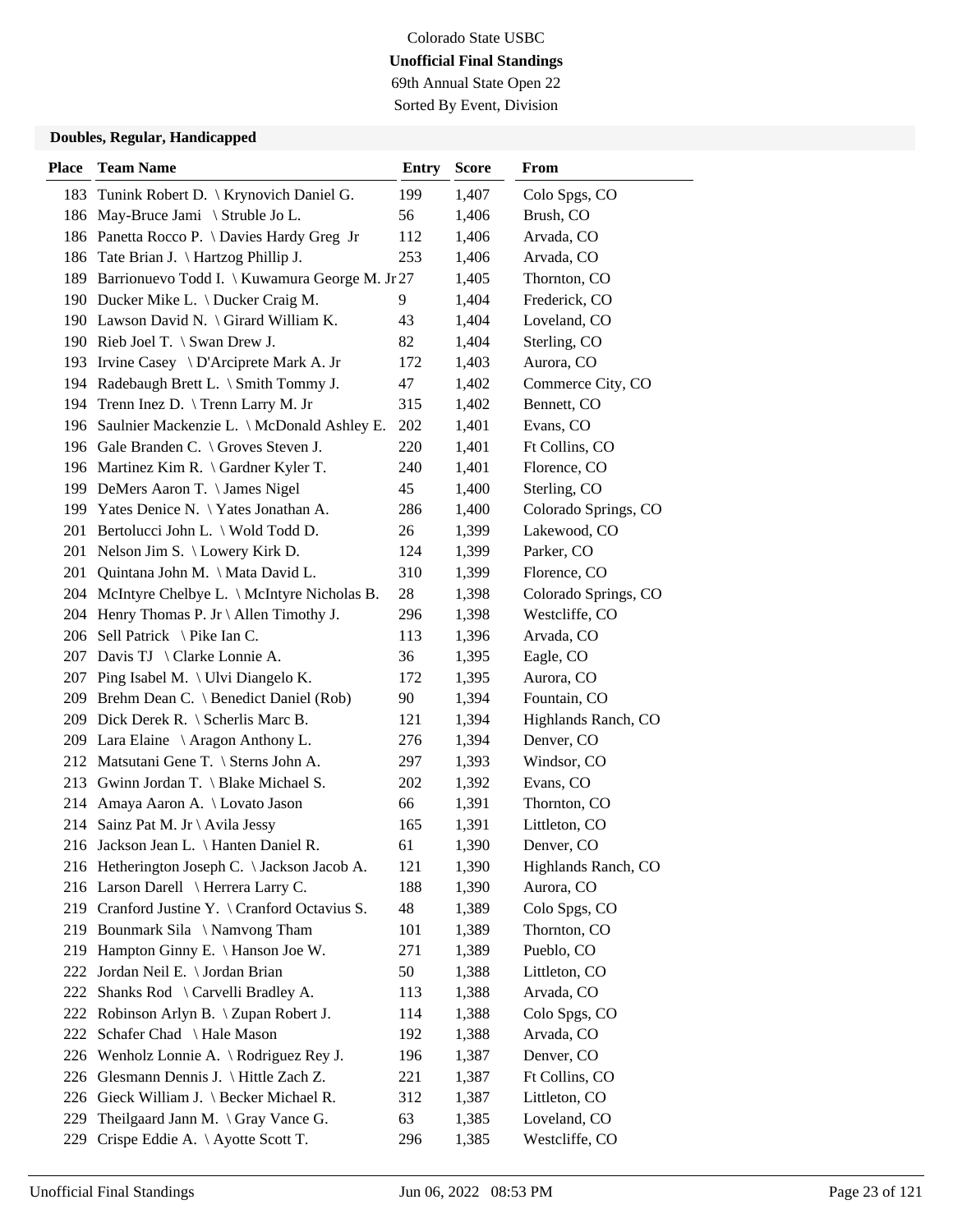69th Annual State Open 22 Sorted By Event, Division

| <b>Place</b> | <b>Team Name</b>                                    | <b>Entry</b> | <b>Score</b> | From                 |
|--------------|-----------------------------------------------------|--------------|--------------|----------------------|
|              | 229 Koller Thomas E. \ Smith Ken A.                 | 328          | 1,385        | Pueblo, CO           |
|              | 232 Gilbert Fritz M. \ Boger David L.               | 21           | 1,383        | Strasburg, CO        |
|              | 232 Schaefer Kevin M. \ Cramer Debra L.             | 316          | 1,383        | Bennett, CO          |
|              | 234 Quick Joshua A. \ Quick Robert A.               | 55           | 1,381        | Brighton, CO         |
|              | 234 Webb Steven R. \ Webb Anthony M.                | 141          | 1,381        | Colorado Springs, CO |
|              | 236 Cleppe James J. \ Switser Fred A.               | 55           | 1,379        | Brighton, CO         |
| 237          | Garcia Michael A. \ Adams Douglas W.                | 64           | 1,378        | Arvada, CO           |
|              | 237 Wise Richard R. \ Dee Clark W.                  | 122          | 1,378        | Highlands Ranch, CO  |
|              | 239 Hubbard Jeremy S. \ Hubbard Sean C.             | 70           | 1,377        | Thornton, CO         |
|              | 239 Roberts Zoe L. \ Beigle Randy J.                | 142          | 1,377        | Longmont, CO         |
| 239          | Aguirre Ramon A. \ Villagomez Jose A.               | 322          | 1,377        | Parker, CO           |
|              | 242 Kuchenbrod John M. \Tomes Stephen M.            | 44           | 1,376        | Strasburg, CO        |
|              | 242 Solano Victor T. \Trujillo Jordan M.            | 100          | 1,376        | Pueblo West, CO      |
|              | 244 Mosher James W. III \ Mosher James D.           | 109          | 1,375        | Montrose, CO         |
|              | 244 Otero Fernando Jr \ Widick Wesley A.            | 193          | 1,375        | Denver, CO           |
|              | 244 Martinez John (JC) C. \ Delaney Jeffrie Q. Jr   | 250          | 1,375        | Aurora, CO           |
|              | 244 Strain Jeff A. \ Bennett Hyland W.              | 282          | 1,375        | Colo Spgs, CO        |
|              | 244 Flanagan Tammy L. \ Flanagan Steve              | 361          | 1,375        | Jefferson, CO        |
|              | 249 Huff Quannerferra \ Montoya Randy F.            | 201          | 1,374        | Highlands Ranch, CO  |
|              | 249 Gensch William \ Banister Rickie A.             | 246          | 1,374        | Aurora, CO           |
| 249          | Macklin Darwin A. \ Crafton Heather M.              | 282          | 1,374        | Colo Spgs, CO        |
|              | 252 Ross Heidi J. \ Fasso Chris E.                  | 138          | 1,373        | Granby, CO           |
|              | 252 Popovich Marco A. \ Johnson Ronald (RJ) E.<br>Ш | 247          | 1,373        | Aurora, CO           |
|              | 252 White Joe E. III \ Becker Brandon               | 250          | 1,373        | Aurora, CO           |
|              | 252 Johnson Travis \ Nowasell Amanda                | 330          | 1,373        | Wheat Ridge, CO      |
|              | 256 Sandoval Geno \ Romero Levy (Danny) D.          | 27           | 1,372        | Thornton, CO         |
|              | 256 Howard Elma \ Czosnyka Robert V.                | 104          | 1,372        | Pueblo West, CO      |
|              | 256 Dean Ronny L. \ Madera Christopher D.           | 349          | 1,372        | Lochbuie, CO         |
|              | 259 Schofield Bryan R. \ May Mike S.                | 74           | 1,371        | Colo Spgs, CO        |
| 259          | Gallegos Steven M. \ Wobbema Gregory                | 102          | 1,371        | Denver, CO           |
|              | 259 Campbell Earl C. III \ Nunez Lenny R.           | 126          | 1,371        | Boulder, CO          |
|              | 259 Rivera Evangeline I. \Trujillo Richard A.       | 150          | 1,371        | Arvada, CO           |
| 259          | McIntyre John T. \ Hill Craig R.                    | 270          | 1,371        | Pueblo, CO           |
|              | 264 Robinson Morgan B. \ Christian Chase            | 217          | 1,370        | Loma, CO             |
|              | 265 Low Teressa K. \ Low Robert K.                  | 163          | 1,369        | Littleton, CO        |
|              | 265 Walls Corey A.   Woolard Vic                    | 320          | 1,369        | Colo Spgs, CO        |
| 267          | Myers Andrew S. \ Myers Scott G.                    | 92           | 1,368        | Aurora, CO           |
| 267          | Allmendinger Jeff M. \ Moore Mike T.                | 125          | 1,368        | Boulder, CO          |
| 267          | Schwarz Merrill L. \ Haritopoulos Paul A.           | 219          | 1,368        | Ft Collins, CO       |
| 267          | Ausec Tanner C. \ Shaw Brett D.                     | 302          | 1,368        | Colorado Springs, CO |
| 267          | Vigil Gilbert R. \ Cardoza Ronald K.                | 328          | 1,368        | Pueblo, CO           |
| 267          | Hurst Dustin L. \ Asher Swenson Aaron D.            | 344          | 1,368        | Fruita, CO           |
| 273          | Jackson Lionel J. \ Lorenzetti Ruth                 | 142          | 1,367        | Longmont, CO         |
| 273          | Nelson Frank E. Jr \ Phillips Joshua                | 161          | 1,367        | Littleton, CO        |
|              | 275 Wasnok Carol A. \ John Kelly                    | 118          | 1,366        | Parker, CO           |
| 275          | Skinner Daniel C. \ Eppel Quinn E.                  | 218          | 1,366        | Ft Collins, CO       |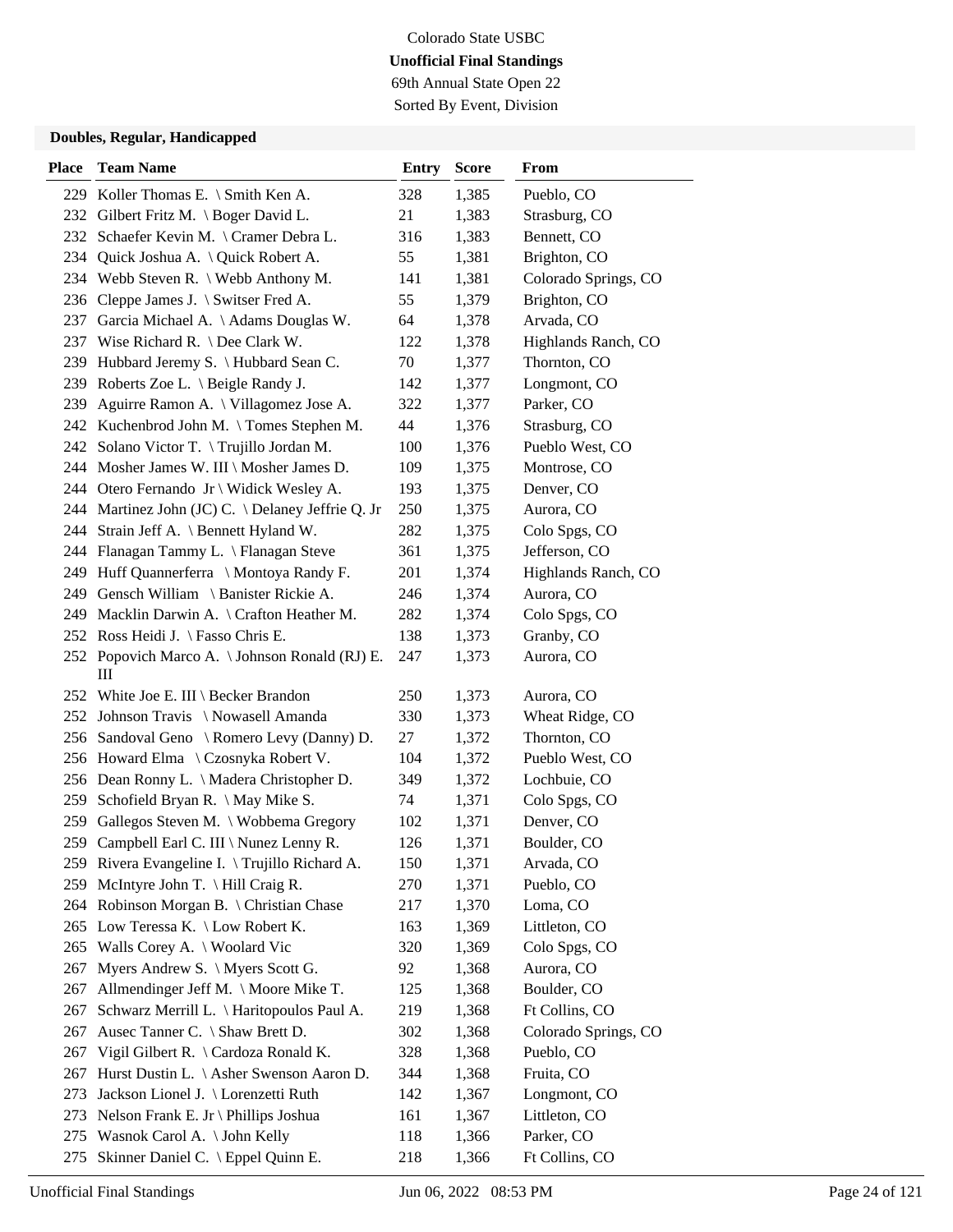## Colorado State USBC **Unofficial Final Standings** 69th Annual State Open 22

Sorted By Event, Division

| <b>Place</b> | <b>Team Name</b>                                 | <b>Entry</b>            | <b>Score</b> | From                  |
|--------------|--------------------------------------------------|-------------------------|--------------|-----------------------|
|              | 275 McKey Daniel S. \ Bickel Kevin A.            | 223                     | 1,366        | Ft Collins, CO        |
|              | 275 Crites Brian L. \ Gunderson David E.         | 345                     | 1,366        | Deer Trail, CO        |
|              | 279 Konold Christopher J. \ Pacheco Steve J. Sr  | 105                     | 1,365        | Thornton, CO          |
|              | 279 Frias David M. \ Haberkorn David L.          | 225                     | 1,365        | Lakewood, CO          |
| 279          | Schamp Scott T. \ Schamp Stephen L.              | 252                     | 1,365        | Arvada, CO            |
|              | 279 Lucero Clark D. Jr \ Wiesner Michael A.      | 307                     | 1,365        | Thornton, CO          |
| 283          | Schick Jason L. \ Serrano Sam P.                 | 2                       | 1,364        | Loveland, CO          |
|              | 283 Murrain Paul W. \ Mullings Shawn             | $\overline{\mathbf{4}}$ | 1,364        | Littleton, CO         |
|              | 283 VanDeusen Caleb J. \ Walden Joshua R.        | 295                     | 1,364        | Westcliffe, CO        |
|              | 286 Vaassen Glen L. \ Frazier Don R.             | 58                      | 1,363        | Morrison, CO          |
|              | 286 Hill Ashley B. \ Webb Steven C.              | 141                     | 1,363        | Colorado Springs, CO  |
| 288          | Jones Marion T. \ Brave Chris W.                 | 54                      | 1,362        | Aurora, CO            |
| 288          | Hernandez Frank Sr \ Luna Albert                 | 67                      | 1,362        | Thornton, CO          |
| 288          | Moeller Eric W. $\text{Level}$ Jamie S.          | 159                     | 1,362        | Northglenn, CO        |
| 288          | Owings Ronald E. \Tripp Brenna                   | 197                     | 1,362        | Arvada, CO            |
|              | 292 Swaffar David E. \ Wiley Scott D.            | 90                      | 1,361        | Fountain, CO          |
|              | 292 Pittsford Angela K. \ Jackson Robert B.      | 99                      | 1,361        | Colo Spgs, CO         |
|              | 292 Dias Mike \ Hosler Ronald L.                 | 362                     | 1,361        | Englewood, CO         |
| 295          | Sarazen Adam L. \ Wood Joel A.                   | 49                      | 1,360        | Longmont, CO          |
| 295          | Thiessen Micah \ Kanesky Douglas E.              | 251                     | 1,360        | Arvada, CO            |
| 297          | Giebler Dwayne A. \ Beckman Randy K.             | 230                     | 1,359        | Lakewood, CO          |
| 298          | Robinson Caitlin M. \ Christian Cavin D.         | 215                     | 1,358        | Loma, CO              |
| 298          | Gray Chase \ Bostdorf Robert T. Jr               | 229                     | 1,358        | Denver, CO            |
|              | 300 Westerfelt Larry D. \ Southern Neil R.       | 52                      | 1,356        | Greenwood Village, CO |
|              | 300 Moore Mark D. \ Moore Mary C.                | 135                     | 1,356        | Aurora, CO            |
|              | 302 Covalt Troy J. \ Covalt Tiffanie J.          | 160                     | 1,355        | Northglenn, CO        |
|              | 302 Purcell Alexander Jr \ Purcell Alexander III | 282                     | 1,355        | Colo Spgs, CO         |
|              | 302 Duerson Rodney E. \ Brown Tannis L.          | 285                     | 1,355        | Colo Spgs, CO         |
| 305          | Stewart Larry J. \ Bergman Tony L.               | 80                      | 1,354        | Grand Junction, CO    |
|              | 305 Whitecotton Dewey \Nadeau Dan                | 217                     | 1,354        | Loma, CO              |
|              | 305 Flores Ricardo \ Jackson William S.          | 274                     | 1,354        | Denver, CO            |
|              | 305 Ulibarri James F. \ Sandoval Dennis L.       | 323                     | 1,354        | Thornton, CO          |
|              | 309 Carter Tom C. \ Carter Luann R.              | 151                     | 1,353        | Westminster, CO       |
|              | 309 Willey Brad J. \ Meyer Wayne R.              | 225                     | 1,353        | Lakewood, CO          |
| 311          | Thompson James A. III \ Robinson Andre B.        | 317                     | 1,352        | Thornton, CO          |
| 312          | Satrang Renee \ Serrano Eric J.                  | 62                      | 1,351        | Loveland, CO          |
|              | 312 DubskyPrahl Joy C. \ Torvund Bob C. II       | 321                     | 1,351        | Golden, CO            |
|              | 312 Dionne Kevin S. \ Smith Justin D.            | 323                     | 1,351        | Thornton, CO          |
| 315          | Willfong Dan \ Buckley James M. II               | 12                      | 1,349        | Castle Pines, CO      |
| 315          | Susman Erwin J. \ Finney Nicholas                | 176                     | 1,349        | Littleton, CO         |
| 315          | Ramer Jason \ Martin Kris I.                     | 220                     | 1,349        | Ft Collins, CO        |
| 318          | Roskelley Scott R. \ Jenkins Scott A.            | 40                      | 1,348        | Loveland, CO          |
| 318          | Wolfe Reece G. \ Williams Donald E.              | 109                     | 1,348        | Montrose, CO          |
| 318          | Falzgraf K C B. \ Martinez Eugene P.             | 228                     | 1,348        | Lakewood, CO          |
| 321          | Walla Bob J. \ Kurtze Jason M.                   | 74                      | 1,346        | Colo Spgs, CO         |
| 321          | Anderson Austin H. \ McDowell John               | 137                     | 1,346        | Granby, CO            |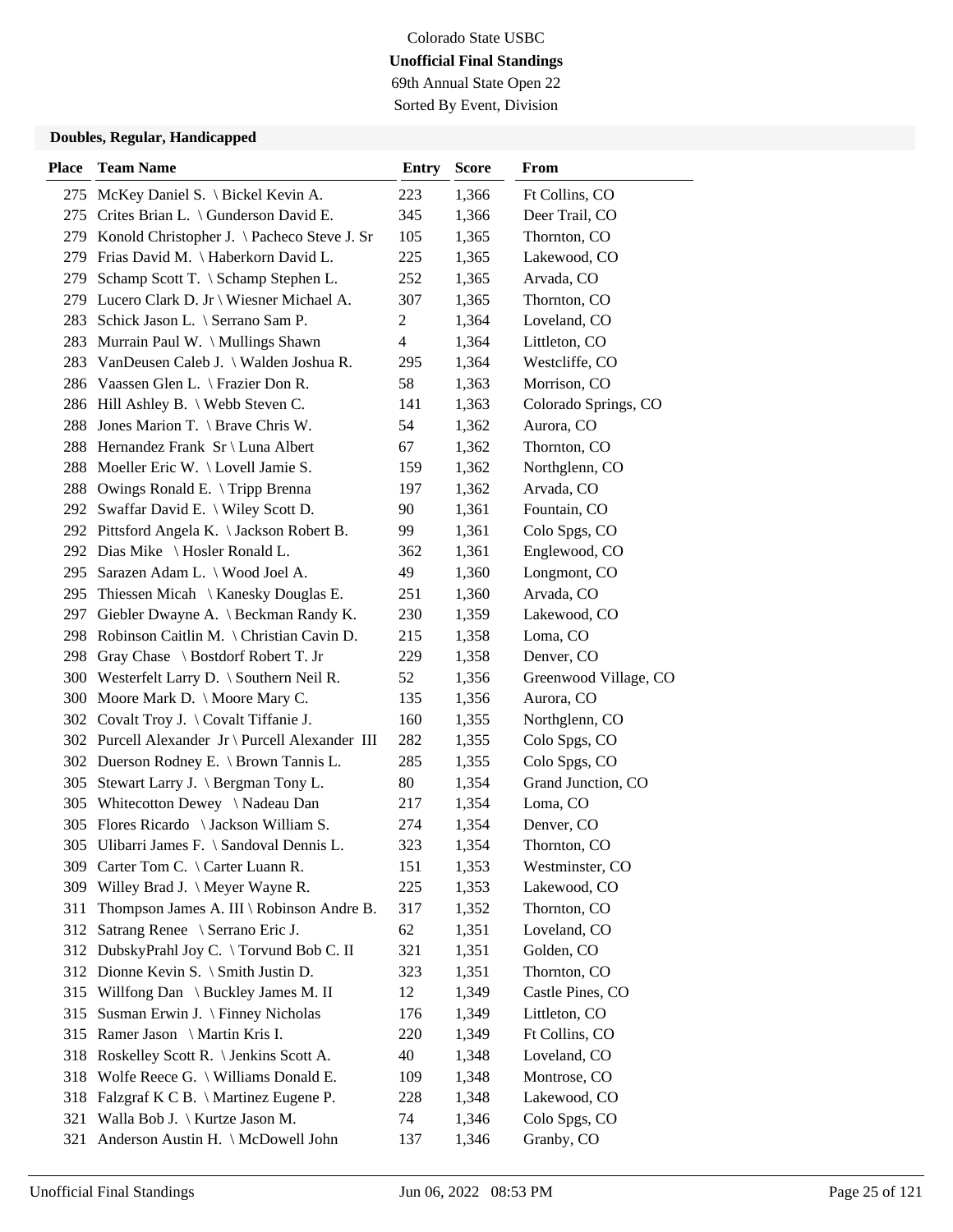69th Annual State Open 22 Sorted By Event, Division

| <b>Place</b> | <b>Team Name</b>                                 | <b>Entry</b> | <b>Score</b> | From              |
|--------------|--------------------------------------------------|--------------|--------------|-------------------|
| 321          | Wojahn Casie $\setminus$ Coons Jesse A.          | 202          | 1,346        | Evans, CO         |
|              | 321 Frank Dale R. \ Malacky William M.           | 264          | 1,346        | Aurora, CO        |
|              | 325 Lallak Eddie J. Jr \ Taylor Kyle             | 75           | 1,345        | Fort Collins, CO  |
|              | 325 Eccher Fred T. \ Ruiz Ginger                 | 175          | 1,345        | Aurora, CO        |
|              | 327 Christian Maria \ Bohannon Rene              | 317          | 1,344        | Thornton, CO      |
|              | 328 Matney Anthony G. \ Dumler Travis D.         | 31           | 1,343        | Mead, CO          |
|              | 328 Hernandez Frank L. \ Hogan-McCool Austin     | 67           | 1,343        | Thornton, CO      |
|              | 328 Garrett Daniel S. \ La Crue Richard W.       | 88           | 1,343        | Centennial, CO    |
|              | 328 Mosness Ronald L. Jr \ Eitel Danny R.        | 166          | 1,343        | Littleton, CO     |
|              | 328 Johnson Matthew W. \ Fenton David A.         | 191          | 1,343        | Arvada, CO        |
|              | 328 Nash Darrell R. \ Blessinger Michael L.      | 236          | 1,343        | Aurora, CO        |
|              | 334 Clarkin Bill \ Coy Gary A.                   | 42           | 1,341        | Loveland, CO      |
|              | 334 Klocker Chris G.   Klocker William (Bill) J. | 47           | 1,341        | Commerce City, CO |
|              | 334 Meaux Rudolph A. Jr \ Brown Jermaine L.      | 355          | 1,341        | Denver, CO        |
| 337          | Jimenez Jay \ Jimenez James                      | 130          | 1,340        | Julesburg, CO     |
|              | 337 Birely Derek S. \ Birely Jared S.            | 293          | 1,340        | Denver, CO        |
|              | 337 Nickerson Robert E. \ Schneider Curtis J.    | 306          | 1,340        | Arvada, CO        |
|              | 340 Clements Shawn \ Clements Ken C.             | 24           | 1,339        | Lakewood, CO      |
|              | 340 Moon Courtney T. \ Anderson Dave             | 40           | 1,339        | Loveland, CO      |
|              | 340 Arndt Emily \ Tonsing Chelsea L.             | 41           | 1,339        | Loveland, CO      |
|              | 340 Cain Randall O. \ Snell Adam                 | 200          | 1,339        | Pueblo, CO        |
|              | 344 Sparer Joshua \ Lund John A.                 | 112          | 1,335        | Arvada, CO        |
|              | 345 Reeves Roland D. \ Fagler Donald K.          | 230          | 1,334        | Lakewood, CO      |
|              | 345 Gordon James J. \ Corona Joseph A.           | 264          | 1,334        | Aurora, CO        |
|              | 347 Gee Jennifer A. \ Rein Jay R.                | 105          | 1,333        | Thornton, CO      |
|              | 347 Hale Tim A. Jr \ Mayland Donald A. Sr        | 106          | 1,333        | Thornton, CO      |
|              | 349 Wilson Danny E. \ Wilson Jeff D.             | 36           | 1,332        | Eagle, CO         |
|              | 349 Baer Ann L. \ Baer Chris                     | 139          | 1,332        | Granby, CO        |
|              | 349 Fix Mackenzie L. \ Wolff Allen G.            | 214          | 1,332        | Loma, CO          |
|              | 349 Newsom David A. \ Behil Richard A.           | 236          | 1,332        | Aurora, CO        |
|              | 353 Schwartz Lee M. \ Cutshaw Edward V.          | 233          | 1,331        | Northglenn, CO    |
|              | 354 Graham Daniel J. \Yagow Jason A.             | 26           | 1,330        | Lakewood, CO      |
|              | 354 Ivie Tyson T. \ Dingmann Jared W.            | 35           | 1,330        | Edwards, CO       |
| 354          | Saunders Shamus D. \ Marion Robert W.            | 92           | 1,330        | Aurora, CO        |
|              | 357 Fickess Brad A. \ Dahlinger Jason            | 326          | 1,329        | BRUSH, CO         |
|              | 358 Burton Nick S. \ Worrall Robert W. II        | 104          | 1,328        | Pueblo West, CO   |
|              | 358 Di Giacomo Tony S. \ Bennett Chris           | 151          | 1,328        | Westminster, CO   |
|              | 360 Larson Steve S. \ Offerson Monte R.          | 87           | 1,327        | Centennial, CO    |
|              | 360 Newmen Samuel L. \ Francetich Tyler          | 364          | 1,327        | CRAIG, CO         |
| 362          | Wright Jason M. \ Wright Traci C.                | 126          | 1,324        | Boulder, CO       |
| 362          | Pierce Michael R. \ Vasquez Brigitte J.          | 192          | 1,324        | Arvada, CO        |
| 364          | Toney Trinna L. \ Deets Jean M.                  | 151          | 1,323        | Westminster, CO   |
| 365          | Bond Brent L. \ Stafford Shawn L.                | 338          | 1,321        | Pueblo, CO        |
| 366          | Courtney Chad A. \ Lloyd Ernie D.                | 87           | 1,320        | Centennial, CO    |
| 367          | Shettler James E. Jr \ Kerrick Shaun P.          | 46           | 1,319        | Lakewood, CO      |
| 367          | Wood Mickey R. \ Wood Randall S.                 | 159          | 1,319        | Northglenn, CO    |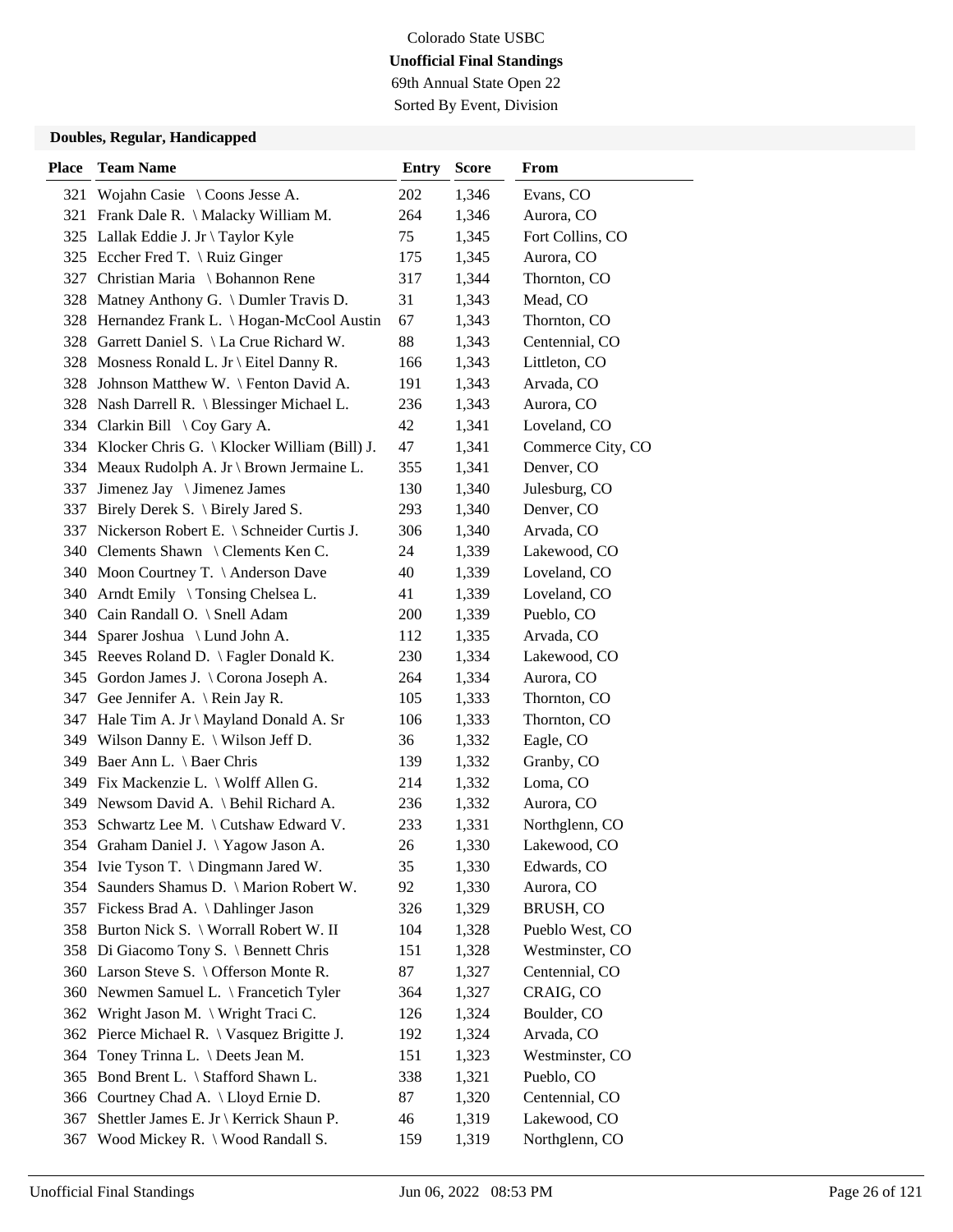69th Annual State Open 22 Sorted By Event, Division

| <b>Place</b> | <b>Team Name</b>                                                                      | <b>Entry</b> | <b>Score</b>   | From                            |
|--------------|---------------------------------------------------------------------------------------|--------------|----------------|---------------------------------|
| 367          | Schappaugh Daniel \ Stevens Christian J.                                              | 188          | 1,319          | Aurora, CO                      |
|              | 370 Funk Chris A. \ Huebner James M.                                                  | 37           | 1,318          | Eagle, CO                       |
| 371          | McCaulley Joe W. \ DeLaRiva Orlando N.                                                | 329          | 1,317          | Pueblo, CO                      |
| 372          | Shaver Jeremy M. \ Harms Ike                                                          | 137          | 1,315          | Granby, CO                      |
| 372          | Garcia Orlando J. \ Garcia Antonio L.                                                 | 148          | 1,315          | Arvada, CO                      |
|              | 372 Bohling Jason D. \ Matthews Thomas A.                                             | 332          | 1,315          | Thornton, CO                    |
| 375          | Clendening Chris E. \ Carper Paul J.                                                  | 124          | 1,314          | Parker, CO                      |
|              | 375 Pope Roderick F. \Pope Robert C.                                                  | 147          | 1,314          | Arvada, CO                      |
| 377          | Nestle Eldon \ Maruca Shawn I.                                                        | 344          | 1,313          | Fruita, CO                      |
|              | 378 Hayes Mark E. \ Reece Jonathan L.                                                 | 110          | 1,312          | Aurora, CO                      |
| 379          | Chase John D. \ Clark Jeffrey W.                                                      | 160          | 1,311          | Northglenn, CO                  |
| 380          | Sunada Bruce K. \ Perkovich Richard L.                                                | 144          | 1,310          | Thornton, CO                    |
| 381          | Cathcart Kari L. \ Chavez Michael L.                                                  | 1            | 1,309          | Westminster, CO                 |
| 381          | Slagle Ron \ Farley Rusty R.                                                          | 216          | 1,309          | Loma, CO                        |
| 383          | Ubersox William D. \ Landis Jim                                                       | 72           | 1,308          | Grand Junction, CO              |
|              | 384 Honeycutt Michael J. \ Salazar Francisco                                          | 344          | 1,306          | Fruita, CO                      |
|              | 385 Davis Brian T. \ Andreozzi Anthony L. Jr                                          | 236          | 1,305          | Aurora, CO                      |
|              | 386 Boone Alexander D. \ Boone Wayne C.                                               | 149          | 1,304          | Arvada, CO                      |
|              | 386 Pease Willard H. III \ Miller Carolyn R.                                          | 215          | 1,304          | Loma, CO                        |
|              | 388 Morrison Blair \Newman Harold L. III                                              | 222          | 1,303          | Ft Collins, CO                  |
|              | 389 Hall James A. \ Carlson Robert G.                                                 | 251          | 1,302          | Arvada, CO                      |
|              | 390 Hardten Bradley J. \ Mc Cullough Steven D.                                        | 86           | 1,301          | Parker, CO                      |
|              | 391 Fooshee Jeffrey W. \Orme Ryan M.                                                  | 93           | 1,296          | Woodland Park, CO               |
|              | 391 Hartman Kevin L. \ Hartman Alex                                                   | 249          | 1,296          | Aurora, CO                      |
|              | 393 Pacheco Anthony \ Brockett Jon D.                                                 | 193          | 1,292          | Denver, CO                      |
|              | 394 Buck Gary \ Patterson Scott                                                       | 35           | 1,289          | Edwards, CO                     |
| 394          | Grine Vincent P. $\setminus$ Grine Vince P.                                           | 181          | 1,289          | Longmont, CO                    |
| 394          | Schafer Everrett J. \ Ditter Paul J.                                                  | 191          | 1,289          | Arvada, CO                      |
|              | 397 Wolff Rick \ Martinez Nick F.                                                     | 213          | 1,287          | Loma, CO                        |
|              | 398 Brewer Gary L. \ Nault Kathryn E.                                                 | 73           | 1,286          | Denver, CO                      |
| 399          | Hille Mark E. \ Prather Jason                                                         | 72           | 1,285          | Grand Junction, CO              |
|              | 399 Vickrey Joseph W. \ Slavsky Jeffrey L.                                            | 122          | 1,285          | Highlands Ranch, CO             |
|              | 401 Mc Intosh Thomas J. Jr \ Stwalley Brian E.                                        | 8            | 1,282          | Thornton, CO                    |
|              | 402 Boltz Phil E. \ Meyer Kent S.                                                     | 42           | 1,281          | Loveland, CO                    |
|              | 402 Navarrete Jeremy \ Schmid Michael Jr                                              | 176          | 1,281          | Littleton, CO                   |
|              | 402 Tran Jimmy P. \Tran John P.                                                       | 263          | 1,281          | Aurora, CO                      |
|              | 405 Villano Jeff J. \ Jordan Brett D.                                                 | 253          | 1,279          | Arvada, CO                      |
|              | 406 Rodriguez Kevin \ Price Lincoln W.<br>Schleicher David G. \ Galley Christopher A. | 180          | 1,278          | Longmont, CO                    |
| 407          |                                                                                       | 219          | 1,276          | Ft Collins, CO<br>Colo Spgs, CO |
| 407          | Montgomery Ricky D. \ DePooter Seth J.<br>409 Watts Shane W. \ Romero Daniel A.       | 320          | 1,276          |                                 |
|              |                                                                                       | 143          | 1,274          | Thornton, CO                    |
| 411          | 410 Moon Dennis W. Jr \ Movillion Rene C.                                             | 254          | 1,273          | Arvada, CO                      |
|              | Hernandez Che $\setminus$ Razo James P.<br>411 Crawford John H. \ Buckley Kristen     | 147<br>213   | 1,271<br>1,271 | Arvada, CO<br>Loma, CO          |
| 411          | Yearous Cass \ Rice Jason A.                                                          | 280          | 1,271          | Aurora, CO                      |
|              | Yacoubian Kristy A. \Yacoubian Peter                                                  | 214          | 1,270          | Loma, CO                        |
| 414          |                                                                                       |              |                |                                 |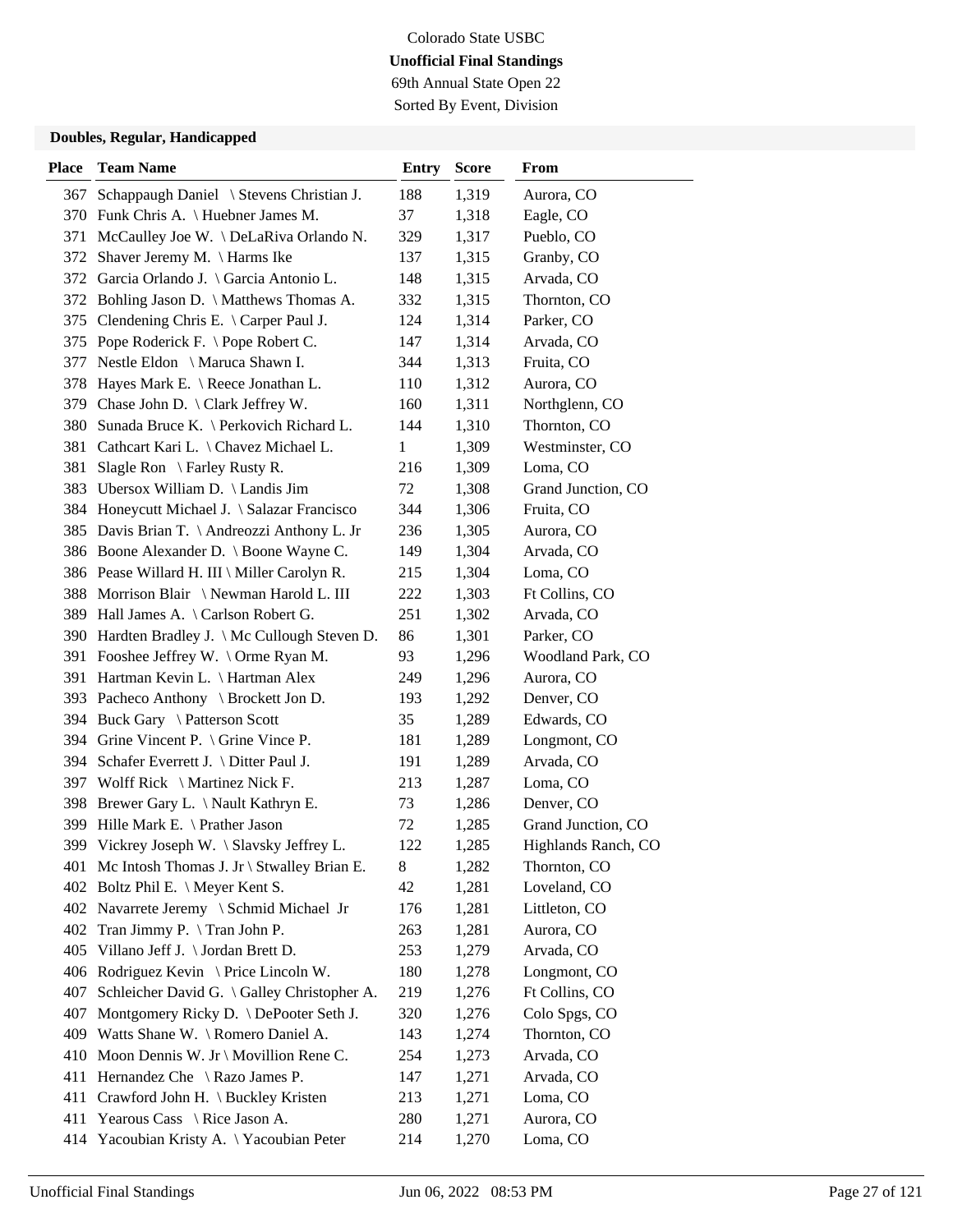### Colorado State USBC **Unofficial Final Standings** 69th Annual State Open 22

Sorted By Event, Division

### **Doubles, Regular, Handicapped**

| <b>Place</b> | <b>Team Name</b>                            | <b>Entry</b>     | <b>Score</b> | From                  |
|--------------|---------------------------------------------|------------------|--------------|-----------------------|
| 415          | Guy Trina Y. \ Jamison Michael              | 182              | 1,269        | Centennial, CO        |
| 415          | Johnson Kenneth E. Jr \ Barnett Michael P.  | 329              | 1,269        | Pueblo, CO            |
| 417          | Hoppe Jason R. \Turbeville Joseph D.        | 239              | 1,268        | Rocky Ford, CO        |
| 418          | Perry Da'Rah L. \ Perry Don E. Jr           | 213              | 1,267        | Loma, CO              |
|              | 418 Fossett Derrick E. \ Nankervis Brian J. | 306              | 1,267        | Arvada, CO            |
|              | 420 Gordon Kyle \ Cord Christopher J.       | 300              | 1,266        | Littleton, CO         |
|              | 420 Compliment Cora J. \ Compliment Leo J.  | 366              | 1,266        | Arvada, CO            |
|              | 422 Cordova Jordan D. \ Schultz Derek N.    | 222              | 1,264        | Ft Collins, CO        |
|              | 423 Heughins Kody A. \ Kohler Paul          | $\boldsymbol{2}$ | 1,263        | Loveland, CO          |
| 423          | Montoya Brian \ Tripp Timothy A.            | 197              | 1,263        | Arvada, CO            |
| 425          | Vargas Anthony \ Vargas Anthony A.          | 234              | 1,262        | Northglenn, CO        |
| 425          | Cooke Douglas J. \ Winter Richard A.        | 262              | 1,262        | Aurora, CO            |
|              | 425 Bennett Cory \ Cockroft Dustin R.       | 342              | 1,262        | Fruita, CO            |
|              | 428 Gemski Jim E. \ Diggs Theresa M.        | 128              | 1,260        | Denver, CO            |
|              | 429 Fisher Thomas R. \ Fisher Brandon L.    | 70               | 1,254        | Thornton, CO          |
|              | 430 Andrew Shawn R. \ Lavigna Geno N.       | 52               | 1,252        | Greenwood Village, CO |
|              | 430 Uyemura Justin \ Uyemura Brad           | 165              | 1,252        | Littleton, CO         |
|              | 432 Johnson Andy R. \ Dettling David M.     | 84               | 1,250        | Longmont, CO          |
|              | 432 Lucero Paul E. Sr \ Camacho Ernie       | 168              | 1,250        | Littleton, CO         |
|              | 434 Hausser Tonya G. \Tully William Jr      | 63               | 1,246        | Loveland, CO          |
|              | 435 Haltiner Justin J. \Thurston Randy      | 39               | 1,238        | Grand Junction, CO    |
|              | 436 Souchek Michael A. \ Hurlbut Daniel B.  | 225              | 1,233        | Lakewood, CO          |
| 437          | Stehle John J. Jr \ Gee Russell A.          | 105              | 1,232        | Thornton, CO          |
|              | 438 Cic Anthony L. \ Cic Anthony C.         | 152              | 1,229        | Northglenn, CO        |
| 439          | Vigil Pete A. Jr \ Vigil Pete J. Sr         | 73               | 1,228        | Denver, CO            |
| 440          | Turbeville Doug \ Hansen James D.           | 239              | 1,224        | Rocky Ford, CO        |
| 441          | Smith Whitney J. \ Miller Travis            | 212              | 1,201        | Loma, CO              |
| 442          | Sanchez Steven \ Johnson Robbie P.          | 280              | 1,200        | Aurora, CO            |
|              | 443 Carelli Rudy C. \ Rydstrom Alan T.      | 128              | 1,199        | Denver, CO            |
|              | 444 Valencia Joseph A. \ Blum Michael D.    | 188              | 1,187        | Aurora, CO            |
|              | 445 Moritz Tanner W. \ Woodvine Alan J.     | 189              | 1,179        | Aurora, CO            |
|              | 446 Lockwood Jenny \ Honeycutt Sabrina M.   | 339              | 1,172        | Fruita, CO            |
|              | 447 Mills Ian M. \ Chrissinger Craig A.     | 86               | 1,166        | Parker, CO            |
| 448          | Smith Rebecca \ Smith Daniel R.             | 79               | 1,137        | Howard, CO            |
|              | 449 Prosser Donald W. \ Connolly Julie L.   | 58               | 1,097        | Morrison, CO          |
|              | 450 Dalbotten Travis V. \Dalbotten Cherie   | 89               | 924          | Brighton, CO          |
|              | 451 Churches Tyler A. \ Dunaj Allen         | 38               | 799          | Edwards, CO           |

The lowest score to cash is 1484.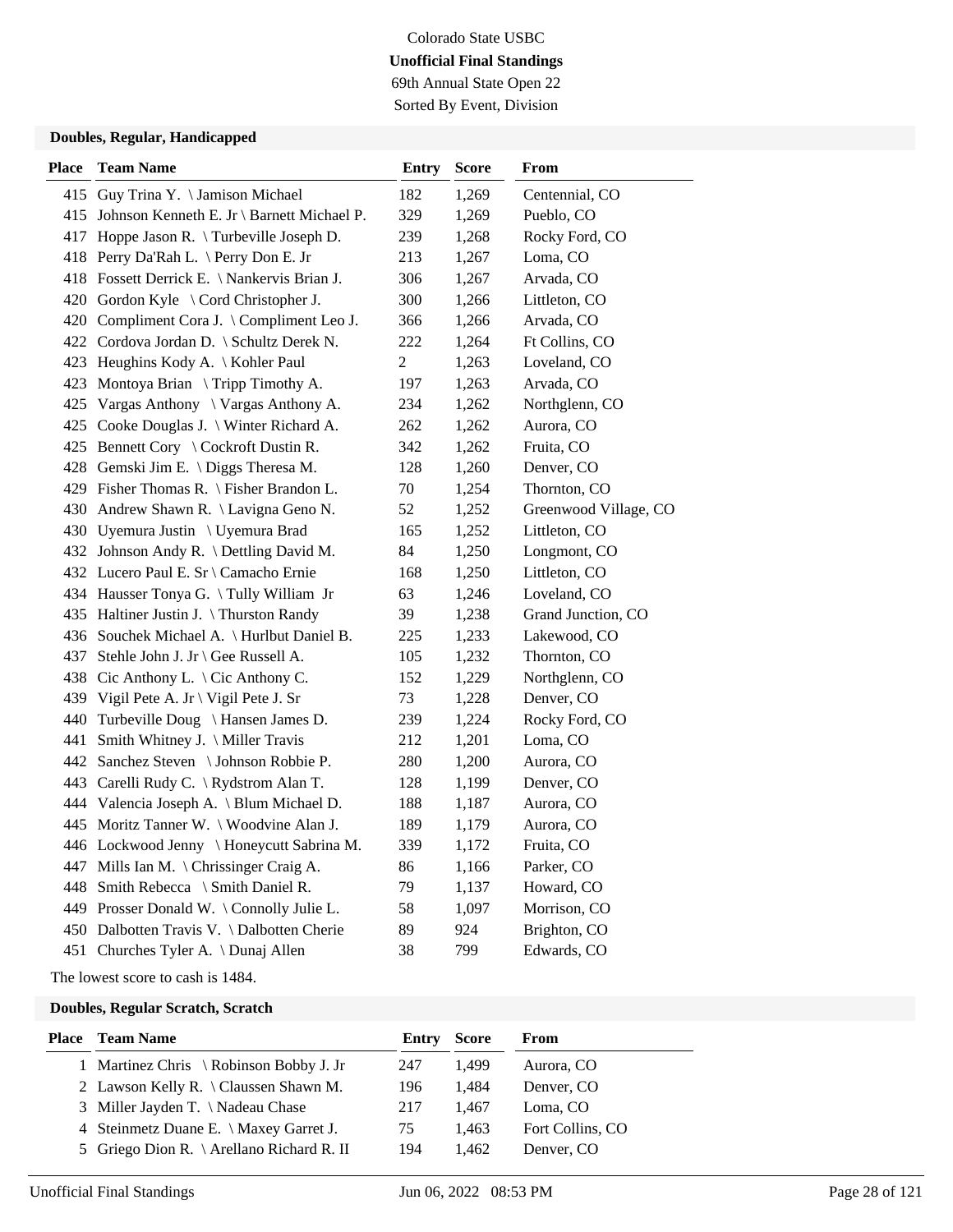69th Annual State Open 22 Sorted By Event, Division

| <b>Place</b> | <b>Team Name</b>                              | <b>Entry</b> | <b>Score</b> | From                 |
|--------------|-----------------------------------------------|--------------|--------------|----------------------|
|              | 6 Maly Michelle M. \ Voshell Don J.           | 365          | 1,431        | Arvada, CO           |
|              | 7 Moore Mason C. \ Moore Morgan J.            | 135          | 1,408        | Aurora, CO           |
| 8            | Nault Thomas L. Jr \ Lundy Dante L.           | 73           | 1,401        | Denver, CO           |
| 9            | Fleming Tony A. \ Fleming Deon                | 112          | 1,393        | Arvada, CO           |
|              | 10 Cuccia Peter A. \ Sawyer Brandon           | 35           | 1,391        | Edwards, CO          |
| 11           | Savage Donald L. \ Eckhoff Emily A.           | 365          | 1,387        | Arvada, CO           |
|              | 12 Koeltzow Kristopher \ Hernandez Isaac L.   | 198          | 1,385        | Arvada, CO           |
|              | 13 Vitko Richard W. \ Frison Clark E.         | 247          | 1,373        | Aurora, CO           |
|              | 14 Lara Eddie L. Jr \ Carbone Garrett W.      | 194          | 1,359        | Denver, CO           |
| 14           | Trujillo David \ Gwynn John H.                | 245          | 1,359        | Aurora, CO           |
| 16           | George Edward J. \ Boysen Jason L.            | 323          | 1,357        | Thornton, CO         |
| 17           | Miller Adam G. \ Hamrock Sean W.              | 322          | 1,356        | Parker, CO           |
|              | 18 Bowen Timothy J. \ Mitchell Jeff M.        | 57           | 1,351        | Frederick, CO        |
| 19           | Shanks Rod \ Carvelli Bradley A.              | 113          | 1,349        | Arvada, CO           |
|              | 20 Cerutti Fabrizio \ Dato Angela N.          | 123          | 1,342        | Parker, CO           |
|              | 21 Schmedeke Jordan P. \ O'Mailia Tucker      | 364          | 1,341        | CRAIG, CO            |
|              | 22 Johnson John W. \ Schafer Rick A.          | 365          | 1,338        | Arvada, CO           |
|              | 23 Fancher Brian D. \ Sivixai Tony            | 106          | 1,337        | Thornton, CO         |
| 23           | Gensch William \ Banister Rickie A.           | 246          | 1,337        | Aurora, CO           |
|              | 25 Clark Lance $\setminus$ Castle Bryan S.    | 204          | 1,335        | Wiley, CO            |
|              | 26 Christensen Scott M. \ Solano Anthony W.   | 121          | 1,330        | Highlands Ranch, CO  |
|              | 26 Seres Kimberly \ Seres Larry C.            | 180          | 1,330        | Longmont, CO         |
|              | 28 Gallegos Noah J. \Gallegos Jonah D.        | 102          | 1,328        | Denver, CO           |
|              | 29 Maher Chip \ Tomaski Thomas D.             | 31           | 1,326        | Mead, CO             |
|              | 30 White Robert C. II \ Smittie Ishmael Sr    | 335          | 1,324        | Denver, CO           |
| 31           | Schmidt Karl E. \ Mellinger Duane L.          | 92           | 1,323        | Aurora, CO           |
| 31           | Bolton Nathaniel T. \ Capasso Giovanni G.     | 102          | 1,323        | Denver, CO           |
|              | 33 Cordova Arthur L. Jr \ Dale Mark W.        | 183          | 1,320        | Colorado Springs, CO |
| 33           | Ausec Dana S. \ Ausec Timothy J.              | 302          | 1,320        | Colorado Springs, CO |
|              | 35 Dick Derek R. \ Scherlis Marc B.           | 121          | 1,319        | Highlands Ranch, CO  |
| 35           | Bradford Lane W. \ Gibson Spencer M.          | 198          | 1,319        | Arvada, CO           |
|              | 35 Bailey Jeff \ Anderson Gary                | 301          | 1,319        | Littleton, CO        |
|              | 38 Sadar Mike J. \ Moloney Kevin              | 42           | 1,318        | Loveland, CO         |
| 38           | McIntyre John T. \ Hill Craig R.              | 270          | 1,318        | Pueblo, CO           |
| 40           | Gallegos Steven M. \ Wobbema Gregory          | 102          | 1,317        | Denver, CO           |
| 41           | Herman Chloe L. \ Lee Shawn J.                | 135          | 1,316        | Aurora, CO           |
| 42           | Shaver Paul D. \ Miller Peter M.              | 183          | 1,315        | Colorado Springs, CO |
| 43           | Wempe Luke A. $\setminus$ Koch Ryan H.        | 74           | 1,314        | Colo Spgs, CO        |
| 44           | Canfield Shannon \ Freeman John C.            | 40           | 1,313        | Loveland, CO         |
| 44           | May Jai L. \ Dykes Doug                       | 56           | 1,313        | Brush, CO            |
|              | 46 Popovich Marco A. \ Johnson Ronald (RJ) E. | 247          | 1,307        | Aurora, CO           |
|              | Ш                                             |              |              |                      |
| 47           | Sandoval Nick A. \ Martinac Duane P.          | 194          | 1,306        | Denver, CO           |
| 48           | Campbell Cheryl L. \Yang Stephen              | 1            | 1,305        | Westminster, CO      |
| 49           | Berisford Todd A. \ Emerson Aaron W.          | 336          | 1,302        | Pueblo, CO           |
| 50           | Sell Patrick $\setminus$ Pike Ian C.          | 113          | 1,300        | Arvada, CO           |
| 51           | Creque David M. Jr \ Scoggins Shawn R.        | 301          | 1,298        | Littleton, CO        |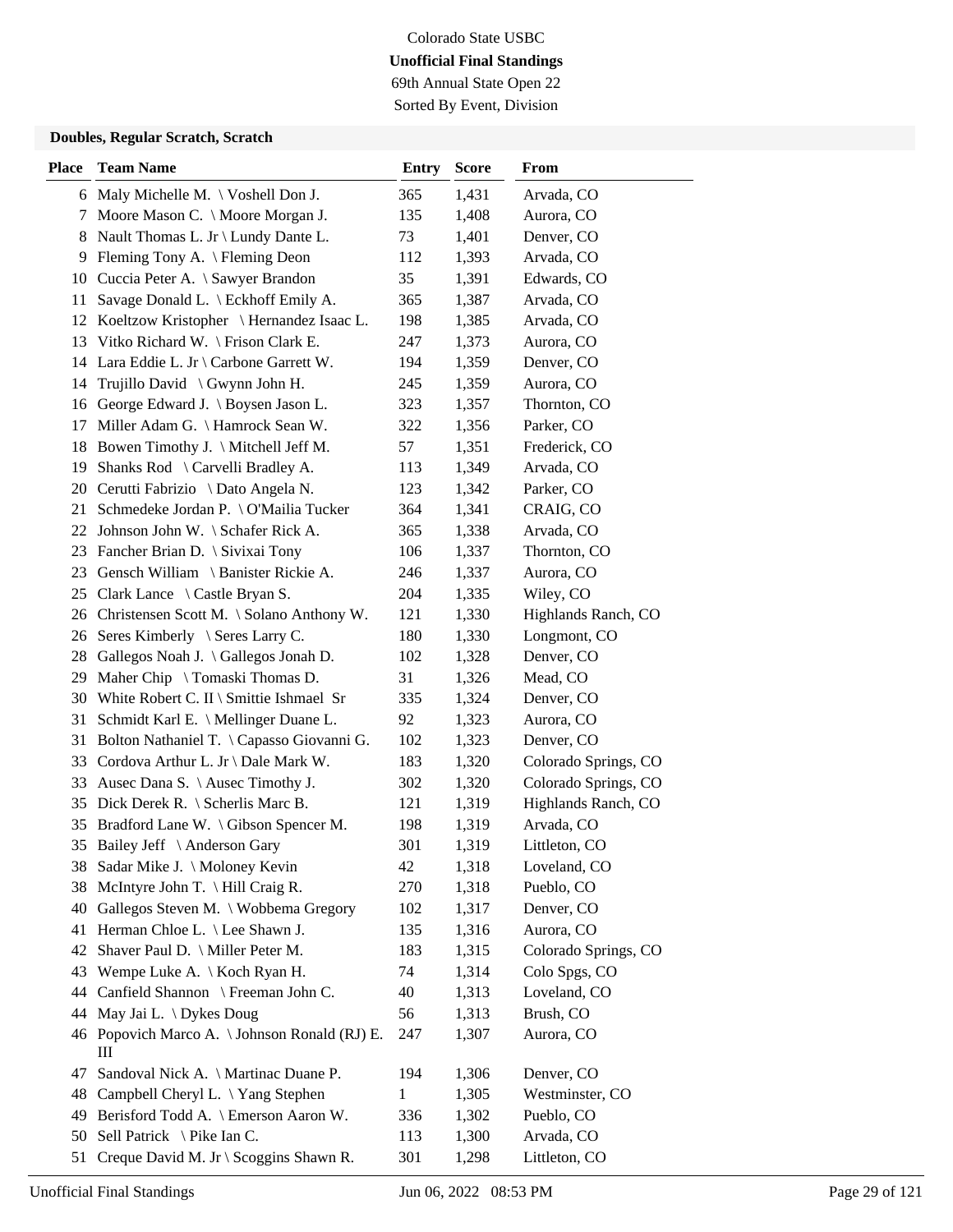69th Annual State Open 22 Sorted By Event, Division

| <b>Place</b> | <b>Team Name</b>                                  | <b>Entry</b> | <b>Score</b> | From                 |
|--------------|---------------------------------------------------|--------------|--------------|----------------------|
|              | 52 White Joe E. III \ Becker Brandon              | 250          | 1,293        | Aurora, CO           |
| 53           | Srichabok Ricky \ Sarangaya Franz V.              | 101          | 1,288        | Thornton, CO         |
| 53           | Thompson Rob L. \Thompson Adam P.                 | 190          | 1,288        | Arvada, CO           |
| 55           | Birely Derek S. $\backslash$ Birely Jared S.      | 293          | 1,286        | Denver, CO           |
|              | 56 Lallak Eddie J. Jr \ Taylor Kyle               | 75           | 1,284        | Fort Collins, CO     |
| 57           | Gilmore Tyler L. \ Harrell Kenneth                | 334          | 1,282        | Aurora, CO           |
| 58           | Macaluso William (Sonny) L. \ Freeman<br>Chuck T. | 190          | 1,281        | Arvada, CO           |
|              | 59 Panetta Rocco P. \ Davies Hardy Greg Jr        | 112          | 1,280        | Arvada, CO           |
|              | 60 Wise Richard R. \ Dee Clark W.                 | 122          | 1,279        | Highlands Ranch, CO  |
| 61           | Finley Denise $\{ \}$ Finley Trenton S.           | 181          | 1,273        | Longmont, CO         |
| 62           | Whitecotton Dewey \Nadeau Dan                     | 217          | 1,272        | Loma, CO             |
| 63           | Robinson Morgan B. \ Christian Chase              | 217          | 1,271        | Loma, CO             |
| 64           | Ehlers Shannon \ Kellerby Mark P.                 | 216          | 1,270        | Loma, CO             |
|              | 65 Fischel Lee J. \ Buckley Ian J.                | 301          | 1,267        | Littleton, CO        |
| 66           | Aguirre Ramon A. \ Villagomez Jose A.             | 322          | 1,265        | Parker, CO           |
| 67           | Ausec Tanner C. \ Shaw Brett D.                   | 302          | 1,264        | Colorado Springs, CO |
| 68           | Martinez John (JC) C. \ Delaney Jeffrie Q. Jr     | 250          | 1,262        | Aurora, CO           |
| 69           | Eggleston Edward R. III \ Rivera Derek J.         | 336          | 1,260        | Pueblo, CO           |
| 70           | Menini Angela M. $\setminus$ Menini Ashley R.     | 246          | 1,258        | Aurora, CO           |
|              | 70 Le Bois Alfred R. \ Garcia Miguel R.           | 321          | 1,258        | Golden, CO           |
|              | 72 Webb Justin K. \ Morgan Troy A.                | 60           | 1,257        | Buena Vista, CO      |
| 72           | Mosher James W. III \ Mosher James D.             | 109          | 1,257        | Montrose, CO         |
|              | 74 Lockman Nathan D. \ Shtulman Ari               | 224          | 1,254        | Ft Collins, CO       |
|              | 75 Quick Joshua A. \ Quick Robert A.              | 55           | 1,250        | Brighton, CO         |
|              | 76 Cohrs Lauri A. \ Cohrs Dean W.                 | 303          | 1,247        | Colorado Springs, CO |
| 77           | Sabo James L. Jr \ Sabo Rina A.                   | 315          | 1,246        | Bennett, CO          |
| 78           | Saunders Shamus D. \ Marion Robert W.             | 92           | 1,245        | Aurora, CO           |
| 79           | Sarazen Adam L. \ Wood Joel A.                    | 49           | 1,239        | Longmont, CO         |
| 80           | Dageenakis David A. \Dageenakis<br>Christopher A. | 31           | 1,237        | Mead, CO             |
|              | 80 Schafer Michelle M. \ Schafer Russ L.          | 197          | 1,237        | Arvada, CO           |
|              | 82 Roskelley Scott R. \ Jenkins Scott A.          | 40           | 1,236        | Loveland, CO         |
| 83           | Bennett Cory \ Cockroft Dustin R.                 | 342          | 1,235        | Fruita, CO           |
| 84           | Galvin Donald P. \ Younie Shelby L.               | 316          | 1,234        | Bennett, CO          |
| 85           | Dominique Mickel \ Boddy Timothy A.               | 160          | 1,230        | Northglenn, CO       |
| 86           | Chase John D. \ Clark Jeffrey W.                  | 160          | 1,229        | Northglenn, CO       |
| 87           | Slagle Ron \ Farley Rusty R.                      | 216          | 1,227        | Loma, CO             |
| 88           | May-Bruce Jami \ Struble Jo L.                    | 56           | 1,226        | Brush, CO            |
| 89           | Pierce Michael R. \ Vasquez Brigitte J.           | 192          | 1,225        | Arvada, CO           |
| 90           | Hazelton Michael A. \ Schaak Alfred T. Jr         | 232          | 1,222        | Pueblo, CO           |
| 91           | Schamp Scott T. \ Schamp Stephen L.               | 252          | 1,221        | Arvada, CO           |
| 91           | Lujan Michael A. \ Trenn Harmonie R.              | 315          | 1,221        | Bennett, CO          |
| 93           | Bounmark Sila \Namvong Tham                       | 101          | 1,220        | Thornton, CO         |
| 93           | Owings Ronald E. \Tripp Brenna                    | 197          | 1,220        | Arvada, CO           |
|              | 95 Nickerson Robert E. \ Schneider Curtis J.      | 306          | 1,219        | Arvada, CO           |
| 96           | Hale Tim A. Jr \ Mayland Donald A. Sr             | 106          | 1,218        | Thornton, CO         |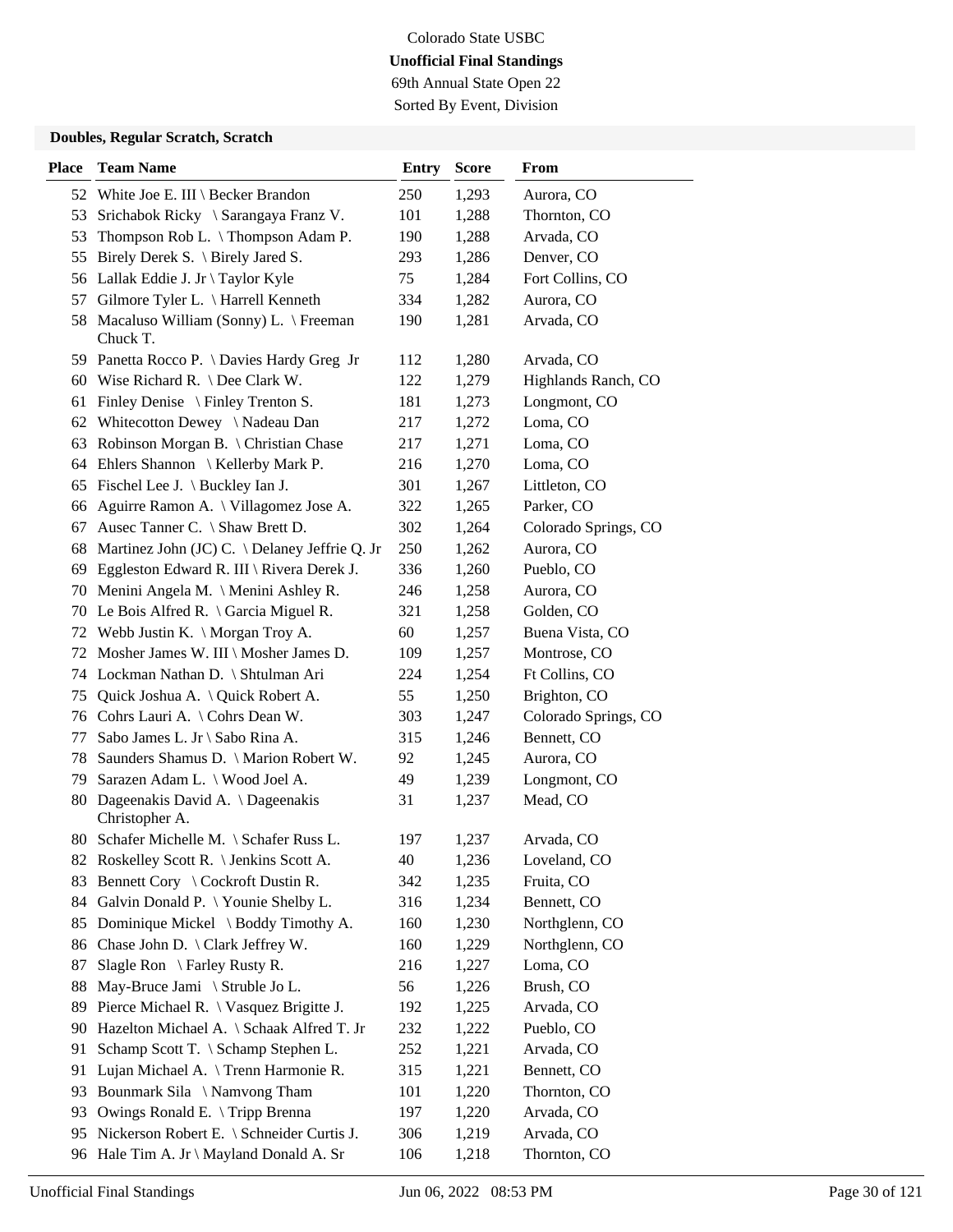69th Annual State Open 22 Sorted By Event, Division

| <b>Place</b> | <b>Team Name</b>                             | <b>Entry</b> | <b>Score</b> | From                 |
|--------------|----------------------------------------------|--------------|--------------|----------------------|
|              | 96 Hetherington Joseph C. \ Jackson Jacob A. | 121          | 1,218        | Highlands Ranch, CO  |
|              | 96 Wenholz Lonnie A. \ Rodriguez Rey J.      | 196          | 1,218        | Denver, CO           |
| 96           | Montoya Brian $\Im$ Tripp Timothy A.         | 197          | 1,218        | Arvada, CO           |
|              | 96 Dias Mike \ Hosler Ronald L.              | 362          | 1,218        | Englewood, CO        |
|              | 101 Glende John R. \ Maestas Michael B.      | 32           | 1,217        | Mead, CO             |
|              | 102 Arguello Bo J. \ Boughton Christopher D. | 200          | 1,213        | Pueblo, CO           |
|              | 103 Hartman Kevin L. \ Hartman Alex          | 249          | 1,211        | Aurora, CO           |
|              | 104 Meyer Loree L. \ Emerson Megan           | 336          | 1,205        | Pueblo, CO           |
|              | 105 Cleppe James J. \ Switser Fred A.        | 55           | 1,204        | Brighton, CO         |
|              | 105 Grubich David \ Stoker Jeremiah R.       | 333          | 1,204        | La Junta, CO         |
|              | 107 Dalton Douglas A. \ Ramey Robert J.      | 1            | 1,201        | Westminster, CO      |
| 108          | Jones Jacob S. \ Foltz Matthew M.            | 159          | 1,199        | Northglenn, CO       |
|              | 109 Gilbert Fritz M. \ Boger David L.        | 21           | 1,197        | Strasburg, CO        |
|              | 109 Clark Edward L. \ Winklepleck James W.   | 21           | 1,197        | Strasburg, CO        |
| 111          | Wojahn Casie \ Coons Jesse A.                | 202          | 1,196        | Evans, CO            |
|              | 112 Moeller Eric W. \Lovell Jamie S.         | 159          | 1,193        | Northglenn, CO       |
|              | 113 Schafer Chad \ Hale Mason                | 192          | 1,192        | Arvada, CO           |
|              | 114 Clendening Chris E. \ Carper Paul J.     | 124          | 1,191        | Parker, CO           |
|              | 115 Johnson Matthew W. \ Fenton David A.     | 191          | 1,190        | Arvada, CO           |
|              | 116 Nestle Eldon \ Maruca Shawn I.           | 344          | 1,184        | Fruita, CO           |
|              | 117 Matney Anthony G. \ Dumler Travis D.     | 31           | 1,182        | Mead, CO             |
|              | 118 Clarkin Bill \ Coy Gary A.               | 42           | 1,180        | Loveland, CO         |
|              | 119 Pacheco Anthony \ Brockett Jon D.        | 193          | 1,172        | Denver, CO           |
|              | 119 Clark Brett \ Brodecky John              | 203          | 1,172        | Lamar, CO            |
|              | 121 Otero Fernando Jr \ Widick Wesley A.     | 193          | 1,170        | Denver, CO           |
|              | 122 Hoppe Jason R. \Turbeville Joseph D.     | 239          | 1,169        | Rocky Ford, CO       |
| 123          | O'mailia Austin \ Lyons Terry M.             | 364          | 1,168        | CRAIG, CO            |
|              | 124 Hill Ashley B. \ Webb Steven C.          | 141          | 1,167        | Colorado Springs, CO |
| 125          | Johnson Travis \ Nowasell Amanda             | 330          | 1,166        | Wheat Ridge, CO      |
|              | 126 Hille Mark E. \ Prather Jason            | 72           | 1,165        | Grand Junction, CO   |
|              | 126 Newsom David A. \ Behil Richard A.       | 236          | 1,165        | Aurora, CO           |
|              | 128 Newmen Samuel L. \ Francetich Tyler      | 364          | 1,164        | CRAIG, CO            |
|              | 129 Versch David E. \ Rurup Kevin R.         | 57           | 1,163        | Frederick, CO        |
|              | 129 Fossett Derrick E. \ Nankervis Brian J.  | 306          | 1,163        | Arvada, CO           |
|              | 131 Economy Scott M. \ Hennings David D.     | 85           | 1,162        | Loveland, CO         |
|              | 132 Gee Jennifer A. \ Rein Jay R.            | 105          | 1,161        | Thornton, CO         |
| 133          | Tooker Tom \ St.Pierre Ron A.                | 80           | 1,158        | Grand Junction, CO   |
| 133          | Starke Amanda \ Starke Don A.                | 303          | 1,158        | Colorado Springs, CO |
| 135          | Grine Vincent P. $\setminus$ Grine Vince P.  | 181          | 1,157        | Longmont, CO         |
|              | 136 Hubbard Jeremy S. \ Hubbard Sean C.      | 70           | 1,154        | Thornton, CO         |
| 137          | Konold Christopher J. \ Pacheco Steve J. Sr  | 105          | 1,150        | Thornton, CO         |
| 138          | Rodriguez Kevin \ Price Lincoln W.           | 180          | 1,139        | Longmont, CO         |
| 138          | Hurst Dustin L. \ Asher Swenson Aaron D.     | 344          | 1,139        | Fruita, CO           |
| 140          | Davis Brian T. \ Andreozzi Anthony L. Jr     | 236          | 1,136        | Aurora, CO           |
|              | 141 Sparer Joshua \ Lund John A.             | 112          | 1,133        | Arvada, CO           |
| 142          | Skinner Daniel C. \ Eppel Quinn E.           | 218          | 1,130        | Ft Collins, CO       |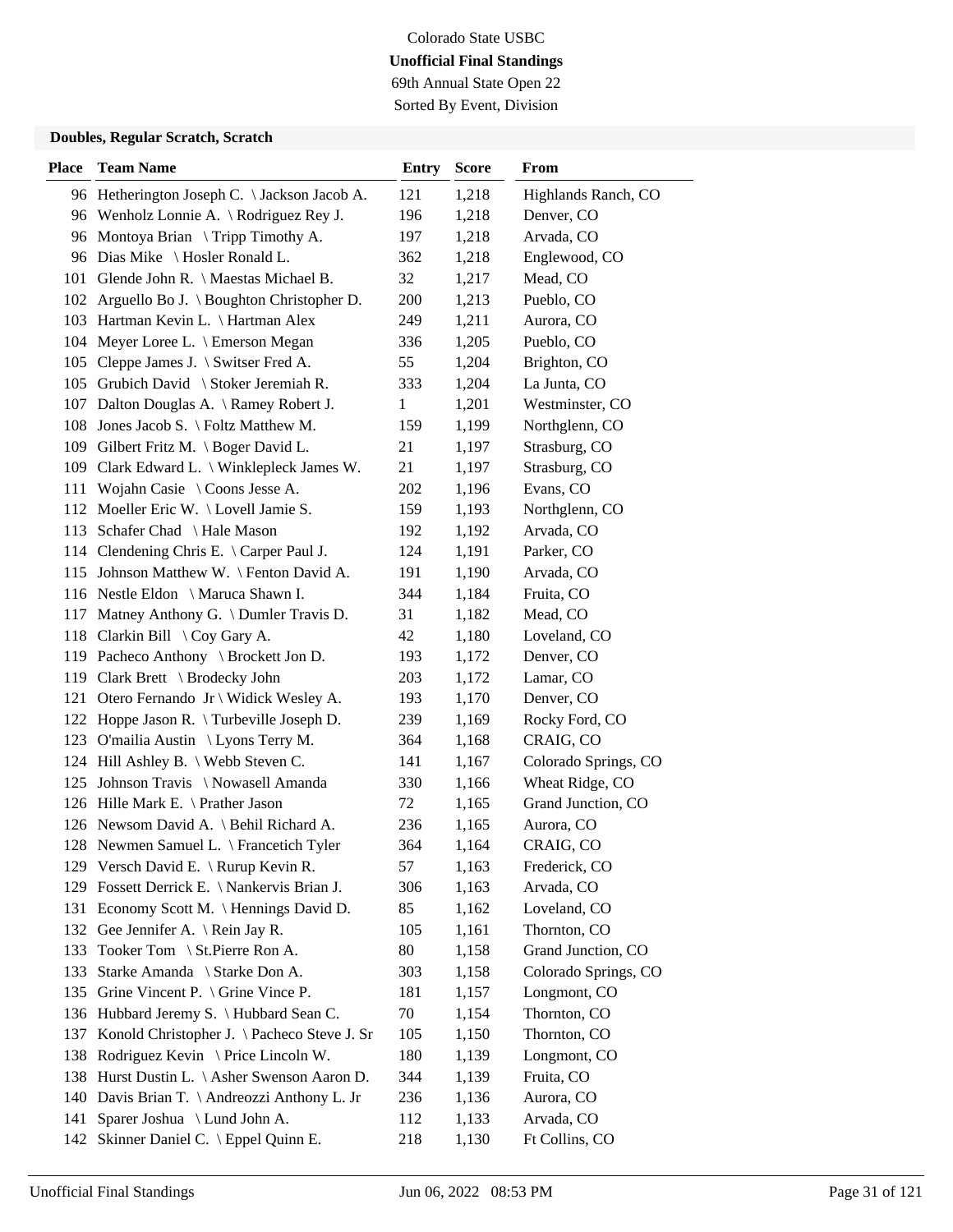69th Annual State Open 22 Sorted By Event, Division

#### **Doubles, Regular Scratch, Scratch**

| <b>Place</b> | <b>Team Name</b>                             | <b>Entry</b> | <b>Score</b> | From                |
|--------------|----------------------------------------------|--------------|--------------|---------------------|
|              | 143 Schaefer Kevin M. \ Cramer Debra L.      | 316          | 1,128        | Bennett, CO         |
|              | 144 Cain Randall O. \ Snell Adam             | 200          | 1,126        | Pueblo, CO          |
|              | 144 Gwinn Jordan T. \ Blake Michael S.       | 202          | 1,126        | Evans, CO           |
|              | 144 Yearous Cass \ Rice Jason A.             | 280          | 1,126        | Aurora, CO          |
|              | 147 Lichtl Otto Jr \ Lara Edward L. Sr       | 193          | 1,125        | Denver, CO          |
|              | 148 Vickrey Joseph W. \ Slavsky Jeffrey L.   | 122          | 1,124        | Highlands Ranch, CO |
|              | 149 Montgomery Ricky D. \ DePooter Seth J.   | 320          | 1,123        | Colo Spgs, CO       |
|              | 150 Burton Nick S. \ Worrall Robert W. II    | 104          | 1,118        | Pueblo West, CO     |
|              | 150 Glesmann Dennis J. \ Hittle Zach Z.      | 221          | 1,118        | Ft Collins, CO      |
|              | 150 Perez William J. \ Scott Christy         | 293          | 1,118        | Denver, CO          |
|              | 153 Davis TJ \ Clarke Lonnie A.              | 36           | 1,112        | Eagle, CO           |
|              | 153 Fisher Thomas R. \ Fisher Brandon L.     | $70\,$       | 1,112        | Thornton, CO        |
|              | 155 DubskyPrahl Joy C. \ Torvund Bob C. II   | 321          | 1,111        | Golden, CO          |
|              | 156 Bond Brent L. \ Stafford Shawn L.        | 338          | 1,109        | Pueblo, CO          |
|              | 157 Dionne Kevin S. \ Smith Justin D.        | 323          | 1,103        | Thornton, CO        |
|              | 158 Solano Victor T. \Trujillo Jordan M.     | 100          | 1,101        | Pueblo West, CO     |
|              | 159 Trenn Inez D. \Trenn Larry M. Jr         | 315          | 1,096        | Bennett, CO         |
|              | 160 Stehle John J. Jr \ Gee Russell A.       | 105          | 1,095        | Thornton, CO        |
|              | 161 Funk Chris A. \ Huebner James M.         | 37           | 1,090        | Eagle, CO           |
|              | 162 Schappaugh Daniel \ Stevens Christian J. | 188          | 1,083        | Aurora, CO          |
|              | 163 Moore Mark D. \ Moore Mary C.            | 135          | 1,081        | Aurora, CO          |
|              | 163 Covalt Troy J. \ Covalt Tiffanie J.      | 160          | 1,081        | Northglenn, CO      |
|              | 165 Larson Darell \ Herrera Larry C.         | 188          | 1,080        | Aurora, CO          |
|              | 165 Schafer Everrett J. \ Ditter Paul J.     | 191          | 1,080        | Arvada, CO          |
|              | 167 Stewart Larry J. \ Bergman Tony L.       | 80           | 1,074        | Grand Junction, CO  |
|              | 167 Nash Darrell R. \ Blessinger Michael L.  | 236          | 1,074        | Aurora, CO          |
|              | 169 Moritz Tanner W. \ Woodvine Alan J.      | 189          | 1,070        | Aurora, CO          |
|              | 170 Ivie Tyson T. \ Dingmann Jared W.        | 35           | 1,069        | Edwards, CO         |
|              | 171 Walls Corey A. \ Woolard Vic             | 320          | 1,064        | Colo Spgs, CO       |
|              | 172 Valencia Joseph A. \ Blum Michael D.     | 188          | 1,056        | Aurora, CO          |
|              | 173 Honeycutt Michael J. \ Salazar Francisco | 344          | 1,050        | Fruita, CO          |
|              | 174 Buck Gary \ Patterson Scott              | 35           | 1,028        | Edwards, CO         |
|              | 175 Vigil Pete A. Jr \ Vigil Pete J. Sr      | 73           | 1,026        | Denver, CO          |
|              | 176 Wilson Danny E. \ Wilson Jeff D.         | 36           | 1,017        | Eagle, CO           |
| 177          | Brewer Gary L. \ Nault Kathryn E.            | 73           | 793          | Denver, CO          |
|              | 178 Churches Tyler A. \ Dunaj Allen          | 38           | 516          | Edwards, CO         |

The lowest score to cash is 1351.

| <b>Place</b> Team Name | Entry | <b>Score</b> | From          |
|------------------------|-------|--------------|---------------|
| Daru Jonathan          | 178   | 858          | Littleton, CO |
| 2 Walls Corey A.       | 320   | 845          | Colo Spgs, CO |
| 3 Martin Levi R.       | 309   | 844          | Fruita, CO    |
| 4 Poplin Denise R.     | 119   | 843          | Salida, CO    |
| 5 Menicholas James A.  | 327   | 838          | Florence, CO  |
| 6 Friedman Eric        | 38    | 837          | Edwards, CO   |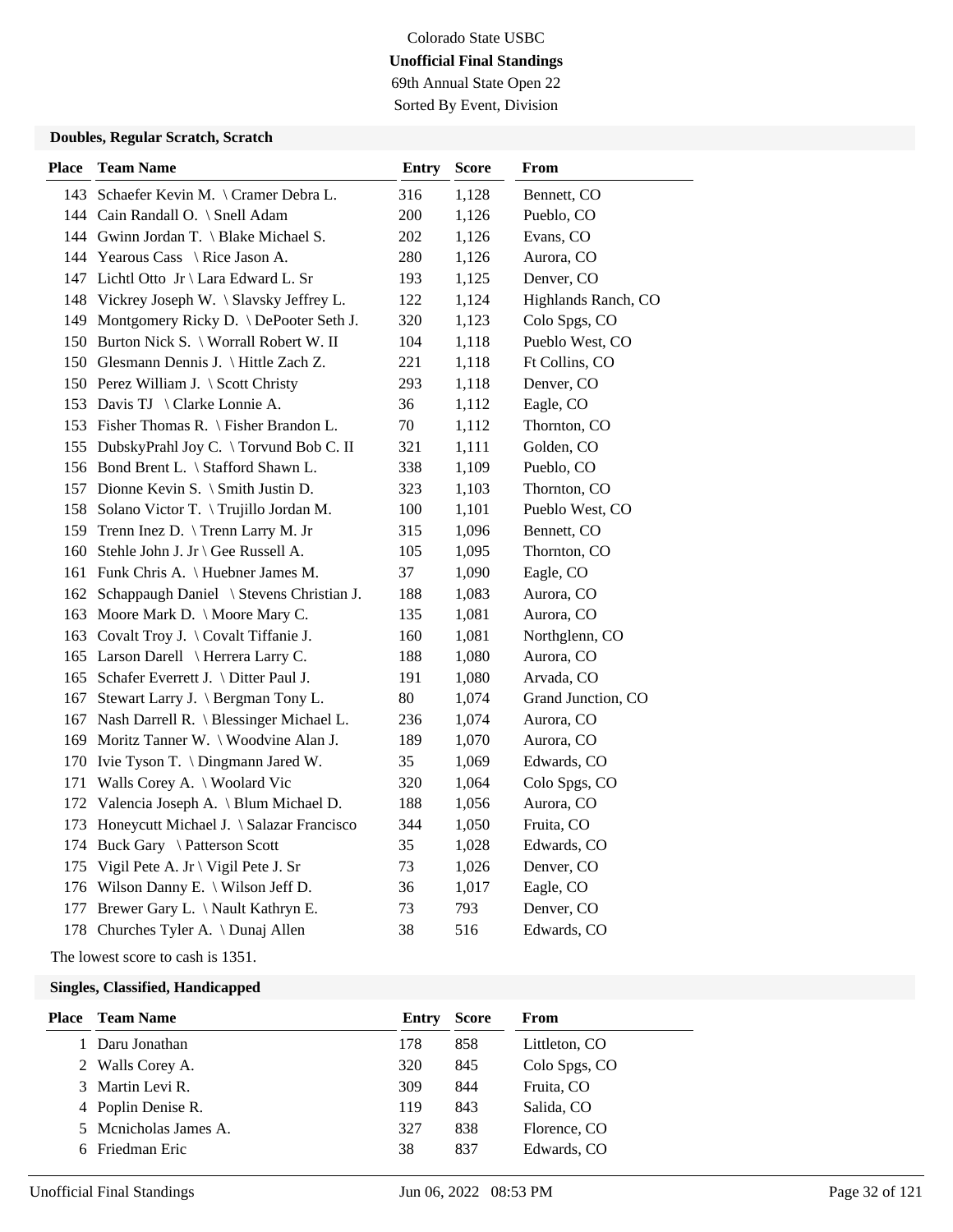69th Annual State Open 22 Sorted By Event, Division

| <b>Place</b> | <b>Team Name</b>      | <b>Entry</b> | <b>Score</b> | From                 |
|--------------|-----------------------|--------------|--------------|----------------------|
| 6            | Klocker Chris G.      | 47           | 837          | Commerce City, CO    |
| 8            | <b>Yates Ben</b>      | 29           | 834          | Arvada, CO           |
| 9            | Degnan Michael S.     | 204          | 825          | Wiley, CO            |
| 10           | Swanson Josh G.       | 204          | 824          | Wiley, CO            |
| 10           | Tarbell Kailyn        | 252          | 824          | Arvada, CO           |
| 12           | Adolf Harold H.       | 256          | 823          | Burlington, CO       |
| 13           | Laythorpe Michael     | 98           | 822          | Colo Spgs, CO        |
| 13           | Tryon Ingrid E.       | 116          | 822          | Parker, CO           |
| 15           | Scrivens Anthony J.   | 19           | 821          | Colo Spgs, CO        |
| 16           | Troutman Charles H.   | 231          | 819          | Salida, CO           |
| 17           | <b>Neely Gary</b>     | 363          | 811          | Salida, CO           |
| 18           | Jennings Branson C.   | 203          | 806          | Lamar, CO            |
| 19           | Jones Guy S.          | 115          | 805          | Colorado Springs, CO |
| 20           | <b>Flatt Chris</b>    | 256          | 803          | Burlington, CO       |
| 21           | Carlson Joshua        | 134          | 802          | Julesburg, CO        |
| 22           | Hall John D.          | 110          | 801          | Aurora, CO           |
| 22           | Ferguson Charles E.   | 134          | 801          | Julesburg, CO        |
| 22           | Porco Becky           | 59           | 801          | Salida, CO           |
| 25           | Degnan Shaun          | 204          | 800          | Wiley, CO            |
| 25           | Burton Nick S.        | 104          | 800          | Pueblo West, CO      |
| 27           | Gage David J.         | 78           | 799          | Salida, CO           |
| 27           | Carlson Heather A.    | 153          | 799          | Northglenn, CO       |
| 27           | Finke Treyden T.      | 221          | 799          | Ft Collins, CO       |
| 30           | Sutton Derek P.       | 38           | 798          | Edwards, CO          |
| 30           | Carpenter David T.    | 241          | 798          | Canon City, CO       |
| 32           | Huber Justin L.       | 119          | 796          | Salida, CO           |
| 32           | Nitsch Caleb B.       | 261          | 796          | Burlington, CO       |
| 34           | Johnson Brandon M.    | 68           | 795          | Thornton, CO         |
| 34           | Sisneros Ronald L. Sr | 76           | 795          | La Animas, CO        |
| 36           | Shtulman David        | 224          | 794          | Ft Collins, CO       |
| 37           | Carlson Douglas M.    | 153          | 793          | Northglenn, CO       |
|              | 37 Lancaster Julie A. | 177          | 793          | Littleton, CO        |
| 39           | Ivie Tyson T.         | 35           | 791          | Edwards, CO          |
| 40           | Harvill Robert C.     | 9            | 789          | Frederick, CO        |
| 41           | Driver Donald R.      | 79           | 788          | Howard, CO           |
| 41           | <b>Bell James</b>     | 13           | 788          | Castle Pines, CO     |
| 41           | Romero Abram T. Jr    | 255          | 788          | Arvada, CO           |
| 41           | Schneider Justin D.   | 186          | 788          | Golden, CO           |
| 45           | Deines Kade W.        | 259          | 787          | Burlington, CO       |
| 45           | Mays Penny A.         | 360          | 787          | Denver, CO           |
| 45           | Hazen Lorie R.        | 91           | 787          | Aurora, CO           |
| 45           | Jackson Lionel J.     | 142          | 787          | Longmont, CO         |
| 49           | Unrein Deborah K.     | 45           | 785          | Sterling, CO         |
| 50           | Orser Daniel P.       | 17           | 783          | Colo Spgs, CO        |
| 50           | Trimbell Thomas S.    | 167          | 783          | Littleton, CO        |
| 52           | Berry Roger D.        | 78           | 781          | Salida, CO           |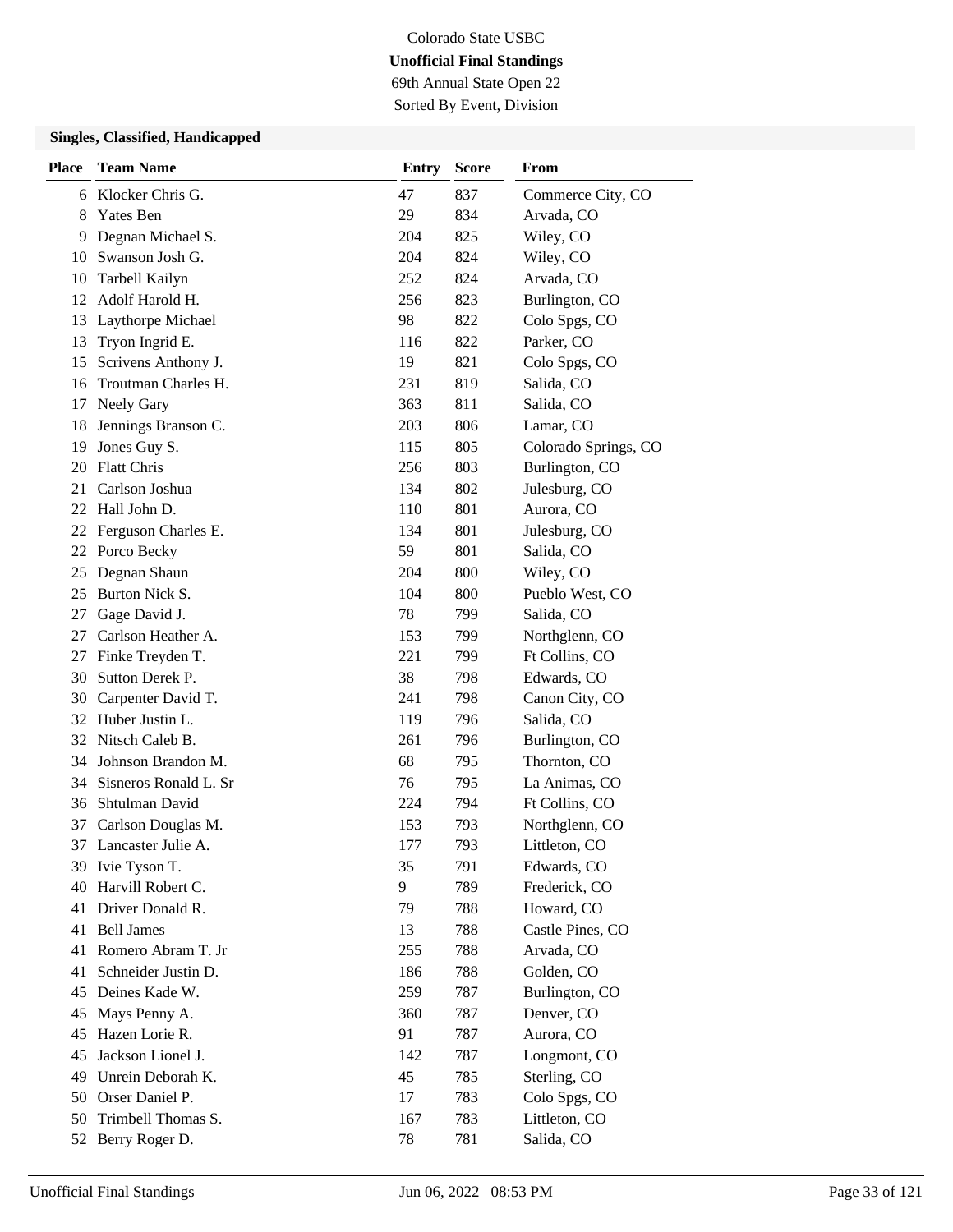69th Annual State Open 22 Sorted By Event, Division

| <b>Place</b> | <b>Team Name</b>      | <b>Entry</b> | <b>Score</b> | From                 |
|--------------|-----------------------|--------------|--------------|----------------------|
|              | 52 Fricke Adam L.     | 140          | 781          | Byers, CO            |
|              | 52 Drnovsek Mary Lou  | 156          | 781          | Northglenn, CO       |
| 55           | Massongill Jon M.     | 184          | 780          | Thornton, CO         |
|              | 55 Pattie Charles W.  | 206          | 780          | La Junta, CO         |
| 57           | <b>Stone Pamper</b>   | 298          | 779          | Windsor, CO          |
| 58           | Stewart Larry J.      | 80           | 778          | Grand Junction, CO   |
| 58           | Johnson Nathan D.     | 260          | 778          | Burlington, CO       |
| 60           | Kolojay Jerry W.      | 178          | 777          | Littleton, CO        |
| 61           | <b>Martinez Brian</b> | 267          | 776          | Salida, CO           |
| 61           | Salazar Francisco     | 344          | 776          | Fruita, CO           |
| 63           | Gosselin Adam         | 158          | 775          | Northglenn, CO       |
| 63           | <b>Crandall Marc</b>  | 345          | 775          | Deer Trail, CO       |
| 65           | Hanson Joe W.         | 271          | 774          | Pueblo, CO           |
| 65           | Levier Marc           | 116          | 774          | Parker, CO           |
| 67           | Smith Daniel R.       | 79           | 773          | Howard, CO           |
| 67           | Bell Jodee R.         | 13           | 773          | Castle Pines, CO     |
| 67           | Margos Nick S.        | 267          | 773          | Salida, CO           |
| 67           | Sandoval Jarrod L.    | 348          | 773          | Trinidad, CO         |
| 71           | Hulse Jim             | 23           | 772          | Grand Junction, CO   |
| 72           | Smith Tommy J.        | 47           | 771          | Commerce City, CO    |
| 73           | Weber Todd T.         | 318          | 770          | Pueblo, CO           |
| 74           | Gallegos Marci L.     | 96           | 769          | Granby, CO           |
| 74           | Hinrikus Mason L.     | 156          | 769          | Northglenn, CO       |
| 74           | Laverenz Shane M.     | 258          | 769          | Seibert, CO          |
| 77           | Jordan Dephine M.     | 50           | 768          | Littleton, CO        |
| 77           | Sintas Justin B.      | 289          | 768          | Aguilar, CO          |
| 77           | Prewitt Jared J.      | 11           | 768          | Thornton, CO         |
|              | 80 Blair Kirk E.      | 157          | 766          | Northglenn, CO       |
| 80           | Gates Dawn M.         | 237          | 766          | Aurora, CO           |
| 80           | Bryan Desiree L.      | 287          | 766          | Pueblo, CO           |
| 80           | Ore Danial P.         | 15           | 766          | Littleton, CO        |
|              | 84 Pantoja Tony M.    | 14           | 765          | Littleton, CO        |
| 84.          | Trennepohl Wanda K.   | 132          | 765          | Julesburg, CO        |
|              | 86 Lucio Carlos A. Jr | 287          | 764          | Pueblo, CO           |
|              | 86 Kraft James A.     | 338          | 764          | Pueblo, CO           |
| 88           | Tunink Robert D.      | 199          | 763          | Colo Spgs, CO        |
| 89           | Schmidt Kellie A.     | 29           | 762          | Arvada, CO           |
| 89           | Dennis Thomas O.      | 154          | 762          | Northglenn, CO       |
| 91           | Brown David J.        | 290          | 761          | Aurora, CO           |
| 91           | Hofmann Joey          | 16           | 761          | Colorado Springs, CO |
| 93           | Fergurson John C.     | 7            | 760          | Northglenn, CO       |
| 93           | Canda Scott T.        | 289          | 760          | Aguilar, CO          |
| 93           | Dominguez Jim J.      | 66           | 760          | Thornton, CO         |
| 96           | Sorrell Darrell R.    | 143          | 759          | Thornton, CO         |
|              | 96 Lilja Tina M.      | 155          | 759          | Northglenn, CO       |
|              | 98 Hansen Lisa I.     | 77           | 758          | Loveland, CO         |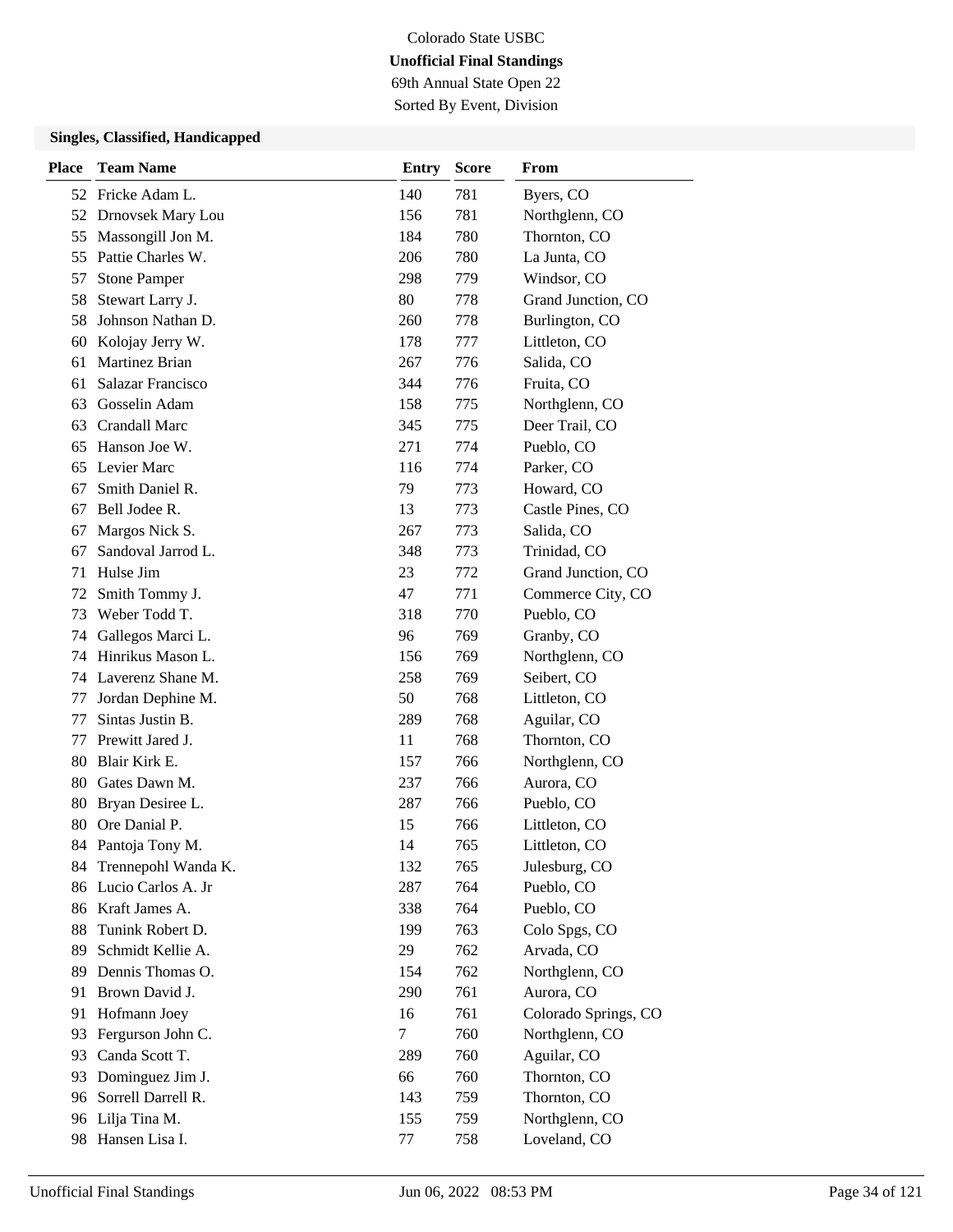69th Annual State Open 22 Sorted By Event, Division

| <b>Place</b> | <b>Team Name</b>          | <b>Entry</b> | <b>Score</b> | From             |
|--------------|---------------------------|--------------|--------------|------------------|
|              | 99 Decker Phil E.         | 259          | 757          | Burlington, CO   |
| 99           | Haberkorn Avalon M.       | 227          | 757          | Lakewood, CO     |
| 101          | McKee William R.          | 18           | 756          | Colo Spgs, CO    |
| 101          | Anderson Austin H.        | 137          | 756          | Granby, CO       |
| 101          | Palser Michael D.         | 130          | 756          | Julesburg, CO    |
|              | 101 Hansen Darrel L.      | 104          | 756          | Pueblo West, CO  |
|              | 105 Alexander Lerria E.   | 172          | 755          | Aurora, CO       |
|              | 105 Smith Ken A.          | 328          | 755          | Pueblo, CO       |
| 105          | Brown Veronica P.         | 355          | 755          | Denver, CO       |
|              | 105 Wilson William L.     | 348          | 755          | Trinidad, CO     |
| 109          | Parry Virginia M.         | 95           | 754          | Fountain, CO     |
| 109          | Mc Gary Joan D.           | 13           | 754          | Castle Pines, CO |
| 109          | Herrera Larry C.          | 188          | 754          | Aurora, CO       |
| 109          | George Devin W.           | 319          | 754          | Lakewood, CO     |
|              | 109 Gieck William J.      | 312          | 754          | Littleton, CO    |
|              | 114 Bizub Michael A.      | 98           | 753          | Colo Spgs, CO    |
|              | 114 Cordova Ernie P.      | 354          | 753          | Arvada, CO       |
|              | 116 Villano Benjamin L.   | 277          | 752          | Denver, CO       |
| 116          | McKey Daniel S.           | 223          | 752          | Ft Collins, CO   |
|              | 118 Zeffel Keith A.       | 130          | 751          | Julesburg, CO    |
| 118          | Blohm Todd A.             | 163          | 751          | Littleton, CO    |
|              | 120 Villarreal Enrique A. | 53           | 750          | Aurora, CO       |
| 120          | Quintana Adrian R.        | 268          | 750          | Salida, CO       |
|              | 122 Klismith Tina         | 281          | 749          | Arvada, CO       |
| 122          | Quintana Matthew C.       | 275          | 749          | Denver, CO       |
| 124          | Tessari Scott R.          | 157          | 748          | Northglenn, CO   |
|              | 124 Tice Jason            | 203          | 748          | Lamar, CO        |
|              | 124 Smith Spencer         | 313          | 748          | Colo Spgs, CO    |
| 124          | Kennedy Jamie L.          | 294          | 748          | Westcliffe, CO   |
| 128          | Stovall Michele R.        | 175          | 747          | Aurora, CO       |
|              | 128 Gray Edith            | 229          | 747          | Denver, CO       |
| 130          | Arave Ridge T.            | 140          | 746          | Byers, CO        |
| 130          | Arends LeRoy C.           | 256          | 746          | Burlington, CO   |
| 130          | Trujillo Michael R.       | 289          | 746          | Aguilar, CO      |
| 130          | Canady Michael D.         | 313          | 746          | Colo Spgs, CO    |
|              | 130 Bitzenhofer Dustin L. | 83           | 746          | Loveland, CO     |
|              | 130 Gold Deborah A.       | 285          | 746          | Colo Spgs, CO    |
|              | 136 Liddell Tiffanie L.   | 48           | 745          | Colo Spgs, CO    |
|              | 136 Shumake Donald E.     | 308          | 745          | Pueblo, CO       |
|              | 138 Law Harold K.         | 133          | 744          | Julesburg, CO    |
|              | 139 Gette Lawrence D.     | 133          | 743          | Julesburg, CO    |
| 139          | McDonald Ashley E.        | 202          | 743          | Evans, CO        |
| 139          | Degnan Nicholas S.        | 204          | 743          | Wiley, CO        |
|              | 139 Dahl Shanna           | 255          | 743          | Arvada, CO       |
| 139          | Schaffer Mike D.          | 257          | 743          | Burlington, CO   |
|              | 139 Laverenz DaMara M.    | 258          | 743          | Seibert, CO      |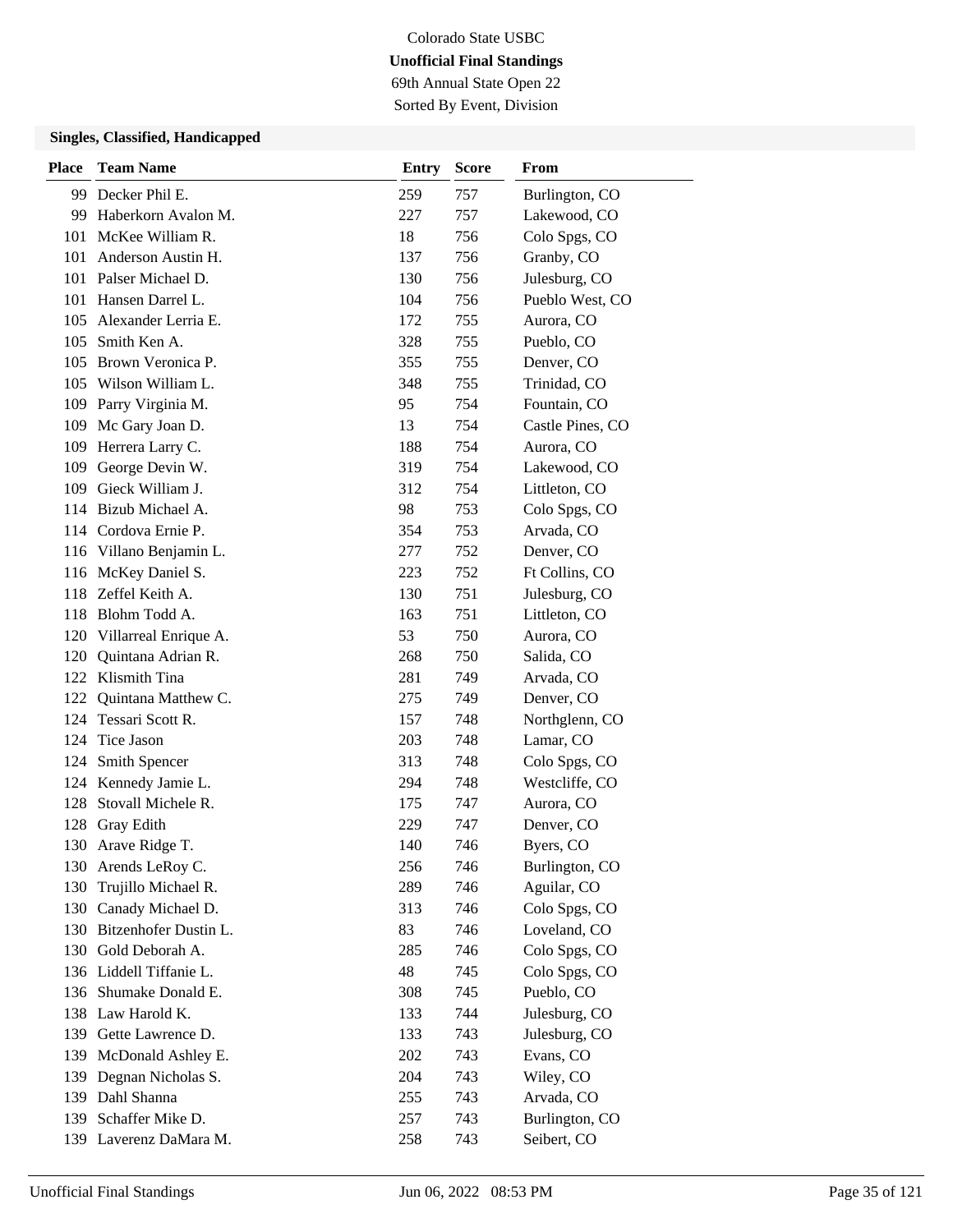69th Annual State Open 22 Sorted By Event, Division

| <b>Place</b> | <b>Team Name</b>           | <b>Entry</b> | <b>Score</b> | From                 |
|--------------|----------------------------|--------------|--------------|----------------------|
| 139          | Schatz Frank E.            | 16           | 743          | Colorado Springs, CO |
| 139          | <b>Tabino Nick</b>         | 15           | 743          | Littleton, CO        |
|              | 147 Haas Breanna D.        | 69           | 742          | Greeley, CO          |
|              | 147 Nordbye Gary R.        | 179          | 742          | Littleton, CO        |
| 147          | Holifield Robert L. Jr     | 163          | 742          | Littleton, CO        |
| 147          | Roberts Zoe L.             | 142          | 742          | Longmont, CO         |
| 147          | Schmidt Jason E.           | 30           | 742          | Arvada, CO           |
|              | 152 Castle Bryan S.        | 204          | 741          | Wiley, CO            |
|              | 152 Springer Kathryn G.    | 286          | 741          | Colorado Springs, CO |
|              | 152 Reichen Norm           | 23           | 741          | Grand Junction, CO   |
| 155          | Schmidt Shelby J.          | 29           | 740          | Arvada, CO           |
| 155          | Seghers Tina N.            | 39           | 740          | Grand Junction, CO   |
|              | 155 Harms Ike              | 137          | 740          | Granby, CO           |
|              | 155 Benson Joe M.          | 183          | 740          | Colorado Springs, CO |
|              | 155 Crawford Mark A.       | 277          | 740          | Denver, CO           |
|              | 155 Wood Arryk             | 298          | 740          | Windsor, CO          |
|              | 161 Purcell Alexander Jr   | 282          | 739          | Colo Spgs, CO        |
| 161          | Solano Dylan T.            | 289          | 739          | Aguilar, CO          |
| 161          | Tschan Christopher R.      | 273          | 739          | Colorado Springs, CO |
| 161          | Madera Joseph A.           | 349          | 739          | Lochbuie, CO         |
| 165          | Turney Dan                 | 82           | 738          | Sterling, CO         |
|              | 165 Covalt Tiffanie J.     | 160          | 738          | Northglenn, CO       |
| 165          | Thompson Mark C.           | 206          | 738          | La Junta, CO         |
|              | 165 Oelrich Ed M.          | 318          | 738          | Pueblo, CO           |
| 165          | Burns Terry "Steven" II    | 19           | 738          | Colo Spgs, CO        |
|              | 170 Westcott Don A.        | 45           | 737          | Sterling, CO         |
| 170          | Dettling Jacqueline        | 84           | 737          | Longmont, CO         |
|              | 170 Weins Todd J.          | 314          | 737          | Brighton, CO         |
| 170          | Alvarado Joel J.           | 325          | 737          | Brush, CO            |
| 174          | Falsetto Shauna R.         | 18           | 736          | Colo Spgs, CO        |
| 174          | Goodale Bill B.            | 20           | 736          | Littleton, CO        |
|              | 174 Wade Jason A.          | 44           | 736          | Strasburg, CO        |
|              | 174 D'Arciprete Mark A. Jr | 172          | 736          | Aurora, CO           |
|              | 174 Bufmack Meghan A.      | 272          | 736          | Pueblo, CO           |
|              | 174 Nielsen Dale A.        | 279          | 736          | Littleton, CO        |
|              | 174 Flinn Russell D.       | 295          | 736          | Westcliffe, CO       |
|              | 174 Lawrence Jessica       | 340          | 736          | Fruita, CO           |
|              | 174 McKinzie Kathy P.      | 361          | 736          | Jefferson, CO        |
| 183          | Horn Kasandra              | 136          | 735          | Granby, CO           |
| 183          | King Christine P.          | 162          | 735          | Littleton, CO        |
| 183          | Cordova Sammy E.           | 206          | 735          | La Junta, CO         |
| 183          | Martinez Veronica M.       | 227          | 735          | Lakewood, CO         |
| 187          | Sacry Jude M.              | 99           | 734          | Colo Spgs, CO        |
| 187          | Baroni Joyce               | 279          | 734          | Littleton, CO        |
| 189          | Sandham Mike               | 110          | 733          | Aurora, CO           |
| 189          | Vargas Joe                 | 233          | 733          | Northglenn, CO       |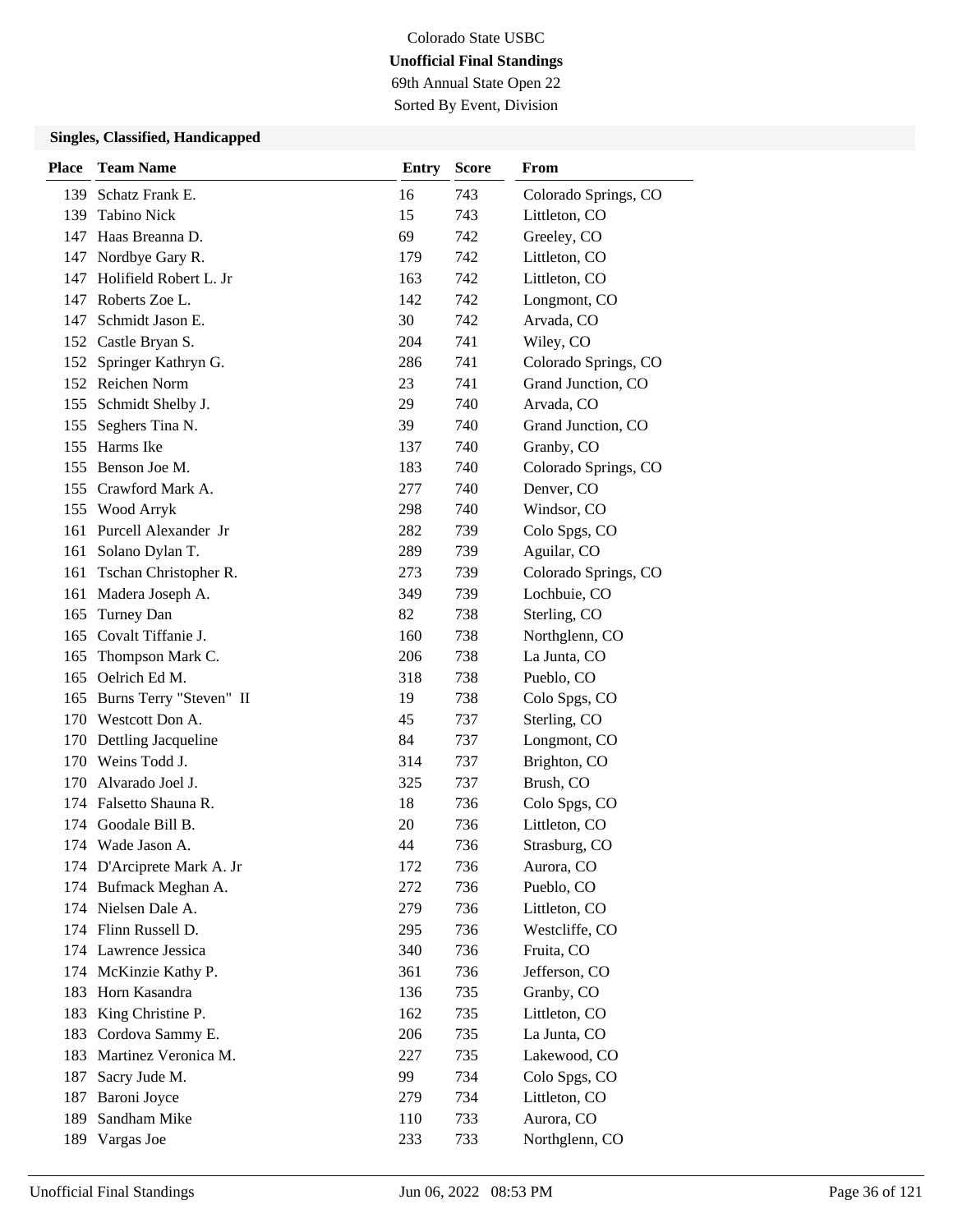# Colorado State USBC **Unofficial Final Standings** 69th Annual State Open 22

Sorted By Event, Division

| <b>Place</b> | <b>Team Name</b>             | <b>Entry</b> | <b>Score</b> | From               |
|--------------|------------------------------|--------------|--------------|--------------------|
| 189          | Ulibarri James F.            | 323          | 733          | Thornton, CO       |
|              | 189 Lovato Aaron             | 66           | 733          | Thornton, CO       |
| 193          | Ollenburger Ezra J. Jr       | 118          | 732          | Parker, CO         |
|              | 193 Cain-MacBean Desiree     | 231          | 732          | Salida, CO         |
|              | 193 Stolba Kenneth S.        | 59           | 732          | Salida, CO         |
|              | 193 Martin David E.          | 227          | 732          | Lakewood, CO       |
|              | 197 Humphryes Robert A.      | 14           | 731          | Littleton, CO      |
|              | 197 Cole Scott A.            | 25           | 731          | Lakewood, CO       |
| 197          | Jordan Rebecca               | 50           | 731          | Littleton, CO      |
|              | 197 Hammel Amber             | 158          | 731          | Northglenn, CO     |
| 197          | Schmedeke Jordan P.          | 364          | 731          | CRAIG, CO          |
| 197          | Schwarz Xander H.            | 218          | 731          | Ft Collins, CO     |
|              | 197 Glesmann Dennis J.       | 221          | 731          | Ft Collins, CO     |
| 197          | Gaalaas Roger A.             | 59           | 731          | Salida, CO         |
|              | 205 Rose Maddux              | 38           | 730          | Edwards, CO        |
|              | 205 Betts Carolyn D.         | 77           | 730          | Loveland, CO       |
|              | 205 Overby Karen             | 85           | 730          | Loveland, CO       |
| 205          | Rotvold Lawrance S.          | 89           | 730          | Brighton, CO       |
| 205          | McCutchen Dennis R.          | 94           | 730          | Fountain, CO       |
|              | 210 Kottke Russ E.           | 51           | 729          | Lakewood, CO       |
|              | 210 Williams Corey M.        | 85           | 729          | Loveland, CO       |
| 210          | Trujillo Christopher L.      | 156          | 729          | Northglenn, CO     |
|              | 210 Alvarado Matthew N.      | 272          | 729          | Pueblo, CO         |
|              | 210 Amaya Aaron A.           | 66           | 729          | Thornton, CO       |
|              | 215 Long Rusty L.            | 10           | 728          | Denver, CO         |
|              | 215 Lewis Brandon            | 240          | 728          | Florence, CO       |
|              | 215 Belden Travis            | 258          | 728          | Seibert, CO        |
| 218          | Jorgenson Jeff M.            | 24           | 727          | Lakewood, CO       |
| 218          | Heller Kevin A.              | 156          | 727          | Northglenn, CO     |
|              | 218 Clark Brett              | 203          | 727          | Lamar, CO          |
| 221          | Bamber Laurie A.             | 110          | 726          | Aurora, CO         |
| 221          | <b>Houk Darlene</b>          | 191          | 726          | Arvada, CO         |
| 221          | Thompson Georgia             | 206          | 726          | La Junta, CO       |
| 221          | Keasling Jacob D.            | 272          | 726          | Pueblo, CO         |
| 221          | Johnson James R.             | 330          | 726          | Wheat Ridge, CO    |
|              | 226 Gray Timothy W.          | 171          | 725          | Aurora, CO         |
|              | 226 Jovanovich Michael P.    | 187          | 725          | Arvada, CO         |
|              | 228 Christiansan Jennifer A. | 171          | 724          | Aurora, CO         |
|              | 228 Walker Tim R. Jr         | 268          | 724          | Salida, CO         |
| 228          | Weins Jonathon E.            | 314          | 724          | Brighton, CO       |
| 228          | Ketchmark Peggy J.           | 185          | 724          | Firestone, CO      |
| 228          | Doddridge Scott T.           | 350          | 724          | Lochbuie, CO       |
| 233          | Bryant Steven V.             | 72           | 723          | Grand Junction, CO |
|              | 233 Lorenz Teena M.          | 136          | 723          | Granby, CO         |
| 233          | Vargas Tommie D.             | 233          | 723          | Northglenn, CO     |
| 233          | Einsphar Angela P.           | 260          | 723          | Burlington, CO     |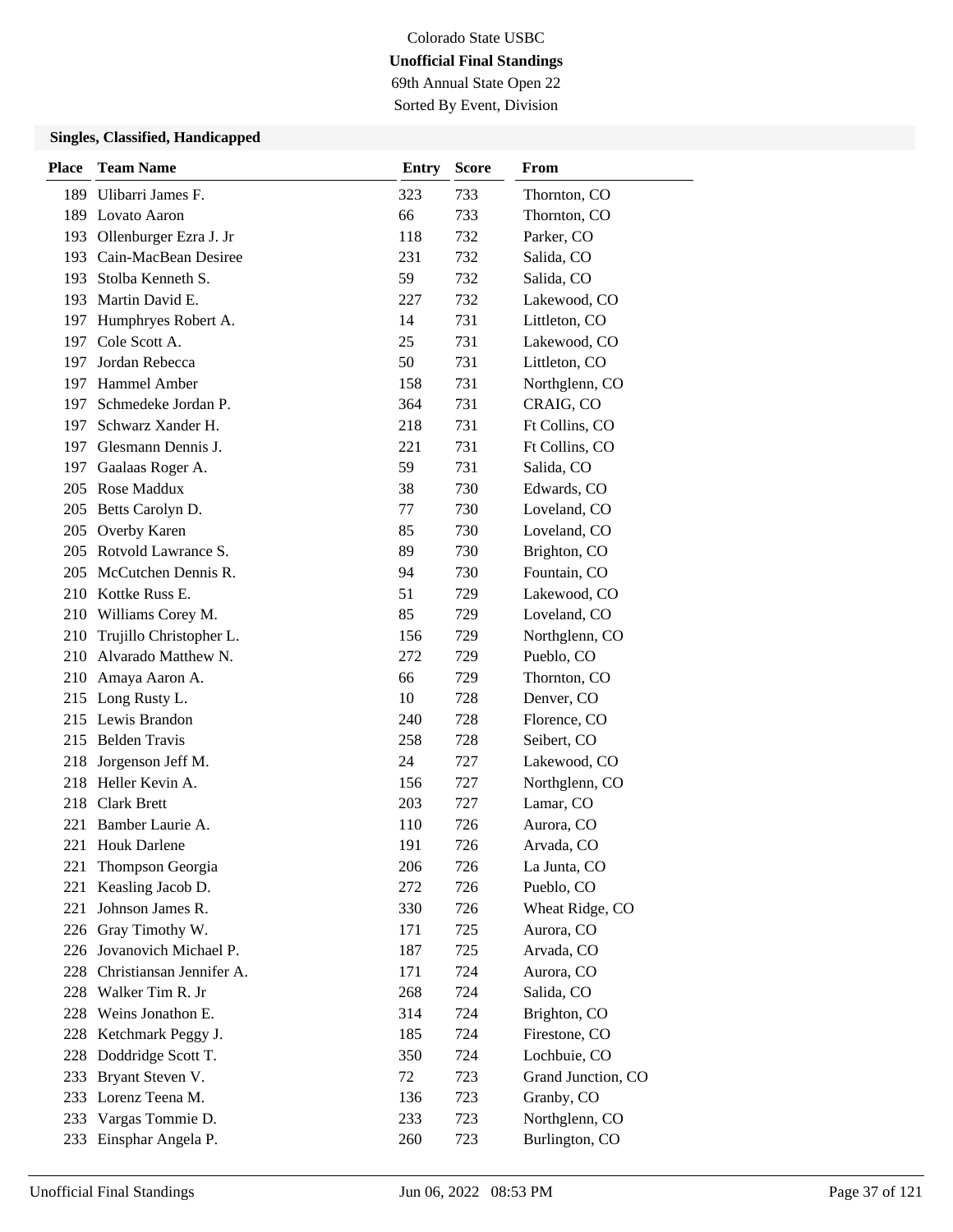69th Annual State Open 22 Sorted By Event, Division

| Place | <b>Team Name</b>           | Entry | <b>Score</b> | From                 |
|-------|----------------------------|-------|--------------|----------------------|
|       | 233 Crispe Wyatt A.        | 296   | 723          | Westcliffe, CO       |
|       | 233 Contreras Amber D.     | 132   | 723          | Julesburg, CO        |
| 239   | Schroeder Dale L.          | 28    | 722          | Colorado Springs, CO |
| 239   | Stein Melissa E.           | 54    | 722          | Aurora, CO           |
|       | 239 Webb Justin K.         | 60    | 722          | Buena Vista, CO      |
| 239   | Allen Michael Y.           | 93    | 722          | Woodland Park, CO    |
|       | 239 Meyer Wayne R.         | 225   | 722          | Lakewood, CO         |
|       | 239 Martinez Timothy O.    | 304   | 722          | Arvada, CO           |
|       | 239 Ivey Vern A.           | 328   | 722          | Pueblo, CO           |
|       | 246 Wood Joel E.           | 84    | 721          | Longmont, CO         |
|       | 246 Smith Rusty T.         | 95    | 721          | Fountain, CO         |
|       | 246 Rivera Evangeline I.   | 150   | 721          | Arvada, CO           |
|       | 246 Quintana John M.       | 310   | 721          | Florence, CO         |
|       | 246 Betts Newton Alicia R. | 360   | 721          | Denver, CO           |
|       | 246 Aragon Robert C.       | 276   | 721          | Denver, CO           |
|       | 246 Galida Mike J.         | 223   | 721          | Ft Collins, CO       |
|       | 253 McClyment Edward J.    | 18    | 720          | Colo Spgs, CO        |
|       | 253 Rieb Robert C.         | 82    | 720          | Sterling, CO         |
| 253   | Heilig Peter R. Jr         | 84    | 720          | Longmont, CO         |
| 253   | Blessinger Michael L.      | 236   | 720          | Aurora, CO           |
| 253   | Wood Piper L.              | 298   | 720          | Windsor, CO          |
|       | 258 Helgeson Paul          | 103   | 719          | Greeley, CO          |
|       | 258 Orser David E.         | 17    | 719          | Colo Spgs, CO        |
|       | 258 LaBorde Brett A.       | 183   | 719          | Colorado Springs, CO |
|       | 258 San Diego Rufina R.    | 283   | 719          | Colo Spgs, CO        |
|       | 258 Matsutani Gene T.      | 297   | 719          | Windsor, CO          |
|       | 258 Kenner Shreevie D.     | 330   | 719          | Wheat Ridge, CO      |
|       | 258 Shaw Ryan A.           | 83    | 719          | Loveland, CO         |
|       | 258 Lindelien Tiny J.      | 266   | 719          | Thornton, CO         |
|       | 266 Boyd Casey             | 37    | 718          | Eagle, CO            |
|       | 266 Galicia Jason J.       | 108   | 718          | Fort Lupton, CO      |
|       | 266 Coleman Robert L. Jr   | 292   | 718          | Aurora, CO           |
|       | 266 Ellison Charles D.     | 338   | 718          | Pueblo, CO           |
|       | 266 Trujillo Richard J. Jr | 169   | 718          | Lochbuie, CO         |
| 271   | Simerson Glen              | 96    | 717          | Granby, CO           |
| 271   | Anderson Rebecca J.        | 184   | 717          | Thornton, CO         |
| 271   | Vargas Rodney R.           | 234   | 717          | Northglenn, CO       |
| 271   | Beigle Randy J.            | 142   | 717          | Longmont, CO         |
| 275   | Mason L. Jeanne            | 18    | 716          | Colo Spgs, CO        |
| 275   | McMullen Jim               | 22    | 716          | Sterling, CO         |
| 275   | Pittsford Angela K.        | 99    | 716          | Colo Spgs, CO        |
| 275   | McRae Sue E.               | 13    | 716          | Castle Pines, CO     |
| 275   | Mason Quentin "Denny" R.   | 17    | 716          | Colo Spgs, CO        |
| 275   | Ziegler Patricia L.        | 257   | 716          | Burlington, CO       |
|       | 275 Cutler Marla J.        | 257   | 716          | Burlington, CO       |
|       | 275 Price Caroline D.      | 290   | 716          | Aurora, CO           |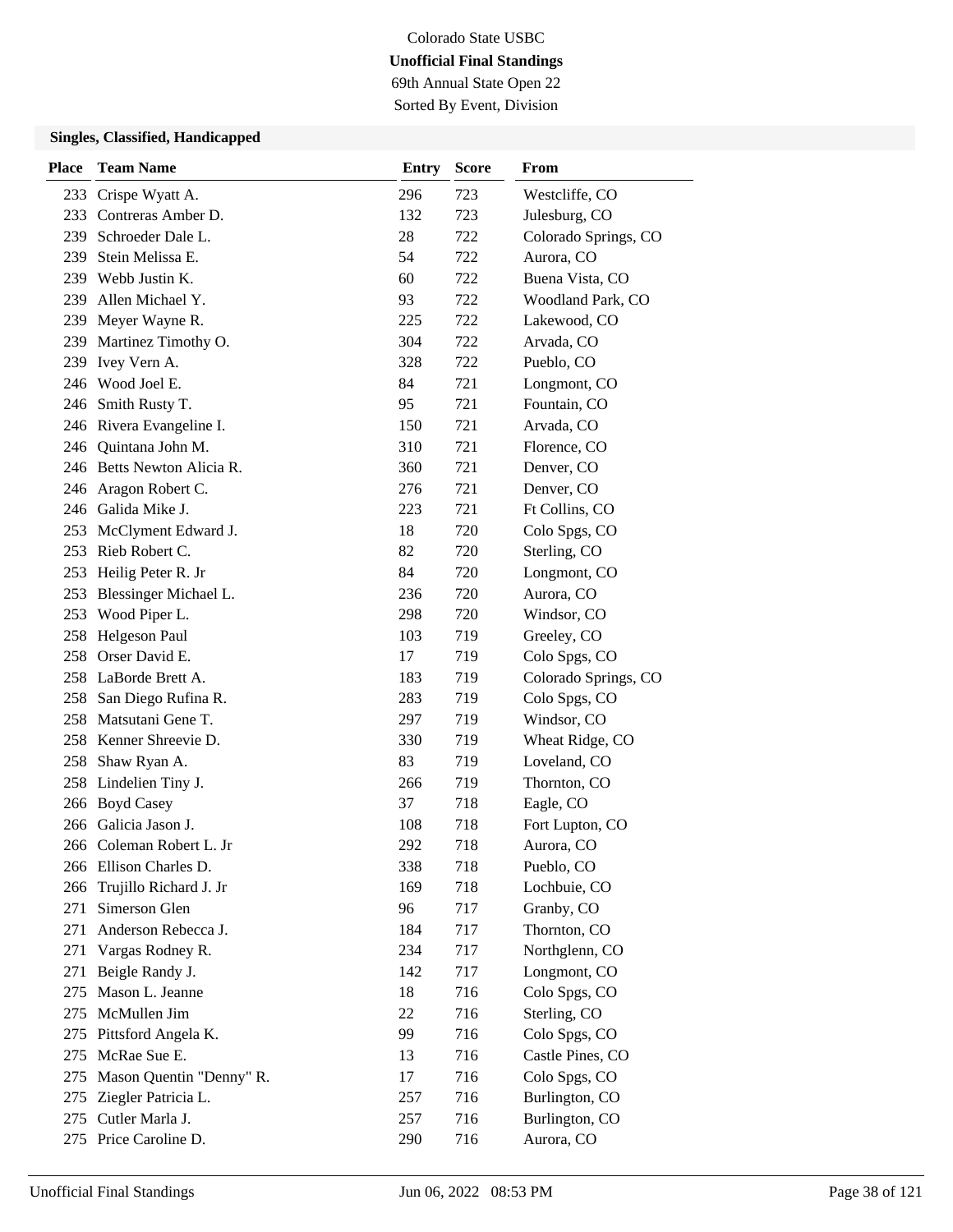69th Annual State Open 22 Sorted By Event, Division

| <b>Place</b> | <b>Team Name</b>                | <b>Entry</b> | <b>Score</b> | From                  |
|--------------|---------------------------------|--------------|--------------|-----------------------|
|              | 275 Howard Cindy V.             | 291          | 716          | Aurora, CO            |
|              | 275 Romero George A.            | 16           | 716          | Colorado Springs, CO  |
| 275          | Vaikayee Parichart              | 164          | 716          | Littleton, CO         |
|              | 275 Crites Brian L.             | 345          | 716          | Deer Trail, CO        |
|              | 287 Fugita Trent L.             | 155          | 715          | Northglenn, CO        |
| 287          | Schamp Sandra R.                | 252          | 715          | Arvada, CO            |
| 287          | Gard Gary F.                    | 254          | 715          | Arvada, CO            |
|              | 287 Mason Dennis C.             | 314          | 715          | Brighton, CO          |
|              | 287 Railton Norm                | 333          | 715          | La Junta, CO          |
| 287          | Caggiano Mike J.                | 11           | 715          | Thornton, CO          |
|              | 287 Pniewski Reginald           | 266          | 715          | Thornton, CO          |
| 287          | Gippe Whitney L.                | 351          | 715          | Firestone, CO         |
|              | 295 Fogle Jim S.                | 44           | 714          | Strasburg, CO         |
|              | 295 Martinez Fidel              | 274          | 714          | Denver, CO            |
|              | 295 Trenn Inez D.               | 315          | 714          | Bennett, CO           |
|              | 295 Thiessen Micah              | 251          | 714          | Arvada, CO            |
|              | 295 Valenzuela Ric J.           | 275          | 714          | Denver, CO            |
|              | 300 McMullen Matthew J. 4       | 22           | 713          | Sterling, CO          |
|              | 300 Martinez Mark A.            | 184          | 713          | Thornton, CO          |
|              | 300 Einspahr Lee A.             | 260          | 713          | Burlington, CO        |
|              | 300 Pimental Anthony D. Jr      | 291          | 713          | Aurora, CO            |
|              | 300 Steen Eric                  | 164          | 713          | Littleton, CO         |
|              | 300 Lacy John H.                | 59           | 713          | Salida, CO            |
|              | 306 Gilsdorf Jennifer L.        | 111          | 712          | Loveland, CO          |
|              | 306 Lara Edward L. Sr           | 193          | 712          | Denver, CO            |
|              | 306 Crawford Parker C.          | 277          | 712          | Denver, CO            |
|              | 306 Posley Taron D.             | 3            | 712          | Colo Spgs, CO         |
|              | 306 Ketchum Erika               | 62           | 712          | Loveland, CO          |
|              | 311 Ryszkowski William          | 47           | 711          | Commerce City, CO     |
|              | 311 Eckhardt Corbin             | 69           | 711          | Greeley, CO           |
|              | 311 Rieb David C.               | 82           | 711          | Sterling, CO          |
|              | 311 Lopez Nick J.               | 238          | 711          | Lamar, CO             |
|              | 311 Bolls Brian L.              | 223          | 711          | Ft Collins, CO        |
|              | 311 Edmondson Christopher A. Sr | 346          | 711          | Colorado Springs, CO  |
|              | 317 Kattau Jenny N.             | 14           | 710          | Littleton, CO         |
|              | 317 Morrissey Rose V.           | 244          | 710          | Westminster, CO       |
|              | 317 Oelrich Connie A.           | 318          | 710          | Pueblo, CO            |
|              | 320 Clements Ken C.             | 24           | 709          | Lakewood, CO          |
| 320          | Thompson Marshall               | 131          | 709          | Julesburg, CO         |
|              | 320 Efendic Vincent S.          | 144          | 709          | Thornton, CO          |
|              | 320 Scott Christy               | 293          | 709          | Denver, CO            |
| 320          | Thompson Sylvia                 | 318          | 709          | Pueblo, CO            |
|              | 320 Hundermark Bill F.          | 367          | 709          | Morrison, CO          |
|              | 320 Ornelas Robert R.           | 168          | 709          | Littleton, CO         |
|              | 327 Andrew Shawn R.             | 52           | 708          | Greenwood Village, CO |
|              | 327 Peterson Kenny              | 133          | 708          | Julesburg, CO         |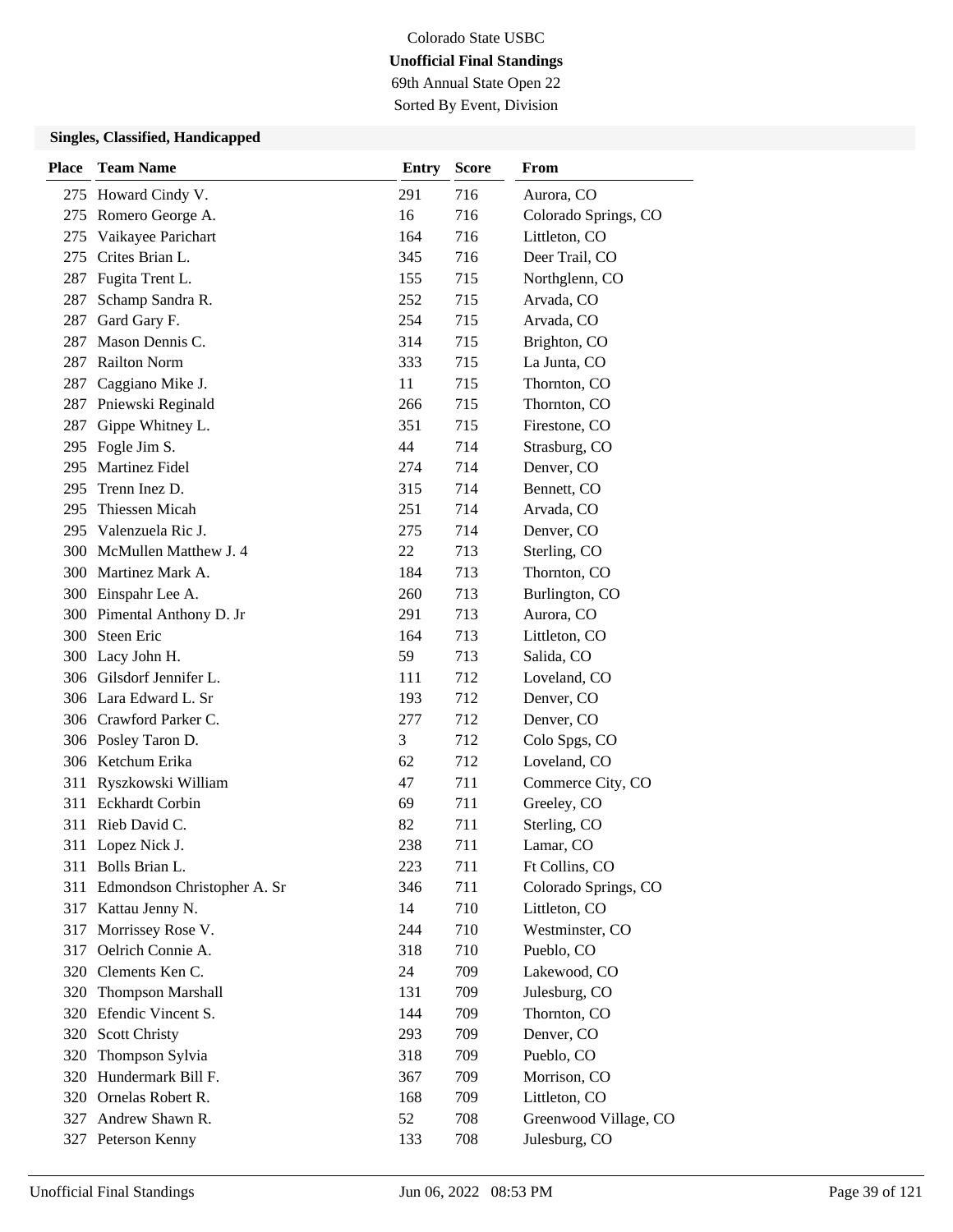69th Annual State Open 22 Sorted By Event, Division

| Place | <b>Team Name</b>         | <b>Entry</b> | <b>Score</b> | From                 |
|-------|--------------------------|--------------|--------------|----------------------|
|       | 327 Larson Courtney B.   | 145          | 708          | Thornton, CO         |
| 327   | Bayliss Joshua D.        | 17           | 708          | Colo Spgs, CO        |
| 327   | Beltramo George W.       | 239          | 708          | Rocky Ford, CO       |
| 327   | Berry Billy D.           | 295          | 708          | Westcliffe, CO       |
| 327   | Belton Callie C.         | 290          | 708          | Aurora, CO           |
|       | 334 Reuber Chad T.       | 14           | 707          | Littleton, CO        |
|       | 334 Goerres James        | 44           | 707          | Strasburg, CO        |
|       | 334 Blair Connie L.      | 157          | 707          | Northglenn, CO       |
|       | 334 Buckley Kristen      | 213          | 707          | Loma, CO             |
|       | 334 VanCleave Douglas W. | 260          | 707          | Burlington, CO       |
| 339   | Schmidt Deborah L.       | 29           | 706          | Arvada, CO           |
| 339   | Jones Carmen D.          | 115          | 706          | Colorado Springs, CO |
| 339   | Malo Shawn I.            | 199          | 706          | Colo Spgs, CO        |
|       | 339 Hazelton Andrew D.   | 232          | 706          | Pueblo, CO           |
| 339   | Canady Leah E.           | 313          | 706          | Colo Spgs, CO        |
|       | 339 Meaux Joyce A.       | 355          | 706          | Denver, CO           |
| 339   | Braxel Jody A.           | 182          | 706          | Centennial, CO       |
|       | 339 Mc Cain Tim L.       | 354          | 706          | Arvada, CO           |
| 339   | Erickson Jeffrey J.      | 285          | 706          | Colo Spgs, CO        |
| 348   | Davis TJ                 | 36           | 705          | Eagle, CO            |
| 348   | Galles John              | 120          | 705          | Brighton, CO         |
| 348   | Lara Augustine R.        | 232          | 705          | Pueblo, CO           |
|       | 348 Mullett Cindy        | 262          | 705          | Aurora, CO           |
| 348   | Sanchez Donald L. Jr     | 268          | 705          | Salida, CO           |
|       | 348 McCutchen Jason T.   | 94           | 705          | Fountain, CO         |
| 348   | Jimenez Jay              | 130          | 705          | Julesburg, CO        |
| 348   | Dionne Kevin S.          | 323          | 705          | Thornton, CO         |
| 348   | Johnson Stephanie A.     | 366          | 705          | Arvada, CO           |
| 348   | Pulkkinen Robert W.      | 273          | 705          | Colorado Springs, CO |
| 358   | Cathcart Kari L.         | 1            | 704          | Westminster, CO      |
| 358   | Stout Missy K.           | 103          | 704          | Greeley, CO          |
| 358   | Trowbridge Adam L.       | 140          | 704          | Byers, CO            |
|       | 358 Abert Bryon          | 333          | 704          | La Junta, CO         |
| 362   | Harsh Shelly L.          | 29           | 703          | Arvada, CO           |
|       | 362 Andrew Karen J.      | 51           | 703          | Lakewood, CO         |
|       | 362 Lumbus Markeisha S.  | 170          | 703          | Aurora, CO           |
|       | 362 Flack Mary E.        | 179          | 703          | Littleton, CO        |
| 362   | Schappaugh Daniel        | 188          | 703          | Aurora, CO           |
| 362   | Richardson Tyler F.      | 241          | 703          | Canon City, CO       |
| 362   | Phillips Alyson M.       | 292          | 703          | Aurora, CO           |
| 362   | Seiling Clint A.         | 295          | 703          | Westcliffe, CO       |
| 362   | DubskyPrahl Joy C.       | 321          | 703          | Golden, CO           |
| 362   | Scrivens Andrew P.       | 19           | 703          | Colo Spgs, CO        |
| 362   | Hixenbaugh John          | 363          | 703          | Salida, CO           |
|       | 362 Gutierrez Alex J.    | 185          | 703          | Firestone, CO        |
|       | 374 Newborn Robert E.    | 284          | 702          | Colo Spgs, CO        |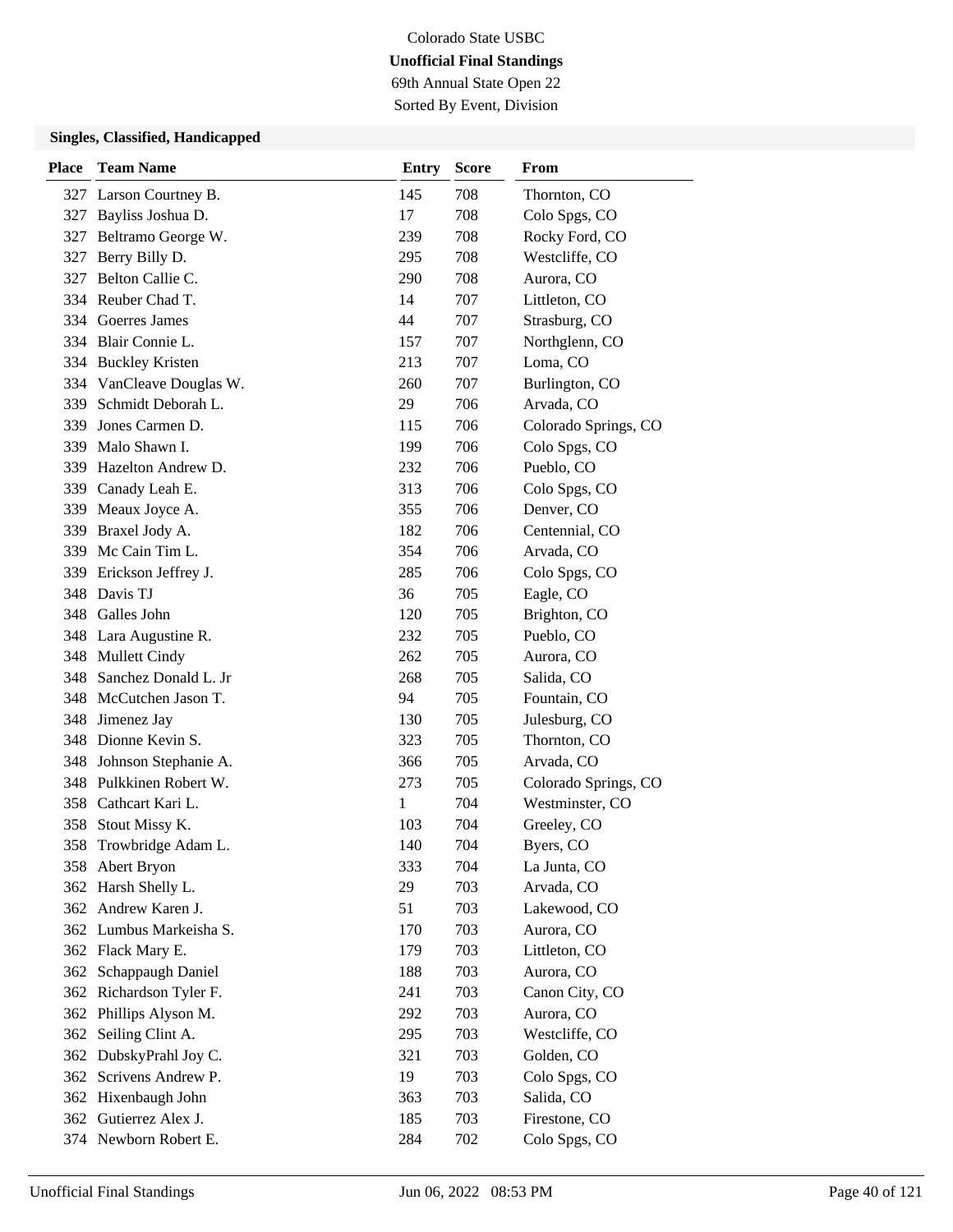69th Annual State Open 22 Sorted By Event, Division

| <b>Place</b> | <b>Team Name</b>          | <b>Entry</b> | <b>Score</b> | From               |
|--------------|---------------------------|--------------|--------------|--------------------|
|              | 374 Jackson Vonderlear D. | 284          | 702          | Colo Spgs, CO      |
|              | 374 Mason Duane L.        | 314          | 702          | Brighton, CO       |
|              | 374 Goodwin Jodie         | 337          | 702          | Pueblo, CO         |
| 374          | Wise Robert               | 97           | 702          | Granby, CO         |
|              | 374 Low Teressa K.        | 163          | 702          | Littleton, CO      |
|              | 380 Ubersox William D.    | 72           | 701          | Grand Junction, CO |
|              | 380 Franiok Georgina M.   | 179          | 701          | Littleton, CO      |
|              | 380 Berisford Danna D.    | 337          | 701          | Pueblo, CO         |
|              | 380 Burkhalter Dan L.     | 265          | 701          | Thornton, CO       |
| 380          | Wagner Ray L.             | 169          | 701          | Lochbuie, CO       |
| 385          | Feuerborn Robert A.       | 39           | 700          | Grand Junction, CO |
|              | 385 Galicia Manuel Jr     | 107          | 700          | Fort Lupton, CO    |
| 385          | Suisse Stephen            | 240          | 700          | Florence, CO       |
| 385          | Hall Lynda L.             | 311          | 700          | Littleton, CO      |
|              | 385 Zimmer Timothy        | 312          | 700          | Littleton, CO      |
|              | 385 Parker Terry A.       | 266          | 700          | Thornton, CO       |
| 391          | Totten Nathaniel J.       | 82           | 699          | Sterling, CO       |
| 391          | Ramirez Rudy R.           | 184          | 699          | Thornton, CO       |
| 391          | Meader Dean               | 187          | 699          | Arvada, CO         |
| 391          | Dorcey Christopher P.     | 224          | 699          | Ft Collins, CO     |
|              | 395 Feldman Rosemary A.   | 96           | 698          | Granby, CO         |
|              | 395 Bizzoni Judi A.       | 123          | 698          | Parker, CO         |
| 395          | McConachie Paul D.        | 134          | 698          | Julesburg, CO      |
|              | 395 Darnell Don D.        | 327          | 698          | Florence, CO       |
| 395          | Boggs Justin W.           | 94           | 698          | Fountain, CO       |
| 395          | Coleman Sharon D.         | 291          | 698          | Aurora, CO         |
|              | 395 Philben Monette R.    | 91           | 698          | Aurora, CO         |
|              | 395 Peters Ryan A.        | 228          | 698          | Lakewood, CO       |
| 403          | Walters Cristy G.         | 185          | 697          | Firestone, CO      |
| 403          | Vargas Sean A.            | 235          | 697          | Northglenn, CO     |
| 403          | Jensen Dave               | 349          | 697          | Lochbuie, CO       |
|              | 406 Palacios Shane M.     | 8            | 696          | Thornton, CO       |
|              | 406 Rairdon Stacey M.     | 77           | 696          | Loveland, CO       |
|              | 406 Embrey Mary T.        | 127          | 696          | Denver, CO         |
|              | 406 Jenkins Tawana L.     | 171          | 696          | Aurora, CO         |
|              | 406 Esselburn Scott E.    | 186          | 696          | Golden, CO         |
|              | 406 Trennepohl Marvin L.  | 132          | 696          | Julesburg, CO      |
|              | 412 Vigil Gilbert R.      | 328          | 695          | Pueblo, CO         |
|              | 412 Hampton Ginny E.      | 271          | 695          | Pueblo, CO         |
|              | 414 Dufford DeAnna K.     | 71           | 694          | Thornton, CO       |
|              | 414 Hileman Aubrey L.     | 85           | 694          | Loveland, CO       |
| 414          | Hurlburt Jean             | 118          | 694          | Parker, CO         |
|              | 414 Perry Da'Rah L.       | 213          | 694          | Loma, CO           |
|              | 414 Fix Mackenzie L.      | 214          | 694          | Loma, CO           |
|              | 414 Ziegler Eric S.       | 261          | 694          | Burlington, CO     |
|              | 414 Weber Karoleen        | 318          | 694          | Pueblo, CO         |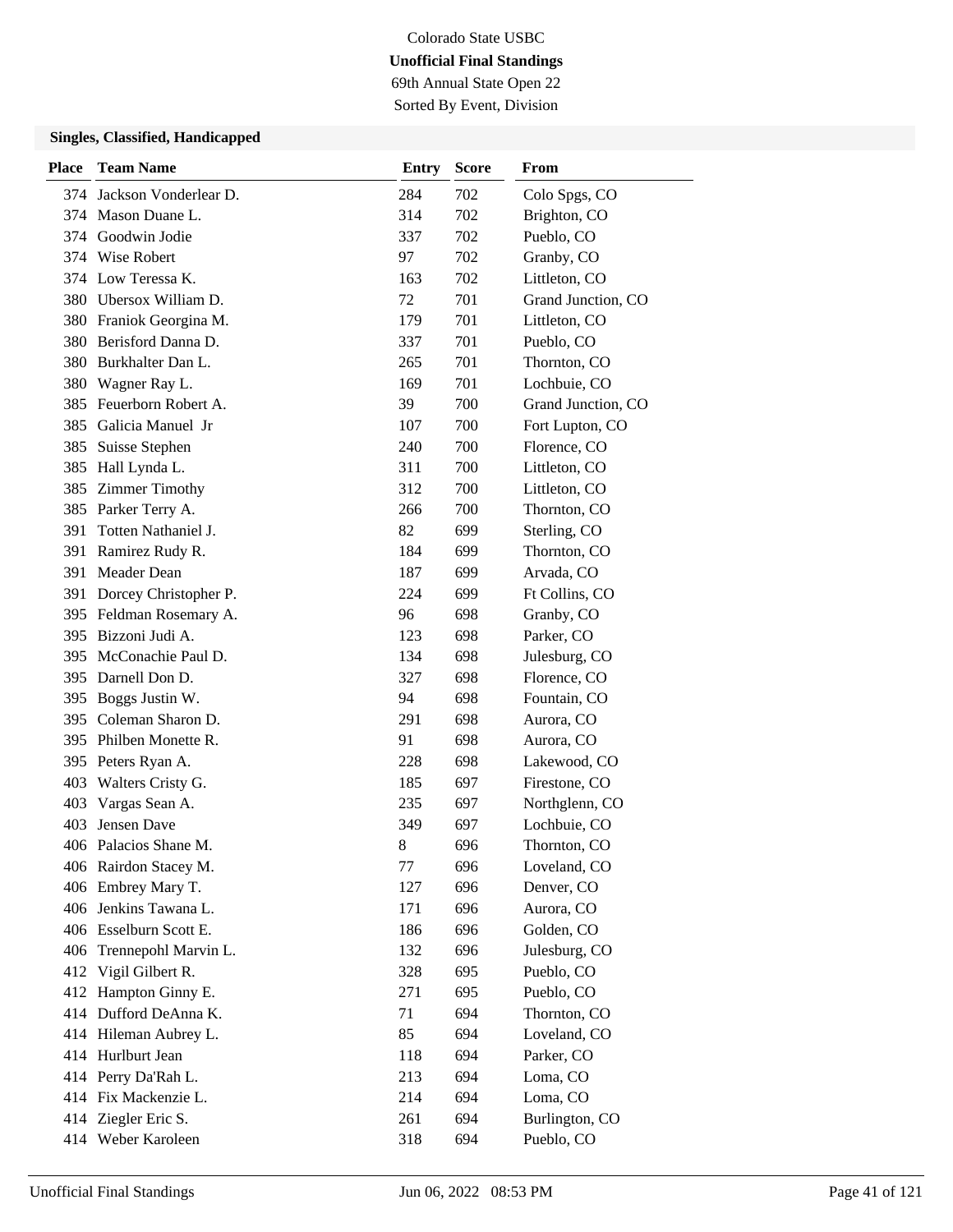69th Annual State Open 22 Sorted By Event, Division

| <b>Place</b> | <b>Team Name</b>          | <b>Entry</b> | <b>Score</b> | From               |
|--------------|---------------------------|--------------|--------------|--------------------|
|              | 414 Czosnyka Robert V.    | 104          | 694          | Pueblo West, CO    |
| 414          | Trimbell Erika D.         | 167          | 694          | Littleton, CO      |
|              | 414 Harsh Ron L. Jr       | 30           | 694          | Arvada, CO         |
|              | 424 Schmidt Lindsey M.    | 29           | 693          | Arvada, CO         |
|              | 424 Scott Marie E.        | 33           | 693          | Ft. Morgan, CO     |
|              | 424 Mc Cullough Sandra A. | 86           | 693          | Parker, CO         |
|              | 424 Cirka Linda J.        | 95           | 693          | Fountain, CO       |
|              | 424 Keckler Micheal A.    | 165          | 693          | Littleton, CO      |
|              | 424 Hasley Mick G.        | 178          | 693          | Littleton, CO      |
|              | 424 Schafer Christie L.   | 191          | 693          | Arvada, CO         |
| 424          | <b>Troutman Colt</b>      | 231          | 693          | Salida, CO         |
|              | 424 Bettenhausen Kevin C. | 255          | 693          | Arvada, CO         |
|              | 424 Sanchez Juanita K.    | 267          | 693          | Salida, CO         |
|              | 424 Lewis Charles R.      | 268          | 693          | Salida, CO         |
|              | 424 Romero Marie A.       | 274          | 693          | Denver, CO         |
|              | 424 Smith Ciara L.        | 313          | 693          | Colo Spgs, CO      |
|              | 437 Haltiner Justin J.    | 39           | 692          | Grand Junction, CO |
| 437          | Seem Courtney J.          | 173          | 692          | Aurora, CO         |
| 437          | Ruggles Michael J.        | 179          | 692          | Littleton, CO      |
| 437          | Beldon Lisa               | 258          | 692          | Seibert, CO        |
| 437          | Black Ryan L.             | 298          | 692          | Windsor, CO        |
| 437          | Fisher Teresa A.          | 70           | 692          | Thornton, CO       |
| 443          | Turnbull Charles R.       | 37           | 691          | Eagle, CO          |
|              | 443 Miller Kirby D.       | 78           | 691          | Salida, CO         |
| 443          | Fooshee Gary L.           | 93           | 691          | Woodland Park, CO  |
|              | 443 Plooster Chris N.     | 158          | 691          | Northglenn, CO     |
| 443          | Houk Bridgett R.          | 132          | 691          | Julesburg, CO      |
| 443          | Deets Jean M.             | 151          | 691          | Westminster, CO    |
|              | 449 Pearson Rachel E.     | 68           | 690          | Thornton, CO       |
|              | 449 Weiler Molly J.       | 77           | 690          | Loveland, CO       |
| 449          | Larson Steve S.           | 87           | 690          | Centennial, CO     |
| 449          | Bittinger Michael S.      | 93           | 690          | Woodland Park, CO  |
|              | 449 Parker Anne           | 116          | 690          | Parker, CO         |
|              | 454 Nunez Jean M.         | 71           | 689          | Thornton, CO       |
|              | 454 Leyba Michael C.      | 255          | 689          | Arvada, CO         |
|              | 454 Utard Linda L.        | 311          | 689          | Littleton, CO      |
|              | 454 Darnell Misty D.      | 327          | 689          | Florence, CO       |
|              | 454 Barber Kimmy D.       | 291          | 689          | Aurora, CO         |
|              | 454 Webb Linda I.         | 132          | 689          | Julesburg, CO      |
| 454          | Buck Kimberley S.         | 163          | 689          | Littleton, CO      |
| 461          | Lorimor Rory S.           | 114          | 688          | Colo Spgs, CO      |
| 461          | McFarlane Renee P.        | 76           | 688          | La Animas, CO      |
| 461          | Larsen Bryant L.          | 325          | 688          | Brush, CO          |
|              | 461 Petrick Edward N.     | 235          | 688          | Northglenn, CO     |
|              | 465 Harvill Kimberly R.   | 9            | 687          | Frederick, CO      |
|              | 465 Woronovitch Pete      | 96           | 687          | Granby, CO         |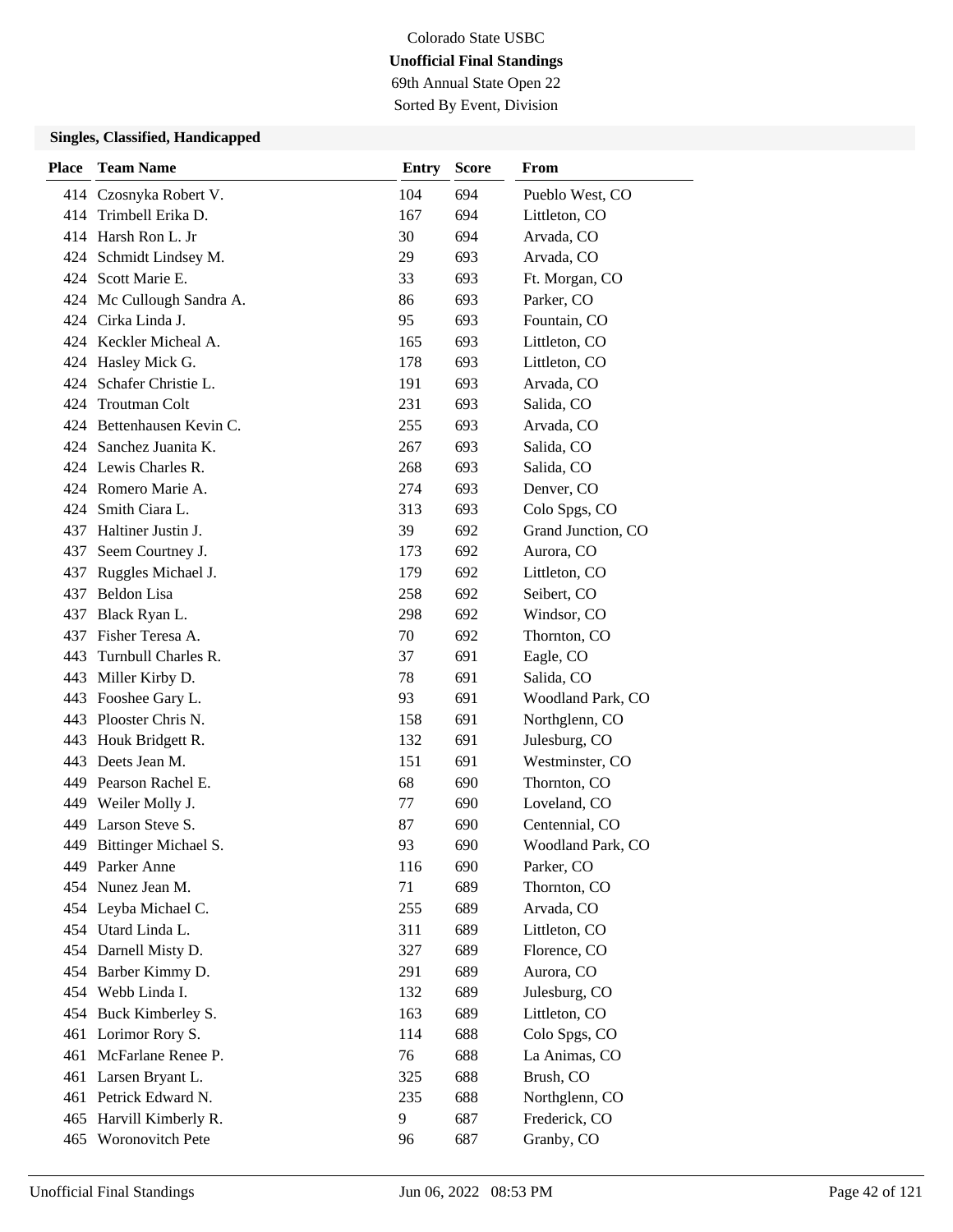69th Annual State Open 22 Sorted By Event, Division

| <b>Place</b> | <b>Team Name</b>        | <b>Entry</b> | <b>Score</b> | <b>From</b>    |
|--------------|-------------------------|--------------|--------------|----------------|
|              | 465 Palmer Samuel D.    | 117          | 687          | Parker, CO     |
|              | 465 Cabrera Helen E.    | 76           | 687          | La Animas, CO  |
| 465          | Topoleski Ian           | 173          | 687          | Aurora, CO     |
| 465          | Ogrentz Donna           | 229          | 687          | Denver, CO     |
| 465          | Vargas Samuel K. II     | 234          | 687          | Northglenn, CO |
| 465          | Satterly Melissa A.     | 259          | 687          | Burlington, CO |
|              | 465 Erickson Nancy      | 277          | 687          | Denver, CO     |
| 465          | Jimenez James           | 130          | 687          | Julesburg, CO  |
|              | 465 White Cindy R.      | 253          | 687          | Arvada, CO     |
| 465          | Vangraefschepe Nancy    | 266          | 687          | Thornton, CO   |
| 477          | Jorgenson Brad A.       | 24           | 686          | Lakewood, CO   |
| 477          | Worley Anamaria         | 53           | 686          | Aurora, CO     |
|              | 479 With Eric A.        | 53           | 685          | Aurora, CO     |
|              | 479 Nunez Larry R.      | 71           | 685          | Thornton, CO   |
| 479          | Cooper Chris D.         | 117          | 685          | Parker, CO     |
|              | 479 Reed Patrick M.     | 119          | 685          | Salida, CO     |
|              | 479 Wright Traci C.     | 126          | 685          | Boulder, CO    |
| 479          | Fisher Autumn K.        | 139          | 685          | Granby, CO     |
|              | 479 Webb Scott R.       | 261          | 685          | Burlington, CO |
|              | 479 Flores Fabian       | 274          | 685          | Denver, CO     |
| 479          | Som Lynnette            | 278          | 685          | Denver, CO     |
| 479          | Banks Jordyn L.         | 326          | 685          | BRUSH, CO      |
|              | 479 Lawson David N.     | 43           | 685          | Loveland, CO   |
|              | 479 Hein Joshua P.      | 333          | 685          | La Junta, CO   |
| 479          | Schafer Michelle M.     | 197          | 685          | Arvada, CO     |
|              | 492 Wiley John P.       | 5            | 684          | Ft. Morgan, CO |
|              | 492 Bertolucci John L.  | 26           | 684          | Lakewood, CO   |
|              | 492 Lowery Frances M.   | 123          | 684          | Parker, CO     |
|              | 492 Diette Stephanie K. | 153          | 684          | Northglenn, CO |
| 492          | Smilanic David C.       | 173          | 684          | Aurora, CO     |
|              | 492 Watson Fred D.      | 292          | 684          | Aurora, CO     |
|              | 492 Pugh Fred L.        | 324          | 684          | Salida, CO     |
| 499          | Gastineau Krystal M.    | 61           | 683          | Denver, CO     |
| 499          | Shute Mark H.           | 98           | 683          | Colo Spgs, CO  |
| 499          | <b>Buckner Ron</b>      | 166          | 683          | Littleton, CO  |
|              | 499 Gippe Chris E.      | 351          | 683          | Firestone, CO  |
| 503          | Shady Dalton T.         | 26           | 682          | Lakewood, CO   |
| 503          | Dennis Deborah L.       | 154          | 682          | Northglenn, CO |
| 503          | Satterly Ernest M.      | 259          | 682          | Burlington, CO |
| 503          | Sanchez Denise R.       | 267          | 682          | Salida, CO     |
|              | 503 Lee Scott H.        | 227          | 682          | Lakewood, CO   |
|              | 508 Kutchar Ryan D.     | 22           | 681          | Sterling, CO   |
| 508          | Schamp Barbara A.       | 251          | 681          | Arvada, CO     |
| 508          | Stehman Tim B.          | 226          | 681          | Lakewood, CO   |
| 511          | Donohoue Michael        | 69           | 680          | Greeley, CO    |
| 511          | Sacry Lee A.            | 99           | 680          | Colo Spgs, CO  |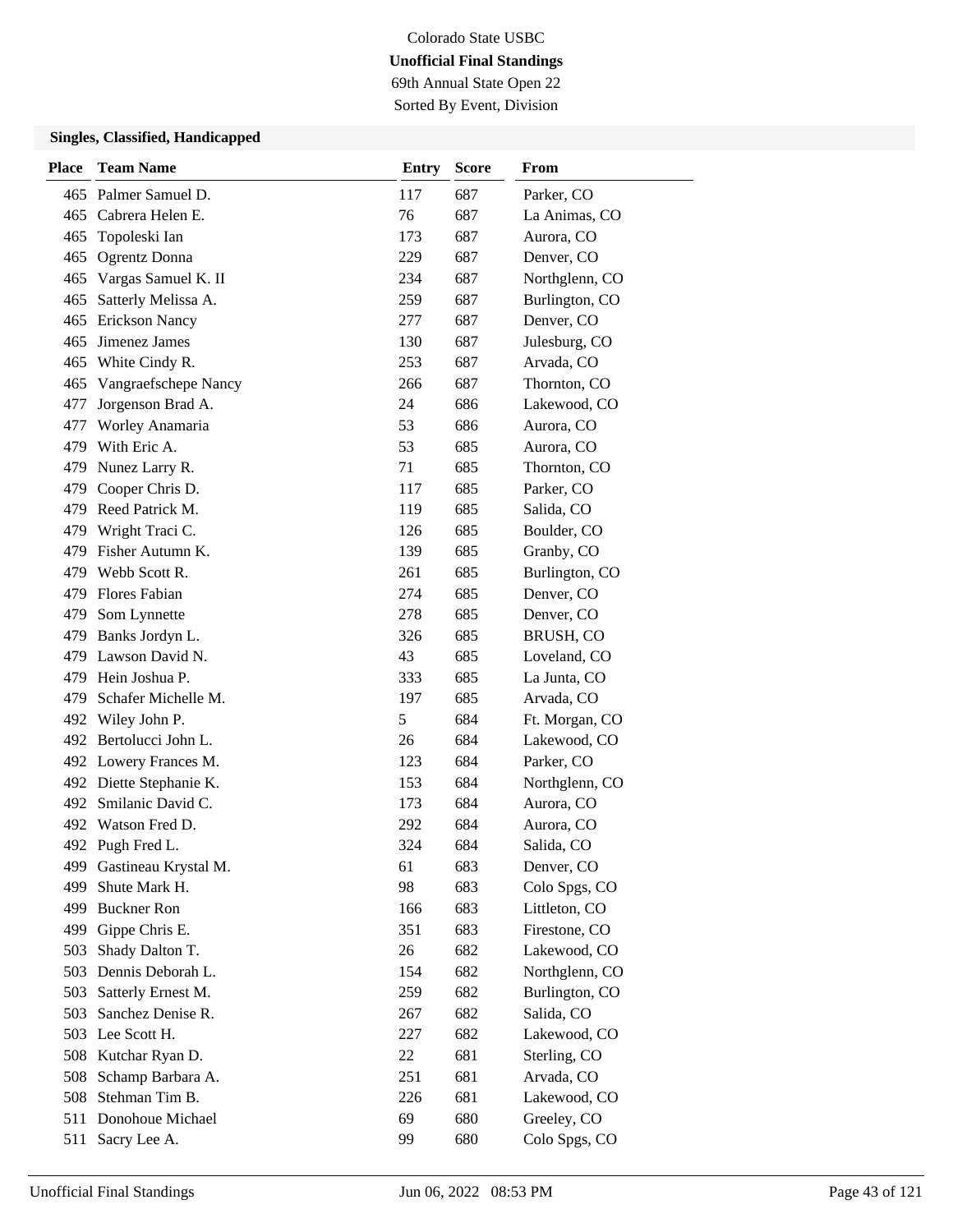69th Annual State Open 22 Sorted By Event, Division

| <b>Place</b> | <b>Team Name</b>         | <b>Entry</b> | <b>Score</b> | From              |
|--------------|--------------------------|--------------|--------------|-------------------|
|              | 511 Poplin Tom E.        | 119          | 680          | Salida, CO        |
|              | 511 Frye Trisha A.       | 145          | 680          | Thornton, CO      |
| 511          | Sisneros Becky           | 76           | 680          | La Animas, CO     |
| 511          | Martinez Kim R.          | 240          | 680          | Florence, CO      |
|              | 511 Miller Fritz W.      | 3            | 680          | Colo Spgs, CO     |
|              | 511 Cobos Frank R.       | 185          | 680          | Firestone, CO     |
| 511          | Apodaca John E.          | 11           | 680          | Thornton, CO      |
|              | 520 Clough Tim M.        | 87           | 679          | Centennial, CO    |
|              | 520 Lundgren Paul W.     | 256          | 679          | Burlington, CO    |
|              | 520 Westphal Starr E.    | 267          | 679          | Salida, CO        |
|              | 520 Lewis Michael D.     | 294          | 679          | Westcliffe, CO    |
| 520          | Valdez Matt I.           | 167          | 679          | Littleton, CO     |
|              | 525 Lieber Dave L.       | 81           | 678          | Sterling, CO      |
| 525          | Ramirez Rebeca J.        | 127          | 678          | Denver, CO        |
| 525          | Grannis Ryan L.          | 354          | 678          | Arvada, CO        |
| 525          | Murtaugh Bobby           | 97           | 678          | Granby, CO        |
| 525          | Stolba Michael           | 59           | 678          | Salida, CO        |
|              | 530 DeMers Aaron T.      | 45           | 677          | Sterling, CO      |
| 530          | <b>Tryon Meghan</b>      | 117          | 677          | Parker, CO        |
| 530          | Dayton Khrystalena C.    | 298          | 677          | Windsor, CO       |
|              | 530 Weins Sean T.        | 314          | 677          | Brighton, CO      |
|              | 530 Ellis Clarence V.    | 164          | 677          | Littleton, CO     |
|              | 535 Liddell Dontae M.    | 48           | 676          | Colo Spgs, CO     |
| 535          | Bretz Sheila M.          | 77           | 676          | Loveland, CO      |
| 535          | Groves Steven J.         | 220          | 676          | Ft Collins, CO    |
|              | 535 Wade George T.       | 291          | 676          | Aurora, CO        |
| 539          | De Bruyne Stephanie A.   | 155          | 675          | Northglenn, CO    |
| 539          | McNicholas Debra D.      | 327          | 675          | Florence, CO      |
| 539          | Braun Bryan W.           | 224          | 675          | Ft Collins, CO    |
| 542          | Sumerlin Billy W.        | 139          | 674          | Granby, CO        |
|              | 542 Blair Michael L.     | 157          | 674          | Northglenn, CO    |
|              | 544 Romero Phil          | 47           | 673          | Commerce City, CO |
|              | 544 Brophy-Lindo Erin    | 49           | 673          | Longmont, CO      |
|              | 544 Wakefield Anthony L. | 131          | 673          | Julesburg, CO     |
| 544          | Soukup Phillip R. Jr     | 136          | 673          | Granby, CO        |
|              | 544 Rickle Robert J.     | 162          | 673          | Littleton, CO     |
|              | 544 Amato Colette D.     | 271          | 673          | Pueblo, CO        |
|              | 550 Wilson Danny E.      | 36           | 672          | Eagle, CO         |
| 550          | Mirdik Andrew J.         | 189          | 672          | Aurora, CO        |
|              | 550 Hazelton Michael A.  | 232          | 672          | Pueblo, CO        |
|              | 550 Brown Sandra F.      | 292          | 672          | Aurora, CO        |
|              | 554 Buck Gary            | 35           | 671          | Edwards, CO       |
|              | 554 Churches Tyler A.    | 38           | 671          | Edwards, CO       |
|              | 554 Accetturo Julie A.   | 150          | 671          | Arvada, CO        |
|              | 554 Smith Loren J.       | 257          | 671          | Burlington, CO    |
|              | 554 Kelly Jim T.         | 277          | 671          | Denver, CO        |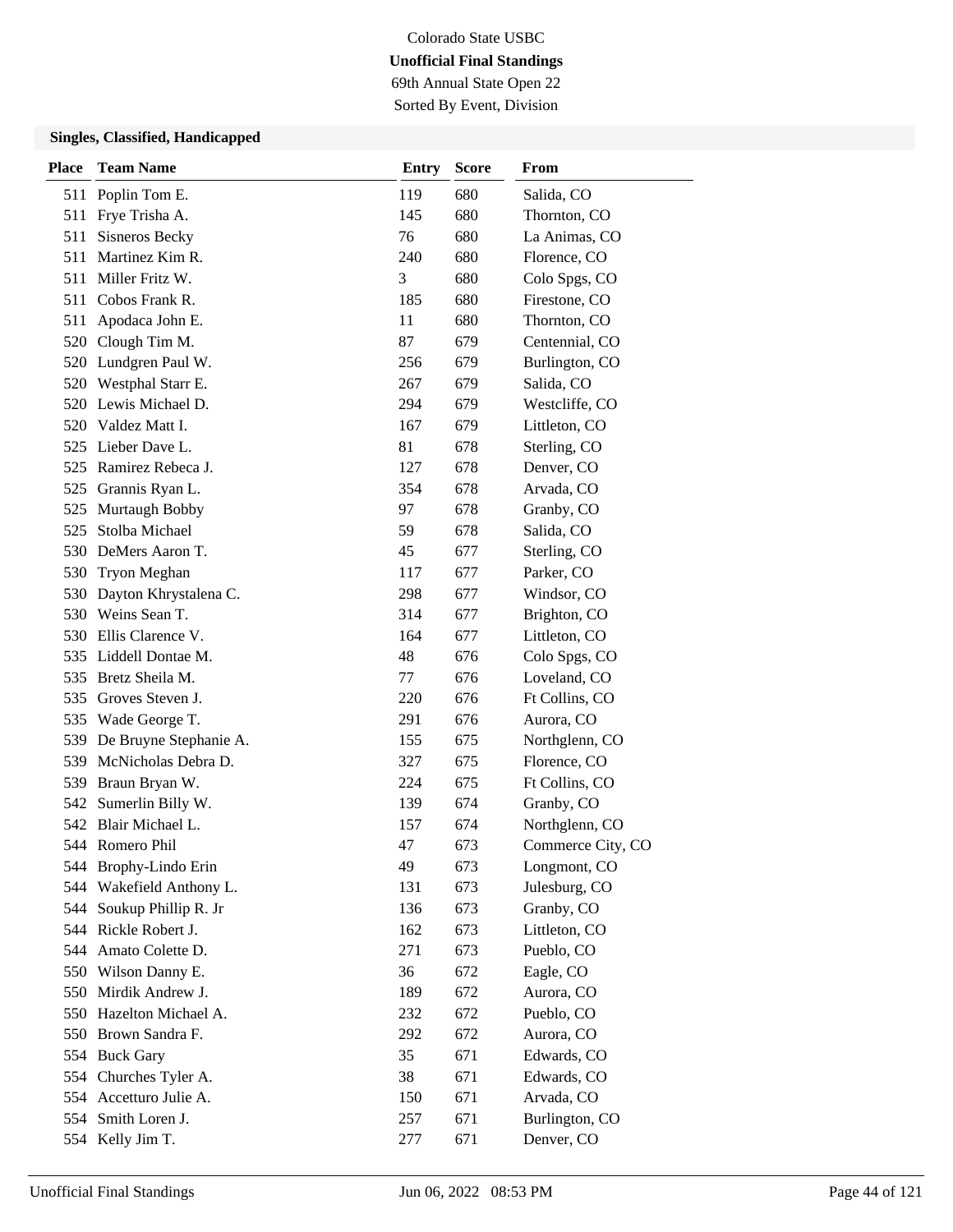69th Annual State Open 22 Sorted By Event, Division

| <b>Place</b> | <b>Team Name</b>        | <b>Entry</b> | <b>Score</b> | From                 |
|--------------|-------------------------|--------------|--------------|----------------------|
|              | 554 Newborn Nona J.     | 284          | 671          | Colo Spgs, CO        |
|              | 554 Fickess Brad A.     | 326          | 671          | BRUSH, CO            |
| 554          | Stroede Scott M.        | 332          | 671          | Thornton, CO         |
| 562          | <b>Vargas Anthony</b>   | 234          | 670          | Northglenn, CO       |
| 562          | Smith Trevor J.         | 348          | 670          | Trinidad, CO         |
|              | 564 Dalbotten Travis V. | 89           | 669          | Brighton, CO         |
|              | 564 Larsen Barbie J.    | 325          | 669          | Brush, CO            |
|              | 564 Kegley Steven T.    | 327          | 669          | Florence, CO         |
| 567          | Shires Jim              | 46           | 668          | Lakewood, CO         |
| 567          | Thompson Tina R.        | 131          | 668          | Julesburg, CO        |
| 567          | Sisneros Ronald L. Jr   | 76           | 668          | La Animas, CO        |
| 567          | Suchey Cathy L.         | 186          | 668          | Golden, CO           |
| 567          | Lucero Andreas          | 280          | 668          | Aurora, CO           |
| 567          | <b>Wilson Steve</b>     | 12           | 668          | Castle Pines, CO     |
| 573          | Scanlon Jessica L.      | 118          | 667          | Parker, CO           |
| 573          | Hasley John D.          | 178          | 667          | Littleton, CO        |
| 573          | Mort Steve D.           | 130          | 667          | Julesburg, CO        |
| 573          | Buckley Jim M.          | 12           | 667          | Castle Pines, CO     |
| 573          | Fagler Donald K.        | 230          | 667          | Lakewood, CO         |
| 573          | Hall Sonny J.           | 275          | 667          | Denver, CO           |
| 579          | Mearsha Leslie A.       | 152          | 666          | Northglenn, CO       |
| 579          | Matzke Beverly J.       | 154          | 666          | Northglenn, CO       |
| 579          | St Michel Kevin R.      | 354          | 666          | Arvada, CO           |
| 579          | Enquist Nancy J.        | 253          | 666          | Arvada, CO           |
| 579          | Ketchmark Frank E.      | 185          | 666          | Firestone, CO        |
| 584          | Johnson Andy R.         | 84           | 665          | Longmont, CO         |
| 584          | <b>Contreras Matt</b>   | 133          | 665          | Julesburg, CO        |
|              | 584 Evelyn Artemis B.   | 173          | 665          | Aurora, CO           |
| 584          | Hayashi Spencer         | 182          | 665          | Centennial, CO       |
| 584          | Mc Cain Thomas L.       | 354          | 665          | Arvada, CO           |
| 584          | Bustamante Joe R. Jr.   | 185          | 665          | Firestone, CO        |
|              | 590 Gray Vance G.       | 63           | 664          | Loveland, CO         |
|              | 590 Hill Celeste D.     | 141          | 664          | Colorado Springs, CO |
|              | 590 Valdez Abe R.       | 277          | 664          | Denver, CO           |
|              | 593 Lear Jamie J.       | 50           | 663          | Littleton, CO        |
|              | 593 Garcia Tammi Y.     | 64           | 663          | Arvada, CO           |
| 593          | Alexenberg Diane M.     | 155          | 663          | Northglenn, CO       |
| 593          | Schwarz Merrill L.      | 219          | 663          | Ft Collins, CO       |
| 593          | Wagner Devin T.         | 304          | 663          | Arvada, CO           |
| 593          | Glaze Erica L.          | 331          | 663          | Wheat Ridge, CO      |
|              | 593 Polich John A.      | 58           | 663          | Morrison, CO         |
| 593          | Logan Richard J.        | 265          | 663          | Thornton, CO         |
| 593          | Flanagan Holly M.       | 305          | 663          | Arvada, CO           |
| 602          | Brave Chris W.          | 54           | 662          | Aurora, CO           |
|              | 602 Zagyi Joseph R.     | 87           | 662          | Centennial, CO       |
|              | 602 Hatch Ariel M.      | 187          | 662          | Arvada, CO           |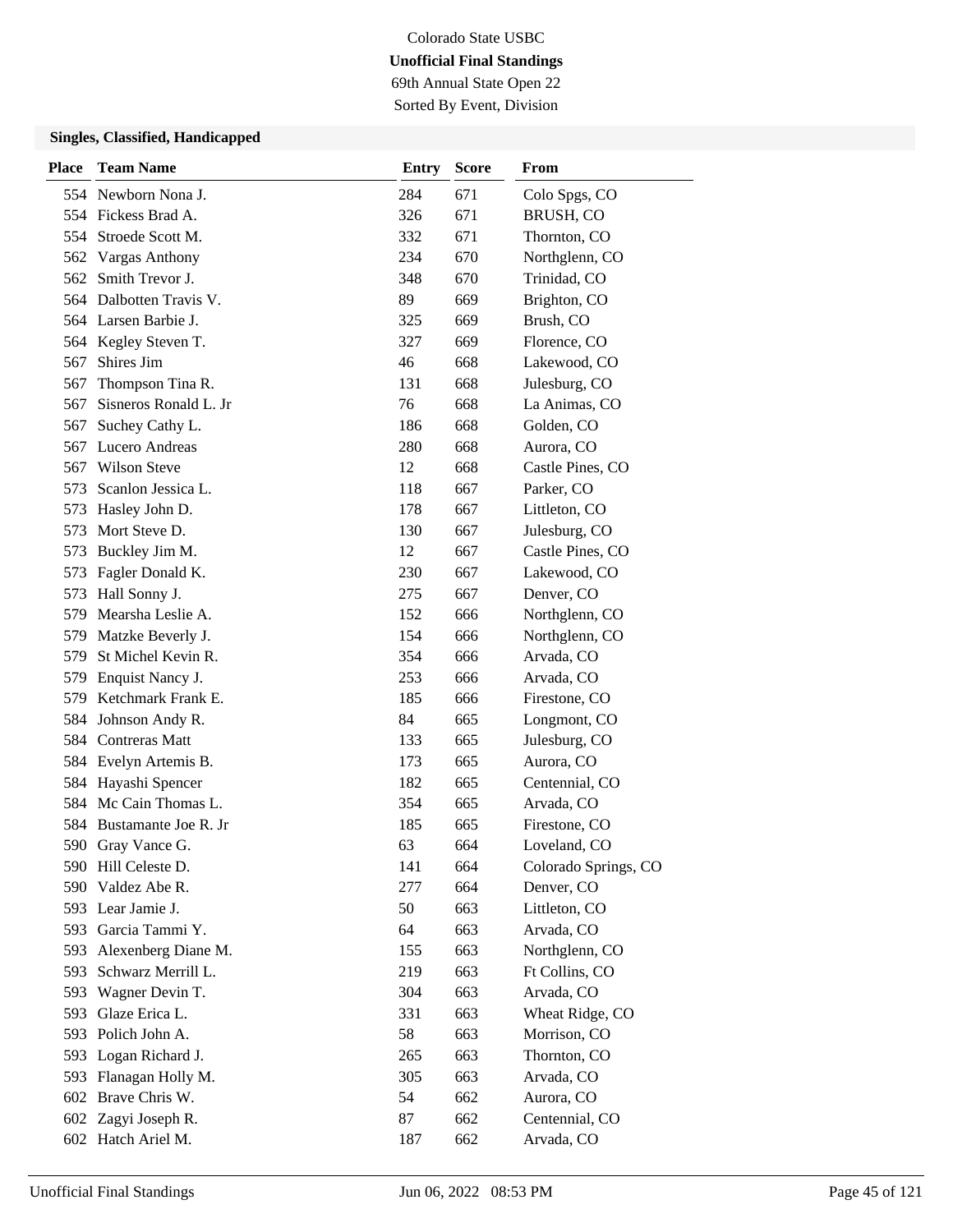69th Annual State Open 22 Sorted By Event, Division

| <b>Place</b> | <b>Team Name</b>          | <b>Entry</b> | <b>Score</b> | <b>From</b>     |
|--------------|---------------------------|--------------|--------------|-----------------|
|              | 602 Gaudian Diane L.      | 298          | 662          | Windsor, CO     |
|              | 602 Pearson Alex M.       | 330          | 662          | Wheat Ridge, CO |
|              | 602 Montelongo Fabian     | 100          | 662          | Pueblo West, CO |
|              | 602 Shockley Raul D.      | 294          | 662          | Westcliffe, CO  |
|              | 602 Lara Elaine           | 276          | 662          | Denver, CO      |
|              | 610 Wasnok Carol A.       | 118          | 661          | Parker, CO      |
|              | 610 Rimbert Kim A.        | 237          | 661          | Aurora, CO      |
|              | 610 Canda Christin V.     | 289          | 661          | Aguilar, CO     |
|              | 610 Bailey Stephen R.     | 327          | 661          | Florence, CO    |
|              | 610 Gallardo Michael A.   | 58           | 661          | Morrison, CO    |
| 610          | Sanchez Christal C.       | 305          | 661          | Arvada, CO      |
|              | 610 Lorenzetti Ruth       | 142          | 661          | Longmont, CO    |
|              | 617 Pieper Jennifer N.    | 170          | 660          | Aurora, CO      |
| 617          | Brimlow Kevin L. Jr       | 229          | 660          | Denver, CO      |
|              | 617 Lewis Vera            | 294          | 660          | Westcliffe, CO  |
|              | 617 Bradford Clint T.     | 147          | 660          | Arvada, CO      |
| 621          | Hardten Bradley J.        | 86           | 659          | Parker, CO      |
| 621          | James Susan S.            | 136          | 659          | Granby, CO      |
| 621          | Larsen Patrick C.         | 326          | 659          | BRUSH, CO       |
| 621          | Grote Wulf                | 367          | 659          | Morrison, CO    |
|              | 625 Moore Michael         | 333          | 658          | La Junta, CO    |
| 625          | Nault Kathryn E.          | 73           | 658          | Denver, CO      |
| 625          | Fritch Ben I.             | 228          | 658          | Lakewood, CO    |
| 628          | Quick Jimmy A.            | 55           | 657          | Brighton, CO    |
| 628          | Sterns Samuel A.          | 297          | 657          | Windsor, CO     |
| 630          | Fox Kim                   | 134          | 656          | Julesburg, CO   |
| 630          | Compliment Leo J.         | 366          | 656          | Arvada, CO      |
| 630          | Montoya Justin A.         | 350          | 656          | Lochbuie, CO    |
| 633          | Graham Dean A.            | 56           | 655          | Brush, CO       |
| 633          | Anderson Andrew L.        | 134          | 655          | Julesburg, CO   |
| 633          | Morrissey John M.         | 244          | 655          | Westminster, CO |
|              | 636 Galicia Richard Jr    | 107          | 654          | Fort Lupton, CO |
|              | 636 Young Ronald D.       | 181          | 654          | Longmont, CO    |
| 636          | Johnson Duane D.          | 331          | 654          | Wheat Ridge, CO |
| 636          | Gray Lewis P.             | 83           | 654          | Loveland, CO    |
|              | 636 Dalpoas Oric H.       | 62           | 654          | Loveland, CO    |
|              | 636 Stefanski Dan J.      | 11           | 654          | Thornton, CO    |
|              | 642 Materasso Jerry       | 57           | 653          | Frederick, CO   |
|              | 642 Hernandez Frank N. Jr | 67           | 653          | Thornton, CO    |
|              | 642 Lopez Shawn A.        | 238          | 653          | Lamar, CO       |
|              | 642 Allacher Micheal      | 261          | 653          | Burlington, CO  |
|              | 646 Garcia C Paul         | 7            | 652          | Northglenn, CO  |
|              | 646 Yacoubian Kristy A.   | 214          | 652          | Loma, CO        |
|              | 646 Drew Virginia         | 215          | 652          | Loma, CO        |
|              | 646 Solano Robert         | 310          | 652          | Florence, CO    |
|              | 650 Fritz Alec            | 24           | 651          | Lakewood, CO    |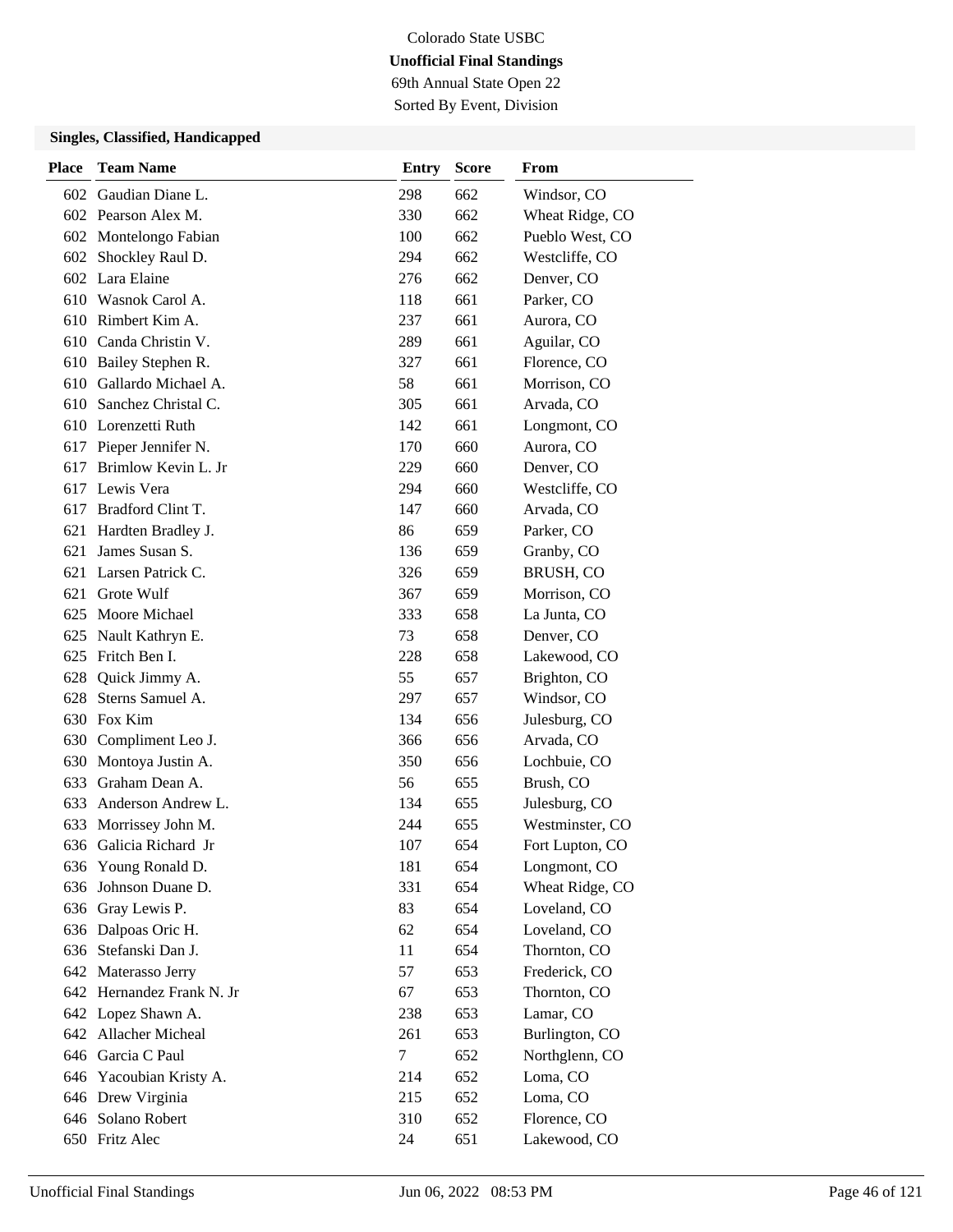69th Annual State Open 22 Sorted By Event, Division

| <b>Place</b> | <b>Team Name</b>          | <b>Entry</b> | <b>Score</b> | From                 |
|--------------|---------------------------|--------------|--------------|----------------------|
| 650          | Thacker Kya               | 131          | 651          | Julesburg, CO        |
| 650          | Bettenhausen Kenneth L.   | 255          | 651          | Arvada, CO           |
| 653          | Bonitz Karl M.            | 313          | 650          | Colo Spgs, CO        |
|              | 654 Hartleben Doug E.     | 89           | 649          | Brighton, CO         |
|              | 654 Huber John M.         | 334          | 649          | Aurora, CO           |
|              | 654 Mares Michael E.      | 276          | 649          | Denver, CO           |
|              | 654 Trujillo Matt A.      | 221          | 649          | Ft Collins, CO       |
|              | 654 Brewer Gary L.        | 73           | 649          | Denver, CO           |
| 659          | Myers Andrew S.           | 92           | 648          | Aurora, CO           |
| 660          | Herrera Ruben             | 233          | 647          | Northglenn, CO       |
| 661          | Hansen James D.           | 239          | 646          | Rocky Ford, CO       |
| 661          | Hazen Josiah J.           | 91           | 646          | Aurora, CO           |
| 663          | Baer Ann L.               | 139          | 645          | Granby, CO           |
| 663          | Seletstewa Henry F.       | 189          | 645          | Aurora, CO           |
| 663          | Maldonado Adrianna L.     | 330          | 645          | Wheat Ridge, CO      |
|              | 663 Lorenzetti Michael J. | 142          | 645          | Longmont, CO         |
| 667          | Moore Jackie S.           | 178          | 644          | Littleton, CO        |
| 667          | Elzinga Roger B.          | 184          | 644          | Thornton, CO         |
| 667          | Buckley Penny W.          | 12           | 644          | Castle Pines, CO     |
| 670          | <b>Austin Gerald</b>      | 60           | 643          | Buena Vista, CO      |
| 670          | Setterlind Andy J.        | 117          | 643          | Parker, CO           |
| 670          | <b>Morrison Blair</b>     | 222          | 643          | Ft Collins, CO       |
| 670          | Benedict Donna M.         | 12           | 643          | Castle Pines, CO     |
|              | 674 Galgocy Jeffry L.     | 46           | 642          | Lakewood, CO         |
|              | 674 Porter Sherry L.      | 290          | 642          | Aurora, CO           |
|              | 676 Graham Pamela J.      | 56           | 641          | Brush, CO            |
|              | 676 Galley Christopher A. | 219          | 641          | Ft Collins, CO       |
|              | 676 Hall James A.         | 251          | 641          | Arvada, CO           |
| 679          | Kutchar Jimmy D.          | 22           | 640          | Sterling, CO         |
| 679          | Cooke Douglas J.          | 262          | 640          | Aurora, CO           |
| 679          | Camacho Ernie             | 168          | 640          | Littleton, CO        |
| 682          | <b>Hewitt Ronald</b>      | 45           | 639          | Sterling, CO         |
| 682          | Bisby Alisha L.           | 281          | 639          | Arvada, CO           |
| 682          | Olson James W.            | 354          | 639          | Arvada, CO           |
|              | 682 Mecillas Ted A.       | 169          | 639          | Lochbuie, CO         |
|              | 686 Mecillas Fred V. Jr   | 169          | 637          | Lochbuie, CO         |
| 687          | Kerrick Shaun P.          | 46           | 636          | Lakewood, CO         |
| 687          | Logsdon Katrina L.        | 229          | 636          | Denver, CO           |
| 689          | Wood Barbara J.           | 49           | 635          | Longmont, CO         |
| 689          | Webb Steven R.            | 141          | 635          | Colorado Springs, CO |
| 689          | <b>Walker Marcey</b>      | 267          | 635          | Salida, CO           |
| 689          | Kantor Wendy J.           | 166          | 635          | Littleton, CO        |
| 689          | Gros-Potter Robert J.     | 221          | 635          | Ft Collins, CO       |
|              | 694 Meyer Kyle W.         | 338          | 634          | Pueblo, CO           |
|              | 694 Rivera Stanley J.     | 337          | 634          | Pueblo, CO           |
|              | 696 Stwalley Noah X.      | 8            | 633          | Thornton, CO         |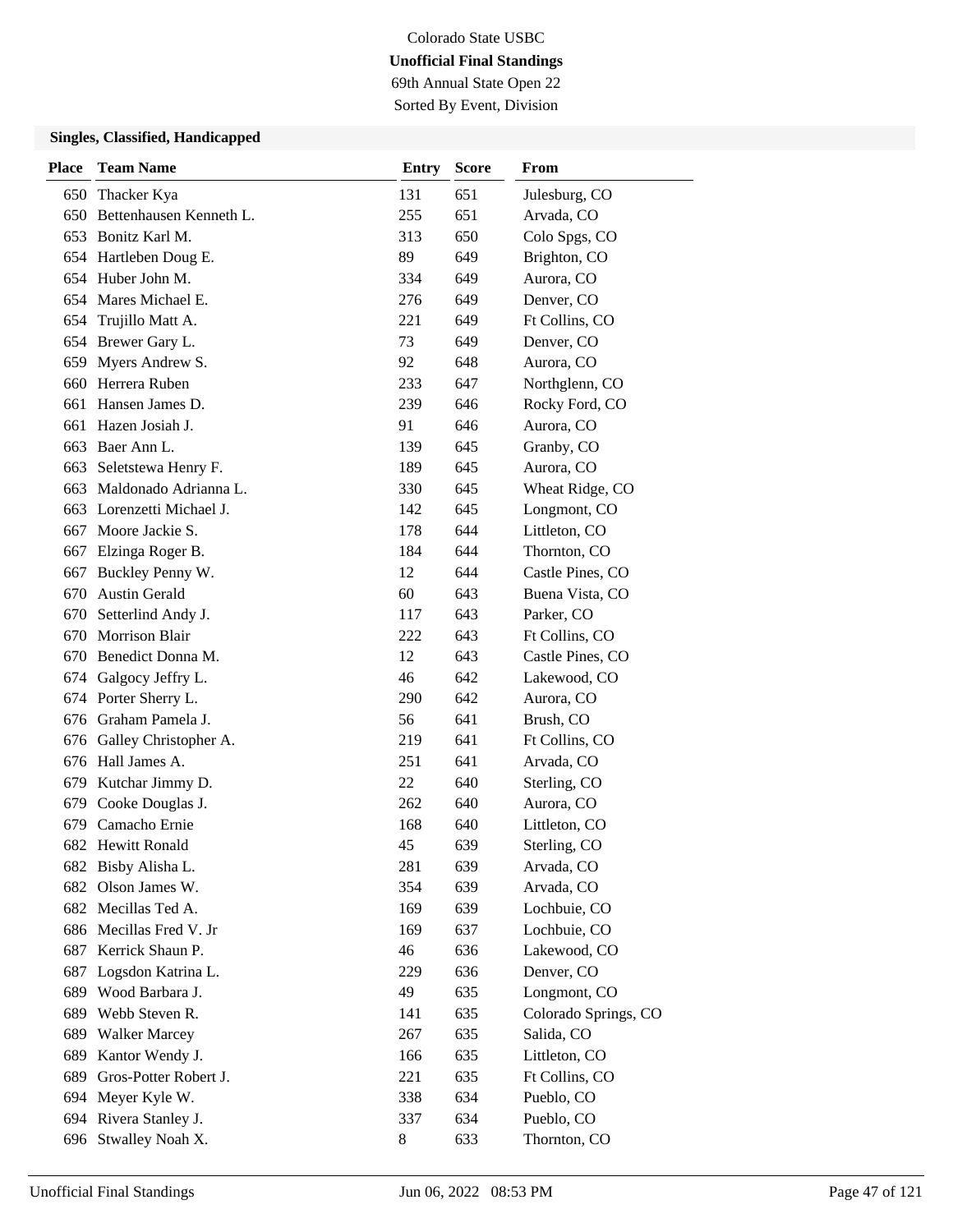69th Annual State Open 22 Sorted By Event, Division

| <b>Place</b> | <b>Team Name</b>              | <b>Entry</b>   | <b>Score</b> | From                 |
|--------------|-------------------------------|----------------|--------------|----------------------|
|              | 696 Heald John J.             | 331            | 633          | Wheat Ridge, CO      |
| 696          | Trujillo Rick D.              | 100            | 633          | Pueblo West, CO      |
|              | 696 Hilton Regina             | 97             | 633          | Granby, CO           |
|              | 696 Stewart Donald W.         | 104            | 633          | Pueblo West, CO      |
|              | 701 Rothfuss Robert M.        | 89             | 632          | Brighton, CO         |
|              | 701 Wilson Terri K.           | 184            | 632          | Thornton, CO         |
| 701          | Carpenter Jeremy D.           | 241            | 632          | Canon City, CO       |
| 701          | Thompson Staci L.             | 83             | 632          | Loveland, CO         |
| 705          | Giles Thomas A.               | 60             | 631          | Buena Vista, CO      |
| 705          | Johnson Elesha M.             | 68             | 631          | Thornton, CO         |
|              | 705 Huffer Dianne L.          | 311            | 631          | Littleton, CO        |
|              | 705 Bryant Roy D.             | 59             | 631          | Salida, CO           |
| 709          | Otsuka Jacy A.                | 134            | 630          | Julesburg, CO        |
| 709          | Avila Rubin                   | 165            | 630          | Littleton, CO        |
|              | 709 Cowan William Greg        | 232            | 630          | Pueblo, CO           |
|              | 712 Wood Mickey R.            | 159            | 629          | Northglenn, CO       |
|              | 712 Tomlin Claud R.           | 239            | 629          | Rocky Ford, CO       |
|              | 714 Claren John R.            | 28             | 628          | Colorado Springs, CO |
|              | 714 Coulson Patty Sue (Motor) | 97             | 628          | Granby, CO           |
|              | 714 McDonald Matt R.          | 218            | 628          | Ft Collins, CO       |
|              | 717 Drews Thomas A. Jr        | 93             | 625          | Woodland Park, CO    |
|              | 718 Bernard Larry             | 328            | 624          | Pueblo, CO           |
|              | 718 Watson Marsha M.          | 291            | 624          | Aurora, CO           |
|              | 718 Howard Alex S.            | 15             | 624          | Littleton, CO        |
| 721          | Sellar-Baker Jamie L.         | 51             | 623          | Lakewood, CO         |
|              | 722 Landrum Lori              | 260            | 622          | Burlington, CO       |
|              | 722 Connolly Julie L.         | 58             | 622          | Morrison, CO         |
|              | 724 Serrano Sam P.            | $\overline{2}$ | 621          | Loveland, CO         |
|              | 724 Alvarado Sara             | 272            | 621          | Pueblo, CO           |
|              | 724 Holt Kathy S.             | 149            | 621          | Arvada, CO           |
| 724          | Beigle Ruth G.                | 142            | 621          | Longmont, CO         |
| 728          | Quintana Sammy                | 20             | 620          | Littleton, CO        |
|              | 728 Bond Deanna L.            | 338            | 620          | Pueblo, CO           |
| 730          | Carelli Rudy C.               | 128            | 619          | Denver, CO           |
| 731          | Nira David                    | 83             | 617          | Loveland, CO         |
|              | 731 Reichelderfer Adrianne N. | 62             | 617          | Loveland, CO         |
| 731          | Fullmer Kevin C.              | 11             | 617          | Thornton, CO         |
| 734          | Schultz Derek N.              | 222            | 616          | Ft Collins, CO       |
| 735          | Moench Gordon L. III          | 321            | 615          | Golden, CO           |
|              | 736 Brockert John V. Jr       | 85             | 614          | Loveland, CO         |
|              | 736 Johnson Dorothy D.        | 260            | 614          | Burlington, CO       |
| 738          | Quick David A.                | 55             | 613          | Brighton, CO         |
| 738          | Strohecker Peter W.           | 138            | 613          | Granby, CO           |
|              | 738 Lopez Jarrod J.           | 238            | 613          | Lamar, CO            |
| 738          | Skolnekovich Michael A.       | 318            | 613          | Pueblo, CO           |
| 742          | Galicia Frank E.              | 108            | 608          | Fort Lupton, CO      |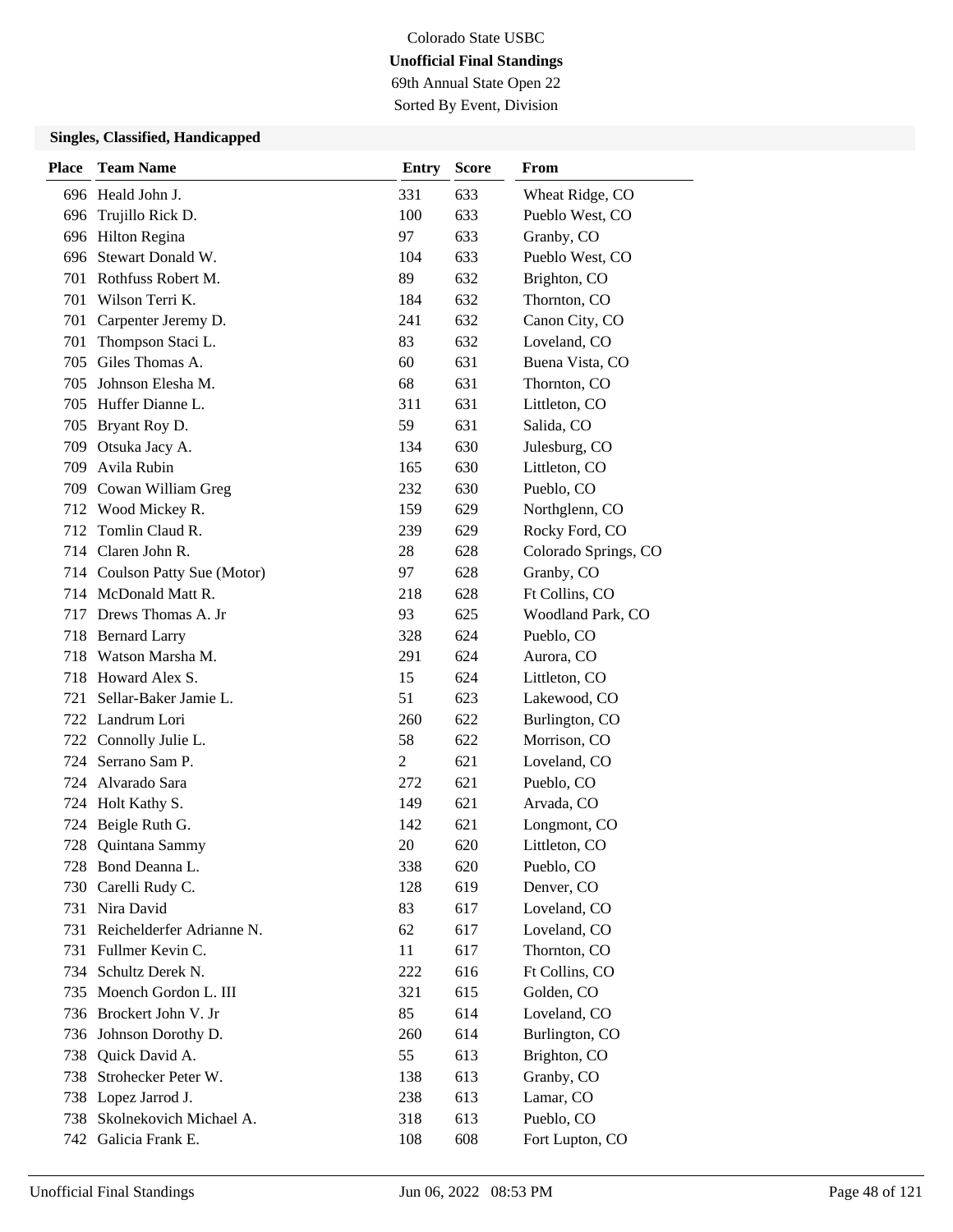69th Annual State Open 22 Sorted By Event, Division

### **Singles, Classified, Handicapped**

| <b>Place</b> | <b>Team Name</b>      | <b>Entry</b> | <b>Score</b> | From            |
|--------------|-----------------------|--------------|--------------|-----------------|
|              | 742 Boccaccio Dean A. | 289          | 608          | Aguilar, CO     |
|              | 742 Morgan Julie M.   | 304          | 608          | Arvada, CO      |
| 745          | Kesler Jake B.        | 24           | 606          | Lakewood, CO    |
| 745          | Rich James O.         | 43           | 606          | Loveland, CO    |
| 745          | Carter Luann R.       | 151          | 606          | Westminster, CO |
| 748          | Vargas Rodney R. II   | 234          | 604          | Northglenn, CO  |
| 749          | Ducker Mike L.        | 9            | 601          | Frederick, CO   |
| 749          | Rivas Dan L.          | 162          | 601          | Littleton, CO   |
| 751          | Trujillo Larry A.     | 310          | 600          | Florence, CO    |
|              | 752 De Vos Francie H. | 138          | 598          | Granby, CO      |
|              | 752 Fischer Gary      | 295          | 598          | Westcliffe, CO  |
|              | 754 Davis Larry H.    | 10           | 596          | Denver, CO      |
| 755          | Young Dale S.         | 17           | 595          | Colo Spgs, CO   |
| 756          | Happel Tom            | 178          | 594          | Littleton, CO   |
| 757          | Lopez Paul L.         | 238          | 589          | Lamar, CO       |
| 758          | Schleicher David G.   | 219          | 587          | Ft Collins, CO  |
| 759          | Gray Crystal A.       | 83           | 580          | Loveland, CO    |
| 760          | Steinman Joe          | 309          | 577          | Fruita, CO      |
| 761          | Sorrell Tammy G.      | 144          | 568          | Thornton, CO    |
| 762          | Farley Rusty R.       | 216          | 566          | Loma, CO        |
| 763          | Walker Edgar L. II    | 241          | 554          | Canon City, CO  |
| 764          | Doggett Joseph T.     | 110          | 541          | Aurora, CO      |
| 765          | Woodruff Gerald A.    | 266          | 529          | Thornton, CO    |
|              | 766 Logan Trudie L.   | 266          | 491          | Thornton, CO    |
| 767          | Thomsen Yvonne        | 143          | 474          | Thornton, CO    |
|              | 768 Hunter Larry W.   | 15           | 358          | Littleton, CO   |
|              |                       |              |              |                 |

The lowest score to cash is 754.

#### **Singles, Classified Scratch, Scratch**

| Place | <b>Team Name</b>      | Entry | <b>Score</b> | From                 |
|-------|-----------------------|-------|--------------|----------------------|
|       | Friedman Eric         | 38    | 667          | Edwards, CO          |
| 2     | Degnan Michael S.     | 204   | 650          | Wiley, CO            |
| 3     | Walls Corey A.        | 320   | 648          | Colo Spgs, CO        |
| 4     | Swanson Josh G.       | 204   | 646          | Wiley, CO            |
| 5.    | Sutton Derek P.       | 38    | 636          | Edwards, CO          |
| 6     | Ivie Tyson T.         | 35    | 629          | Edwards, CO          |
| 7     | Stewart Larry J.      | 80    | 611          | Grand Junction, CO   |
| 8     | Castle Bryan S.       | 204   | 593          | Wiley, CO            |
| 9     | Herrera Larry C.      | 188   | 592          | Aurora, CO           |
| 10    | LaBorde Brett A.      | 183   | 579          | Colorado Springs, CO |
| 11    | Salazar Francisco     | 344   | 574          | Fruita, CO           |
| 12    | Blessinger Michael L. | 236   | 556          | Aurora, CO           |
| 13    | Fergurson John C.     | 7     | 555          | Northglenn, CO       |
| 14    | Farley Rusty R.       | 216   | 548          | Loma, CO             |
| 14    | Glesmann Dennis J.    | 221   | 548          | Ft Collins, CO       |
| 16    | Rose Maddux           | 38    | 547          | Edwards, CO          |
|       |                       |       |              |                      |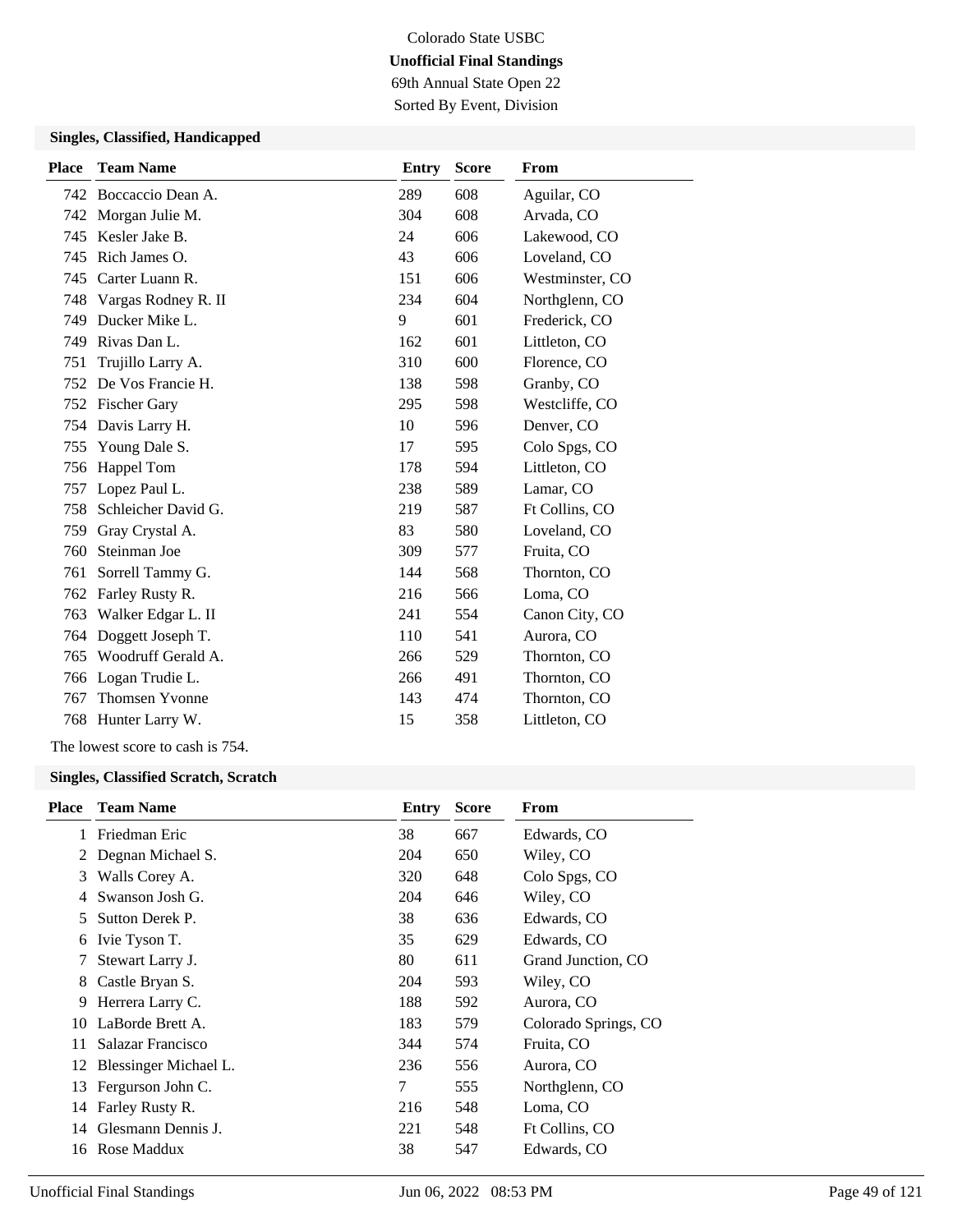69th Annual State Open 22

Sorted By Event, Division

### **Singles, Classified Scratch, Scratch**

| <b>Place</b> | <b>Team Name</b>        | <b>Entry</b> | <b>Score</b> | From            |
|--------------|-------------------------|--------------|--------------|-----------------|
| 17           | McDonald Ashley E.      | 202          | 544          | Evans, CO       |
| 18           | Gosselin Adam           | 158          | 543          | Northglenn, CO  |
| 19           | DubskyPrahl Joy C.      | 321          | 541          | Golden, CO      |
| 20           | Gates Dawn M.           | 237          | 540          | Aurora, CO      |
| 21           | <b>Boyd Casey</b>       | 37           | 535          | Eagle, CO       |
| 22           | Trenn Inez D.           | 315          | 534          | Bennett, CO     |
| 23           | Schappaugh Daniel       | 188          | 531          | Aurora, CO      |
| 24           | Clark Brett             | 203          | 530          | Lamar, CO       |
|              | 25 Webb Justin K.       | 60           | 528          | Buena Vista, CO |
|              | 26 Porco Becky          | 59           | 523          | Salida, CO      |
| 27           | Stolba Kenneth S.       | 59           | 519          | Salida, CO      |
|              | 28 Davis TJ             | 36           | 516          | Eagle, CO       |
|              | 29 Plooster Chris N.    | 158          | 513          | Northglenn, CO  |
| 29           | Schmedeke Jordan P.     | 364          | 513          | CRAIG, CO       |
| 31           | Turnbull Charles R.     | 37           | 505          | Eagle, CO       |
|              | 32 Johnson Andy R.      | 84           | 503          | Longmont, CO    |
|              | 33 Blair Connie L.      | 157          | 500          | Northglenn, CO  |
| 33           | Stolba Michael          | 59           | 500          | Salida, CO      |
|              | 35 Rimbert Kim A.       | 237          | 497          | Aurora, CO      |
|              | 36 Buck Gary            | 35           | 496          | Edwards, CO     |
|              | 36 Churches Tyler A.    | 38           | 496          | Edwards, CO     |
|              | 38 Schafer Michelle M.  | 197          | 491          | Arvada, CO      |
| 39           | Gaalaas Roger A.        | 59           | 478          | Salida, CO      |
|              | 40 Wilson Danny E.      | 36           | 473          | Eagle, CO       |
| 41           | <b>Scott Christy</b>    | 293          | 464          | Denver, CO      |
| 41           | Bryant Roy D.           | 59           | 464          | Salida, CO      |
| 43           | Lacy John H.            | 59           | 457          | Salida, CO      |
|              | 44 Mirdik Andrew J.     | 189          | 448          | Aurora, CO      |
| 45           | Blair Michael L.        | 157          | 442          | Northglenn, CO  |
|              | 46 Huber John M.        | 334          | 439          | Aurora, CO      |
| 47           | Seletstewa Henry F.     | 189          | 438          | Aurora, CO      |
|              | 48 Giles Thomas A.      | 60           | 418          | Buena Vista, CO |
|              | 48 Moench Gordon L. III | 321          | 418          | Golden, CO      |
|              | 50 Rich James O.        | 43           | 417          | Loveland, CO    |
| 51           | Brewer Gary L.          | 73           | 415          | Denver, CO      |
|              | 52 Austin Gerald        | 60           | 400          | Buena Vista, CO |
|              | 53 Nault Kathryn E.     | 73           | 399          | Denver, CO      |

The lowest score to cash is 593.

| <b>Place</b> | Team Name          | Entry | <b>Score</b> | From                 |
|--------------|--------------------|-------|--------------|----------------------|
|              | Phillips Jacob D.  | 167   | 907          | Littleton, CO        |
|              | 2 Van Horn Ryan T. | 16    | 866          | Colorado Springs, CO |
|              | 3 Driver Joseph C. | 79    | 862          | Howard, CO           |
|              | 4 Schafer Russ L.  | 197   | 850          | Arvada, CO           |
|              | 5 Yearous Cass     | 280   | 833          | Aurora, CO           |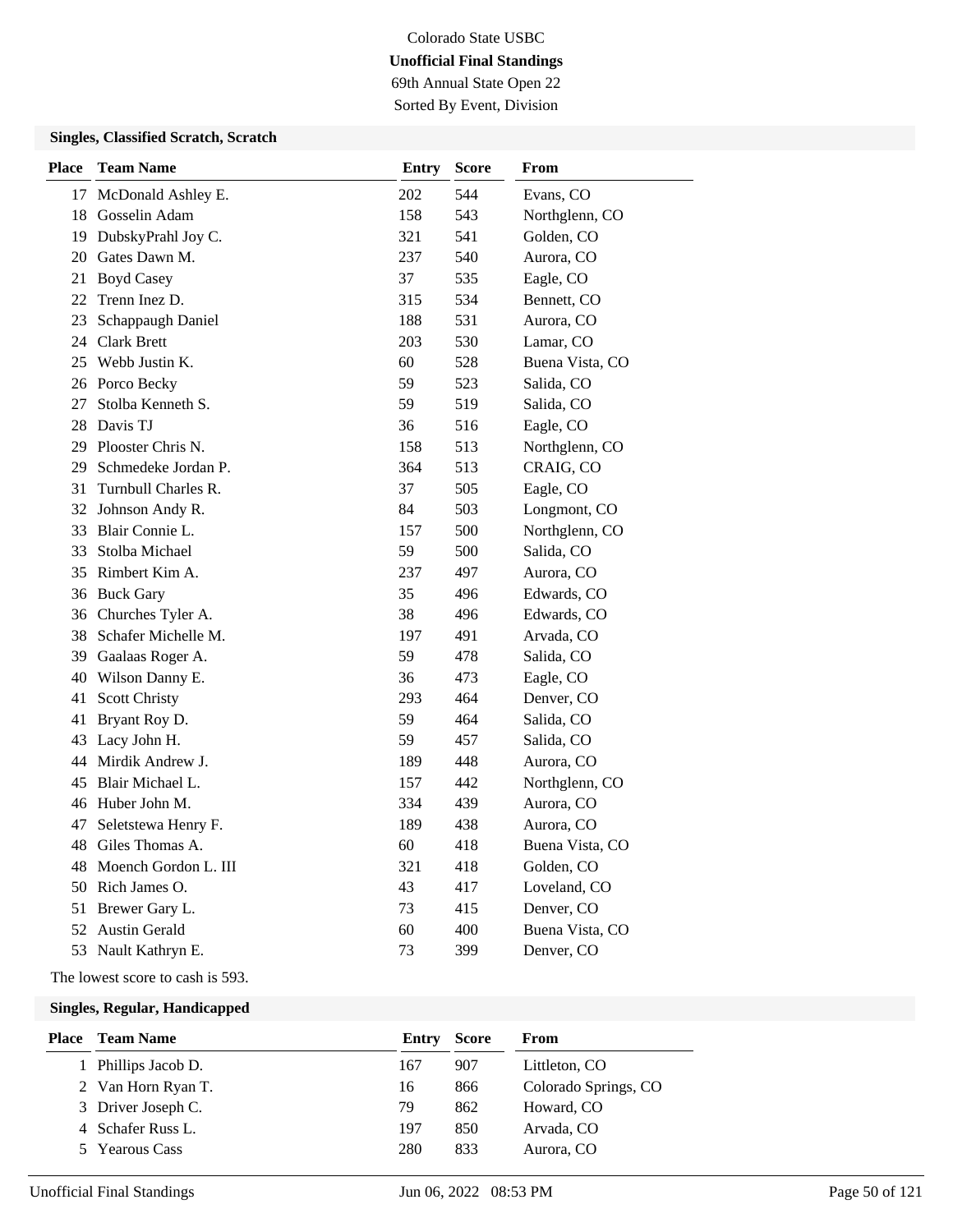69th Annual State Open 22 Sorted By Event, Division

| <b>Place</b> | <b>Team Name</b>           | <b>Entry</b>   | <b>Score</b> | From                 |
|--------------|----------------------------|----------------|--------------|----------------------|
| 6            | James Nigel                | 45             | 826          | Sterling, CO         |
| 7            | Mitchell Jeff M.           | 57             | 822          | Frederick, CO        |
| 8            | Nelson Frank E. Jr         | 161            | 819          | Littleton, CO        |
| 9            | Dominique Mickel           | 160            | 815          | Northglenn, CO       |
| 10           | Moon Courtney T.           | 40             | 810          | Loveland, CO         |
| 11           | Lumbus Bruce               | 170            | 807          | Aurora, CO           |
| 12           | Moss Brian K.              | 125            | 805          | Boulder, CO          |
| 13           | Tomes Stephen M.           | 44             | 804          | Strasburg, CO        |
| 13           | Martinez Javier R.         | 348            | 804          | Trinidad, CO         |
| 15           | Maxey Garret J.            | 75             | 802          | Fort Collins, CO     |
| 15           | Newsom David A.            | 236            | 802          | Aurora, CO           |
| 17           | Schamp Stephen L.          | 252            | 801          | Arvada, CO           |
| 17           | Thompson James A. III      | 317            | 801          | Thornton, CO         |
| 19           | McDowell John              | 137            | 796          | Granby, CO           |
| 19           | Dale Mark W.               | 183            | 796          | Colorado Springs, CO |
| 21           | Vargas Samuel K.           | 234            | 792          | Northglenn, CO       |
| 21           | Seagroves Tina K.          | 284            | 792          | Colo Spgs, CO        |
| 23           | Wales Kevin G.             | 5              | 790          | Ft. Morgan, CO       |
| 23           | Pugh Adrian L.             | 324            | 790          | Salida, CO           |
| 25           | Garduno Timothy M.         | 319            | 789          | Lakewood, CO         |
| 26           | Swearingen Tiffany D.      | 278            | 788          | Denver, CO           |
| 27           | Newmen Samuel L.           | 364            | 787          | CRAIG, CO            |
| 28           | Hutchings Stephen L.       | 120            | 786          | Brighton, CO         |
| 29           | Robnett Tamica R.          | 332            | 785          | Thornton, CO         |
| 30           | Vargas Ted                 | 233            | 783          | Northglenn, CO       |
| 31           | Roybal Timothy J.          | 300            | 782          | Littleton, CO        |
| 31           | <b>Finney Nicholas</b>     | 176            | 782          | Littleton, CO        |
| 33           | Wilson Jeff D.             | 36             | 781          | Eagle, CO            |
| 33           | Jackson Jacob A.           | 121            | 781          | Highlands Ranch, CO  |
| 35           | Johnson Ronald (RJ) E. III | 247            | 779          | Aurora, CO           |
| 36           | Tanner Joshua R.           | $\overline{c}$ | 777          | Loveland, CO         |
|              | 36 Matthews Thomas A.      | 332            | 777          | Thornton, CO         |
| 38           | Shaver Paul D.             | 183            | 776          | Colorado Springs, CO |
| 38           | Gaglio Vito L. Jr          | 278            | 776          | Denver, CO           |
| 38           | Macklin Darwin A.          | 282            | 776          | Colo Spgs, CO        |
| 41           | Lawson Kelly R.            | 196            | 775          | Denver, CO           |
| 41           | Kelley Mike S.             | 237            | 775          | Aurora, CO           |
| 41           | Compliment Cora J.         | 366            | 775          | Arvada, CO           |
| 44           | Saulnier Mackenzie L.      | 202            | 774          | Evans, CO            |
| 45           | La Crue Richard W.         | 88             | 773          | Centennial, CO       |
| 45           | Lara Eddie L. Jr           | 194            | 773          | Denver, CO           |
| 45           | Martin Kris I.             | 220            | 773          | Ft Collins, CO       |
| 45           | Tonsing Eric A.            | 41             | 773          | Loveland, CO         |
| 45           | Unrein Jacob A.            | 350            | 773          | Lochbuie, CO         |
|              | 50 Dykes Doug              | 56             | 772          | Brush, CO            |
|              | 50 Martinac Duane P.       | 194            | 772          | Denver, CO           |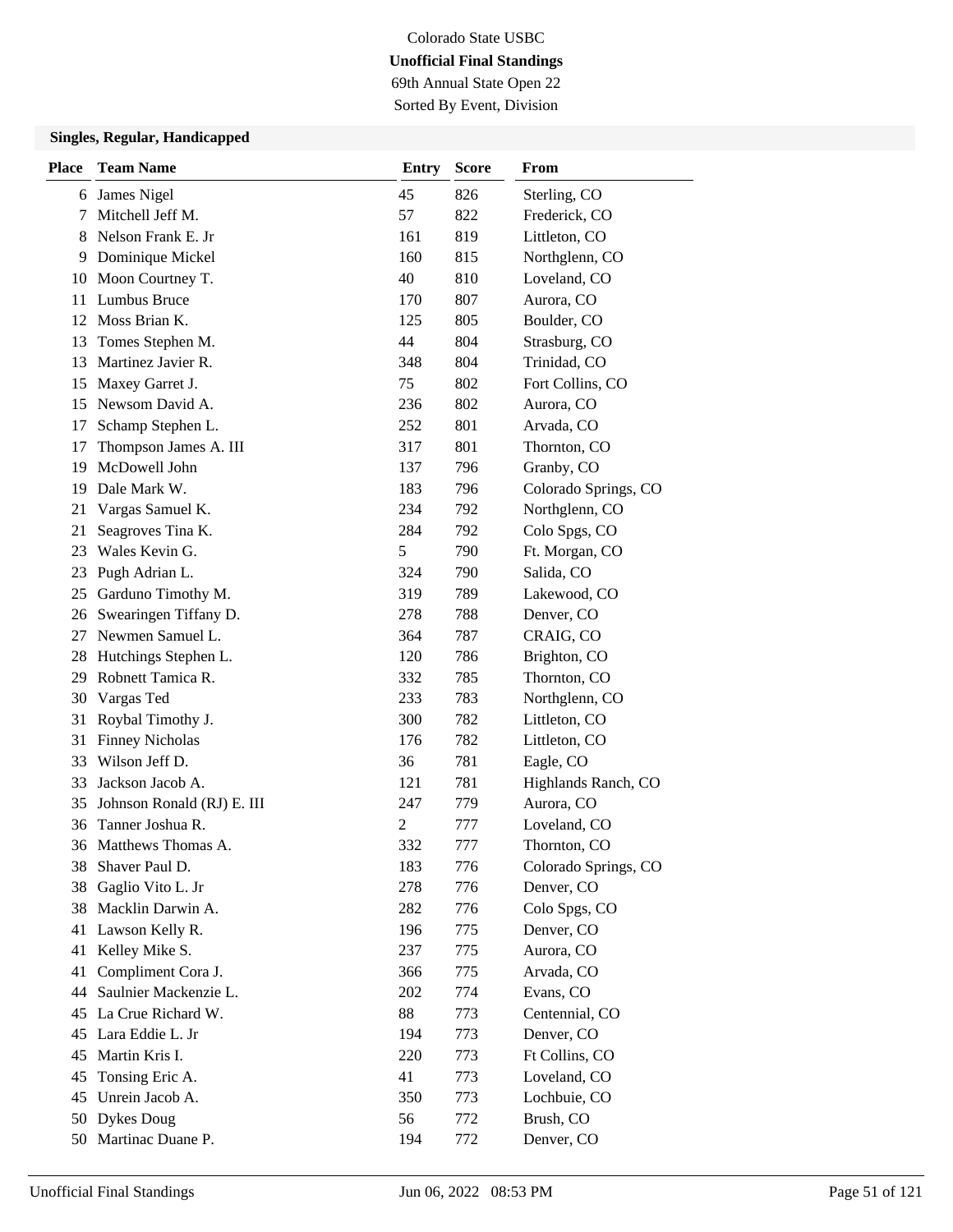69th Annual State Open 22 Sorted By Event, Division

| <b>Place</b> | <b>Team Name</b>        | <b>Entry</b> | <b>Score</b> | From                 |
|--------------|-------------------------|--------------|--------------|----------------------|
|              | 50 Wojahn Casie         | 202          | 772          | Evans, CO            |
|              | 50 Henshaw Jeffrey T.   | 226          | 772          | Lakewood, CO         |
|              | 54 Lallak Eddie J. Jr   | 75           | 771          | Fort Collins, CO     |
|              | 54 Hilovsky Rick S.     | 126          | 771          | Boulder, CO          |
| 54           | <b>Rodgers Trevor</b>   | 144          | 771          | Thornton, CO         |
| 54           | Boone Alexander D.      | 149          | 771          | Arvada, CO           |
| 54           | Kivett William O.       | 273          | 771          | Colorado Springs, CO |
| 59           | Elliott Mark T.         | 99           | 770          | Colo Spgs, CO        |
| 59           | Galvin Donald P.        | 316          | 770          | Bennett, CO          |
| 59           | Knudsen Steve L.        | 116          | 770          | Parker, CO           |
| 62           | Wille Dustyn M.         | 348          | 768          | Trinidad, CO         |
| 63           | Avila Jessy             | 165          | 767          | Littleton, CO        |
| 64           | Christiansan Jeff       | 171          | 766          | Aurora, CO           |
| 64           | Boysen Jason L.         | 323          | 766          | Thornton, CO         |
| 66           | Townley Lionel R.       | 273          | 765          | Colorado Springs, CO |
| 67           | Jackson Robert B.       | 99           | 764          | Colo Spgs, CO        |
| 67           | Hartpence Jeremy T.     | 221          | 764          | Ft Collins, CO       |
| 69           | Matzke Curtis V.        | 154          | 763          | Northglenn, CO       |
| 69           | Seres Kimberly          | 180          | 763          | Longmont, CO         |
| 69           | Gray Chase              | 229          | 763          | Denver, CO           |
| 69           | Lujan Michael A.        | 315          | 763          | Bennett, CO          |
| 73           | Frank Dale R.           | 264          | 762          | Aurora, CO           |
| 73           | Bond Brent L.           | 338          | 762          | Pueblo, CO           |
| 75           | Uyemura Justin          | 165          | 761          | Littleton, CO        |
| 75           | Bretton David E.        | 347          | 761          | Colorado Springs, CO |
| 77           | Ching Kawika K.         | 231          | 760          | Salida, CO           |
| 77           | <b>Bailey Jeff</b>      | 301          | 760          | Littleton, CO        |
| 77           | Meaux Rudolph A. Jr     | 355          | 760          | Denver, CO           |
| 77           | Eggleston Edward R. III | 336          | 760          | Pueblo, CO           |
| 77           | George Edward J.        | 323          | 760          | Thornton, CO         |
| 82           | Robinson Bobby J. Jr    | 247          | 759          | Aurora, CO           |
|              | 82 Buckley Ian J.       | 301          | 759          | Littleton, CO        |
|              | 82 Ausec Timothy J.     | 302          | 759          | Colorado Springs, CO |
| 82           | Trenn Larry M. Jr       | 315          | 759          | Bennett, CO          |
| 82           | Wamboldt Daniel E.      | 94           | 759          | Fountain, CO         |
| 87           | Williams Paul           | 8            | 758          | Thornton, CO         |
| 88           | Murray Vicki            | 263          | 757          | Aurora, CO           |
| 88           | Villagomez Erick M.     | 322          | 757          | Parker, CO           |
| 90           | Quarles Phil            | 5            | 756          | Ft. Morgan, CO       |
|              | 90 Fasso Chris E.       | 138          | 756          | Granby, CO           |
| 90           | Hanish Levi A.          | 170          | 756          | Aurora, CO           |
| 90           | Jacques Steve L.        | 181          | 756          | Longmont, CO         |
| 90           | Di Giacomo Tony S.      | 151          | 756          | Westminster, CO      |
| 95.          | Fisher Thomas R.        | 70           | 755          | Thornton, CO         |
| 95           | Jamison Michael         | 182          | 755          | Centennial, CO       |
| 97           | Garcia Michael A.       | 64           | 754          | Arvada, CO           |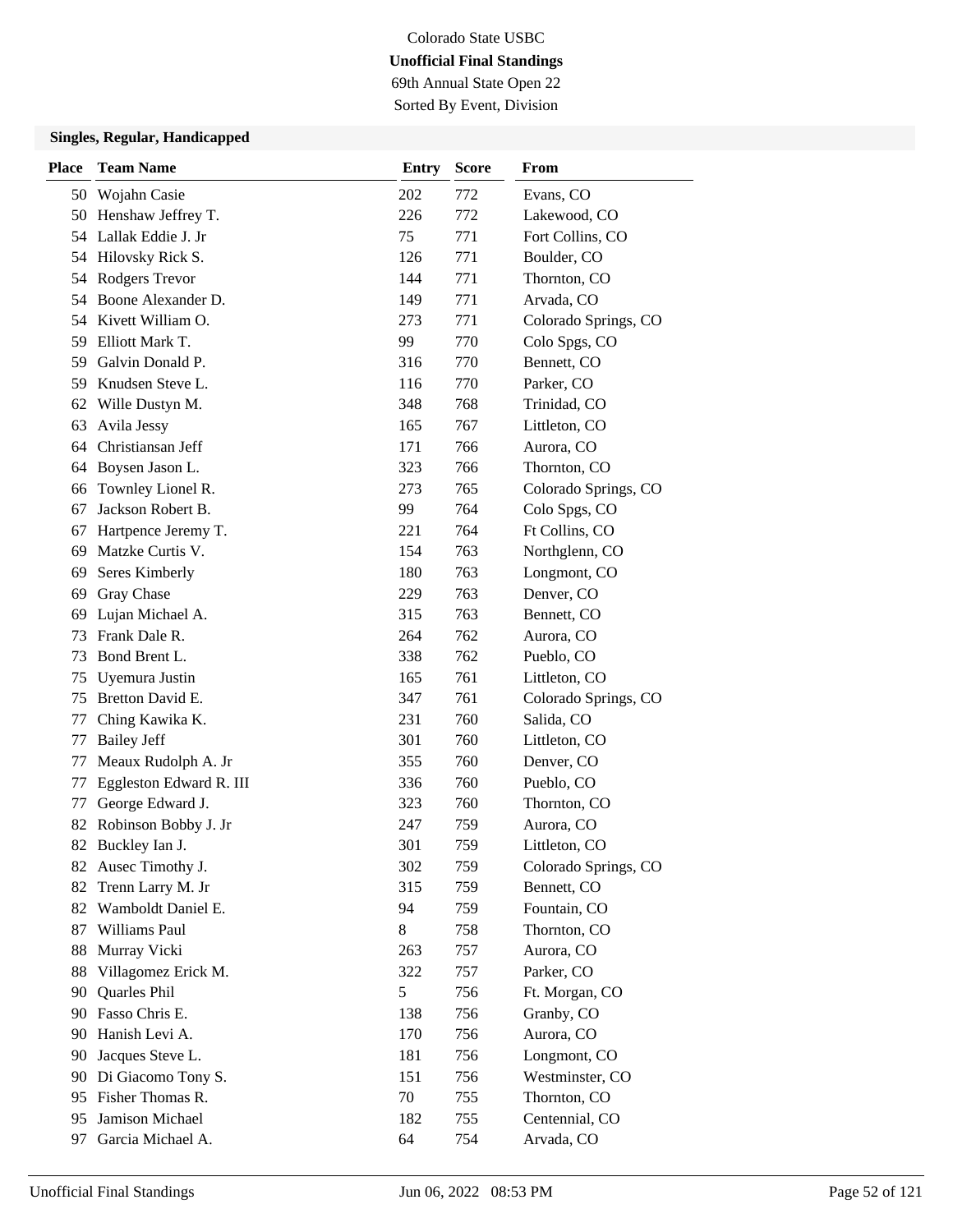# Colorado State USBC **Unofficial Final Standings** 69th Annual State Open 22

Sorted By Event, Division

| Place | <b>Team Name</b>         | <b>Entry</b>   | <b>Score</b> | From                 |
|-------|--------------------------|----------------|--------------|----------------------|
|       | 97 Dettling David M.     | 84             | 754          | Longmont, CO         |
| 97    | Bracht Kayleigh          | 244            | 754          | Westminster, CO      |
| 100   | Henry Thomas P. Jr       | 296            | 753          | Westcliffe, CO       |
| 101   | Cordova Arthur L. Jr     | 183            | 752          | Colorado Springs, CO |
|       | 101 Flanagan Steve       | 361            | 752          | Jefferson, CO        |
| 103   | Economy Scott M.         | 85             | 751          | Loveland, CO         |
| 103   | Moore Mason C.           | 135            | 751          | Aurora, CO           |
| 103   | Starke Don A.            | 303            | 751          | Colorado Springs, CO |
| 103   | Aragon Anthony L.        | 276            | 751          | Denver, CO           |
| 107   | Kohama Richard D.        | 10             | 750          | Denver, CO           |
| 107   | Mauck R. Gordon          | 32             | 750          | Mead, CO             |
| 107   | Saunders Shamus D.       | 92             | 750          | Aurora, CO           |
|       | 107 Davis John A.        | 199            | 750          | Colo Spgs, CO        |
| 107   | <b>Heinly Daniel</b>     | 201            | 750          | Highlands Ranch, CO  |
| 112   | MacFarlane John J.       | 300            | 749          | Littleton, CO        |
|       | 112 Bender Stephen M.    | 91             | 749          | Aurora, CO           |
| 114   | Taylor Justin W.         | 345            | 748          | Deer Trail, CO       |
| 115   | <b>Baer Chris</b>        | 139            | 747          | Granby, CO           |
| 115   | Smittie Ishmael Sr       | 335            | 747          | Denver, CO           |
| 115   | Hurst Dustin L.          | 344            | 747          | Fruita, CO           |
| 118   | Gwynn John H.            | 245            | 746          | Aurora, CO           |
| 118   | <b>Stephens Raymond</b>  | 276            | 746          | Denver, CO           |
| 120   | Boger David L.           | 21             | 745          | Strasburg, CO        |
| 120   | Phillips Joshua          | 161            | 745          | Littleton, CO        |
|       | 120 Schwartz Lee M.      | 233            | 745          | Northglenn, CO       |
| 120   | Garcia Orlando J.        | 148            | 745          | Arvada, CO           |
| 120   | Cardoza Ronald K.        | 328            | 745          | Pueblo, CO           |
|       | 120 White Robert C. II   | 335            | 745          | Denver, CO           |
|       | 120 Cirka Stephen A.     | 94             | 745          | Fountain, CO         |
| 127   | Murrain Paul W.          | $\overline{4}$ | 744          | Littleton, CO        |
| 127   | Dingmann Jared W.        | 35             | 744          | Edwards, CO          |
| 127   | Dahlinger Jason          | 326            | 744          | BRUSH, CO            |
|       | 130 Winklepleck James W. | 21             | 743          | Strasburg, CO        |
|       | 130 Koch Ryan H.         | 74             | 743          | Colo Spgs, CO        |
| 130   | Menini Ashley R.         | 246            | 743          | Aurora, CO           |
|       | 130 Foss Gary            | 23             | 743          | Grand Junction, CO   |
|       | 134 Herbeck Austin J.    | 120            | 742          | Brighton, CO         |
|       | 134 Garcia Antonio L.    | 148            | 742          | Arvada, CO           |
|       | 136 Fooshee Jeffrey W.   | 93             | 741          | Woodland Park, CO    |
|       | 136 Claussen Shawn M.    | 196            | 741          | Denver, CO           |
|       | 136 Passarelli Ryan      | 360            | 741          | Denver, CO           |
|       | 136 Jordan Brett D.      | 253            | 741          | Arvada, CO           |
|       | 136 Keeney Doug W.       | 271            | 741          | Pueblo, CO           |
| 141   | Blake Michael S.         | 202            | 740          | Evans, CO            |
|       | 141 Gee Russell A.       | 105            | 740          | Thornton, CO         |
| 141   | <b>Bennett Chris</b>     | 151            | 740          | Westminster, CO      |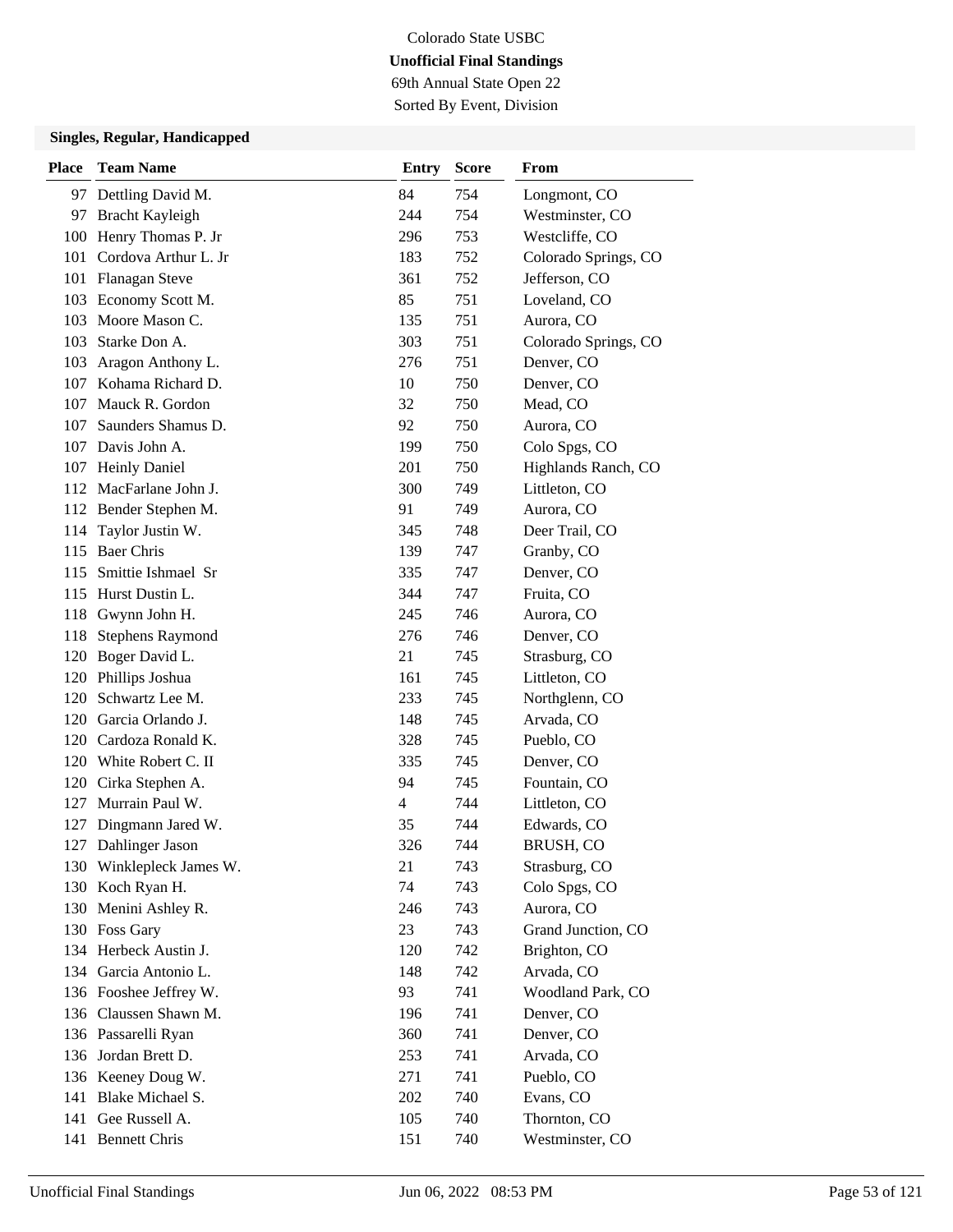69th Annual State Open 22 Sorted By Event, Division

| Place | <b>Team Name</b>           | <b>Entry</b> | <b>Score</b> | From                 |
|-------|----------------------------|--------------|--------------|----------------------|
|       | 144 Schmidt Karl E.        | 92           | 739          | Aurora, CO           |
| 144   | Gordon Nicholas M.         | 211          | 739          | Loma, CO             |
|       | 144 Starke Amanda          | 303          | 739          | Colorado Springs, CO |
|       | 144 Dietz Robert O.        | 273          | 739          | Colorado Springs, CO |
|       | 144 Gonzales Matthew A.    | 235          | 739          | Northglenn, CO       |
| 149   | Grant Paul E. II           | 53           | 738          | Aurora, CO           |
| 149   | Willey Brad J.             | 225          | 738          | Lakewood, CO         |
| 149   | Som Bon C.                 | 278          | 738          | Denver, CO           |
| 149   | Wingo Larry F.             | 283          | 738          | Colo Spgs, CO        |
|       | 153 Clark Lance            | 204          | 737          | Wiley, CO            |
| 153   | Gale Branden C.            | 220          | 737          | Ft Collins, CO       |
| 153   | Gardner Kyler T.           | 240          | 737          | Florence, CO         |
|       | 153 Bohannon Rene          | 317          | 737          | Thornton, CO         |
|       | 157 Wyatt David L.         | 57           | 736          | Frederick, CO        |
|       | 157 Robinson Morgan B.     | 217          | 736          | Loma, CO             |
|       | 157 Montoya Joe E.         | 148          | 736          | Arvada, CO           |
| 157   | Yates Jonathan A.          | 286          | 736          | Colorado Springs, CO |
| 161   | Bashor Joseph S.           | 155          | 735          | Northglenn, CO       |
|       | 161 Peterson Brian P.      | 255          | 735          | Arvada, CO           |
| 163   | Glende John R.             | 32           | 734          | Mead, CO             |
|       | 163 Schafer Chad           | 192          | 734          | Arvada, CO           |
|       | 163 Meyer Loree L.         | 336          | 734          | Pueblo, CO           |
| 163   | Maly Michelle M.           | 365          | 734          | Arvada, CO           |
| 167   | Barrionuevo Todd I.        | 27           | 733          | Thornton, CO         |
| 167   | Smidt Bredt J.             | 140          | 733          | Byers, CO            |
| 167   | Sunada Bruce K.            | 144          | 733          | Thornton, CO         |
| 167   | Fugita Aaron J. Sr         | 155          | 733          | Northglenn, CO       |
| 167   | Schwarz Heath              | 218          | 733          | Ft Collins, CO       |
|       | 172 Cramsie Travis         | 14           | 732          | Littleton, CO        |
|       | 172 Hutchings Cody A.      | 120          | 732          | Brighton, CO         |
|       | 172 Schaefer Kevin M.      | 316          | 732          | Bennett, CO          |
|       | 175 Dobyns Jason S.        | 4            | 731          | Littleton, CO        |
|       | 175 Jenkins Scott A.       | 40           | 731          | Loveland, CO         |
| 175   | Kurtze Jason M.            | 74           | 731          | Colo Spgs, CO        |
| 175   | Osborne Adam J.            | 129          | 731          | Ramah, CO            |
| 175   | Thompson Adam P.           | 190          | 731          | Arvada, CO           |
|       | 175 Cain Randall O.        | 200          | 731          | Pueblo, CO           |
|       | 175 Brodecky John          | 203          | 731          | Lamar, CO            |
| 175   | Greer Douglas T.           | 254          | 731          | Arvada, CO           |
| 175   | Vigil Pete A. Jr           | 73           | 731          | Denver, CO           |
|       | 184 McKinzie Jimme L.      | 361          | 730          | Jefferson, CO        |
|       | 184 Buckley James M. II    | 12           | 730          | Castle Pines, CO     |
|       | 184 Asher Swenson Aaron D. | 344          | 730          | Fruita, CO           |
|       | 187 McIntyre Nicholas B.   | 28           | 729          | Colorado Springs, CO |
|       | 187 Clarkin Bill           | 42           | 729          | Loveland, CO         |
|       | 187 Romero Andrew C. Jr    | 71           | 729          | Thornton, CO         |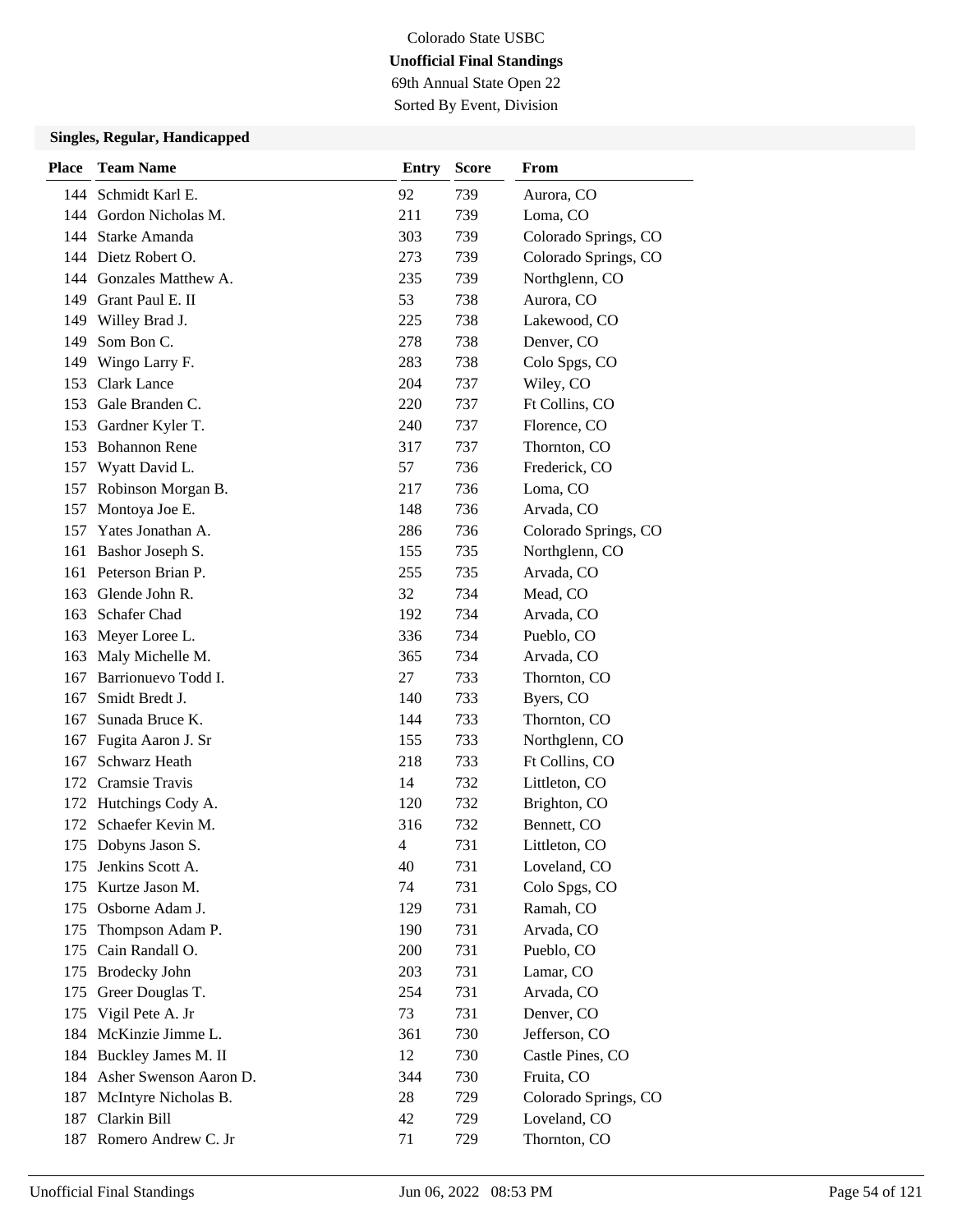69th Annual State Open 22 Sorted By Event, Division

| <b>Place</b> | <b>Team Name</b>              | <b>Entry</b> | <b>Score</b> | From                 |
|--------------|-------------------------------|--------------|--------------|----------------------|
|              | 187 Cic Anthony L.            | 152          | 729          | Northglenn, CO       |
| 187          | <b>Becker Brandon</b>         | 250          | 729          | Aurora, CO           |
| 187          | Hurlbut Devin                 | 226          | 729          | Lakewood, CO         |
| 193          | Wildy Damion N.               | 284          | 728          | Colo Spgs, CO        |
|              | 193 Kidwell Preston F.        | 3            | 728          | Colo Spgs, CO        |
|              | 193 Dageenakis Christopher A. | 31           | 728          | Mead, CO             |
| 193          | Matney Anthony G.             | 31           | 728          | Mead, CO             |
|              | 193 Lundy Dante L.            | 73           | 728          | Denver, CO           |
|              | 198 Kirkmeyer Gregory D.      | 107          | 727          | Fort Lupton, CO      |
| 198          | Tryon Jack III                | 117          | 727          | Parker, CO           |
| 198          | Peppito Alexander A.          | 94           | 727          | Fountain, CO         |
|              | 198 Hittle Zach Z.            | 221          | 727          | Ft Collins, CO       |
|              | 202 Ramey Robert J.           | 1            | 726          | Westminster, CO      |
| 202          | Scott Kenneth A.              | 33           | 726          | Ft. Morgan, CO       |
| 202          | Mayland Donald A. Sr          | 106          | 726          | Thornton, CO         |
|              | 202 Flores Ricardo            | 274          | 726          | Denver, CO           |
|              | 202 Gower Robert L.           | 324          | 726          | Salida, CO           |
|              | 202 Bickel Kevin A.           | 223          | 726          | Ft Collins, CO       |
| 202          | Jones Jeffery L. Jr           | 66           | 726          | Thornton, CO         |
|              | 209 Graham Daniel J.          | 26           | 725          | Lakewood, CO         |
|              | 209 Rurup Kevin R.            | 57           | 725          | Frederick, CO        |
| 209          | Ables David W.                | 262          | 725          | Aurora, CO           |
| 209          | Dodson Robert W.              | 331          | 725          | Wheat Ridge, CO      |
|              | 209 Dias Mike                 | 362          | 725          | Englewood, CO        |
| 209          | Shtulman Ari                  | 224          | 725          | Ft Collins, CO       |
| 215          | McIntyre Chelbye L.           | 28           | 724          | Colorado Springs, CO |
| 215          | Struble Jo L.                 | 56           | 724          | Brush, CO            |
| 215          | Balenseifen Bradley E.        | 69           | 724          | Greeley, CO          |
| 215          | Burke Kathy M.                | 96           | 724          | Granby, CO           |
| 215          | Walp John L.                  | 319          | 724          | Lakewood, CO         |
| 215          | Dahlinger Pat                 | 325          | 724          | Brush, CO            |
| 221          | Wold Todd D.                  | 26           | 723          | Lakewood, CO         |
|              | 221 Marion Robert W.          | 92           | 723          | Aurora, CO           |
| 221          | Montoya Randy F.              | 201          | 723          | Highlands Ranch, CO  |
| 224          | Martinez Chris                | 247          | 722          | Aurora, CO           |
|              | 224 DePooter Seth J.          | 320          | 722          | Colo Spgs, CO        |
|              | 224 Nowasell Amanda           | 330          | 722          | Wheat Ridge, CO      |
| 224          | Stoker Jeremiah R.            | 333          | 722          | La Junta, CO         |
| 224          | Mosness Ronald L. Jr          | 166          | 722          | Littleton, CO        |
| 224          | Mikulski Michael J.           | 312          | 722          | Littleton, CO        |
| 230          | Steinmetz Duane E.            | 75           | 721          | Fort Collins, CO     |
|              | 230 Kraft Bryce E.            | 84           | 721          | Longmont, CO         |
|              | 230 Fossett Amber L.          | 305          | 721          | Arvada, CO           |
| 233          | Morgan Troy A.                | 60           | 720          | Buena Vista, CO      |
| 233          | Accetturo Wayne T.            | 150          | 720          | Arvada, CO           |
|              | 233 Frias David M.            | 225          | 720          | Lakewood, CO         |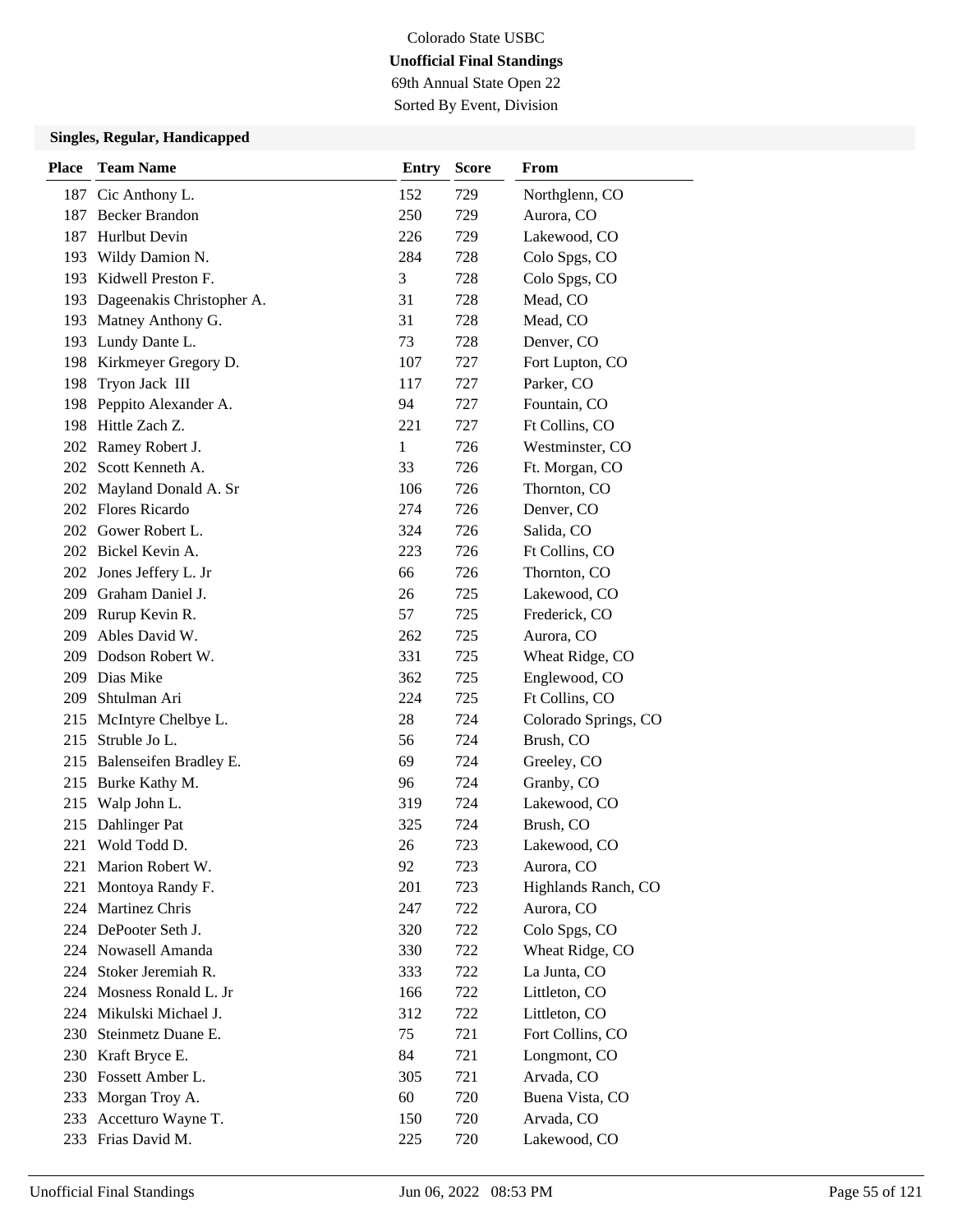69th Annual State Open 22 Sorted By Event, Division

| <b>Place</b> | <b>Team Name</b>          | <b>Entry</b> | <b>Score</b> | From                |
|--------------|---------------------------|--------------|--------------|---------------------|
|              | 233 Holt Victor G.        | 149          | 720          | Arvada, CO          |
| 233          | Garcia Miguel R.          | 321          | 720          | Golden, CO          |
| 233          | Palser Bill J.            | 130          | 720          | Julesburg, CO       |
|              | 233 Rivera Derek J.       | 336          | 720          | Pueblo, CO          |
| 233          | Susman Erwin J.           | 176          | 720          | Littleton, CO       |
|              | 241 Ertle Francis         | 45           | 719          | Sterling, CO        |
|              | 241 Herman Chloe L.       | 135          | 719          | Aurora, CO          |
|              | 241 Popovich Marco A.     | 247          | 719          | Aurora, CO          |
|              | 241 Lovato Jason          | 66           | 719          | Thornton, CO        |
|              | 245 Griego Dion R.        | 194          | 718          | Denver, CO          |
| 245          | Bender Sean               | 313          | 718          | Colo Spgs, CO       |
| 247          | Sarazen Adam L.           | 49           | 717          | Longmont, CO        |
|              | 247 Lovell Jamie S.       | 159          | 717          | Northglenn, CO      |
|              | 247 Eccher-Salazar Tammy  | 175          | 717          | Aurora, CO          |
|              | 247 Delaney Jeffrie Q. Jr | 250          | 717          | Aurora, CO          |
|              | 247 Maruca Shawn I.       | 344          | 717          | Fruita, CO          |
|              | 252 Gallegos Nick R. Sr   | 5            | 716          | Ft. Morgan, CO      |
|              | 252 Flanagan Tammy L.     | 361          | 716          | Jefferson, CO       |
|              | 254 Degal Frank V.        | 14           | 715          | Littleton, CO       |
|              | 254 Dean Richard F.       | 107          | 715          | Fort Lupton, CO     |
|              | 254 Hayes Mark E.         | 110          | 715          | Aurora, CO          |
|              | 254 Romero Daniel A.      | 143          | 715          | Thornton, CO        |
|              | 254 White Joe E. III      | 250          | 715          | Aurora, CO          |
|              | 259 Ping Isabel M.        | 172          | 714          | Aurora, CO          |
| 259          | Girard William K.         | 43           | 714          | Loveland, CO        |
| 261          | Bader Arlis P.            | 10           | 713          | Denver, CO          |
| 261          | Wempe Luke A.             | 74           | 713          | Colo Spgs, CO       |
| 261          | Hetherington Joseph C.    | 121          | 713          | Highlands Ranch, CO |
| 261          | Buck Richard J.           | 163          | 713          | Littleton, CO       |
| 265          | Mutschler William R.      | 177          | 712          | Littleton, CO       |
| 265          | Arellano Richard R. II    | 194          | 712          | Denver, CO          |
|              | 265 Kane Kristopher M.    | 334          | 712          | Aurora, CO          |
| 265          | Stehle John J. Jr         | 105          | 712          | Thornton, CO        |
| 265          | Berisford Todd A.         | 336          | 712          | Pueblo, CO          |
| 270          | Yang Stephen              | 1            | 711          | Westminster, CO     |
| 270          | Shea Daniel J.            | 25           | 711          | Lakewood, CO        |
|              | 270 Romero Marty J.       | 69           | 711          | Greeley, CO         |
|              | 270 Carbone Garrett W.    | 194          | 711          | Denver, CO          |
|              | 270 Dixon Kevin E.        | 325          | 711          | Brush, CO           |
| 270          | Bohling Jason D.          | 332          | 711          | Thornton, CO        |
|              | 276 Cordova Jordan D.     | 222          | 710          | Ft Collins, CO      |
|              | 276 Seifert Rick          | 269          | 710          | Aurora, CO          |
|              | 278 Veasman Norman V.     | 78           | 709          | Salida, CO          |
|              | 278 Peterson David J.     | 95           | 709          | Fountain, CO        |
|              | 278 Irvine Casey          | 172          | 709          | Aurora, CO          |
| 278          | Thompson Rob L.           | 190          | 709          | Arvada, CO          |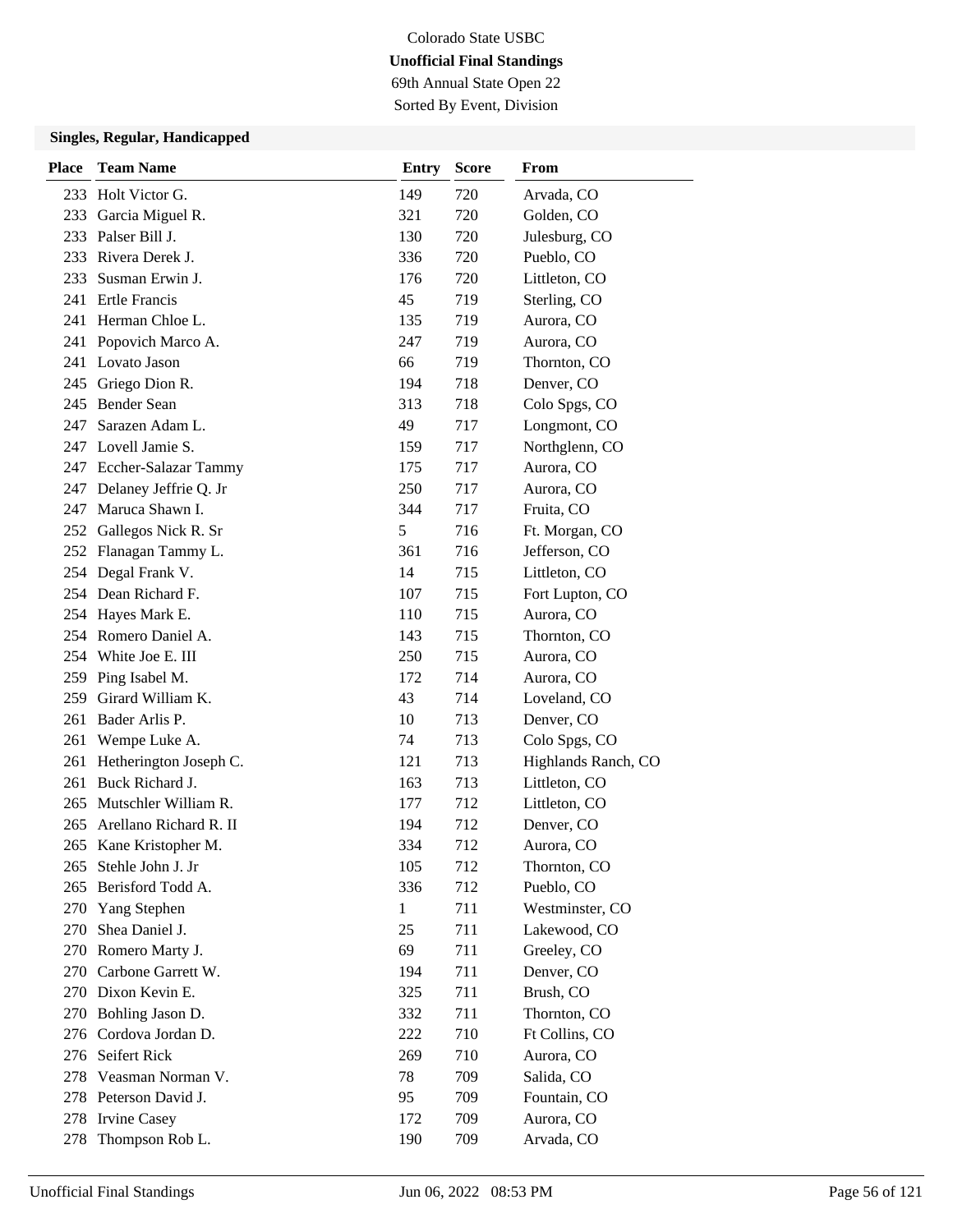69th Annual State Open 22 Sorted By Event, Division

| <b>Place</b> | <b>Team Name</b>         | <b>Entry</b>   | <b>Score</b> | From                 |
|--------------|--------------------------|----------------|--------------|----------------------|
| 278          | Wobbema Gregory          | 102            | 709          | Denver, CO           |
| 283          | Clark Edward L.          | 21             | 708          | Strasburg, CO        |
| 283          | Solano Anthony W.        | 121            | 708          | Highlands Ranch, CO  |
|              | 283 Hosler Ronald L.     | 362            | 708          | Englewood, CO        |
|              | 286 Rittierodt Jerry L.  | 25             | 707          | Lakewood, CO         |
|              | 286 Freeman John C.      | 40             | 707          | Loveland, CO         |
|              | 286 Mosher James W. III  | 109            | 707          | Montrose, CO         |
|              | 286 Eppel Quinn E.       | 218            | 707          | Ft Collins, CO       |
|              | 286 Martinac John        | 11             | 707          | Thornton, CO         |
|              | 286 Honeycutt Michael J. | 344            | 707          | Fruita, CO           |
|              | 292 Huebner James M.     | 37             | 706          | Eagle, CO            |
| 292          | St.Pierre Ron A.         | 80             | 706          | Grand Junction, CO   |
|              | 292 Johnson Brett A.     | 314            | 706          | Brighton, CO         |
|              | 292 Willfong Dan         | 12             | 706          | Castle Pines, CO     |
|              | 292 Lund John A.         | 112            | 706          | Arvada, CO           |
|              | 297 Blakesley Gregg W.   | 25             | 705          | Lakewood, CO         |
|              | 297 Moeller Eric W.      | 159            | 705          | Northglenn, CO       |
| 297          | Boddy Timothy A.         | 160            | 705          | Northglenn, CO       |
| 297          | <b>Fleming Deon</b>      | 112            | 705          | Arvada, CO           |
| 301          | Gordon Kyle              | 300            | 704          | Littleton, CO        |
|              | 301 Cohrs Dean W.        | 303            | 704          | Colorado Springs, CO |
|              | 301 Fleming Tony A.      | 112            | 704          | Arvada, CO           |
|              | 304 Dalton Douglas A.    | 1              | 703          | Westminster, CO      |
|              | 304 Quick Robert A.      | 55             | 703          | Brighton, CO         |
|              | 304 Bowen Timothy J.     | 57             | 703          | Frederick, CO        |
|              | 304 Wilkerson Stephen II | 123            | 703          | Parker, CO           |
|              | 304 Haberkorn David L.   | 225            | 703          | Lakewood, CO         |
|              | 304 Davies Hardy Greg Jr | 112            | 703          | Arvada, CO           |
| 310          | May-Bruce Jami           | 56             | 702          | Brush, CO            |
| 310          | Mullen David J. III      | 64             | 702          | Arvada, CO           |
| 310          | Wenholz Lonnie A.        | 196            | 702          | Denver, CO           |
|              | 310 Perez William J.     | 293            | 702          | Denver, CO           |
|              | 310 Carter Tom C.        | 151            | 702          | Westminster, CO      |
|              | 310 Lovato Timothy M.    | 66             | 702          | Thornton, CO         |
|              | 316 Heughins Kody A.     | $\overline{2}$ | 701          | Loveland, CO         |
|              | 316 Shulman Jerry A.     | 53             | 701          | Aurora, CO           |
|              | 316 Hughes Bryan J.      | 61             | 701          | Denver, CO           |
|              | 316 Bergman Tony L.      | 80             | 701          | Grand Junction, CO   |
|              | 316 Moore Mike T.        | 125            | 701          | Boulder, CO          |
|              | 316 Davis Brian T.       | 236            | 701          | Aurora, CO           |
|              | 316 Gensch William       | 246            | 701          | Aurora, CO           |
|              | 316 Sutterlin Steve P.   | 264            | 701          | Aurora, CO           |
|              | 316 Duerson Rodney E.    | 285            | 701          | Colo Spgs, CO        |
|              | 325 Endischee Adrian D.  | 139            | 700          | Granby, CO           |
|              | 325 Wallace Brandon      | 172            | 700          | Aurora, CO           |
|              | 325 VanDeusen Caleb J.   | 295            | 700          | Westcliffe, CO       |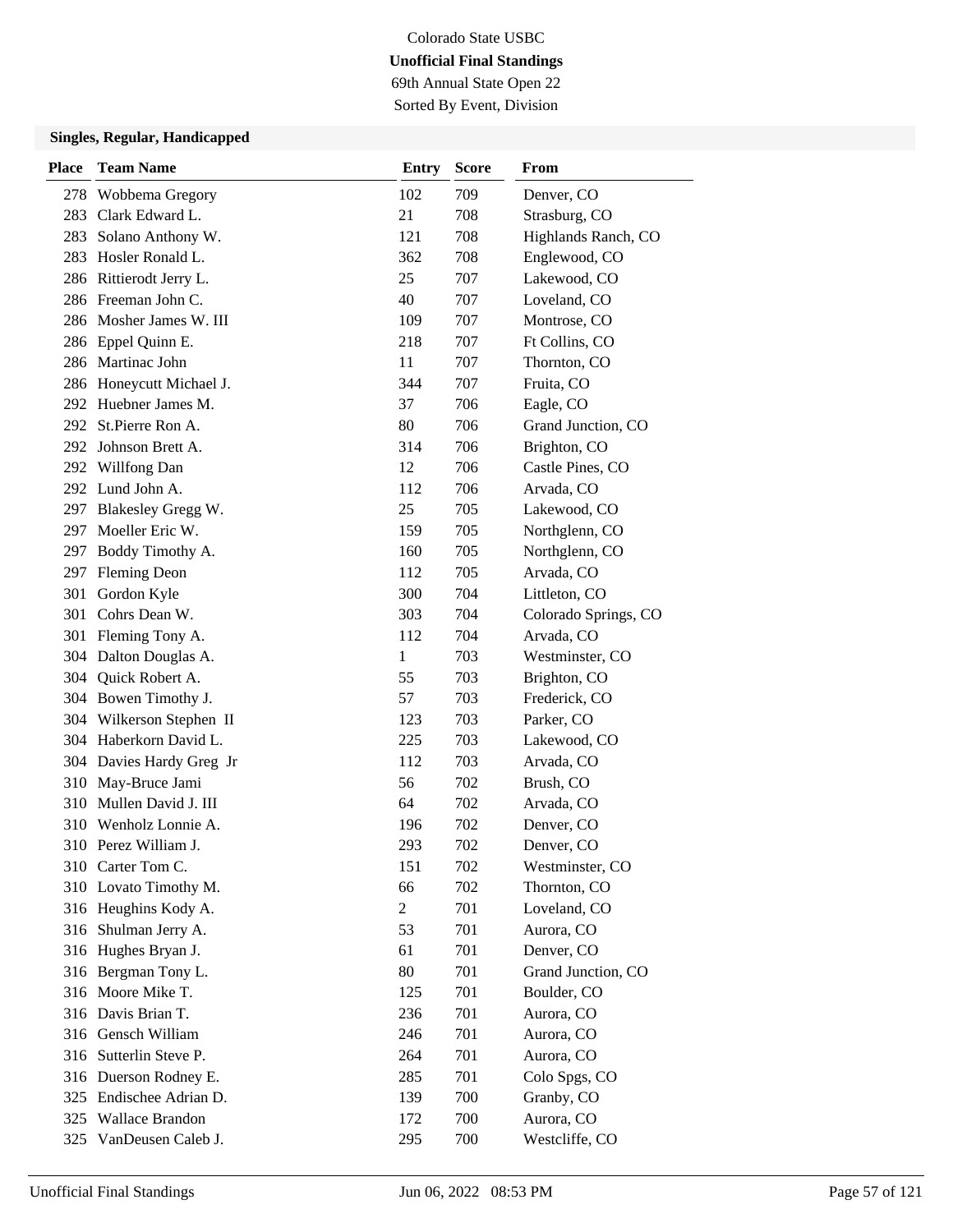69th Annual State Open 22 Sorted By Event, Division

| <b>Place</b> | <b>Team Name</b>          | <b>Entry</b> | <b>Score</b> | From                 |
|--------------|---------------------------|--------------|--------------|----------------------|
| 325          | Shaw Brett D.             | 302          | 700          | Colorado Springs, CO |
| 325          | Arismendez Jacob          | 19           | 700          | Colo Spgs, CO        |
| 330          | Jackson Jean L.           | 61           | 699          | Denver, CO           |
| 330          | Taylor Kyle               | 75           | 699          | Fort Collins, CO     |
| 330          | Gonzales Ralph M.         | 186          | 699          | Golden, CO           |
|              | 330 Purcell Alexander III | 282          | 699          | Colo Spgs, CO        |
|              | 330 Wiesner Michael A.    | 307          | 699          | Thornton, CO         |
|              | 335 Pinkonsly Paul E.     | 53           | 698          | Aurora, CO           |
| 335          | Gallegos Noah J.          | 102          | 698          | Denver, CO           |
|              | 335 Dickson William Jeff  | 16           | 698          | Colorado Springs, CO |
| 335          | Kanesky Douglas E.        | 251          | 698          | Arvada, CO           |
|              | 335 Madera Christopher D. | 349          | 698          | Lochbuie, CO         |
| 340          | Stwalley Brian E.         | 8            | 697          | Thornton, CO         |
|              | 340 Cuccia Peter A.       | 35           | 697          | Edwards, CO          |
|              | 340 Hale Tim A. Jr        | 106          | 697          | Thornton, CO         |
|              | 340 West Michael S.       | 126          | 697          | Boulder, CO          |
| 340          | Allmendinger Jeff M.      | 125          | 697          | Boulder, CO          |
|              | 340 Ditter Paul J.        | 191          | 697          | Arvada, CO           |
| 340          | Hudspeth Robert A.        | 240          | 697          | Florence, CO         |
| 340          | Younie Shelby L.          | 316          | 697          | Bennett, CO          |
|              | 340 DeLaRiva Orlando N.   | 329          | 697          | Pueblo, CO           |
|              | 340 Gallegos Steven M.    | 102          | 697          | Denver, CO           |
|              | 340 Ellison Jeremy D.     | 337          | 697          | Pueblo, CO           |
|              | 340 Pauley Jason T.       | 226          | 697          | Lakewood, CO         |
|              | 352 Jones-Peterson Ashley | 86           | 696          | Parker, CO           |
| 352          | Schroth Dan J.            | 237          | 696          | Aurora, CO           |
| 352          | Ortiz Adrian              | 148          | 696          | Arvada, CO           |
|              | 352 Crispe Eddie A.       | 296          | 696          | Westcliffe, CO       |
|              | 352 Nault Thomas L. Jr    | 73           | 696          | Denver, CO           |
|              | 357 Lindo Jamie A.        | 49           | 695          | Longmont, CO         |
| 357          | Lafler Steve E.           | 232          | 695          | Pueblo, CO           |
| 357          | Schaak Alfred T. Jr       | 232          | 695          | Pueblo, CO           |
| 357          | McIntyre John T.          | 270          | 695          | Pueblo, CO           |
| 357          | Fischel Lee J.            | 301          | 695          | Littleton, CO        |
| 357          | Morgan Ben J.             | 304          | 695          | Arvada, CO           |
| 357          | Prahl Ralph S.            | 321          | 695          | Golden, CO           |
| 357          | Torvund Bob C. II         | 321          | 695          | Golden, CO           |
| 357          | Hoffman Mark A.           | 312          | 695          | Littleton, CO        |
|              | 366 Lewerke Rich A.       | 44           | 694          | Strasburg, CO        |
|              | 366 Bousselaire Jean D.   | 161          | 694          | Littleton, CO        |
|              | 366 Seres Larry C.        | 180          | 694          | Longmont, CO         |
|              | 366 Baessler Carl A. III  | 264          | 694          | Aurora, CO           |
|              | 366 Messer Nicholas R.    | 148          | 694          | Arvada, CO           |
|              | 371 Gilbert Fritz M.      | 21           | 693          | Strasburg, CO        |
| 371          | Sawyer Brandon            | 35           | 693          | Edwards, CO          |
| 371          | Theilgaard Jann M.        | 63           | 693          | Loveland, CO         |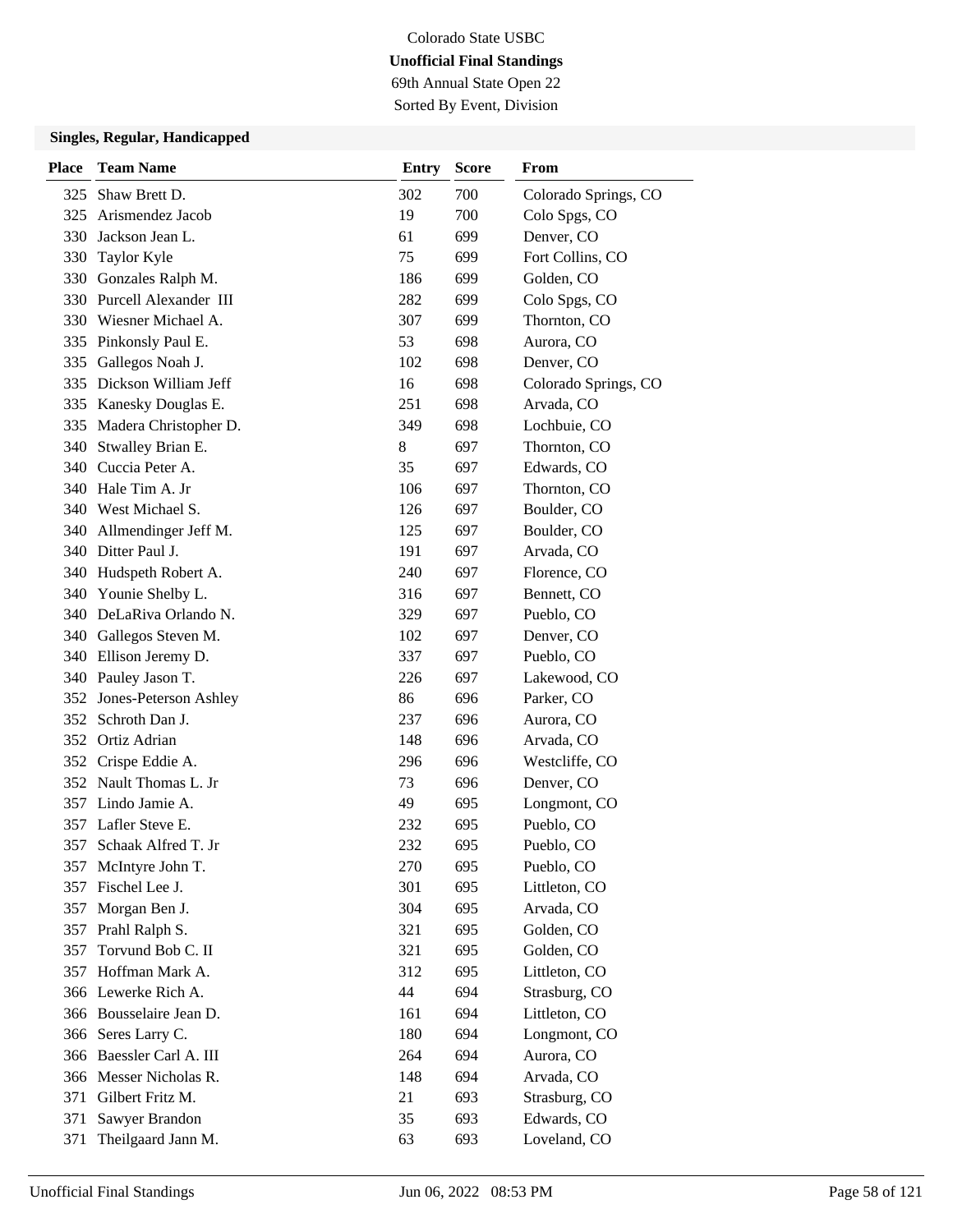# Colorado State USBC **Unofficial Final Standings** 69th Annual State Open 22

Sorted By Event, Division

| <b>Place</b> | <b>Team Name</b>          | <b>Entry</b>   | <b>Score</b> | From                 |
|--------------|---------------------------|----------------|--------------|----------------------|
| 371          | Dolce Michael S.          | 90             | 693          | Fountain, CO         |
| 371          | Schaffner Jack R.         | 161            | 693          | Littleton, CO        |
| 371          | Haritopoulos Paul A.      | 219            | 693          | Ft Collins, CO       |
| 377          | Sadar Mike J.             | 42             | 692          | Loveland, CO         |
| 377          | Courtney Chad A.          | 87             | 692          | Centennial, CO       |
| 377          | Busnardo Jason P.         | 125            | 692          | Boulder, CO          |
| 377          | Uyemura Brad              | 165            | 692          | Littleton, CO        |
| 377          | Sanchez Steven            | 280            | 692          | Aurora, CO           |
| 377          | Allen Timothy J.          | 296            | 692          | Westcliffe, CO       |
| 377          | Davis Jennifer M.         | 366            | 692          | Arvada, CO           |
|              | 384 Peake Paul R.         | 5              | 691          | Ft. Morgan, CO       |
|              | 384 Moon Dennis W. Jr     | 254            | 691          | Arvada, CO           |
|              | 384 Sandoval Dennis L.    | 323            | 691          | Thornton, CO         |
| 384          | Tripp Timothy A.          | 197            | 691          | Arvada, CO           |
| 384          | Schneider Curtis J.       | 306            | 691          | Arvada, CO           |
|              | 384 Schafer Rick A.       | 365            | 691          | Arvada, CO           |
|              | 390 Ulvi Diangelo K.      | 172            | 690          | Aurora, CO           |
|              | 390 Capasso Giovanni G.   | 102            | 690          | Denver, CO           |
|              | 390 Oehlkers Bryce C.     | 218            | 690          | Ft Collins, CO       |
|              | 390 Brown Tannis L.       | 285            | 690          | Colo Spgs, CO        |
|              | 394 Croner Jeffrey S.     | $\overline{2}$ | 689          | Loveland, CO         |
| 394          | May Jai L.                | 56             | 689          | Brush, CO            |
|              | 394 Huther Karl A.        | 98             | 689          | Colo Spgs, CO        |
|              | 394 Hill Ashley B.        | 141            | 689          | Colorado Springs, CO |
|              | 394 Nash Darrell R.       | 236            | 689          | Aurora, CO           |
| 399          | <b>Ruiz Ginger</b>        | 175            | 688          | Aurora, CO           |
| 399          | Arbogast Ben J.           | 177            | 688          | Littleton, CO        |
|              | 399 Gwinn Jordan T.       | 202            | 688          | Evans, CO            |
| 399          | <b>Bennett Cory</b>       | 342            | 688          | Fruita, CO           |
| 399          | Razo James P.             | 147            | 688          | Arvada, CO           |
| 399          | Sparer Joshua             | 112            | 688          | Arvada, CO           |
|              | 405 Hamburger Cory        | 69             | 687          | Greeley, CO          |
|              | 405 Blackmon Ronald L. jr | 118            | 687          | Parker, CO           |
|              | 405 Corona Joseph A.      | 264            | 687          | Aurora, CO           |
|              | 408 Roskelley Scott R.    | 40             | 686          | Loveland, CO         |
|              | 408 Galicia Thomas A.     | 108            | 686          | Fort Lupton, CO      |
|              | 408 Lucero Clark D. Jr    | 307            | 686          | Thornton, CO         |
| 408          | Trujillo Jordan M.        | 100            | 686          | Pueblo West, CO      |
| 408          | Bowen William H. III      | 265            | 686          | Thornton, CO         |
| 408          | Strickland Michael E.     | 273            | 686          | Colorado Springs, CO |
| 408          | Turner Mark V.            | 167            | 686          | Littleton, CO        |
|              | 408 Archuleta Roman       | 228            | 686          | Lakewood, CO         |
|              | 416 Tully William Jr      | 63             | 685          | Loveland, CO         |
|              | 416 Hernandez Isaac L.    | 198            | 685          | Arvada, CO           |
|              | 416 Ramer Jason           | 220            | 685          | Ft Collins, CO       |
|              | 416 Creque David M. Jr    | 301            | 685          | Littleton, CO        |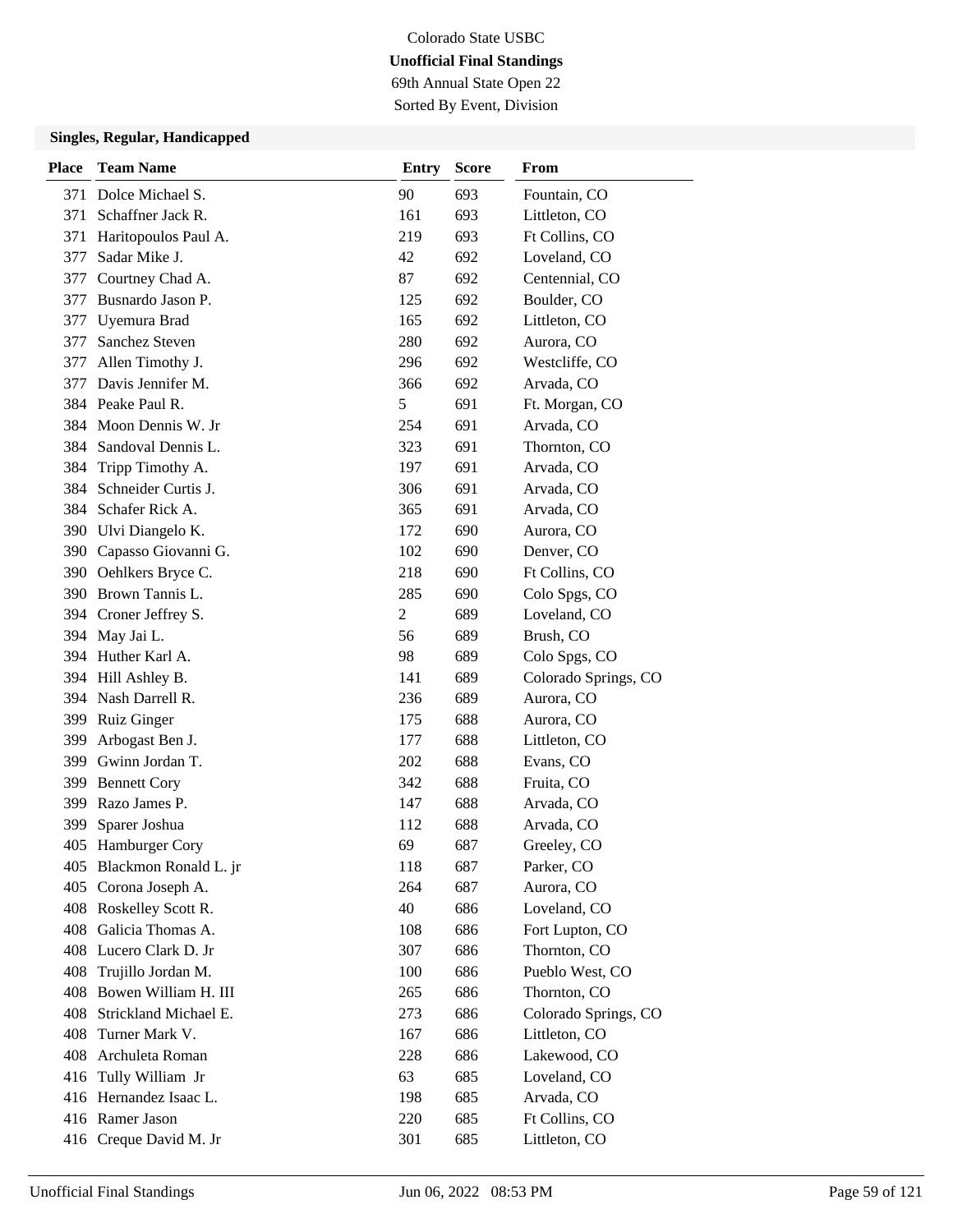69th Annual State Open 22 Sorted By Event, Division

| <b>Place</b> | <b>Team Name</b>          | <b>Entry</b>   | <b>Score</b> | From                  |
|--------------|---------------------------|----------------|--------------|-----------------------|
|              | 416 Sabo James L. Jr      | 315            | 685          | Bennett, CO           |
|              | 416 Brown Jermaine L.     | 355            | 685          | Denver, CO            |
|              | 416 Emerson Aaron W.      | 336            | 685          | Pueblo, CO            |
|              | 416 Giebler Dwayne A.     | 230            | 685          | Lakewood, CO          |
|              | 424 Chavez Michael L.     | 1              | 684          | Westminster, CO       |
|              | 424 Freeman Chuck T.      | 190            | 684          | Arvada, CO            |
|              | 424 Karnes Matthew W.     | 286            | 684          | Colorado Springs, CO  |
|              | 424 Dageenakis David A.   | 31             | 684          | Mead, CO              |
|              | 424 Becker Michael R.     | 312            | 684          | Littleton, CO         |
|              | 424 Voshell Don J.        | 365            | 684          | Arvada, CO            |
| 430          | Schick Jason L.           | $\overline{2}$ | 683          | Loveland, CO          |
|              | 430 Boltz Phil E.         | 42             | 683          | Loveland, CO          |
|              | 430 Rieb Joel T.          | 82             | 683          | Sterling, CO          |
|              | 430 Wiley Scott D.        | 90             | 683          | Fountain, CO          |
|              | 430 Moore Mary C.         | 135            | 683          | Aurora, CO            |
|              | 430 Finley Trenton S.     | 181            | 683          | Longmont, CO          |
|              | 430 McGowan Eric P.       | 324            | 683          | Salida, CO            |
| 430          | Aguirre Ramon A.          | 322            | 683          | Parker, CO            |
| 430          | Stafford Shawn L.         | 338            | 683          | Pueblo, CO            |
|              | 430 Nealon Krystina A.    | 164            | 683          | Littleton, CO         |
|              | 440 Kohler Paul           | $\overline{2}$ | 682          | Loveland, CO          |
|              | 440 Westerfelt Larry D.   | 52             | 682          | Greenwood Village, CO |
|              | 440 Hanten Daniel R.      | 61             | 682          | Denver, CO            |
|              | 440 Sivixai Tony          | 106            | 682          | Thornton, CO          |
|              | 440 Williams Dwain R. Jr  | 108            | 682          | Fort Lupton, CO       |
| 440          | Terry Ed G.               | 279            | 682          | Littleton, CO         |
|              | 440 Reeves Roland D.      | 230            | 682          | Lakewood, CO          |
|              | 447 Guzman Ruben A.       | 5              | 681          | Ft. Morgan, CO        |
|              | 447 Canfield Shannon      | 40             | 681          | Loveland, CO          |
|              | 447 Denton Mike J.        | 109            | 681          | Montrose, CO          |
|              | 447 Horn Christy          | 139            | 681          | Granby, CO            |
|              | 447 Larson Brandon L.     | 145            | 681          | Thornton, CO          |
|              | 447 Edmunds Douglas R.    | 162            | 681          | Littleton, CO         |
| 447          | Grine Vincent P.          | 181            | 681          | Longmont, CO          |
|              | 447 McDonald Jim          | 269            | 681          | Aurora, CO            |
|              | 447 Bartow Christopher M. | 297            | 681          | Windsor, CO           |
|              | 447 Woolard Vic           | 320            | 681          | Colo Spgs, CO         |
|              | 447 Lockman Nathan D.     | 224            | 681          | Ft Collins, CO        |
|              | 447 Dater Terry J.        | 167            | 681          | Littleton, CO         |
|              | 459 Cox Ronald C.         | 64             | 680          | Arvada, CO            |
|              | 459 Mills Ian M.          | 86             | 680          | Parker, CO            |
| 459          | Gallegos Gilbert (Rick)   | 96             | 680          | Granby, CO            |
| 459          | Douglass Brian A.         | 125            | 680          | Boulder, CO           |
|              | 459 Menini Angela M.      | 246            | 680          | Aurora, CO            |
|              | 459 Cord Christopher J.   | 300            | 680          | Littleton, CO         |
|              | 465 Zupan Robert J.       | 114            | 679          | Colo Spgs, CO         |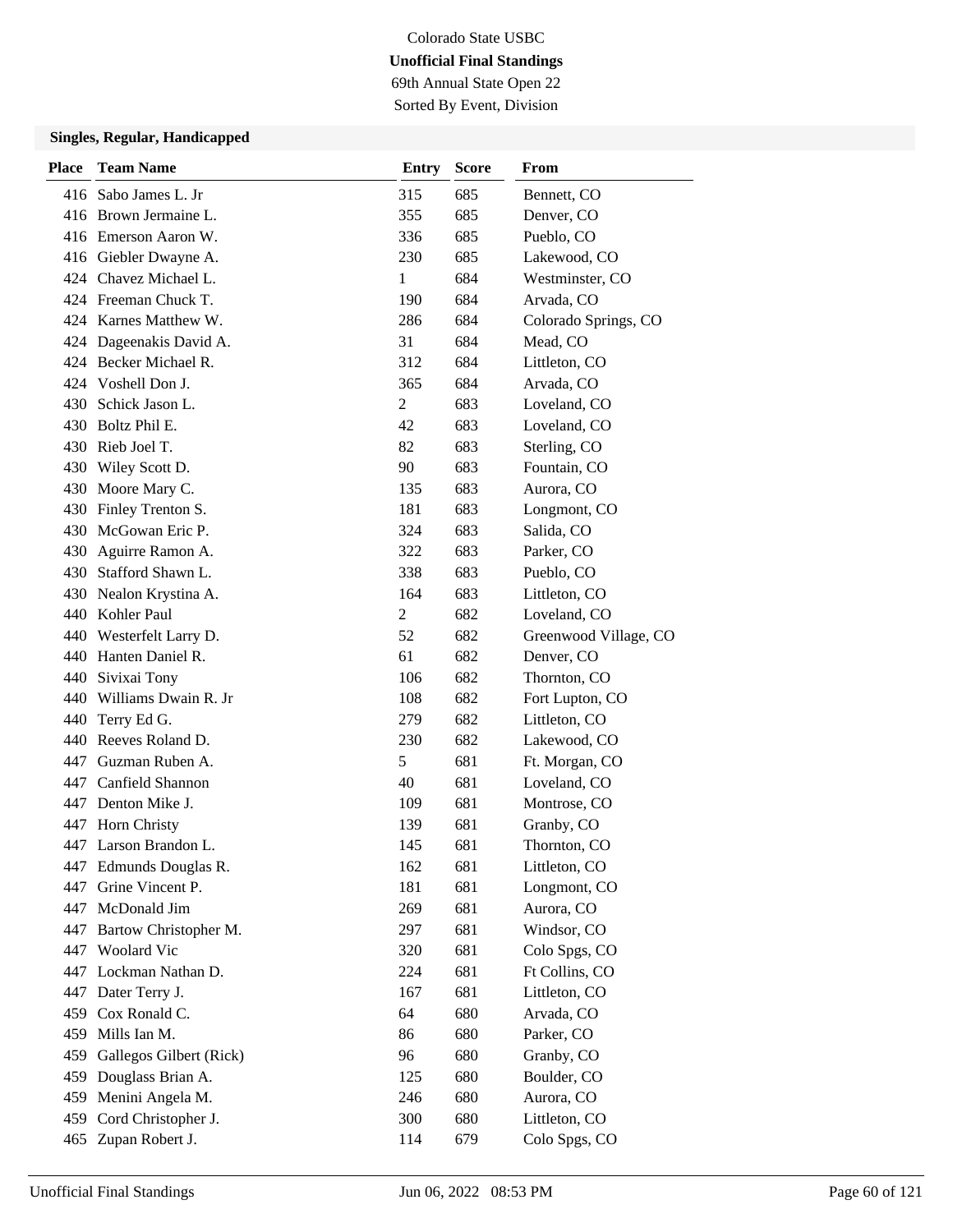69th Annual State Open 22 Sorted By Event, Division

| <b>Place</b> | <b>Team Name</b>                | <b>Entry</b> | <b>Score</b> | <b>From</b>          |
|--------------|---------------------------------|--------------|--------------|----------------------|
| 465          | Snell Adam                      | 200          | 679          | Pueblo, CO           |
| 465          | Ayotte Scott T.                 | 296          | 679          | Westcliffe, CO       |
|              | 468 Clements Shawn              | 24           | 678          | Lakewood, CO         |
|              | 468 Romero Levy (Danny) D.      | 27           | 678          | Thornton, CO         |
|              | 468 Foltz Matthew M.            | 159          | 678          | Northglenn, CO       |
|              | 468 Gibson Spencer M.           | 198          | 678          | Arvada, CO           |
|              | 468 Koller Thomas E.            | 328          | 678          | Pueblo, CO           |
|              | 468 Coleman Samantha R.         | 305          | 678          | Arvada, CO           |
|              | 474 Boughton Christopher D.     | 200          | 677          | Pueblo, CO           |
|              | 474 Lucero William "wayne"      | 280          | 677          | Aurora, CO           |
|              | 474 Eitel Danny R.              | 166          | 677          | Littleton, CO        |
|              | 477 Patterson Scott             | 35           | 676          | Edwards, CO          |
| 477          | Jordan Brian                    | 50           | 676          | Littleton, CO        |
| 477          | Cleppe James J.                 | 55           | 676          | Brighton, CO         |
| 477          | Nelson Jim S.                   | 124          | 676          | Parker, CO           |
|              | 477 Harrell Kenneth             | 334          | 676          | Aurora, CO           |
|              | 477 Gunderson David E.          | 345          | 676          | Deer Trail, CO       |
| 477          | Edmondson Christopher A. Jr     | 346          | 676          | Colorado Springs, CO |
|              | 484 Wood Joel A.                | 49           | 675          | Longmont, CO         |
|              | 484 Versch David E.             | 57           | 675          | Frederick, CO        |
|              | 484 Gibbs Thomas L.             | 61           | 675          | Denver, CO           |
|              | 484 Engell Lindsey J.           | 77           | 675          | Loveland, CO         |
|              | 484 Carvelli Bradley A.         | 113          | 675          | Arvada, CO           |
|              | 484 Macaluso William (Sonny) L. | 190          | 675          | Arvada, CO           |
|              | 484 Pickering Donald R.         | 212          | 675          | Loma, CO             |
|              | 484 Martinez Nick F.            | 213          | 675          | Loma, CO             |
| 484          | Bisby Robert E. III             | 281          | 675          | Arvada, CO           |
|              | 484 Sabo Rina A.                | 315          | 675          | Bennett, CO          |
|              | 494 Abel Brian C.               | 99           | 674          | Colo Spgs, CO        |
|              | 494 Wright Jason M.             | 126          | 674          | Boulder, CO          |
|              | 494 Miller Nicholas J.          | 17           | 674          | Colo Spgs, CO        |
|              | 494 Tran John P.                | 263          | 674          | Aurora, CO           |
|              | 494 Boss Lonnie B.              | 355          | 674          | Denver, CO           |
| 499          | Cerutti Fabrizio                | 123          | 673          | Parker, CO           |
| 499          | Rydstrom Alan T.                | 128          | 673          | Denver, CO           |
| 499          | Jones Jacob S.                  | 159          | 673          | Northglenn, CO       |
| 499          | Schafer Everrett J.             | 191          | 673          | Arvada, CO           |
| 499          | <b>Whitecotton Dewey</b>        | 217          | 673          | Loma, CO             |
| 499          | Gordon James J.                 | 264          | 673          | Aurora, CO           |
| 499          | Klismith Mark A.                | 281          | 673          | Arvada, CO           |
| 499          | Low Robert K.                   | 163          | 673          | Littleton, CO        |
| 499          | Savage Donald L.                | 365          | 673          | Arvada, CO           |
| 508          | Sharbonno Craig H.              | 46           | 672          | Lakewood, CO         |
|              | 508 Woolums Tim C.              | 51           | 672          | Lakewood, CO         |
| 508          | <b>Benedict Daniel (Rob)</b>    | 90           | 672          | Fountain, CO         |
|              | 508 Ehlers Shannon              | 216          | 672          | Loma, CO             |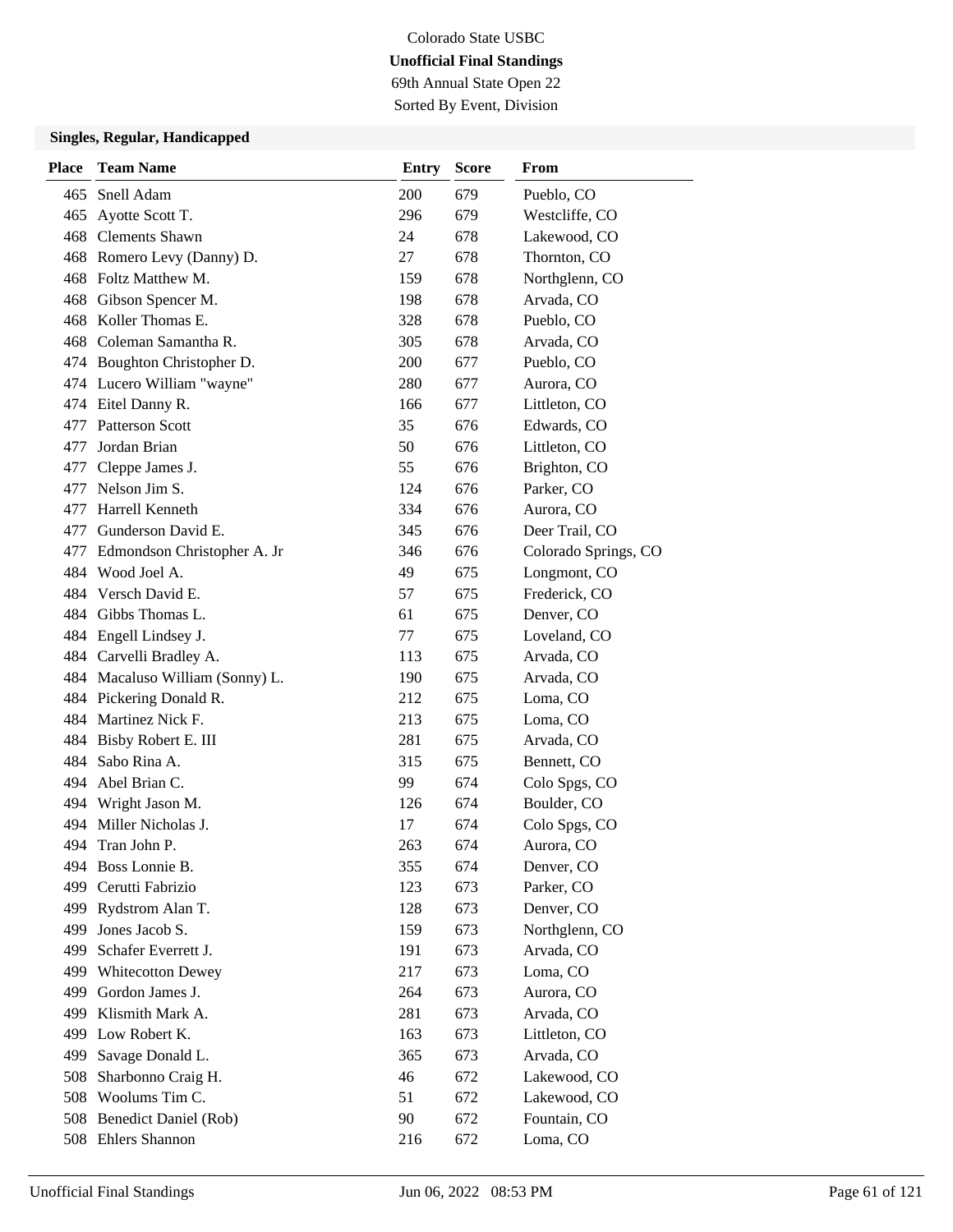69th Annual State Open 22 Sorted By Event, Division

| <b>Place</b> | <b>Team Name</b>          | <b>Entry</b>   | <b>Score</b> | <b>From</b>          |
|--------------|---------------------------|----------------|--------------|----------------------|
|              | 508 Pacheco Steve J. Sr   | 105            | 672          | Thornton, CO         |
|              | 508 Arndt Emily           | 41             | 672          | Loveland, CO         |
|              | 508 Martinez Eugene P.    | 228            | 672          | Lakewood, CO         |
| 508          | Golden Jason A.           | 349            | 672          | Lochbuie, CO         |
|              | 516 Cranford Octavius S.  | 48             | 671          | Colo Spgs, CO        |
|              | 516 Perry Don E. Jr       | 213            | 671          | Loma, CO             |
|              | 516 Newman Harold L. III  | 222            | 671          | Ft Collins, CO       |
| 516          | Trenn Harmonie R.         | 315            | 671          | Bennett, CO          |
| 516          | Johnson John W.           | 365            | 671          | Arvada, CO           |
|              | 521 Ducker Craig M.       | 9              | 670          | Frederick, CO        |
| 521          | Meyer Kent S.             | 42             | 670          | Loveland, CO         |
| 521          | DeMers Cody R.            | 81             | 670          | Sterling, CO         |
| 521          | Nunez Lenny R.            | 126            | 670          | Boulder, CO          |
| 521          | Webb Anthony M.           | 141            | 670          | Colorado Springs, CO |
| 521          | Sainz Pat M. Jr           | 165            | 670          | Littleton, CO        |
| 521          | Miller Jayden T.          | 217            | 670          | Loma, CO             |
| 521          | Thorpe Jim                | 224            | 670          | Ft Collins, CO       |
| 521          | Tryon Jack A.             | 116            | 670          | Parker, CO           |
| 530          | Moss Joshua D.            | 4              | 669          | Littleton, CO        |
|              | 530 Lohse Tom L.          | 20             | 669          | Littleton, CO        |
|              | 530 Lyons Terry M.        | 364            | 669          | CRAIG, CO            |
|              | 530 Nankervis Brian J.    | 306            | 669          | Arvada, CO           |
|              | 534 Moloney Kevin         | 42             | 668          | Loveland, CO         |
|              | 534 Scoggins Shawn R.     | 301            | 668          | Littleton, CO        |
|              | 536 Retta James           | $\overline{4}$ | 667          | Littleton, CO        |
|              | 536 Gilsdorf Nicholas W.  | 111            | 667          | Loveland, CO         |
|              | 536 Embrey Ryan M.        | 127            | 667          | Denver, CO           |
|              | 536 Otero Fernando Jr     | 193            | 667          | Denver, CO           |
| 536          | <b>Yacoubian Peter</b>    | 214            | 667          | Loma, CO             |
|              | 536 Martinez John (JC) C. | 250            | 667          | Aurora, CO           |
|              | 542 Kuwamura George M. Jr | 27             | 666          | Thornton, CO         |
|              | 542 Flack Bruce A.        | 68             | 666          | Thornton, CO         |
|              | 542 Mc Cullough Steven D. | 86             | 666          | Parker, CO           |
|              | 542 Patel Nikunj G.       | 123            | 666          | Parker, CO           |
|              | 542 Baldassar Greg J.     | 125            | 666          | Boulder, CO          |
|              | 542 Watson Zachary S.     | 148            | 666          | Arvada, CO           |
|              | 542 Ausec Tanner C.       | 302            | 666          | Colorado Springs, CO |
|              | 549 Muetz Jeffrey C.      | 54             | 665          | Aurora, CO           |
| 549          | Brockett Jon D.           | 193            | 665          | Denver, CO           |
| 549          | Hurlbut Daniel B.         | 225            | 665          | Lakewood, CO         |
| 549          | Hermanstorfer Michael J.  | 296            | 665          | Westcliffe, CO       |
|              | 549 Pope Roderick F.      | 147            | 665          | Arvada, CO           |
|              | 554 Prescott Arman F. Jr  | 51             | 664          | Lakewood, CO         |
|              | 554 Hille Mark E.         | 72             | 664          | Grand Junction, CO   |
|              | 554 Robinson Arlyn B.     | 114            | 664          | Colo Spgs, CO        |
|              | 554 Christensen Scott M.  | 121            | 664          | Highlands Ranch, CO  |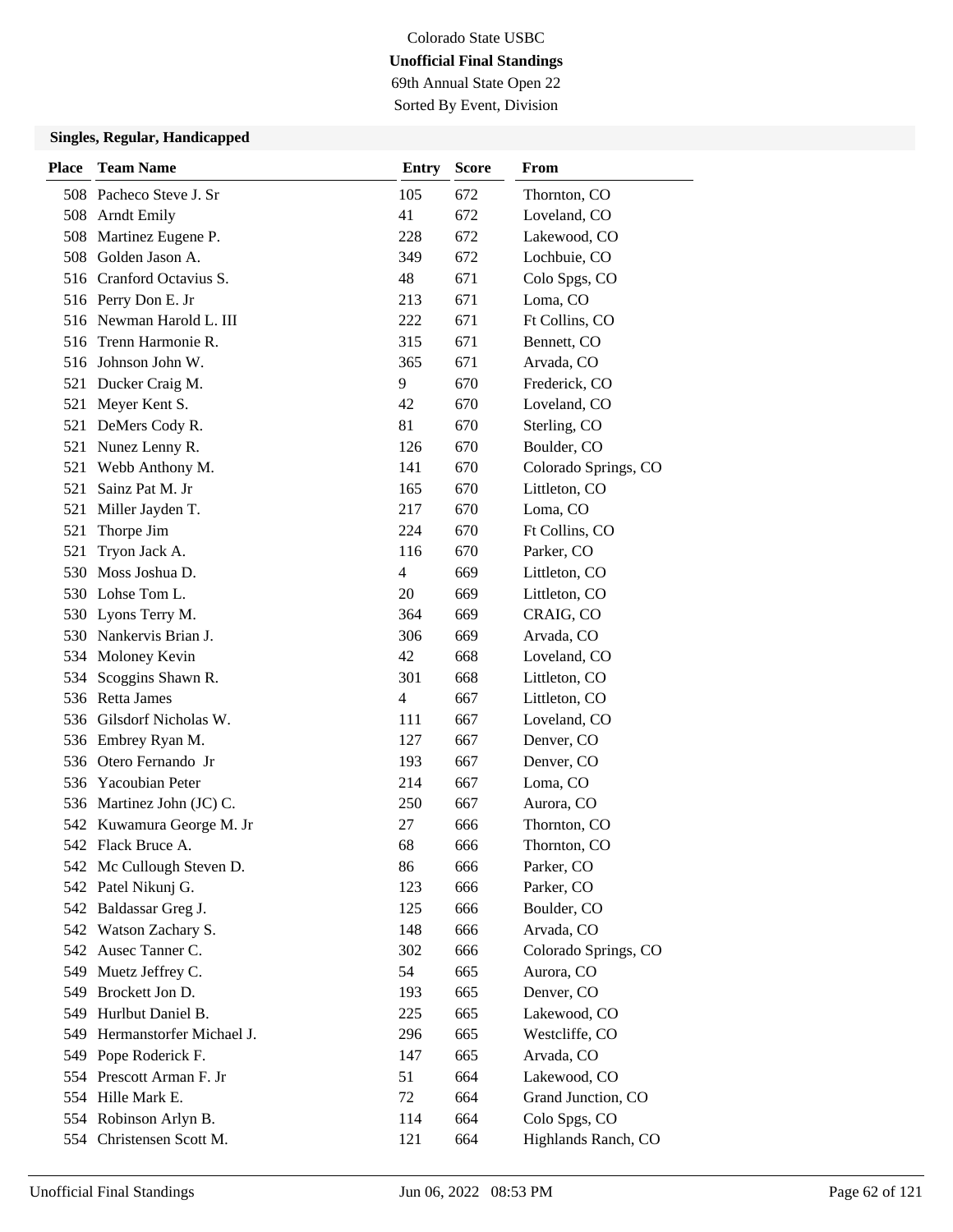69th Annual State Open 22

Sorted By Event, Division

| <b>Place</b> | <b>Team Name</b>         | Entry          | <b>Score</b> | From                 |
|--------------|--------------------------|----------------|--------------|----------------------|
|              | 554 Blum Michael D.      | 188            | 664          | Aurora, CO           |
|              | 554 Cutshaw Edward V.    | 233            | 664          | Northglenn, CO       |
|              | 554 Sterns John A.       | 297            | 664          | Windsor, CO          |
|              | 554 Ross Darrell D.      | 16             | 664          | Colorado Springs, CO |
|              | 554 Navarrete Jeremy     | 176            | 664          | Littleton, CO        |
|              | 554 Dilley Ed W. Jr      | 347            | 664          | Colorado Springs, CO |
|              | 564 Lea Jack B.          | 10             | 663          | Denver, CO           |
|              | 564 Walla Bob J.         | 74             | 663          | Colo Spgs, CO        |
|              | 564 Wasserman William V. | 319            | 663          | Lakewood, CO         |
|              | 564 McCaulley Joe W.     | 329            | 663          | Pueblo, CO           |
|              | 564 Panetta Rocco P.     | 112            | 663          | Arvada, CO           |
|              | 564 Gieck Brian J.       | 312            | 663          | Littleton, CO        |
|              | 564 Kauffman William D.  | 349            | 663          | Lochbuie, CO         |
|              | 571 Wood Ryan E.         | 49             | 662          | Longmont, CO         |
| 571          | Lloyd Ernie D.           | 87             | 662          | Centennial, CO       |
| 571          | <b>Whitslar Rob</b>      | 109            | 662          | Montrose, CO         |
| 571          | Wasko Sean P.            | 143            | 662          | Thornton, CO         |
| 571          | Turbeville Joseph D.     | 239            | 662          | Rocky Ford, CO       |
| 571          | Cordova Justin A. Sr     | 287            | 662          | Pueblo, CO           |
|              | 571 Walden Joshua R.     | 295            | 662          | Westcliffe, CO       |
| 571          | Yancey Pamela S.         | 311            | 662          | Littleton, CO        |
| 571          | Worrall Robert W. II     | 104            | 662          | Pueblo West, CO      |
|              | 571 Serrano Eric J.      | 62             | 662          | Loveland, CO         |
|              | 581 Leonard James G.     | 32             | 661          | Mead, CO             |
|              | 581 Skiff Steven W.      | 38             | 661          | Edwards, CO          |
| 581          | Mc Intyre Robert P.      | 51             | 661          | Lakewood, CO         |
| 581          | <b>Wolff Rick</b>        | 213            | 661          | Loma, CO             |
|              | 581 Cockroft Dustin R.   | 342            | 661          | Fruita, CO           |
|              | 581 Hubbard Sean C.      | 70             | 661          | Thornton, CO         |
|              | 581 Francetich Tyler     | 364            | 661          | CRAIG, CO            |
|              | 588 Carlson Robert G.    | 251            | 660          | Arvada, CO           |
|              | 588 Harting Emily L.     | 116            | 660          | Parker, CO           |
|              | 590 Hamblen Lee T.       | 161            | 659          | Littleton, CO        |
| 590          | Arguello Bo J.           | 200            | 659          | Pueblo, CO           |
| 590          | Young Duff R.            | 147            | 659          | Arvada, CO           |
| 590          | Smith Justin D.          | 323            | 659          | Thornton, CO         |
| 594          | Coy Gary A.              | 42             | 658          | Loveland, CO         |
| 594          | May Mike S.              | 74             | 658          | Colo Spgs, CO        |
| 594          | Williams Donald E.       | 109            | 658          | Montrose, CO         |
| 594          | Katsaros James W. III    | 117            | 658          | Parker, CO           |
|              | 594 Christian Chase      | 217            | 658          | Loma, CO             |
| 599          | Kimminau Keith A.        | $\overline{4}$ | 657          | Littleton, CO        |
| 599          | Swaffar David E.         | 90             | 657          | Fountain, CO         |
|              | 599 Wolfe Reece G.       | 109            | 657          | Montrose, CO         |
| 599          | Efendic Alice E.         | 144            | 657          | Thornton, CO         |
| 599          | Montgomery Ricky D.      | 320            | 657          | Colo Spgs, CO        |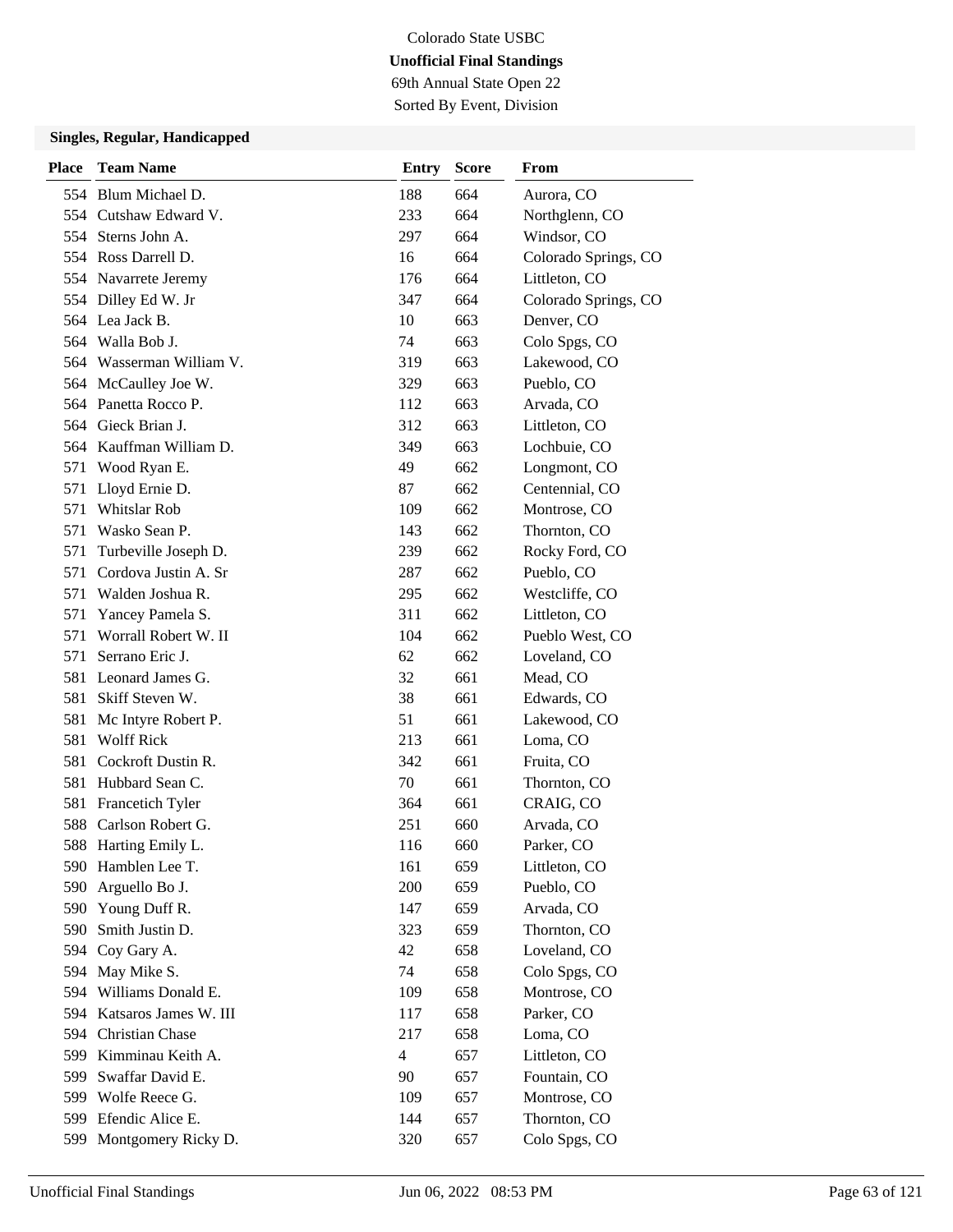# Colorado State USBC **Unofficial Final Standings** 69th Annual State Open 22

Sorted By Event, Division

| <b>Place</b> | <b>Team Name</b>        | <b>Entry</b> | <b>Score</b> | From                  |
|--------------|-------------------------|--------------|--------------|-----------------------|
|              | 599 Lucero Matthew J.   | 168          | 657          | Littleton, CO         |
|              | 599 Hausser David E.    | 62           | 657          | Loveland, CO          |
|              | 606 Cranford Justine Y. | 48           | 656          | Colo Spgs, CO         |
|              | 606 Leake Jr.           | 81           | 656          | Sterling, CO          |
| 606          | Johnson Matthew W.      | 191          | 656          | Arvada, CO            |
|              | 606 Laws John T.        | 304          | 656          | Arvada, CO            |
|              | 606 Lockwood Jenny      | 339          | 656          | Fruita, CO            |
|              | 606 Frazier Don R.      | 58           | 656          | Morrison, CO          |
|              | 606 Dumler Travis D.    | 31           | 656          | Mead, CO              |
|              | 613 Brehm Dean C.       | 90           | 655          | Fountain, CO          |
|              | 613 Malacky William M.  | 264          | 655          | Aurora, CO            |
|              | 613 Hartzog Phillip J.  | 253          | 655          | Arvada, CO            |
| 613          | Wilson Berry H.         | 348          | 655          | Trinidad, CO          |
| 617          | <b>Bounmark Sila</b>    | 101          | 654          | Thornton, CO          |
|              | 617 Namvong Tham        | 101          | 654          | Thornton, CO          |
|              | 617 Beckman Randy K.    | 230          | 654          | Lakewood, CO          |
|              | 620 Orme Ryan M.        | 93           | 653          | Woodland Park, CO     |
| 620          | Kellerby Mark P.        | 216          | 653          | Loma, CO              |
| 620          | Rice Jason A.           | 280          | 653          | Aurora, CO            |
|              | 623 Southern Neil R.    | 52           | 652          | Greenwood Village, CO |
| 623          | Burch Christopher M.    | 244          | 652          | Westminster, CO       |
|              | 623 Newton Ricky        | 360          | 652          | Denver, CO            |
| 623          | Dowling Bill            | 43           | 652          | Loveland, CO          |
| 627          | Hennings David D.       | 85           | 651          | Loveland, CO          |
| 627          | Farmer Kent A.          | 89           | 651          | Brighton, CO          |
| 627          | Pierce Michael R.       | 192          | 651          | Arvada, CO            |
|              | 627 Foster Chris        | 211          | 651          | Loma, CO              |
| 627          | Birely Jared S.         | 293          | 651          | Denver, CO            |
| 627          | Sturgeon Earl K.        | 265          | 651          | Thornton, CO          |
| 627          | Tate Brian J.           | 253          | 651          | Arvada, CO            |
| 634          | Hausser Tonya G.        | 63           | 650          | Loveland, CO          |
|              | 634 Offerson Monte R.   | 87           | 650          | Centennial, CO        |
|              | 634 Jackson William S.  | 274          | 650          | Denver, CO            |
| 637          | Wood Randall S.         | 159          | 649          | Northglenn, CO        |
| 637          | Grine Vince P.          | 181          | 649          | Longmont, CO          |
|              | 639 Sarangaya Franz V.  | 101          | 648          | Thornton, CO          |
| 639          | Johnson Kenneth E. Jr   | 329          | 648          | Pueblo, CO            |
| 639          | Schamp Randall E.       | 251          | 648          | Arvada, CO            |
| 639          | Nickerson Robert E.     | 306          | 648          | Arvada, CO            |
| 643          | Jordan Neil E.          | 50           | 647          | Littleton, CO         |
|              | 643 Pike Ian C.         | 113          | 647          | Arvada, CO            |
| 643          | John Kelly              | 118          | 647          | Parker, CO            |
|              | 643 Robinson Caitlin M. | 215          | 647          | Loma, CO              |
|              | 647 Vierow Spencer J.   | 81           | 646          | Sterling, CO          |
|              | 647 Dee Clark W.        | 122          | 646          | Highlands Ranch, CO   |
|              | 647 Finley Denise       | 181          | 646          | Longmont, CO          |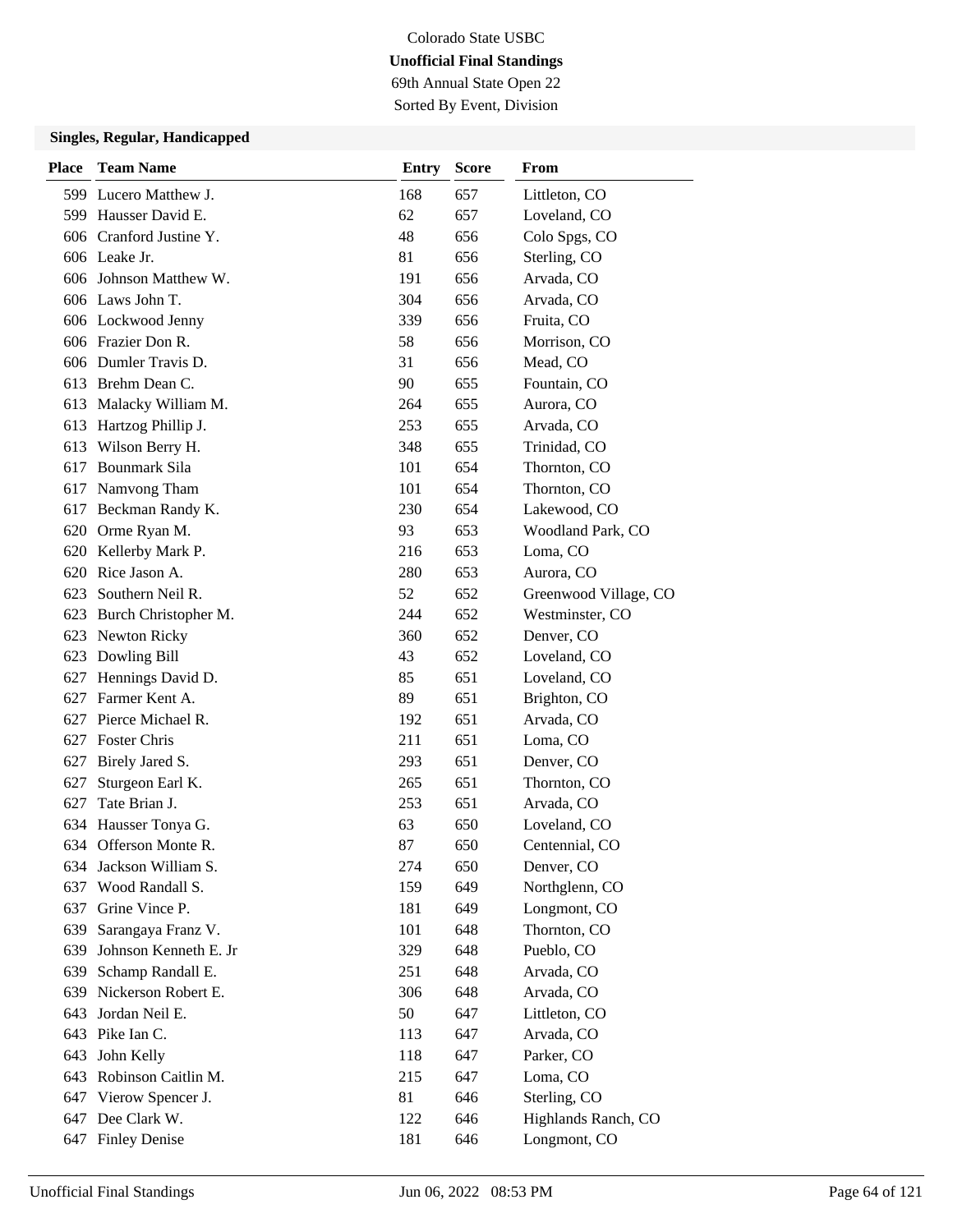69th Annual State Open 22 Sorted By Event, Division

| <b>Place</b> | <b>Team Name</b>        | <b>Entry</b> | <b>Score</b> | From               |
|--------------|-------------------------|--------------|--------------|--------------------|
|              | 647 Vitko Richard W.    | 247          | 646          | Aurora, CO         |
|              | 647 Dean Ronny L.       | 349          | 646          | Lochbuie, CO       |
|              | 652 Lowery Kirk D.      | 124          | 645          | Parker, CO         |
|              | 652 Gilmore Tyler L.    | 334          | 645          | Aurora, CO         |
|              | 652 Emerson Megan       | 336          | 645          | Pueblo, CO         |
| 655          | Embrey Aaron C.         | 127          | 644          | Denver, CO         |
| 655          | Johnson Robbie P.       | 280          | 644          | Aurora, CO         |
| 655          | Howard Elma             | 104          | 644          | Pueblo West, CO    |
| 658          | Wolff Allen G.          | 214          | 643          | Loma, CO           |
| 658          | Nadeau Dan              | 217          | 643          | Loma, CO           |
| 658          | Molet Richard E.        | 3            | 643          | Colo Spgs, CO      |
| 661          | Valencia Joseph A.      | 188          | 642          | Aurora, CO         |
|              | 662 Owings Ronald E.    | 197          | 641          | Arvada, CO         |
| 663          | Dato Angela N.          | 123          | 640          | Parker, CO         |
| 663          | Perkovich Richard L.    | 144          | 640          | Thornton, CO       |
|              | 663 Clark Jeffrey W.    | 160          | 640          | Northglenn, CO     |
| 663          | Trujillo Richard A.     | 150          | 640          | Arvada, CO         |
| 663          | Banister Rickie A.      | 246          | 640          | Aurora, CO         |
| 663          | Frison Clark E.         | 247          | 640          | Aurora, CO         |
| 663          | Johnson Travis          | 330          | 640          | Wheat Ridge, CO    |
| 663          | <b>Martinez Richard</b> | 23           | 640          | Grand Junction, CO |
| 663          | Vigil Pete J. Sr        | 73           | 640          | Denver, CO         |
|              | 672 Swan Drew J.        | 82           | 639          | Sterling, CO       |
|              | 672 Gemski Jim E.       | 128          | 639          | Denver, CO         |
|              | 672 Chase John D.       | 160          | 639          | Northglenn, CO     |
| 675          | Hughes Terry L.         | 61           | 638          | Denver, CO         |
| 675          | Adams Douglas W.        | 64           | 638          | Arvada, CO         |
| 675          | Prather Jason           | 72           | 638          | Grand Junction, CO |
| 675          | Bryan Jerry L.          | 287          | 638          | Pueblo, CO         |
| 675          | Streno Anthony R.       | 228          | 638          | Lakewood, CO       |
| 680          | Reece Jonathan L.       | 110          | 637          | Aurora, CO         |
|              | 680 Clifton Gregory     | 153          | 637          | Northglenn, CO     |
|              | 680 Covalt Troy J.      | 160          | 637          | Northglenn, CO     |
| 680          | Miller Trevor J.        | 215          | 637          | Loma, CO           |
| 684          | Campbell Cheryl L.      | $\mathbf{1}$ | 636          | Westminster, CO    |
|              | 684 Finger David E. II  | 88           | 636          | Centennial, CO     |
|              | 684 Stout Andrew        | 103          | 636          | Greeley, CO        |
| 684          | Mearsha Jim             | 152          | 636          | Northglenn, CO     |
| 688          | Brown Ken T.            | 20           | 635          | Littleton, CO      |
| 688          | Story Mark A.           | 46           | 635          | Lakewood, CO       |
| 688          | Robles Rich C.          | 158          | 635          | Northglenn, CO     |
| 688          | Bennett Hyland W.       | 282          | 635          | Colo Spgs, CO      |
| 688          | Banks D J               | 325          | 635          | Brush, CO          |
|              | 688 Villagomez Jose A.  | 322          | 635          | Parker, CO         |
|              | 694 Fossett Travis N.   | 304          | 634          | Arvada, CO         |
|              | 694 Mata David L.       | 310          | 634          | Florence, CO       |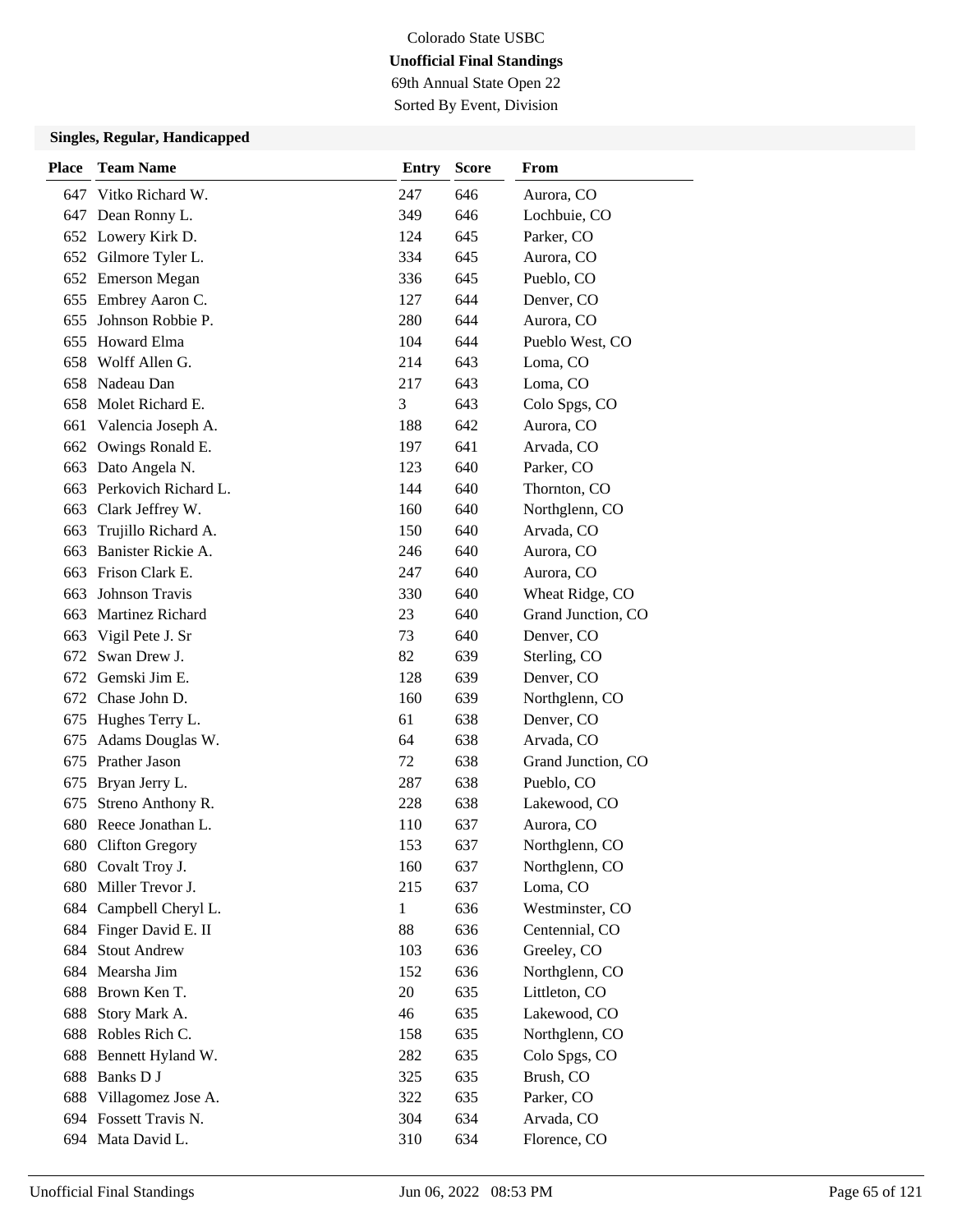# Colorado State USBC **Unofficial Final Standings** 69th Annual State Open 22

Sorted By Event, Division

| <b>Place</b> | <b>Team Name</b>              | <b>Entry</b> | <b>Score</b> | From                 |
|--------------|-------------------------------|--------------|--------------|----------------------|
| 694          | Aguirre Leo V.                | 322          | 634          | Parker, CO           |
|              | 694 Fossett Derrick E.        | 306          | 634          | Arvada, CO           |
|              | 698 Herbeck Irven D.          | 120          | 633          | Brighton, CO         |
|              | 698 Mantych Brett             | 161          | 633          | Littleton, CO        |
| 698          | Rodriguez Kevin               | 180          | 633          | Longmont, CO         |
| 698          | Bradford Lane W.              | 198          | 633          | Arvada, CO           |
|              | 698 Solano Josh D.            | 240          | 633          | Florence, CO         |
| 698          | Tomaski Thomas D.             | 31           | 633          | Mead, CO             |
|              | 704 Myers Scott G.            | 92           | 632          | Aurora, CO           |
| 704          | Vasquez Brigitte J.           | 192          | 632          | Arvada, CO           |
| 704          | Strain Jeff A.                | 282          | 632          | Colo Spgs, CO        |
|              | 704 Ausec Dana S.             | 302          | 632          | Colorado Springs, CO |
|              | 704 Polk James E. Jr          | 355          | 632          | Denver, CO           |
|              | 704 Guy Trina Y.              | 182          | 632          | Centennial, CO       |
|              | 704 Konold Christopher J.     | 105          | 632          | Thornton, CO         |
|              | 711 Pacheco Anthony           | 193          | 631          | Denver, CO           |
|              | 711 Behil Richard A.          | 236          | 631          | Aurora, CO           |
|              | 711 Hartman Alex              | 249          | 631          | Aurora, CO           |
| 711          | Shumake Keith D.              | 308          | 631          | Pueblo, CO           |
|              | 715 Landis Jim                | 72           | 630          | Grand Junction, CO   |
|              | 715 Carper Paul J.            | 124          | 630          | Parker, CO           |
|              | 715 Hill John W. III          | 141          | 630          | Colorado Springs, CO |
|              | 715 Webb Steven C.            | 141          | 630          | Colorado Springs, CO |
|              | 715 Price Lincoln W.          | 180          | 630          | Longmont, CO         |
|              | 715 Crawford John H.          | 213          | 630          | Loma, CO             |
|              | 715 Hubbard Jeremy S.         | 70           | 630          | Thornton, CO         |
|              | 715 Hernandez Che             | 147          | 630          | Arvada, CO           |
|              | 715 Grubich David             | 333          | 630          | La Junta, CO         |
|              | 715 Fernandez Mark S.         | 350          | 630          | Lochbuie, CO         |
| 725          | Switser Fred A.               | 55           | 629          | Brighton, CO         |
| 725          | Quick Joshua A.               | 55           | 629          | Brighton, CO         |
| 725          | Vachon Daniel P.              | 187          | 629          | Arvada, CO           |
|              | 728 Klocker William (Bill) J. | 47           | 628          | Commerce City, CO    |
|              | 728 Ottesen Dale              | 145          | 628          | Thornton, CO         |
|              | 728 Muren Robert D.           | 263          | 628          | Aurora, CO           |
|              | 728 Barlow Onzo O.            | 284          | 628          | Colo Spgs, CO        |
| 728          | Tripp Brenna                  | 197          | 628          | Arvada, CO           |
|              | 733 Fancher Brian D.          | 106          | 627          | Thornton, CO         |
|              | 733 Huff Quannerferra         | 201          | 627          | Highlands Ranch, CO  |
|              | 735 Essex Amanda B.           | 177          | 626          | Littleton, CO        |
|              | 735 Le Bois Alfred R.         | 321          | 626          | Golden, CO           |
|              | 735 Arndt Michael L.          | 41           | 626          | Loveland, CO         |
|              | 735 O'mailia Austin           | 364          | 626          | CRAIG, CO            |
|              | 739 Galicia Manual            | 107          | 625          | Fort Lupton, CO      |
|              | 739 Miller Peter M.           | 183          | 625          | Colorado Springs, CO |
| 739          | Trujillo David                | 245          | 625          | Aurora, CO           |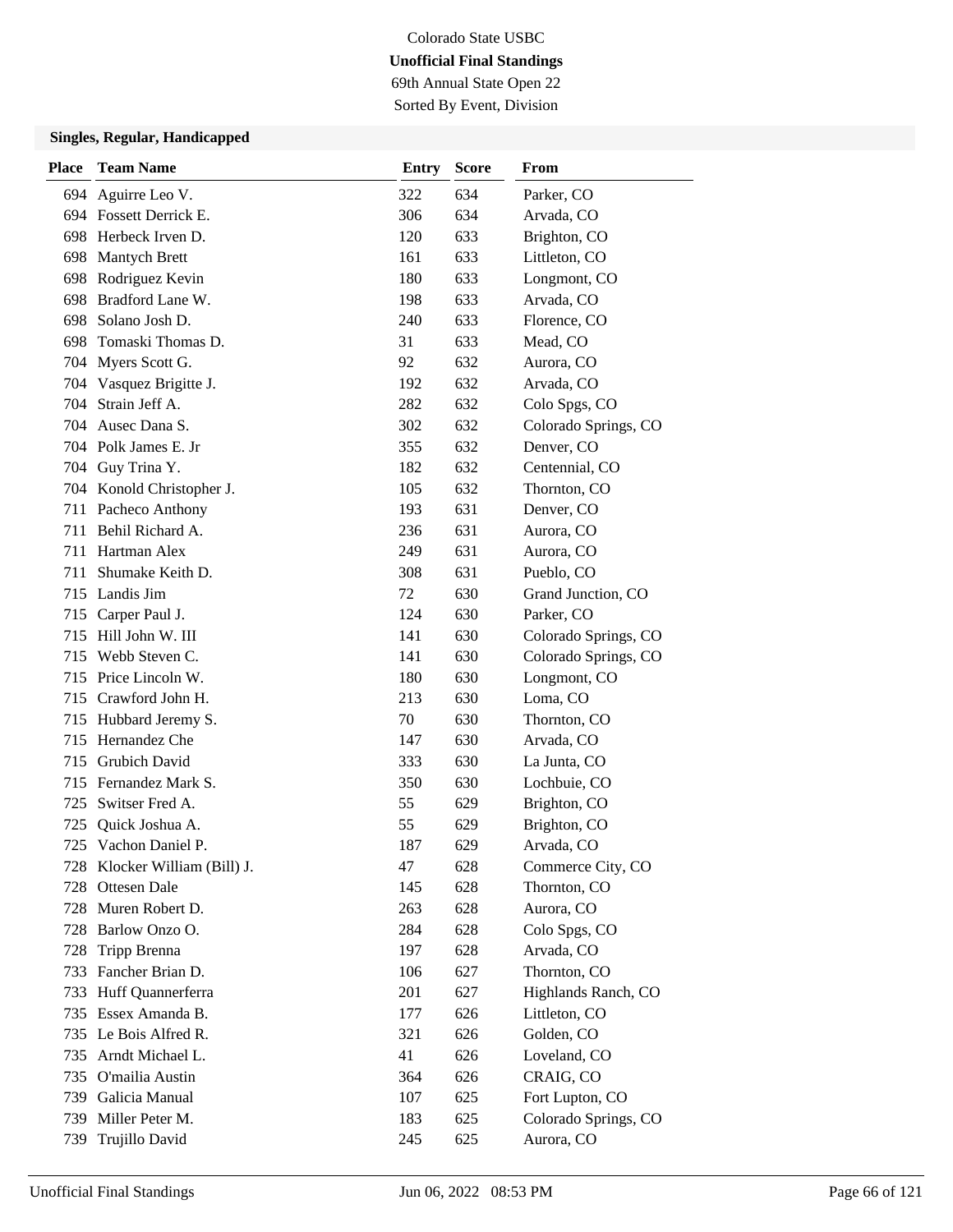# Colorado State USBC **Unofficial Final Standings** 69th Annual State Open 22

Sorted By Event, Division

| Place | <b>Team Name</b>            | <b>Entry</b> | <b>Score</b> | From                |
|-------|-----------------------------|--------------|--------------|---------------------|
| 739   | Thornton Eric A. Jr         | 3            | 625          | Colo Spgs, CO       |
| 743   | <b>Anderson Dave</b>        | 40           | 624          | Loveland, CO        |
| 743   | Srichabok Ricky             | 101          | 624          | Thornton, CO        |
| 743   | Widick Wesley A.            | 193          | 624          | Denver, CO          |
| 743   | Miller Carolyn R.           | 215          | 624          | Loma, CO            |
| 743   | Pope Robert C.              | 147          | 624          | Arvada, CO          |
|       | 748 Feuerborn Thomas        | 72           | 623          | Grand Junction, CO  |
|       | 748 Lichtl Otto Jr          | 193          | 623          | Denver, CO          |
|       | 748 French Harmony          | 212          | 623          | Loma, CO            |
|       | 751 Powers Shawn M.         | 64           | 622          | Arvada, CO          |
|       | 751 Hill Craig R.           | 270          | 622          | Pueblo, CO          |
| 751   | Christian Maria             | 317          | 622          | Thornton, CO        |
|       | 754 Montoya Brian           | 197          | 621          | Arvada, CO          |
| 754   | Charfauros Greg C.          | 3            | 621          | Colo Spgs, CO       |
| 756   | Smith Shawn D.              | 173          | 620          | Aurora, CO          |
| 756   | Bostdorf Robert T. Jr       | 229          | 620          | Denver, CO          |
|       | 756 Vaassen Glen L.         | 58           | 620          | Morrison, CO        |
|       | 756 Eckhoff Emily A.        | 365          | 620          | Arvada, CO          |
| 760   | Hogan-McCool Austin         | 67           | 619          | Thornton, CO        |
| 760   | Garrett Daniel S.           | 88           | 619          | Centennial, CO      |
| 760   | Thomsen Rahn A.             | 143          | 619          | Thornton, CO        |
| 760   | Solano Victor T.            | 100          | 619          | Pueblo West, CO     |
| 764   | Sandoval Nick A.            | 194          | 618          | Denver, CO          |
|       | 764 Pease Willard H. III    | 215          | 618          | Loma, CO            |
|       | 764 Andreozzi Anthony L. Jr | 236          | 618          | Aurora, CO          |
|       | 764 Fisher Brandon L.       | 70           | 618          | Thornton, CO        |
| 768   | Morales Alvaro B.           | 107          | 617          | Fort Lupton, CO     |
| 768   | Cic Anthony C.              | 152          | 617          | Northglenn, CO      |
| 768   | Miller Adam G.              | 322          | 617          | Parker, CO          |
| 771   | Diggs Theresa M.            | 128          | 616          | Denver, CO          |
| 771   | Skinner Daniel C.           | 218          | 616          | Ft Collins, CO      |
| 773   | Sandoval Geno               | 27           | 615          | Thornton, CO        |
| 773   | Scherlis Marc B.            | 121          | 615          | Highlands Ranch, CO |
| 773   | Osborne James V.            | 129          | 615          | Ramah, CO           |
| 773   | Tonsing Chelsea L.          | 41           | 615          | Loveland, CO        |
| 777   | Wlezien William R.          | 50           | 614          | Littleton, CO       |
| 777   | Wise Richard R.             | 122          | 614          | Highlands Ranch, CO |
| 777   | Birely Derek S.             | 293          | 614          | Denver, CO          |
| 780   | Maestas Michael B.          | 32           | 613          | Mead, CO            |
| 780   | Jones Marion T.             | 54           | 613          | Aurora, CO          |
| 780   | Robinson Andre B.           | 317          | 613          | Thornton, CO        |
| 783   | Kuchenbrod John M.          | 44           | 612          | Strasburg, CO       |
| 784   | Dufford Michael J.          | 70           | 611          | Thornton, CO        |
| 785   | Yagow Jason A.              | 26           | 610          | Lakewood, CO        |
| 785   | Clarke Lonnie A.            | 36           | 610          | Eagle, CO           |
| 785   | Moore Mark D.               | 135          | 610          | Aurora, CO          |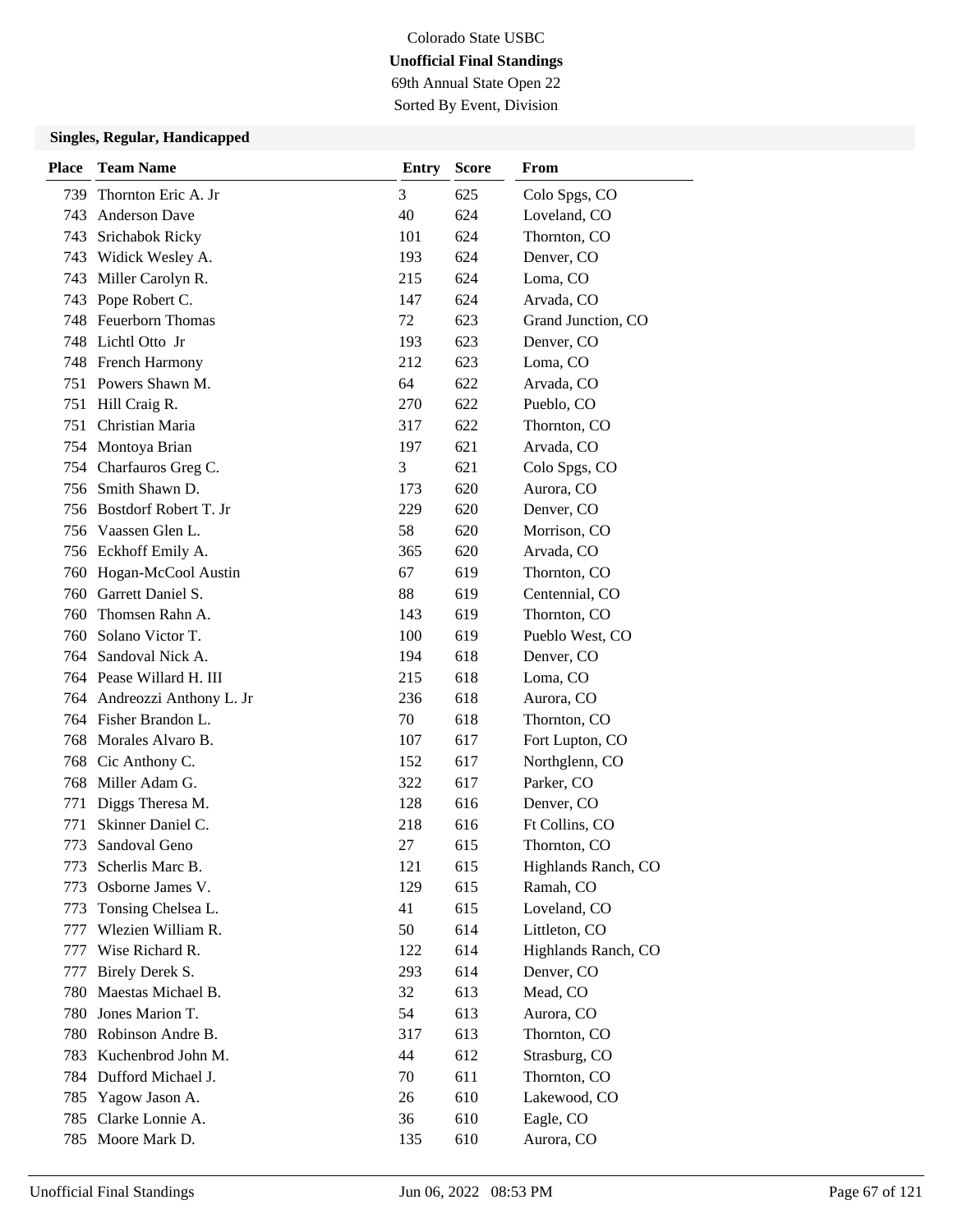69th Annual State Open 22 Sorted By Event, Division

| <b>Place</b> | <b>Team Name</b>             | <b>Entry</b> | <b>Score</b> | From                  |
|--------------|------------------------------|--------------|--------------|-----------------------|
|              | 785 O'Mailia Tucker          | 364          | 610          | CRAIG, CO             |
|              | 789 Yates Denice N.          | 286          | 609          | Colorado Springs, CO  |
|              | 789 Anderson Gary            | 301          | 609          | Littleton, CO         |
|              | 791 Lavigna Geno N.          | 52           | 608          | Greenwood Village, CO |
|              | 791 Krynovich Daniel G.      | 199          | 608          | Colo Spgs, CO         |
| 791          | Smith Whitney J.             | 212          | 608          | Loma, CO              |
| 791          | Slagle Ron                   | 216          | 608          | Loma, CO              |
| 791          | <b>Satrang Renee</b>         | 62           | 608          | Loveland, CO          |
|              | 796 Hernandez Frank L.       | 67           | 607          | Thornton, CO          |
|              | 797 Funk Chris A.            | 37           | 606          | Eagle, CO             |
| 797          | Sell Patrick                 | 113          | 606          | Arvada, CO            |
|              | 797 Vickrey Joseph W.        | 122          | 606          | Highlands Ranch, CO   |
|              | 797 Lee Shawn J.             | 135          | 606          | Aurora, CO            |
|              | 801 Wilkening Leonard R.     | 279          | 605          | Littleton, CO         |
|              | 802 Cramer Debra L.          | 316          | 604          | Bennett, CO           |
|              | 803 Fenton David A.          | 191          | 603          | Arvada, CO            |
|              | 803 Nadeau Chase             | 217          | 603          | Loma, CO              |
|              | 805 Moore Morgan J.          | 135          | 602          | Aurora, CO            |
|              | 805 Rein Jay R.              | 105          | 602          | Thornton, CO          |
|              | 807 Bolton Nathaniel T.      | 102          | 600          | Denver, CO            |
|              | 808 Larson Darell            | 188          | 599          | Aurora, CO            |
|              | 808 Crafton Heather M.       | 282          | 599          | Colo Spgs, CO         |
|              | 808 Toney Trinna L.          | 151          | 599          | Westminster, CO       |
|              | 811 Lopez Devin E.           | 275          | 598          | Denver, CO            |
|              | 811 Nestle Eldon             | 344          | 598          | Fruita, CO            |
|              | 813 Stevens Jeremy C.        | 88           | 597          | Centennial, CO        |
| 813          | Montoya Randy M.             | 201          | 597          | Highlands Ranch, CO   |
|              | 813 Barnett Michael P.       | 329          | 597          | Pueblo, CO            |
|              | 813 Hamrock Sean W.          | 322          | 597          | Parker, CO            |
|              | 817 Williams Frederick R. Jr | 90           | 596          | Fountain, CO          |
|              | 817 Lawrence Bobby J.        | 340          | 596          | Fruita, CO            |
| 819          | <b>Shanks Rod</b>            | 113          | 595          | Arvada, CO            |
|              | 820 Slavsky Jeffrey L.       | 122          | 594          | Highlands Ranch, CO   |
| 820          | Tran Jimmy P.                | 263          | 594          | Aurora, CO            |
|              | 820 Lucero Paul E. Sr        | 168          | 594          | Littleton, CO         |
|              | 820 Falzgraf K C B.          | 228          | 594          | Lakewood, CO          |
|              | 824 Schofield Bryan R.       | 74           | 593          | Colo Spgs, CO         |
|              | 825 Ross Heidi J.            | 138          | 591          | Granby, CO            |
| 825          | Schamp Scott T.              | 252          | 591          | Arvada, CO            |
|              | 825 Honeycutt Sabrina M.     | 339          | 591          | Fruita, CO            |
|              | 828 Duryee Steve             | 103          | 590          | Greeley, CO           |
|              | 829 Dick Derek R.            | 121          | 589          | Highlands Ranch, CO   |
|              | 830 Watts Shane W.           | 143          | 588          | Thornton, CO          |
|              | 830 Cohrs Lauri A.           | 303          | 588          | Colorado Springs, CO  |
|              | 832 May David A.             | 26           | 587          | Lakewood, CO          |
|              | 833 Luna Albert              | 67           | 586          | Thornton, CO          |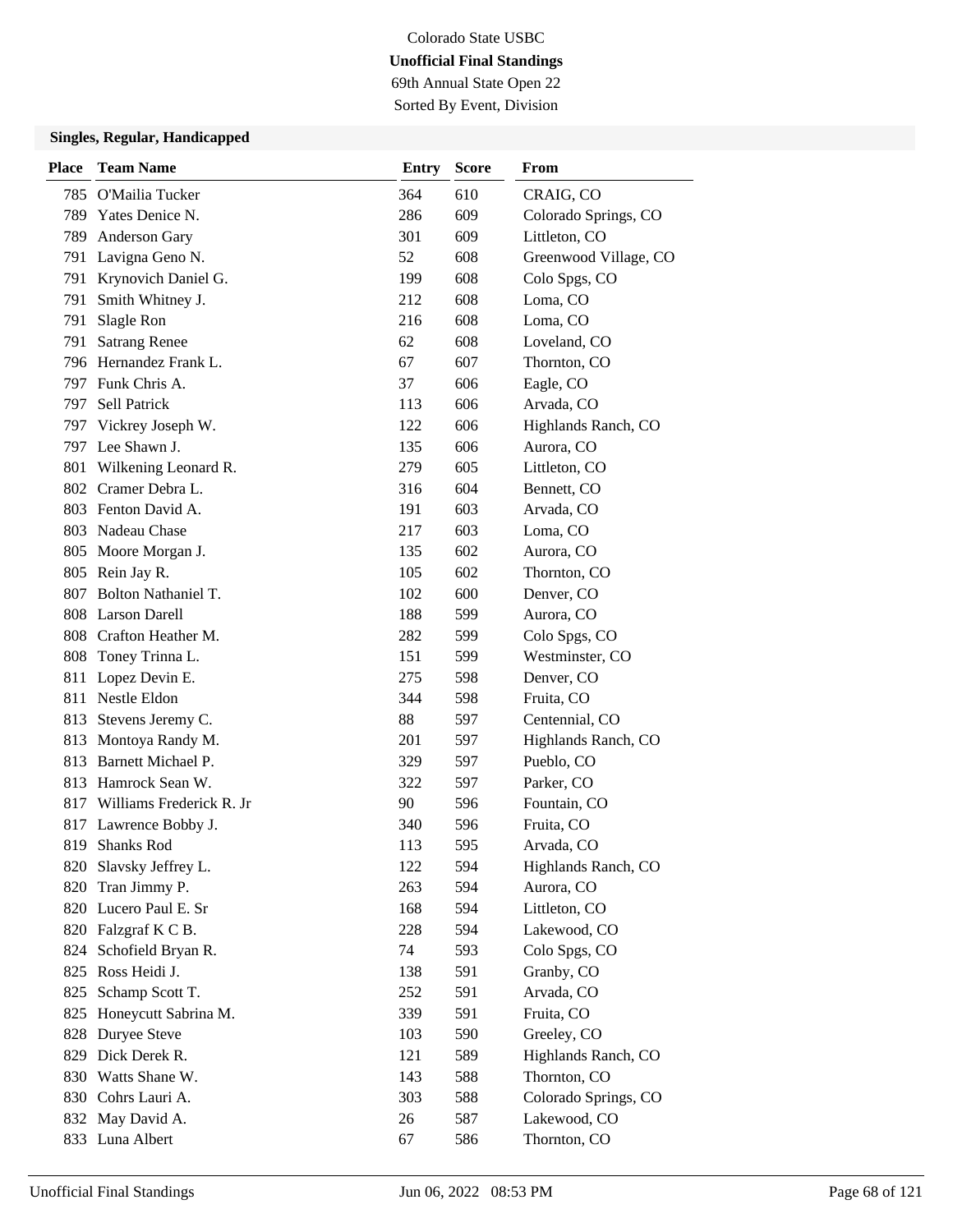# Colorado State USBC **Unofficial Final Standings** 69th Annual State Open 22

Sorted By Event, Division

### **Singles, Regular, Handicapped**

| <b>Place</b> | <b>Team Name</b>       | <b>Entry</b>   | <b>Score</b> | From               |
|--------------|------------------------|----------------|--------------|--------------------|
| 833          | Schmid Michael Jr      | 176            | 586          | Littleton, CO      |
|              | 835 Boone Wayne C.     | 149            | 585          | Arvada, CO         |
| 836          | Mosher James D.        | 109            | 584          | Montrose, CO       |
|              | 837 Eccher Fred T.     | 175            | 583          | Aurora, CO         |
|              | 837 Hale Mason         | 192            | 583          | Arvada, CO         |
| 839          | Mellinger Duane L.     | 92             | 582          | Aurora, CO         |
| 839          | Gee Jennifer A.        | 105            | 582          | Thornton, CO       |
|              | 841 Moore Eric G.      | 176            | 581          | Littleton, CO      |
|              | 842 Radebaugh Brett L. | 47             | 580          | Commerce City, CO  |
| 843          | Campbell Earl C. III   | 126            | 579          | Boulder, CO        |
| 843          | Hoppe Jason R.         | 239            | 579          | Rocky Ford, CO     |
| 845          | Clendening Chris E.    | 124            | 578          | Parker, CO         |
| 845          | Gallegos Jonah D.      | 102            | 578          | Denver, CO         |
| 847          | Hedberg Joe            | 114            | 577          | Colo Spgs, CO      |
| 848          | <b>Tooker Tom</b>      | 80             | 573          | Grand Junction, CO |
| 848          | Shaver Jeremy M.       | 137            | 573          | Granby, CO         |
|              | 850 Christian Cavin D. | 215            | 571          | Loma, CO           |
| 851          | Shettler James E. Jr   | 46             | 570          | Lakewood, CO       |
| 851          | Stevens Christian J.   | 188            | 570          | Aurora, CO         |
| 853          | Woodvine Alan J.       | 189            | 569          | Aurora, CO         |
|              | 853 Coons Jesse A.     | 202            | 569          | Evans, CO          |
| 853          | Hartman Kevin L.       | 249            | 569          | Aurora, CO         |
| 853          | Movillion Rene C.      | 254            | 569          | Arvada, CO         |
|              | 857 Ruiz Jose R.       | 274            | 564          | Denver, CO         |
| 858          | Yancey Jordan R.       | 176            | 562          | Littleton, CO      |
| 859          | Maher Chip             | 31             | 560          | Mead, CO           |
| 860          | <b>Miller Travis</b>   | 212            | 559          | Loma, CO           |
| 861          | Koeltzow Kristopher    | 198            | 556          | Arvada, CO         |
|              | 862 Daniel Rick R.     | 120            | 546          | Brighton, CO       |
| 863          | Moritz Tanner W.       | 189            | 540          | Aurora, CO         |
| 864          | Chrissinger Craig A.   | 86             | 536          | Parker, CO         |
| 865          | Turbeville Doug        | 239            | 535          | Rocky Ford, CO     |
| 866          | <b>Thurston Randy</b>  | 39             | 510          | Grand Junction, CO |
| 867          | Villano Jeff J.        | 253            | 509          | Arvada, CO         |
| 868          | Vargas Anthony A.      | 234            | 496          | Northglenn, CO     |
|              | 869 Rios Troy B.       | 276            | 483          | Denver, CO         |
|              | 870 Rothfuss Krissi M. | 235            | 460          | Northglenn, CO     |
| 871          | Smith Rebecca          | 79             | 452          | Howard, CO         |
| 872          | Souchek Michael A.     | 225            | 444          | Lakewood, CO       |
| 873          | Winter Richard A.      | 262            | 437          | Aurora, CO         |
|              | 874 Prosser Donald W.  | 58             | 418          | Morrison, CO       |
| 875          | Rodriguez Rey J.       | 196            | 328          | Denver, CO         |
|              | 876 Dalbotten Cherie   | 89             | 300          | Brighton, CO       |
| 877          | Mullings Shawn         | $\overline{4}$ | 274          | Littleton, CO      |

The lowest score to cash is 745.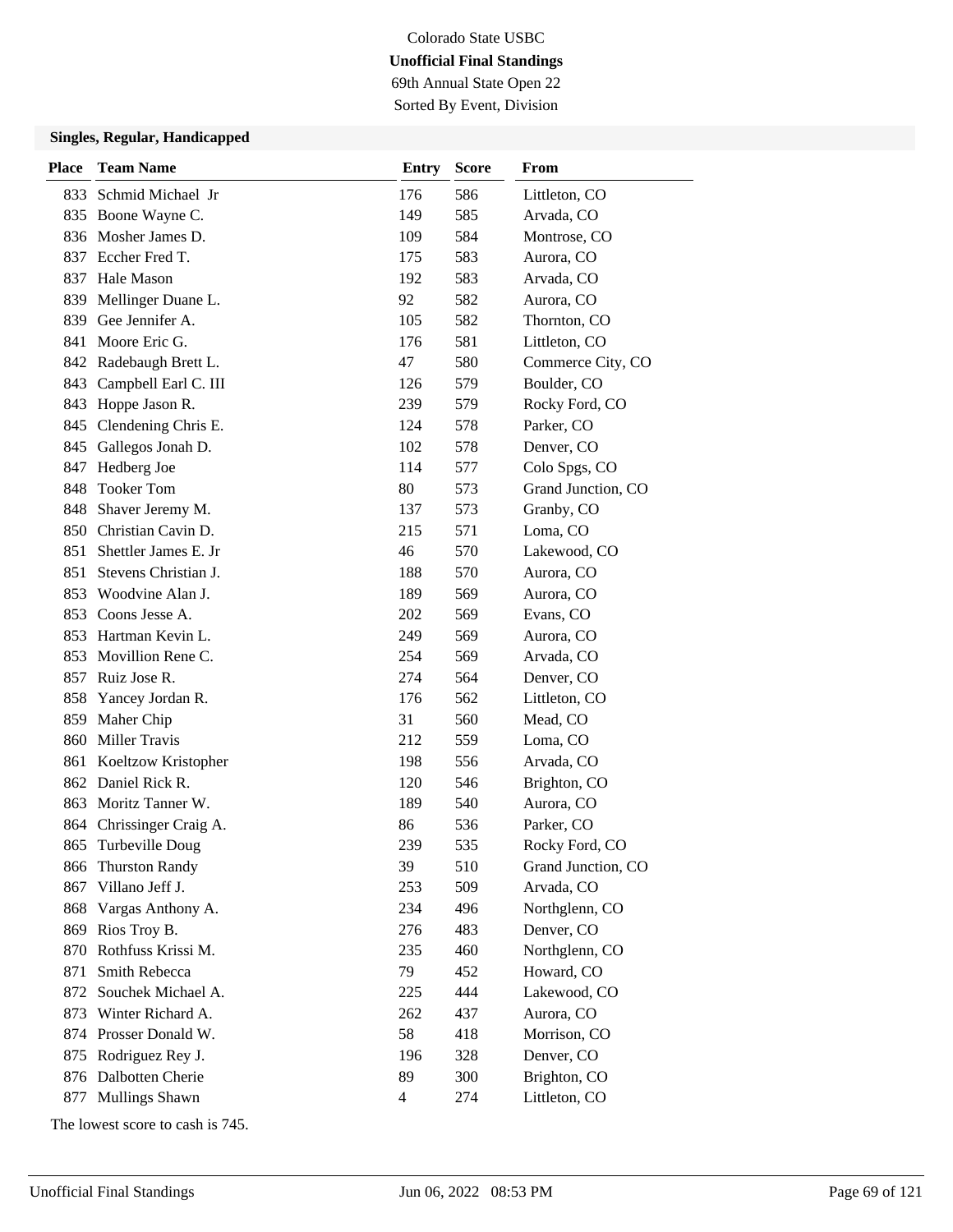69th Annual State Open 22 Sorted By Event, Division

### **Singles, Regular Scratch, Scratch**

| <b>Place</b> | <b>Team Name</b>           | <b>Entry</b> | <b>Score</b> | <b>From</b>          |
|--------------|----------------------------|--------------|--------------|----------------------|
| 1            | Maxey Garret J.            | 75           | 775          | Fort Collins, CO     |
| 2            | Schamp Stephen L.          | 252          | 756          | Arvada, CO           |
| 2            | Schafer Russ L.            | 197          | 756          | Arvada, CO           |
| 4            | <b>Yearous Cass</b>        | 280          | 755          | Aurora, CO           |
| 5            | Lawson Kelly R.            | 196          | 748          | Denver, CO           |
| 6            | Moss Brian K.              | 125          | 738          | Boulder, CO          |
| 6            | Gwynn John H.              | 245          | 738          | Aurora, CO           |
| 8            | Dominique Mickel           | 160          | 737          | Northglenn, CO       |
| 9            | Nelson Frank E. Jr         | 161          | 736          | Littleton, CO        |
| 10           | Robinson Bobby J. Jr       | 247          | 735          | Aurora, CO           |
| 11           | Johnson Ronald (RJ) E. III | 247          | 734          | Aurora, CO           |
| 12           | Mitchell Jeff M.           | 57           | 733          | Frederick, CO        |
| 13           | Lallak Eddie J. Jr         | 75           | 726          | Fort Collins, CO     |
| 14           | Galvin Donald P.           | 316          | 725          | Bennett, CO          |
| 15           | Martinac Duane P.          | 194          | 724          | Denver, CO           |
|              | 16 Lundy Dante L.          | 73           | 715          | Denver, CO           |
| 17           | Claussen Shawn M.          | 196          | 714          | Denver, CO           |
| 18           | Marion Robert W.           | 92           | 713          | Aurora, CO           |
| 18           | Newsom David A.            | 236          | 713          | Aurora, CO           |
| 18           | <b>Becker Brandon</b>      | 250          | 713          | Aurora, CO           |
| 21           | Robinson Morgan B.         | 217          | 699          | Loma, CO             |
| 22           | La Crue Richard W.         | 88           | 698          | Centennial, CO       |
| 22           | Popovich Marco A.          | 247          | 698          | Aurora, CO           |
| 24           | Dale Mark W.               | 183          | 697          | Colorado Springs, CO |
| 25           | <b>Bailey Jeff</b>         | 301          | 696          | Littleton, CO        |
| 25           | Newmen Samuel L.           | 364          | 696          | CRAIG, CO            |
| 27           | Jackson Jacob A.           | 121          | 695          | Highlands Ranch, CO  |
| 27           | Villagomez Erick M.        | 322          | 695          | Parker, CO           |
| 29           | Steinmetz Duane E.         | 75           | 694          | Fort Collins, CO     |
| 30           | Lara Eddie L. Jr           | 194          | 692          | Denver, CO           |
| 31           | Schmidt Karl E.            | 92           | 691          | Aurora, CO           |
| 31           | Tripp Timothy A.           | 197          | 691          | Arvada, CO           |
| 33           | Seres Kimberly             | 180          | 688          | Longmont, CO         |
| 34           | Ausec Timothy J.           | 302          | 687          | Colorado Springs, CO |
| 35           | Wojahn Casie               | 202          | 686          | Evans, CO            |
| 35           | Kelley Mike S.             | 237          | 686          | Aurora, CO           |
| 37           | Delaney Jeffrie Q. Jr      | 250          | 685          | Aurora, CO           |
| 38           | Taylor Kyle                | 75           | 683          | Fort Collins, CO     |
| 39           | Buckley Ian J.             | 301          | 681          | Littleton, CO        |
| 40           | Fleming Tony A.            | 112          | 680          | Arvada, CO           |
| 41           | Martinez Chris             | 247          | 679          | Aurora, CO           |
| 42           | Shaver Paul D.             | 183          | 677          | Colorado Springs, CO |
| 42           | Gensch William             | 246          | 677          | Aurora, CO           |
| 44           | Saunders Shamus D.         | 92           | 675          | Aurora, CO           |
| 44           | Thompson Adam P.           | 190          | 675          | Arvada, CO           |
| 46           | McIntyre John T.           | 270          | 674          | Pueblo, CO           |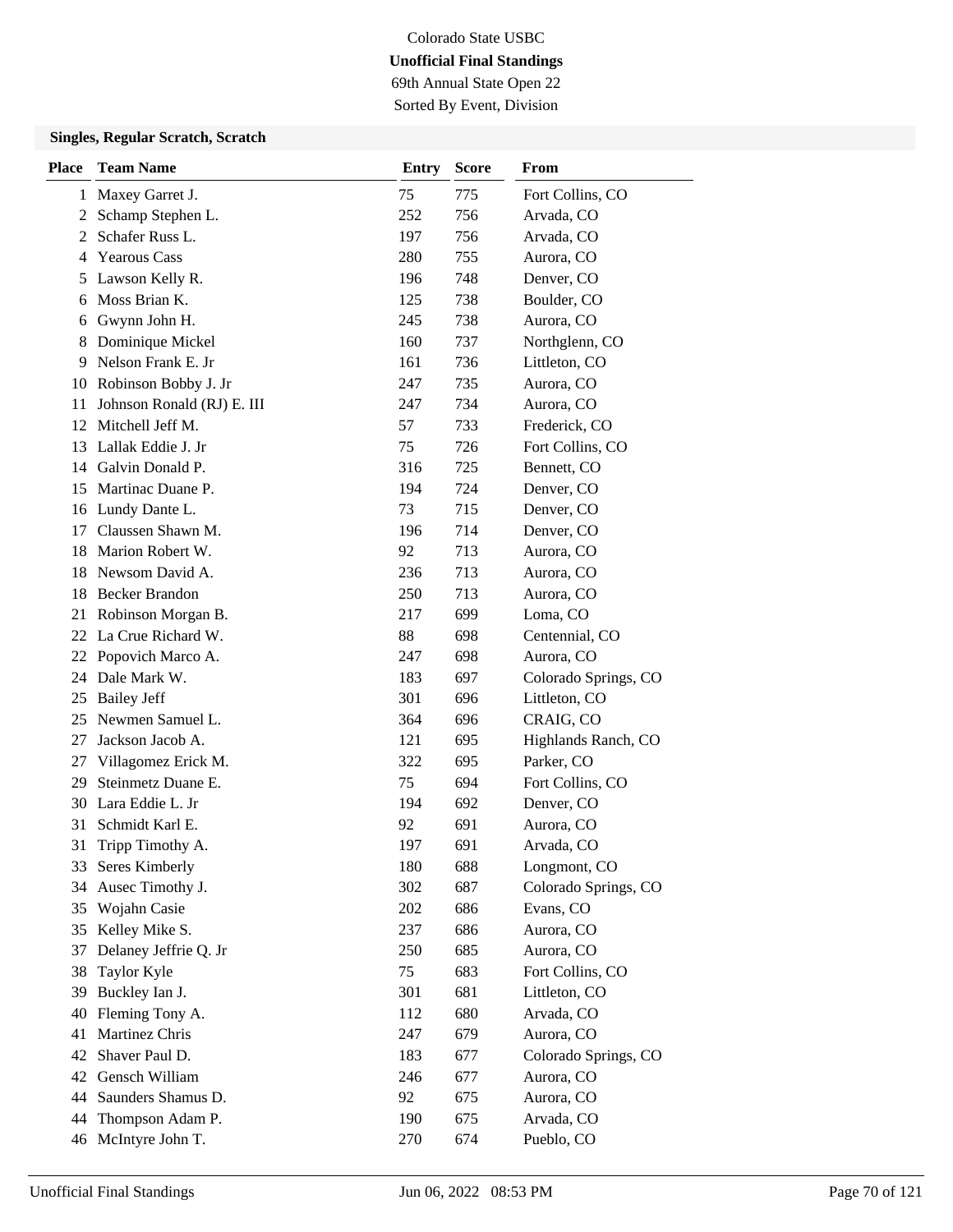69th Annual State Open 22 Sorted By Event, Division

### **Singles, Regular Scratch, Scratch**

| Place | <b>Team Name</b>        | <b>Entry</b> | <b>Score</b> | From                 |
|-------|-------------------------|--------------|--------------|----------------------|
| 47    | Koch Ryan H.            | 74           | 673          | Colo Spgs, CO        |
| 48    | Clarkin Bill            | 42           | 670          | Loveland, CO         |
| 48    | <b>Dykes Doug</b>       | 56           | 670          | Brush, CO            |
| 48    | Miller Jayden T.        | 217          | 670          | Loma, CO             |
| 48    | Schafer Rick A.         | 365          | 670          | Arvada, CO           |
| 52    | Davies Hardy Greg Jr    | 112          | 666          | Arvada, CO           |
| 53    | Wilson Jeff D.          | 36           | 665          | Eagle, CO            |
| 53    | Gee Russell A.          | 105          | 665          | Thornton, CO         |
| 55    | Boger David L.          | 21           | 664          | Strasburg, CO        |
| 55    | Lujan Michael A.        | 315          | 664          | Bennett, CO          |
| 55    | Pugh Adrian L.          | 324          | 664          | Salida, CO           |
| 58    | Dias Mike               | 362          | 663          | Englewood, CO        |
| 58    | Eggleston Edward R. III | 336          | 663          | Pueblo, CO           |
| 60    | Turbeville Joseph D.    | 239          | 662          | Rocky Ford, CO       |
| 61    | <b>Bennett Cory</b>     | 342          | 661          | Fruita, CO           |
| 61    | Cockroft Dustin R.      | 342          | 661          | Fruita, CO           |
| 63    | Martin Kris I.          | 220          | 660          | Ft Collins, CO       |
| 63    | Karnes Matthew W.       | 286          | 660          | Colorado Springs, CO |
| 65    | Jenkins Scott A.        | 40           | 659          | Loveland, CO         |
| 65    | Mayland Donald A. Sr    | 106          | 659          | Thornton, CO         |
| 67    | Griego Dion R.          | 194          | 656          | Denver, CO           |
| 67    | Saulnier Mackenzie L.   | 202          | 656          | Evans, CO            |
| 69    | Hanten Daniel R.        | 61           | 655          | Denver, CO           |
| 69    | Dettling David M.       | 84           | 655          | Longmont, CO         |
| 71    | Carvelli Bradley A.     | 113          | 654          | Arvada, CO           |
| 72    | Shtulman Ari            | 224          | 653          | Ft Collins, CO       |
| 72    | Honeycutt Michael J.    | 344          | 653          | Fruita, CO           |
| 74    | Ramey Robert J.         | 1            | 651          | Westminster, CO      |
| 74    | Gibson Spencer M.       | 198          | 651          | Arvada, CO           |
| 74    | White Joe E. III        | 250          | 651          | Aurora, CO           |
| 77    | Stehle John J. Jr       | 105          | 650          | Thornton, CO         |
| 78    | Hale Tim A. Jr          | 106          | 649          | Thornton, CO         |
| 79    | Maly Michelle M.        | 365          | 648          | Arvada, CO           |
| 80    | Yang Stephen            | 1            | 647          | Westminster, CO      |
| 80    | DePooter Seth J.        | 320          | 647          | Colo Spgs, CO        |
|       | 82 Roskelley Scott R.   | 40           | 646          | Loveland, CO         |
| 82    | Solano Anthony W.       | 121          | 646          | Highlands Ranch, CO  |
| 82    | Worrall Robert W. II    | 104          | 646          | Pueblo West, CO      |
| 82    | <b>Fleming Deon</b>     | 112          | 646          | Arvada, CO           |
| 86    | Dingmann Jared W.       | 35           | 645          | Edwards, CO          |
| 86    | Smittie Ishmael Sr      | 335          | 645          | Denver, CO           |
| 88    | Lindo Jamie A.          | 49           | 644          | Longmont, CO         |
| 89    | Wood Joel A.            | 49           | 643          | Longmont, CO         |
|       | 90 Lovell Jamie S.      | 159          | 642          | Northglenn, CO       |
| 91    | Herman Chloe L.         | 135          | 641          | Aurora, CO           |
| 91    | Wood Randall S.         | 159          | 641          | Northglenn, CO       |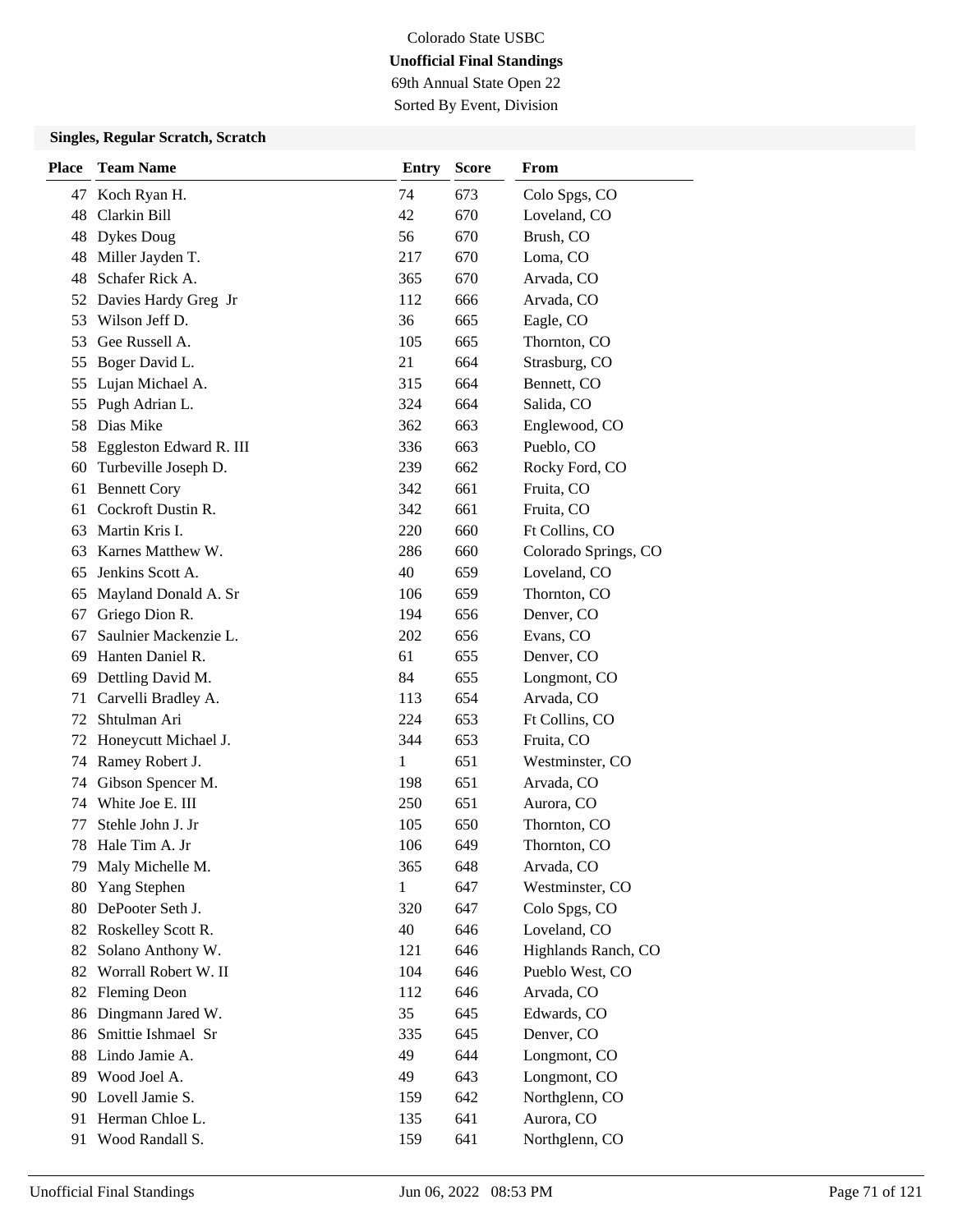69th Annual State Open 22 Sorted By Event, Division

### **Singles, Regular Scratch, Scratch**

| <b>Place</b> | <b>Team Name</b>           | <b>Entry</b> | <b>Score</b> | From                 |
|--------------|----------------------------|--------------|--------------|----------------------|
|              | 91 Schaak Alfred T. Jr     | 232          | 641          | Pueblo, CO           |
| 91           | Shaw Brett D.              | 302          | 641          | Colorado Springs, CO |
| 91           | Hittle Zach Z.             | 221          | 641          | Ft Collins, CO       |
|              | 96 Lund John A.            | 112          | 639          | Arvada, CO           |
|              | 97 Wempe Luke A.           | 74           | 638          | Colo Spgs, CO        |
| 97           | Wenholz Lonnie A.          | 196          | 638          | Denver, CO           |
| 97           | Menini Ashley R.           | 246          | 638          | Aurora, CO           |
| 97           | Starke Don A.              | 303          | 638          | Colorado Springs, CO |
| 101          | Sawyer Brandon             | 35           | 637          | Edwards, CO          |
|              | 102 Maruca Shawn I.        | 344          | 636          | Fruita, CO           |
| 103          | Winklepleck James W.       | 21           | 635          | Strasburg, CO        |
|              | 104 Huebner James M.       | 37           | 634          | Eagle, CO            |
|              | 104 Cordova Arthur L. Jr   | 183          | 634          | Colorado Springs, CO |
|              | 104 Cain Randall O.        | 200          | 634          | Pueblo, CO           |
|              | 104 Nault Thomas L. Jr     | 73           | 634          | Denver, CO           |
| 108          | Jordan Brian               | 50           | 633          | Littleton, CO        |
|              | 108 Busnardo Jason P.      | 125          | 633          | Boulder, CO          |
| 108          | Trenn Larry M. Jr          | 315          | 633          | Bennett, CO          |
| 111          | Quick Robert A.            | 55           | 631          | Brighton, CO         |
|              | 111 Hurst Dustin L.        | 344          | 631          | Fruita, CO           |
|              | 113 Clark Jeffrey W.       | 160          | 630          | Northglenn, CO       |
|              | 114 Freeman John C.        | 40           | 629          | Loveland, CO         |
|              | 114 Schroth Dan J.         | 237          | 629          | Aurora, CO           |
|              | 114 Schneider Curtis J.    | 306          | 629          | Arvada, CO           |
| 117          | Sarazen Adam L.            | 49           | 628          | Longmont, CO         |
| 117          | <b>Whitecotton Dewey</b>   | 217          | 628          | Loma, CO             |
| 119          | Struble Jo L.              | 56           | 627          | Brush, CO            |
|              | 119 Hetherington Joseph C. | 121          | 627          | Highlands Ranch, CO  |
|              | 119 Moore Mason C.         | 135          | 627          | Aurora, CO           |
| 119          | Banister Rickie A.         | 246          | 627          | Aurora, CO           |
|              | 119 Hosler Ronald L.       | 362          | 627          | Englewood, CO        |
|              | 124 Morgan Troy A.         | 60           | 626          | Buena Vista, CO      |
|              | 124 Holt Victor G.         | 149          | 626          | Arvada, CO           |
|              | 124 Rivera Derek J.        | 336          | 626          | Pueblo, CO           |
|              | 124 Vigil Pete A. Jr       | 73           | 626          | Denver, CO           |
|              | 128 Mosher James W. III    | 109          | 624          | Montrose, CO         |
|              | 128 Clark Lance            | 204          | 624          | Wiley, CO            |
|              | 128 Birely Jared S.        | 293          | 624          | Denver, CO           |
|              | 131 Freeman Chuck T.       | 190          | 622          | Arvada, CO           |
|              | 131 Frison Clark E.        | 247          | 622          | Aurora, CO           |
|              | 131 McKinzie Jimme L.      | 361          | 622          | Jefferson, CO        |
|              | 134 Finley Trenton S.      | 181          | 621          | Longmont, CO         |
|              | 134 Arellano Richard R. II | 194          | 621          | Denver, CO           |
|              | 134 Ausec Tanner C.        | 302          | 621          | Colorado Springs, CO |
|              | 134 Meyer Loree L.         | 336          | 621          | Pueblo, CO           |
|              | 138 Prather Jason          | 72           | 620          | Grand Junction, CO   |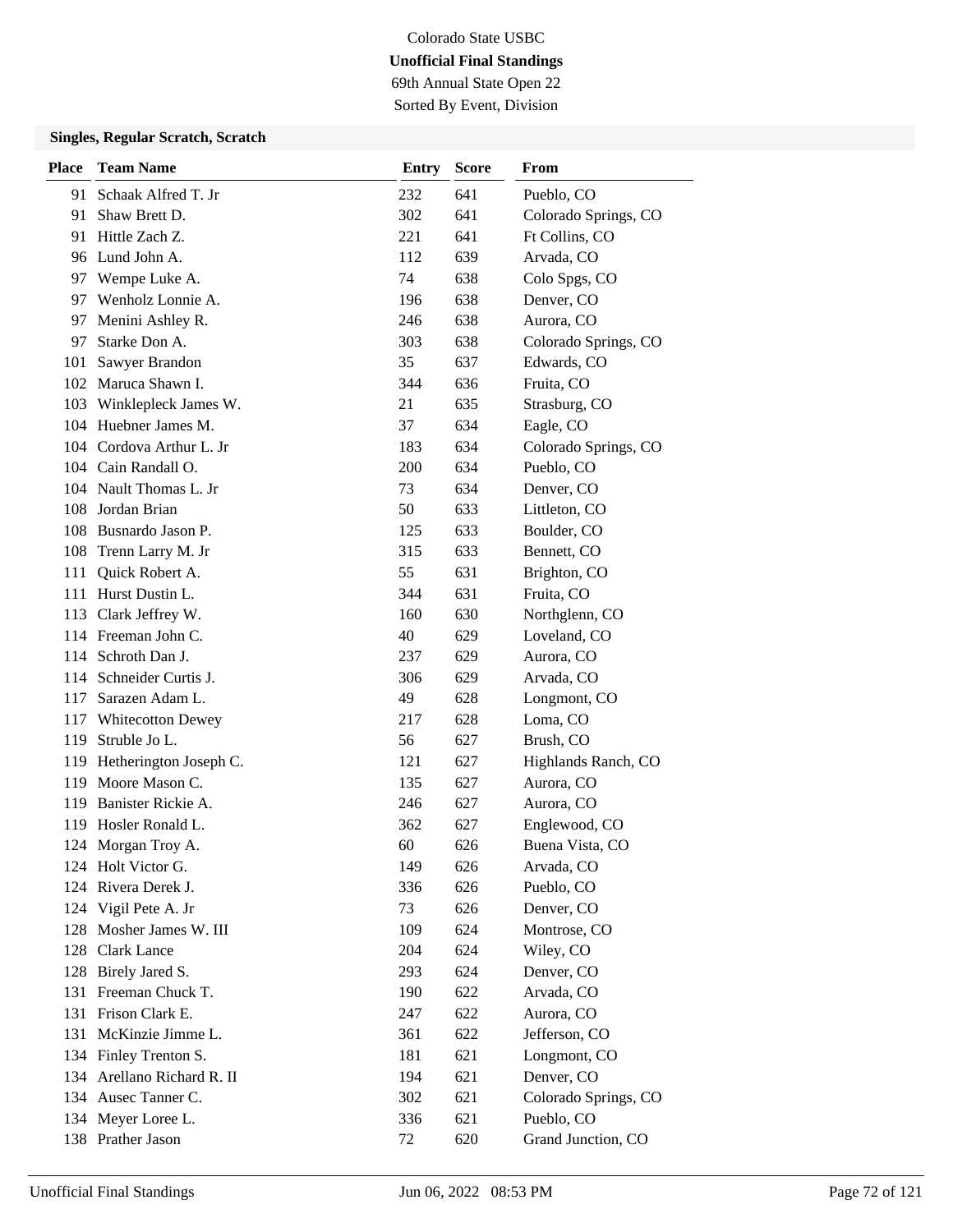69th Annual State Open 22 Sorted By Event, Division

| Place | <b>Team Name</b>            | <b>Entry</b>   | <b>Score</b> | From                 |
|-------|-----------------------------|----------------|--------------|----------------------|
|       | 138 Fischel Lee J.          | 301            | 620          | Littleton, CO        |
|       | 138 Nowasell Amanda         | 330            | 620          | Wheat Ridge, CO      |
| 138   | Johnson John W.             | 365            | 620          | Arvada, CO           |
| 142   | May-Bruce Jami              | 56             | 619          | Brush, CO            |
| 142   | Cordova Jordan D.           | 222            | 619          | Ft Collins, CO       |
|       | 144 Chavez Michael L.       | $\mathbf{1}$   | 617          | Westminster, CO      |
|       | 144 Cleppe James J.         | 55             | 617          | Brighton, CO         |
| 144   | Torvund Bob C. II           | 321            | 617          | Golden, CO           |
| 144   | Asher Swenson Aaron D.      | 344            | 617          | Fruita, CO           |
| 148   | McGowan Eric P.             | 324            | 616          | Salida, CO           |
| 148   | Aguirre Ramon A.            | 322            | 616          | Parker, CO           |
| 150   | Hughes Bryan J.             | 61             | 615          | Denver, CO           |
| 150   | Berisford Todd A.           | 336            | 615          | Pueblo, CO           |
| 152   | Moloney Kevin               | 42             | 614          | Loveland, CO         |
|       | 152 Wolff Allen G.          | 214            | 614          | Loma, CO             |
|       | 154 Douglass Brian A.       | 125            | 613          | Boulder, CO          |
|       | 154 Brodecky John           | 203            | 613          | Lamar, CO            |
| 154   | Sabo Rina A.                | 315            | 613          | Bennett, CO          |
| 157   | Moeller Eric W.             | 159            | 611          | Northglenn, CO       |
|       | 157 Grine Vincent P.        | 181            | 611          | Longmont, CO         |
| 157   | Macaluso William (Sonny) L. | 190            | 611          | Arvada, CO           |
| 157   | Klismith Mark A.            | 281            | 611          | Arvada, CO           |
| 161   | Scherlis Marc B.            | 121            | 610          | Highlands Ranch, CO  |
|       | 161 Pacheco Steve J. Sr     | 105            | 610          | Thornton, CO         |
| 161   | Nankervis Brian J.          | 306            | 610          | Arvada, CO           |
| 164   | Sadar Mike J.               | 42             | 609          | Loveland, CO         |
|       | 164 Rurup Kevin R.          | 57             | 609          | Frederick, CO        |
|       | 166 Schick Jason L.         | $\overline{2}$ | 608          | Loveland, CO         |
|       | 166 Lloyd Ernie D.          | 87             | 608          | Centennial, CO       |
|       | 166 Dato Angela N.          | 123            | 608          | Parker, CO           |
| 169   | Ditter Paul J.              | 191            | 606          | Arvada, CO           |
| 169   | Pierce Michael R.           | 192            | 606          | Arvada, CO           |
|       | 169 Nadeau Dan              | 217            | 606          | Loma, CO             |
| 169   | Schaefer Kevin M.           | 316            | 606          | Bennett, CO          |
|       | 173 Cohrs Dean W.           | 303            | 605          | Colorado Springs, CO |
|       | 174 Cerutti Fabrizio        | 123            | 603          | Parker, CO           |
|       | 174 Nadeau Chase            | 217            | 603          | Loma, CO             |
|       | 176 Davis Brian T.          | 236            | 602          | Aurora, CO           |
|       | 176 Starke Amanda           | 303            | 602          | Colorado Springs, CO |
|       | 178 Brockett Jon D.         | 193            | 601          | Denver, CO           |
| 178   | Carbone Garrett W.          | 194            | 601          | Denver, CO           |
| 180   | May Jai L.                  | 56             | 600          | Brush, CO            |
| 181   | Dee Clark W.                | 122            | 598          | Highlands Ranch, CO  |
|       | 182 Mauck R. Gordon         | 32             | 597          | Mead, CO             |
|       | 182 Eppel Quinn E.          | 218            | 597          | Ft Collins, CO       |
|       | 184 Christian Chase         | 217            | 596          | Loma, CO             |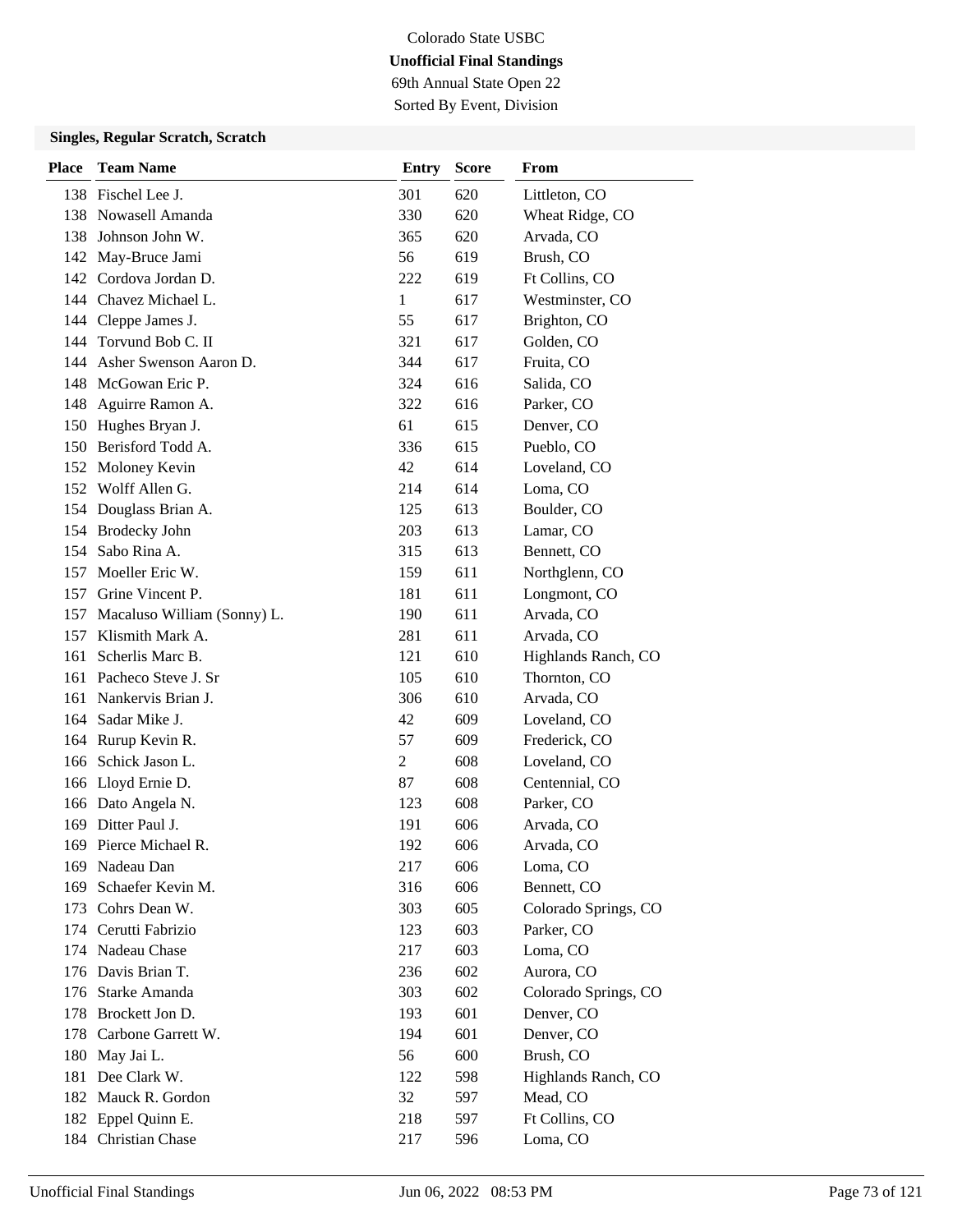69th Annual State Open 22 Sorted By Event, Division

| Place | <b>Team Name</b>          | <b>Entry</b> | <b>Score</b> | From                 |
|-------|---------------------------|--------------|--------------|----------------------|
|       | 184 Kane Kristopher M.    | 334          | 596          | Aurora, CO           |
|       | 184 Emerson Aaron W.      | 336          | 596          | Pueblo, CO           |
|       | 187 Polk James E. Jr      | 355          | 595          | Denver, CO           |
| 187   | Savage Donald L.          | 365          | 595          | Arvada, CO           |
| 189   | Valencia Joseph A.        | 188          | 594          | Aurora, CO           |
| 189   | Hernandez Isaac L.        | 198          | 594          | Arvada, CO           |
| 189   | Kellerby Mark P.          | 216          | 594          | Loma, CO             |
|       | 192 Carper Paul J.        | 124          | 593          | Parker, CO           |
|       | 193 Blake Michael S.      | 202          | 592          | Evans, CO            |
|       | 194 Sivixai Tony          | 106          | 591          | Thornton, CO         |
|       | 195 Patterson Scott       | 35           | 590          | Edwards, CO          |
|       | 195 Hill Craig R.         | 270          | 590          | Pueblo, CO           |
| 195   | Villagomez Jose A.        | 322          | 590          | Parker, CO           |
| 198   | Cuccia Peter A.           | 35           | 589          | Edwards, CO          |
|       | 198 Ehlers Shannon        | 216          | 589          | Loma, CO             |
|       | 198 Fossett Derrick E.    | 306          | 589          | Arvada, CO           |
|       | 198 Nickerson Robert E.   | 306          | 589          | Arvada, CO           |
|       | 202 Gilbert Fritz M.      | 21           | 588          | Strasburg, CO        |
|       | 202 Bergman Tony L.       | 80           | 588          | Grand Junction, CO   |
|       | 202 Pike Ian C.           | 113          | 588          | Arvada, CO           |
|       | 205 Hill Ashley B.        | 141          | 587          | Colorado Springs, CO |
| 205   | Grine Vince P.            | 181          | 587          | Longmont, CO         |
|       | 205 Birely Derek S.       | 293          | 587          | Denver, CO           |
|       | 208 Martinez John (JC) C. | 250          | 586          | Aurora, CO           |
|       | 208 Rice Jason A.         | 280          | 586          | Aurora, CO           |
|       | 210 Price Lincoln W.      | 180          | 585          | Longmont, CO         |
| 210   | Owings Ronald E.          | 197          | 585          | Arvada, CO           |
| 212   | Boltz Phil E.             | 42           | 584          | Loveland, CO         |
|       | 212 Fancher Brian D.      | 106          | 584          | Thornton, CO         |
|       | 212 Moore Morgan J.       | 135          | 584          | Aurora, CO           |
| 212   | Boddy Timothy A.          | 160          | 584          | Northglenn, CO       |
|       | 212 Nash Darrell R.       | 236          | 584          | Aurora, CO           |
|       | 217 Hayes Mark E.         | 110          | 583          | Aurora, CO           |
| 217   | Menini Angela M.          | 246          | 583          | Aurora, CO           |
| 217   | Crispe Eddie A.           | 296          | 583          | Westcliffe, CO       |
| 217   | Garcia Miguel R.          | 321          | 583          | Golden, CO           |
|       | 221 Bounmark Sila         | 101          | 582          | Thornton, CO         |
|       | 221 Harrell Kenneth       | 334          | 582          | Aurora, CO           |
| 223   | Christensen Scott M.      | 121          | 581          | Highlands Ranch, CO  |
|       | 223 Foltz Matthew M.      | 159          | 581          | Northglenn, CO       |
| 223   | Blum Michael D.           | 188          | 581          | Aurora, CO           |
|       | 226 Lyons Terry M.        | 364          | 580          | CRAIG, CO            |
|       | 227 Whitslar Rob          | 109          | 579          | Montrose, CO         |
| 227   | Montgomery Ricky D.       | 320          | 579          | Colo Spgs, CO        |
|       | 227 Voshell Don J.        | 365          | 579          | Arvada, CO           |
|       | 230 Vasquez Brigitte J.   | 192          | 578          | Arvada, CO           |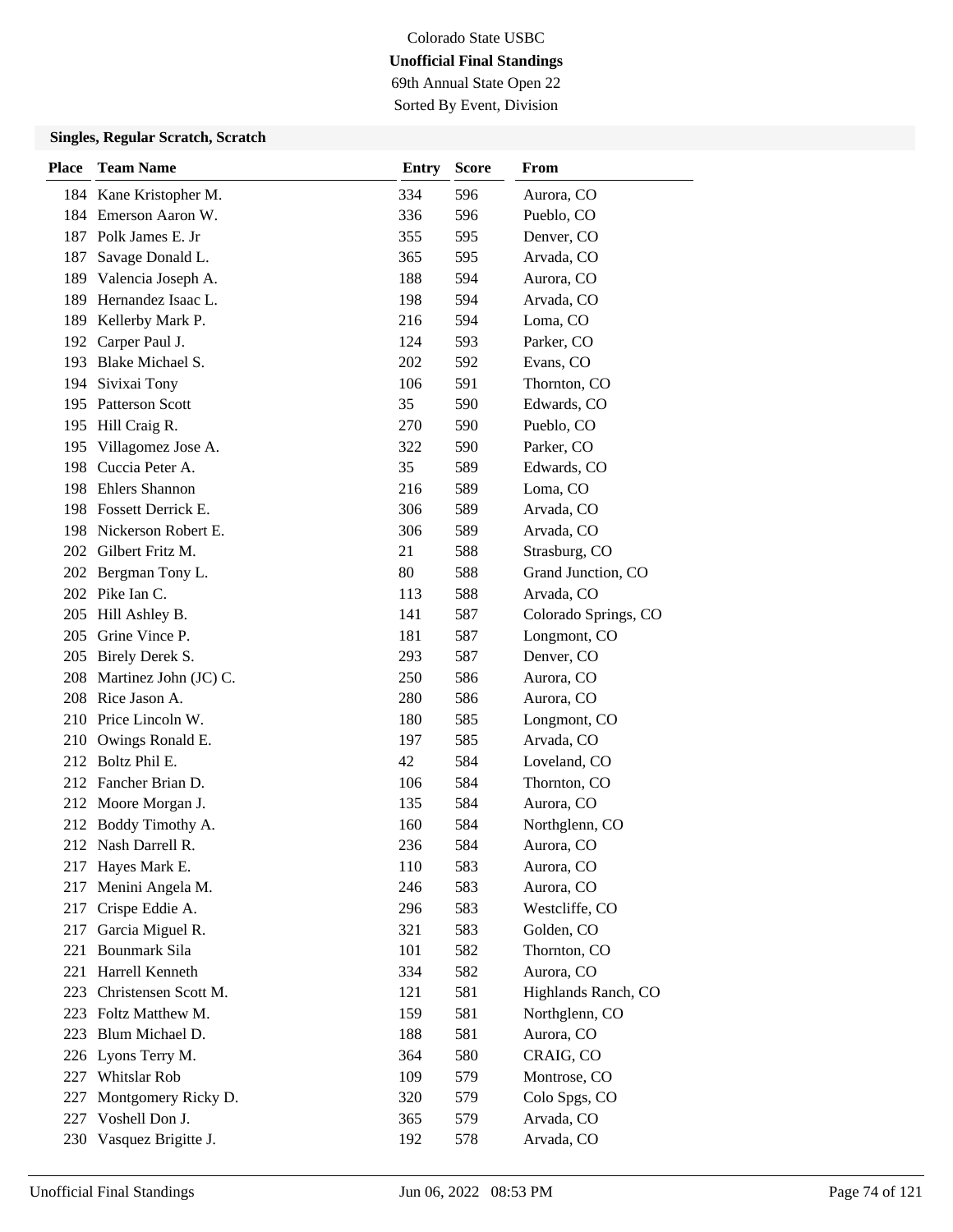69th Annual State Open 22 Sorted By Event, Division

| <b>Place</b> | <b>Team Name</b>             | Entry | <b>Score</b> | From                 |
|--------------|------------------------------|-------|--------------|----------------------|
|              | 230 Perez William J.         | 293   | 578          | Denver, CO           |
|              | 232 Bowen Timothy J.         | 57    | 577          | Frederick, CO        |
| 232          | St.Pierre Ron A.             | 80    | 577          | Grand Junction, CO   |
| 232          | <b>Shanks Rod</b>            | 113   | 577          | Arvada, CO           |
|              | 232 Lee Shawn J.             | 135   | 577          | Aurora, CO           |
|              | 232 Haritopoulos Paul A.     | 219   | 577          | Ft Collins, CO       |
|              | 232 Lafler Steve E.          | 232   | 577          | Pueblo, CO           |
|              | 238 Ausec Dana S.            | 302   | 576          | Colorado Springs, CO |
|              | 238 Hamrock Sean W.          | 322   | 576          | Parker, CO           |
| 238          | Montoya Brian                | 197   | 576          | Arvada, CO           |
| 241          | Schafer Chad                 | 192   | 575          | Arvada, CO           |
|              | 241 Pacheco Anthony          | 193   | 575          | Denver, CO           |
|              | 243 Vitko Richard W.         | 247   | 574          | Aurora, CO           |
|              | 243 Panetta Rocco P.         | 112   | 574          | Arvada, CO           |
|              | 245 Canfield Shannon         | 40    | 573          | Loveland, CO         |
|              | 245 Woolard Vic              | 320   | 573          | Colo Spgs, CO        |
|              | 245 Gilmore Tyler L.         | 334   | 573          | Aurora, CO           |
| 248          | Boughton Christopher D.      | 200   | 572          | Pueblo, CO           |
| 248          | Trenn Harmonie R.            | 315   | 572          | Bennett, CO          |
|              | 250 Quick Joshua A.          | 55    | 570          | Brighton, CO         |
| 250          | Seres Larry C.               | 180   | 570          | Longmont, CO         |
|              | 250 Gwinn Jordan T.          | 202   | 570          | Evans, CO            |
|              | 250 Gower Robert L.          | 324   | 570          | Salida, CO           |
|              | 254 Sell Patrick             | 113   | 569          | Arvada, CO           |
| 254          | Thompson Rob L.              | 190   | 569          | Arvada, CO           |
| 254          | Trujillo David               | 245   | 569          | Aurora, CO           |
| 254          | Eckhoff Emily A.             | 365   | 569          | Arvada, CO           |
|              | 258 Clark Edward L.          | 21    | 568          | Strasburg, CO        |
| 259          | Sarangaya Franz V.           | 101   | 567          | Thornton, CO         |
| 259          | Chase John D.                | 160   | 567          | Northglenn, CO       |
| 259          | Johnson Matthew W.           | 191   | 567          | Arvada, CO           |
| 259          | Hartman Alex                 | 249   | 567          | Aurora, CO           |
|              | 263 Hermanstorfer Michael J. | 296   | 566          | Westcliffe, CO       |
| 264          | Myers Scott G.               | 92    | 565          | Aurora, CO           |
|              | 265 Creque David M. Jr       | 301   | 564          | Littleton, CO        |
|              | 266 Wise Richard R.          | 122   | 563          | Highlands Ranch, CO  |
|              | 266 Snell Adam               | 200   | 563          | Pueblo, CO           |
|              | 266 Madera Christopher D.    | 349   | 563          | Lochbuie, CO         |
| 269          | Baldassar Greg J.            | 125   | 561          | Boulder, CO          |
|              | 270 Otero Fernando Jr        | 193   | 559          | Denver, CO           |
| 271          | Scoggins Shawn R.            | 301   | 558          | Littleton, CO        |
| 272          | Namvong Tham                 | 101   | 557          | Thornton, CO         |
| 272          | <b>Finley Denise</b>         | 181   | 557          | Longmont, CO         |
|              | 274 Coy Gary A.              | 42    | 556          | Loveland, CO         |
| 275          | Dalton Douglas A.            | $\,1$ | 555          | Westminster, CO      |
|              | 275 Schafer Everrett J.      | 191   | 555          | Arvada, CO           |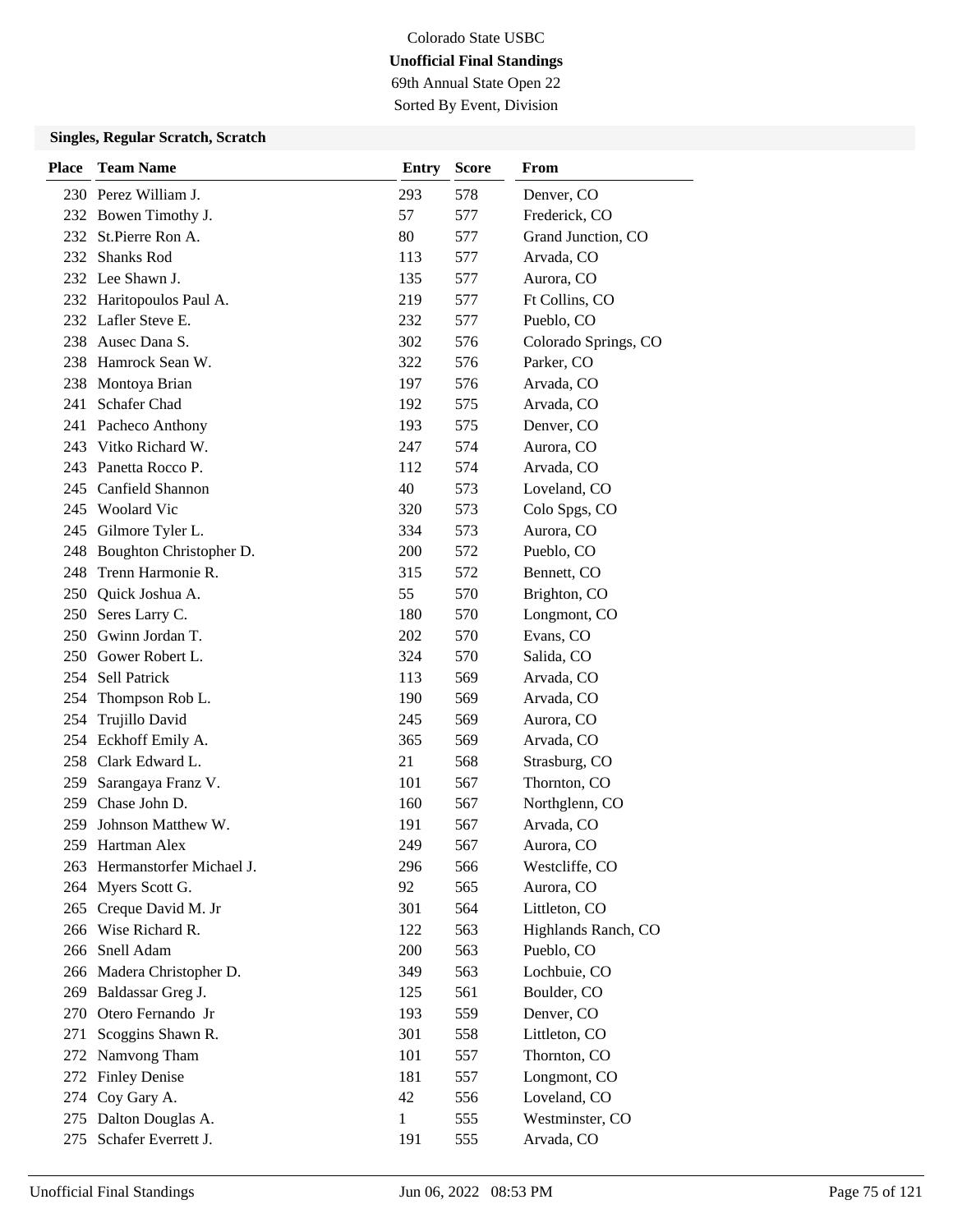69th Annual State Open 22 Sorted By Event, Division

| <b>Place</b> | <b>Team Name</b>            | <b>Entry</b> | <b>Score</b> | From                 |
|--------------|-----------------------------|--------------|--------------|----------------------|
|              | 275 Newman Harold L. III    | 222          | 555          | Ft Collins, CO       |
| 275          | <b>Howard Elma</b>          | 104          | 555          | Pueblo West, CO      |
| 279          | Miller Peter M.             | 183          | 553          | Colorado Springs, CO |
|              | 279 Behil Richard A.        | 236          | 553          | Aurora, CO           |
|              | 279 Oehlkers Bryce C.       | 218          | 553          | Ft Collins, CO       |
| 279          | Sparer Joshua               | 112          | 553          | Arvada, CO           |
| 283          | Hennings David D.           | 85           | 552          | Loveland, CO         |
| 284          | Moore Mary C.               | 135          | 551          | Aurora, CO           |
|              | 284 Koeltzow Kristopher     | 198          | 551          | Arvada, CO           |
| 284          | Trujillo Jordan M.          | 100          | 551          | Pueblo West, CO      |
| 287          | Sabo James L. Jr            | 315          | 550          | Bennett, CO          |
| 287          | Nestle Eldon                | 344          | 550          | Fruita, CO           |
| 289          | Mosher James D.             | 109          | 549          | Montrose, CO         |
| 289          | Arguello Bo J.              | 200          | 549          | Pueblo, CO           |
|              | 289 Younie Shelby L.        | 316          | 549          | Bennett, CO          |
|              | 292 Andreozzi Anthony L. Jr | 236          | 548          | Aurora, CO           |
|              | 292 Hartman Kevin L.        | 249          | 548          | Aurora, CO           |
|              | 294 Versch David E.         | 57           | 546          | Frederick, CO        |
|              | 294 Hale Mason              | 192          | 546          | Arvada, CO           |
|              | 296 Garrett Daniel S.       | 88           | 544          | Centennial, CO       |
|              | 296 Bradford Lane W.        | 198          | 544          | Arvada, CO           |
| 296          | Slagle Ron                  | 216          | 544          | Loma, CO             |
|              | 299 Vigil Pete J. Sr        | 73           | 543          | Denver, CO           |
|              | 300 Prahl Ralph S.          | 321          | 542          | Golden, CO           |
|              | 300 Tripp Brenna            | 197          | 542          | Arvada, CO           |
|              | 302 Srichabok Ricky         | 101          | 541          | Thornton, CO         |
|              | 303 Rodriguez Kevin         | 180          | 539          | Longmont, CO         |
|              | 303 Fenton David A.         | 191          | 539          | Arvada, CO           |
|              | 305 Miller Travis           | 212          | 538          | Loma, CO             |
|              | 306 Vickrey Joseph W.       | 122          | 536          | Highlands Ranch, CO  |
|              | 306 Webb Steven C.          | 141          | 536          | Colorado Springs, CO |
|              | 308 Covalt Troy J.          | 160          | 535          | Northglenn, CO       |
|              | 308 Sandoval Nick A.        | 194          | 535          | Denver, CO           |
| 308          | Johnson Travis              | 330          | 535          | Wheat Ridge, CO      |
|              | 311 Miller Adam G.          | 322          | 531          | Parker, CO           |
|              | 312 Le Bois Alfred R.       | 321          | 529          | Golden, CO           |
|              | 313 Mellinger Duane L.      | 92           | 528          | Aurora, CO           |
|              | 314 Widick Wesley A.        | 193          | 527          | Denver, CO           |
|              | 315 Woodvine Alan J.        | 189          | 524          | Aurora, CO           |
|              | 316 Jones Jacob S.          | 159          | 520          | Northglenn, CO       |
|              | 317 Dick Derek R.           | 121          | 519          | Highlands Ranch, CO  |
| 318          | Skiff Steven W.             | 38           | 518          | Edwards, CO          |
|              | 319 Clarke Lonnie A.        | 36           | 516          | Eagle, CO            |
|              | 320 Lawrence Bobby J.       | 340          | 515          | Fruita, CO           |
|              | 321 Cohrs Lauri A.          | 303          | 513          | Colorado Springs, CO |
|              | 322 Gee Jennifer A.         | 105          | 512          | Thornton, CO         |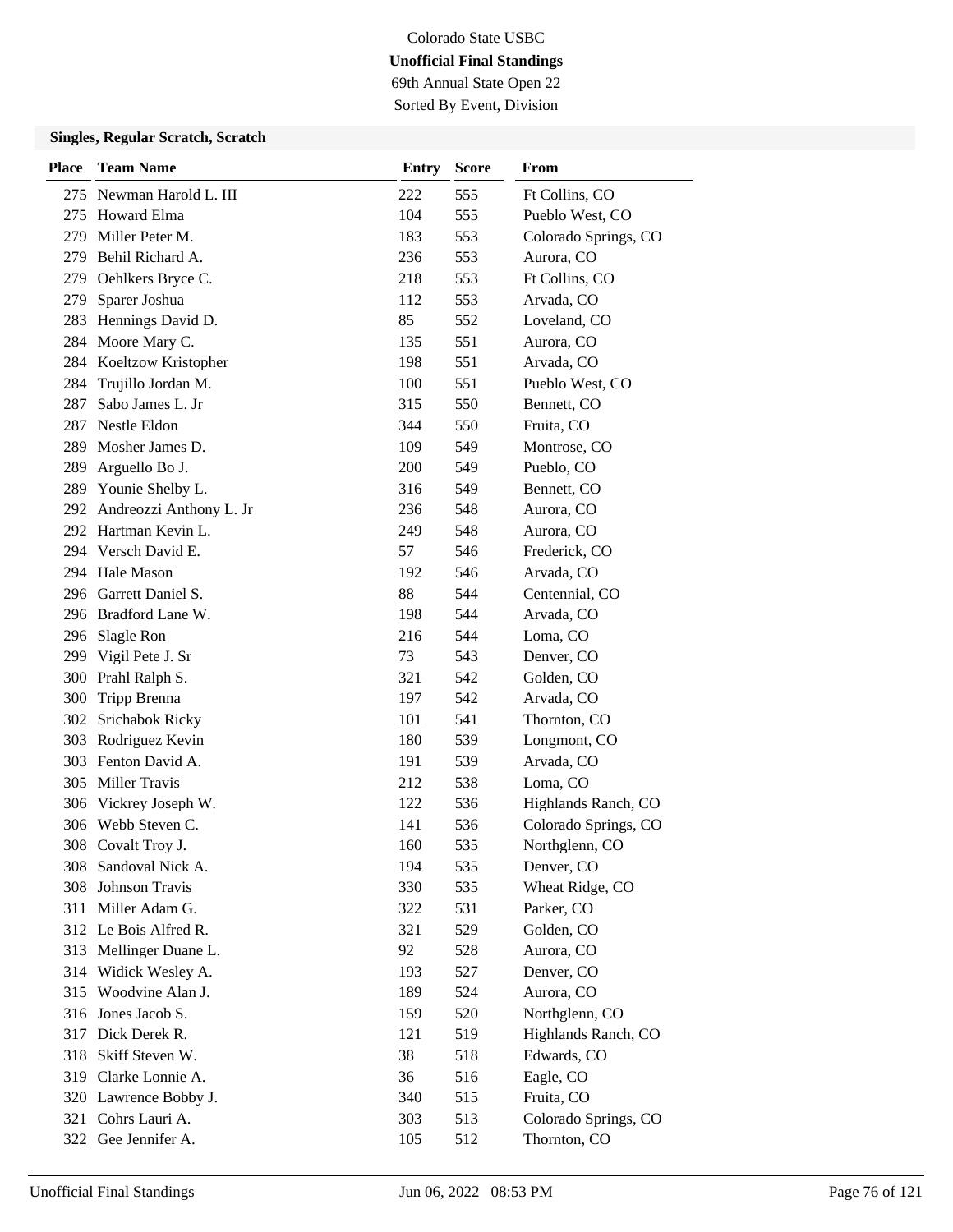69th Annual State Open 22 Sorted By Event, Division

#### **Singles, Regular Scratch, Scratch**

| <b>Place</b> | <b>Team Name</b>          | <b>Entry</b> | <b>Score</b> | From                |
|--------------|---------------------------|--------------|--------------|---------------------|
| 323          | Finger David E. II        | 88           | 507          | Centennial, CO      |
| 324          | Stevens Christian J.      | 188          | 506          | Aurora, CO          |
| 325          | Maestas Michael B.        | 32           | 503          | Mead, CO            |
| 325          | Stevens Jeremy C.         | 88           | 503          | Centennial, CO      |
| 325          | Slavsky Jeffrey L.        | 122          | 503          | Highlands Ranch, CO |
| 328          | Rein Jay R.               | 105          | 500          | Thornton, CO        |
| 328          | <b>Emerson Megan</b>      | 336          | 500          | Pueblo, CO          |
|              | 330 Wlezien William R.    | 50           | 498          | Littleton, CO       |
| 331          | Robles Rich C.            | 158          | 495          | Northglenn, CO      |
|              | 332 Bostdorf Robert T. Jr | 229          | 494          | Denver, CO          |
| 333          | Clendening Chris E.       | 124          | 492          | Parker, CO          |
| 333          | Schamp Scott T.           | 252          | 492          | Arvada, CO          |
| 335          | Hughes Terry L.           | 61           | 490          | Denver, CO          |
| 335          | Skinner Daniel C.         | 218          | 490          | Ft Collins, CO      |
| 337          | Lichtl Otto Jr            | 193          | 486          | Denver, CO          |
| 338          | Campbell Cheryl L.        | 1            | 483          | Westminster, CO     |
| 339          | Hoppe Jason R.            | 239          | 480          | Rocky Ford, CO      |
| 340          | Solano Victor T.          | 100          | 479          | Pueblo West, CO     |
| 340          | Konold Christopher J.     | 105          | 479          | Thornton, CO        |
|              | 342 Moritz Tanner W.      | 189          | 476          | Aurora, CO          |
| 343          | Cramer Debra L.           | 316          | 475          | Bennett, CO         |
| 344          | Anderson Gary             | 301          | 474          | Littleton, CO       |
| 345          | O'mailia Austin           | 364          | 473          | CRAIG, CO           |
|              | 346 Moore Mark D.         | 135          | 467          | Aurora, CO          |
|              | 347 Larson Darell         | 188          | 451          | Aurora, CO          |
| 348          | Funk Chris A.             | 37           | 450          | Eagle, CO           |
| 349          | <b>Tooker Tom</b>         | 80           | 433          | Grand Junction, CO  |
|              | 350 Rodriguez Rey J.      | 196          | 223          | Denver, CO          |

The lowest score to cash is 686.

| <b>Place</b>  | <b>Team Name</b>    | Entry | <b>Score</b> | From           |
|---------------|---------------------|-------|--------------|----------------|
| 1             | Yates Ben           | 29    | 2,460        | Arvada, CO     |
| $\mathcal{L}$ | Wilson William L.   | 348   | 2,449        | Trinidad, CO   |
| 3             | Margos Nick S.      | 267   | 2,446        | Salida, CO     |
| 4             | Martinez Brian      | 267   | 2,412        | Salida, CO     |
| 5             | Schmidt Jason E.    | 30    | 2,391        | Arvada, CO     |
| 6             | Fricke Adam L.      | 140   | 2,377        | Byers, CO      |
|               | Deines Kade W.      | 259   | 2,375        | Burlington, CO |
| 8             | Shtulman David      | 224   | 2,362        | Ft Collins, CO |
| 8             | Gates Dawn M.       | 237   | 2,362        | Aurora, CO     |
| 10            | <b>Flatt Chris</b>  | 256   | 2,356        | Burlington, CO |
| 11            | Swanson Josh G.     | 204   | 2,352        | Wiley, CO      |
| 12            | Daru Jonathan       | 178   | 2,346        | Littleton, CO  |
| 13            | Menicholas James A. | 327   | 2,335        | Florence, CO   |
| 14            | Mays Penny A.       | 360   | 2,330        | Denver, CO     |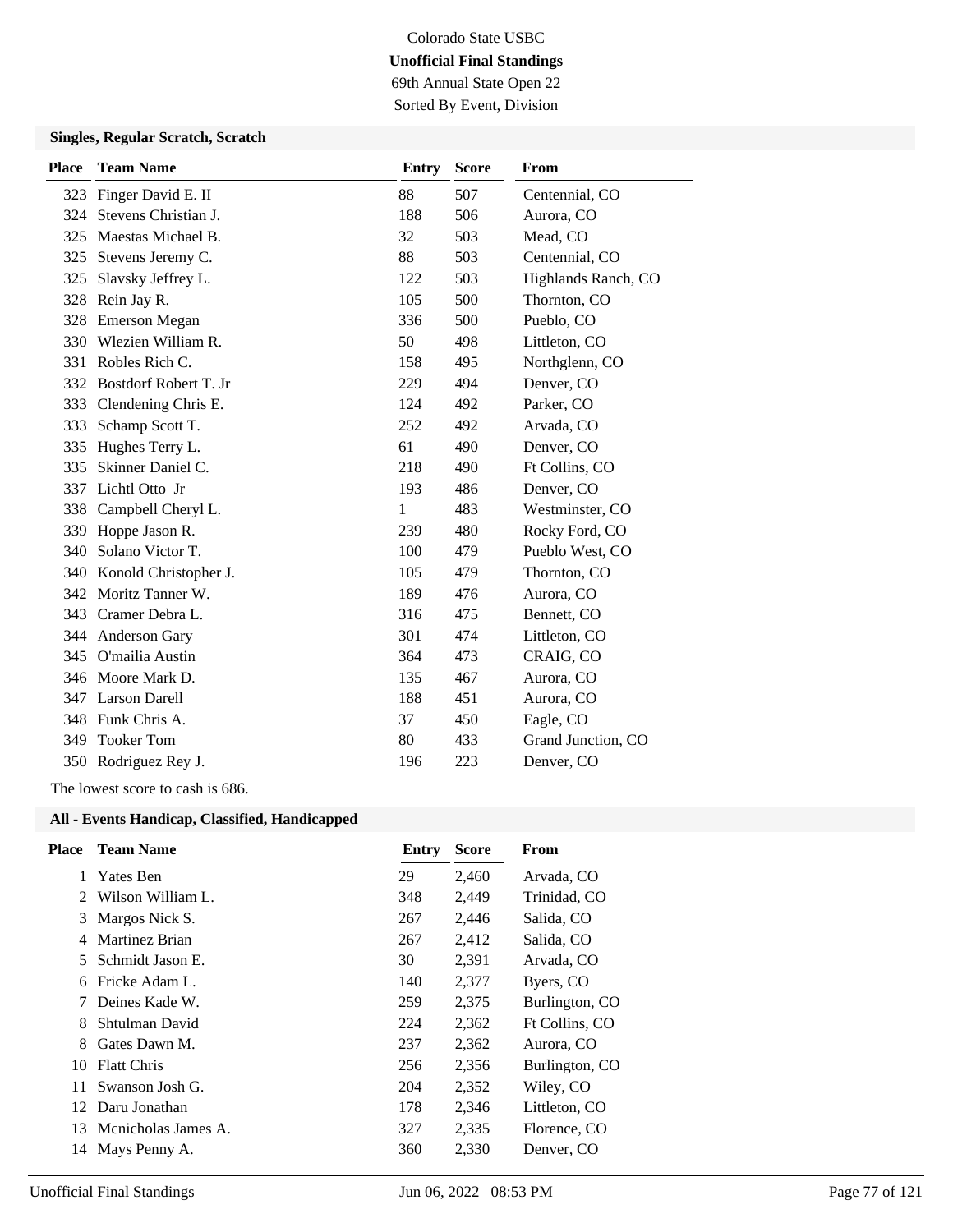69th Annual State Open 22

Sorted By Event, Division

| <b>Place</b> | <b>Team Name</b>        | <b>Entry</b> | <b>Score</b> | From                 |
|--------------|-------------------------|--------------|--------------|----------------------|
|              | 15 Poplin Denise R.     | 119          | 2,329        | Salida, CO           |
| 16           | Gage David J.           | 78           | 2,327        | Salida, CO           |
| 17           | Weins Todd J.           | 314          | 2,325        | Brighton, CO         |
| 18           | Nordbye Gary R.         | 179          | 2,324        | Littleton, CO        |
| 18           | Adolf Harold H.         | 256          | 2,324        | Burlington, CO       |
| 18           | Walls Corey A.          | 320          | 2,324        | Colo Spgs, CO        |
| 18           | Schmedeke Jordan P.     | 364          | 2,324        | CRAIG, CO            |
|              | 22 Degnan Michael S.    | 204          | 2,322        | Wiley, CO            |
| 23           | Scrivens Anthony J.     | 19           | 2,320        | Colo Spgs, CO        |
| 24           | Morrissey Rose V.       | 244          | 2,318        | Westminster, CO      |
|              | 25 Cain-MacBean Desiree | 231          | 2,315        | Salida, CO           |
|              | 26 Ferguson Charles E.  | 134          | 2,305        | Julesburg, CO        |
| 27           | Pantoja Tony M.         | 14           | 2,293        | Littleton, CO        |
| 27           | Jensen Dave             | 349          | 2,293        | Lochbuie, CO         |
| 29           | Carlson Douglas M.      | 153          | 2,289        | Northglenn, CO       |
| 30           | Carlson Heather A.      | 153          | 2,287        | Northglenn, CO       |
| 30           | Kolojay Jerry W.        | 178          | 2,287        | Littleton, CO        |
| 32           | Schmidt Shelby J.       | 29           | 2,286        | Arvada, CO           |
| 33           | Tarbell Kailyn          | 252          | 2,285        | Arvada, CO           |
| 34           | Schmidt Kellie A.       | 29           | 2,284        | Arvada, CO           |
| 34           | George Devin W.         | 319          | 2,284        | Lakewood, CO         |
| 34           | <b>Tabino Nick</b>      | 15           | 2,284        | Littleton, CO        |
| 37           | Lancaster Julie A.      | 177          | 2,283        | Littleton, CO        |
|              | 38 Belden Travis        | 258          | 2,281        | Seibert, CO          |
| 39           | Jennings Branson C.     | 203          | 2,280        | Lamar, CO            |
| 40           | Belton Callie C.        | 290          | 2,278        | Aurora, CO           |
| 41           | Burton Nick S.          | 104          | 2,276        | Pueblo West, CO      |
| 42           | Trennepohl Wanda K.     | 132          | 2,274        | Julesburg, CO        |
| 43           | Tschan Christopher R.   | 273          | 2,269        | Colorado Springs, CO |
| 44           | Weber Todd T.           | 318          | 2,267        | Pueblo, CO           |
| 45           | Tryon Ingrid E.         | 116          | 2,265        | Parker, CO           |
| 45           | Zeffel Keith A.         | 130          | 2,265        | Julesburg, CO        |
|              | 47 Laythorpe Michael    | 98           | 2,262        | Colo Spgs, CO        |
|              | 48 Donohoue Michael     | 69           | 2,261        | Greeley, CO          |
|              | 49 Levier Marc          | 116          | 2,260        | Parker, CO           |
| 49           | Jimenez Jay             | 130          | 2,260        | Julesburg, CO        |
| 49           | Nitsch Caleb B.         | 261          | 2,260        | Burlington, CO       |
| 49           | Crandall Marc           | 345          | 2,260        | Deer Trail, CO       |
| 53           | <b>Bell James</b>       | 13           | 2,259        | Castle Pines, CO     |
| 53           | Webb Justin K.          | 60           | 2,259        | Buena Vista, CO      |
| 53           | Tice Jason              | 203          | 2,259        | Lamar, CO            |
|              | 56 Hansen Lisa I.       | 77           | 2,257        | Loveland, CO         |
| 57           | Degnan Shaun            | 204          | 2,256        | Wiley, CO            |
| 58           | Harvill Robert C.       | 9            | 2,255        | Frederick, CO        |
| 58           | McDonald Ashley E.      | 202          | 2,255        | Evans, CO            |
| 60           | Carlson Joshua          | 134          | 2,254        | Julesburg, CO        |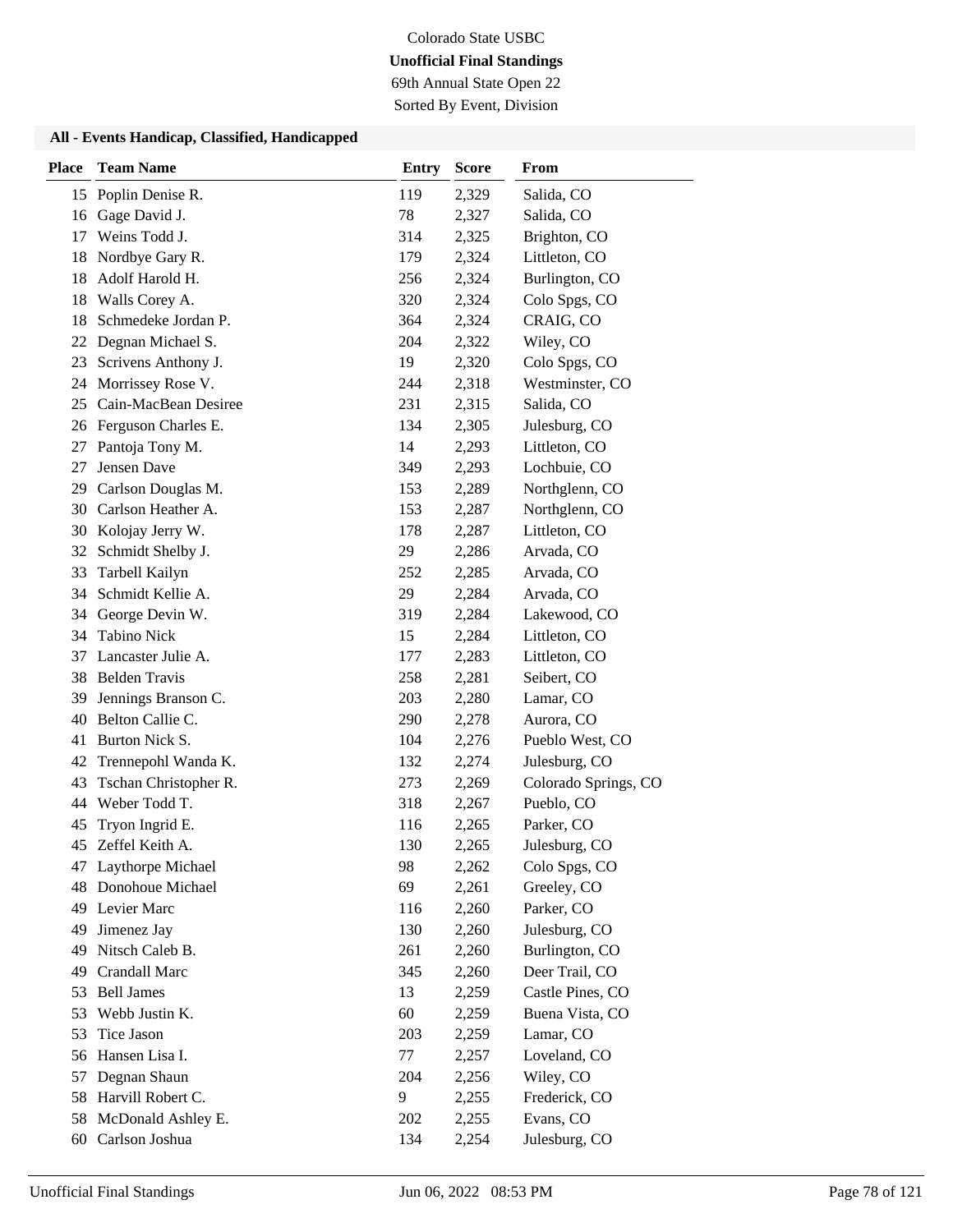69th Annual State Open 22

Sorted By Event, Division

| <b>Place</b> | <b>Team Name</b>            | <b>Entry</b> | <b>Score</b> | From              |
|--------------|-----------------------------|--------------|--------------|-------------------|
| 61           | Burns Terry "Steven" II     | 19           | 2,249        | Colo Spgs, CO     |
| 62           | Smith Daniel R.             | 79           | 2,248        | Howard, CO        |
| 63           | Wade Jason A.               | 44           | 2,245        | Strasburg, CO     |
| 63           | Drnovsek Mary Lou           | 156          | 2,245        | Northglenn, CO    |
| 65           | Miller Kirby D.             | 78           | 2,243        | Salida, CO        |
| 65           | <b>Clark Brett</b>          | 203          | 2,243        | Lamar, CO         |
| 67           | Stolba Kenneth S.           | 59           | 2,242        | Salida, CO        |
| 67           | Pattie Charles W.           | 206          | 2,242        | La Junta, CO      |
| 69           | Sisneros Ronald L. Jr       | 76           | 2,241        | La Animas, CO     |
| 69           | Gosselin Adam               | 158          | 2,241        | Northglenn, CO    |
| 71           | Ore Danial P.               | 15           | 2,240        | Littleton, CO     |
| 72           | Keckler Micheal A.          | 165          | 2,239        | Littleton, CO     |
| 73           | Cooper Chris D.             | 117          | 2,238        | Parker, CO        |
| 74           | Crawford Mark A.            | 277          | 2,237        | Denver, CO        |
| 75           | Orser Daniel P.             | 17           | 2,236        | Colo Spgs, CO     |
| 76           | Sisneros Ronald L. Sr       | 76           | 2,233        | La Animas, CO     |
| 77           | Palser Michael D.           | 130          | 2,227        | Julesburg, CO     |
| 77           | Sintas Justin B.            | 289          | 2,227        | Aguilar, CO       |
| 79           | Madera Joseph A.            | 349          | 2,226        | Lochbuie, CO      |
| 80           | Martinez Timothy O.         | 304          | 2,225        | Arvada, CO        |
| 81           | Herrera Larry C.            | 188          | 2,223        | Aurora, CO        |
| 81           | Alvarado Matthew N.         | 272          | 2,223        | Pueblo, CO        |
| 83           | Romero Abram T. Jr          | 255          | 2,221        | Arvada, CO        |
| 83           | <b>Stone Pamper</b>         | 298          | 2,221        | Windsor, CO       |
| 85           | Law Harold K.               | 133          | 2,220        | Julesburg, CO     |
| 85           | Solano Dylan T.             | 289          | 2,220        | Aguilar, CO       |
| 87           | Franiok Georgina M.         | 179          | 2,218        | Littleton, CO     |
| 88           | Lovato Aaron                | 66           | 2,217        | Thornton, CO      |
| 89           | Johnson Nathan D.           | 260          | 2,216        | Burlington, CO    |
| 90           | Hanson Joe W.               | 271          | 2,215        | Pueblo, CO        |
| 91           | Hazen Lorie R.              | 91           | 2,214        | Aurora, CO        |
|              | 92 Satterly Melissa A.      | 259          | 2,213        | Burlington, CO    |
| 93           | Kraft James A.              | 338          | 2,212        | Pueblo, CO        |
| 94           | Liddell Tiffanie L.         | 48           | 2,210        | Colo Spgs, CO     |
| 94           | Weiler Molly J.             | 77           | 2,210        | Loveland, CO      |
|              | 94 Christiansan Jennifer A. | 171          | 2,210        | Aurora, CO        |
| 97           | Hinrikus Mason L.           | 156          | 2,207        | Northglenn, CO    |
| 98           | Dahl Shanna                 | 255          | 2,206        | Arvada, CO        |
| 99           | Klocker Chris G.            | 47           | 2,205        | Commerce City, CO |
| 99           | Hall Sonny J.               | 275          | 2,205        | Denver, CO        |
| 101          | Bell Jodee R.               | 13           | 2,204        | Castle Pines, CO  |
| 102          | Totten Nathaniel J.         | 82           | 2,202        | Sterling, CO      |
| 103          | Bayliss Joshua D.           | 17           | 2,201        | Colo Spgs, CO     |
| 103          | Canda Scott T.              | 289          | 2,201        | Aguilar, CO       |
| 105          | Elzinga Roger B.            | 184          | 2,199        | Thornton, CO      |
|              | 106 Massongill Jon M.       | 184          | 2,198        | Thornton, CO      |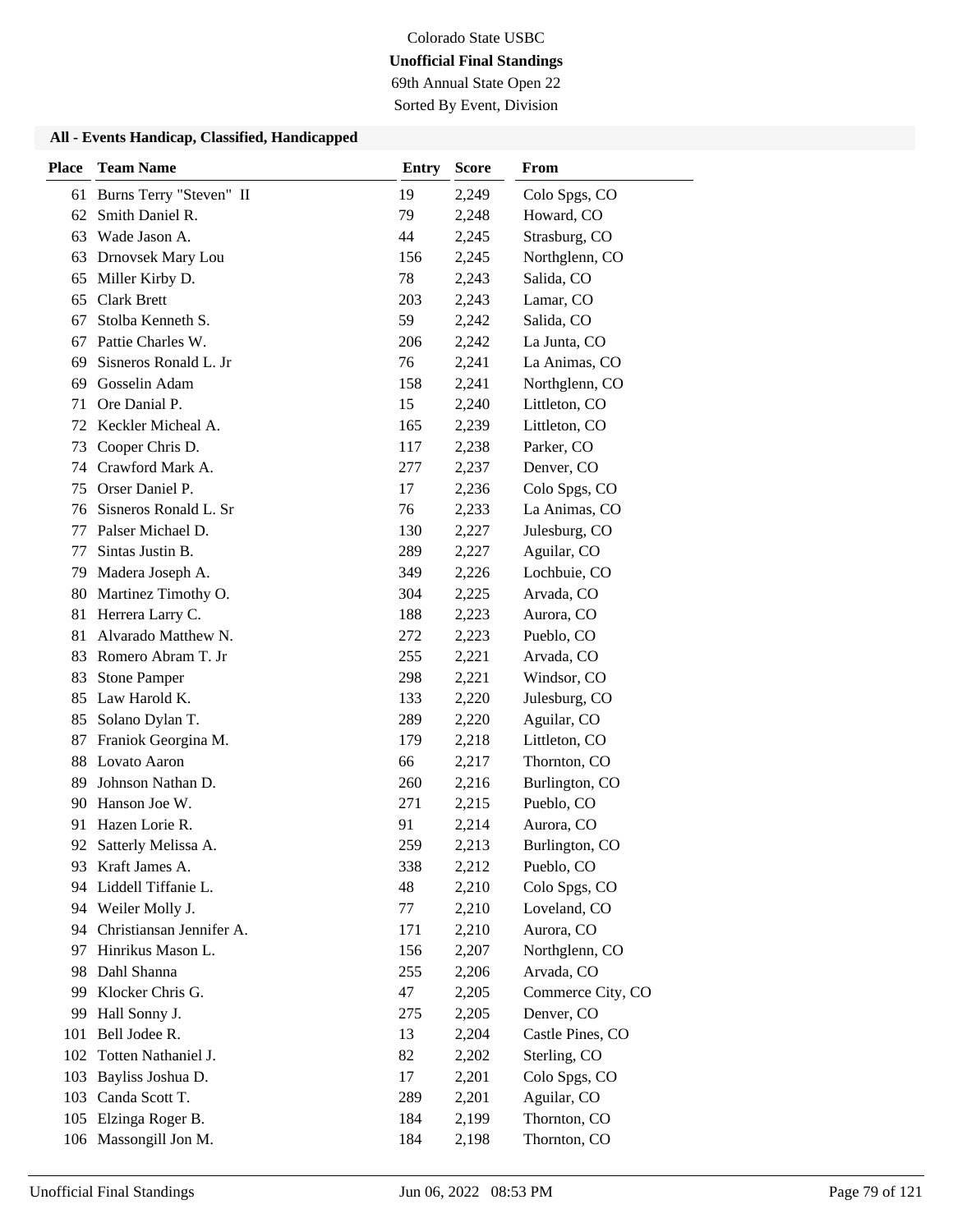69th Annual State Open 22

Sorted By Event, Division

| <b>Place</b> | <b>Team Name</b>          | <b>Entry</b> | <b>Score</b> | From                 |
|--------------|---------------------------|--------------|--------------|----------------------|
|              | 107 LaBorde Brett A.      | 183          | 2,196        | Colorado Springs, CO |
|              | 107 Peters Ryan A.        | 228          | 2,196        | Lakewood, CO         |
| 107          | McKinzie Kathy P.         | 361          | 2,196        | Jefferson, CO        |
|              | 107 Doddridge Scott T.    | 350          | 2,196        | Lochbuie, CO         |
| 111          | <b>Troutman Colt</b>      | 231          | 2,195        | Salida, CO           |
| 111          | Keasling Jacob D.         | 272          | 2,195        | Pueblo, CO           |
| 111          | Smith Ken A.              | 328          | 2,195        | Pueblo, CO           |
|              | 114 Reuber Chad T.        | 14           | 2,194        | Littleton, CO        |
|              | 114 Baroni Joyce          | 279          | 2,194        | Littleton, CO        |
|              | 114 Kenner Shreevie D.    | 330          | 2,194        | Wheat Ridge, CO      |
| 117          | Parker Anne               | 116          | 2,193        | Parker, CO           |
| 118          | Schwarz Xander H.         | 218          | 2,192        | Ft Collins, CO       |
|              | 118 Flinn Russell D.      | 295          | 2,192        | Westcliffe, CO       |
|              | 120 Lewis Brandon         | 240          | 2,191        | Florence, CO         |
|              | 120 Phillips Alyson M.    | 292          | 2,191        | Aurora, CO           |
|              | 122 Bitzenhofer Dustin L. | 83           | 2,190        | Loveland, CO         |
|              | 123 Laverenz Shane M.     | 258          | 2,189        | Seibert, CO          |
| 123          | Quintana Adrian R.        | 268          | 2,189        | Salida, CO           |
|              | 125 Laverenz DaMara M.    | 258          | 2,188        | Seibert, CO          |
|              | 126 Heilig Peter R. Jr    | 84           | 2,187        | Longmont, CO         |
|              | 126 Weber Karoleen        | 318          | 2,187        | Pueblo, CO           |
| 128          | Stolba Michael            | 59           | 2,185        | Salida, CO           |
| 128          | Castle Bryan S.           | 204          | 2,185        | Wiley, CO            |
|              | 130 Anderson Rebecca J.   | 184          | 2,184        | Thornton, CO         |
| 131          | Turney Dan                | 82           | 2,183        | Sterling, CO         |
| 131          | Schaffer Mike D.          | 257          | 2,183        | Burlington, CO       |
| 131          | Klismith Tina             | 281          | 2,183        | Arvada, CO           |
|              | 134 Berry Roger D.        | 78           | 2,180        | Salida, CO           |
| 135          | Caggiano Mike J.          | 11           | 2,179        | Thornton, CO         |
|              | 135 Nielsen Dale A.       | 279          | 2,179        | Littleton, CO        |
| 137          | Cole Scott A.             | 25           | 2,178        | Lakewood, CO         |
| 137          | Carpenter David T.        | 241          | 2,178        | Canon City, CO       |
|              | 137 Cordova Ernie P.      | 354          | 2,178        | Arvada, CO           |
| 140          | Schmidt Deborah L.        | 29           | 2,176        | Arvada, CO           |
|              | 140 Price Caroline D.     | 290          | 2,176        | Aurora, CO           |
|              | 142 Horn Kasandra         | 136          | 2,175        | Granby, CO           |
|              | 142 Schneider Justin D.   | 186          | 2,175        | Golden, CO           |
|              | 142 Lucero Andreas        | 280          | 2,175        | Aurora, CO           |
| 145          | Shute Mark H.             | 98           | 2,174        | Colo Spgs, CO        |
| 145          | Tunink Robert D.          | 199          | 2,174        | Colo Spgs, CO        |
| 147          | Heller Kevin A.           | 156          | 2,173        | Northglenn, CO       |
| 147          | Bettenhausen Kevin C.     | 255          | 2,173        | Arvada, CO           |
| 149          | Arends LeRoy C.           | 256          | 2,172        | Burlington, CO       |
|              | 150 Ivie Tyson T.         | 35           | 2,171        | Edwards, CO          |
|              | 150 Johnson James R.      | 330          | 2,171        | Wheat Ridge, CO      |
|              | 152 McRae Sue E.          | 13           | 2,168        | Castle Pines, CO     |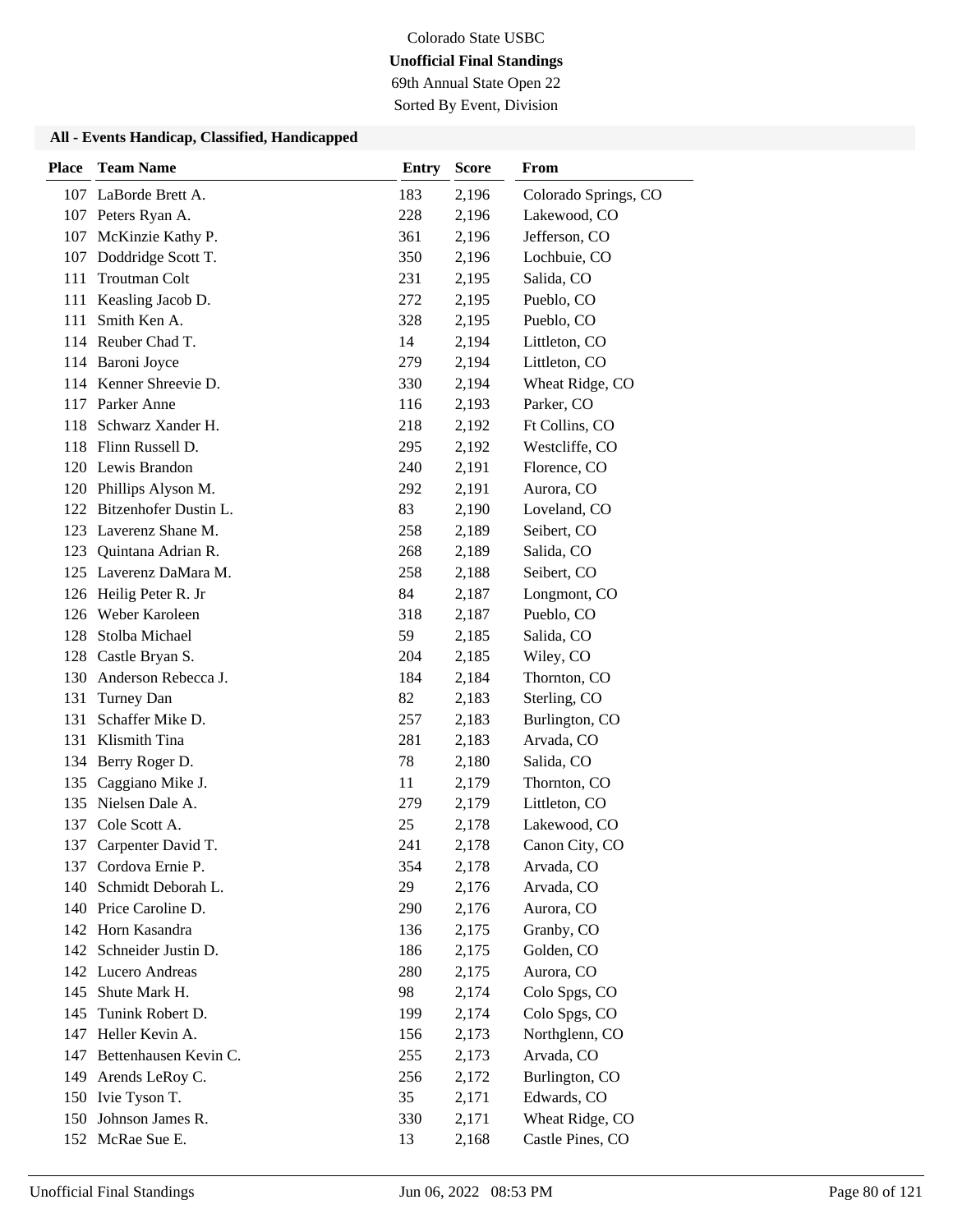69th Annual State Open 22

Sorted By Event, Division

| <b>Place</b> | <b>Team Name</b>           | <b>Entry</b> | <b>Score</b> | From                 |
|--------------|----------------------------|--------------|--------------|----------------------|
| 152          | Gray Timothy W.            | 171          | 2,168        | Aurora, CO           |
|              | 152 Stovall Michele R.     | 175          | 2,168        | Aurora, CO           |
|              | 155 Wiley John P.          | 5            | 2,167        | Ft. Morgan, CO       |
|              | 155 Betts Newton Alicia R. | 360          | 2,167        | Denver, CO           |
|              | 157 Eckhardt Corbin        | 69           | 2,165        | Greeley, CO          |
|              | 158 Rotvold Lawrance S.    | 89           | 2,164        | Brighton, CO         |
|              | 158 Zimmer Timothy         | 312          | 2,164        | Littleton, CO        |
|              | 160 Sanchez Donald L. Jr   | 268          | 2,163        | Salida, CO           |
| 160          | Mason Dennis C.            | 314          | 2,163        | Brighton, CO         |
|              | 162 Cordova Sammy E.       | 206          | 2,162        | La Junta, CO         |
|              | 162 Solano Robert          | 310          | 2,162        | Florence, CO         |
|              | 164 Humphryes Robert A.    | 14           | 2,161        | Littleton, CO        |
|              | 164 Friedman Eric          | 38           | 2,161        | Edwards, CO          |
| 164          | Troutman Charles H.        | 231          | 2,161        | Salida, CO           |
|              | 164 Johnson Duane D.       | 331          | 2,161        | Wheat Ridge, CO      |
| 168          | With Eric A.               | 53           | 2,160        | Aurora, CO           |
| 168          | Wood Joel E.               | 84           | 2,160        | Longmont, CO         |
| 168          | Huber Justin L.            | 119          | 2,160        | Salida, CO           |
| 168          | Malo Shawn I.              | 199          | 2,160        | Colo Spgs, CO        |
| 168          | Gard Gary F.               | 254          | 2,160        | Arvada, CO           |
| 173          | Goodale Bill B.            | 20           | 2,159        | Littleton, CO        |
| 173          | Driver Donald R.           | 79           | 2,159        | Howard, CO           |
| 173          | Flack Mary E.              | 179          | 2,159        | Littleton, CO        |
|              | 176 Jones Guy S.           | 115          | 2,158        | Colorado Springs, CO |
|              | 176 Arave Ridge T.         | 140          | 2,158        | Byers, CO            |
|              | 176 Dayton Khrystalena C.  | 298          | 2,158        | Windsor, CO          |
| 179          | Betts Carolyn D.           | 77           | 2,157        | Loveland, CO         |
| 179          | Valdez Abe R.              | 277          | 2,157        | Denver, CO           |
| 181          | Dettling Jacqueline        | 84           | 2,156        | Longmont, CO         |
| 181          | Jovanovich Michael P.      | 187          | 2,156        | Arvada, CO           |
| 181          | Vangraefschepe Nancy       | 265          | 2,156        | Thornton, CO         |
| 181          | Seiling Clint A.           | 295          | 2,156        | Westcliffe, CO       |
| 185          | Gallegos Marci L.          | 96           | 2,155        | Granby, CO           |
| 185          | Tessari Scott R.           | 157          | 2,155        | Northglenn, CO       |
| 187          | Parry Virginia M.          | 95           | 2,154        | Fountain, CO         |
| 188          | Harsh Ron L. Jr            | 30           | 2,153        | Arvada, CO           |
| 188          | <b>Buck Gary</b>           | 35           | 2,153        | Edwards, CO          |
| 188          | Kottke Russ E.             | 51           | 2,153        | Lakewood, CO         |
| 188          | Blohm Todd A.              | 163          | 2,153        | Littleton, CO        |
| 188          | VanCleave Douglas W.       | 260          | 2,153        | Burlington, CO       |
| 193          | Trowbridge Adam L.         | 140          | 2,152        | Byers, CO            |
| 193          | Lara Augustine R.          | 232          | 2,152        | Pueblo, CO           |
| 193          | Bryan Desiree L.           | 287          | 2,152        | Pueblo, CO           |
|              | 196 Cutler Marla J.        | 257          | 2,151        | Burlington, CO       |
| 197          | Gray Vance G.              | 63           | 2,150        | Loveland, CO         |
| 197          | Johnson Brandon M.         | 68           | 2,150        | Thornton, CO         |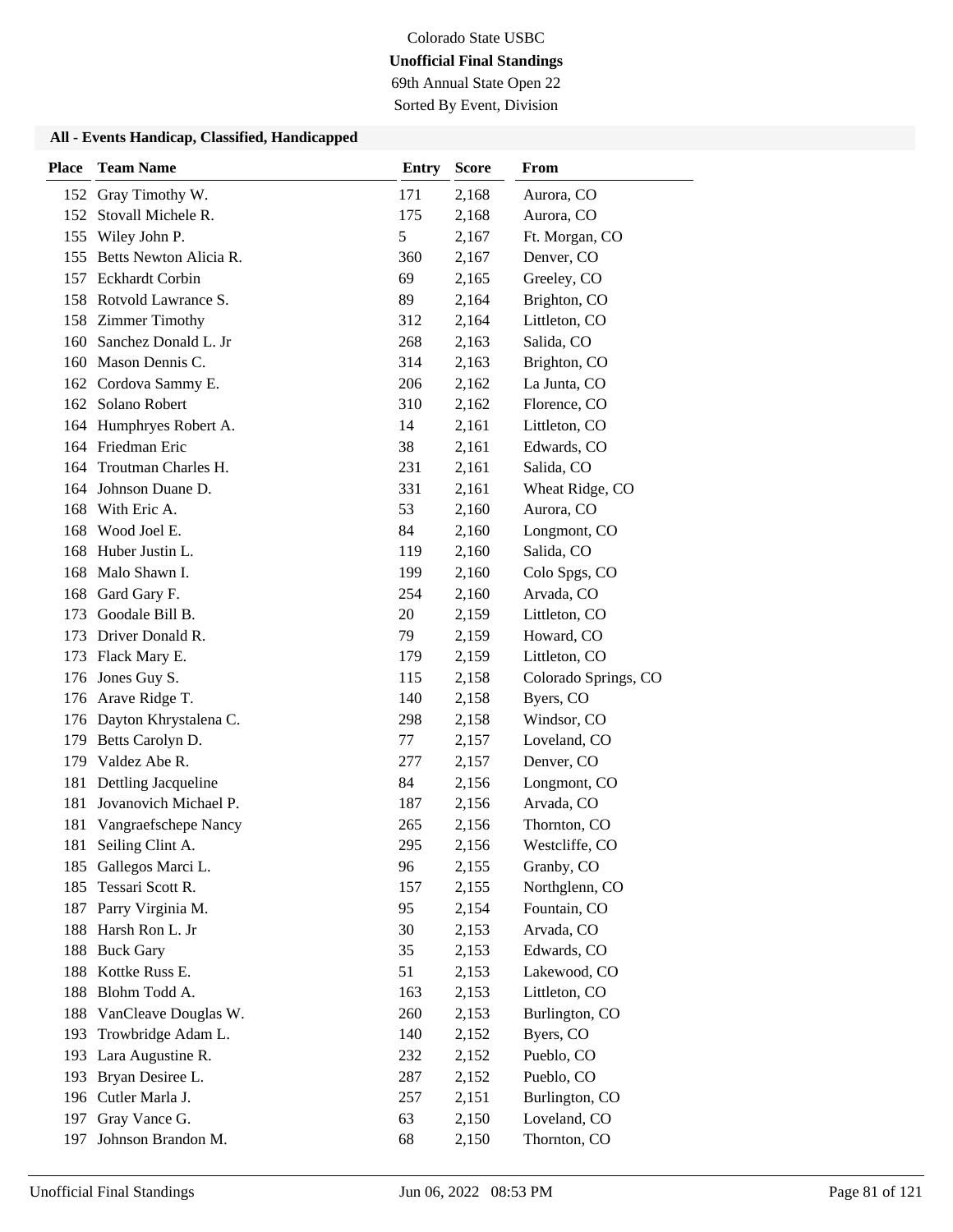69th Annual State Open 22

Sorted By Event, Division

| <b>Place</b> | <b>Team Name</b>         | <b>Entry</b> | <b>Score</b> | From                 |
|--------------|--------------------------|--------------|--------------|----------------------|
|              | 197 Esselburn Scott E.   | 186          | 2,150        | Golden, CO           |
| 200          | Alexenberg Diane M.      | 155          | 2,149        | Northglenn, CO       |
|              | 200 Covalt Tiffanie J.   | 160          | 2,149        | Northglenn, CO       |
|              | 200 Villano Benjamin L.  | 277          | 2,149        | Denver, CO           |
| 203          | Mc Gary Joan D.          | 13           | 2,148        | Castle Pines, CO     |
| 203          | Ornelas Robert R.        | 168          | 2,148        | Littleton, CO        |
| 203          | Crites Brian L.          | 345          | 2,148        | Deer Trail, CO       |
|              | 206 Dufford DeAnna K.    | 71           | 2,146        | Thornton, CO         |
|              | 206 Smith Rusty T.       | 95           | 2,146        | Fountain, CO         |
| 206          | Suisse Stephen           | 240          | 2,146        | Florence, CO         |
|              | 206 Railton Norm         | 333          | 2,146        | La Junta, CO         |
| 210          | Valenzuela Ric J.        | 275          | 2,145        | Denver, CO           |
| 211          | <b>Thompson Marshall</b> | 131          | 2,144        | Julesburg, CO        |
| 211          | Lara Edward L. Sr        | 193          | 2,144        | Denver, CO           |
|              | 213 Ketchmark Peggy J.   | 185          | 2,143        | Firestone, CO        |
|              | 214 Bustamante Joe R. Jr | 185          | 2,142        | Firestone, CO        |
|              | 215 Weins Jonathon E.    | 314          | 2,141        | Brighton, CO         |
|              | 215 Porco Becky          | 59           | 2,141        | Salida, CO           |
| 217          | Gaalaas Roger A.         | 59           | 2,140        | Salida, CO           |
| 217          | Hasley Mick G.           | 178          | 2,140        | Littleton, CO        |
| 219          | Hulse Jim                | 23           | 2,139        | Grand Junction, CO   |
| 219          | Schroeder Dale L.        | 28           | 2,139        | Colorado Springs, CO |
| 221          | Lewis Charles R.         | 268          | 2,138        | Salida, CO           |
| 221          | Jackson Vonderlear D.    | 284          | 2,138        | Colo Spgs, CO        |
| 223          | Degnan Nicholas S.       | 204          | 2,136        | Wiley, CO            |
| 223          | Amato Colette D.         | 271          | 2,136        | Pueblo, CO           |
| 223          | Coleman Robert L. Jr     | 292          | 2,136        | Aurora, CO           |
| 226          | Springer Kathryn G.      | 286          | 2,135        | Colorado Springs, CO |
|              | 226 Larsen Bryant L.     | 325          | 2,135        | Brush, CO            |
| 228          | McMullen Matthew J. 4    | 22           | 2,134        | Sterling, CO         |
| 228          | Jenkins Tawana L.        | 171          | 2,134        | Aurora, CO           |
|              | 228 Pniewski Reginald    | 266          | 2,134        | Thornton, CO         |
|              | 228 Johnson Stephanie A. | 366          | 2,134        | Arvada, CO           |
| 228          | Hixenbaugh John          | 79           | 2,134        | Howard, CO           |
| 233          | Sutton Derek P.          | 38           | 2,133        | Edwards, CO          |
|              | 233 Lilja Tina M.        | 155          | 2,133        | Northglenn, CO       |
|              | 233 Richardson Tyler F.  | 241          | 2,133        | Canon City, CO       |
|              | 236 Falsetto Shauna R.   | 18           | 2,132        | Colo Spgs, CO        |
| 237          | <b>Buckley Kristen</b>   | 213          | 2,131        | Loma, CO             |
|              | 238 Lorimor Rory S.      | 114          | 2,130        | Colo Spgs, CO        |
| 238          | Sorrell Darrell R.       | 143          | 2,130        | Thornton, CO         |
| 238          | Braun Bryan W.           | 224          | 2,130        | Ft Collins, CO       |
| 241          | Seghers Tina N.          | 39           | 2,129        | Grand Junction, CO   |
| 241          | <b>Hewitt Ronald</b>     | 45           | 2,129        | Sterling, CO         |
|              | 241 Fisher Teresa A.     | 70           | 2,129        | Thornton, CO         |
|              | 244 Lee Scott H.         | 227          | 2,128        | Lakewood, CO         |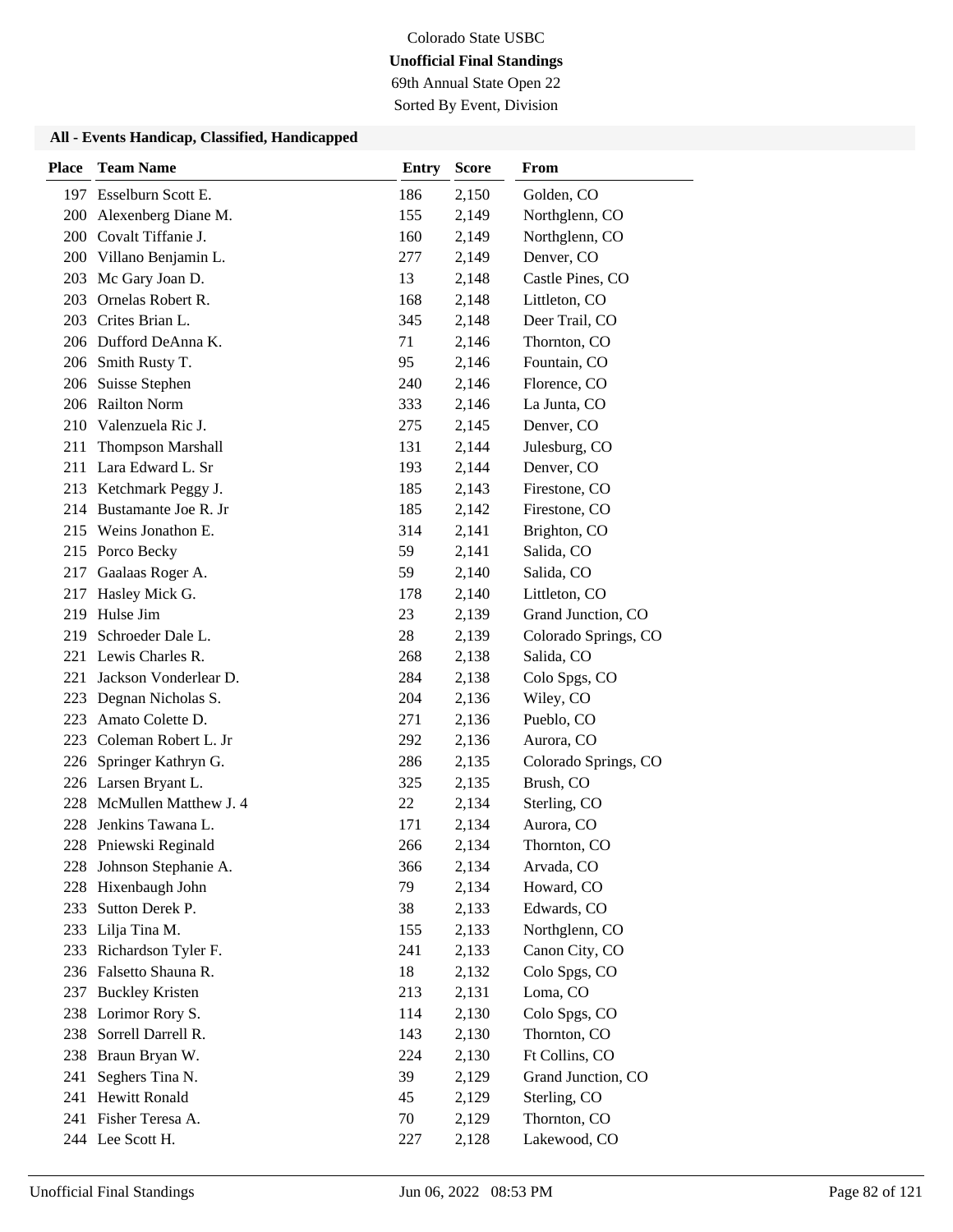69th Annual State Open 22

Sorted By Event, Division

| <b>Place</b> | <b>Team Name</b>         | <b>Entry</b> | <b>Score</b> | From                 |
|--------------|--------------------------|--------------|--------------|----------------------|
|              | 245 Romero Phil          | 47           | 2,127        | Commerce City, CO    |
|              | 245 Ketchum Erika        | 62           | 2,127        | Loveland, CO         |
| 247          | Villarreal Enrique A.    | 53           | 2,125        | Aurora, CO           |
| 247          | Thompson Mark C.         | 206          | 2,125        | La Junta, CO         |
| 247          | Beltramo George W.       | 239          | 2,125        | Rocky Ford, CO       |
|              | 250 Peterson Kenny       | 133          | 2,123        | Julesburg, CO        |
|              | 250 Blair Kirk E.        | 157          | 2,123        | Northglenn, CO       |
|              | 252 McCutchen Dennis R.  | 94           | 2,122        | Fountain, CO         |
|              | 252 Bizub Michael A.     | 98           | 2,122        | Colo Spgs, CO        |
| 254          | Goerres James            | 44           | 2,121        | Strasburg, CO        |
| 255          | Wise Robert              | 97           | 2,120        | Granby, CO           |
| 255          | Stroede Scott M.         | 332          | 2,120        | Thornton, CO         |
| 257          | <b>Mullett Cindy</b>     | 262          | 2,118        | Aurora, CO           |
| 257          | Porter Sherry L.         | 290          | 2,118        | Aurora, CO           |
|              | 259 Larsen Barbie J.     | 325          | 2,117        | Brush, CO            |
|              | 259 Moore Michael        | 333          | 2,117        | La Junta, CO         |
| 261          | Mason Quentin "Denny" R. | 17           | 2,116        | Colo Spgs, CO        |
| 261          | <b>Boyd Casey</b>        | 37           | 2,116        | Eagle, CO            |
| 261          | Stewart Larry J.         | 80           | 2,116        | Grand Junction, CO   |
| 261          | Dennis Thomas O.         | 154          | 2,116        | Northglenn, CO       |
| 261          | Low Teressa K.           | 163          | 2,116        | Littleton, CO        |
| 261          | Braxel Jody A.           | 182          | 2,116        | Centennial, CO       |
| 261          | Howard Cindy V.          | 291          | 2,116        | Aurora, CO           |
| 261          | Ivey Vern A.             | 328          | 2,116        | Pueblo, CO           |
| 261          | Meaux Joyce A.           | 355          | 2,116        | Denver, CO           |
| 270          | Mason L. Jeanne          | 18           | 2,115        | Colo Spgs, CO        |
| 270          | Hall John D.             | 110          | 2,115        | Aurora, CO           |
|              | 270 Drew Virginia        | 215          | 2,115        | Loma, CO             |
| 270          | Berry Billy D.           | 295          | 2,115        | Westcliffe, CO       |
| 270          | Brown Veronica P.        | 355          | 2,115        | Denver, CO           |
| 275          | Long Rusty L.            | 10           | 2,113        | Denver, CO           |
|              | 276 Mirdik Andrew J.     | 189          | 2,112        | Aurora, CO           |
|              | 276 Black Ryan L.        | 298          | 2,112        | Windsor, CO          |
| 278          | Rieb Robert C.           | 82           | 2,111        | Sterling, CO         |
| 278          | McDonald Matt R.         | 218          | 2,111        | Ft Collins, CO       |
| 278          | Walker Tim R. Jr         | 268          | 2,111        | Salida, CO           |
| 281          | DeMers Aaron T.          | 45           | 2,110        | Sterling, CO         |
| 281          | Gastineau Krystal M.     | 61           | 2,110        | Denver, CO           |
| 281          | Hill Celeste D.          | 141          | 2,110        | Colorado Springs, CO |
| 281          | Martin David E.          | 227          | 2,110        | Lakewood, CO         |
| 285          | Dennis Deborah L.        | 154          | 2,109        | Northglenn, CO       |
| 285          | Gieck William J.         | 312          | 2,109        | Littleton, CO        |
| 287          | Goodwin Jodie            | 337          | 2,108        | Pueblo, CO           |
| 288          | Nunez Jean M.            | 71           | 2,107        | Thornton, CO         |
| 288          | Sacry Jude M.            | 99           | 2,107        | Colo Spgs, CO        |
| 288          | Westphal Starr E.        | 267          | 2,107        | Salida, CO           |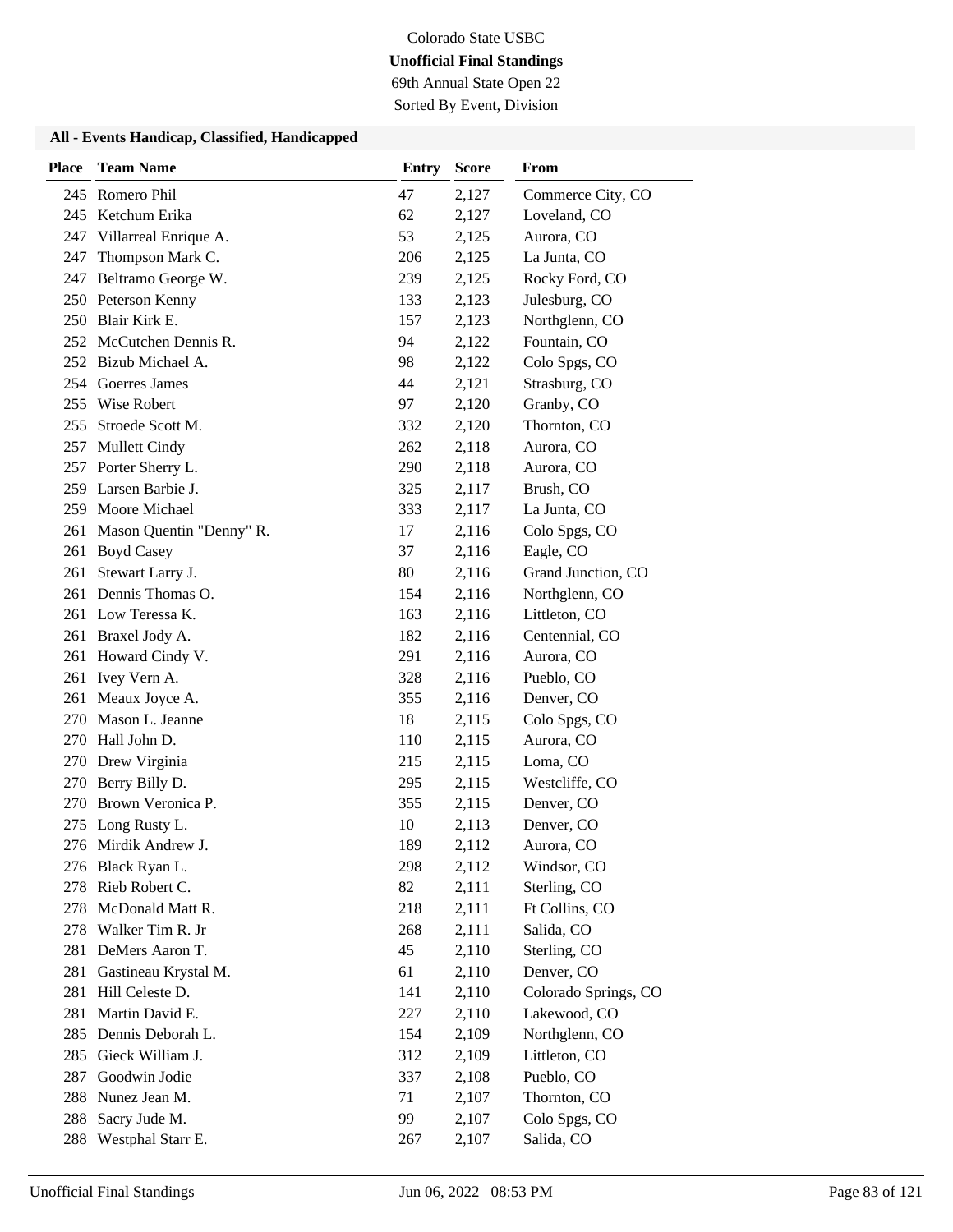69th Annual State Open 22

Sorted By Event, Division

| <b>Place</b> | <b>Team Name</b>        | <b>Entry</b> | <b>Score</b> | From                 |
|--------------|-------------------------|--------------|--------------|----------------------|
| 291          | Kattau Jenny N.         | 14           | 2,106        | Littleton, CO        |
| 291          | Jordan Rebecca          | 50           | 2,106        | Littleton, CO        |
| 291          | Ramirez Rebeca J.       | 127          | 2,106        | Denver, CO           |
| 291          | Bolls Brian L.          | 223          | 2,106        | Ft Collins, CO       |
| 291          | Crawford Parker C.      | 277          | 2,106        | Denver, CO           |
|              | 296 Fisher Autumn K.    | 139          | 2,105        | Granby, CO           |
|              | 296 Decker Phil E.      | 259          | 2,105        | Burlington, CO       |
|              | 296 Parker Terry A.     | 266          | 2,105        | Thornton, CO         |
|              | 299 Lumbus Markeisha S. | 170          | 2,104        | Aurora, CO           |
| 299          | Bufmack Meghan A.       | 272          | 2,104        | Pueblo, CO           |
| 299          | Oelrich Ed M.           | 318          | 2,104        | Pueblo, CO           |
|              | 302 Romero George A.    | 16           | 2,103        | Colorado Springs, CO |
|              | 302 Churches Tyler A.   | 38           | 2,103        | Edwards, CO          |
|              | 302 Nunez Larry R.      | 71           | 2,103        | Thornton, CO         |
|              | 302 Webb Linda I.       | 132          | 2,103        | Julesburg, CO        |
|              | 306 McClyment Edward J. | 18           | 2,102        | Colo Spgs, CO        |
|              | 306 Webb Scott R.       | 261          | 2,102        | Burlington, CO       |
| 308          | Sisneros Becky          | 76           | 2,101        | La Animas, CO        |
| 308          | Trennepohl Marvin L.    | 132          | 2,101        | Julesburg, CO        |
| 308          | Lorenz Teena M.         | 136          | 2,101        | Granby, CO           |
| 311          | Kesler Jake B.          | 24           | 2,100        | Lakewood, CO         |
| 311          | <b>Houk Darlene</b>     | 191          | 2,100        | Arvada, CO           |
| 311          | McKey Daniel S.         | 223          | 2,100        | Ft Collins, CO       |
| 311          | Wood Arryk              | 298          | 2,100        | Windsor, CO          |
| 315          | Scrivens Andrew P.      | 19           | 2,099        | Colo Spgs, CO        |
| 315          | Newborn Robert E.       | 284          | 2,099        | Colo Spgs, CO        |
| 317          | James Susan S.          | 136          | 2,098        | Granby, CO           |
| 317          | Lundgren Paul W.        | 256          | 2,098        | Burlington, CO       |
| 317          | Deets Jean M.           | 151          | 2,098        | Westminster, CO      |
| 320          | Kelly Jim T.            | 277          | 2,097        | Denver, CO           |
| 321          | <b>Steen Eric</b>       | 164          | 2,096        | Littleton, CO        |
| 322          | Orser David E.          | 17           | 2,095        | Colo Spgs, CO        |
|              | 322 Shaw Ryan A.        | 83           | 2,095        | Loveland, CO         |
| 322          | Darnell Misty D.        | 327          | 2,095        | Florence, CO         |
|              | 325 Pittsford Angela K. | 99           | 2,093        | Colo Spgs, CO        |
| 325          | Sandham Mike            | 110          | 2,093        | Aurora, CO           |
| 325          | Lindelien Tiny J.       | 266          | 2,093        | Thornton, CO         |
| 328          | Philben Monette R.      | 91           | 2,091        | Aurora, CO           |
| 328          | Thompson Georgia        | 206          | 2,091        | La Junta, CO         |
| 330          | Herrera Ruben           | 233          | 2,090        | Northglenn, CO       |
| 331          | Schamp Sandra R.        | 252          | 2,089        | Arvada, CO           |
| 332          | Trujillo Christopher L. | 156          | 2,088        | Northglenn, CO       |
|              | 332 Petrick Edward N.   | 234          | 2,088        | Northglenn, CO       |
|              | 332 Mason Duane L.      | 314          | 2,088        | Brighton, CO         |
| 335          | Amaya Aaron A.          | 66           | 2,086        | Thornton, CO         |
| 335          | Bittinger Michael S.    | 93           | 2,086        | Woodland Park, CO    |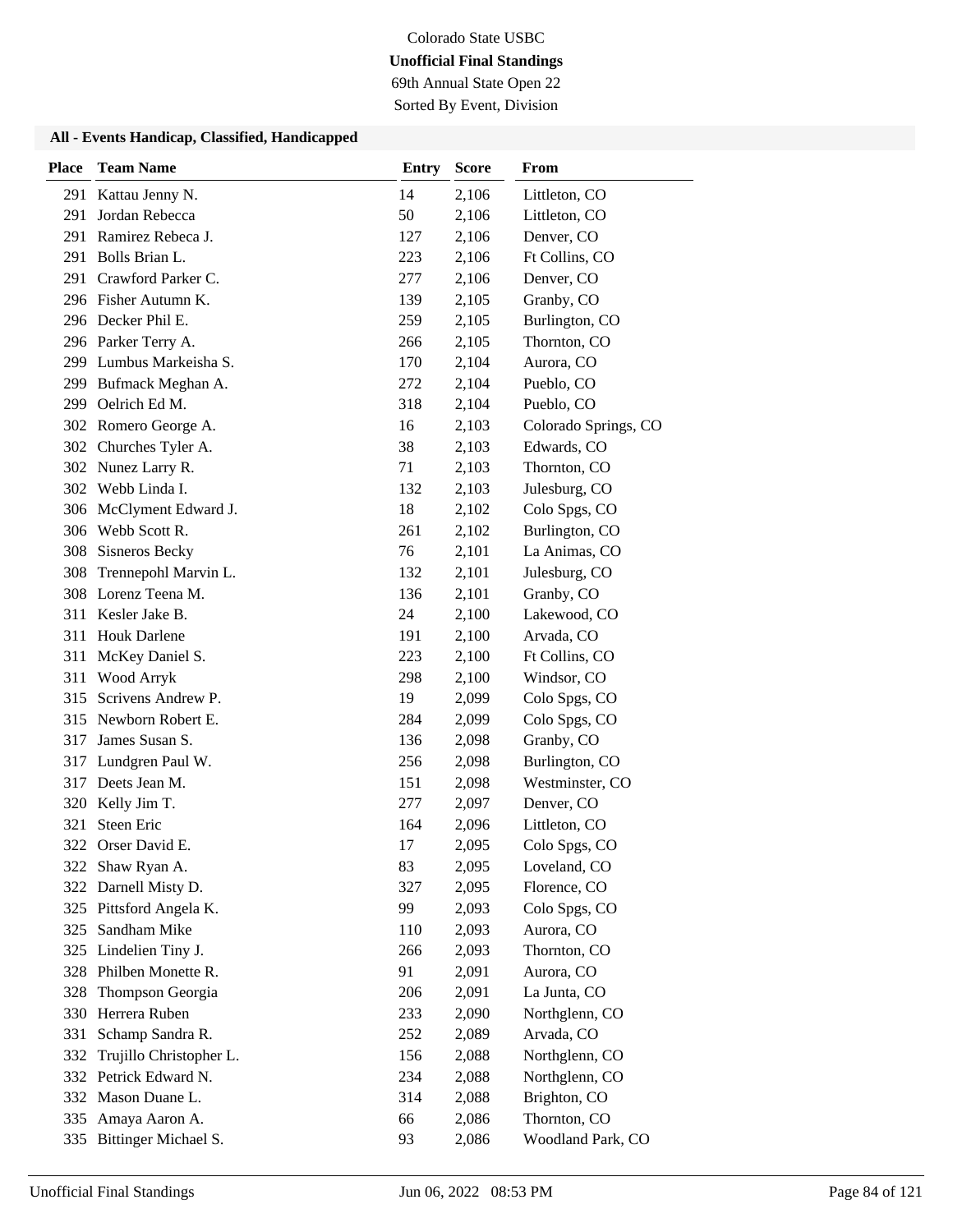69th Annual State Open 22

Sorted By Event, Division

| <b>Place</b> | <b>Team Name</b>                     | <b>Entry</b> | <b>Score</b>   | <b>From</b>                        |
|--------------|--------------------------------------|--------------|----------------|------------------------------------|
| 335          | Ziegler Eric S.                      | 261          | 2,086          | Burlington, CO                     |
|              | 338 Feuerborn Robert A.              | 39           | 2,085          | Grand Junction, CO                 |
|              | 338 Jordan Dephine M.                | 50           | 2,085          | Littleton, CO                      |
| 338          | Reichelderfer Adrianne N.            | 62           | 2,085          | Loveland, CO                       |
|              | 338 Jones Carmen D.                  | 115          | 2,085          | Colorado Springs, CO               |
|              | 338 Houk Bridgett R.                 | 132          | 2,085          | Julesburg, CO                      |
|              | 343 Galicia Manuel Jr                | 107          | 2,084          | Fort Lupton, CO                    |
|              | 344 Harms Ike                        | 137          | 2,083          | Granby, CO                         |
|              | 344 Wilson Terri K.                  | 184          | 2,083          | Thornton, CO                       |
|              | 344 Anderson Austin H.               | 137          | 2,083          | Granby, CO                         |
|              | 347 Liddell Dontae M.                | 48           | 2,082          | Colo Spgs, CO                      |
| 347          | Alvarado Sara                        | 272          | 2,082          | Pueblo, CO                         |
| 347          | Shockley Raul D.                     | 294          | 2,082          | Westcliffe, CO                     |
| 350          | Smilanic David C.                    | 173          | 2,081          | Aurora, CO                         |
|              | 351 Brown Sandra F.                  | 292          | 2,080          | Aurora, CO                         |
|              | 352 Mc Cullough Sandra A.            | 86           | 2,079          | Parker, CO                         |
|              | 353 Williams Corey M.                | 85           | 2,078          | Loveland, CO                       |
|              | 354 Davis TJ                         | 36           | 2,077          | Eagle, CO                          |
|              | 354 Helgeson Paul                    | 103          | 2,077          | Greeley, CO                        |
| 354          | Smith Trevor J.                      | 348          | 2,077          | Trinidad, CO                       |
|              | 357 Polich John A.                   | 58           | 2,076          | Morrison, CO                       |
| 358          | Ogrentz Donna                        | 229          | 2,075          | Denver, CO                         |
| 359          | Sacry Lee A.                         | 99           | 2,074          | Colo Spgs, CO                      |
| 359          | Vargas Sean A.                       | 235          | 2,074          | Northglenn, CO                     |
| 361          | Jorgenson Jeff M.                    | 24           | 2,073          | Lakewood, CO                       |
| 361          | Trujillo Rick D.                     | 100          | 2,073          | Pueblo West, CO                    |
| 361          | Rivera Evangeline I.                 | 150          | 2,073          | Arvada, CO                         |
| 361          | Lopez Shawn A.                       | 238          | 2,073          | Lamar, CO                          |
| 361          | Watson Fred D.                       | 292          | 2,073          | Aurora, CO                         |
|              | 366 Ryszkowski William               | 47           | 2,072          | Commerce City, CO<br>Frederick, CO |
| 367<br>367   | Materasso Jerry<br>Matsutani Gene T. | 57<br>297    | 2,071<br>2,071 | Windsor, CO                        |
|              | 369 Feldman Rosemary A.              | 96           | 2,070          | Granby, CO                         |
|              | 370 Andrew Karen J.                  | 51           | 2,069          | Lakewood, CO                       |
|              | 370 Pearson Rachel E.                | 68           | 2,069          | Thornton, CO                       |
|              | 370 Thiessen Micah                   | 251          | 2,069          | Arvada, CO                         |
|              | 370 Wood Piper L.                    | 298          | 2,069          | Windsor, CO                        |
| 374          | Westcott Don A.                      | 45           | 2,068          | Sterling, CO                       |
| 374          | Beldon Lisa                          | 258          | 2,068          | Seibert, CO                        |
| 374          | Dionne Kevin S.                      | 323          | 2,068          | Thornton, CO                       |
| 377          | Fugita Trent L.                      | 155          | 2,067          | Northglenn, CO                     |
| 377          | Martinez Fidel                       | 274          | 2,067          | Denver, CO                         |
| 379          | Shady Dalton T.                      | 26           | 2,066          | Lakewood, CO                       |
| 379          | Montelongo Fabian                    | 100          | 2,066          | Pueblo West, CO                    |
| 379          | Alexander Lerria E.                  | 172          | 2,066          | Aurora, CO                         |
| 379          | Ulibarri James F.                    | 323          | 2,066          | Thornton, CO                       |
|              |                                      |              |                |                                    |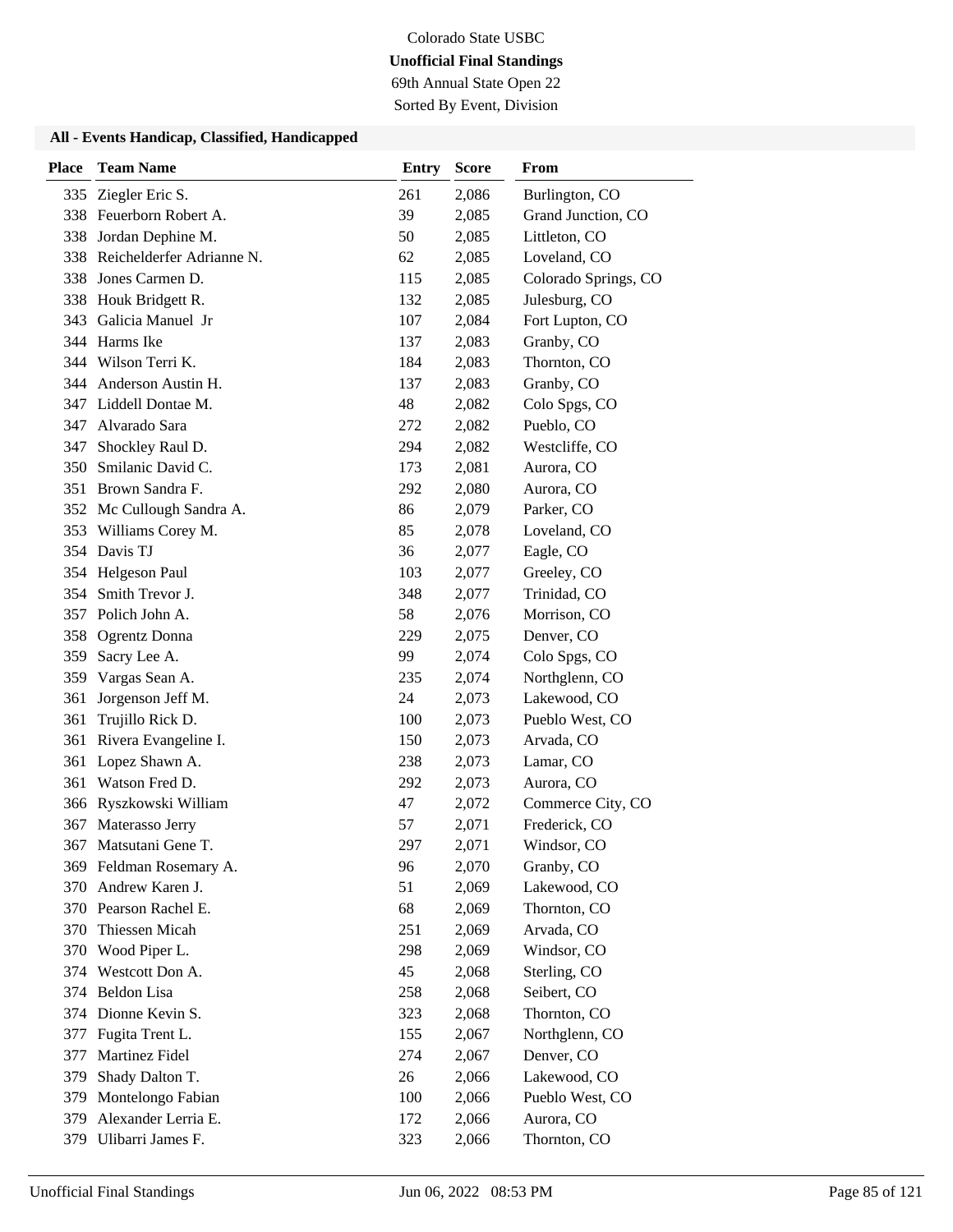69th Annual State Open 22

Sorted By Event, Division

| <b>Place</b> | <b>Team Name</b>           | <b>Entry</b> | <b>Score</b> | From               |
|--------------|----------------------------|--------------|--------------|--------------------|
| 383          | Palacios Shane M.          | 8            | 2,065        | Thornton, CO       |
| 383          | Lacy John H.               | 59           | 2,065        | Salida, CO         |
| 385          | Ollenburger Ezra J. Jr     | 118          | 2,064        | Parker, CO         |
| 385          | Alvarado Joel J.           | 325          | 2,064        | Brush, CO          |
| 385          | Cobos Frank R.             | 185          | 2,064        | Firestone, CO      |
| 388          | Beigle Randy J.            | 142          | 2,062        | Longmont, CO       |
| 388          | Berisford Danna D.         | 337          | 2,062        | Pueblo, CO         |
|              | 390 Contreras Amber D.     | 132          | 2,061        | Julesburg, CO      |
|              | 390 De Bruyne Stephanie A. | 155          | 2,061        | Northglenn, CO     |
|              | 390 Hammel Amber           | 158          | 2,061        | Northglenn, CO     |
| 393          | Bryant Steven V.           | 72           | 2,060        | Grand Junction, CO |
| 393          | Galicia Jason J.           | 108          | 2,060        | Fort Lupton, CO    |
| 395          | Stefanski Dan J.           | 11           | 2,059        | Thornton, CO       |
| 395          | Overby Karen               | 85           | 2,059        | Loveland, CO       |
|              | 395 King Christine P.      | 162          | 2,059        | Littleton, CO      |
| 395          | Ziegler Patricia L.        | 257          | 2,059        | Burlington, CO     |
| 399          | Diette Stephanie K.        | 153          | 2,057        | Northglenn, CO     |
| 399          | Kantor Wendy J.            | 166          | 2,057        | Littleton, CO      |
| 401          | Miller Fritz W.            | 3            | 2,056        | Colo Spgs, CO      |
| 401          | Banks Jordyn L.            | 326          | 2,056        | BRUSH, CO          |
| 403          | Allen Michael Y.           | 93           | 2,055        | Woodland Park, CO  |
|              | 403 Darnell Don D.         | 327          | 2,055        | Florence, CO       |
|              | 405 McKee William R.       | 18           | 2,054        | Colo Spgs, CO      |
|              | 405 Reed Patrick M.        | 119          | 2,054        | Salida, CO         |
|              | 405 Larson Courtney B.     | 145          | 2,054        | Thornton, CO       |
|              | 405 Martinez Kim R.        | 240          | 2,054        | Florence, CO       |
|              | 405 Montoya Justin A.      | 350          | 2,054        | Lochbuie, CO       |
| 410          | Ubersox William D.         | 72           | 2,053        | Grand Junction, CO |
| 410          | Vargas Rodney R.           | 234          | 2,053        | Northglenn, CO     |
| 410          | Sanchez Denise R.          | 267          | 2,053        | Salida, CO         |
| 413          | Canda Christin V.          | 289          | 2,052        | Aguilar, CO        |
|              | 414 Stout Missy K.         | 103          | 2,050        | Greeley, CO        |
|              | 414 Vargas Joe             | 233          | 2,050        | Northglenn, CO     |
| 416          | Wade George T.             | 291          | 2,048        | Aurora, CO         |
| 417          | Apodaca John E.            | 11           | 2,047        | Thornton, CO       |
| 417          | Bizzoni Judi A.            | 123          | 2,047        | Parker, CO         |
| 417          | Lopez Nick J.              | 238          | 2,047        | Lamar, CO          |
| 417          | Morrissey John M.          | 244          | 2,047        | Westminster, CO    |
| 417          | Trenn Inez D.              | 315          | 2,047        | Bennett, CO        |
|              | 422 Stein Melissa E.       | 54           | 2,046        | Aurora, CO         |
| 423          | Rairdon Stacey M.          | 77           | 2,045        | Loveland, CO       |
| 423          | Lorenzetti Michael J.      | 142          | 2,045        | Longmont, CO       |
|              | 423 Blair Connie L.        | 157          | 2,045        | Northglenn, CO     |
|              | 423 Martinez Mark A.       | 184          | 2,045        | Thornton, CO       |
|              | 427 Buckner Ron            | 166          | 2,044        | Littleton, CO      |
|              | 427 Hatch Ariel M.         | 187          | 2,044        | Arvada, CO         |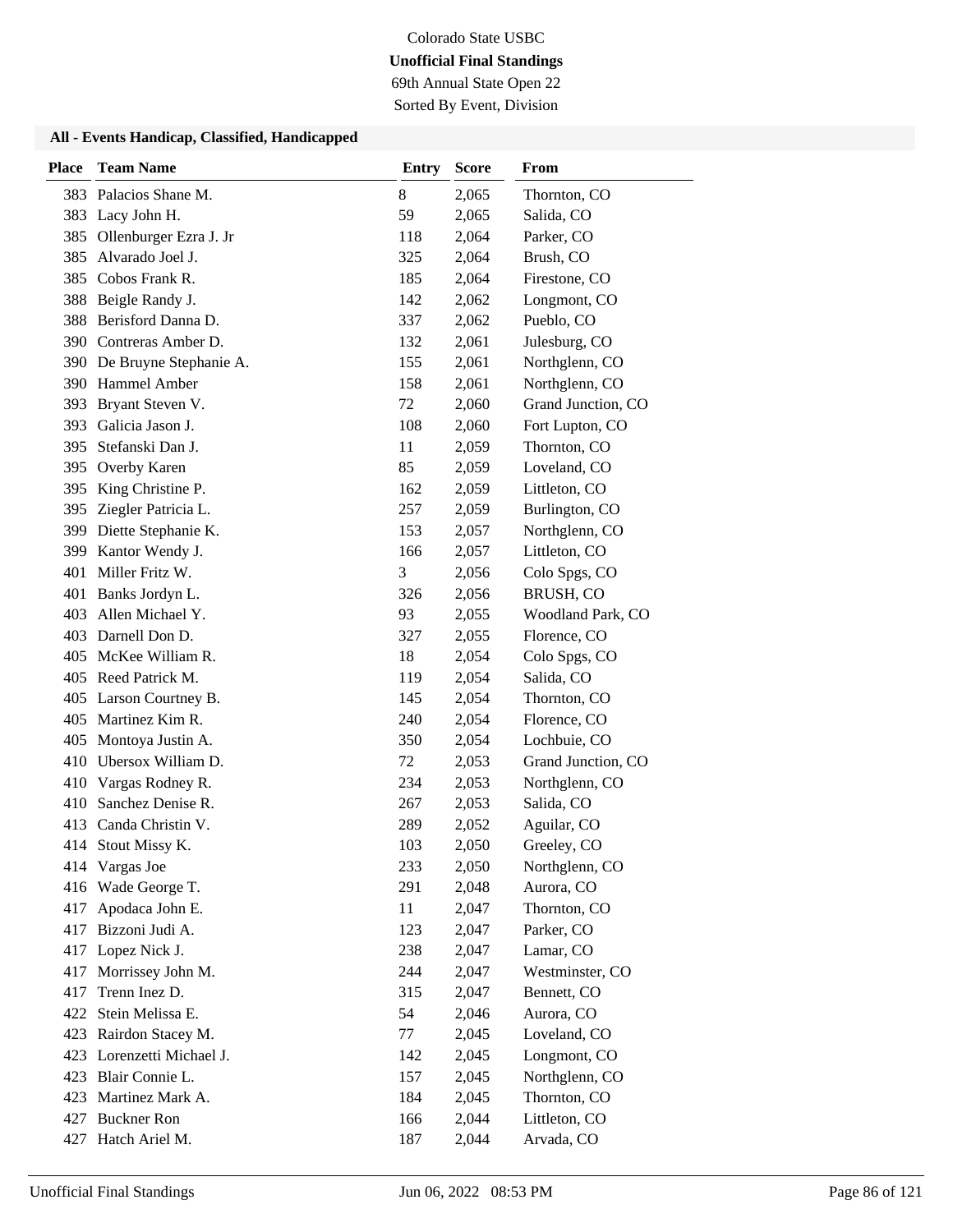69th Annual State Open 22

Sorted By Event, Division

| <b>Place</b> | <b>Team Name</b>           | <b>Entry</b> | <b>Score</b> | From            |
|--------------|----------------------------|--------------|--------------|-----------------|
| 427          | Groves Steven J.           | 220          | 2,044        | Ft Collins, CO  |
| 427          | Brimlow Kevin L. Jr        | 229          | 2,044        | Denver, CO      |
| 427          | Schamp Barbara A.          | 251          | 2,044        | Arvada, CO      |
| 427          | Bryant Roy D.              | 59           | 2,044        | Salida, CO      |
| 433          | Quick Jimmy A.             | 55           | 2,043        | Brighton, CO    |
| 433          | Bamber Laurie A.           | 110          | 2,043        | Aurora, CO      |
| 433          | Schafer Christie L.        | 191          | 2,043        | Arvada, CO      |
|              | 433 McNicholas Debra D.    | 327          | 2,043        | Florence, CO    |
| 437          | Dorcey Christopher P.      | 224          | 2,041        | Ft Collins, CO  |
| 437          | Vargas Samuel K. II        | 234          | 2,041        | Northglenn, CO  |
| 439          | Cirka Linda J.             | 95           | 2,040        | Fountain, CO    |
| 440          | Wakefield Anthony L.       | 131          | 2,039        | Julesburg, CO   |
| 441          | Schmidt Lindsey M.         | 29           | 2,038        | Arvada, CO      |
| 441          | Meyer Wayne R.             | 225          | 2,038        | Lakewood, CO    |
| 443          | Setterlind Andy J.         | 117          | 2,037        | Parker, CO      |
|              | 444 Czosnyka Robert V.     | 104          | 2,036        | Pueblo West, CO |
|              | 445 Contreras Matt         | 133          | 2,035        | Julesburg, CO   |
|              | 445 Flanagan Holly M.      | 305          | 2,035        | Arvada, CO      |
| 447          | Mc Cain Tim L.             | 354          | 2,034        | Arvada, CO      |
|              | 448 D'Arciprete Mark A. Jr | 172          | 2,033        | Aurora, CO      |
| 448          | Suchey Cathy L.            | 186          | 2,033        | Golden, CO      |
|              | 450 Leyba Michael C.       | 255          | 2,031        | Arvada, CO      |
|              | 450 Walker Marcey          | 267          | 2,031        | Salida, CO      |
| 450          | Quintana John M.           | 310          | 2,031        | Florence, CO    |
| 453          | Hurlburt Jean              | 118          | 2,030        | Parker, CO      |
| 453          | Young Ronald D.            | 181          | 2,030        | Longmont, CO    |
| 455          | Newborn Nona J.            | 284          | 2,029        | Colo Spgs, CO   |
|              | 455 Glaze Erica L.         | 331          | 2,029        | Wheat Ridge, CO |
| 457          | Soukup Phillip R. Jr       | 136          | 2,026        | Granby, CO      |
| 457          | Vaikayee Parichart         | 164          | 2,026        | Littleton, CO   |
| 457          | Sanchez Christal C.        | 305          | 2,026        | Arvada, CO      |
| 460          | Meader Dean                | 187          | 2,025        | Arvada, CO      |
| 460          | Som Lynnette               | 278          | 2,025        | Denver, CO      |
| 462          | Hampton Ginny E.           | 271          | 2,023        | Pueblo, CO      |
| 463          | Crispe Wyatt A.            | 296          | 2,021        | Westcliffe, CO  |
|              | 464 Quintana Sammy         | 20           | 2,020        | Littleton, CO   |
|              | 464 Giles Thomas A.        | 60           | 2,020        | Buena Vista, CO |
| 464          | Anderson Andrew L.         | 134          | 2,020        | Julesburg, CO   |
| 467          | Jorgenson Brad A.          | 24           | 2,019        | Lakewood, CO    |
| 468          | White Cindy R.             | 253          | 2,018        | Arvada, CO      |
| 469          | Bertolucci John L.         | 26           | 2,017        | Lakewood, CO    |
| 470          | Johnson Elesha M.          | 68           | 2,016        | Thornton, CO    |
| 470          | Sumerlin Billy W.          | 139          | 2,016        | Granby, CO      |
|              | 470 Hansen James D.        | 206          | 2,016        | La Junta, CO    |
| 470          | DubskyPrahl Joy C.         | 321          | 2,016        | Golden, CO      |
|              | 474 Lewis Michael D.       | 294          | 2,015        | Westcliffe, CO  |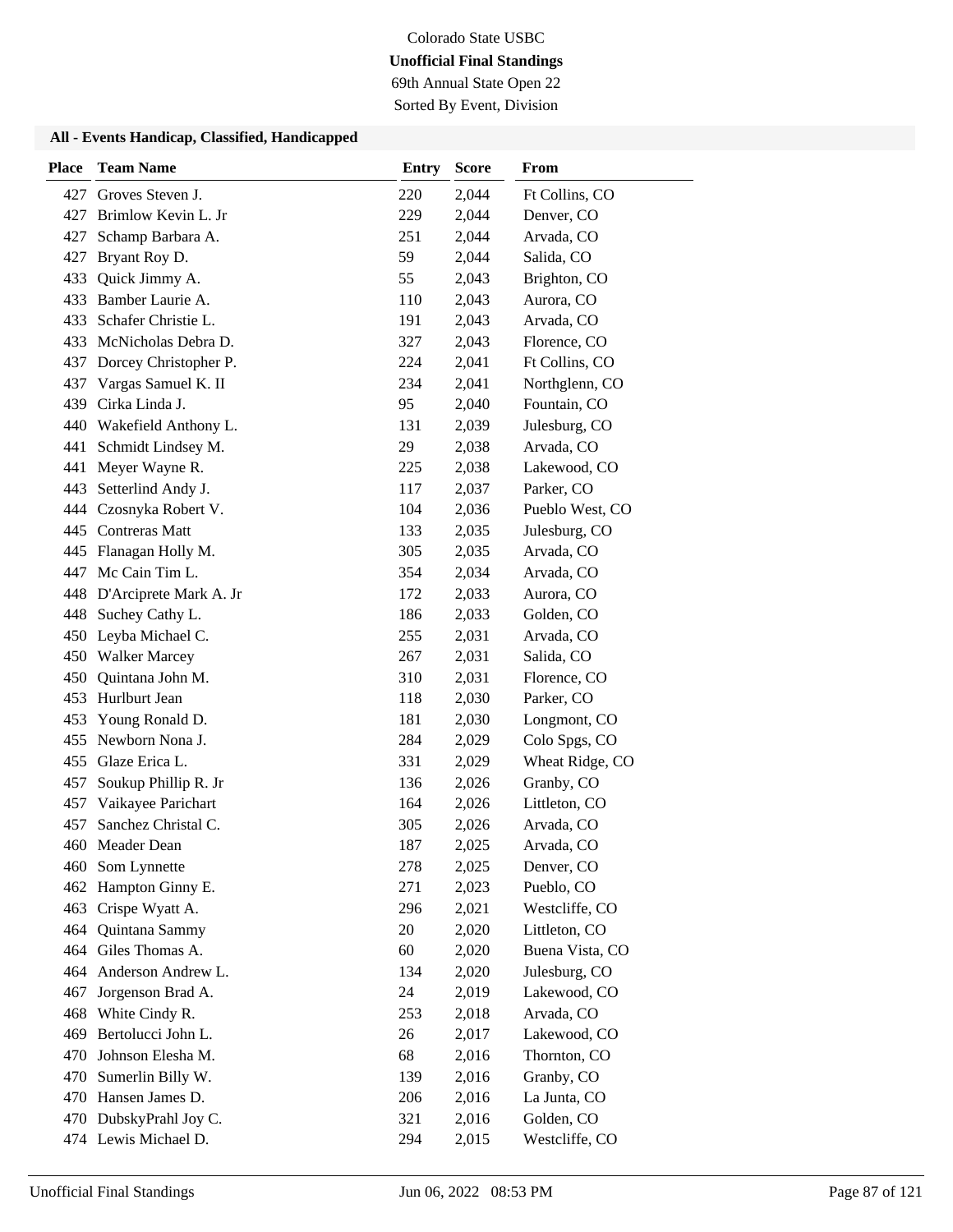69th Annual State Open 22

Sorted By Event, Division

| <b>Place</b> | <b>Team Name</b>           | <b>Entry</b> | <b>Score</b> | From                 |
|--------------|----------------------------|--------------|--------------|----------------------|
|              | 474 Fischer Gary           | 295          | 2,015        | Westcliffe, CO       |
| 476          | Shires Jim                 | 46           | 2,014        | Lakewood, CO         |
|              | 476 Palmer Samuel D.       | 117          | 2,014        | Parker, CO           |
|              | 476 Hasley John D.         | 178          | 2,014        | Littleton, CO        |
| 476          | Hazelton Michael A.        | 232          | 2,014        | Pueblo, CO           |
| 476          | Einsphar Angela P.         | 260          | 2,014        | Burlington, CO       |
|              | 476 Bailey Stephen R.      | 327          | 2,014        | Florence, CO         |
|              | 482 Mort Steve D.          | 130          | 2,013        | Julesburg, CO        |
|              | 482 Fox Kim                | 134          | 2,013        | Julesburg, CO        |
|              | 482 Erickson Nancy         | 277          | 2,013        | Denver, CO           |
|              | 482 Pimental Anthony D. Jr | 291          | 2,013        | Aurora, CO           |
| 482          | Thompson Sylvia            | 318          | 2,013        | Pueblo, CO           |
| 487          | Romero Marie A.            | 274          | 2,012        | Denver, CO           |
| 488          | Harsh Shelly L.            | 29           | 2,008        | Arvada, CO           |
| 488          | Lowery Frances M.          | 123          | 2,008        | Parker, CO           |
| 488          | Johnson Dorothy D.         | 260          | 2,008        | Burlington, CO       |
| 488          | Ellison Charles D.         | 338          | 2,008        | Pueblo, CO           |
| 492          | Worley Anamaria            | 53           | 2,006        | Aurora, CO           |
|              | 492 Holt Kathy S.          | 149          | 2,006        | Arvada, CO           |
| 494          | Galley Christopher A.      | 219          | 2,005        | Ft Collins, CO       |
| 494          | Bisby Alisha L.            | 281          | 2,005        | Arvada, CO           |
| 496          | Clements Ken C.            | 24           | 2,003        | Lakewood, CO         |
|              | 496 Seem Courtney J.       | 173          | 2,003        | Aurora, CO           |
| 498          | Webb Steven R.             | 141          | 2,002        | Colorado Springs, CO |
| 498          | Efendic Vincent S.         | 144          | 2,002        | Thornton, CO         |
| 498          | Evelyn Artemis B.          | 173          | 2,002        | Aurora, CO           |
| 498          | Hall Lynda L.              | 311          | 2,002        | Littleton, CO        |
|              | 502 Embrey Mary T.         | 127          | 2,001        | Denver, CO           |
| 502          | <b>Morrison Blair</b>      | 222          | 2,001        | Ft Collins, CO       |
| 502          | Sanchez Juanita K.         | 267          | 2,001        | Salida, CO           |
|              | 502 Rivera Stanley J.      | 337          | 2,001        | Pueblo, CO           |
|              | 506 Rose Maddux            | 38           | 2,000        | Edwards, CO          |
|              | 506 Haltiner Justin J.     | 39           | 2,000        | Grand Junction, CO   |
|              | 506 Poplin Tom E.          | 119          | 2,000        | Salida, CO           |
| 509          | Gutierrez Alex J.          | 185          | 1,999        | Firestone, CO        |
| 510          | Gray Crystal A.            | 83           | 1,998        | Loveland, CO         |
| 511          | Pugh Fred L.               | 324          | 1,997        | Salida, CO           |
|              | 512 Larson Steve S.        | 87           | 1,996        | Centennial, CO       |
|              | 512 Mearsha Leslie A.      | 152          | 1,996        | Northglenn, CO       |
|              | 512 Plooster Chris N.      | 158          | 1,996        | Northglenn, CO       |
|              | 512 Pearson Alex M.        | 330          | 1,996        | Wheat Ridge, CO      |
| 512          | Meyer Kyle W.              | 338          | 1,996        | Pueblo, CO           |
| 517          | McFarlane Renee P.         | 76           | 1,995        | La Animas, CO        |
| 517          | Schappaugh Daniel          | 188          | 1,995        | Aurora, CO           |
| 519          | Simerson Glen              | 96           | 1,994        | Granby, CO           |
| 519          | Galicia Richard Jr         | 107          | 1,994        | Fort Lupton, CO      |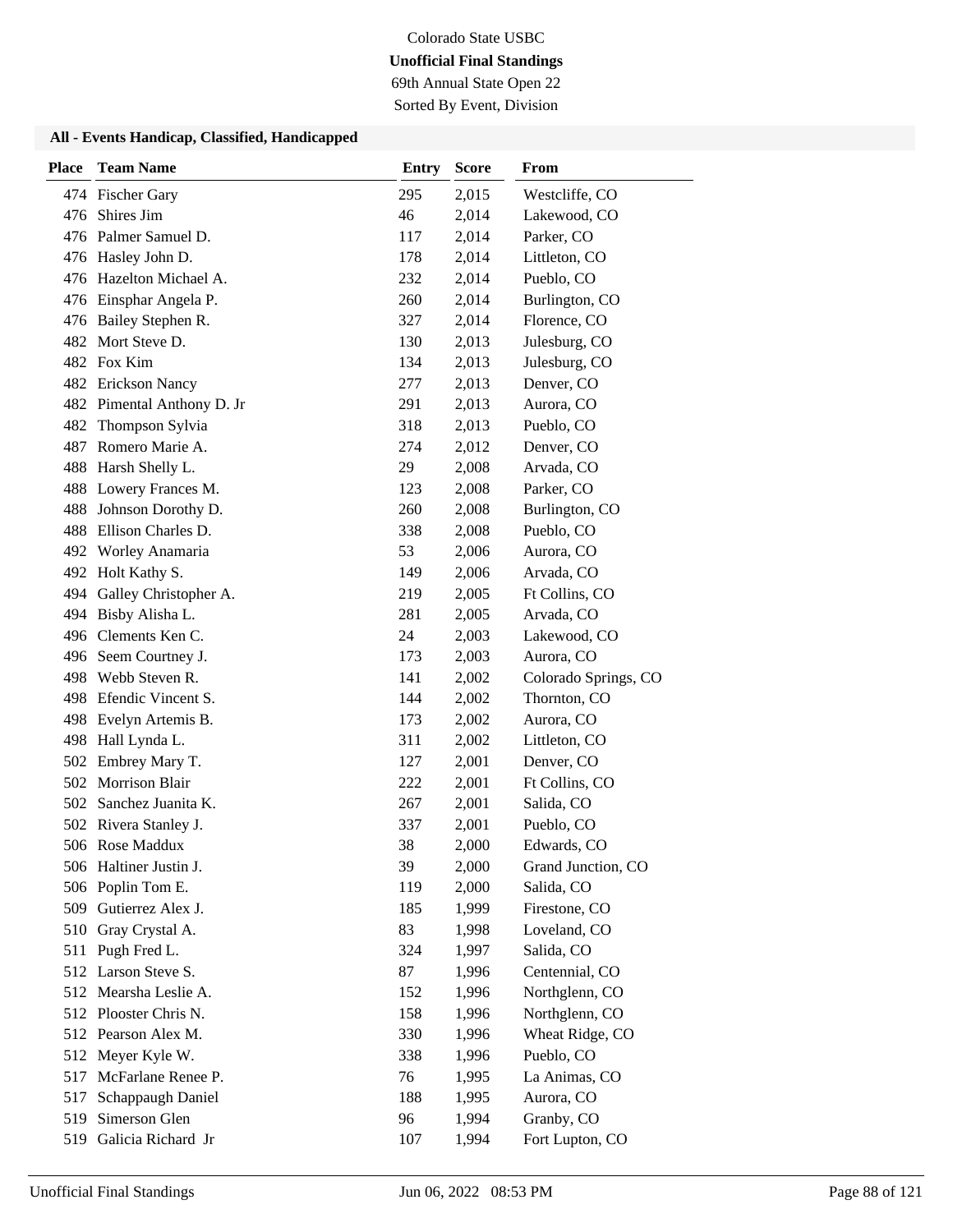69th Annual State Open 22

Sorted By Event, Division

| <b>Place</b> | <b>Team Name</b>        | <b>Entry</b> | <b>Score</b> | From                  |
|--------------|-------------------------|--------------|--------------|-----------------------|
|              | 519 Matzke Beverly J.   | 154          | 1,994        | Northglenn, CO        |
| 519          | Ramirez Rudy R.         | 184          | 1,994        | Thornton, CO          |
| 519          | Gros-Potter Robert J.   | 221          | 1,994        | Ft Collins, CO        |
| 519          | Turnbull Charles R.     | 37           | 1,994        | Eagle, CO             |
| 525          | Galida Mike J.          | 223          | 1,993        | Ft Collins, CO        |
| 526          | Sterns Samuel A.        | 297          | 1,992        | Windsor, CO           |
| 527          | Heald John J.           | 331          | 1,991        | Wheat Ridge, CO       |
| 527          | Howard Alex S.          | 15           | 1,991        | Littleton, CO         |
| 529          | Schwarz Merrill L.      | 219          | 1,990        | Ft Collins, CO        |
| 529          | Bradford Clint T.       | 147          | 1,990        | Arvada, CO            |
| 531          | Rieb David C.           | 82           | 1,989        | Sterling, CO          |
| 531          | Otsuka Jacy A.          | 134          | 1,989        | Julesburg, CO         |
| 531          | Fritch Ben I.           | 228          | 1,989        | Lakewood, CO          |
| 531          | Bond Deanna L.          | 338          | 1,989        | Pueblo, CO            |
|              | 535 Ellis Clarence V.   | 164          | 1,988        | Littleton, CO         |
|              | 535 Huffer Dianne L.    | 311          | 1,988        | Littleton, CO         |
| 537          | Kutchar Ryan D.         | 22           | 1,987        | Sterling, CO          |
| 537          | Walters Cristy G.       | 185          | 1,987        | Firestone, CO         |
| 539          | Brave Chris W.          | 54           | 1,986        | Aurora, CO            |
| 539          | Thompson Staci L.       | 83           | 1,986        | Loveland, CO          |
| 541          | <b>Flores Fabian</b>    | 274          | 1,985        | Denver, CO            |
| 542          | Buckley Penny W.        | 12           | 1,983        | Castle Pines, CO      |
|              | 543 Graham Dean A.      | 56           | 1,982        | Brush, CO             |
| 543          | Tomlin Claud R.         | 239          | 1,982        | Rocky Ford, CO        |
| 545          | Clough Tim M.           | 87           | 1,981        | Centennial, CO        |
| 545          | Trujillo Matt A.        | 221          | 1,981        | Ft Collins, CO        |
| 545          | Glesmann Dennis J.      | 221          | 1,981        | Ft Collins, CO        |
| 548          | <b>Murtaugh Bobby</b>   | 97           | 1,980        | Granby, CO            |
| 549          | Watson Marsha M.        | 291          | 1,979        | Aurora, CO            |
| 549          | Larsen Patrick C.       | 326          | 1,979        | BRUSH, CO             |
| 549          | Dalpoas Oric H.         | 62           | 1,979        | Loveland, CO          |
|              | 552 Mares Michael E.    | 276          | 1,978        | Denver, CO            |
| 553          | Graham Pamela J.        | 56           | 1,977        | Brush, CO             |
| 554          | Young Dale S.           | 17           | 1,975        | Colo Spgs, CO         |
| 555          | Cooke Douglas J.        | 262          | 1,973        | Aurora, CO            |
|              | 556 Ruggles Michael J.  | 179          | 1,972        | Littleton, CO         |
| 557          | Andrew Shawn R.         | 52           | 1,971        | Greenwood Village, CO |
| 557          | Johnson Andy R.         | 84           | 1,971        | Longmont, CO          |
| 557          | Allacher Micheal        | 261          | 1,971        | Burlington, CO        |
| 560          | Zagyi Joseph R.         | 87           | 1,963        | Centennial, CO        |
| 560          | Satterly Ernest M.      | 259          | 1,963        | Burlington, CO        |
| 562          | <b>Vargas Anthony</b>   | 234          | 1,962        | Northglenn, CO        |
| 563          | Stehman Tim B.          | 226          | 1,961        | Lakewood, CO          |
| 563          | Blessinger Michael L.   | 236          | 1,961        | Aurora, CO            |
|              | 565 Vargas Rodney R. II | 234          | 1,959        | Northglenn, CO        |
|              | 565 Rimbert Kim A.      | 237          | 1,959        | Aurora, CO            |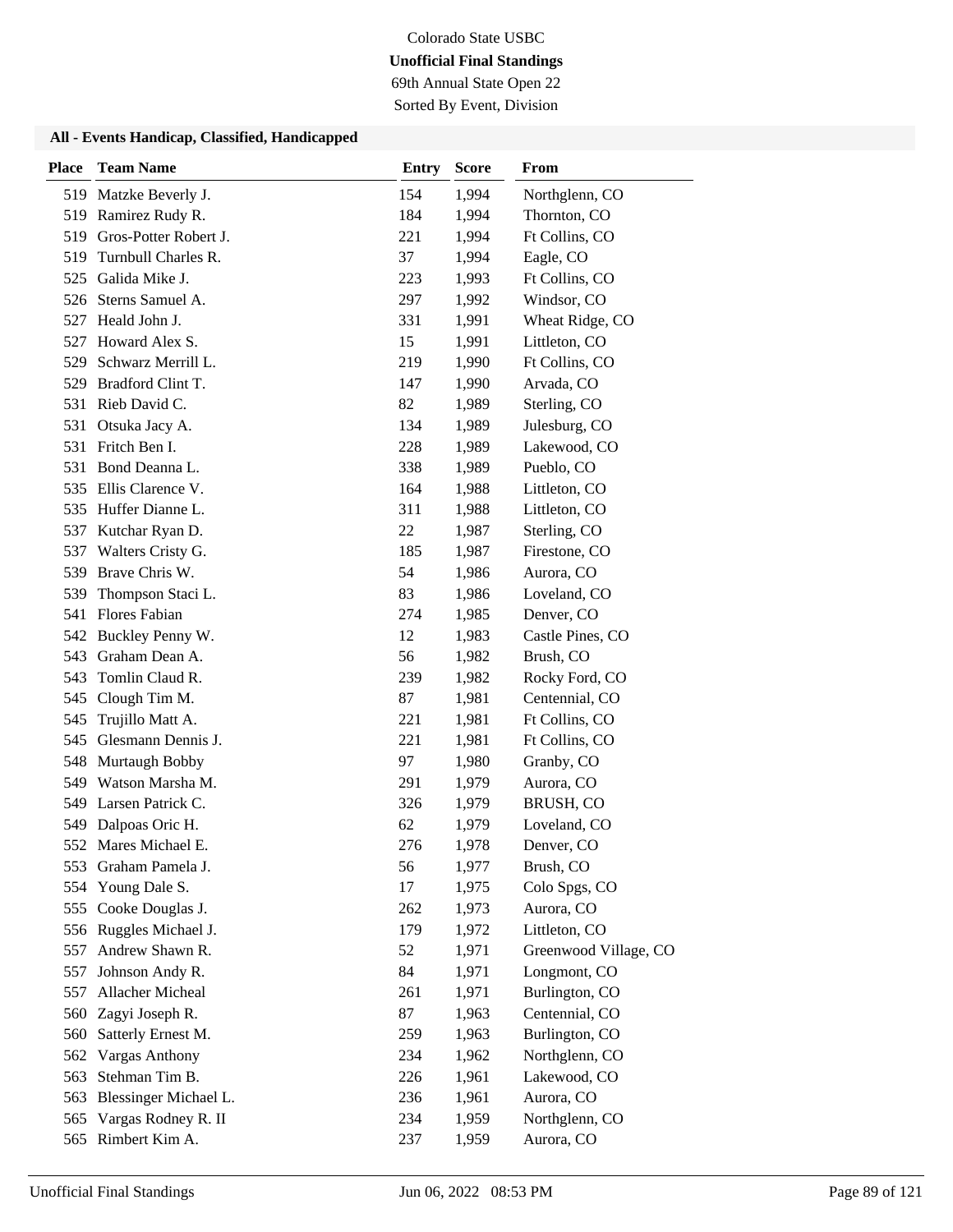69th Annual State Open 22

Sorted By Event, Division

| <b>Place</b> | <b>Team Name</b>        | Entry | <b>Score</b> | From                 |
|--------------|-------------------------|-------|--------------|----------------------|
| 565          | Vigil Gilbert R.        | 328   | 1,959        | Pueblo, CO           |
| 565          | Fagler Donald K.        | 230   | 1,959        | Lakewood, CO         |
| 565          | Olson James W.          | 354   | 1,959        | Arvada, CO           |
| 570          | Brockert John V. Jr     | 85    | 1,958        | Loveland, CO         |
| 570          | Blair Michael L.        | 157   | 1,958        | Northglenn, CO       |
| 570          | Fix Mackenzie L.        | 214   | 1,958        | Loma, CO             |
| 573          | Kutchar Jimmy D.        | 22    | 1,957        | Sterling, CO         |
| 573          | Dalbotten Travis V.     | 89    | 1,957        | Brighton, CO         |
| 573          | Seletstewa Henry F.     | 189   | 1,957        | Aurora, CO           |
| 573          | Schleicher David G.     | 219   | 1,957        | Ft Collins, CO       |
| 577          | Claren John R.          | 28    | 1,955        | Colorado Springs, CO |
| 577          | Rothfuss Robert M.      | 89    | 1,955        | Brighton, CO         |
| 579          | Baer Ann L.             | 139   | 1,954        | Granby, CO           |
| 580          | Pulkkinen Robert W.     | 273   | 1,953        | Colorado Springs, CO |
| 581          | St Michel Kevin R.      | 354   | 1,951        | Arvada, CO           |
|              | 582 Harvill Kimberly R. | 9     | 1,949        | Frederick, CO        |
|              | 582 Lawrence Jessica    | 340   | 1,949        | Fruita, CO           |
|              | 582 Jimenez James       | 130   | 1,949        | Julesburg, CO        |
|              | 585 Lieber Dave L.      | 81    | 1,948        | Sterling, CO         |
|              | 586 Wilson Danny E.     | 36    | 1,944        | Eagle, CO            |
| 587          | Frye Trisha A.          | 145   | 1,943        | Thornton, CO         |
| 587          | Ketchmark Frank E.      | 185   | 1,943        | Firestone, CO        |
| 589          | Strohecker Peter W.     | 138   | 1,942        | Granby, CO           |
| 590          | <b>Austin Gerald</b>    | 60    | 1,940        | Buena Vista, CO      |
| 590          | De Vos Francie H.       | 138   | 1,940        | Granby, CO           |
| 592          | Galgocy Jeffry L.       | 46    | 1,939        | Lakewood, CO         |
| 592          | Thacker Kya             | 131   | 1,939        | Julesburg, CO        |
| 592          | Cowan William Greg      | 232   | 1,939        | Pueblo, CO           |
| 595          | Accetturo Julie A.      | 150   | 1,936        | Arvada, CO           |
| 596          | Wasnok Carol A.         | 118   | 1,935        | Parker, CO           |
| 597          | Buckley Jim M.          | 12    | 1,934        | Castle Pines, CO     |
| 598          | Carpenter Jeremy D.     | 241   | 1,933        | Canon City, CO       |
|              | 599 Lawson David N.     | 43    | 1,932        | Loveland, CO         |
| 599          | Garcia Tammi Y.         | 64    | 1,932        | Arvada, CO           |
| 601          | Drews Thomas A. Jr      | 93    | 1,931        | Woodland Park, CO    |
|              | 601 Fickess Brad A.     | 326   | 1,931        | BRUSH, CO            |
| 603          | Pieper Jennifer N.      | 170   | 1,930        | Aurora, CO           |
| 603          | Topoleski Ian           | 173   | 1,930        | Aurora, CO           |
| 605          | Woronovitch Pete        | 96    | 1,924        | Granby, CO           |
|              | 606 Fullmer Kevin C.    | 11    | 1,923        | Thornton, CO         |
| 607          | Sellar-Baker Jamie L.   | 51    | 1,922        | Lakewood, CO         |
| 607          | Enquist Nancy J.        | 253   | 1,922        | Arvada, CO           |
| 607          | Maldonado Adrianna L.   | 330   | 1,922        | Wheat Ridge, CO      |
|              | 610 Hardten Bradley J.  | 86    | 1,921        | Parker, CO           |
| 611          | Wood Mickey R.          | 159   | 1,920        | Northglenn, CO       |
|              | 612 Rivas Dan L.        | 162   | 1,919        | Littleton, CO        |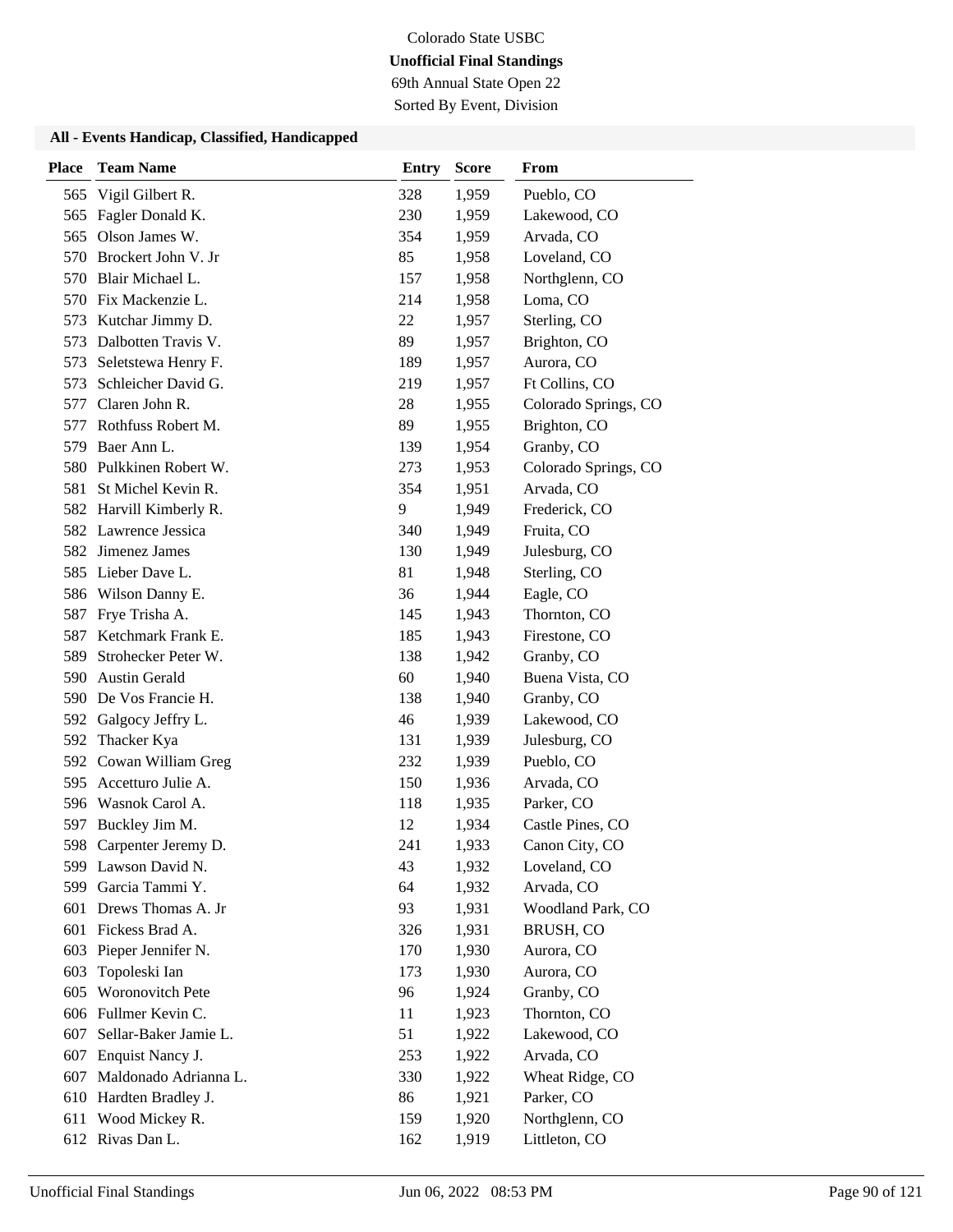69th Annual State Open 22

Sorted By Event, Division

| <b>Place</b> | <b>Team Name</b>            | <b>Entry</b> | <b>Score</b> | From             |
|--------------|-----------------------------|--------------|--------------|------------------|
| 613          | Quick David A.              | 55           | 1,917        | Brighton, CO     |
|              | 614 Barber Kimmy D.         | 291          | 1,915        | Aurora, CO       |
|              | 615 Buck Kimberley S.       | 163          | 1,914        | Littleton, CO    |
|              | 616 Fritz Alec              | 24           | 1,913        | Lakewood, CO     |
|              | 617 Perry Da'Rah L.         | 213          | 1,911        | Loma, CO         |
| 618          | Morgan Julie M.             | 304          | 1,906        | Arvada, CO       |
|              | 619 Skolnekovich Michael A. | 318          | 1,904        | Pueblo, CO       |
|              | 620 Rickle Robert J.        | 162          | 1,903        | Littleton, CO    |
| 621          | Smith Loren J.              | 257          | 1,902        | Burlington, CO   |
| 622          | Logsdon Katrina L.          | 229          | 1,901        | Denver, CO       |
|              | 622 Boccaccio Dean A.       | 289          | 1,901        | Aguilar, CO      |
|              | 624 Purcell Alexander Jr    | 282          | 1,900        | Colo Spgs, CO    |
| 625          | Compliment Leo J.           | 366          | 1,895        | Arvada, CO       |
|              | 626 Yacoubian Kristy A.     | 214          | 1,894        | Loma, CO         |
|              | 626 Logan Richard J.        | 265          | 1,894        | Thornton, CO     |
|              | 628 Benedict Donna M.       | 12           | 1,892        | Castle Pines, CO |
| 629          | Huber John M.               | 334          | 1,891        | Aurora, CO       |
| 630          | Hall James A.               | 251          | 1,888        | Arvada, CO       |
| 631          | Stwalley Noah X.            | 8            | 1,886        | Thornton, CO     |
|              | 632 Carelli Rudy C.         | 128          | 1,884        | Denver, CO       |
| 633          | Ducker Mike L.              | 9            | 1,883        | Frederick, CO    |
| 633          | Wood Barbara J.             | 49           | 1,883        | Longmont, CO     |
| 635          | Lopez Jarrod J.             | 238          | 1,879        | Lamar, CO        |
|              | 636 Moench Gordon L. III    | 321          | 1,872        | Golden, CO       |
| 637          | Bettenhausen Kenneth L.     | 255          | 1,871        | Arvada, CO       |
| 638          | <b>Bernard Larry</b>        | 328          | 1,868        | Pueblo, CO       |
|              | 639 Hilton Regina           | 97           | 1,860        | Granby, CO       |
| 640          | Hartleben Doug E.           | 89           | 1,855        | Brighton, CO     |
| 641          | Happel Tom                  | 178          | 1,846        | Littleton, CO    |
| 641          | Schultz Derek N.            | 222          | 1,846        | Ft Collins, CO   |
| 643          | Walker Edgar L. II          | 241          | 1,840        | Canon City, CO   |
|              | 644 Mc Cain Thomas L.       | 354          | 1,828        | Arvada, CO       |
|              | 645 Logan Trudie L.         | 266          | 1,827        | Thornton, CO     |
|              | 646 Rich James O.           | 43           | 1,824        | Loveland, CO     |
|              | 647 Farley Rusty R.         | 216          | 1,818        | Loma, CO         |
|              | 648 Galicia Frank E.        | 108          | 1,795        | Fort Lupton, CO  |
| 649          | Doggett Joseph T.           | 110          | 1,772        | Aurora, CO       |
| 650          | Davis Larry H.              | 10           | 1,751        | Denver, CO       |
| 651          | Carter Luann R.             | 151          | 1,749        | Westminster, CO  |
| 651          | Lopez Paul L.               | 238          | 1,749        | Lamar, CO        |
| 653          | Trujillo Larry A.           | 310          | 1,737        | Florence, CO     |
| 654          | Woodruff Gerald A.          | 266          | 1,699        | Thornton, CO     |
| 655          | Wagner Devin T.             | 304          | 1,612        | Arvada, CO       |
| 656          | Trujillo Richard J. Jr      | 169          | 1,606        | Lochbuie, CO     |
| 657          | Thomsen Yvonne              | 143          | 1,580        | Thornton, CO     |
|              | 658 Holifield Robert L. Jr  | 163          | 1,541        | Littleton, CO    |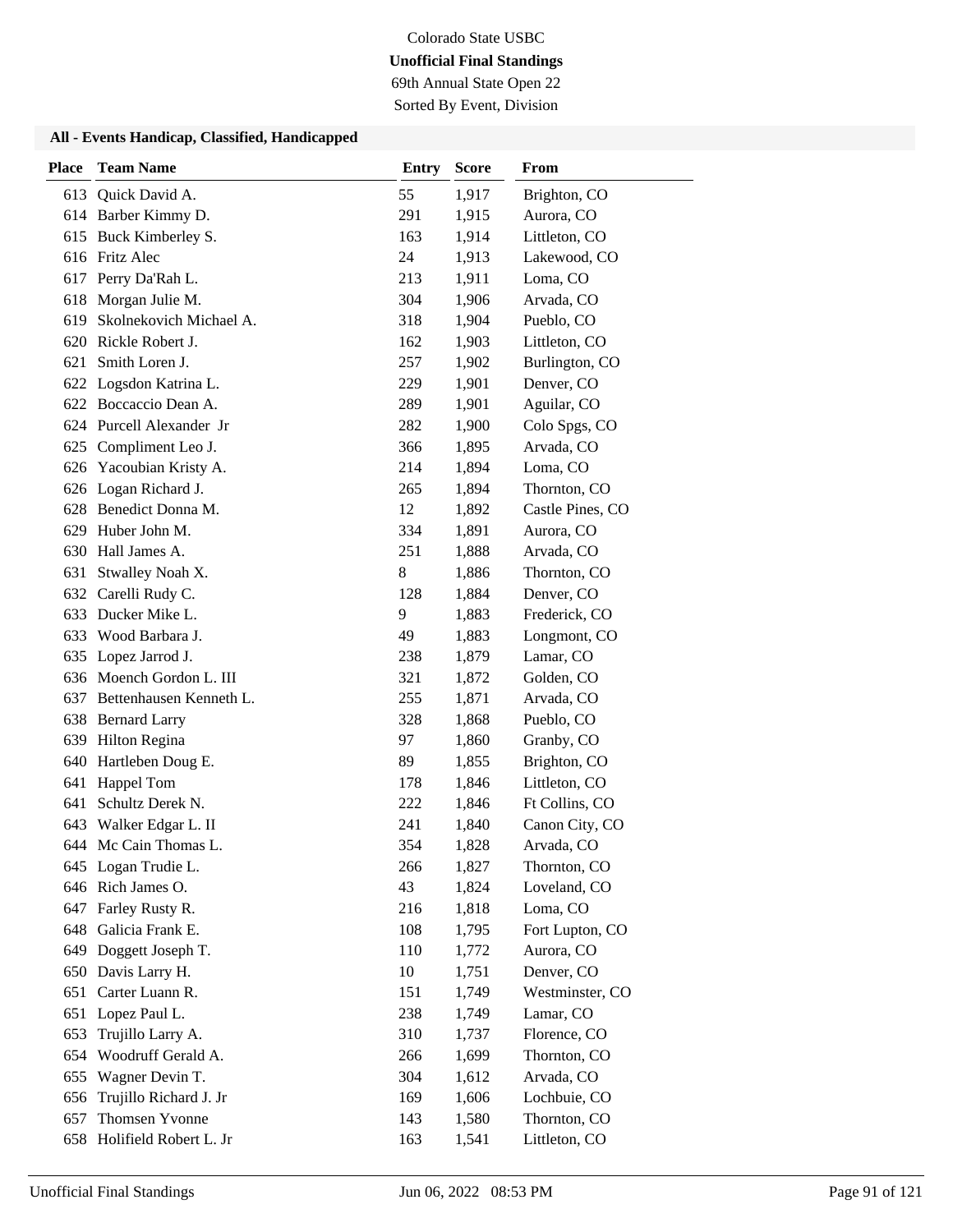69th Annual State Open 22

Sorted By Event, Division

#### **All - Events Handicap, Classified, Handicapped**

| <b>Place</b> | <b>Team Name</b>      | <b>Entry</b> | <b>Score</b> | From                 |
|--------------|-----------------------|--------------|--------------|----------------------|
| 659          | Mecillas Ted A.       | 169          | 1,499        | Lochbuie, CO         |
| 660          | Wagner Ray L.         | 169          | 1,462        | Lochbuie, CO         |
| 661          | San Diego Rufina R.   | 283          | 1,434        | Colo Spgs, CO        |
| 662          | Mecillas Fred V. Jr   | 169          | 1,413        | Lochbuie, CO         |
| 663          | Einspahr Lee A.       | 260          | 1,412        | Burlington, CO       |
| 664          | McMullen Jim          | 22           | 1,399        | Sterling, CO         |
| 665          | Vargas Tommie D.      | 233          | 1,379        | Northglenn, CO       |
| 666          | Thompson Tina R.      | 131          | 1,363        | Julesburg, CO        |
| 667          | Kerrick Shaun P.      | 46           | 1,340        | Lakewood, CO         |
| 668          | Grannis Ryan L.       | 354          | 1,312        | Arvada, CO           |
| 669          | Stewart Donald W.     | 104          | 1,301        | Pueblo West, CO      |
| 670          | Hernandez Frank N. Jr | 67           | 1,280        | Thornton, CO         |
| 671          | Camacho Ernie         | 168          | 1,241        | Littleton, CO        |
| 672          | Avila Rubin           | 165          | 1,218        | Littleton, CO        |
| 673          | Morgan Gregory C. Sr  | 290          | 744          | Aurora, CO           |
| 674          | Metz Howard T.        | 269          | 734          | Aurora, CO           |
| 675          | Price Andre           | 291          | 728          | Aurora, CO           |
| 676          | Krotchko Gary G.      | 299          | 707          | Littleton, CO        |
| 677          | Duran Zach            | 299          | 704          | Littleton, CO        |
| 678          | Boughton Nona M.      | 287          | 697          | Pueblo, CO           |
| 679          | Fortelka Robert J.    | 115          | 696          | Colorado Springs, CO |
| 679          | Ralston Michael A.    | 173          | 696          | Aurora, CO           |
| 681          | Bynum Anthony W.      | 91           | 695          | Aurora, CO           |
| 681          | DeSamber David        | 207          | 695          | Ft. Morgan, CO       |
| 681          | Massengale David P.   | 207          | 695          | Ft. Morgan, CO       |
| 684          | Palser Lonnie         | 132          | 682          | Julesburg, CO        |
| 685          | Romero Andy R.        | 275          | 676          | Denver, CO           |
| 686          | Happel Jeffrey T.     | 178          | 655          | Littleton, CO        |
| 687          | Frias Nita K.         | 227          | 652          | Lakewood, CO         |
| 688          | Storms Keri M.        | 88           | 647          | Centennial, CO       |
| 689          | Alberda Kenneth E.    | 142          | 633          | Longmont, CO         |
|              |                       |              |              |                      |

The lowest score to cash is 2206.

| Place | <b>Team Name</b>      | Entry | <b>Score</b> | <b>From</b>          |
|-------|-----------------------|-------|--------------|----------------------|
|       | 1 Van Horn Ryan T.    | 16    | 2,424        | Colorado Springs, CO |
|       | 2 Moore Mason C.      | 135   | 2,399        | Aurora, CO           |
| 3     | Wille Dustyn M.       | 348   | 2,349        | Trinidad, CO         |
| 4     | Edmunds Douglas R.    | 162   | 2,329        | Littleton, CO        |
| 5.    | Wales Kevin G.        | 5     | 2,320        | Ft. Morgan, CO       |
| 6     | Holt Victor G.        | 149   | 2,308        | Arvada, CO           |
| 7     | Ausec Timothy J.      | 302   | 2,298        | Colorado Springs, CO |
| 8     | Hittle Zach Z.        | 221   | 2,290        | Ft Collins, CO       |
| 9     | Dale Mark W.          | 183   | 2,289        | Colorado Springs, CO |
| 9     | Keeney Doug W.        | 271   | 2,289        | Pueblo, CO           |
| 11    | Bartow Christopher M. | 297   | 2,286        | Windsor, CO          |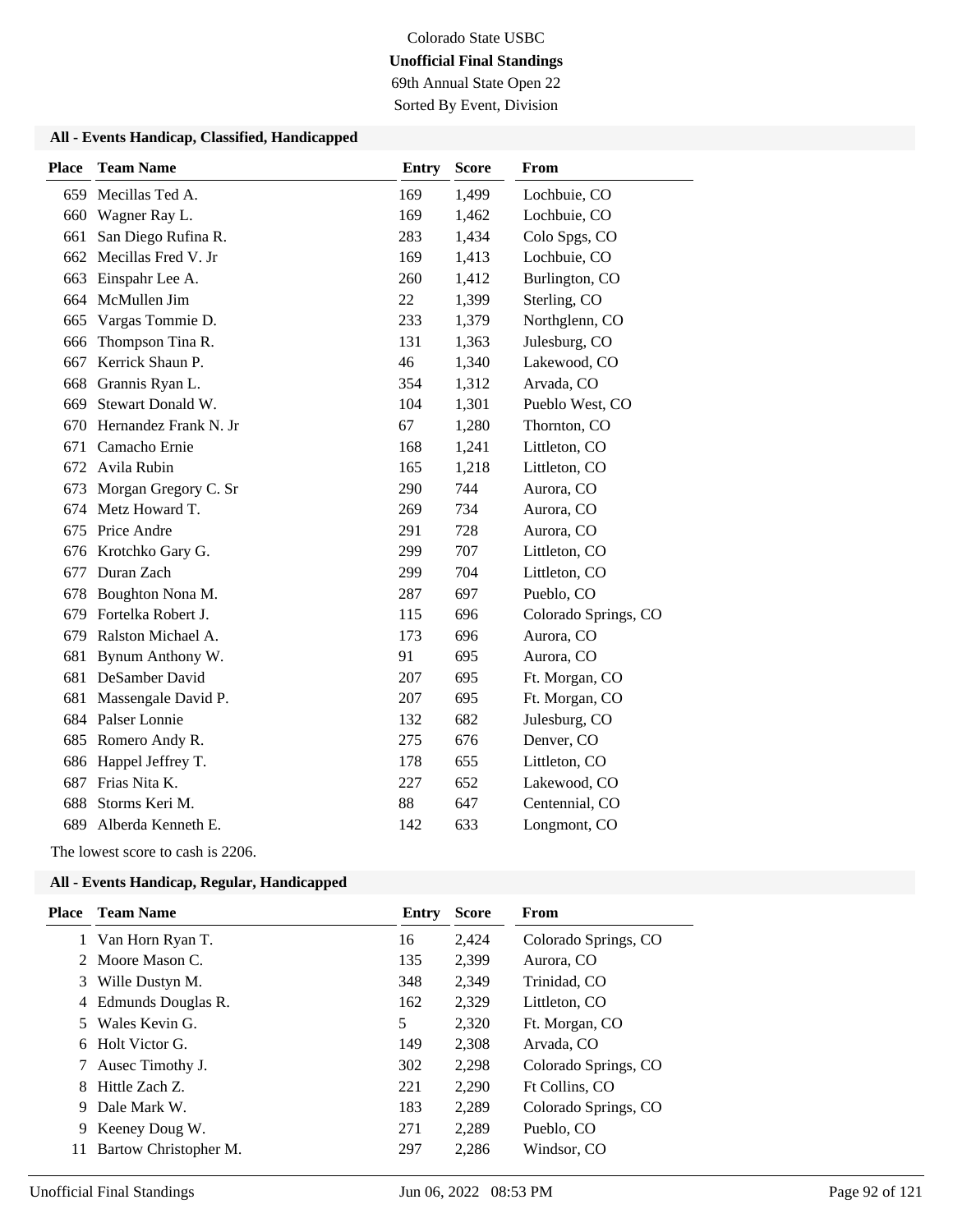69th Annual State Open 22

Sorted By Event, Division

| <b>Place</b> | <b>Team Name</b>        | <b>Entry</b>   | <b>Score</b> | From                 |
|--------------|-------------------------|----------------|--------------|----------------------|
| 11           | McKinzie Jimme L.       | 361            | 2,286        | Jefferson, CO        |
| 13           | Tanner Joshua R.        | $\overline{c}$ | 2,285        | Loveland, CO         |
| 14           | McGowan Eric P.         | 324            | 2,281        | Salida, CO           |
|              | 14 Martinez Javier R.   | 348            | 2,281        | Trinidad, CO         |
| 16           | Schafer Russ L.         | 197            | 2,280        | Arvada, CO           |
| 17           | Jacques Steve L.        | 181            | 2,279        | Longmont, CO         |
| 18           | Martinac Duane P.       | 194            | 2,278        | Denver, CO           |
| 19           | Elliott Mark T.         | 99             | 2,275        | Colo Spgs, CO        |
| 19           | Vargas Ted              | 233            | 2,275        | Northglenn, CO       |
| 21           | Yang Stephen            | 1              | 2,274        | Westminster, CO      |
| 21           | Villagomez Erick M.     | 322            | 2,274        | Parker, CO           |
| 23           | Driver Joseph C.        | 79             | 2,273        | Howard, CO           |
| 23           | Gensch William          | 246            | 2,273        | Aurora, CO           |
| 25           | Wood Ryan E.            | 49             | 2,266        | Longmont, CO         |
| 26           | Lawson Kelly R.         | 196            | 2,264        | Denver, CO           |
| 27           | Bender Stephen M.       | 91             | 2,262        | Aurora, CO           |
| 28           | Rodgers Trevor          | 144            | 2,261        | Thornton, CO         |
| 29           | Robinson Bobby J. Jr    | 247            | 2,260        | Aurora, CO           |
| 29           | Moon Dennis W. Jr       | 254            | 2,260        | Arvada, CO           |
| 31           | Freeman John C.         | 40             | 2,258        | Loveland, CO         |
| 32           | Lujan Michael A.        | 315            | 2,256        | Bennett, CO          |
| 33           | <b>Fleming Deon</b>     | 112            | 2,253        | Arvada, CO           |
| 34           | Smittie Ishmael Sr      | 335            | 2,252        | Denver, CO           |
| 35           | Maly Michelle M.        | 365            | 2,251        | Arvada, CO           |
| 36           | Griego Dion R.          | 194            | 2,246        | Denver, CO           |
| 37           | Messer Nicholas R.      | 148            | 2,245        | Arvada, CO           |
| 38           | Tomes Stephen M.        | 44             | 2,244        | Strasburg, CO        |
| 39           | Sharbonno Craig H.      | 46             | 2,243        | Lakewood, CO         |
| 39           | Maxey Garret J.         | 75             | 2,243        | Fort Collins, CO     |
| 41           | Garduno Timothy M.      | 319            | 2,242        | Lakewood, CO         |
| 42           | <b>Clark Lance</b>      | 204            | 2,240        | Wiley, CO            |
| 43           | Schafer Chad            | 192            | 2,239        | Arvada, CO           |
| 43           | <b>Bailey Jeff</b>      | 301            | 2,239        | Littleton, CO        |
| 45           | Roybal Timothy J.       | 300            | 2,238        | Littleton, CO        |
| 45           | Passarelli Ryan         | 360            | 2,238        | Denver, CO           |
| 47           | Eggleston Edward R. III | 336            | 2,234        | Pueblo, CO           |
| 48           | Pugh Adrian L.          | 324            | 2,233        | Salida, CO           |
| 49           | Quick Robert A.         | 55             | 2,232        | Brighton, CO         |
| 49           | McCutchen Jason T.      | 94             | 2,232        | Fountain, CO         |
| 49           | Starke Don A.           | 303            | 2,232        | Colorado Springs, CO |
| 52           | Jackson Jacob A.        | 121            | 2,231        | Highlands Ranch, CO  |
| 52           | Seagroves Tina K.       | 284            | 2,231        | Colo Spgs, CO        |
| 52           | Unrein Jacob A.         | 350            | 2,231        | Lochbuie, CO         |
| 55           | Cramsie Travis          | 14             | 2,228        | Littleton, CO        |
|              | 56 Perez William J.     | 293            | 2,226        | Denver, CO           |
| 56           | Trenn Larry M. Jr       | 315            | 2,226        | Bennett, CO          |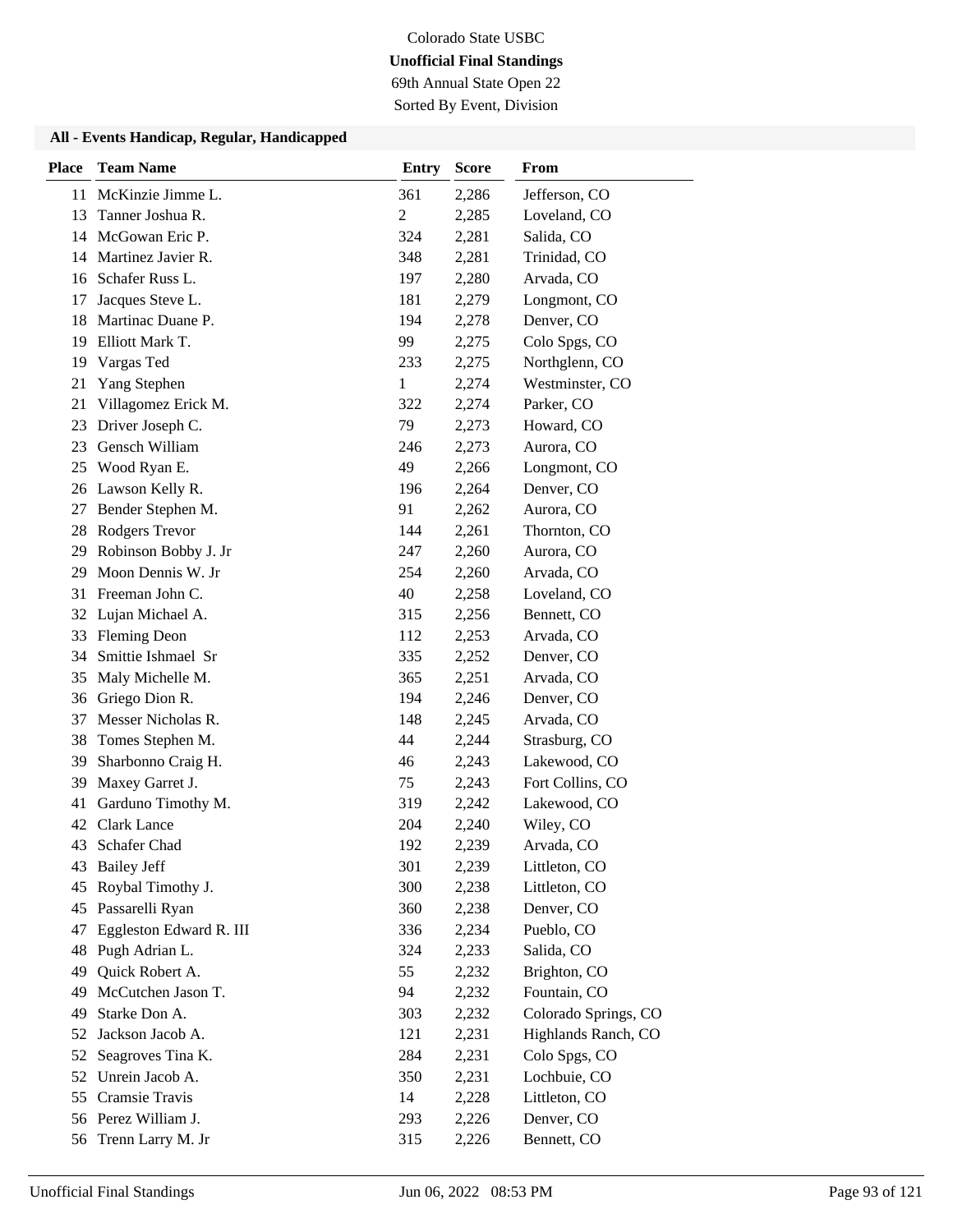69th Annual State Open 22

Sorted By Event, Division

| <b>Place</b> | <b>Team Name</b>       | <b>Entry</b> | <b>Score</b> | From                 |
|--------------|------------------------|--------------|--------------|----------------------|
| 58           | Jackson Lionel J.      | 142          | 2,223        | Longmont, CO         |
| 59           | Steinmetz Duane E.     | 75           | 2,222        | Fort Collins, CO     |
| 60           | Seifert Rick           | 269          | 2,220        | Aurora, CO           |
| 61           | Fasso Chris E.         | 138          | 2,217        | Granby, CO           |
| 61           | Morgan Ben J.          | 304          | 2,217        | Arvada, CO           |
| 63           | Ramey Robert J.        | 1            | 2,216        | Westminster, CO      |
| 64           | Seres Larry C.         | 180          | 2,214        | Longmont, CO         |
| 64           | Saulnier Mackenzie L.  | 202          | 2,214        | Evans, CO            |
| 66           | <b>Finney Nicholas</b> | 176          | 2,213        | Littleton, CO        |
| 67           | Solano Anthony W.      | 121          | 2,212        | Highlands Ranch, CO  |
| 67           | Arellano Richard R. II | 194          | 2,212        | Denver, CO           |
| 69           | Wilson Berry H.        | 348          | 2,211        | Trinidad, CO         |
| 70           | Baldassar Greg J.      | 125          | 2,210        | Boulder, CO          |
| 70           | Kelley Mike S.         | 237          | 2,210        | Aurora, CO           |
| 72           | <b>Heinly Daniel</b>   | 201          | 2,208        | Highlands Ranch, CO  |
| 72           | Boysen Jason L.        | 323          | 2,208        | Thornton, CO         |
| 74           | McIntyre Chelbye L.    | 28           | 2,207        | Colorado Springs, CO |
| 74           | Dixon Kevin E.         | 325          | 2,207        | Brush, CO            |
| 76           | Hanten Daniel R.       | 61           | 2,206        | Denver, CO           |
|              | 76 Lundy Dante L.      | 73           | 2,206        | Denver, CO           |
| 76           | Cirka Stephen A.       | 94           | 2,206        | Fountain, CO         |
| 79           | Moss Brian K.          | 125          | 2,205        | Boulder, CO          |
| 79           | Martinez Chris         | 247          | 2,205        | Aurora, CO           |
| 81           | Wyatt David L.         | 57           | 2,202        | Frederick, CO        |
| 81           | Sivixai Tony           | 106          | 2,202        | Thornton, CO         |
| 81           | Di Giacomo Tony S.     | 151          | 2,202        | Westminster, CO      |
| 81           | Dominique Mickel       | 160          | 2,202        | Northglenn, CO       |
| 81           | Mutschler William R.   | 177          | 2,202        | Littleton, CO        |
| 81           | Berisford Todd A.      | 336          | 2,202        | Pueblo, CO           |
| 81           | Phillips Jacob D.      | 167          | 2,202        | Littleton, CO        |
| 88           | Rurup Kevin R.         | 57           | 2,201        | Frederick, CO        |
| 89           | Herbeck Austin J.      | 120          | 2,199        | Brighton, CO         |
|              | 90 Robnett Tamica R.   | 332          | 2,198        | Thornton, CO         |
| 91           | Balenseifen Bradley E. | 69           | 2,197        | Greeley, CO          |
| 92           | Gower Robert L.        | 324          | 2,196        | Salida, CO           |
| 93           | Galicia Thomas A.      | 108          | 2,194        | Fort Lupton, CO      |
| 93           | Fossett Travis N.      | 304          | 2,194        | Arvada, CO           |
| 95           | Henry Thomas P. Jr     | 296          | 2,193        | Westcliffe, CO       |
| 96           | Hughes Bryan J.        | 61           | 2,189        | Denver, CO           |
| 96           | Ching Kawika K.        | 231          | 2,189        | Salida, CO           |
| 98           | Kohama Richard D.      | 10           | 2,188        | Denver, CO           |
| 99           | Hosler Ronald L.       | 362          | 2,186        | Englewood, CO        |
| 100          | Mitchell Jeff M.       | 57           | 2,184        | Frederick, CO        |
| 100          | Herman Chloe L.        | 135          | 2,184        | Aurora, CO           |
| 102          | Gallegos Noah J.       | 102          | 2,183        | Denver, CO           |
|              | 102 Montoya Randy F.   | 201          | 2,183        | Highlands Ranch, CO  |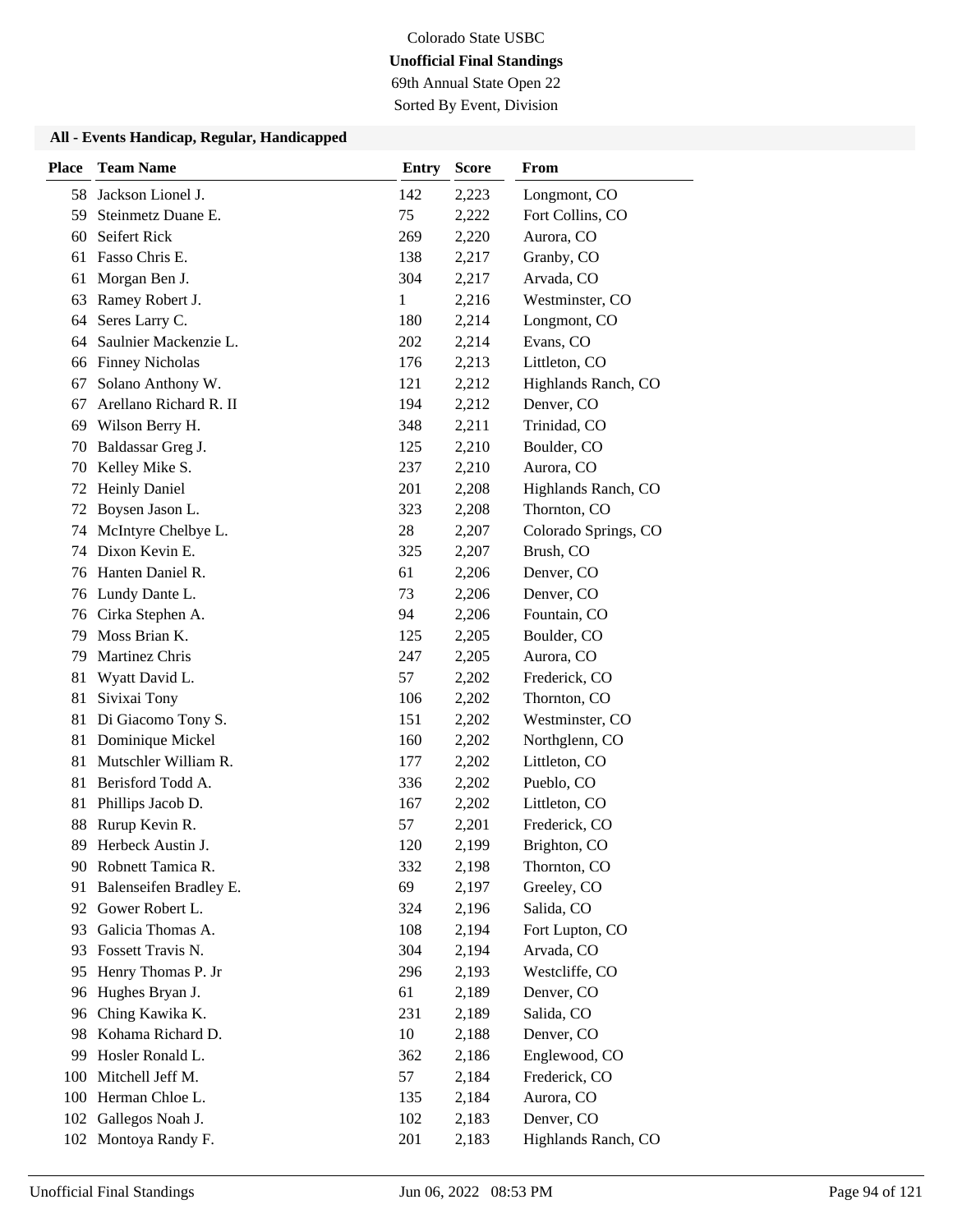69th Annual State Open 22

Sorted By Event, Division

| <b>Place</b> | <b>Team Name</b>             | <b>Entry</b> | <b>Score</b> | From                 |
|--------------|------------------------------|--------------|--------------|----------------------|
|              | 104 Henshaw Jeffrey T.       | 226          | 2,181        | Lakewood, CO         |
|              | 104 Prahl Ralph S.           | 321          | 2,181        | Golden, CO           |
|              | 106 McIntyre John T.         | 270          | 2,180        | Pueblo, CO           |
| 107          | Jones Jacob S.               | 159          | 2,179        | Northglenn, CO       |
| 107          | Schamp Stephen L.            | 252          | 2,179        | Arvada, CO           |
| 109          | Moss Joshua D.               | 4            | 2,178        | Littleton, CO        |
| 109          | <b>Bohannon Rene</b>         | 317          | 2,178        | Thornton, CO         |
| 111          | Gardner Kyler T.             | 240          | 2,176        | Florence, CO         |
| 111          | Taylor Justin W.             | 345          | 2,176        | Deer Trail, CO       |
| 113          | MacFarlane John J.           | 300          | 2,175        | Littleton, CO        |
| 114          | Mayland Donald A. Sr         | 106          | 2,173        | Thornton, CO         |
| 115          | <b>Brodecky John</b>         | 203          | 2,171        | Lamar, CO            |
| 116          | Tryon Jack III               | 117          | 2,170        | Parker, CO           |
| 117          | Busnardo Jason P.            | 125          | 2,169        | Boulder, CO          |
| 118          | Scoggins Shawn R.            | 301          | 2,168        | Littleton, CO        |
|              | 119 Lucero William "wayne"   | 280          | 2,167        | Aurora, CO           |
| 120          | Trujillo Jordan M.           | 100          | 2,164        | Pueblo West, CO      |
| 120          | <b>Baer Chris</b>            | 139          | 2,164        | Granby, CO           |
| 122          | Capasso Giovanni G.          | 102          | 2,163        | Denver, CO           |
|              | 122 Hartpence Jeremy T.      | 221          | 2,163        | Ft Collins, CO       |
|              | 124 Nelson Frank E. Jr       | 161          | 2,162        | Littleton, CO        |
| 125          | Lara Eddie L. Jr             | 194          | 2,161        | Denver, CO           |
| 125          | Murray Vicki                 | 263          | 2,161        | Aurora, CO           |
| 127          | Vitko Richard W.             | 247          | 2,160        | Aurora, CO           |
| 128          | Sawyer Brandon               | 35           | 2,159        | Edwards, CO          |
| 128          | Prescott Arman F. Jr         | 51           | 2,159        | Lakewood, CO         |
| 128          | Galvin Donald P.             | 316          | 2,159        | Bennett, CO          |
| 131          | Trimbell Thomas S.           | 167          | 2,158        | Littleton, CO        |
| 132          | Johnson Ronald (RJ) E. III   | 247          | 2,157        | Aurora, CO           |
|              | 132 Purcell Alexander III    | 282          | 2,157        | Colo Spgs, CO        |
|              | 132 George Edward J.         | 323          | 2,157        | Thornton, CO         |
|              | 135 Moon Courtney T.         | 40           | 2,156        | Loveland, CO         |
|              | 136 Schaefer Kevin M.        | 316          | 2,155        | Bennett, CO          |
| 137          | Sutterlin Steve P.           | 264          | 2,154        | Aurora, CO           |
|              | 137 Miller Adam G.           | 322          | 2,154        | Parker, CO           |
|              | 139 Clark Edward L.          | 21           | 2,153        | Strasburg, CO        |
|              | 139 Hermanstorfer Michael J. | 296          | 2,153        | Westcliffe, CO       |
| 139          | Thompson James A. III        | 317          | 2,153        | Thornton, CO         |
|              | 142 Dickson William Jeff     | 16           | 2,152        | Colorado Springs, CO |
|              | 142 May Jai L.               | 56           | 2,152        | Brush, CO            |
| 144          | Srichabok Ricky              | 101          | 2,151        | Thornton, CO         |
| 144          | Bousselaire Jean D.          | 161          | 2,151        | Littleton, CO        |
|              | 144 Walp John L.             | 319          | 2,151        | Lakewood, CO         |
| 147          | Wamboldt Daniel E.           | 94           | 2,149        | Fountain, CO         |
| 147          | Hudspeth Robert A.           | 240          | 2,149        | Florence, CO         |
|              | 149 Wilson Jeff D.           | 36           | 2,148        | Eagle, CO            |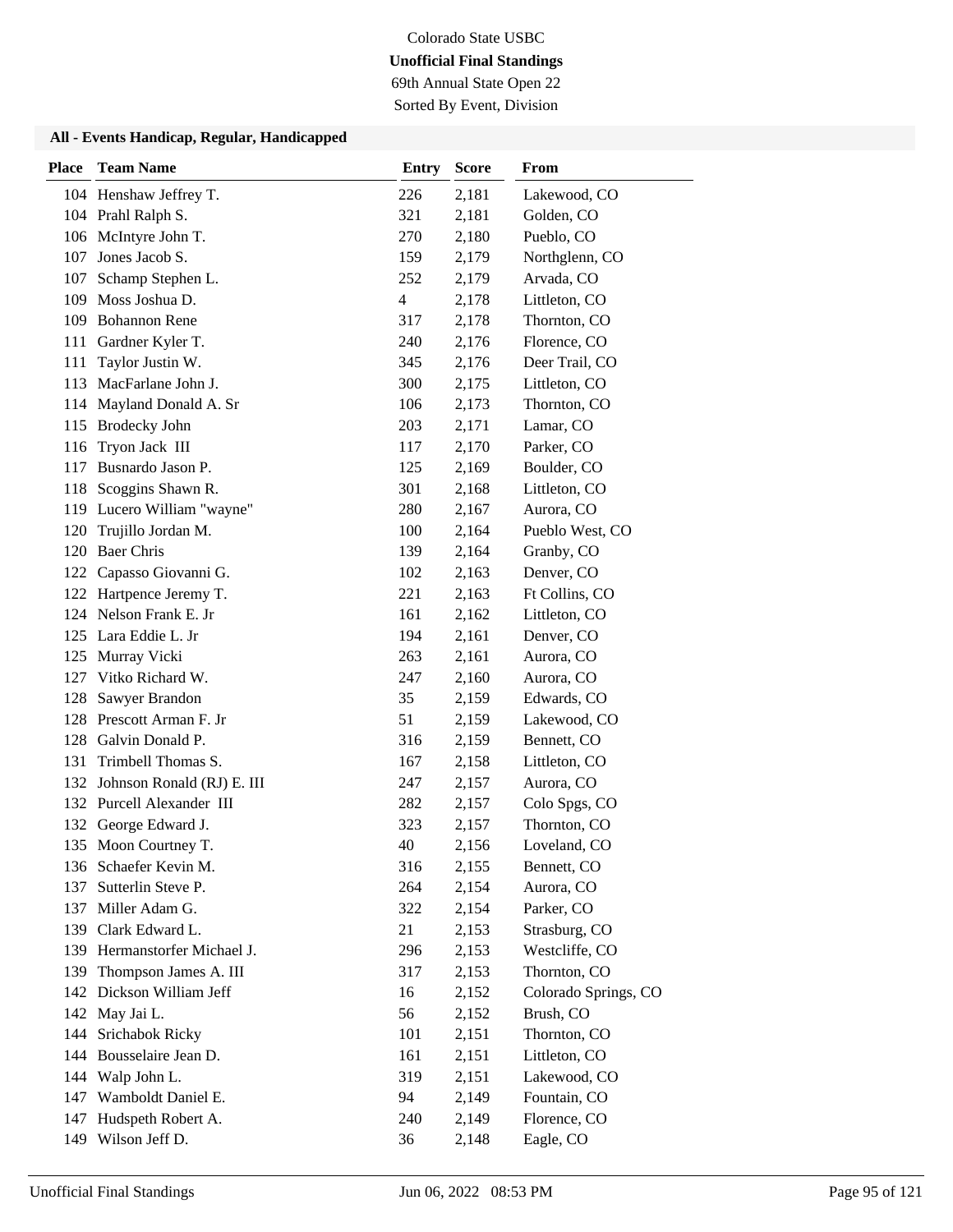69th Annual State Open 22

Sorted By Event, Division

| <b>Place</b> | <b>Team Name</b>         | <b>Entry</b> | <b>Score</b> | From                 |
|--------------|--------------------------|--------------|--------------|----------------------|
|              | 149 Leake Jr.            | 81           | 2,148        | Sterling, CO         |
|              | 149 Macklin Darwin A.    | 282          | 2,148        | Colo Spgs, CO        |
|              | 149 Burke Kathy M.       | 96           | 2,148        | Granby, CO           |
| 153          | Huther Karl A.           | 98           | 2,147        | Colo Spgs, CO        |
|              | 153 Davis John A.        | 199          | 2,147        | Colo Spgs, CO        |
|              | 155 Eccher-Salazar Tammy | 175          | 2,146        | Aurora, CO           |
|              | 156 Flack Bruce A.       | 68           | 2,145        | Thornton, CO         |
|              | 157 Phillips Joshua      | 161          | 2,144        | Littleton, CO        |
| 157          | Cordova Arthur L. Jr     | 183          | 2,144        | Colorado Springs, CO |
| 159          | Tonsing Eric A.          | 41           | 2,143        | Loveland, CO         |
| 160          | Gwynn John H.            | 102          | 2,142        | Denver, CO           |
| 160          | Gee Russell A.           | 105          | 2,142        | Thornton, CO         |
|              | 160 Denton Mike J.       | 109          | 2,142        | Montrose, CO         |
| 160          | Wildy Damion N.          | 284          | 2,142        | Colo Spgs, CO        |
|              | 164 Kurtze Jason M.      | 74           | 2,141        | Colo Spgs, CO        |
|              | 164 Wempe Luke A.        | 74           | 2,141        | Colo Spgs, CO        |
|              | 164 Dolce Michael S.     | 90           | 2,141        | Fountain, CO         |
|              | 164 McDowell John        | 137          | 2,141        | Granby, CO           |
|              | 164 Rivera Derek J.      | 336          | 2,141        | Pueblo, CO           |
|              | 169 Lallak Eddie J. Jr   | 75           | 2,140        | Fort Collins, CO     |
| 169          | Boddy Timothy A.         | 160          | 2,140        | Northglenn, CO       |
| 169          | <b>Lumbus Bruce</b>      | 170          | 2,140        | Aurora, CO           |
|              | 169 O'mailia Austin      | 364          | 2,140        | CRAIG, CO            |
| 169          | Savage Donald L.         | 365          | 2,140        | Arvada, CO           |
| 174          | Kidwell Preston F.       | 3            | 2,139        | Colo Spgs, CO        |
| 175          | Carter Tom C.            | 151          | 2,138        | Westminster, CO      |
| 175          | Gale Branden C.          | 220          | 2,138        | Ft Collins, CO       |
| 177          | Guzman Ruben A.          | 5            | 2,137        | Ft. Morgan, CO       |
| 177          | McIntyre Nicholas B.     | 28           | 2,137        | Colorado Springs, CO |
| 177          | Schmidt Karl E.          | 92           | 2,137        | Aurora, CO           |
| 177          | Hilovsky Rick S.         | 126          | 2,137        | Boulder, CO          |
| 177          | Gwinn Jordan T.          | 202          | 2,137        | Evans, CO            |
|              | 182 Carbone Garrett W.   | 194          | 2,136        | Denver, CO           |
|              | 182 Hernandez Isaac L.   | 198          | 2,136        | Arvada, CO           |
|              | 184 Cerutti Fabrizio     | 123          | 2,135        | Parker, CO           |
|              | 184 Ditter Paul J.       | 191          | 2,135        | Arvada, CO           |
| 184          | Schwarz Heath            | 218          | 2,135        | Ft Collins, CO       |
| 184          | White Robert C. II       | 335          | 2,135        | Denver, CO           |
|              | 188 Dean Richard F.      | 107          | 2,134        | Fort Lupton, CO      |
| 188          | <b>Clifton Gregory</b>   | 153          | 2,134        | Northglenn, CO       |
| 188          | Ruiz Ginger              | 175          | 2,134        | Aurora, CO           |
| 188          | Gonzales Ralph M.        | 186          | 2,134        | Golden, CO           |
| 188          | Claussen Shawn M.        | 196          | 2,134        | Denver, CO           |
|              | 193 Cuccia Peter A.      | 35           | 2,133        | Edwards, CO          |
| 193          | Martin Kris I.           | 220          | 2,133        | Ft Collins, CO       |
|              | 193 Hurlbut Devin        | 226          | 2,133        | Lakewood, CO         |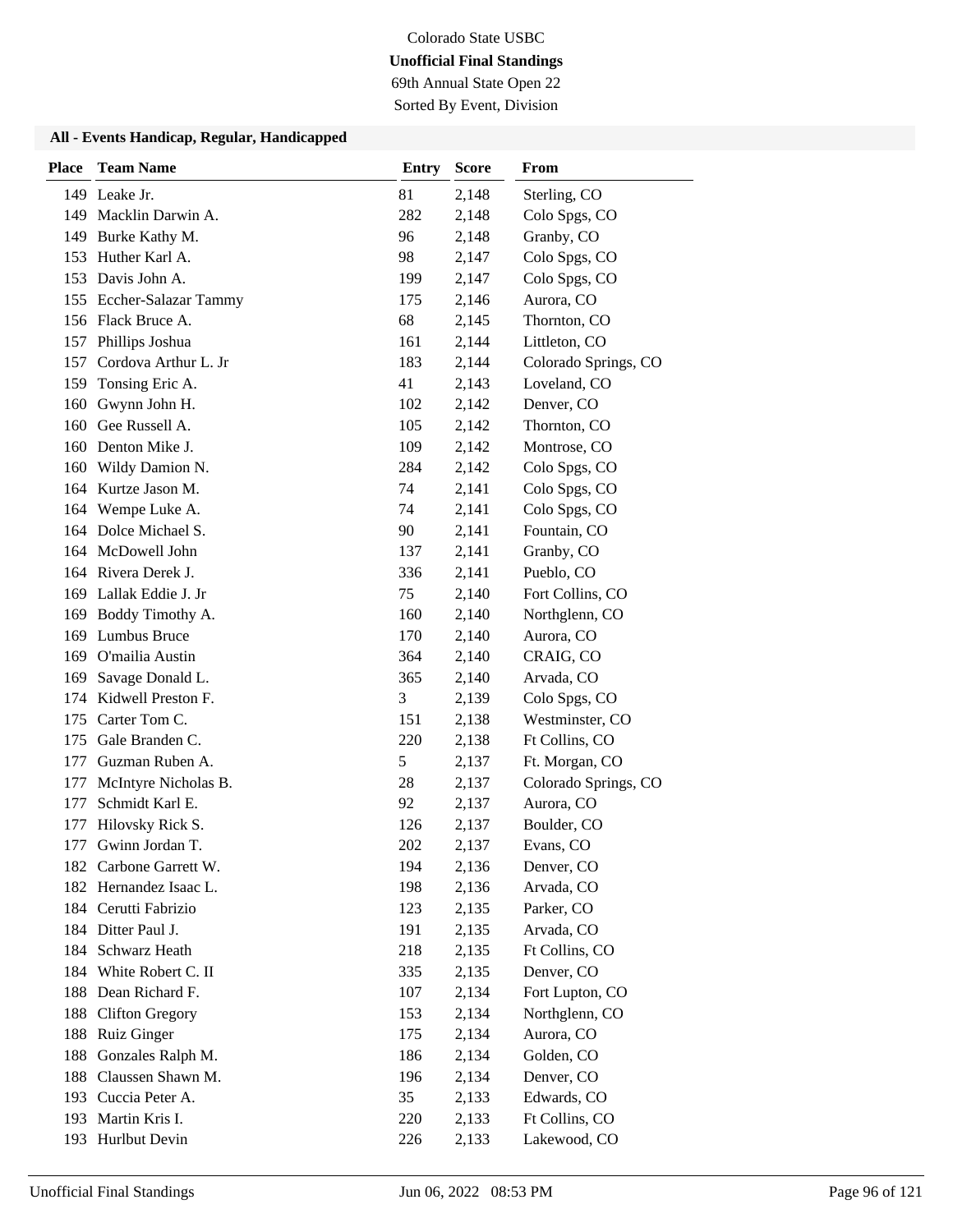69th Annual State Open 22

Sorted By Event, Division

| <b>Place</b> | <b>Team Name</b>          | <b>Entry</b> | <b>Score</b> | From                 |
|--------------|---------------------------|--------------|--------------|----------------------|
| 193          | Gieck Brian J.            | 312          | 2,133        | Littleton, CO        |
| 193          | Lockman Nathan D.         | 224          | 2,133        | Ft Collins, CO       |
|              | 198 Wood Joel A.          | 49           | 2,132        | Longmont, CO         |
| 198          | Gordon Nicholas M.        | 211          | 2,132        | Loma, CO             |
| 200          | Winklepleck James W.      | 21           | 2,131        | Strasburg, CO        |
| 200          | Shtulman Ari              | 224          | 2,131        | Ft Collins, CO       |
| 202          | Gilbert Fritz M.          | 21           | 2,130        | Strasburg, CO        |
|              | 202 Swearingen Tiffany D. | 278          | 2,130        | Denver, CO           |
|              | 202 Yates Jonathan A.     | 286          | 2,130        | Colorado Springs, CO |
|              | 205 Lovato Timothy M.     | 66           | 2,129        | Thornton, CO         |
|              | 205 Dahlinger Pat         | 325          | 2,129        | Brush, CO            |
| 207          | Schaak Alfred T. Jr       | 232          | 2,128        | Pueblo, CO           |
| 208          | Jones Jeffery L. Jr       | 66           | 2,127        | Thornton, CO         |
| 208          | Fisher Thomas R.          | 70           | 2,127        | Thornton, CO         |
| 208          | Matzke Curtis V.          | 154          | 2,127        | Northglenn, CO       |
|              | 208 Dietz Robert O.       | 273          | 2,127        | Colorado Springs, CO |
| 208          | Mikulski Michael J.       | 312          | 2,127        | Littleton, CO        |
|              | 213 Foltz Matthew M.      | 159          | 2,126        | Northglenn, CO       |
|              | 213 Irvine Casey          | 172          | 2,126        | Aurora, CO           |
| 213          | Stoker Jeremiah R.        | 333          | 2,126        | La Junta, CO         |
|              | 216 Moeller Eric W.       | 159          | 2,125        | Northglenn, CO       |
|              | 216 Newmen Samuel L.      | 364          | 2,125        | CRAIG, CO            |
|              | 218 Bowen Timothy J.      | 57           | 2,124        | Frederick, CO        |
| 218          | Eppel Quinn E.            | 218          | 2,124        | Ft Collins, CO       |
| 220          | Thompson Rob L.           | 190          | 2,123        | Arvada, CO           |
| 220          | Cardoza Ronald K.         | 328          | 2,123        | Pueblo, CO           |
| 222          | Serrano Eric J.           | 62           | 2,122        | Loveland, CO         |
| 222          | Schamp Randall E.         | 251          | 2,122        | Arvada, CO           |
| 224          | Grant Paul E. II          | 53           | 2,121        | Aurora, CO           |
|              | 224 Lovato Jason          | 66           | 2,121        | Thornton, CO         |
| 224          | Buckley Ian J.            | 301          | 2,121        | Littleton, CO        |
| 227          | Cranford Octavius S.      | 48           | 2,120        | Colo Spgs, CO        |
| 227          | Abel Brian C.             | 99           | 2,120        | Colo Spgs, CO        |
| 227          | <b>Yearous Cass</b>       | 280          | 2,120        | Aurora, CO           |
| 227          | <b>Bender Sean</b>        | 313          | 2,120        | Colo Spgs, CO        |
|              | 231 Peterson David J.     | 16           | 2,119        | Colorado Springs, CO |
|              | 232 Koch Ryan H.          | 74           | 2,118        | Colo Spgs, CO        |
|              | 232 Palser Bill J.        | 130          | 2,118        | Julesburg, CO        |
|              | 232 Lovell Jamie S.       | 159          | 2,118        | Northglenn, CO       |
|              | 232 Hanish Levi A.        | 170          | 2,118        | Aurora, CO           |
|              | 232 McDonald Jim          | 269          | 2,118        | Aurora, CO           |
| 237          | Girard William K.         | 43           | 2,117        | Loveland, CO         |
| 237          | Hoffman Mark A.           | 312          | 2,117        | Littleton, CO        |
|              | 239 Cain Randall O.       | 200          | 2,116        | Pueblo, CO           |
| 240          | Townley Lionel R.         | 273          | 2,115        | Colorado Springs, CO |
| 241          | James Nigel               | 45           | 2,114        | Sterling, CO         |
|              |                           |              |              |                      |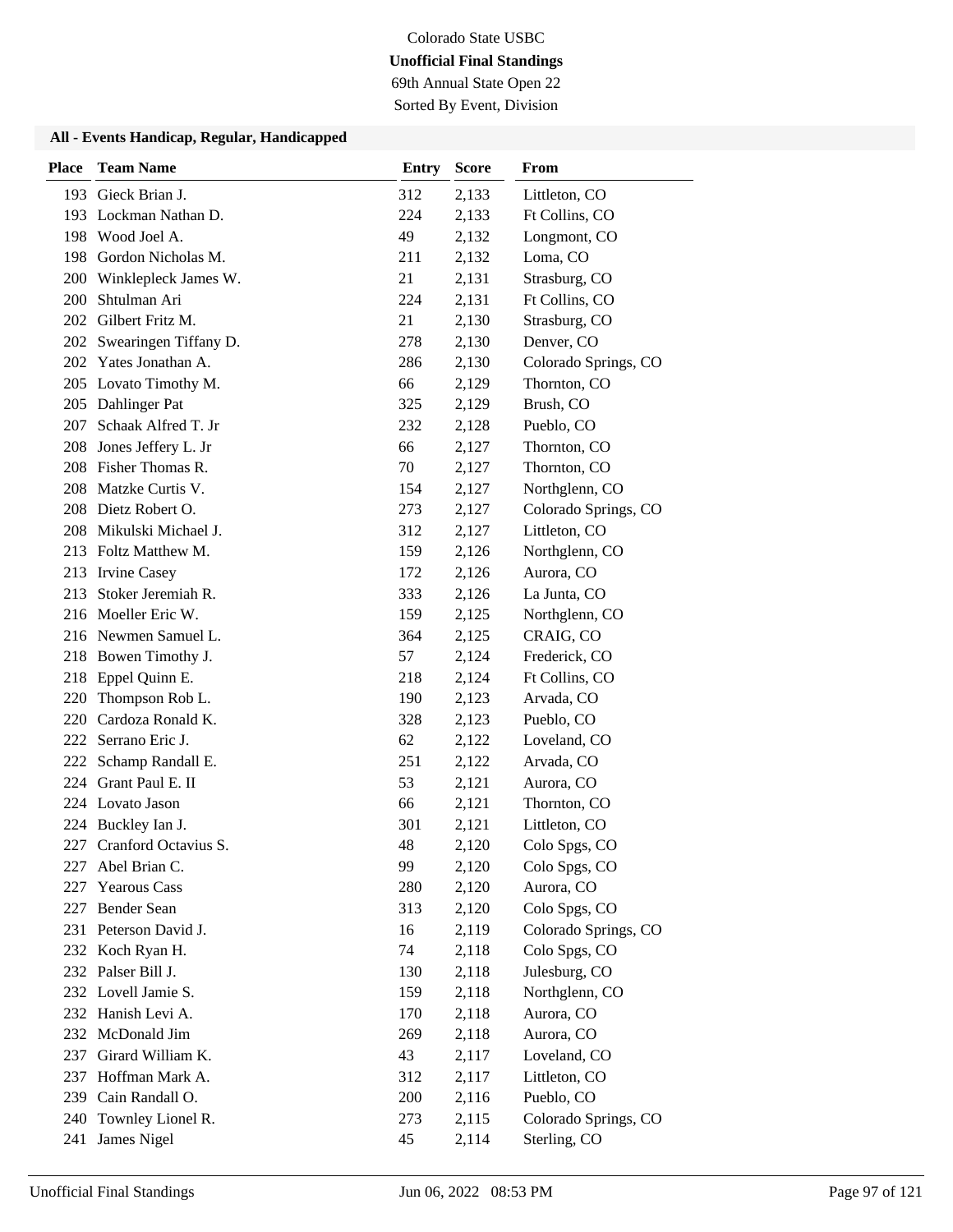69th Annual State Open 22

Sorted By Event, Division

| <b>Place</b> | <b>Team Name</b>          | <b>Entry</b> | <b>Score</b> | From                 |
|--------------|---------------------------|--------------|--------------|----------------------|
| 241          | Johnson Brett A.          | 314          | 2,114        | Brighton, CO         |
| 241          | Meyer Loree L.            | 336          | 2,114        | Pueblo, CO           |
|              | 244 Leonard James G.      | 32           | 2,113        | Mead, CO             |
|              | 244 Menini Ashley R.      | 246          | 2,113        | Aurora, CO           |
|              | 244 Delaney Jeffrie Q. Jr | 250          | 2,113        | Aurora, CO           |
| 247          | Moore Morgan J.           | 135          | 2,112        | Aurora, CO           |
| 247          | Dater Terry J.            | 167          | 2,112        | Littleton, CO        |
| 249          | Mearsha Jim               | 152          | 2,111        | Northglenn, CO       |
| 249          | Harrell Kenneth           | 334          | 2,111        | Aurora, CO           |
| 251          | Johnson John W.           | 365          | 2,110        | Arvada, CO           |
| 252          | Christiansan Jeff         | 171          | 2,109        | Aurora, CO           |
|              | 253 Patel Nikunj G.       | 123          | 2,108        | Parker, CO           |
| 253          | Som Bon C.                | 278          | 2,108        | Denver, CO           |
| 253          | Starke Amanda             | 303          | 2,108        | Colorado Springs, CO |
|              | 256 Economy Scott M.      | 85           | 2,107        | Loveland, CO         |
|              | 256 Greer Douglas T.      | 254          | 2,107        | Arvada, CO           |
|              | 256 Dias Mike             | 362          | 2,107        | Englewood, CO        |
| 259          | <b>Ertle Francis</b>      | 45           | 2,106        | Sterling, CO         |
| 259          | Gallegos Gilbert (Rick)   | 96           | 2,106        | Granby, CO           |
| 259          | Thompson Adam P.          | 190          | 2,106        | Arvada, CO           |
| 259          | Gaglio Vito L. Jr         | 278          | 2,106        | Denver, CO           |
| 263          | Martinac John             | 11           | 2,105        | Thornton, CO         |
| 263          | Smidt Bredt J.            | 140          | 2,105        | Byers, CO            |
| 265          | Schafer Rick A.           | 197          | 2,104        | Arvada, CO           |
| 265          | Newsom David A.           | 236          | 2,104        | Aurora, CO           |
| 267          | <b>Stephens Raymond</b>   | 276          | 2,103        | Denver, CO           |
| 267          | Dahlinger Jason           | 326          | 2,103        | BRUSH, CO            |
| 269          | St.Pierre Ron A.          | 80           | 2,102        | Grand Junction, CO   |
| 270          | Pinkonsly Paul E.         | 53           | 2,101        | Aurora, CO           |
| 270          | Marion Robert W.          | 92           | 2,101        | Aurora, CO           |
| 270          | Woolums Tim C.            | 51           | 2,101        | Lakewood, CO         |
| 273          | Hutchings Stephen L.      | 120          | 2,100        | Brighton, CO         |
| 273          | Nash Darrell R.           | 236          | 2,100        | Aurora, CO           |
| 273          | Frank Dale R.             | 264          | 2,100        | Aurora, CO           |
| 276          | Bashor Joseph S.          | 155          | 2,099        | Northglenn, CO       |
|              | 276 Montoya Randy M.      | 201          | 2,099        | Highlands Ranch, CO  |
| 276          | Crispe Eddie A.           | 296          | 2,099        | Westcliffe, CO       |
| 279          | Glende John R.            | 32           | 2,098        | Mead, CO             |
| 279          | Robinson Arlyn B.         | 114          | 2,098        | Colo Spgs, CO        |
| 279          | Wood Randall S.           | 159          | 2,098        | Northglenn, CO       |
|              | 282 Lea Jack B.           | 10           | 2,097        | Denver, CO           |
|              | 282 Hennings David D.     | 85           | 2,097        | Loveland, CO         |
| 284          | Quarles Phil              | 5            | 2,096        | Ft. Morgan, CO       |
| 284          | Garcia Michael A.         | 64           | 2,096        | Arvada, CO           |
|              | 284 Baessler Carl A. III  | 264          | 2,096        | Aurora, CO           |
|              | 284 Barlow Onzo O.        | 284          | 2,096        | Colo Spgs, CO        |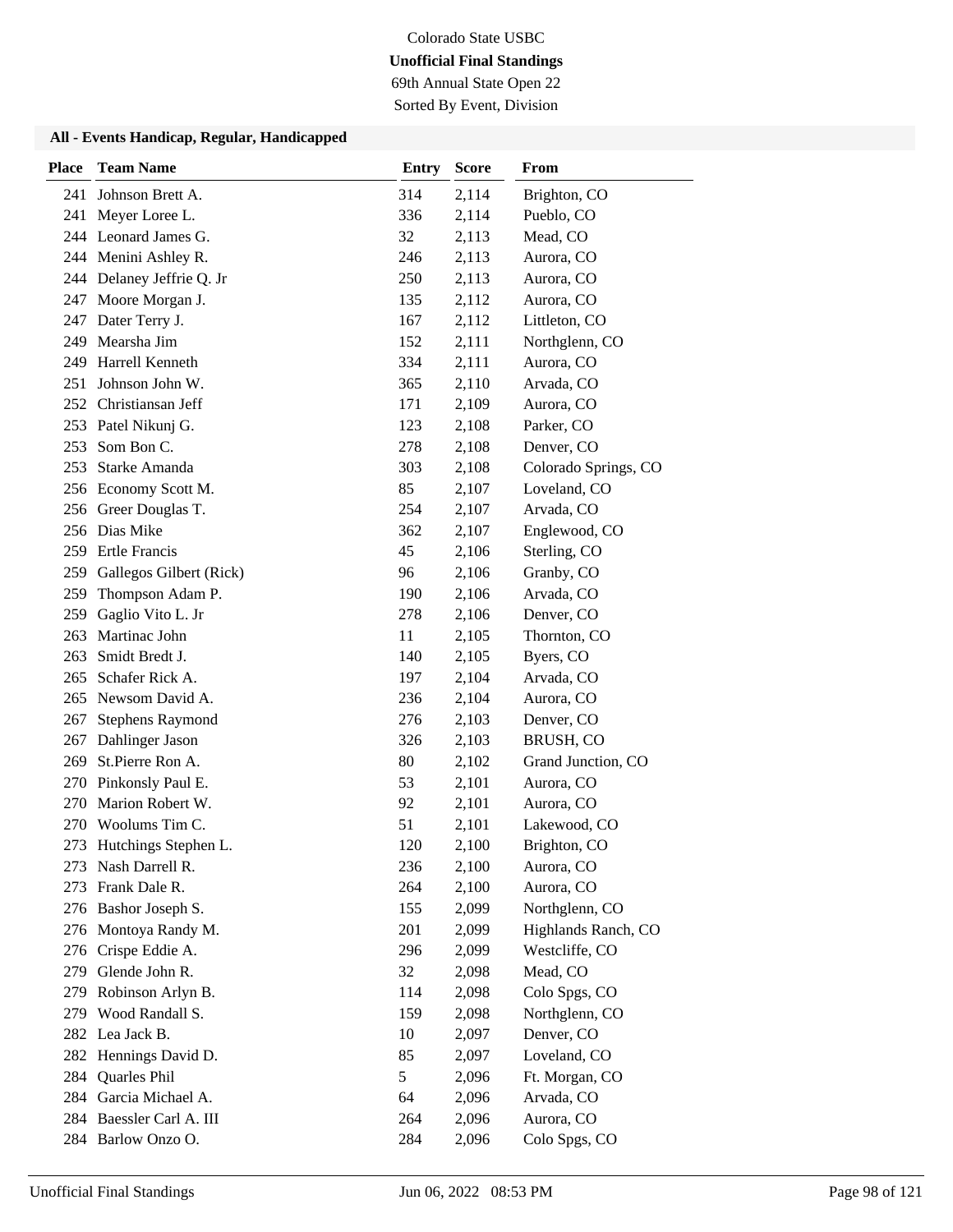69th Annual State Open 22

Sorted By Event, Division

| <b>Place</b> | <b>Team Name</b>         | Entry          | <b>Score</b> | <b>From</b>           |
|--------------|--------------------------|----------------|--------------|-----------------------|
|              | 284 Ellison Jeremy D.    | 337            | 2,096        | Pueblo, CO            |
| 289          | Rittierodt Jerry L.      | 25             | 2,095        | Lakewood, CO          |
| 289          | Southern Neil R.         | 52             | 2,095        | Greenwood Village, CO |
| 289          | Hutchings Cody A.        | 120            | 2,095        | Brighton, CO          |
| 289          | Bracht Kayleigh          | 244            | 2,095        | Westminster, CO       |
| 293          | Wold Todd D.             | 26             | 2,094        | Lakewood, CO          |
| 293          | Young Duff R.            | 147            | 2,094        | Arvada, CO            |
| 295          | Coy Gary A.              | 42             | 2,093        | Loveland, CO          |
| 295          | Bond Brent L.            | 338            | 2,093        | Pueblo, CO            |
| 297          | Shulman Jerry A.         | 53             | 2,092        | Aurora, CO            |
| 297          | Pike Ian C.              | 113            | 2,092        | Arvada, CO            |
| 299          | Pickering Donald R.      | 212            | 2,091        | Loma, CO              |
| 300          | Cordova Jordan D.        | 222            | 2,090        | Ft Collins, CO        |
| 300          | Cohrs Dean W.            | 303            | 2,090        | Colorado Springs, CO  |
|              | 300 Compliment Cora J.   | 366            | 2,090        | Arvada, CO            |
|              | 303 Peppito Alexander A. | 94             | 2,089        | Fountain, CO          |
| 304          | Adams Douglas W.         | 64             | 2,088        | Arvada, CO            |
| 304          | Douglass Brian A.        | 125            | 2,088        | Boulder, CO           |
|              | 304 Lafler Steve E.      | 232            | 2,088        | Pueblo, CO            |
| 307          | Croner Jeffrey S.        | $\overline{2}$ | 2,087        | Loveland, CO          |
| 307          | Anderson Dave            | 40             | 2,087        | Loveland, CO          |
| 307          | John Kelly               | 118            | 2,087        | Parker, CO            |
| 307          | Miller Trevor J.         | 215            | 2,087        | Loma, CO              |
| 307          | Creque David M. Jr       | 301            | 2,087        | Littleton, CO         |
| 312          | Gallegos Steven M.       | 102            | 2,086        | Denver, CO            |
| 312          | West Michael S.          | 126            | 2,086        | Boulder, CO           |
|              | 312 Hurst Dustin L.      | 344            | 2,086        | Fruita, CO            |
|              | 312 Meaux Rudolph A. Jr  | 355            | 2,086        | Denver, CO            |
| 316          | Jenkins Scott A.         | 40             | 2,085        | Loveland, CO          |
|              | 316 Wallace Brandon      | 172            | 2,085        | Aurora, CO            |
|              | 316 Peterson Brian P.    | 255            | 2,085        | Arvada, CO            |
|              | 319 Murrain Paul W.      | 4              | 2,084        | Littleton, CO         |
|              | 319 Dingmann Jared W.    | 35             | 2,084        | Edwards, CO           |
| 319          | Kraft Bryce E.           | 84             | 2,084        | Longmont, CO          |
| 319          | Fleming Tony A.          | 112            | 2,084        | Arvada, CO            |
| 319          | Younie Shelby L.         | 316            | 2,084        | Bennett, CO           |
| 324          | Gray Chase               | 229            | 2,083        | Denver, CO            |
| 324          | White Joe E. III         | 250            | 2,083        | Aurora, CO            |
| 326          | Willey Brad J.           | 225            | 2,082        | Lakewood, CO          |
| 327          | Brown Ken T.             | 20             | 2,081        | Littleton, CO         |
| 327          | Mauck R. Gordon          | 32             | 2,081        | Mead, CO              |
| 327          | Saunders Shamus D.       | 92             | 2,081        | Aurora, CO            |
| 327          | Fooshee Jeffrey W.       | 93             | 2,081        | Woodland Park, CO     |
| 331          | Turner Mark V.           | 167            | 2,080        | Littleton, CO         |
| 331          | Ulvi Diangelo K.         | 172            | 2,080        | Aurora, CO            |
| 331          | Boughton Christopher D.  | 200            | 2,080        | Pueblo, CO            |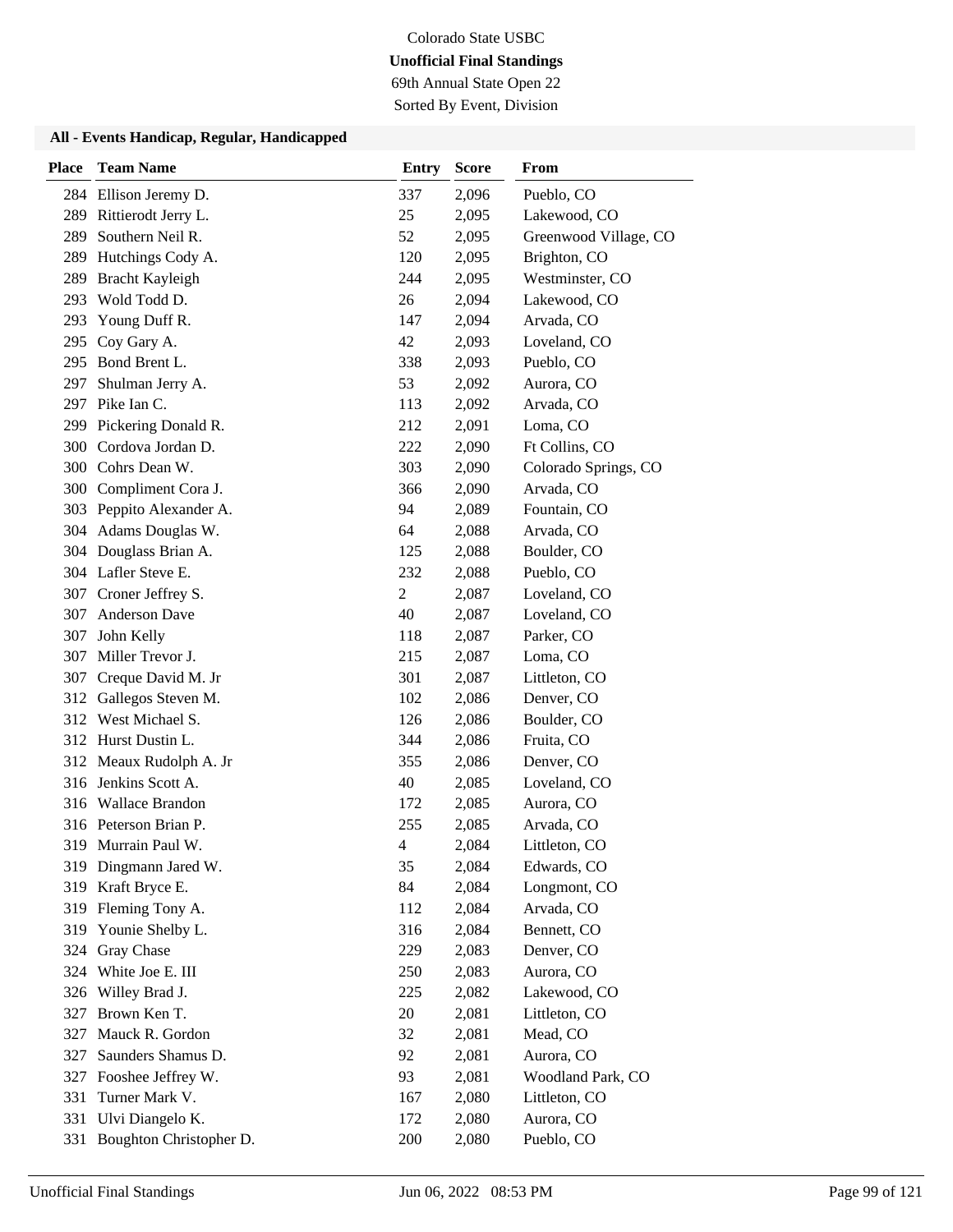69th Annual State Open 22

Sorted By Event, Division

| <b>Place</b> | <b>Team Name</b>          | <b>Entry</b> | <b>Score</b> | From                 |
|--------------|---------------------------|--------------|--------------|----------------------|
| 334          | Matney Anthony G.         | 31           | 2,079        | Mead, CO             |
| 334          | Miller Peter M.           | 183          | 2,079        | Colorado Springs, CO |
|              | 334 Cutshaw Edward V.     | 233          | 2,079        | Northglenn, CO       |
| 334          | Terry Ed G.               | 279          | 2,079        | Littleton, CO        |
| 338          | Christensen Scott M.      | 121          | 2,078        | Highlands Ranch, CO  |
| 338          | Watson Zachary S.         | 148          | 2,078        | Arvada, CO           |
| 338          | VanDeusen Caleb J.        | 295          | 2,078        | Westcliffe, CO       |
| 341          | Mosness Ronald L. Jr      | 166          | 2,077        | Littleton, CO        |
| 341          | Kane Kristopher M.        | 334          | 2,077        | Aurora, CO           |
|              | 343 Romero Marty J.       | 69           | 2,075        | Greeley, CO          |
|              | 344 Moloney Kevin         | 42           | 2,074        | Loveland, CO         |
|              | 344 Ehlers Shannon        | 216          | 2,074        | Loma, CO             |
|              | 344 Vargas Samuel K.      | 234          | 2,074        | Northglenn, CO       |
| 344          | Ausec Dana S.             | 302          | 2,074        | Colorado Springs, CO |
|              | 344 Aguirre Ramon A.      | 322          | 2,074        | Parker, CO           |
|              | 349 Hill Ashley B.        | 141          | 2,073        | Colorado Springs, CO |
|              | 350 Endischee Adrian D.   | 139          | 2,072        | Granby, CO           |
| 350          | Arguello Bo J.            | 200          | 2,072        | Pueblo, CO           |
|              | 352 Rieb Joel T.          | 82           | 2,071        | Sterling, CO         |
|              | 352 Cramer Debra L.       | 316          | 2,071        | Bennett, CO          |
| 354          | Tully William Jr          | 63           | 2,070        | Loveland, CO         |
| 354          | Howard Elma               | 104          | 2,070        | Pueblo West, CO      |
| 354          | <b>Whitecotton Dewey</b>  | 217          | 2,070        | Loma, CO             |
| 357          | Montoya Joe E.            | 148          | 2,069        | Arvada, CO           |
| 357          | Fossett Amber L.          | 305          | 2,069        | Arvada, CO           |
| 357          | Brown Jermaine L.         | 355          | 2,069        | Denver, CO           |
|              | 360 Hamburger Cory        | 69           | 2,068        | Greeley, CO          |
|              | 360 Pauley Jason T.       | 105          | 2,068        | Thornton, CO         |
| 360          | Herbeck Irven D.          | 120          | 2,068        | Brighton, CO         |
| 360          | Cordova Justin A. Sr      | 287          | 2,068        | Pueblo, CO           |
|              | 364 Retta James           | 4            | 2,067        | Littleton, CO        |
|              | 364 Morgan Troy A.        | 60           | 2,067        | Buena Vista, CO      |
|              | 364 Williams Dwain R. Jr  | 107          | 2,067        | Fort Lupton, CO      |
|              | 364 Davies Hardy Greg Jr  | 112          | 2,067        | Arvada, CO           |
|              | 368 Mc Intyre Robert P.   | 51           | 2,066        | Lakewood, CO         |
|              | 368 Razo James P.         | 147          | 2,066        | Arvada, CO           |
| 370          | Nault Thomas L. Jr        | 73           | 2,065        | Denver, CO           |
| 370          | Shaver Paul D.            | 183          | 2,065        | Colorado Springs, CO |
| 372          | Engell Lindsey J.         | 77           | 2,064        | Loveland, CO         |
| 372          | Sabo Rina A.              | 315          | 2,064        | Bennett, CO          |
| 372          | Voshell Don J.            | 365          | 2,064        | Arvada, CO           |
| 375          | Kuwamura George M. Jr     | 27           | 2,063        | Thornton, CO         |
| 375          | Tomaski Thomas D.         | 31           | 2,063        | Mead, CO             |
|              | 375 Coleman Samantha R.   | 305          | 2,063        | Arvada, CO           |
| 375          | Asher Swenson Aaron D.    | 344          | 2,063        | Fruita, CO           |
| 379          | Dageenakis Christopher A. | 31           | 2,062        | Mead, CO             |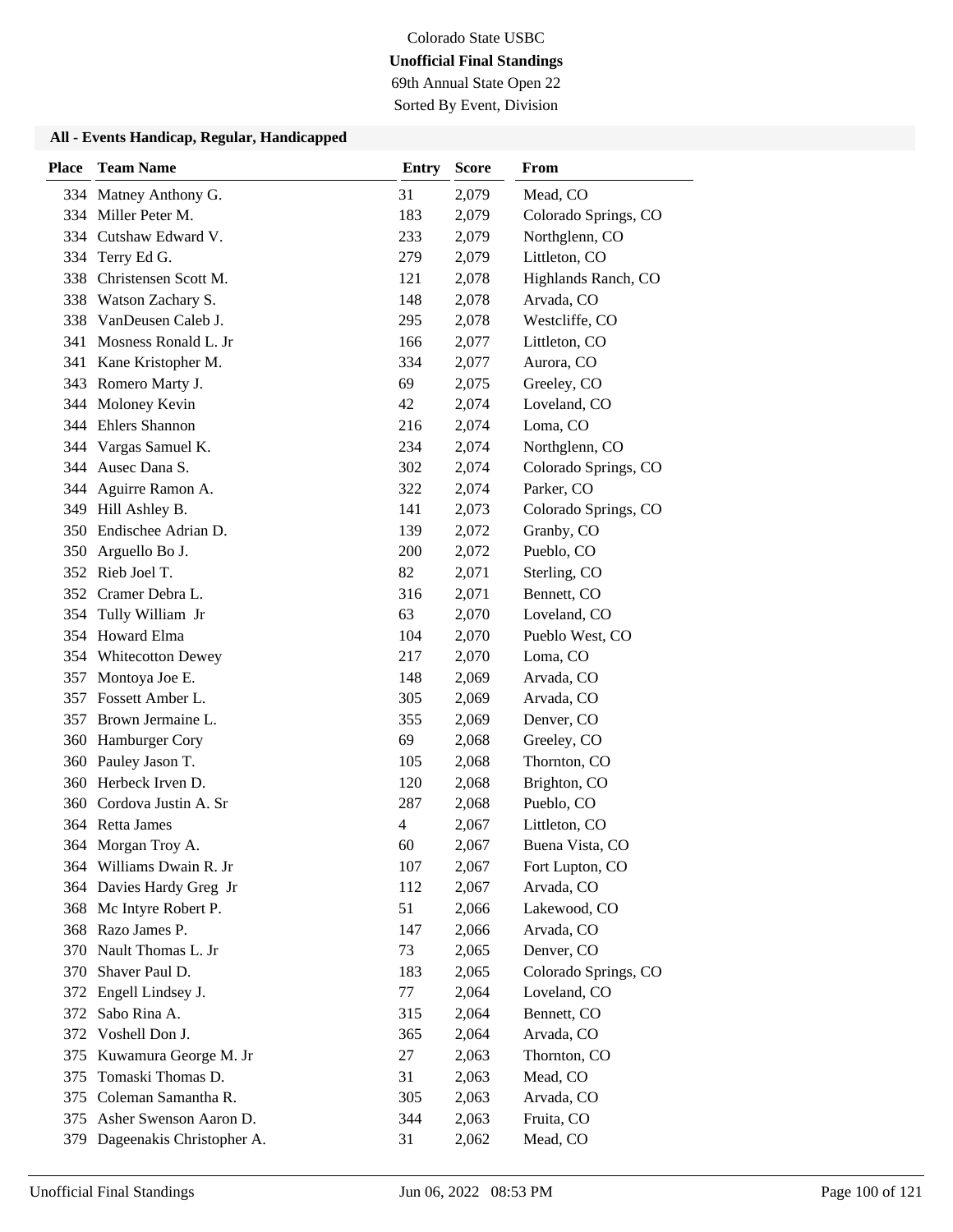69th Annual State Open 22

Sorted By Event, Division

| <b>Place</b> | <b>Team Name</b>        | <b>Entry</b>   | <b>Score</b> | From                  |
|--------------|-------------------------|----------------|--------------|-----------------------|
| 379          | Haberkorn David L.      | 225            | 2,062        | Lakewood, CO          |
| 379          | Bowen William H. III    | 265            | 2,062        | Thornton, CO          |
|              | 382 Dalton Douglas A.   | 1              | 2,061        | Westminster, CO       |
| 382          | Westerfelt Larry D.     | 52             | 2,061        | Greenwood Village, CO |
| 382          | Hausser David E.        | 62             | 2,061        | Loveland, CO          |
| 382          | Fischel Lee J.          | 301            | 2,061        | Littleton, CO         |
|              | 386 Heughins Kody A.    | $\overline{c}$ | 2,060        | Loveland, CO          |
| 386          | Skiff Steven W.         | 38             | 2,060        | Edwards, CO           |
| 386          | Veasman Norman V.       | 78             | 2,060        | Salida, CO            |
| 386          | Sainz Pat M. Jr         | 165            | 2,060        | Littleton, CO         |
| 386          | Wingo Larry F.          | 283            | 2,060        | Colo Spgs, CO         |
| 386          | Matthews Thomas A.      | 332            | 2,060        | Thornton, CO          |
| 392          | Grine Vincent P.        | 181            | 2,059        | Longmont, CO          |
| 393          | Bergman Tony L.         | 80             | 2,058        | Grand Junction, CO    |
| 393          | Dettling David M.       | 84             | 2,058        | Longmont, CO          |
| 393          | Brown Tannis L.         | 285            | 2,058        | Colo Spgs, CO         |
| 393          | Nealon Krystina A.      | 164            | 2,058        | Littleton, CO         |
| 397          | La Crue Richard W.      | 88             | 2,057        | Centennial, CO        |
| 397          | Embrey Ryan M.          | 127            | 2,057        | Denver, CO            |
| 397          | Garcia Antonio L.       | 148            | 2,057        | Arvada, CO            |
| 397          | Ping Isabel M.          | 172            | 2,057        | Aurora, CO            |
| 401          | Ables David W.          | 262            | 2,056        | Aurora, CO            |
|              | 402 Canfield Shannon    | 40             | 2,055        | Loveland, CO          |
|              | 402 Romero Andrew C. Jr | 71             | 2,055        | Thornton, CO          |
|              | 402 Wojahn Casie        | 202            | 2,055        | Evans, CO             |
| 402          | Burch Christopher M.    | 244            | 2,055        | Westminster, CO       |
| 406          | Story Mark A.           | 46             | 2,054        | Lakewood, CO          |
|              | 406 Larson Brandon L.   | 145            | 2,054        | Thornton, CO          |
| 408          | Thomsen Rahn A.         | 143            | 2,053        | Thornton, CO          |
| 408          | Giebler Dwayne A.       | 230            | 2,053        | Lakewood, CO          |
| 410          | Boger David L.          | 21             | 2,052        | Strasburg, CO         |
|              | 410 Banister Rickie A.  | 246            | 2,052        | Aurora, CO            |
|              | 412 Walla Bob J.        | 74             | 2,051        | Colo Spgs, CO         |
| 412          | Vierow Spencer J.       | 81             | 2,051        | Sterling, CO          |
| 412          | Webb Anthony M.         | 141            | 2,051        | Colorado Springs, CO  |
| 412          | Sunada Bruce K.         | 144            | 2,051        | Thornton, CO          |
| 412          | Menini Angela M.        | 246            | 2,051        | Aurora, CO            |
|              | 417 Dick Derek R.       | 121            | 2,048        | Highlands Ranch, CO   |
| 417          | Pope Roderick F.        | 147            | 2,048        | Arvada, CO            |
| 417          | Haritopoulos Paul A.    | 219            | 2,048        | Ft Collins, CO        |
| 417          | Trujillo David          | 245            | 2,048        | Aurora, CO            |
| 421          | Hartzog Phillip J.      | 253            | 2,047        | Arvada, CO            |
| 422          | Charfauros Greg C.      | 3              | 2,046        | Colo Spgs, CO         |
| 423          | Accetturo Wayne T.      | 150            | 2,044        | Arvada, CO            |
| 423          | Seres Kimberly          | 180            | 2,044        | Longmont, CO          |
| 423          | Shaw Brett D.           | 302            | 2,044        | Colorado Springs, CO  |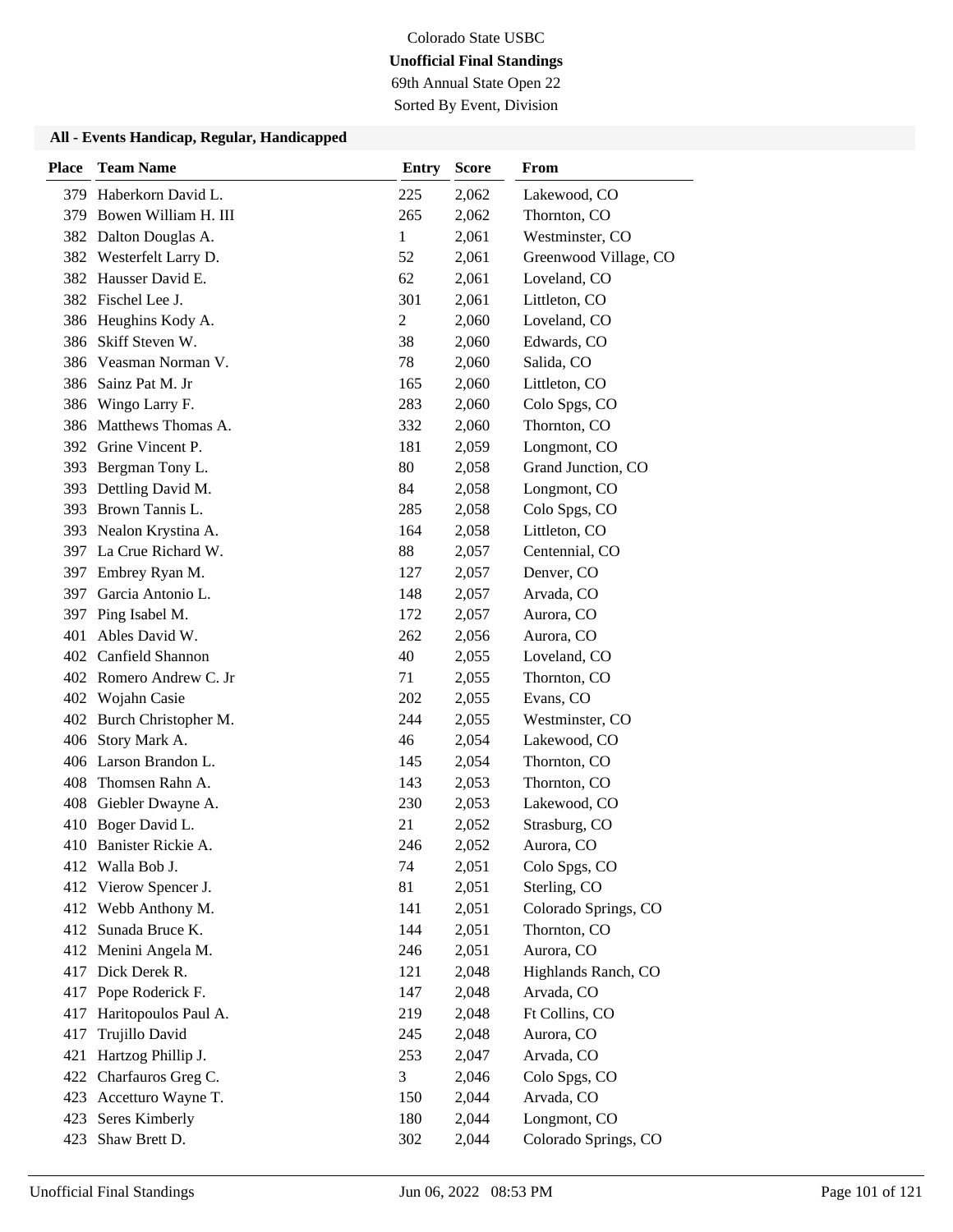69th Annual State Open 22

Sorted By Event, Division

| <b>Place</b> | <b>Team Name</b>        | <b>Entry</b> | <b>Score</b> | From                |
|--------------|-------------------------|--------------|--------------|---------------------|
|              | 426 Blakesley Gregg W.  | 25           | 2,043        | Lakewood, CO        |
|              | 426 Bradford Lane W.    | 198          | 2,043        | Arvada, CO          |
|              | 428 Mullen David J. III | 64           | 2,042        | Arvada, CO          |
|              | 428 Courtney Chad A.    | 87           | 2,042        | Centennial, CO      |
|              | 428 Lund John A.        | 112          | 2,042        | Arvada, CO          |
| 428          | Gonzales Matthew A.     | 235          | 2,042        | Northglenn, CO      |
|              | 428 Le Bois Alfred R.   | 321          | 2,042        | Golden, CO          |
|              | 433 Flanagan Tammy L.   | 361          | 2,041        | Jefferson, CO       |
|              | 434 Brehm Dean C.       | 90           | 2,040        | Fountain, CO        |
|              | 434 Horn Christy        | 139          | 2,040        | Granby, CO          |
|              | 434 Finley Trenton S.   | 181          | 2,040        | Longmont, CO        |
| 434          | Stafford Shawn L.       | 338          | 2,040        | Pueblo, CO          |
| 438          | Shea Daniel J.          | 25           | 2,039        | Lakewood, CO        |
| 438          | Kirkmeyer Gregory D.    | 107          | 2,039        | Fort Lupton, CO     |
| 438.         | Mosher James W. III     | 109          | 2,039        | Montrose, CO        |
|              | 438 Wasko Sean P.       | 143          | 2,039        | Thornton, CO        |
|              | 438 French Harmony      | 212          | 2,039        | Loma, CO            |
| 443          | Ducker Craig M.         | 9            | 2,038        | Frederick, CO       |
| 443          | Vickrey Joseph W.       | 122          | 2,038        | Highlands Ranch, CO |
| 443          | Davis Jennifer M.       | 366          | 2,038        | Arvada, CO          |
| 446          | Sandoval Dennis L.      | 323          | 2,037        | Thornton, CO        |
|              | 447 Farmer Kent A.      | 89           | 2,035        | Brighton, CO        |
|              | 448 Miller Nicholas J.  | 17           | 2,034        | Colo Spgs, CO       |
|              | 449 Lewerke Rich A.     | 44           | 2,033        | Strasburg, CO       |
| 449          | Jackson Jean L.         | 61           | 2,033        | Denver, CO          |
| 449          | Jones-Peterson Ashley   | 86           | 2,033        | Parker, CO          |
|              | 449 Lloyd Ernie D.      | 87           | 2,033        | Centennial, CO      |
|              | 449 Uyemura Justin      | 165          | 2,033        | Littleton, CO       |
| 449          | Susman Erwin J.         | 176          | 2,033        | Littleton, CO       |
| 449.         | Kauffman William D.     | 349          | 2,033        | Lochbuie, CO        |
|              | 456 Muetz Jeffrey C.    | 54           | 2,032        | Aurora, CO          |
|              | 456 Stehle John J. Jr   | 105          | 2,032        | Thornton, CO        |
|              | 456 Emerson Megan       | 336          | 2,032        | Pueblo, CO          |
| 459          | Willfong Dan            | 12           | 2,030        | Castle Pines, CO    |
| 459          | Sarangaya Franz V.      | 101          | 2,030        | Thornton, CO        |
| 459          | Garcia Orlando J.       | 148          | 2,030        | Arvada, CO          |
| 459          | Bisby Robert E. III     | 281          | 2,030        | Arvada, CO          |
| 459          | Allen Timothy J.        | 296          | 2,030        | Westcliffe, CO      |
| 464          | Robles Rich C.          | 158          | 2,029        | Northglenn, CO      |
|              | 464 Perry Don E. Jr     | 213          | 2,029        | Loma, CO            |
| 464          | Nadeau Chase            | 217          | 2,029        | Loma, CO            |
|              | 464 Popovich Marco A.   | 247          | 2,029        | Aurora, CO          |
| 468          | Corona Joseph A.        | 264          | 2,028        | Aurora, CO          |
| 468          | Schneider Curtis J.     | 306          | 2,028        | Arvada, CO          |
| 468          | O'Mailia Tucker         | 364          | 2,028        | CRAIG, CO           |
| 471          | Golden Jason A.         | 349          | 2,027        | Lochbuie, CO        |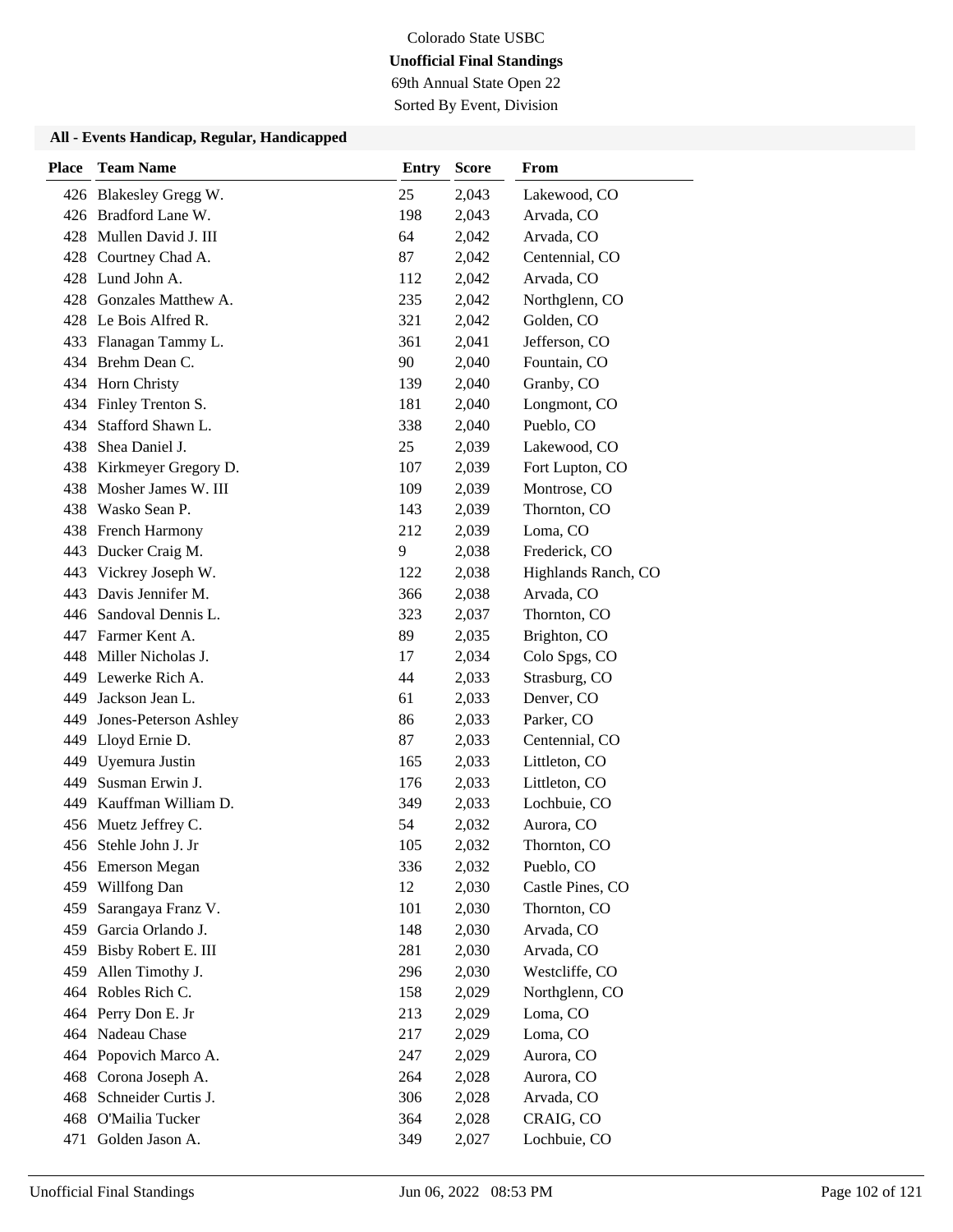# Colorado State USBC

## **Unofficial Final Standings** 69th Annual State Open 22

Sorted By Event, Division

| <b>Place</b> | <b>Team Name</b>          | <b>Entry</b>   | <b>Score</b> | From                 |
|--------------|---------------------------|----------------|--------------|----------------------|
| 472          | Cleppe James J.           | 55             | 2,026        | Brighton, CO         |
| 472          | Trujillo Richard A.       | 150            | 2,026        | Arvada, CO           |
| 474          | Dageenakis David A.       | 31             | 2,025        | Mead, CO             |
| 474          | Theilgaard Jann M.        | 63             | 2,025        | Loveland, CO         |
| 474          | Moore Mary C.             | 135            | 2,025        | Aurora, CO           |
| 474          | Wenholz Lonnie A.         | 196            | 2,025        | Denver, CO           |
| 474          | Schwartz Lee M.           | 233            | 2,025        | Northglenn, CO       |
|              | 474 Polk James E. Jr      | 355            | 2,025        | Denver, CO           |
| 480          | Schick Jason L.           | $\overline{c}$ | 2,023        | Loveland, CO         |
| 480          | Peake Paul R.             | 5              | 2,023        | Ft. Morgan, CO       |
|              | 480 Foss Gary             | 23             | 2,023        | Grand Junction, CO   |
|              | 480 Konold Christopher J. | 105            | 2,023        | Thornton, CO         |
| 480          | Bryan Jerry L.            | 287            | 2,023        | Pueblo, CO           |
| 480          | Bohling Jason D.          | 332            | 2,023        | Thornton, CO         |
| 480          | Maruca Shawn I.           | 344            | 2,023        | Fruita, CO           |
| 487          | Swaffar David E.          | 90             | 2,022        | Fountain, CO         |
| 487          | Tripp Brenna              | 197            | 2,022        | Arvada, CO           |
| 487          | Boone Alexander D.        | 149            | 2,022        | Arvada, CO           |
| 490          | Boltz Phil E.             | 42             | 2,021        | Loveland, CO         |
| 490          | Trimbell Erika D.         | 167            | 2,021        | Littleton, CO        |
| 490          | Krynovich Daniel G.       | 199            | 2,021        | Colo Spgs, CO        |
| 493          | Bader Arlis P.            | 10             | 2,020        | Denver, CO           |
| 493          | Hernandez Che             | 147            | 2,020        | Arvada, CO           |
| 493          | Martinez Nick F.          | 213            | 2,020        | Loma, CO             |
| 493          | Thorpe Jim                | 224            | 2,020        | Ft Collins, CO       |
| 493          | Eckhoff Emily A.          | 365            | 2,020        | Arvada, CO           |
| 498          | Carlson Robert G.         | 251            | 2,019        | Arvada, CO           |
| 498          | Torvund Bob C. II         | 321            | 2,019        | Golden, CO           |
| 500          | Dato Angela N.            | 123            | 2,018        | Parker, CO           |
| 501          | Vigil Pete A. Jr          | 73             | 2,017        | Denver, CO           |
| 501          | Snell Adam                | 200            | 2,017        | Pueblo, CO           |
| 501          | Frison Clark E.           | 247            | 2,017        | Aurora, CO           |
|              | 504 Namvong Tham          | 101            | 2,016        | Thornton, CO         |
| 504          | Tran John P.              | 263            | 2,016        | Aurora, CO           |
|              | 506 Dufford Michael J.    | 70             | 2,015        | Thornton, CO         |
|              | 506 Uyemura Brad          | 165            | 2,015        | Littleton, CO        |
| 506          | Sanchez Steven            | 280            | 2,015        | Aurora, CO           |
| 509          | Sadar Mike J.             | 42             | 2,014        | Loveland, CO         |
| 509          | Jordan Brett D.           | 253            | 2,014        | Arvada, CO           |
| 509          | Ausec Tanner C.           | 302            | 2,014        | Colorado Springs, CO |
|              | 512 Moore Eric G.         | 176            | 2,013        | Littleton, CO        |
|              | 512 Mata David L.         | 310            | 2,013        | Florence, CO         |
|              | 514 Wilkerson Stephen II  | 123            | 2,012        | Parker, CO           |
| 514          | Allmendinger Jeff M.      | 125            | 2,012        | Boulder, CO          |
|              | 514 Romero Daniel A.      | 143            | 2,012        | Thornton, CO         |
|              | 514 Rodriguez Kevin       | 180            | 2,012        | Longmont, CO         |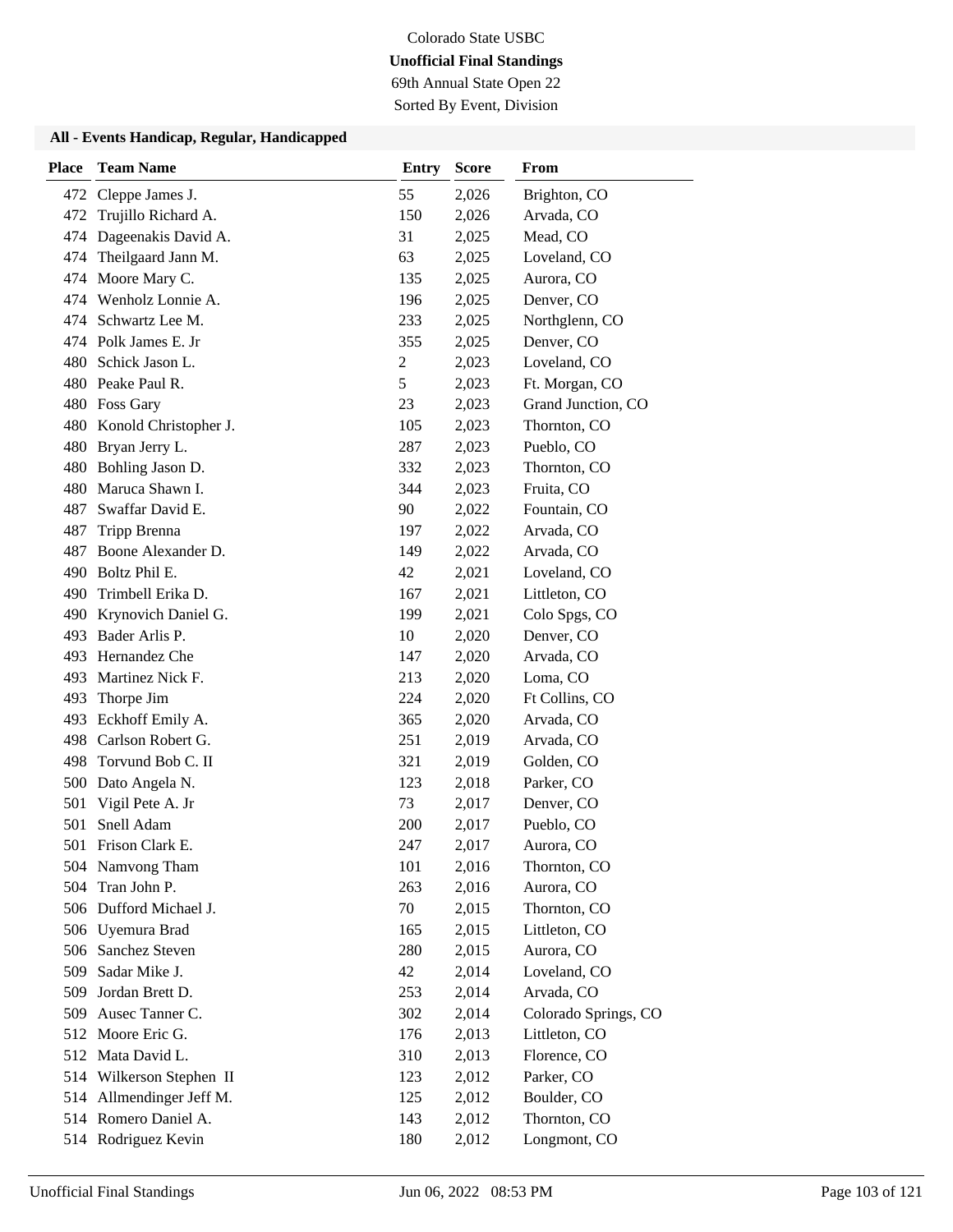69th Annual State Open 22

Sorted By Event, Division

| Place | <b>Team Name</b>          | <b>Entry</b>   | <b>Score</b> | From            |
|-------|---------------------------|----------------|--------------|-----------------|
|       | 518 Nunez Lenny R.        | 126            | 2,011        | Boulder, CO     |
| 518   | <b>Jamison Michael</b>    | 182            | 2,011        | Centennial, CO  |
| 518   | Otero Fernando Jr         | 193            | 2,011        | Denver, CO      |
|       | 521 Benedict Daniel (Rob) | 90             | 2,010        | Fountain, CO    |
| 521   | Oehlkers Bryce C.         | 218            | 2,010        | Ft Collins, CO  |
| 523   | Johnson Kenneth E. Jr     | 329            | 2,009        | Pueblo, CO      |
|       | 524 Nelson Jim S.         | 124            | 2,008        | Parker, CO      |
|       | 524 Mantych Brett         | 161            | 2,008        | Littleton, CO   |
| 524   | Tate Brian J.             | 253            | 2,008        | Arvada, CO      |
|       | 524 Hubbard Jeremy S.     | 70             | 2,008        | Thornton, CO    |
|       | 524 Madera Christopher D. | 349            | 2,008        | Lochbuie, CO    |
|       | 529 Davis Brian T.        | 236            | 2,007        | Aurora, CO      |
| 530   | Mills Ian M.              | 86             | 2,006        | Parker, CO      |
| 530   | Gibson Spencer M.         | 198            | 2,006        | Arvada, CO      |
|       | 530 Robinson Caitlin M.   | 215            | 2,006        | Loma, CO        |
|       | 530 Bennett Cory          | 342            | 2,006        | Fruita, CO      |
| 530   | Gunderson David E.        | 345            | 2,006        | Deer Trail, CO  |
|       | 535 Lohse Tom L.          | 20             | 2,005        | Littleton, CO   |
| 535   | Zupan Robert J.           | 114            | 2,005        | Colo Spgs, CO   |
|       | 537 Freeman Chuck T.      | 190            | 2,004        | Arvada, CO      |
| 537   | <b>Grubich David</b>      | 333            | 2,004        | La Junta, CO    |
| 539   | DeMers Cody R.            | 81             | 2,003        | Sterling, CO    |
| 539   | Hubbard Sean C.           | 70             | 2,003        | Thornton, CO    |
|       | 541 Powers Shawn M.       | 64             | 2,001        | Arvada, CO      |
| 541   | Gordon Kyle               | 300            | 2,001        | Littleton, CO   |
| 541   | Sabo James L. Jr          | 315            | 2,001        | Bennett, CO     |
|       | 544 Duerson Rodney E.     | 285            | 2,000        | Colo Spgs, CO   |
|       | 545 Kuchenbrod John M.    | 44             | 1,999        | Strasburg, CO   |
| 545   | Jordan Brian              | 50             | 1,999        | Littleton, CO   |
|       | 545 Newman Harold L. III  | 222            | 1,999        | Ft Collins, CO  |
|       | 548 Bennett Chris         | 151            | 1,998        | Westminster, CO |
|       | 549 Campbell Cheryl L.    | 1              | 1,997        | Westminster, CO |
| 549   | Kimminau Keith A.         | $\overline{4}$ | 1,997        | Littleton, CO   |
| 549   | Sandoval Geno             | 27             | 1,997        | Thornton, CO    |
| 549   | Christian Chase           | 217            | 1,997        | Loma, CO        |
|       | 549 Cord Christopher J.   | 300            | 1,997        | Littleton, CO   |
|       | 554 Quick Joshua A.       | 55             | 1,996        | Brighton, CO    |
|       | 554 Mosher James D.       | 109            | 1,996        | Montrose, CO    |
|       | 554 Birely Jared S.       | 293            | 1,996        | Denver, CO      |
| 554   | <b>Flanagan Steve</b>     | 361            | 1,996        | Jefferson, CO   |
| 558   | <b>Dykes Doug</b>         | 56             | 1,995        | Brush, CO       |
| 558   | Yancey Pamela S.          | 311            | 1,995        | Littleton, CO   |
| 560   | Vaassen Glen L.           | 58             | 1,994        | Morrison, CO    |
| 560   | Mellinger Duane L.        | 92             | 1,994        | Aurora, CO      |
| 560   | Embrey Aaron C.           | 127            | 1,994        | Denver, CO      |
|       | 563 Pacheco Steve J. Sr   | 105            | 1,993        | Thornton, CO    |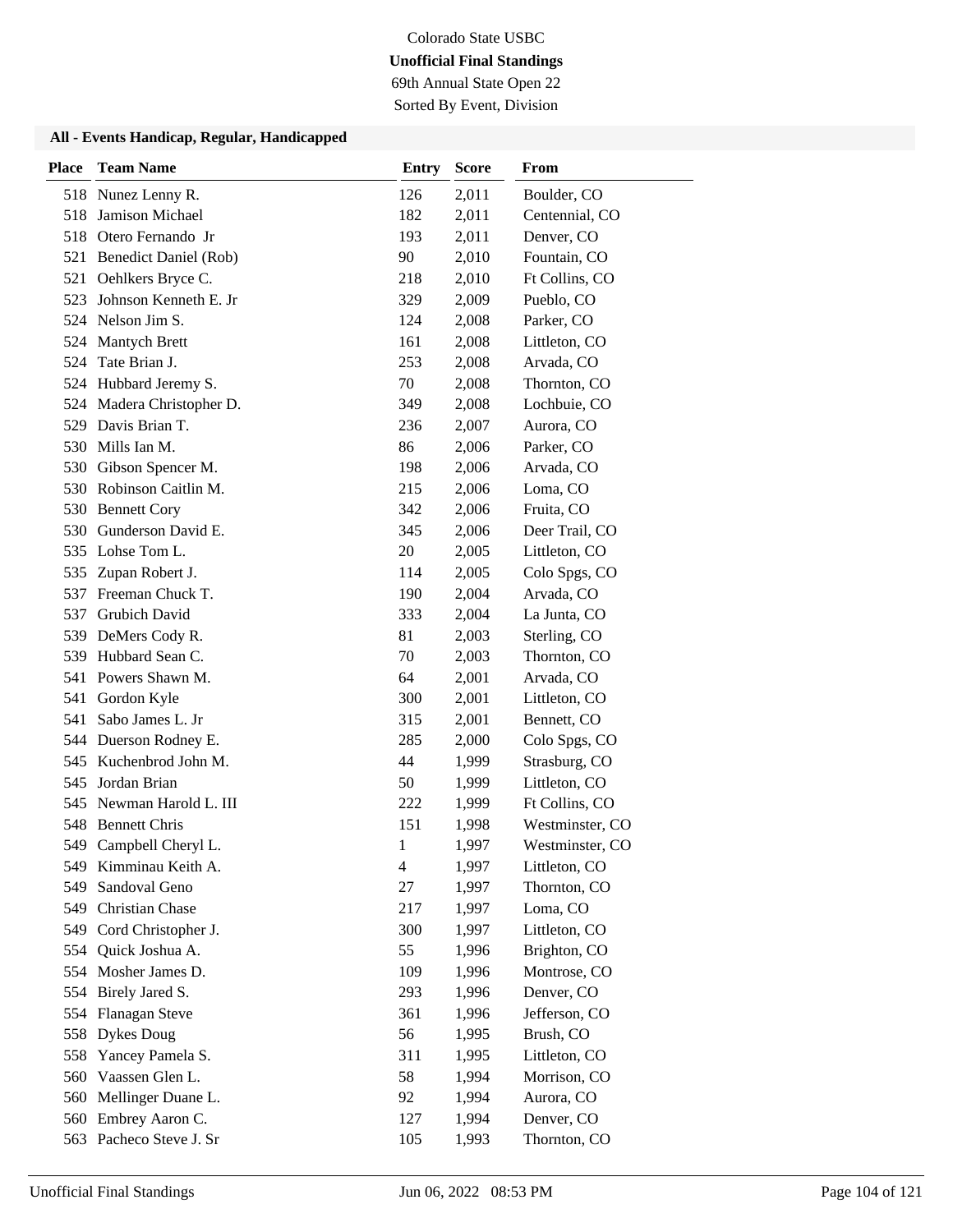69th Annual State Open 22

Sorted By Event, Division

| <b>Place</b> | <b>Team Name</b>           | <b>Entry</b> | <b>Score</b> | From                 |
|--------------|----------------------------|--------------|--------------|----------------------|
| 563          | Hayes Mark E.              | 110          | 1,993        | Aurora, CO           |
| 563          | Dee Clark W.               | 122          | 1,993        | Highlands Ranch, CO  |
|              | 563 Ortiz Adrian           | 148          | 1,993        | Arvada, CO           |
| 563          | Robinson Morgan B.         | 217          | 1,993        | Loma, CO             |
| 568          | May David A.               | 26           | 1,992        | Lakewood, CO         |
| 568          | Miller Jayden T.           | 217          | 1,992        | Loma, CO             |
| 568          | Jackson William S.         | 274          | 1,992        | Denver, CO           |
|              | 568 Becker Michael R.      | 312          | 1,992        | Littleton, CO        |
|              | 568 Gilmore Tyler L.       | 334          | 1,992        | Aurora, CO           |
| 568          | Christian Maria            | 317          | 1,992        | Thornton, CO         |
|              | 574 Chavez Michael L.      | $\mathbf{1}$ | 1,991        | Westminster, CO      |
|              | 574 Huebner James M.       | 37           | 1,991        | Eagle, CO            |
|              | 574 Clarkin Bill           | 42           | 1,991        | Loveland, CO         |
| 577          | Romero Levy (Danny) D.     | 27           | 1,988        | Thornton, CO         |
| 577          | Cox Ronald C.              | 64           | 1,988        | Arvada, CO           |
| 577          | Avila Jessy                | 165          | 1,988        | Littleton, CO        |
| 580          | Gordon James J.            | 264          | 1,987        | Aurora, CO           |
| 581          | Orme Ryan M.               | 93           | 1,986        | Woodland Park, CO    |
| 581          | <b>Bolton Nathaniel T.</b> | 102          | 1,986        | Denver, CO           |
|              | 581 Behil Richard A.       | 236          | 1,986        | Aurora, CO           |
|              | 584 Versch David E.        | 57           | 1,985        | Frederick, CO        |
|              | 584 Wasserman William V.   | 319          | 1,985        | Lakewood, CO         |
| 586          | Johnson Matthew W.         | 191          | 1,984        | Arvada, CO           |
|              | 587 Funk Chris A.          | 37           | 1,982        | Eagle, CO            |
| 587          | Williams Frederick R. Jr   | 90           | 1,982        | Fountain, CO         |
| 587          | Rydstrom Alan T.           | 128          | 1,982        | Denver, CO           |
| 587          | Wolff Allen G.             | 214          | 1,982        | Loma, CO             |
|              | 591 Nowasell Amanda        | 330          | 1,981        | Wheat Ridge, CO      |
|              | 592 Lee Shawn J.           | 135          | 1,979        | Aurora, CO           |
| 592          | Trenn Harmonie R.          | 315          | 1,979        | Bennett, CO          |
| 594          | May-Bruce Jami             | 56           | 1,978        | Brush, CO            |
|              | 594 Lucero Matthew J.      | 168          | 1,978        | Littleton, CO        |
|              | 594 McCaulley Joe W.       | 329          | 1,978        | Pueblo, CO           |
|              | 594 Hetherington Joseph C. | 121          | 1,978        | Highlands Ranch, CO  |
| 598          | Vasquez Brigitte J.        | 192          | 1,977        | Arvada, CO           |
|              | 598 Becker Brandon         | 250          | 1,977        | Aurora, CO           |
|              | 598 Cohrs Lauri A.         | 303          | 1,977        | Colorado Springs, CO |
| 601          | Lindo Jamie A.             | 49           | 1,976        | Longmont, CO         |
| 601          | Wlezien William R.         | 50           | 1,976        | Littleton, CO        |
| 601          | Campbell Earl C. III       | 126          | 1,976        | Boulder, CO          |
| 604          | Ross Darrell D.            | 16           | 1,974        | Colorado Springs, CO |
| 604          | Solano Victor T.           | 100          | 1,974        | Pueblo West, CO      |
|              | 604 Clark Jeffrey W.       | 160          | 1,974        | Northglenn, CO       |
|              | 604 Solano Josh D.         | 240          | 1,974        | Florence, CO         |
|              | 604 Hartman Alex           | 249          | 1,974        | Aurora, CO           |
|              | 604 Boss Lonnie B.         | 355          | 1,974        | Denver, CO           |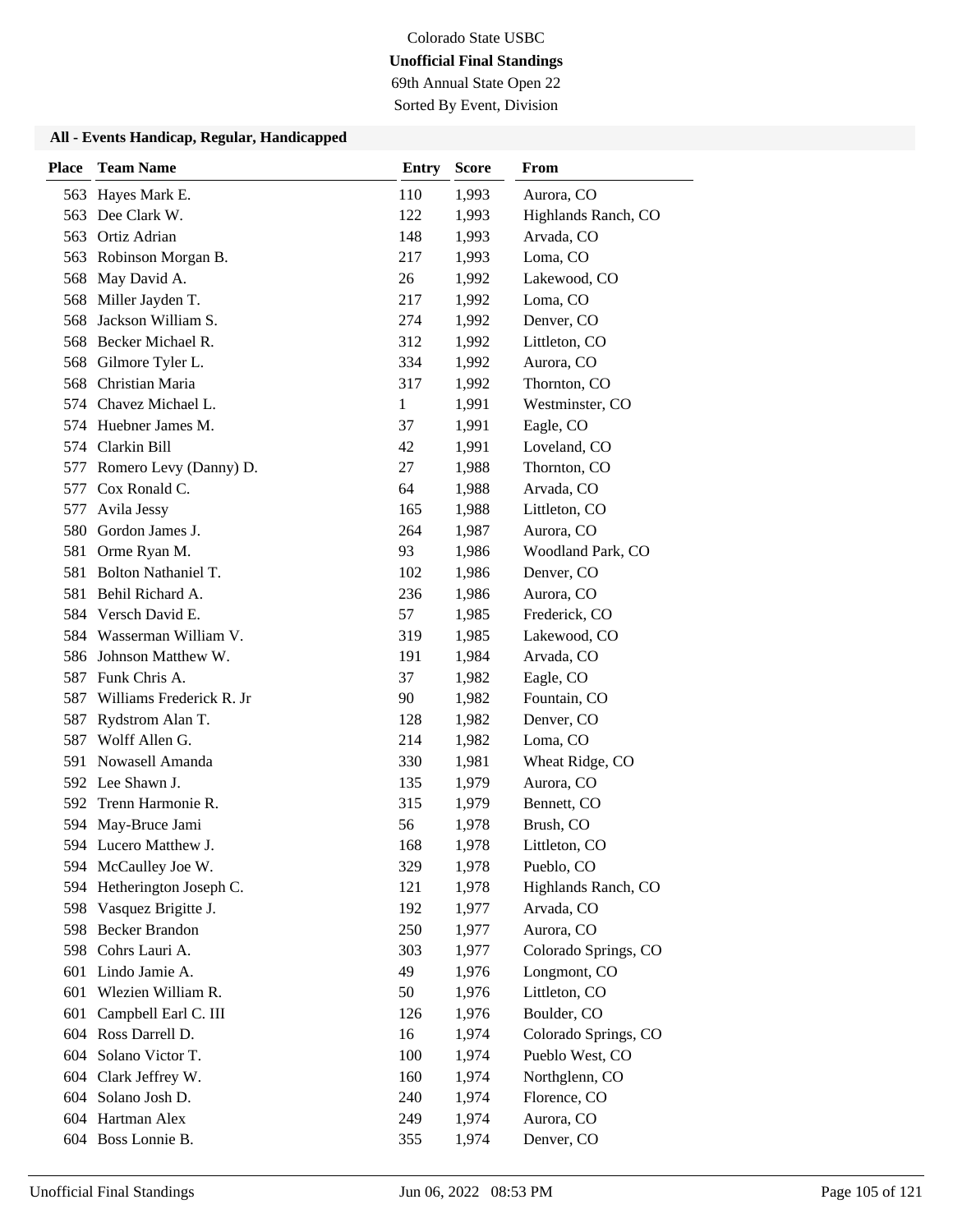69th Annual State Open 22

Sorted By Event, Division

| <b>Place</b> | <b>Team Name</b>          | <b>Entry</b> | <b>Score</b> | From                 |
|--------------|---------------------------|--------------|--------------|----------------------|
|              | 610 DePooter Seth J.      | 320          | 1,973        | Colo Spgs, CO        |
|              | 611 Hale Tim A. Jr        | 106          | 1,972        | Thornton, CO         |
|              | 612 Jones Marion T.       | 54           | 1,971        | Aurora, CO           |
|              | 612 Blackmon Ronald L. jr | 118          | 1,971        | Parker, CO           |
|              | 612 Flores Ricardo        | 274          | 1,971        | Denver, CO           |
|              | 615 Prather Jason         | 72           | 1,970        | Grand Junction, CO   |
|              | 615 Klismith Mark A.      | 281          | 1,970        | Arvada, CO           |
|              | 617 Degal Frank V.        | 14           | 1,969        | Littleton, CO        |
| 617          | Katsaros James W. III     | 117          | 1,969        | Parker, CO           |
| 617          | Ramer Jason               | 220          | 1,969        | Ft Collins, CO       |
| 617          | Hurlbut Daniel B.         | 225          | 1,969        | Lakewood, CO         |
|              | 617 Montgomery Ricky D.   | 320          | 1,969        | Colo Spgs, CO        |
| 622          | Schaffner Jack R.         | 161          | 1,968        | Littleton, CO        |
| 623          | <b>Miller Travis</b>      | 212          | 1,967        | Loma, CO             |
| 623          | Boone Wayne C.            | 149          | 1,967        | Arvada, CO           |
|              | 625 Dowling Bill          | 43           | 1,966        | Loveland, CO         |
| 625          | Efendic Alice E.          | 144          | 1,966        | Thornton, CO         |
|              | 625 Foster Chris          | 211          | 1,966        | Loma, CO             |
| 625          | Owings Ronald E.          | 197          | 1,966        | Arvada, CO           |
| 629          | Schafer Everrett J.       | 191          | 1,964        | Arvada, CO           |
| 629          | Strickland Michael E.     | 273          | 1,964        | Colorado Springs, CO |
| 631          | Ross Heidi J.             | 138          | 1,963        | Granby, CO           |
|              | 632 Carper Paul J.        | 124          | 1,962        | Parker, CO           |
|              | 632 Arbogast Ben J.       | 177          | 1,962        | Littleton, CO        |
|              | 632 Villagomez Jose A.    | 322          | 1,962        | Parker, CO           |
| 632          | Johnson Travis            | 330          | 1,962        | Wheat Ridge, CO      |
|              | 636 Maestas Michael B.    | 32           | 1,961        | Mead, CO             |
|              | 636 Meyer Kent S.         | 42           | 1,961        | Loveland, CO         |
| 636          | <b>Whitslar Rob</b>       | 109          | 1,961        | Montrose, CO         |
| 636          | Ottesen Dale              | 145          | 1,961        | Thornton, CO         |
| 636          | Tripp Timothy A.          | 197          | 1,961        | Arvada, CO           |
| 641          | Sarazen Adam L.           | 49           | 1,960        | Longmont, CO         |
| 641          | Wiley Scott D.            | 90           | 1,960        | Fountain, CO         |
| 641          | Wright Jason M.           | 126          | 1,960        | Boulder, CO          |
|              | 644 Arndt Michael L.      | 41           | 1,958        | Loveland, CO         |
|              | 644 Essex Amanda B.       | 177          | 1,958        | Littleton, CO        |
|              | 644 Brockett Jon D.       | 193          | 1,958        | Denver, CO           |
| 647          | Pierce Michael R.         | 192          | 1,957        | Arvada, CO           |
| 648          | Bostdorf Robert T. Jr     | 229          | 1,956        | Denver, CO           |
| 649          | <b>Arndt Emily</b>        | 41           | 1,955        | Loveland, CO         |
| 649          | Moore Mark D.             | 135          | 1,955        | Aurora, CO           |
| 649          | Bennett Hyland W.         | 282          | 1,955        | Colo Spgs, CO        |
|              | 649 Yates Denice N.       | 286          | 1,955        | Colorado Springs, CO |
| 649          | Sterns John A.            | 297          | 1,955        | Windsor, CO          |
| 649          | Nickerson Robert E.       | 306          | 1,955        | Arvada, CO           |
| 655          | Schamp Scott T.           | 252          | 1,954        | Arvada, CO           |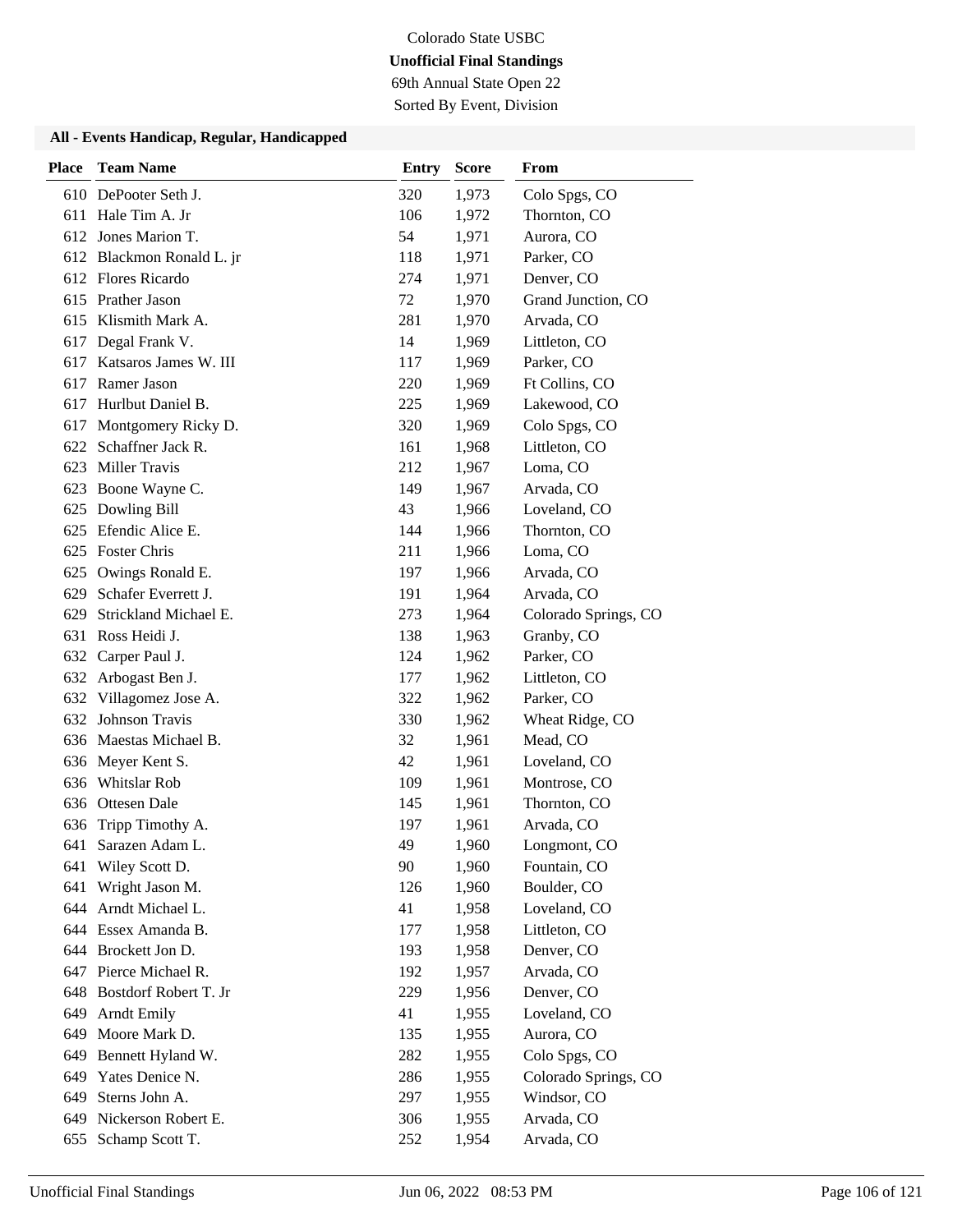69th Annual State Open 22

Sorted By Event, Division

| <b>Place</b> | <b>Team Name</b>            | <b>Entry</b> | <b>Score</b> | From                 |
|--------------|-----------------------------|--------------|--------------|----------------------|
|              | 655 Ruiz Jose R.            | 274          | 1,954        | Denver, CO           |
| 657          | Graham Daniel J.            | 26           | 1,953        | Lakewood, CO         |
| 657          | Luna Albert                 | 67           | 1,953        | Thornton, CO         |
| 659          | Stwalley Brian E.           | 8            | 1,952        | Thornton, CO         |
| 659          | Clarke Lonnie A.            | 36           | 1,952        | Eagle, CO            |
| 661          | Schofield Bryan R.          | 74           | 1,951        | Colo Spgs, CO        |
| 662          | Swan Drew J.                | 82           | 1,950        | Sterling, CO         |
|              | 663 Hughes Terry L.         | 61           | 1,949        | Denver, CO           |
| 663          | Macaluso William (Sonny) L. | 190          | 1,949        | Arvada, CO           |
| 663          | Pacheco Anthony             | 193          | 1,949        | Denver, CO           |
| 663          | Walden Joshua R.            | 295          | 1,949        | Westcliffe, CO       |
| 663          | <b>Woolard Vic</b>          | 320          | 1,949        | Colo Spgs, CO        |
| 668          | Nadeau Dan                  | 217          | 1,947        | Loma, CO             |
| 669          | Malacky William M.          | 264          | 1,946        | Aurora, CO           |
|              | 670 Lowery Kirk D.          | 124          | 1,945        | Parker, CO           |
|              | 670 Lichtl Otto Jr          | 193          | 1,945        | Denver, CO           |
| 670          | Robinson Andre B.           | 317          | 1,945        | Thornton, CO         |
| 673          | Shaver Jeremy M.            | 137          | 1,944        | Granby, CO           |
| 673          | <b>Finley Denise</b>        | 181          | 1,944        | Longmont, CO         |
| 675          | Fugita Aaron J. Sr          | 155          | 1,943        | Northglenn, CO       |
| 675          | Lyons Terry M.              | 364          | 1,943        | CRAIG, CO            |
| 675          | Pease Willard H. III        | 215          | 1,943        | Loma, CO             |
| 678          | Wise Richard R.             | 122          | 1,941        | Highlands Ranch, CO  |
| 678          | <b>Wolff Rick</b>           | 213          | 1,941        | Loma, CO             |
| 680          | Andreozzi Anthony L. Jr     | 236          | 1,940        | Aurora, CO           |
| 680          | Schroth Dan J.              | 237          | 1,940        | Aurora, CO           |
|              | 682 Roskelley Scott R.      | 40           | 1,938        | Loveland, CO         |
| 682          | Schmid Michael Jr           | 176          | 1,938        | Littleton, CO        |
| 682          | Martinez John (JC) C.       | 250          | 1,938        | Aurora, CO           |
| 685          | Yacoubian Peter             | 214          | 1,936        | Loma, CO             |
| 685          | DeLaRiva Orlando N.         | 329          | 1,936        | Pueblo, CO           |
| 687          | Honeycutt Michael J.        | 344          | 1,935        | Fruita, CO           |
|              | 688 Dumler Travis D.        | 31           | 1,934        | Mead, CO             |
| 688          | Rein Jay R.                 | 105          | 1,934        | Thornton, CO         |
| 688          | Shanks Rod                  | 113          | 1,934        | Arvada, CO           |
| 691          | Stevens Jeremy C.           | 88           | 1,933        | Centennial, CO       |
| 691          | Bounmark Sila               | 101          | 1,933        | Thornton, CO         |
| 691          | Hamblen Lee T.              | 161          | 1,933        | Littleton, CO        |
| 691          | Dodson Robert W.            | 331          | 1,933        | Wheat Ridge, CO      |
| 691          | Eitel Danny R.              | 166          | 1,933        | Littleton, CO        |
| 696          | Fisher Brandon L.           | 70           | 1,932        | Thornton, CO         |
|              | 696 Webb Steven C.          | 141          | 1,932        | Colorado Springs, CO |
| 696          | Chase John D.               | 160          | 1,932        | Northglenn, CO       |
| 699          | Cranford Justine Y.         | 48           | 1,930        | Colo Spgs, CO        |
| 699          | Tryon Jack A.               | 116          | 1,930        | Parker, CO           |
| 701          | Covalt Troy J.              | 160          | 1,929        | Northglenn, CO       |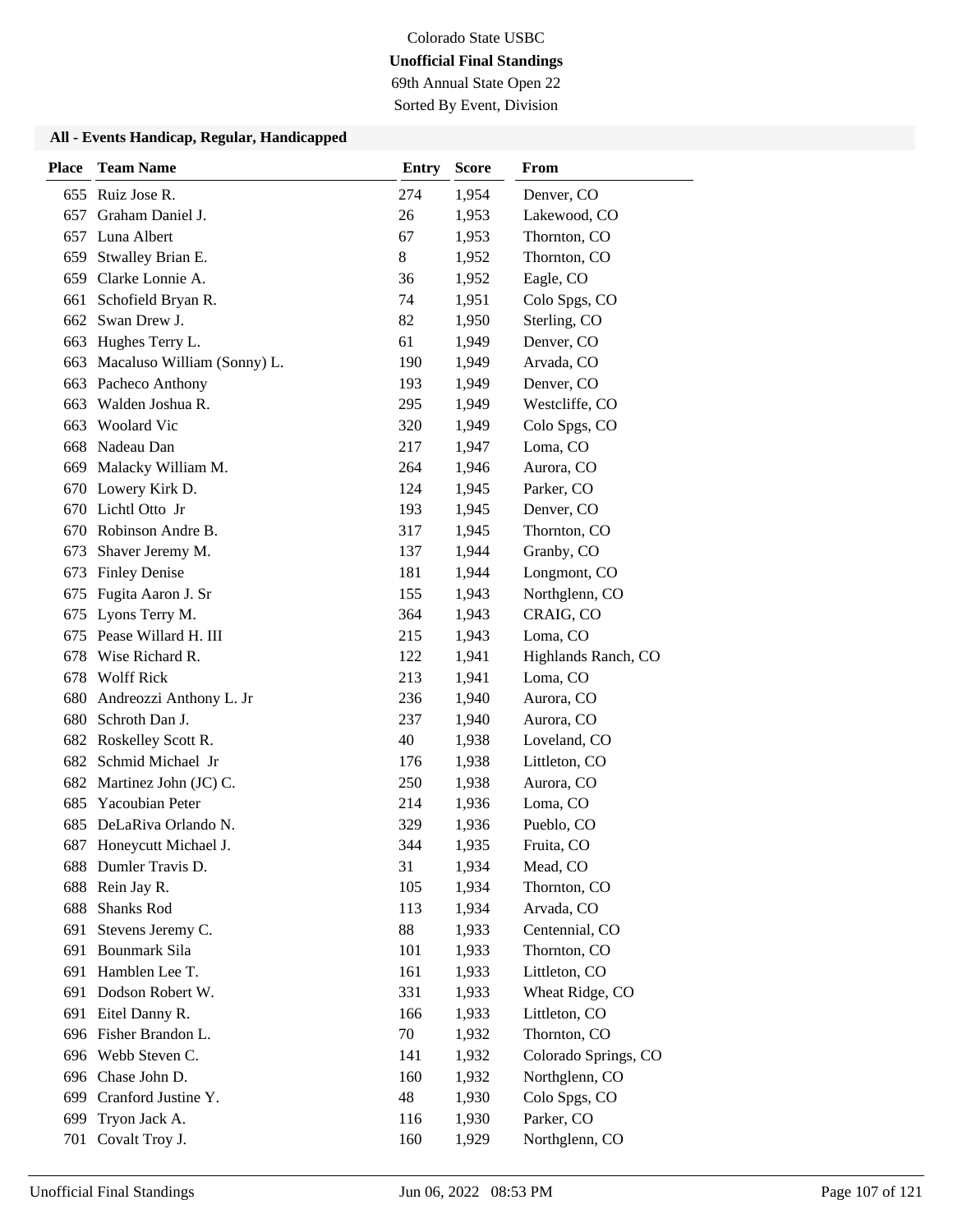69th Annual State Open 22 Sorted By Event, Division

| <b>Place</b> | <b>Team Name</b>        | <b>Entry</b> | <b>Score</b> | From                  |
|--------------|-------------------------|--------------|--------------|-----------------------|
|              | 702 Wolfe Reece G.      | 109          | 1,928        | Montrose, CO          |
|              | 702 Karnes Matthew W.   | 286          | 1,928        | Colorado Springs, CO  |
|              | 704 Galicia Manual      | 107          | 1,927        | Fort Lupton, CO       |
|              | 704 Pope Robert C.      | 147          | 1,927        | Arvada, CO            |
|              | 704 Nankervis Brian J.  | 306          | 1,927        | Arvada, CO            |
|              | 707 Panetta Rocco P.    | 112          | 1,925        | Arvada, CO            |
| 707          | Strain Jeff A.          | 282          | 1,925        | Colo Spgs, CO         |
| 709          | Perkovich Richard L.    | 144          | 1,924        | Thornton, CO          |
|              | 709 Widick Wesley A.    | 193          | 1,924        | Denver, CO            |
| 711          | Buckley James M. II     | 12           | 1,923        | Castle Pines, CO      |
| 711          | Kellerby Mark P.        | 216          | 1,923        | Loma, CO              |
| 713          | Myers Scott G.          | 92           | 1,922        | Aurora, CO            |
| 713          | Sandoval Nick A.        | 194          | 1,922        | Denver, CO            |
| 715          | Beckman Randy K.        | 230          | 1,920        | Lakewood, CO          |
|              | 716 Montoya Brian       | 197          | 1,919        | Arvada, CO            |
|              | 716 Huff Quannerferra   | 201          | 1,919        | Highlands Ranch, CO   |
|              | 716 Muren Robert D.     | 263          | 1,919        | Aurora, CO            |
| 719          | Hille Mark E.           | 72           | 1,918        | Grand Junction, CO    |
| 720          | <b>Tooker Tom</b>       | 80           | 1,917        | Grand Junction, CO    |
| 720          | Smith Shawn D.          | 173          | 1,917        | Aurora, CO            |
|              | 720 Barnett Michael P.  | 329          | 1,917        | Pueblo, CO            |
| 723          | Hausser Tonya G.        | 63           | 1,916        | Loveland, CO          |
|              | 724 Martinez Richard    | 23           | 1,914        | Grand Junction, CO    |
| 724          | Cic Anthony L.          | 152          | 1,914        | Northglenn, CO        |
| 724          | Grine Vince P.          | 181          | 1,914        | Longmont, CO          |
| 727          | <b>Satrang Renee</b>    | 62           | 1,913        | Loveland, CO          |
| 728          | Feuerborn Thomas        | 72           | 1,912        | Grand Junction, CO    |
| 728          | Tran Jimmy P.           | 263          | 1,912        | Aurora, CO            |
| 730          | Lavigna Geno N.         | 52           | 1,911        | Greenwood Village, CO |
|              | 730 Fancher Brian D.    | 106          | 1,911        | Thornton, CO          |
|              | 732 Carvelli Bradley A. | 113          | 1,908        | Arvada, CO            |
| 732          | Sell Patrick            | 113          | 1,908        | Arvada, CO            |
|              | 734 Jordan Neil E.      | 50           | 1,907        | Littleton, CO         |
|              | 734 Dean Ronny L.       | 349          | 1,907        | Lochbuie, CO          |
| 736          | Skinner Daniel C.       | 218          | 1,905        | Ft Collins, CO        |
| 737          | Fernandez Mark S.       | 350          | 1,903        | Lochbuie, CO          |
| 738          | Garrett Daniel S.       | 88           | 1,902        | Centennial, CO        |
| 739          | Gallegos Jonah D.       | 102          | 1,901        | Denver, CO            |
| 740          | Hedberg Joe             | 114          | 1,899        | Colo Spgs, CO         |
| 741          | Offerson Monte R.       | 87           | 1,898        | Centennial, CO        |
|              | 742 Miller Carolyn R.   | 215          | 1,896        | Loma, CO              |
| 742          | Crafton Heather M.      | 282          | 1,896        | Colo Spgs, CO         |
| 744          | <b>Stout Andrew</b>     | 103          | 1,895        | Greeley, CO           |
| 744          | Morales Alvaro B.       | 107          | 1,895        | Fort Lupton, CO       |
| 744          | Guy Trina Y.            | 182          | 1,895        | Centennial, CO        |
| 747          | Hoppe Jason R.          | 239          | 1,894        | Rocky Ford, CO        |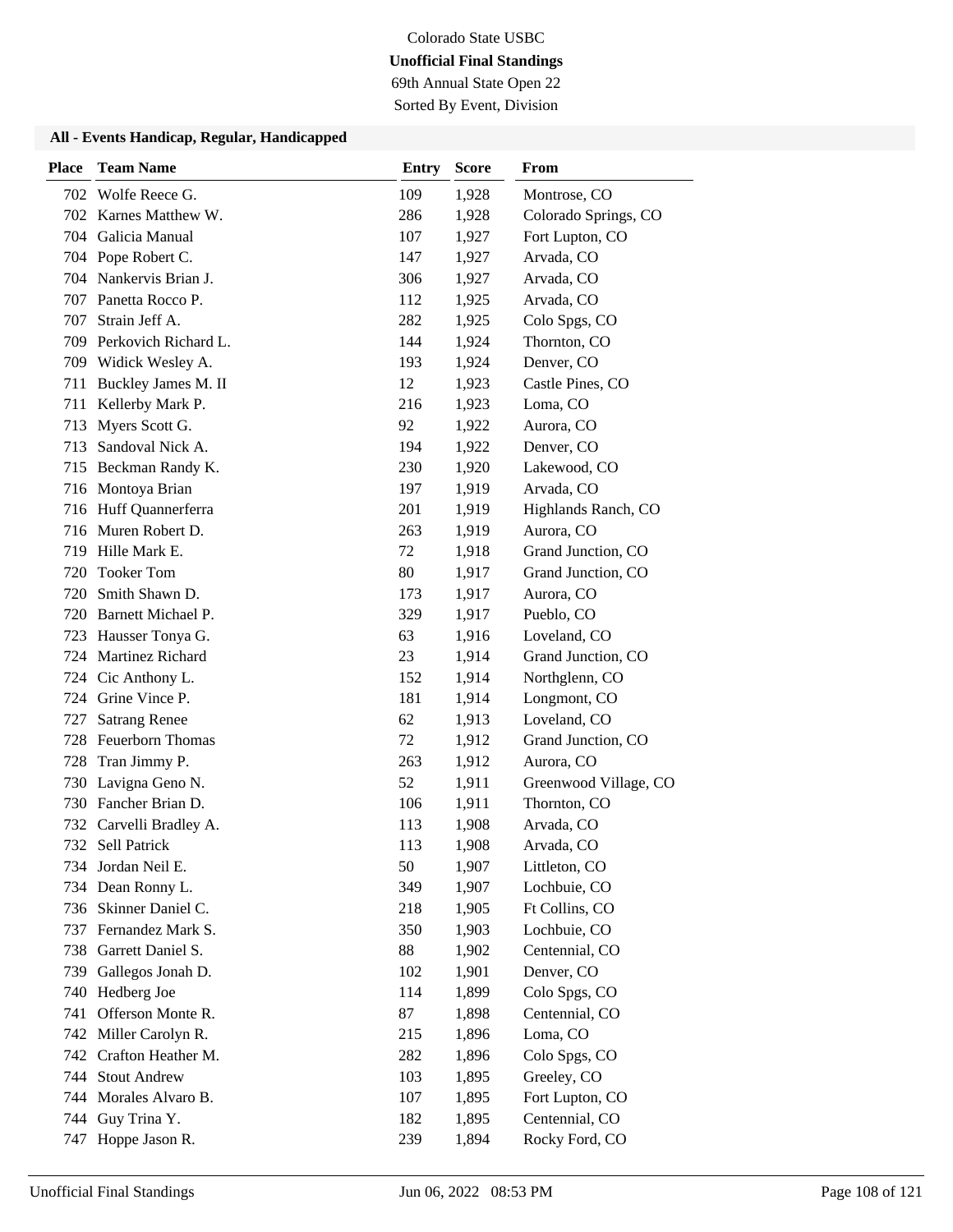69th Annual State Open 22

Sorted By Event, Division

#### **All - Events Handicap, Regular, Handicapped**

| <b>Place</b> | <b>Team Name</b>          | <b>Entry</b>   | <b>Score</b> | From                |
|--------------|---------------------------|----------------|--------------|---------------------|
| 747          | Arismendez Jacob          | 19             | 1,894        | Colo Spgs, CO       |
| 749          | Gemski Jim E.             | 128            | 1,893        | Denver, CO          |
| 750          | Ayotte Scott T.           | 296            | 1,892        | Westcliffe, CO      |
| 751          | Frias David M.            | 225            | 1,891        | Lakewood, CO        |
| 751          | Koller Thomas E.          | 328            | 1,891        | Pueblo, CO          |
| 753          | Falzgraf K C B.           | 228            | 1,890        | Lakewood, CO        |
| 754          | Stevens Christian J.      | 188            | 1,887        | Aurora, CO          |
| 755          | Taylor Kyle               | 75             | 1,886        | Fort Collins, CO    |
| 755          | Yancey Jordan R.          | 176            | 1,886        | Littleton, CO       |
| 757          | Blum Michael D.           | 188            | 1,884        | Aurora, CO          |
| 758          | Cic Anthony C.            | 152            | 1,882        | Northglenn, CO      |
|              | 758 Laws John T.          | 304            | 1,882        | Arvada, CO          |
| 760          | Lopez Devin E.            | 275            | 1,881        | Denver, CO          |
| 761          | Hernandez Frank L.        | 67             | 1,879        | Thornton, CO        |
|              | 762 Kohler Paul           | $\overline{c}$ | 1,878        | Loveland, CO        |
|              | 762 Christian Cavin D.    | 215            | 1,878        | Loma, CO            |
|              | 764 Fenton David A.       | 191            | 1,877        | Arvada, CO          |
| 765          | Koeltzow Kristopher       | 198            | 1,876        | Arvada, CO          |
| 766          | Vachon Daniel P.          | 187            | 1,873        | Arvada, CO          |
| 767          | Worrall Robert W. II      | 104            | 1,872        | Pueblo West, CO     |
| 768          | <b>Patterson Scott</b>    | 35             | 1,871        | Edwards, CO         |
| 769          | Cockroft Dustin R.        | 342            | 1,868        | Fruita, CO          |
| 770          | Yagow Jason A.            | 26             | 1,867        | Lakewood, CO        |
| 771          | Diggs Theresa M.          | 128            | 1,866        | Denver, CO          |
| 772          | Klocker William (Bill) J. | 47             | 1,865        | Commerce City, CO   |
| 773          | Scherlis Marc B.          | 121            | 1,864        | Highlands Ranch, CO |
| 773          | Turbeville Joseph D.      | 239            | 1,864        | Rocky Ford, CO      |
| 775          | Coons Jesse A.            | 202            | 1,858        | Evans, CO           |
| 776          | Hamrock Sean W.           | 322            | 1,856        | Parker, CO          |
| 777          | Low Robert K.             | 163            | 1,855        | Littleton, CO       |
| 778          | Frazier Don R.            | 58             | 1,854        | Morrison, CO        |
| 779          | Birely Derek S.           | 293            | 1,853        | Denver, CO          |
| 779          | Banks D J                 | 325            | 1,853        | Brush, CO           |
| 781          | Navarrete Jeremy          | 176            | 1,852        | Littleton, CO       |
| 782          | Wilkening Leonard R.      | 279            | 1,851        | Littleton, CO       |
| 783          | Daniel Rick R.            | 120            | 1,846        | Brighton, CO        |
| 784          | Tonsing Chelsea L.        | 41             | 1,843        | Loveland, CO        |
|              | 784 Price Lincoln W.      | 180            | 1,843        | Longmont, CO        |
| 786          | Thornton Eric A. Jr       | 3              | 1,841        | Colo Spgs, CO       |
| 787          | Duryee Steve              | 103            | 1,838        | Greeley, CO         |
| 788          | Landis Jim                | 72             | 1,836        | Grand Junction, CO  |
|              | 789 Watts Shane W.        | 143            | 1,835        | Thornton, CO        |
| 790          | Lucero Paul E. Sr         | 168            | 1,832        | Littleton, CO       |
|              | 790 Fossett Derrick E.    | 306            | 1,832        | Arvada, CO          |
|              | 792 Hogan-McCool Austin   | 67             | 1,829        | Thornton, CO        |
| 793          | Vigil Pete J. Sr          | 73             | 1,828        | Denver, CO          |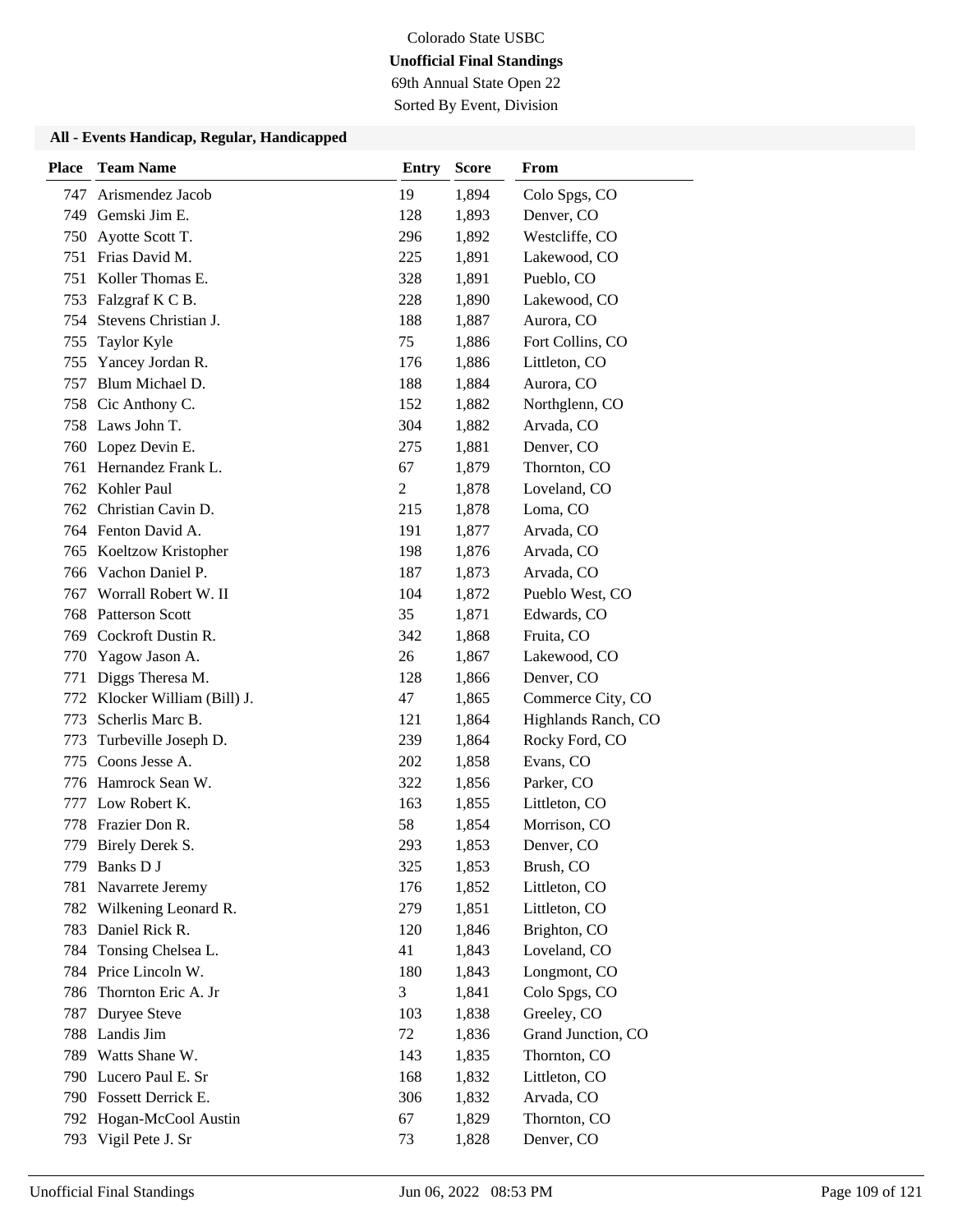69th Annual State Open 22

Sorted By Event, Division

#### **All - Events Handicap, Regular, Handicapped**

| <b>Place</b> | <b>Team Name</b>        | <b>Entry</b> | <b>Score</b> | From                |
|--------------|-------------------------|--------------|--------------|---------------------|
| 794          | Villano Jeff J.         | 253          | 1,822        | Arvada, CO          |
| 795          | Slagle Ron              | 216          | 1,821        | Loma, CO            |
| 795          | Sturgeon Earl K.        | 265          | 1,821        | Thornton, CO        |
| 797          | Toney Trinna L.         | 151          | 1,817        | Westminster, CO     |
|              | 797 Newton Ricky        | 360          | 1,817        | Denver, CO          |
| 799          | Mc Cullough Steven D.   | 86           | 1,816        | Parker, CO          |
| 800          | <b>Larson Darell</b>    | 188          | 1,815        | Aurora, CO          |
|              | 801 Clendening Chris E. | 124          | 1,813        | Parker, CO          |
|              | 802 Lockwood Jenny      | 339          | 1,802        | Fruita, CO          |
|              | 803 Rice Jason A.       | 280          | 1,799        | Aurora, CO          |
| 804          | Shettler James E. Jr    | 46           | 1,798        | Lakewood, CO        |
| 805          | Slavsky Jeffrey L.      | 122          | 1,779        | Highlands Ranch, CO |
| 806          | Hale Mason              | 192          | 1,776        | Arvada, CO          |
| 807          | Radebaugh Brett L.      | 47           | 1,772        | Commerce City, CO   |
| 808          | Eccher Fred T.          | 175          | 1,764        | Aurora, CO          |
|              | 809 Nestle Eldon        | 344          | 1,758        | Fruita, CO          |
| 810          | Crawford John H.        | 213          | 1,749        | Loma, CO            |
| 811          | Vargas Anthony A.       | 234          | 1,734        | Northglenn, CO      |
| 812          | Souchek Michael A.      | 225          | 1,731        | Lakewood, CO        |
| 813          | Valencia Joseph A.      | 188          | 1,721        | Aurora, CO          |
| 813          | Rios Troy B.            | 276          | 1,721        | Denver, CO          |
| 815          | Woodvine Alan J.        | 189          | 1,717        | Aurora, CO          |
|              | 815 Lawrence Bobby J.   | 340          | 1,717        | Fruita, CO          |
|              | 817 Rodriguez Rey J.    | 196          | 1,634        | Denver, CO          |
| 818          | <b>Thurston Randy</b>   | 39           | 1,627        | Grand Junction, CO  |
| 819          | Movillion Rene C.       | 254          | 1,621        | Arvada, CO          |
| 820          | Honeycutt Sabrina M.    | 339          | 1,619        | Fruita, CO          |
| 821          | Smith Whitney J.        | 212          | 1,592        | Loma, CO            |
| 822          | Mullings Shawn          | 4            | 1,544        | Littleton, CO       |
| 823          | Turbeville Doug         | 239          | 1,543        | Rocky Ford, CO      |
| 824          | Aragon Anthony L.       | 276          | 1,500        | Denver, CO          |
| 825          | Struble Jo L.           | 56           | 1,499        | Brush, CO           |
|              | 826 Emerson Aaron W.    | 336          | 1,457        | Pueblo, CO          |
| 827          | Barrionuevo Todd I.     | 27           | 1,428        | Thornton, CO        |
|              | 828 Prosser Donald W.   | 58           | 1,311        | Morrison, CO        |
|              | 829 Smith Rebecca       | 79           | 1,306        | Howard, CO          |
|              | 830 Hill Craig R.       | 270          | 1,255        | Pueblo, CO          |
| 831          | Hartman Kevin L.        | 249          | 1,210        | Aurora, CO          |
| 832          | Moritz Tanner W.        | 189          | 1,122        | Aurora, CO          |
| 833          | Chrissinger Craig A.    | 86           | 1,070        | Parker, CO          |
| 834          | Winter Richard A.       | 262          | 992          | Aurora, CO          |
| 835          | Williams Paul           | 8            | 758          | Thornton, CO        |
| 836          | Hydle Greg P.           | 112          | 743          | Arvada, CO          |
| 837          | Vargas Steven A.        | 235          | 702          | Northglenn, CO      |
| 838          | Guzman Manuel E. Sr     | 223          | 698          | Ft Collins, CO      |
| 839          | Musial John             | 269          | 691          | Aurora, CO          |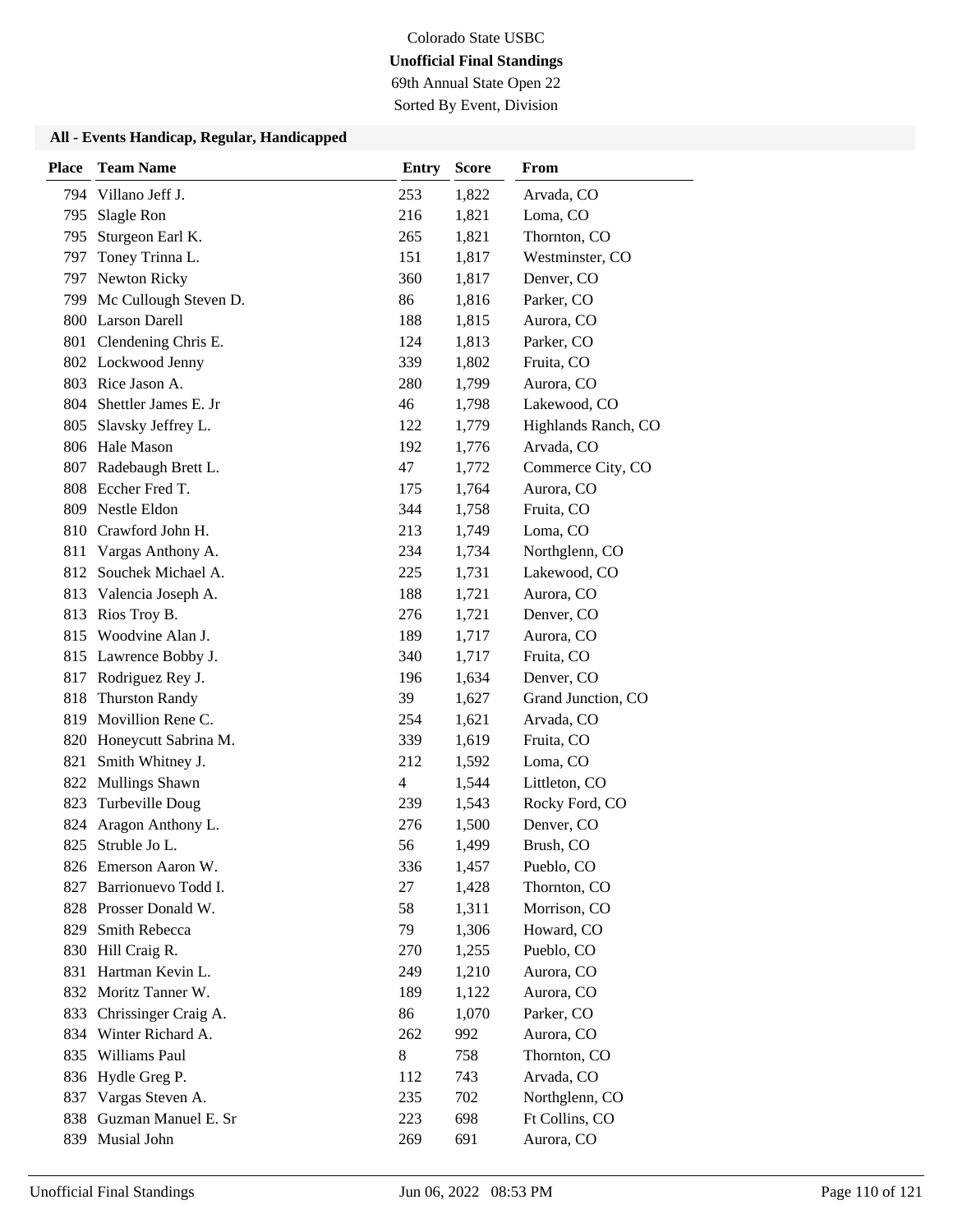69th Annual State Open 22 Sorted By Event, Division

#### **All - Events Handicap, Regular, Handicapped**

| <b>Place</b> | Team Name                  | Entry | <b>Score</b> | From                 |
|--------------|----------------------------|-------|--------------|----------------------|
|              | 840 Simosky James M.       | 115   | 656          | Colorado Springs, CO |
|              | 841 Benedict Dale (Landon) | 12    | 644          | Castle Pines, CO     |
|              | 842 Steinmark Trevor W.    | 299   | 621          | Littleton, CO        |
|              | 843 Duran Jody             | 299   | 620          | Littleton, CO        |
|              | 844 Emdin William          | 116   | 604          | Parker, CO           |
|              | 845 Adams II Joseph W.     | 333   | 576          | La Junta, CO         |
|              | 846 Owens David M.         | 73    | 542          | Denver, CO           |
| 847          | Musial Nick W.             | 269   | 533          | Aurora, CO           |

The lowest score to cash is 2164.

| <b>Place</b> | <b>Team Name</b>      | <b>Entry</b> | <b>Score</b> | From                 |
|--------------|-----------------------|--------------|--------------|----------------------|
| 1            | Gensch William        | 246          | 2,201        | Aurora, CO           |
| 2            | Robinson Bobby J. Jr  | 247          | 2,188        | Aurora, CO           |
| 3            | Lawson Kelly R.       | 196          | 2,183        | Denver, CO           |
| 4            | Lundy Dante L.        | 73           | 2,167        | Denver, CO           |
| 5            | Maxey Garret J.       | 75           | 2,162        | Fort Collins, CO     |
| 6            | Steinmetz Duane E.    | 75           | 2,141        | Fort Collins, CO     |
| 7            | Martinac Duane P.     | 194          | 2,134        | Denver, CO           |
| 8            | Hanten Daniel R.      | 61           | 2,125        | Denver, CO           |
| 9            | Gallegos Noah J.      | 102          | 2,120        | Denver, CO           |
| 10           | Gwynn John H.         | 102          | 2,118        | Denver, CO           |
| 11           | McIntyre John T.      | 270          | 2,117        | Pueblo, CO           |
| 12           | Villagomez Erick M.   | 322          | 2,088        | Parker, CO           |
| 13           | Yang Stephen          | 1            | 2,082        | Westminster, CO      |
| 13           | Ausec Timothy J.      | 302          | 2,082        | Colorado Springs, CO |
| 15           | McGowan Eric P.       | 324          | 2,080        | Salida, CO           |
| 16           | <b>Fleming Deon</b>   | 112          | 2,076        | Arvada, CO           |
| 16           | <b>Martinez Chris</b> | 247          | 2,076        | Aurora, CO           |
| 18           | Wood Randall S.       | 159          | 2,074        | Northglenn, CO       |
| 19           | Marion Robert W.      | 92           | 2,071        | Aurora, CO           |
| 20           | Griego Dion R.        | 194          | 2,060        | Denver, CO           |
| 21           | Moore Morgan J.       | 135          | 2,058        | Aurora, CO           |
| 22           | Claussen Shawn M.     | 196          | 2,053        | Denver, CO           |
| 23           | <b>Bailey Jeff</b>    | 301          | 2,047        | Littleton, CO        |
| 24           | Schamp Stephen L.     | 252          | 2,044        | Arvada, CO           |
| 25           | Schafer Rick A.       | 197          | 2,041        | Arvada, CO           |
| 26           | Wood Joel A.          | 49           | 2,036        | Longmont, CO         |
| 27           | Hittle Zach Z.        | 221          | 2,032        | Ft Collins, CO       |
| 28           | Nadeau Chase          | 217          | 2,029        | Loma, CO             |
| 29           | Moore Mason C.        | 135          | 2,027        | Aurora, CO           |
| 30           | Solano Anthony W.     | 121          | 2,026        | Highlands Ranch, CO  |
| 30           | Holt Victor G.        | 149          | 2,026        | Arvada, CO           |
| 32           | Freeman John C.       | 40           | 2,024        | Loveland, CO         |
| 32           | Dale Mark W.          | 183          | 2,024        | Colorado Springs, CO |
| 32           | Galvin Donald P.      | 316          | 2,024        | Bennett, CO          |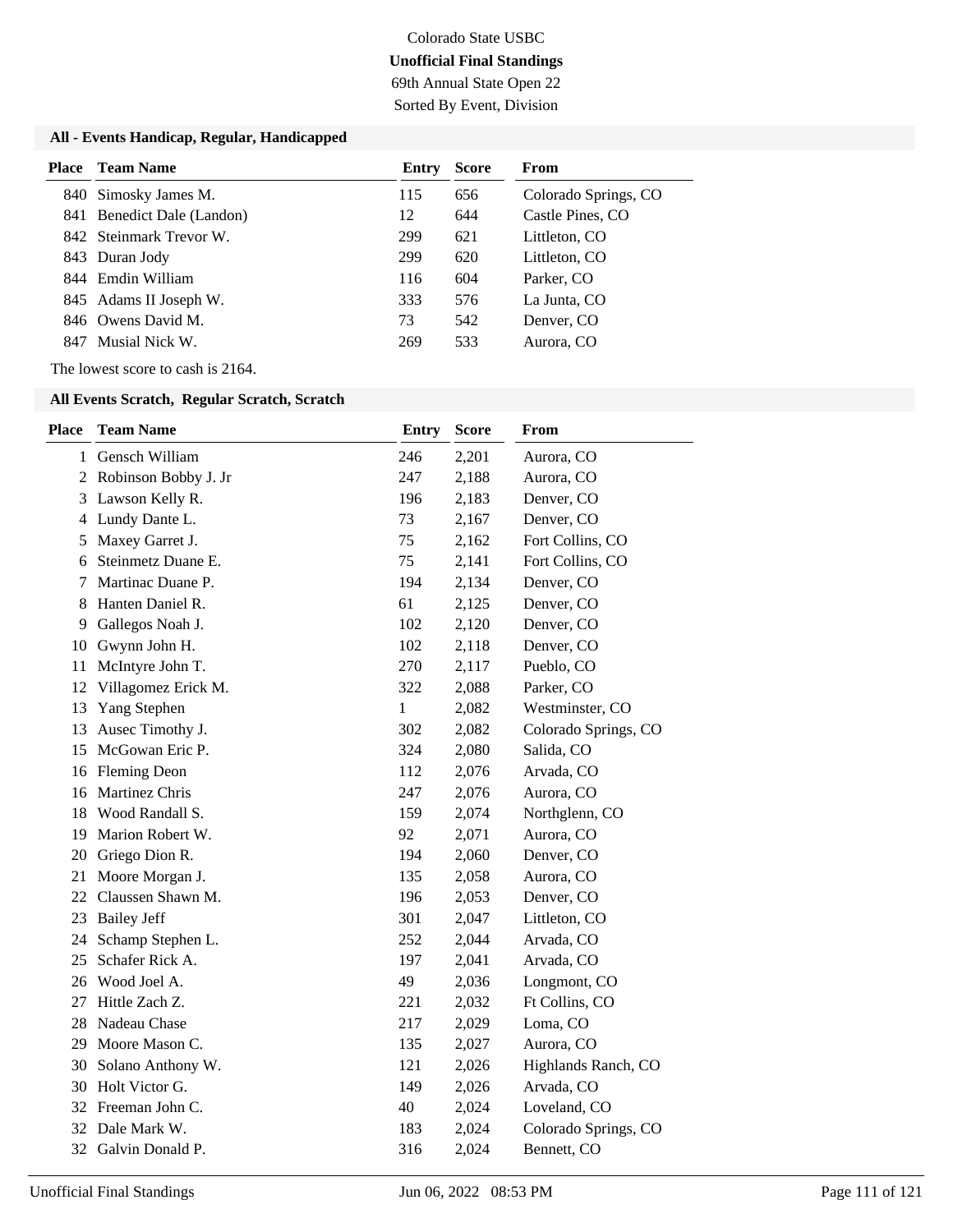69th Annual State Open 22

Sorted By Event, Division

| <b>Place</b> | <b>Team Name</b>           | <b>Entry</b> | <b>Score</b> | From                |
|--------------|----------------------------|--------------|--------------|---------------------|
| 35           | Johnson Ronald (RJ) E. III | 247          | 2,022        | Aurora, CO          |
| 36           | Delaney Jeffrie Q. Jr      | 250          | 2,017        | Aurora, CO          |
| 37           | Quick Robert A.            | 55           | 2,016        | Brighton, CO        |
| 38           | Banister Rickie A.         | 246          | 2,013        | Aurora, CO          |
| 39           | Fleming Tony A.            | 112          | 2,012        | Arvada, CO          |
| 40           | Lallak Eddie J. Jr         | 75           | 2,005        | Fort Collins, CO    |
| 40           | Gallegos Steven M.         | 102          | 2,005        | Denver, CO          |
| 42           | Moss Brian K.              | 125          | 2,004        | Boulder, CO         |
| 43           | Schafer Russ L.            | 197          | 1,998        | Arvada, CO          |
| 44           | Schmidt Karl E.            | 92           | 1,993        | Aurora, CO          |
| 44           | Maly Michelle M.           | 365          | 1,993        | Arvada, CO          |
| 46           | Busnardo Jason P.          | 125          | 1,992        | Boulder, CO         |
| 46           | Miller Jayden T.           | 217          | 1,992        | Loma, CO            |
| 48           | Ramey Robert J.            | $\mathbf{1}$ | 1,991        | Westminster, CO     |
| 48           | Sawyer Brandon             | 35           | 1,991        | Edwards, CO         |
| 50           | George Edward J.           | 323          | 1,989        | Thornton, CO        |
| 51           | Hurlbut Devin              | 226          | 1,980        | Lakewood, CO        |
| 52           | Jackson Jacob A.           | 121          | 1,973        | Highlands Ranch, CO |
| 53           | Mayland Donald A. Sr       | 106          | 1,972        | Thornton, CO        |
| 54           | Dominique Mickel           | 160          | 1,968        | Northglenn, CO      |
| 55           | Schaak Alfred T. Jr        | 232          | 1,966        | Pueblo, CO          |
| 55           | Popovich Marco A.          | 247          | 1,966        | Aurora, CO          |
| 57           | Frison Clark E.            | 247          | 1,963        | Aurora, CO          |
| 58           | McKinzie Jimme L.          | 361          | 1,962        | Jefferson, CO       |
| 59           | Tripp Timothy A.           | 197          | 1,961        | Arvada, CO          |
| 60           | Lujan Michael A.           | 315          | 1,959        | Bennett, CO         |
| 60           | Boysen Jason L.            | 323          | 1,959        | Thornton, CO        |
| 62           | Johnson John W.            | 365          | 1,957        | Arvada, CO          |
| 63           | Davies Hardy Greg Jr       | 112          | 1,956        | Arvada, CO          |
| 64           | Capasso Giovanni G.        | 102          | 1,953        | Denver, CO          |
| 65           | <b>Bennett Cory</b>        | 342          | 1,952        | Fruita, CO          |
| 66           | Herman Chloe L.            | 135          | 1,950        | Aurora, CO          |
| 67           | Smittie Ishmael Sr         | 335          | 1,946        | Denver, CO          |
| 68           | Clark Jeffrey W.           | 160          | 1,944        | Northglenn, CO      |
| 68           | Vitko Richard W.           | 247          | 1,944        | Aurora, CO          |
| 70           | Kelley Mike S.             | 237          | 1,943        | Aurora, CO          |
| 70           | Eggleston Edward R. III    | 336          | 1,943        | Pueblo, CO          |
| 70           | Hosler Ronald L.           | 362          | 1,943        | Englewood, CO       |
| 73           | Arellano Richard R. II     | 194          | 1,939        | Denver, CO          |
| 74           | Thompson Adam P.           | 190          | 1,938        | Arvada, CO          |
| 74           | Carlson Robert G.          | 251          | 1,938        | Arvada, CO          |
| 76           | <b>Whitecotton Dewey</b>   | 217          | 1,935        | Loma, CO            |
| 76           | Dahlinger Jason            | 326          | 1,935        | BRUSH, CO           |
| 78           | Schwarz Heath              | 218          | 1,934        | Ft Collins, CO      |
| 79           | Frank Dale R.              | 264          | 1,932        | Aurora, CO          |
| 80           | Hughes Bryan J.            | 61           | 1,931        | Denver, CO          |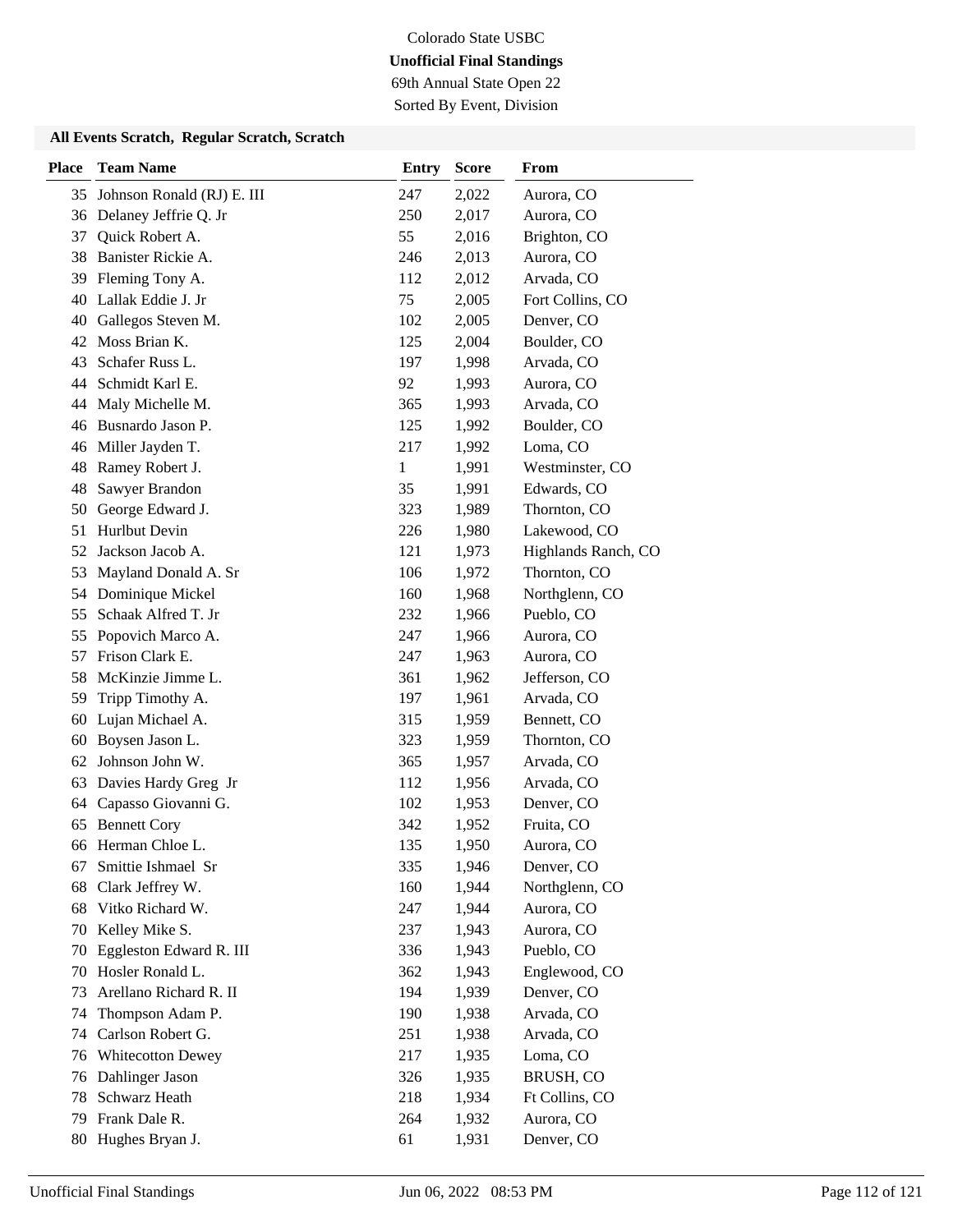69th Annual State Open 22

Sorted By Event, Division

| <b>Place</b> | <b>Team Name</b>      | <b>Entry</b> | <b>Score</b> | From                 |
|--------------|-----------------------|--------------|--------------|----------------------|
| 81           | Sivixai Tony          | 106          | 1,929        | Thornton, CO         |
| 81           | <b>Becker Brandon</b> | 250          | 1,929        | Aurora, CO           |
| 83           | Cerutti Fabrizio      | 123          | 1,925        | Parker, CO           |
| 83           | Gibson Spencer M.     | 198          | 1,925        | Arvada, CO           |
| 85           | Edmunds Douglas R.    | 162          | 1,924        | Littleton, CO        |
| 86           | Dato Angela N.        | 123          | 1,922        | Parker, CO           |
| 87           | Dias Mike             | 362          | 1,921        | Englewood, CO        |
| 88           | Lara Eddie L. Jr      | 194          | 1,918        | Denver, CO           |
| 89           | Mitchell Jeff M.      | 57           | 1,917        | Frederick, CO        |
| 89           | Gee Russell A.        | 105          | 1,917        | Thornton, CO         |
| 91           | Prather Jason         | 72           | 1,916        | Grand Junction, CO   |
| 91           | Wempe Luke A.         | 74           | 1,916        | Colo Spgs, CO        |
| 93           | Pike Ian C.           | 113          | 1,915        | Arvada, CO           |
| 93           | Shtulman Ari          | 224          | 1,915        | Ft Collins, CO       |
| 93           | Birely Jared S.       | 293          | 1,915        | Denver, CO           |
|              | 96 Polk James E. Jr   | 355          | 1,914        | Denver, CO           |
| 97           | Nelson Frank E. Jr    | 161          | 1,913        | Littleton, CO        |
| 98           | Moloney Kevin         | 42           | 1,912        | Loveland, CO         |
| 99           | Sutterlin Steve P.    | 264          | 1,911        | Aurora, CO           |
| 99           | Berisford Todd A.     | 336          | 1,911        | Pueblo, CO           |
| 101          | Koch Ryan H.          | 74           | 1,908        | Colo Spgs, CO        |
| 102          | Ausec Dana S.         | 302          | 1,906        | Colorado Springs, CO |
| 102          | Savage Donald L.      | 365          | 1,906        | Arvada, CO           |
|              | 104 Miller Travis     | 212          | 1,904        | Loma, CO             |
| 105          | Srichabok Ricky       | 101          | 1,902        | Thornton, CO         |
| 106          | <b>Clark Lance</b>    | 204          | 1,901        | Wiley, CO            |
|              | 106 Dixon Kevin E.    | 325          | 1,901        | Brush, CO            |
| 108          | Miller Adam G.        | 322          | 1,896        | Parker, CO           |
| 109          | Baldassar Greg J.     | 125          | 1,895        | Boulder, CO          |
|              | 109 Wolff Allen G.    | 214          | 1,895        | Loma, CO             |
| 111          | Lovell Jamie S.       | 159          | 1,893        | Northglenn, CO       |
| 111          | Starke Don A.         | 303          | 1,893        | Colorado Springs, CO |
|              | 113 Lee Shawn J.      | 135          | 1,892        | Aurora, CO           |
|              | 114 Mosher James D.   | 109          | 1,891        | Montrose, CO         |
|              | 114 White Joe E. III  | 250          | 1,891        | Aurora, CO           |
|              | 116 Douglass Brian A. | 125          | 1,887        | Boulder, CO          |
|              | 116 Buckley Ian J.    | 301          | 1,887        | Littleton, CO        |
| 118          | <b>Yearous Cass</b>   | 280          | 1,886        | Aurora, CO           |
| 119          | May Jai L.            | 56           | 1,885        | Brush, CO            |
| 120          | Robinson Morgan B.    | 217          | 1,882        | Loma, CO             |
| 121          | Shanks Rod            | 113          | 1,880        | Arvada, CO           |
| 121          | Trujillo David        | 245          | 1,880        | Aurora, CO           |
| 123          | Nault Thomas L. Jr    | 73           | 1,879        | Denver, CO           |
| 123          | Ausec Tanner C.       | 302          | 1,879        | Colorado Springs, CO |
| 125          | Sabo Rina A.          | 315          | 1,878        | Bennett, CO          |
| 126          | Aguirre Ramon A.      | 322          | 1,873        | Parker, CO           |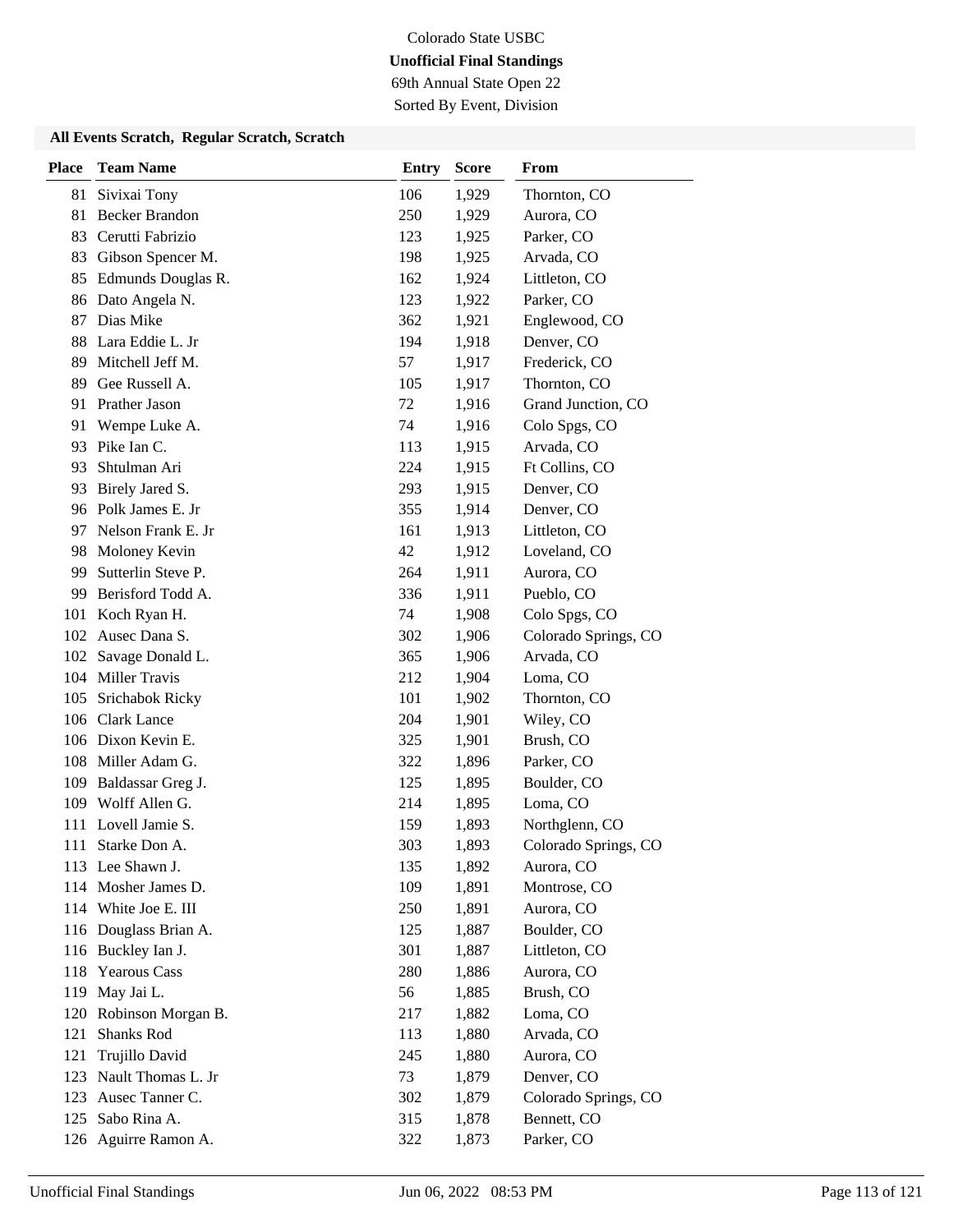69th Annual State Open 22 Sorted By Event, Division

| <b>Place</b> | <b>Team Name</b>             | <b>Entry</b> | <b>Score</b> | From                 |
|--------------|------------------------------|--------------|--------------|----------------------|
|              | 127 Lloyd Ernie D.           | 87           | 1,871        | Centennial, CO       |
| 127          | Phillips Joshua              | 161          | 1,871        | Littleton, CO        |
| 129          | Jordan Brian                 | 50           | 1,870        | Littleton, CO        |
| 130          | Jenkins Scott A.             | 40           | 1,869        | Loveland, CO         |
|              | 130 Fisher Thomas R.         | 70           | 1,869        | Thornton, CO         |
|              | 132 Cockroft Dustin R.       | 342          | 1,868        | Fruita, CO           |
|              | 133 Pauley Jason T.          | 105          | 1,867        | Thornton, CO         |
|              | 133 Shaw Brett D.            | 302          | 1,867        | Colorado Springs, CO |
|              | 133 Eckhoff Emily A.         | 365          | 1,867        | Arvada, CO           |
| 136          | Turbeville Joseph D.         | 239          | 1,864        | Rocky Ford, CO       |
|              | 137 Miller Peter M.          | 183          | 1,863        | Colorado Springs, CO |
|              | 137 Hernandez Isaac L.       | 198          | 1,863        | Arvada, CO           |
| 139          | Ditter Paul J.               | 191          | 1,862        | Arvada, CO           |
|              | 140 Koeltzow Kristopher      | 198          | 1,861        | Arvada, CO           |
| 141          | Saulnier Mackenzie L.        | 202          | 1,860        | Evans, CO            |
|              | 142 DeMers Cody R.           | 81           | 1,859        | Sterling, CO         |
|              | 142 Rivera Derek J.          | 336          | 1,859        | Pueblo, CO           |
|              | 144 Saunders Shamus D.       | 92           | 1,856        | Aurora, CO           |
|              | 144 Karnes Matthew W.        | 286          | 1,856        | Colorado Springs, CO |
|              | 144 Hermanstorfer Michael J. | 296          | 1,856        | Westcliffe, CO       |
| 147          | Finley Trenton S.            | 181          | 1,854        | Longmont, CO         |
|              | 147 Perez William J.         | 293          | 1,854        | Denver, CO           |
|              | 149 Rurup Kevin R.           | 57           | 1,853        | Frederick, CO        |
|              | 150 Newmen Samuel L.         | 364          | 1,852        | CRAIG, CO            |
| 151          | Carper Paul J.               | 124          | 1,851        | Parker, CO           |
| 152          | Tran John P.                 | 263          | 1,850        | Aurora, CO           |
| 153          | Cleppe James J.              | 55           | 1,849        | Brighton, CO         |
| 153          | Scherlis Marc B.             | 121          | 1,849        | Highlands Ranch, CO  |
|              | 153 Dee Clark W.             | 122          | 1,849        | Highlands Ranch, CO  |
| 153          | Grine Vincent P.             | 181          | 1,849        | Longmont, CO         |
|              | 157 Willey Brad J.           | 225          | 1,848        | Lakewood, CO         |
| 157          | Trenn Larry M. Jr            | 315          | 1,848        | Bennett, CO          |
|              | 159 Stehle John J. Jr        | 105          | 1,846        | Thornton, CO         |
| 160          | Carvelli Bradley A.          | 113          | 1,845        | Arvada, CO           |
|              | 161 Moeller Eric W.          | 159          | 1,843        | Northglenn, CO       |
|              | 162 Seres Larry C.           | 180          | 1,842        | Longmont, CO         |
|              | 162 Schneider Curtis J.      | 306          | 1,842        | Arvada, CO           |
|              | 164 Lund John A.             | 112          | 1,841        | Arvada, CO           |
| 165          | Taylor Kyle                  | 75           | 1,838        | Fort Collins, CO     |
| 165          | Dick Derek R.                | 121          | 1,838        | Highlands Ranch, CO  |
| 165          | Scoggins Shawn R.            | 301          | 1,838        | Littleton, CO        |
| 168          | Dageenakis Christopher A.    | 31           | 1,837        | Mead, CO             |
|              | 168 Newsom David A.          | 236          | 1,837        | Aurora, CO           |
|              | 170 Nadeau Dan               | 217          | 1,836        | Loma, CO             |
|              | 170 Fischel Lee J.           | 301          | 1,836        | Littleton, CO        |
|              | 172 Foltz Matthew M.         | 159          | 1,835        | Northglenn, CO       |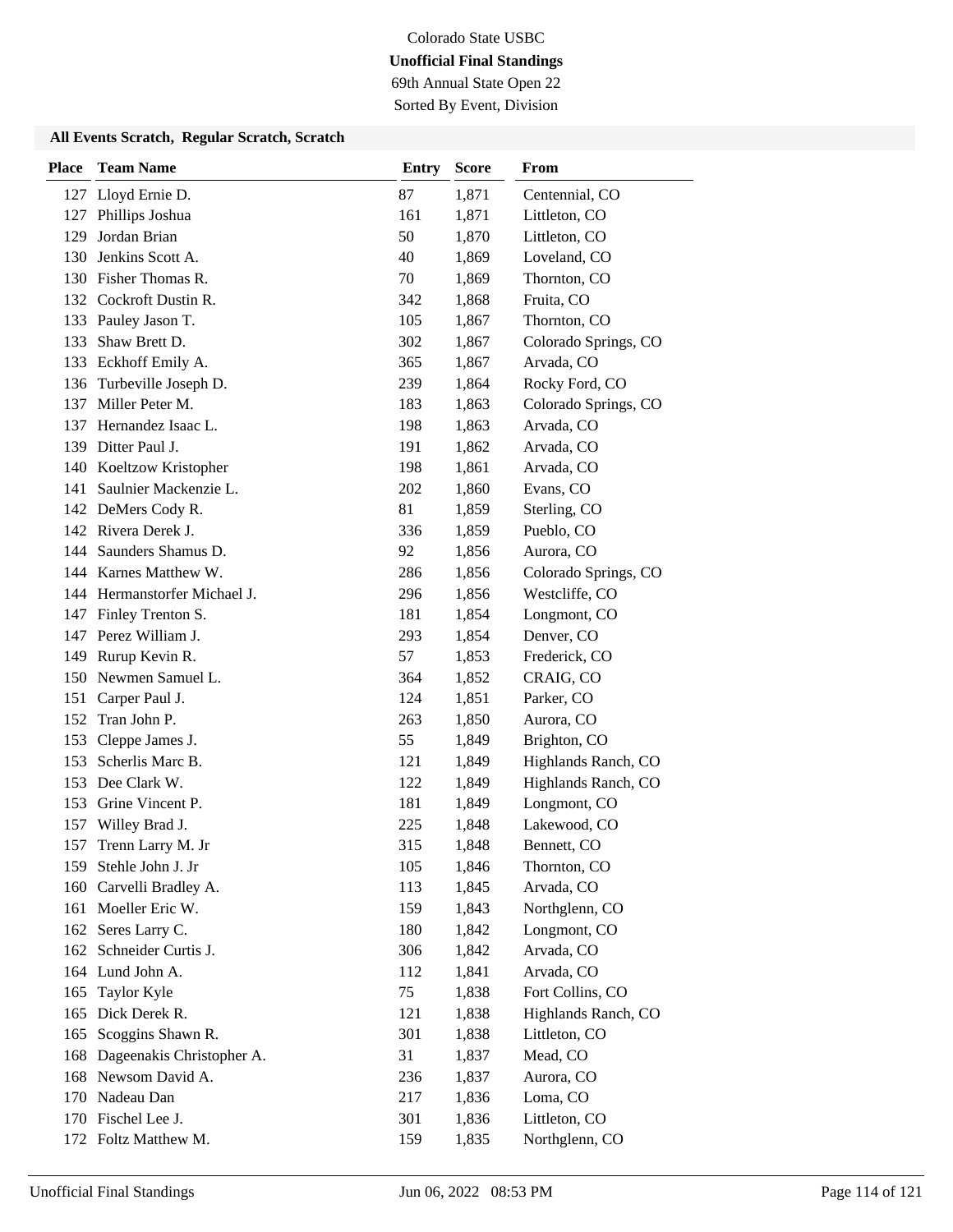69th Annual State Open 22

Sorted By Event, Division

| <b>Place</b> | <b>Team Name</b>         | <b>Entry</b> | <b>Score</b> | From                 |
|--------------|--------------------------|--------------|--------------|----------------------|
|              | 173 Wenholz Lonnie A.    | 196          | 1,833        | Denver, CO           |
|              | 174 La Crue Richard W.   | 88           | 1,832        | Centennial, CO       |
|              | 174 Mellinger Duane L.   | 92           | 1,832        | Aurora, CO           |
| 176          | Christensen Scott M.     | 121          | 1,829        | Highlands Ranch, CO  |
| 176          | Harrell Kenneth          | 334          | 1,829        | Aurora, CO           |
| 178          | Hale Tim A. Jr           | 106          | 1,828        | Thornton, CO         |
| 178          | Vickrey Joseph W.        | 122          | 1,828        | Highlands Ranch, CO  |
| 180          | Villagomez Jose A.       | 322          | 1,827        | Parker, CO           |
| 181          | Cain Randall O.          | 200          | 1,825        | Pueblo, CO           |
| 181          | <b>Ehlers Shannon</b>    | 216          | 1,825        | Loma, CO             |
| 183          | Worrall Robert W. II     | 104          | 1,824        | Pueblo West, CO      |
|              | 184 Pierce Michael R.    | 192          | 1,822        | Arvada, CO           |
| 185          | Matney Anthony G.        | 31           | 1,821        | Mead, CO             |
| 186          | Quick Joshua A.          | 55           | 1,819        | Brighton, CO         |
| 186          | Seres Kimberly           | 180          | 1,819        | Longmont, CO         |
|              | 186 Haberkorn David L.   | 225          | 1,819        | Lakewood, CO         |
| 189          | Roskelley Scott R.       | 40           | 1,818        | Loveland, CO         |
| 189          | Freeman Chuck T.         | 190          | 1,818        | Arvada, CO           |
| 191          | <b>Brodecky John</b>     | 203          | 1,817        | Lamar, CO            |
|              | 192 Gilbert Fritz M.     | 21           | 1,815        | Strasburg, CO        |
|              | 192 Vasquez Brigitte J.  | 192          | 1,815        | Arvada, CO           |
| 194          | Clarkin Bill             | 42           | 1,814        | Loveland, CO         |
|              | 195 Ross Darrell D.      | 16           | 1,812        | Colorado Springs, CO |
|              | 196 Christian Chase      | 217          | 1,811        | Loma, CO             |
|              | 196 Bond Brent L.        | 338          | 1,811        | Pueblo, CO           |
| 198          | Boger David L.           | 21           | 1,809        | Strasburg, CO        |
|              | 198 Cuccia Peter A.      | 35           | 1,809        | Edwards, CO          |
| 200          | Winklepleck James W.     | 21           | 1,807        | Strasburg, CO        |
| 200          | Pacheco Steve J. Sr      | 105          | 1,807        | Thornton, CO         |
| 200          | Hurlbut Daniel B.        | 225          | 1,807        | Lakewood, CO         |
| 203          | Carbone Garrett W.       | 194          | 1,806        | Denver, CO           |
|              | 204 Tomaski Thomas D.    | 31           | 1,805        | Mead, CO             |
|              | 205 Wilson Jeff D.       | 36           | 1,800        | Eagle, CO            |
| 206          | Sell Patrick             | 113          | 1,799        | Arvada, CO           |
| 207          | Schick Jason L.          | $\mathbf{2}$ | 1,798        | Loveland, CO         |
| 207          | Menini Ashley R.         | 246          | 1,798        | Aurora, CO           |
| 207          | Owings Ronald E.         | 197          | 1,798        | Arvada, CO           |
| 210          | Wojahn Casie             | 202          | 1,797        | Evans, CO            |
| 211          | Eppel Quinn E.           | 218          | 1,794        | Ft Collins, CO       |
| 211          | Martin Kris I.           | 220          | 1,794        | Ft Collins, CO       |
| 213          | Cohrs Dean W.            | 303          | 1,793        | Colorado Springs, CO |
| 213          | Hamrock Sean W.          | 322          | 1,793        | Parker, CO           |
|              | 215 Chavez Michael L.    | 1            | 1,790        | Westminster, CO      |
|              | 215 Mosher James W. III  | 109          | 1,790        | Montrose, CO         |
|              | 215 Cordova Arthur L. Jr | 183          | 1,790        | Colorado Springs, CO |
|              | 218 Wise Richard R.      | 122          | 1,788        | Highlands Ranch, CO  |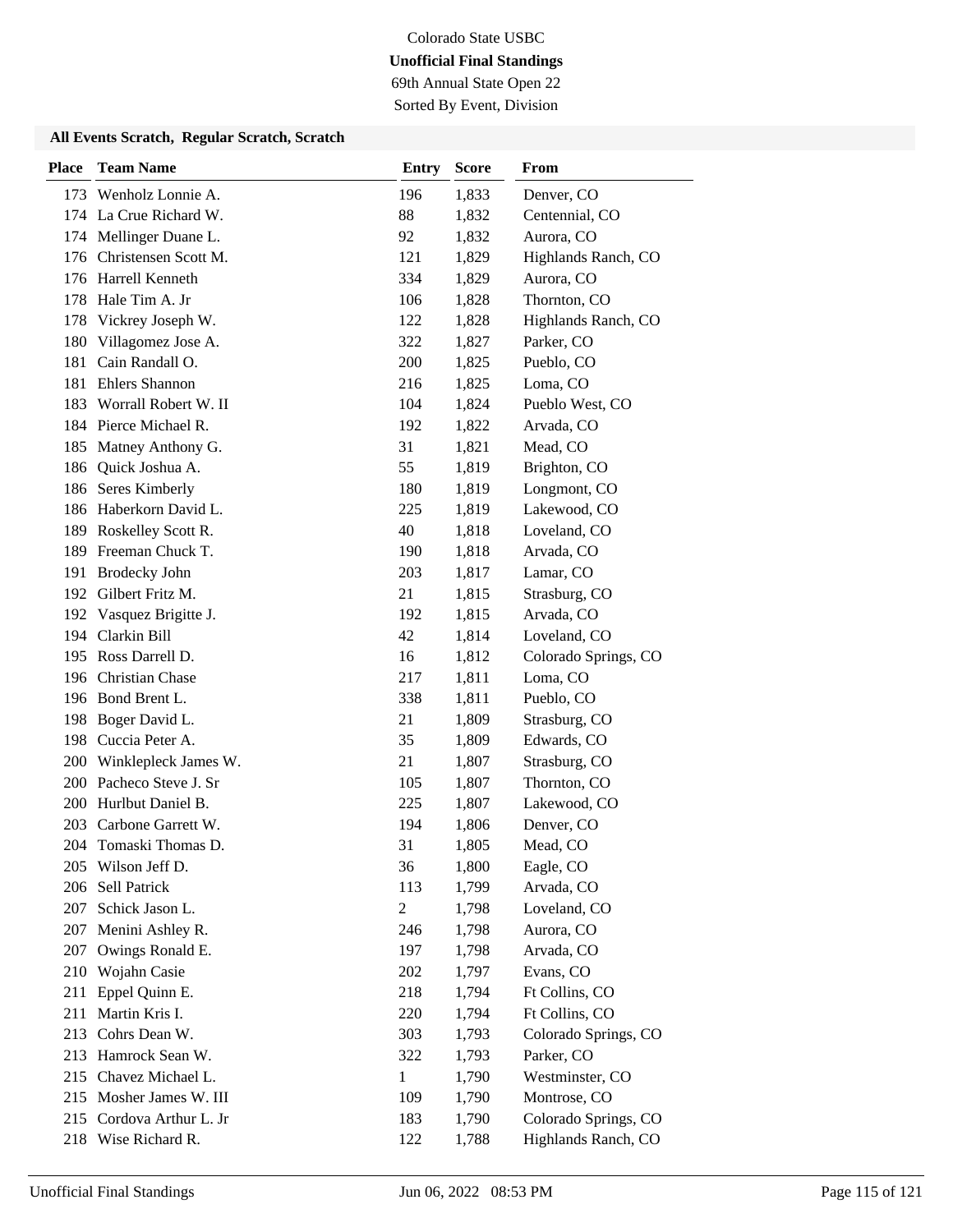69th Annual State Open 22

Sorted By Event, Division

| <b>Place</b> | <b>Team Name</b>            | <b>Entry</b> | <b>Score</b> | From                 |
|--------------|-----------------------------|--------------|--------------|----------------------|
| 219          | Dingmann Jared W.           | 35           | 1,787        | Edwards, CO          |
| 219          | Coy Gary A.                 | 42           | 1,787        | Loveland, CO         |
| 219          | Sarangaya Franz V.          | 101          | 1,787        | Thornton, CO         |
| 222          | Morgan Troy A.              | 60           | 1,785        | Buena Vista, CO      |
| 222          | Nash Darrell R.             | 236          | 1,785        | Aurora, CO           |
| 222          | Torvund Bob C. II           | 321          | 1,785        | Golden, CO           |
| 225          | Montoya Brian               | 197          | 1,784        | Arvada, CO           |
| 225          | Klismith Mark A.            | 281          | 1,784        | Arvada, CO           |
| 227          | Gwinn Jordan T.             | 202          | 1,783        | Evans, CO            |
| 227          | Murray Vicki                | 263          | 1,783        | Aurora, CO           |
| 229          | Fancher Brian D.            | 106          | 1,782        | Thornton, CO         |
| 229          | Hartman Alex                | 249          | 1,782        | Aurora, CO           |
| 231          | Pacheco Anthony             | 193          | 1,781        | Denver, CO           |
| 232          | Maruca Shawn I.             | 344          | 1,780        | Fruita, CO           |
| 233          | Nickerson Robert E.         | 306          | 1,778        | Arvada, CO           |
|              | 234 Boddy Timothy A.        | 160          | 1,777        | Northglenn, CO       |
| 234          | Schaefer Kevin M.           | 316          | 1,777        | Bennett, CO          |
| 236          | Bradford Lane W.            | 198          | 1,776        | Arvada, CO           |
| 236          | Gilmore Tyler L.            | 334          | 1,776        | Aurora, CO           |
| 238          | Huebner James M.            | 37           | 1,775        | Eagle, CO            |
| 238          | Meyer Loree L.              | 336          | 1,775        | Pueblo, CO           |
| 240          | Hennings David D.           | 85           | 1,773        | Loveland, CO         |
| 240          | Cordova Jordan D.           | 222          | 1,773        | Ft Collins, CO       |
| 240          | Honeycutt Michael J.        | 344          | 1,773        | Fruita, CO           |
| 243          | Birely Derek S.             | 293          | 1,772        | Denver, CO           |
| 244          | O'Mailia Tucker             | 364          | 1,770        | CRAIG, CO            |
| 245          | Patel Nikunj G.             | 123          | 1,769        | Parker, CO           |
| 246          | Shaver Paul D.              | 183          | 1,768        | Colorado Springs, CO |
| 247          | Hill Ashley B.              | 141          | 1,767        | Colorado Springs, CO |
| 248          | Brockett Jon D.             | 193          | 1,766        | Denver, CO           |
| 249          | Sadar Mike J.               | 42           | 1,765        | Loveland, CO         |
| 249          | Boughton Christopher D.     | 200          | 1,765        | Pueblo, CO           |
| 251          | Fisher Brandon L.           | 70           | 1,764        | Thornton, CO         |
| 251          | Tripp Brenna                | 197          | 1,764        | Arvada, CO           |
| 253          | Schafer Chad                | 192          | 1,762        | Arvada, CO           |
|              | 254 Dettling David M.       | 84           | 1,761        | Longmont, CO         |
| 255          | Menini Angela M.            | 246          | 1,760        | Aurora, CO           |
| 255          | Crispe Eddie A.             | 296          | 1,760        | Westcliffe, CO       |
| 257          | Trujillo Jordan M.          | 100          | 1,759        | Pueblo West, CO      |
| 258          | Macaluso William (Sonny) L. | 190          | 1,757        | Arvada, CO           |
| 258          | Baessler Carl A. III        | 264          | 1,757        | Aurora, CO           |
| 258          | Sanchez Steven              | 280          | 1,757        | Aurora, CO           |
| 261          | Bolton Nathaniel T.         | 102          | 1,752        | Denver, CO           |
|              | 261 Behil Richard A.        | 236          | 1,752        | Aurora, CO           |
| 261          | Cohrs Lauri A.              | 303          | 1,752        | Colorado Springs, CO |
|              | 264 Le Bois Alfred R.       | 321          | 1,751        | Golden, CO           |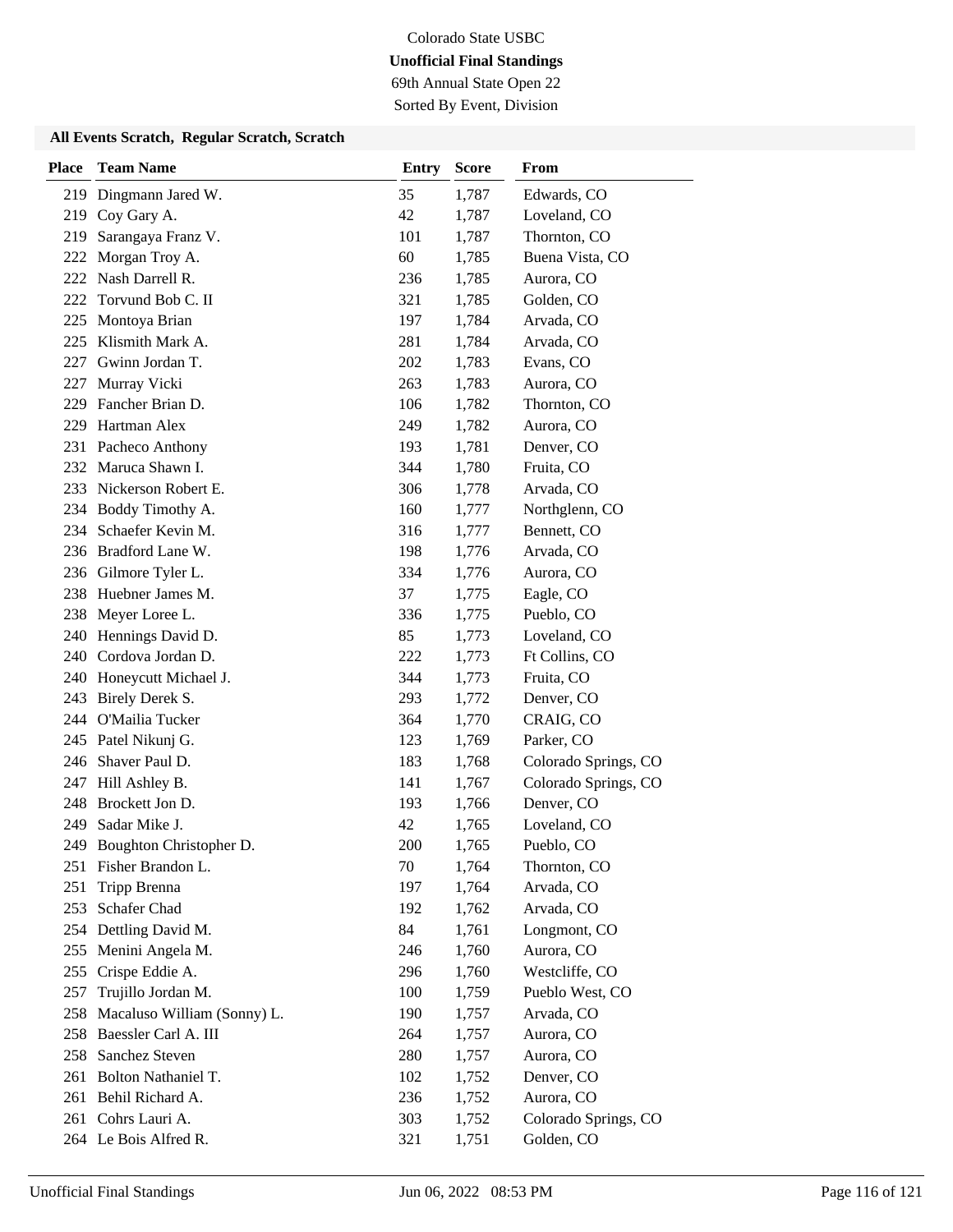69th Annual State Open 22 Sorted By Event, Division

| <b>Place</b> | <b>Team Name</b>           | Entry | <b>Score</b> | From                |
|--------------|----------------------------|-------|--------------|---------------------|
| 265          | Glende John R.             | 32    | 1,750        | Mead, CO            |
| 265          | Nankervis Brian J.         | 306   | 1,750        | Arvada, CO          |
| 267          | Voshell Don J.             | 365   | 1,749        | Arvada, CO          |
| 268          | DePooter Seth J.           | 320   | 1,748        | Colo Spgs, CO       |
| 269          | Mosness Ronald L. Jr       | 166   | 1,747        | Littleton, CO       |
| 270          | Bowen Timothy J.           | 57    | 1,746        | Frederick, CO       |
|              | 270 Kellerby Mark P.       | 216   | 1,746        | Loma, CO            |
| 272          | Arguello Bo J.             | 200   | 1,742        | Pueblo, CO          |
| 273          | Schroth Dan J.             | 237   | 1,739        | Aurora, CO          |
|              | 274 Hurst Dustin L.        | 344   | 1,738        | Fruita, CO          |
| 275          | Montgomery Ricky D.        | 320   | 1,735        | Colo Spgs, CO       |
|              | 276 Lafler Steve E.        | 232   | 1,734        | Pueblo, CO          |
| 277          | Clark Edward L.            | 21    | 1,733        | Strasburg, CO       |
| 278          | Rieb Joel T.               | 82    | 1,732        | Sterling, CO        |
| 279          | Canfield Shannon           | 40    | 1,731        | Loveland, CO        |
|              | 280 Rodriguez Kevin        | 180   | 1,730        | Longmont, CO        |
| 280          | Andreozzi Anthony L. Jr    | 236   | 1,730        | Aurora, CO          |
| 280          | Stoker Jeremiah R.         | 333   | 1,730        | La Junta, CO        |
| 283          | May-Bruce Jami             | 56    | 1,729        | Brush, CO           |
|              | 284 Grine Vince P.         | 181   | 1,728        | Longmont, CO        |
|              | 284 Gower Robert L.        | 324   | 1,728        | Salida, CO          |
|              | 286 Low Robert K.          | 163   | 1,726        | Littleton, CO       |
| 287          | Swan Drew J.               | 82    | 1,725        | Sterling, CO        |
| 287          | Namvong Tham               | 101   | 1,725        | Thornton, CO        |
| 289          | Boltz Phil E.              | 42    | 1,724        | Loveland, CO        |
| 289          | Creque David M. Jr         | 301   | 1,724        | Littleton, CO       |
| 289          | Asher Swenson Aaron D.     | 344   | 1,724        | Fruita, CO          |
|              | 292 Bousselaire Jean D.    | 161   | 1,722        | Littleton, CO       |
|              | 292 Prahl Ralph S.         | 321   | 1,722        | Golden, CO          |
| 294          | Myers Scott G.             | 92    | 1,721        | Aurora, CO          |
| 295          | Jones Jacob S.             | 159   | 1,720        | Northglenn, CO      |
|              | 295 Hetherington Joseph C. | 121   | 1,720        | Highlands Ranch, CO |
|              | 297 Dageenakis David A.    | 31    | 1,719        | Mead, CO            |
| 297          | Bergman Tony L.            | 80    | 1,719        | Grand Junction, CO  |
| 299          | Bounmark Sila              | 101   | 1,717        | Thornton, CO        |
| 299          | Johnson Matthew W.         | 191   | 1,717        | Arvada, CO          |
| 301          | Chase John D.              | 160   | 1,716        | Northglenn, CO      |
|              | 302 St.Pierre Ron A.       | 80    | 1,715        | Grand Junction, CO  |
| 303          | Whitslar Rob               | 109   | 1,712        | Montrose, CO        |
|              | 304 Davis Brian T.         | 236   | 1,710        | Aurora, CO          |
|              | 305 Dumler Travis D.       | 31    | 1,709        | Mead, CO            |
|              | 306 Price Lincoln W.       | 180   | 1,708        | Longmont, CO        |
|              | 307 Kane Kristopher M.     | 334   | 1,705        | Aurora, CO          |
| 308          | Thompson Rob L.            | 190   | 1,703        | Arvada, CO          |
| 309          | Vigil Pete A. Jr           | 73    | 1,702        | Denver, CO          |
|              | 309 Nelson Jim S.          | 124   | 1,702        | Parker, CO          |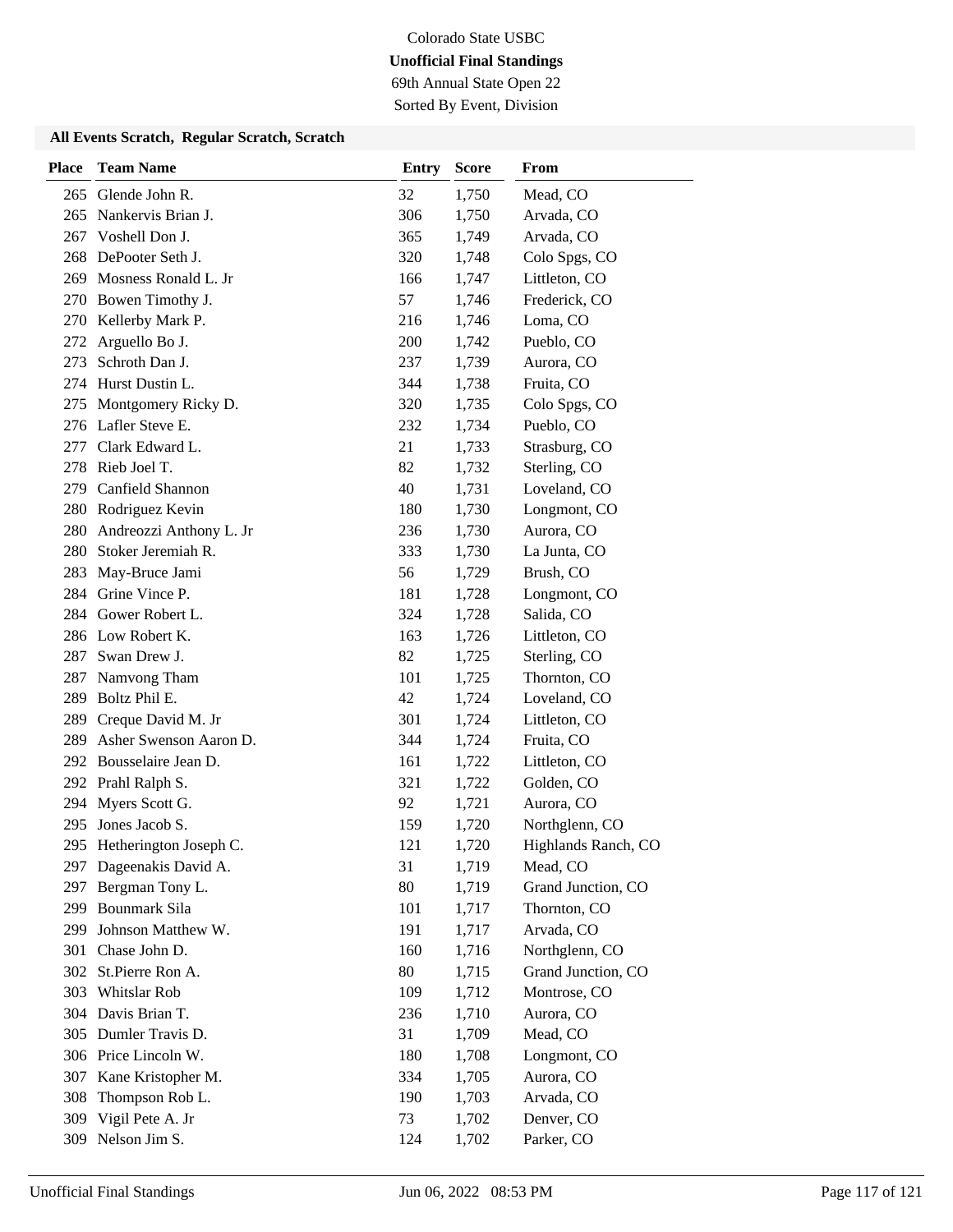69th Annual State Open 22 Sorted By Event, Division

| <b>Place</b> | <b>Team Name</b>          | <b>Entry</b> | <b>Score</b> | From                 |
|--------------|---------------------------|--------------|--------------|----------------------|
|              | 311 Dater Terry J.        | 167          | 1,701        | Littleton, CO        |
|              | 312 Haritopoulos Paul A.  | 219          | 1,700        | Ft Collins, CO       |
| 313          | Veasman Norman V.         | 78           | 1,697        | Salida, CO           |
| 313          | Starke Amanda             | 303          | 1,697        | Colorado Springs, CO |
| 313          | <b>Fossett Derrick E.</b> | 306          | 1,697        | Arvada, CO           |
|              | 316 Stevens Christian J.  | 188          | 1,695        | Aurora, CO           |
|              | 316 Martinez John (JC) C. | 250          | 1,695        | Aurora, CO           |
| 318          | Sarazen Adam L.           | 49           | 1,693        | Longmont, CO         |
| 318          | Turner Mark V.            | 167          | 1,693        | Littleton, CO        |
| 320          | <b>Dykes Doug</b>         | 56           | 1,689        | Brush, CO            |
| 321          | Otero Fernando Jr         | 193          | 1,687        | Denver, CO           |
| 322          | Stafford Shawn L.         | 338          | 1,686        | Pueblo, CO           |
| 323          | Fenton David A.           | 191          | 1,685        | Arvada, CO           |
| 324          | Cramer Debra L.           | 316          | 1,684        | Bennett, CO          |
| 325          | Trenn Harmonie R.         | 315          | 1,682        | Bennett, CO          |
|              | 326 Giebler Dwayne A.     | 230          | 1,681        | Lakewood, CO         |
|              | 326 O'mailia Austin       | 364          | 1,681        | CRAIG, CO            |
| 328          | Garrett Daniel S.         | 88           | 1,677        | Centennial, CO       |
| 328          | <b>Finley Denise</b>      | 181          | 1,677        | Longmont, CO         |
|              | 330 Lyons Terry M.        | 364          | 1,676        | CRAIG, CO            |
| 331          | Wilkerson Stephen II      | 123          | 1,673        | Parker, CO           |
| 331          | Sandoval Nick A.          | 194          | 1,673        | Denver, CO           |
| 333          | Clarke Lonnie A.          | 36           | 1,670        | Eagle, CO            |
|              | 334 Snell Adam            | 200          | 1,669        | Pueblo, CO           |
| 335          | Coons Jesse A.            | 202          | 1,666        | Evans, CO            |
|              | 336 Hale Mason            | 192          | 1,665        | Arvada, CO           |
| 337          | Nestle Eldon              | 344          | 1,662        | Fruita, CO           |
| 338          | Muren Robert D.           | 263          | 1,661        | Aurora, CO           |
|              | 339 Panetta Rocco P.      | 112          | 1,658        | Arvada, CO           |
| 340          | Schamp Scott T.           | 252          | 1,657        | Arvada, CO           |
| 341          | Stevens Jeremy C.         | 88           | 1,651        | Centennial, CO       |
| 341          | Newman Harold L. III      | 222          | 1,651        | Ft Collins, CO       |
|              | 343 Webb Steven C.        | 141          | 1,650        | Colorado Springs, CO |
|              | 344 Lowery Kirk D.        | 124          | 1,648        | Parker, CO           |
| 345          | Johnson Travis            | 330          | 1,647        | Wheat Ridge, CO      |
| 346          | Tran Jimmy P.             | 263          | 1,645        | Aurora, CO           |
|              | 346 Nowasell Amanda       | 330          | 1,645        | Wheat Ridge, CO      |
| 348          | Younie Shelby L.          | 316          | 1,640        | Bennett, CO          |
| 349          | Blum Michael D.           | 188          | 1,635        | Aurora, CO           |
|              | 350 Widick Wesley A.      | 193          | 1,633        | Denver, CO           |
|              | 350 Frias David M.        | 225          | 1,633        | Lakewood, CO         |
|              | 352 Maestas Michael B.    | 32           | 1,631        | Mead, CO             |
| 352          | Skiff Steven W.           | 38           | 1,631        | Edwards, CO          |
|              | 354 Moore Mary C.         | 135          | 1,629        | Aurora, CO           |
| 354          | Slagle Ron                | 216          | 1,629        | Loma, CO             |
|              | 356 Wlezien William R.    | 50           | 1,628        | Littleton, CO        |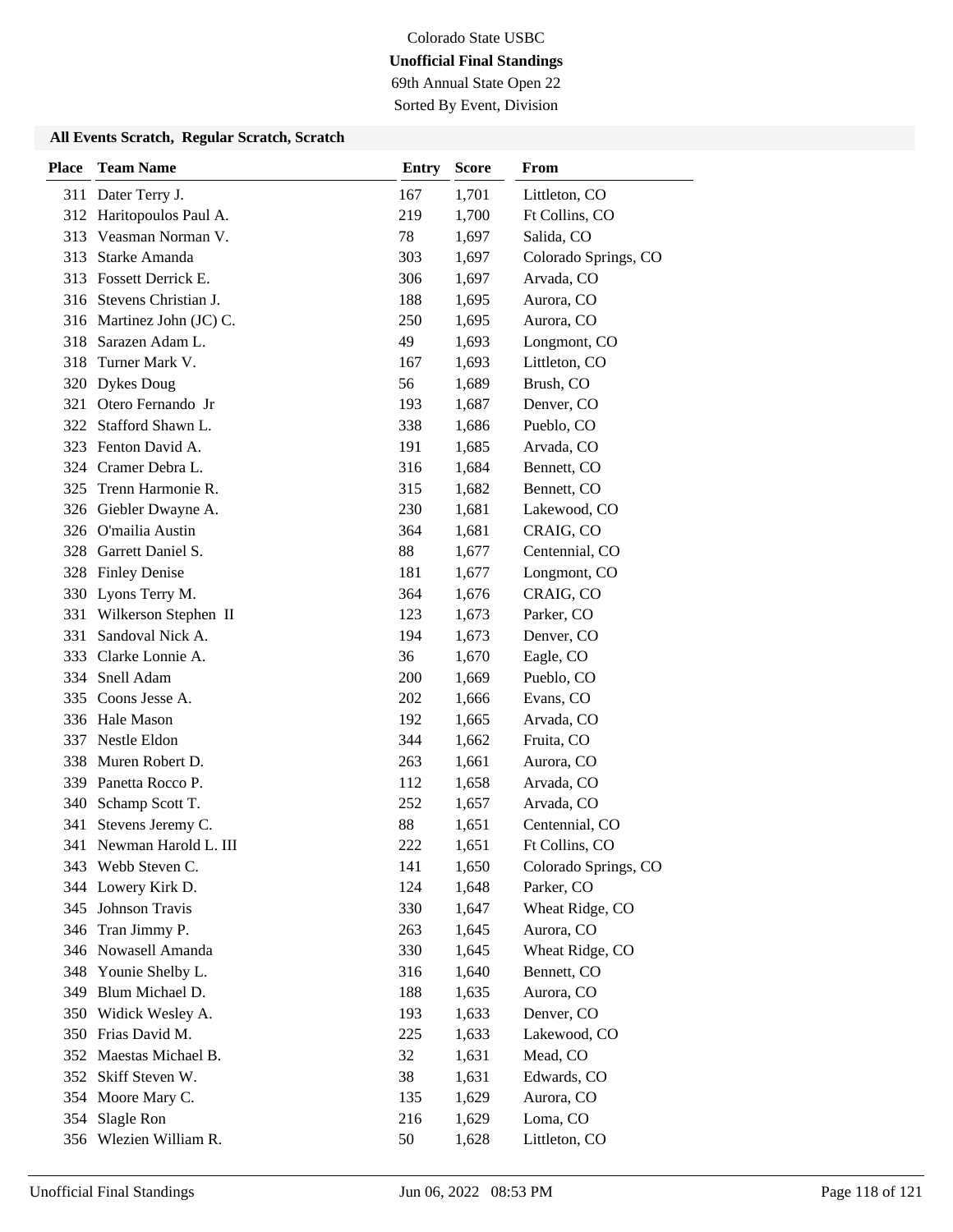69th Annual State Open 22

Sorted By Event, Division

| <b>Place</b> | <b>Team Name</b>          | <b>Entry</b> | <b>Score</b> | From                |
|--------------|---------------------------|--------------|--------------|---------------------|
|              | 356 Rein Jay R.           | 105          | 1,628        | Thornton, CO        |
|              | 358 Woolard Vic           | 320          | 1,625        | Colo Spgs, CO       |
|              | 359 Covalt Troy J.        | 160          | 1,623        | Northglenn, CO      |
| 360          | Trimbell Thomas S.        | 167          | 1,618        | Littleton, CO       |
|              | 361 Dalton Douglas A.     | 1            | 1,617        | Westminster, CO     |
|              | 362 Patterson Scott       | 35           | 1,613        | Edwards, CO         |
|              | 363 Mantych Brett         | 161          | 1,612        | Littleton, CO       |
|              | 364 Schafer Everrett J.   | 191          | 1,610        | Arvada, CO          |
|              | 365 Robles Rich C.        | 158          | 1,609        | Northglenn, CO      |
|              | 366 Lucero Matthew J.     | 168          | 1,603        | Littleton, CO       |
|              | 366 Madera Christopher D. | 349          | 1,603        | Lochbuie, CO        |
|              | 368 Versch David E.       | 57           | 1,598        | Frederick, CO       |
|              | 368 Rice Jason A.         | 280          | 1,598        | Aurora, CO          |
| 370          | Hoppe Jason R.            | 239          | 1,597        | Rocky Ford, CO      |
| 370          | Ables David W.            | 262          | 1,597        | Aurora, CO          |
| 370          | <b>Emerson Megan</b>      | 336          | 1,597        | Pueblo, CO          |
| 373          | Sabo James L. Jr          | 315          | 1,596        | Bennett, CO         |
|              | 374 Radebaugh Brett L.    | 47           | 1,595        | Commerce City, CO   |
| 375          | Corona Joseph A.          | 264          | 1,593        | Aurora, CO          |
| 376          | Gallegos Jonah D.         | 102          | 1,586        | Denver, CO          |
| 377          | Malacky William M.        | 264          | 1,583        | Aurora, CO          |
| 378          | Bostdorf Robert T. Jr     | 229          | 1,578        | Denver, CO          |
| 379          | Valencia Joseph A.        | 188          | 1,577        | Aurora, CO          |
| 380          | Gordon James J.           | 264          | 1,576        | Aurora, CO          |
| 381          | Konold Christopher J.     | 105          | 1,564        | Thornton, CO        |
| 382          | Clendening Chris E.       | 124          | 1,555        | Parker, CO          |
| 383          | Solano Victor T.          | 100          | 1,554        | Pueblo West, CO     |
| 384          | Campbell Cheryl L.        | 1            | 1,538        | Westminster, CO     |
| 385          | Vigil Pete J. Sr          | 73           | 1,537        | Denver, CO          |
|              | 386 Lichtl Otto Jr        | 193          | 1,534        | Denver, CO          |
| 387          | Moore Mark D.             | 135          | 1,526        | Aurora, CO          |
| 388          | Schaffner Jack R.         | 161          | 1,515        | Littleton, CO       |
|              | 389 Funk Chris A.         | 37           | 1,514        | Eagle, CO           |
| 389          | Banks D J                 | 325          | 1,514        | Brush, CO           |
| 391          | Slavsky Jeffrey L.        | 122          | 1,506        | Highlands Ranch, CO |
|              | 392 Hughes Terry L.       | 61           | 1,505        | Denver, CO          |
| 393          | <b>Tooker Tom</b>         | 80           | 1,497        | Grand Junction, CO  |
|              | 394 Lawrence Bobby J.     | 340          | 1,474        | Fruita, CO          |
|              | 395 Lucero Paul E. Sr     | 168          | 1,469        | Littleton, CO       |
|              | 396 Hamblen Lee T.        | 161          | 1,465        | Littleton, CO       |
| 397          | Souchek Michael A.        | 225          | 1,401        | Lakewood, CO        |
| 398          | Rodriguez Rey J.          | 196          | 1,390        | Denver, CO          |
|              | 399 Larson Darell         | 188          | 1,371        | Aurora, CO          |
|              | 400 Struble Jo L.         | 56           | 1,305        | Brush, CO           |
|              | 401 Bickel Kevin A.       | 223          | 1,300        | Ft Collins, CO      |
|              | 402 Emerson Aaron W.      | 336          | 1,279        | Pueblo, CO          |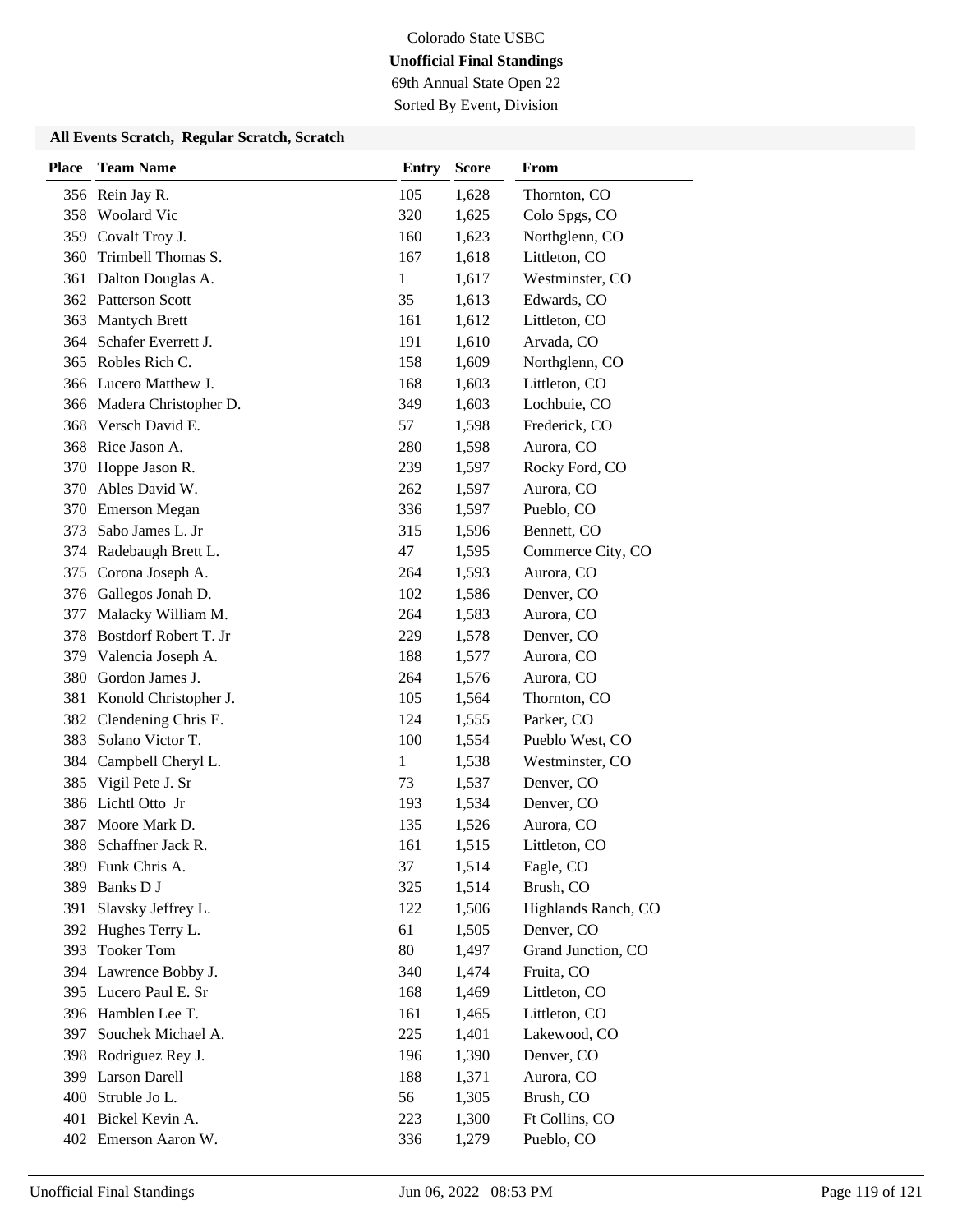## Colorado State USBC **Unofficial Final Standings** 69th Annual State Open 22

Sorted By Event, Division

#### **All Events Scratch, Regular Scratch, Scratch**

| Place | <b>Team Name</b>     | Entry | <b>Score</b> | From          |
|-------|----------------------|-------|--------------|---------------|
|       | 403 Hill Craig R.    | 270   | 1.191        | Pueblo, CO    |
|       | 404 Hartman Kevin L. | 249   | 1,168        | Aurora, CO    |
|       | 405 Buck Richard J.  | 163   | 1.167        | Littleton, CO |
|       | 406 Moritz Tanner W. | 189   | 994          | Aurora, CO    |
| 407   | Winter Richard A.    | 262   | 836          | Aurora, CO    |
|       | 408 Hydle Greg P.    | 112   | 606          | Arvada, CO    |
|       | 409 Owens David M.   | 73    | 459          | Denver, CO    |

The lowest score to cash is 2005.

#### **All Events Scratch, Classified Scratch, Scratch**

| <b>Place</b>   | <b>Team Name</b>      | <b>Entry</b> | <b>Score</b> | From                 |
|----------------|-----------------------|--------------|--------------|----------------------|
| 1              | Swanson Josh G.       | 204          | 1,818        | Wiley, CO            |
| $\overline{c}$ | Degnan Michael S.     | 204          | 1,797        | Wiley, CO            |
| 3              | LaBorde Brett A.      | 183          | 1,776        | Colorado Springs, CO |
| 4              | Farley Rusty R.       | 216          | 1,764        | Loma, CO             |
| 5              | Castle Bryan S.       | 204          | 1,741        | Wiley, CO            |
| 6              | Herrera Larry C.      | 188          | 1,737        | Aurora, CO           |
| 7              | Walls Corey A.        | 320          | 1,733        | Colo Spgs, CO        |
| 8              | Ivie Tyson T.         | 35           | 1,685        | Edwards, CO          |
| 9              | Gates Dawn M.         | 237          | 1,684        | Aurora, CO           |
| 10             | Webb Justin K.        | 60           | 1,677        | Buena Vista, CO      |
| 11             | Schmedeke Jordan P.   | 364          | 1,670        | CRAIG, CO            |
| 12             | McDonald Ashley E.    | 202          | 1,658        | Evans, CO            |
| 13             | <b>Clark Brett</b>    | 203          | 1,652        | Lamar, CO            |
| 14             | Friedman Eric         | 38           | 1,651        | Edwards, CO          |
| 14             | Stolba Michael        | 59           | 1,651        | Salida, CO           |
|                | 16 Sutton Derek P.    | 38           | 1,647        | Edwards, CO          |
| 17             | <b>Buck Gary</b>      | 35           | 1,628        | Edwards, CO          |
| 18             | Stewart Larry J.      | 80           | 1,615        | Grand Junction, CO   |
| 19             | Stolba Kenneth S.     | 59           | 1,603        | Salida, CO           |
| 20             | Churches Tyler A.     | 38           | 1,578        | Edwards, CO          |
| 21             | <b>Boyd Casey</b>     | 37           | 1,567        | Eagle, CO            |
| 22             | Cordova Ernie P.      | 354          | 1,563        | Arvada, CO           |
| 23             | Gosselin Adam         | 158          | 1,545        | Northglenn, CO       |
| 24             | Bryant Roy D.         | 59           | 1,543        | Salida, CO           |
| 25             | DubskyPrahl Joy C.    | 321          | 1,530        | Golden, CO           |
| 26             | Meyer Wayne R.        | 225          | 1,522        | Lakewood, CO         |
| 27             | Davis TJ              | 36           | 1,510        | Eagle, CO            |
| 28             | Trenn Inez D.         | 315          | 1,507        | Bennett, CO          |
| 29             | <b>Buckner Ron</b>    | 166          | 1,495        | Littleton, CO        |
| 30             | Johnson Andy R.       | 84           | 1,485        | Longmont, CO         |
| 31             | Schappaugh Daniel     | 188          | 1,479        | Aurora, CO           |
| 32             | Tessari Scott R.      | 157          | 1,477        | Northglenn, CO       |
|                | 33 Lowery Frances M.  | 123          | 1,474        | Parker, CO           |
| 34             | Blessinger Michael L. | 236          | 1,469        | Aurora, CO           |
| 35             | Rimbert Kim A.        | 237          | 1,467        | Aurora, CO           |